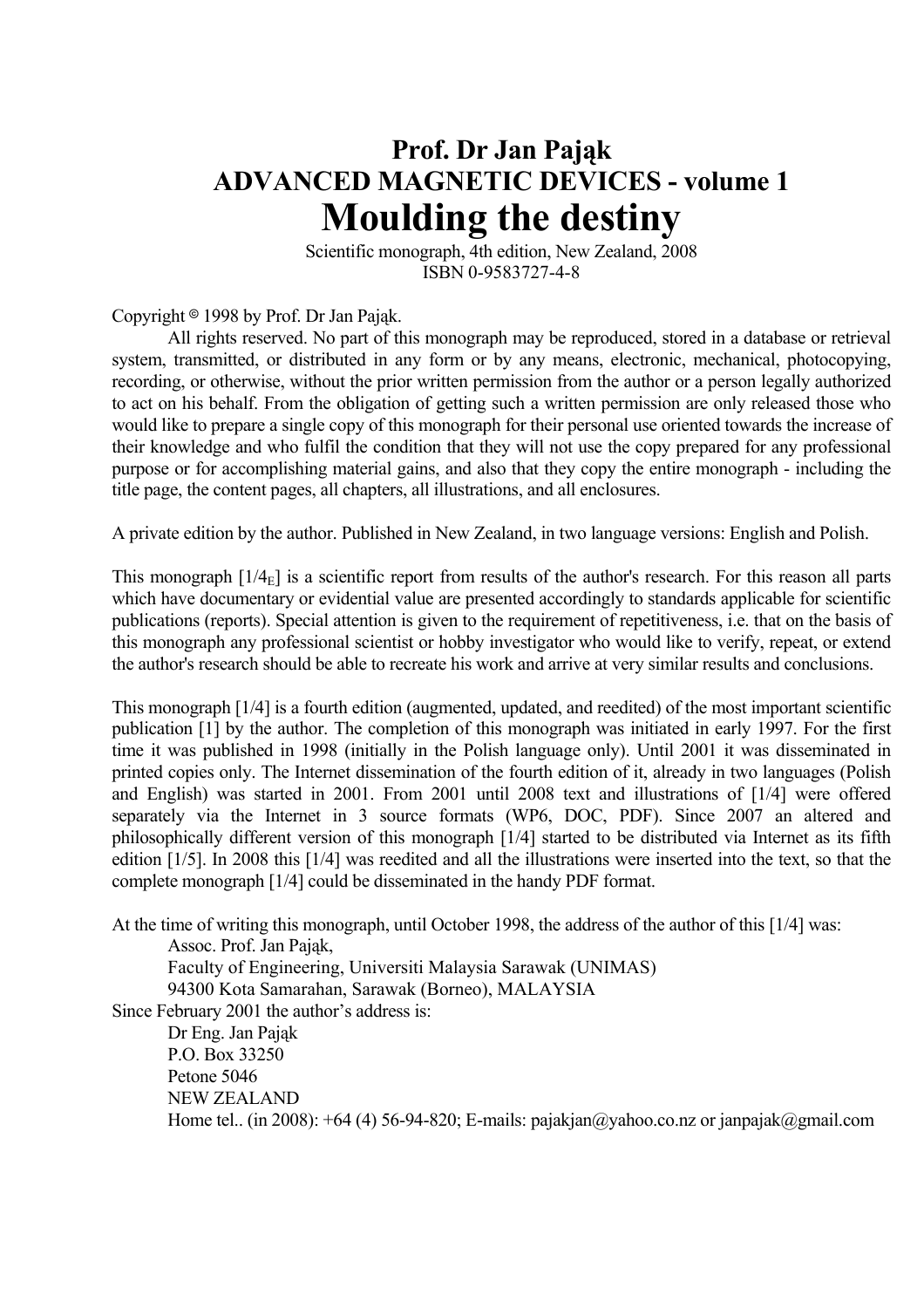#### ABSTRACT of the volume 1 of monograph [1/4<sub>E</sub>] "Advanced magnetic devices", ISBN 0-9583727-4-8.

 So far our civilisation developed three completely different systems of flying vehicles. These are: (1) balloons and airships - means flying machines which are lighter than air, thus the operation of which is based on the principle of buoyancy, (2) aeroplanes - means flying machines the principle of operation of which utilises the lifting force formed through dynamic interaction between a stream of air and the surface of their wings, and (3) rockets - means devices which fly exclusively due to the jet action of their propellants. Amongst these three types of flying vehicles, only rockets are able to move in three main environments that surround us, namely in vacuum of free space, in air, and in water.

 However, some time ago an unique equivalent for the "periodic table of elements" was developed. This equivalent concerns propelling devices (instead of chemical elements). It is called the "Periodic Principle", and is described in chapter B of this monograph. It informs, that soon a next type of completely new propelling devices is going to be developed on Earth. Their principle of operation is going to utilise mutual force interactions (i.e. attraction and repulsion) between two systems of magnetic fields. The first one, out of these two systems of fields, are natural fields that exist in our environment, means earth's magnetic field, solar magnetic field, or galactic magnetic field. In turn the second one, out of these two systems of magnetic fields that can mutually repel each other, are technical fields produced by appropriately constructed magnetic propelling devices. In this way completely new propulsion systems and new vehicles are going to appear on Earth. They will be capable to move silently in any possible environment, means in vacuum of free space, in air, in water, and even in rocks and solid environments. Thus soon, at least three versions of such new magnetic propulsion systems are going to be build. These are: (1) the basic vehicle called the discoidal Magnocraft (described in chapter F), (2) four-propulsor vehicle (shown in chapter D), and (3) magnetic personal propulsion (described in chapter E).

 The operation of all these three new types of flying vehicles with magnetic propulsion, is based on utilisation of a new propelling device, which earlier remained unknown to us, but which I had the honour to invent. I call this device the "oscillatory chamber", and I described it in chapter C. So what is this oscillatory chamber? Imagine a small transparent cube of perfect form, which represents a new device for producing a super-powerful magnetic field. It looks like "a crystal" of a regular shape made of some transparent mineral, or like a cube cut beautifully from shiny glass and showing its content through transparent walls. For dimensions not larger than those of a Rubik's cube, it could produce a magnetic field thousands of times exceeding the power of fields able to be produced on Earth, including fields from the most powerful magnetic cranes and fields from the largest electromagnets in leading scientific laboratories. If we took this cube in our hands, it would demonstrate extraordinary properties. For example, in spite of its small dimensions it would be unusually "heavy", and at its full magnetic output even the strongest athlete would not be able to lift it. Its "heaviness" would result from the fact that the magnetic field it produces would attract the cube in the direction of Earth's centre, thus the force of the magnetic attraction created would add to its real weight. The cube would also oppose our attempts to rotate it, and similarly like a magnetic needle it would always try to point into the same direction coinciding with the magnetic north-south meridian. However, if we somehow could manage to turn it into orientation exactly opposite to this natural alignment like a magnetic needle, then to our surprise it would take off and begin lifting us into space. In this way just on its own this "crystal" would be capable of propelling our space vehicles.

 The Oscillatory Chamber may soon become one of the most important technical devices of our civilization. Its application could be universal. It can accumulate an unimaginably vast amount of energy (e.g. the chamber of the dimensions of a dice is capable of satisfying the energy needs of even the largest cities or factories). It can be used as a propulsion system enabling vehicles, people, furniture, and even buildings to glide into space. It can also function as any device presently used for handling or converting energy, such as engines, motors, thermal or solar cells, generators, transformers, magnets, heaters, torches, etc. The future significance of the Oscillatory Chamber to our material sphere could be likened to the present impact computers made in our intellectual sphere.

 This whole monograph discusses all such new magnetic propelling devices of our future, that just are born in our midst. It highlights propelling devices for flying vehicles and consequences of their existence.

 This volume 1 provides an introduction to magnetic devices of our future, concentrating on philosophical consequences of their existence. Thus, it interprets indications derived from the Cyclic Principle. It describes the general type of flying vehicles that not-too-distant appearance on Earth this principle forecasts. It also warns against various negative consequences that are stemming from the existence of such advanced propelling devices. Thus both, this volume as well as this whole monograph, represent source publications for people who either wish to research magnetic propulsion systems, or with to stimulate their own inventions, or simply wish to extend their own horizons.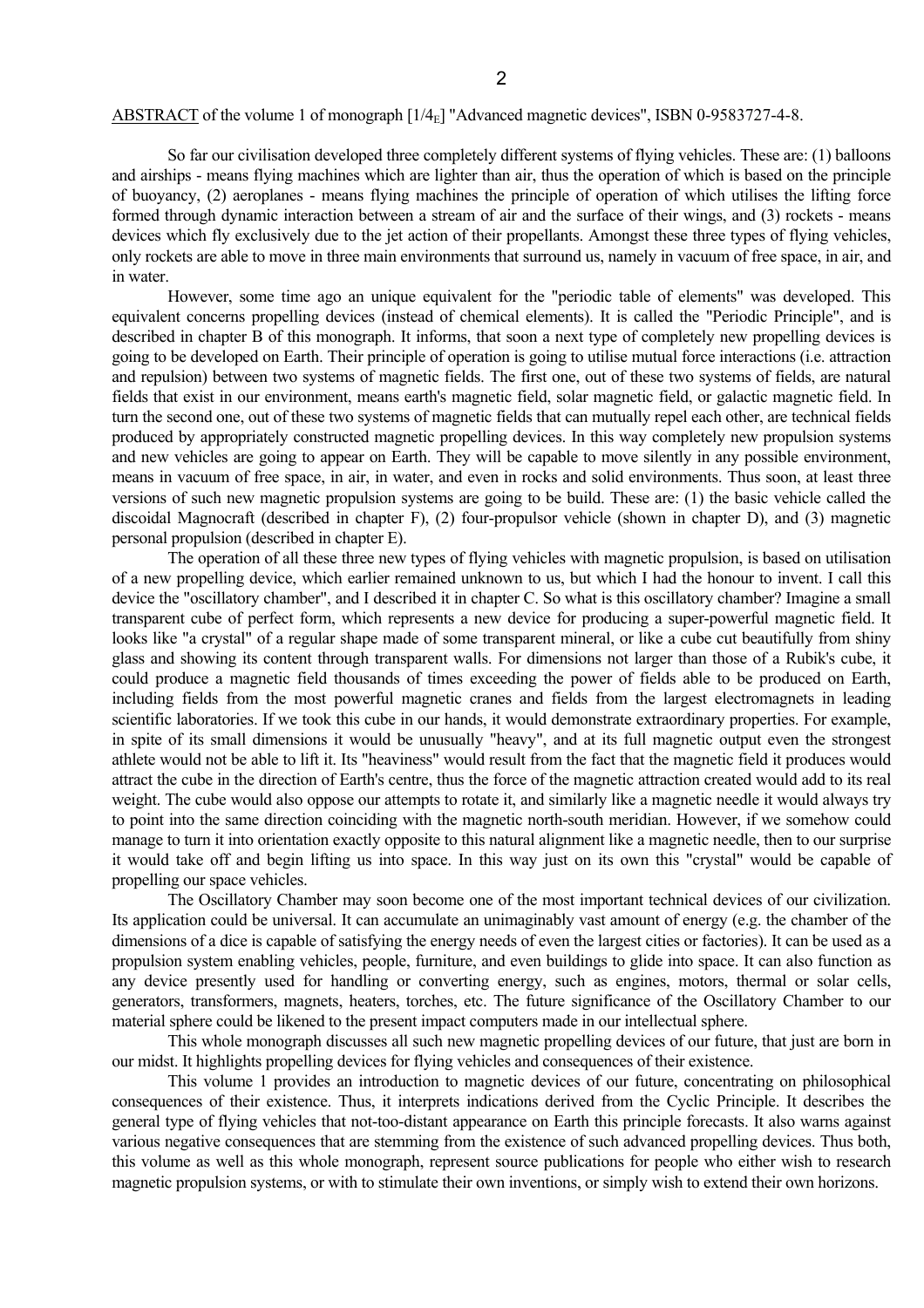CONTENT of the monograph  $[1/4_F]$  "Advanced magnetic devices", ISBN 0-9583727-4-8

| Page | Chapter    |
|------|------------|
| -1   | Title page |

- 2 Abstract
- 3 List of content of the entire monograph  $[1/4<sub>E</sub>]$

**Volume 1**: Moulding the destiny

- A-1 A. INTRODUCTION
- A-5 A1. How it all started means everything that is moral always is born in a great pain
- A-6 A2. The Magnocraft of the first generation
- A-10 A3. A parasitic future that awaits us after the Magnocraft is constructed means what motivated the present formulation of this monograph
- A-21 A4. History of my life and thus also the history of this monograph
- A-117/118 2 Figures (A1 the Magnocraft, A2 UFO landing sites under my window)

AB-119 AB. SCIENTIFIC CHARACTERISTIC OF THIS MONOGRAPH

- AB-123 AB1. Subject, goal, and main thesis of this monograph
- AB-124 AB2. Intellectual property of concepts presented here
- AB-126 AB3. Notations used in this monograph
- AB-127 AB4. Summary of this monograph

#### **Volume 2**: Theory of the Magnocraft - part 1: **The Oscillatory Chamber**

- B-1 B. THE PERIODIC PRINCIPLE IN THE DEVELOPMENT OF PROPULSION SYSTEMS
- B-2 B1. Everything in our environment, including the formulation of inventions, is governed by appropriate laws
- B-3 B2. The basics of propulsion
- B-4 B2.1. The working medium
- B-4 B2.2. The primary requirement for building a controllable propulsion system
- B-5 B3. Application of the Periodic Principle to propulsion systems
- B-7 B4. The first generation of the magnetic propulsion systems
- B-7 B5. How the "omnibus trend" should culminate in three
	- conventions of the Magnocraft's operation
- B-9 B6. Three successive generations of magnetic propulsion systems
- B-10 Table B1 (The Cyclic Principle)

#### C-11 C. THE OSCILLATORY CHAMBER

- C-13 C1. Why there is a necessity to replace electromagnets by Oscillatory Chambers
- C-14 C2. History of the Oscillatory Chamber
- C-22 C3. The principle of operation of the Oscillatory Chamber
- C-23 C3.1. The electrical inertia of an inductor as the

 motive force for oscillations in a conventional oscillatory circuit with a spark gap

C-24 C3.2. In the modified oscillatory circuit with a spark gap, the inductance of a stream of sparks replaces the electrical inertia of an inductor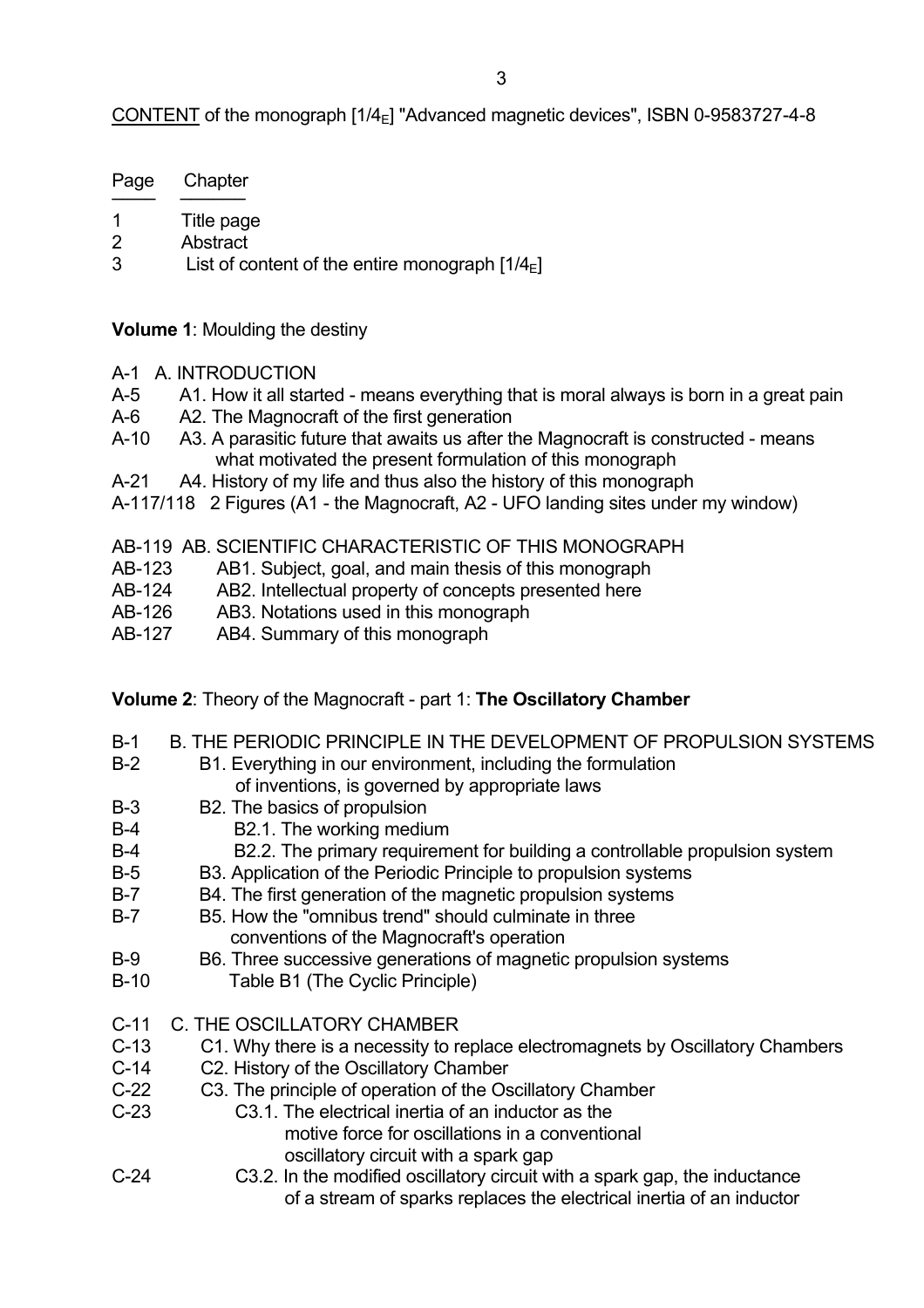| $C-25$  | C3.3. The combining of two modified circuits forms an                          |
|---------|--------------------------------------------------------------------------------|
|         | "Oscillatory Chamber" producing a bipolar magnetic field                       |
| $C-27$  | C3.4. Needle-shaped electrodes                                                 |
| $C-27$  | C4. The future appearance of the Oscillatory Chamber                           |
| $C-28$  | C4.1. Three generations of the Oscillatory Chambers                            |
| $C-30$  | C5. Mathematical model of the Oscillatory Chamber                              |
| $C-31$  | C5.1. Resistance of the Oscillatory Chamber                                    |
| $C-31$  | C5.2. Inductance of the Oscillatory Chamber                                    |
| $C-32$  | C5.3. Capacitance of the Oscillatory Chamber                                   |
| $C-32$  | C5.4. The "sparks' motivity factor" and its interpretation                     |
| $C-33$  | C5.5. Condition for the oscillatory response                                   |
| $C-34$  | C5.6. The period of pulsation of the chamber's field                           |
| $C-34$  | C6. How the Oscillatory Chamber eliminates the drawbacks of electromagnets     |
| $C-34$  | C6.1. Mutual neutralization of the two opposite electro-magnetic forces        |
| $C-36$  | C6.2. Independence of the magnetic field production from                       |
|         | the continuity and efficiency of the energy supply                             |
| $C-36$  | C6.3. Elimination of energy loss                                               |
| $C-38$  | C6.3.1. Premises for the recovery of all heat dissipated by sparks             |
|         |                                                                                |
| $C-39$  | C6.4. Releasing the structure of the chamber from                              |
|         | the destructive action of electric potentials                                  |
| $C-40$  | C6.5. Amplifying control of the period of field pulsation                      |
| $C-40$  | C7. Advantages of the Oscillatory Chamber over electromagnets                  |
| $C-41$  | C7.1. Formation of the "twin-chamber capsule" able to control the output       |
|         | without altering the energy involved                                           |
| $C-43$  | C7.1.1. Twin-chamber capsules of the second and third generation               |
| $C-45$  | C7.1.2. The "ratio of packing" of oscillatory chambers and its influence       |
|         | on the appearance of twin-chamber capsules                                     |
|         | and spider configurations                                                      |
| $C-47$  | C7.2. Formation of the "spider configuration"                                  |
| $C-48$  | C7.2.1. The prototype spider configuration of the first generation             |
| $C-49$  | C7.2.2. Spider configurations of the second generation                         |
| $C-51$  | C7.2.3. Spider configurations of the third generation                          |
| $C-52$  | C7.3. The non-attraction of ferromagnetic objects                              |
| $C-54$  | C7.4. Multidimensional transformation of energy                                |
| $C-54$  | C7.5. Continuous oscillating - a unique electromagnetic                        |
|         | phenomenon allowing the Oscillatory Chamber                                    |
|         | to absorb unlimited amounts of energy                                          |
| $C-55$  | C7.6. Function as an enormously capacious accumulator of energy                |
| $C-56$  | C7.7. Simplicity of production                                                 |
| $C-56$  | C8. Advancements in the practical completion of the Oscillatory Chamber        |
| $C-57$  | C8.1. Experimental devices                                                     |
| $C-59$  | C8.2. Stages, goals, and ways of their achieving                               |
|         | in the experimental building of the Oscillatory Chamber                        |
| $C-65$  | C8.3. An invitation to take part in the development of the Oscillatory Chamber |
| $C-66$  | C9. Future applications of the Oscillatory Chamber                             |
| $C-69$  | C10. Monographs describing the Oscillatory Chamber                             |
| $C-71$  | C11. Symbols, notation, and units used in this chapter                         |
| $C-72$  | Table C1                                                                       |
| C-73/85 | 13 Figures (C1 to C13)                                                         |
|         |                                                                                |

D-86 D. THE FOUR-PROPULSOR SPACECRAFT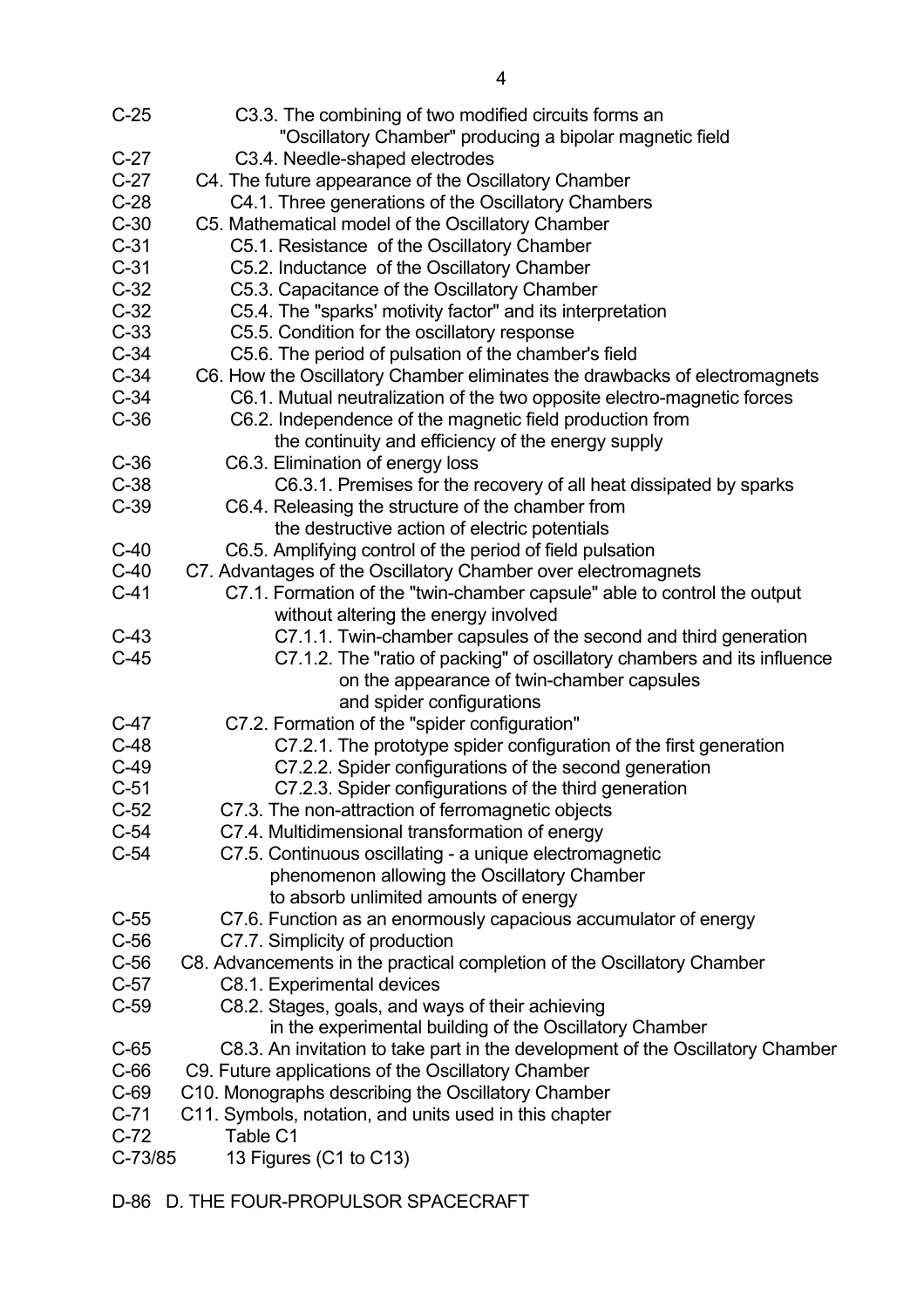- D-86 D1. The general design of the Four-Propulsor Spacecraft
- D-87 D2. The operation of the Four-Propulsor Spacecraft
- D-88 D3. The properties of the Four-Propulsor Spacecraft
- D-89 D4. The external appearance of the Four-Propulsor Spacecraft
- D-90 D5. Identification of the type of Four-Propulsor Spacecraft
- D-92/94 Table D1 and 2 Figures (D1 and D2)
- E-95 E. MAGNETIC PERSONAL PROPULSION
- E-96 E1. The standard garment of personal propulsion
- E-96 E2. Principles of operation of magnetic personal propulsion
- E-98 E3. The garment with main propulsors in epaulettes
- E-99 E4. A special version of personal propulsion with cushions around the hips
- E-99 E5. Capabilities of personal propulsion
- E-100 E6. Summary of the attributes of personal propulsion
- E-102/105 4 Figures (E1 and E4)

### **Volume 3**: Theory of the Magnocraft - part 2: **The Magnocraft**

- F-1 F. THE (discoidal) MAGNOCRAFT OF THE FIRST GENERATION
- F-3 F1. The magnetic propulsor
- F-4 F1.1. The principle of tilting the magnetic axis in a Magnocraft's propulsor
- F-5 F1.2. The propulsion unit
- F-6 F1.3. The use of propulsors as searchlights
- F-6 F1.4. The use of propulsors as air conditioners
- F-7 F1.5. The use of propulsors as telepathic transmitters and receivers
- F-7 F1.6. The use of propulsors of the Magnocraft as telepathic telescopes and projectors
- F-9 F2. The shell of the Magnocraft
- F-11 F2.1. Terminology describing various parts of the Magnocraft's shell
- F-14 F2.2. Materials for the Magnocraft's shell
- F-15 F2.2.1. The electrodynamic model of magnetoreflectiveness
- F-15 F2.2.2. The telekinetic model of magnetoreflectiveness
- F-17 F2.3. The Magnocraft's external facilities
- F-17 F2.4. The Magnocraft's spaces
- F-18 F2.5. The Magnocraft's compartments
- F-21 F3. Shapes of the coupled Magnocraft
- F-21 F3.1. The six classes of the Magnocraft arrangements
- F-23 F3.1.1. Flying complexes
- F-24 F3.1.2. Semi-attached configurations
- F-25 F3.1.3. Detached configurations
- F-25 F3.1.4. Carrier platforms
- F-26 F3.1.5. Flying systems
- F-26 F3.1.6. Flying clusters
- F-30 F3.2. Principles of coupling and decoupling
- F-32 F3.3. The hydraulic substance filling the space between the craft ("angel's hair")
- F-33 F3.4. Carrying small vehicles on decks of larger vehicles
- F-33 F4. Conditions defining the shape of the Magnocraft's shell
- F-34 F4.1. The condition of equilibrium between the thrust and stabilization forces<br>F-35 F4.2. The condition that the number "n" of side propulsors to be a multiple of
- F4.2. The condition that the number "n" of side propulsors to be a multiple of four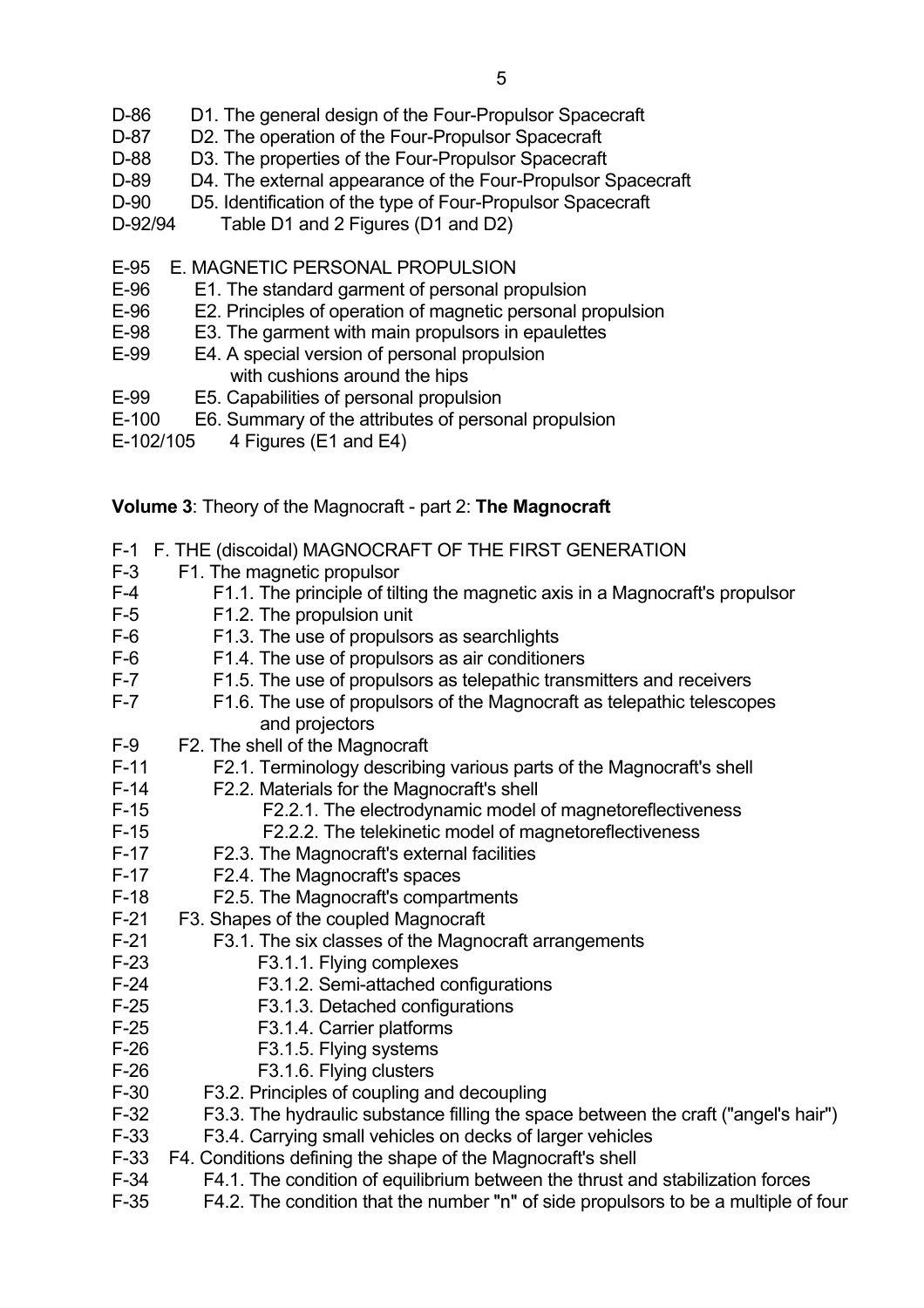| $F-35$ | F4.3. The basic condition for the force stability of the structure                                  |
|--------|-----------------------------------------------------------------------------------------------------|
|        | of a craft which uses magnetic propulsors                                                           |
| $F-37$ | F4.4. The condition for expressing the "K" factor by the ratio of outer dimensions                  |
| $F-38$ | F4.5. The condition for optimum coupling of Magnocraft into flying systems                          |
| $F-39$ | F4.6. The condition under which the flanges coincide                                                |
| $F-39$ | F4.7. Types of Magnocraft                                                                           |
| $F-41$ | F4.8. Manners of identifying the types of Magnocraft                                                |
| $F-43$ | F4.9. The magnetic framework                                                                        |
| F-44   | F5. The magnetic field of the Magnocraft                                                            |
| $F-44$ | F5.1. The starting flux                                                                             |
| $F-45$ | F5.2. The naming of the magnetic poles                                                              |
| $F-46$ | F5.3. The effective length of the Oscillatory Chamber and the net magnetic force                    |
| $F-47$ | F5.4. The determination of the value for the "starting flux"                                        |
| $F-49$ | F5.5. The "energy of inflation" contained in the Magnocraft's field                                 |
| $F-51$ | F5.6. The energy of the Magnocraft's field is self-rechargeable                                     |
| $F-51$ | F5.7. Why the Earth's magnetic field should not be called "weak"                                    |
| $F-52$ | F5.8. The Earth's magnetic field is able to carry out technically useful work                       |
| $F-52$ | F5.9. Joe Newman's experiment                                                                       |
|        | which demonstrates a magnetic propulsion for balloons                                               |
| $F-53$ | F6. The manoeuvring of the Magnocraft                                                               |
| $F-55$ | F6.1. Ascent, hovering, and descent of the Magnocraft (magnetic buoyancy)                           |
| $F-56$ | F6.2. Flights along magnetic meridians (i.e. in north-south or south-north directions)              |
| $F-56$ | F6.3. Latitudinal flights (i.e. in east-west or west-east directions)                               |
| $F-58$ |                                                                                                     |
|        | F6.3.1. An experiment proving the existence of the latitudinal thrust force                         |
| $F-59$ | F6.3.2. The deduction that explains principles                                                      |
|        | of the latitudinal thrust force formation                                                           |
| $F-60$ | F6.3.3. How to determine the direction of the thrust force                                          |
|        | created by the magnetic whirl (the "rolling sphere rule")                                           |
| $F-61$ | F6.4. The rotation of the Magnocraft (rotating torque)                                              |
| $F-61$ | F6.5. The swaying of the Magnocraft (rocking torque)                                                |
| $F-62$ | F7. The magnetic whirl                                                                              |
| $F-63$ |                                                                                                     |
| $F-64$ | F7.1. Magnetic circuits in the Magnocraft                                                           |
|        | F7.2. Creation of a magnetic whirl                                                                  |
| $F-65$ | F7.3. The ionic picture of a whirl                                                                  |
| $F-66$ | F8. Three modes of the Magnocraft's operation                                                       |
| $F-67$ | F8.1. Visual recognition of the mode of Magnocraft's operation                                      |
| $F-69$ | F8.2. The SUB system for indicating the Magnocraft's mode of operation                              |
| $F-70$ | F9. Unlimited variations in observable shapes of the Magnocraft                                     |
| $F-73$ | F10. Properties of the Magnocraft                                                                   |
| $F-73$ | F10.1. Properties of the Magnocraft during the magnetic whirl mode of operation                     |
| $F-75$ | F10.1.1. Properties of the tunnels made in rocks by the Magnocraft                                  |
| $F-80$ | F10.1.2. Whistling sounds of spinning blades                                                        |
| $F-80$ | F10.2. Properties of the Magnocraft during the throbbing mode of operation                          |
| $F-81$ | F10.2.1. Humming noises generated by the Magnocraft                                                 |
|        | during the throbbing mode of operation                                                              |
| $F-82$ | F10.3. Properties of the Magnocraft during the magnetic lens mode of operation                      |
| $F-84$ | F10.3.1. The magnetic lens action in ascending Magnocraft                                           |
| $F-86$ | F10.4. Black bars of the magnetic field                                                             |
| $F-87$ |                                                                                                     |
| $F-90$ | F11. Landing sites of the Magnocraft<br>F11.1. Environmental damage caused by the landed Magnocraft |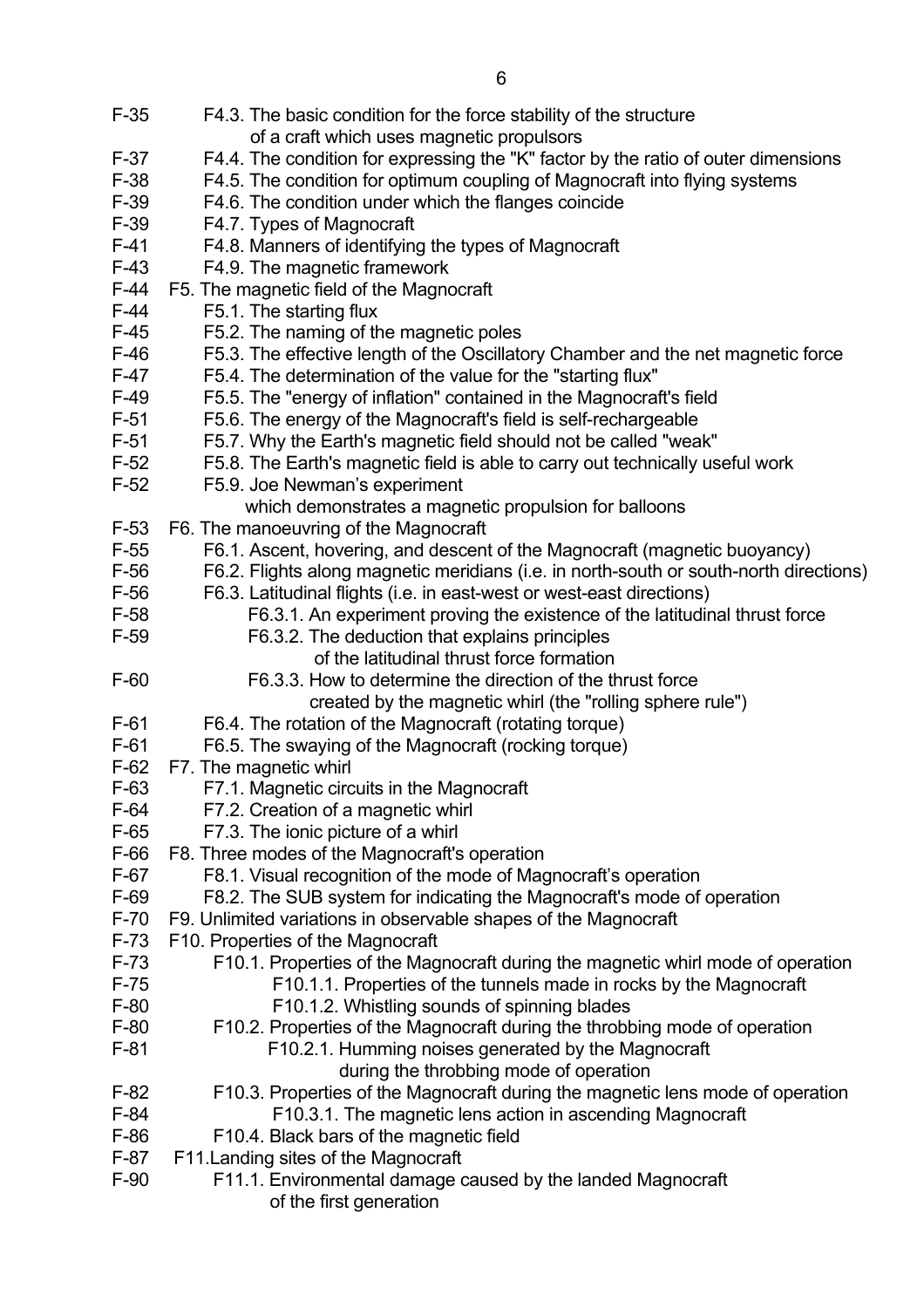| $F-95$    | F11.2. Main ways a single Magnocraft can land                                 |
|-----------|-------------------------------------------------------------------------------|
| $F-96$    | F11.2.1. Landing sites in which magnetic circuits looped under the ground     |
| $F-97$    | F11.2.1.1. Determination of the Magnocraft's dimensions                       |
|           | from the scorch marks left at landing sites                                   |
| $F-100$   | F11.2.2. Landing sites in which magnetic circuits looped                      |
|           | along the surface of the ground                                               |
| $F-101$   | F11.2.3. Landing sites in which magnetic circuits looped in the air           |
| $F-101$   | F11.3. Landing sites formed by arrangements of the Magnocraft                 |
| $F-102$   | F11.3.1. Landing sites of flying systems                                      |
| $F-103$   | F11.3.2. Landing sites of flying clusters                                     |
| $F-104$   | F12. Explosion sites of the Magnocraft                                        |
| $F-113$   | F13. Summary of the attributes of the Magnocraft                              |
| $F-118$   | F14. Destructive and military capabilities of the Magnocraft                  |
| $F-120$   | F14.1. Use of the Magnocraft as a weapons platform or transportation facility |
| $F-121$   | F14.2. Use of the Magnocraft as a selectively acting weapon                   |
| F-122/165 | Tables F1 to F3, and Figures F1 to F39                                        |

**Volume 4**: The Concept of Dipolar Gravity - part 1: **The existence and operation of the counter-world** 

| $G-1$<br>$G-3$           | G. WHY THE CONCEPT OF DIPOLAR GRAVITY WAS FORMULATED<br>G1. The antigravitational spacecraft would be impossible                                                                            |
|--------------------------|---------------------------------------------------------------------------------------------------------------------------------------------------------------------------------------------|
| $G-4$<br>$G-5$           | to manoeuvre and difficult to stabilize<br>G2. A flight in an antigravitational spacecraft would resemble flight in a cannonball<br>G3. The manoeuvrable antigravitational spacecraft would |
|                          | simply be an advanced version of contemporary rockets                                                                                                                                       |
| $G-6$                    | G4. With self-rechargeable propulsion, gravity does not affect energy consumption                                                                                                           |
| $G-7$                    | G5. The field of the antigravitational spacecraft<br>would absorb huge amounts of energy                                                                                                    |
| $G-8$                    | G6. For the purpose of landing, the huge energy of the<br>antigravitational field must be disposed of                                                                                       |
| $G-8$                    | G7. The launch of the antigravitational spacecraft would be impossible<br>without energy accumulator                                                                                        |
| $G-9$                    | G8. The strong field would repel everything from the antigravitational spacecraft                                                                                                           |
| $G-9$                    | G9. The strong field would disperse life energy of all                                                                                                                                      |
|                          | living creatures around, causing their deaths                                                                                                                                               |
| $G-10$                   | G10. The field of the antigravitational craft could cause the<br>explosion of all surrounding matter                                                                                        |
| $G-10$                   | G11. The forces of reaction caused by the repulsion of other objects,<br>would also hurl the antigravitational craft through space                                                          |
| $G-11$                   | G12. Antigravity would induce a number of dangers                                                                                                                                           |
| $G-12$                   | G13. Even without knowing about the Concept of Dipolar Gravity<br>there are no known premises suggesting any possibility<br>of achieving the antigravitational field                        |
| $G-12$                   | G14. Summary                                                                                                                                                                                |
| $H-14$<br>H-17<br>$H-19$ | H. THE CONCEPT OF DIPOLAR GRAVITY: PHYSICAL COUNTER-WORLD<br>H1. Why the Concept of Dipolar Gravity was formulated<br>H1.1. Formal proof for the dipolar character of gravity,              |

and for the existence of the counter-world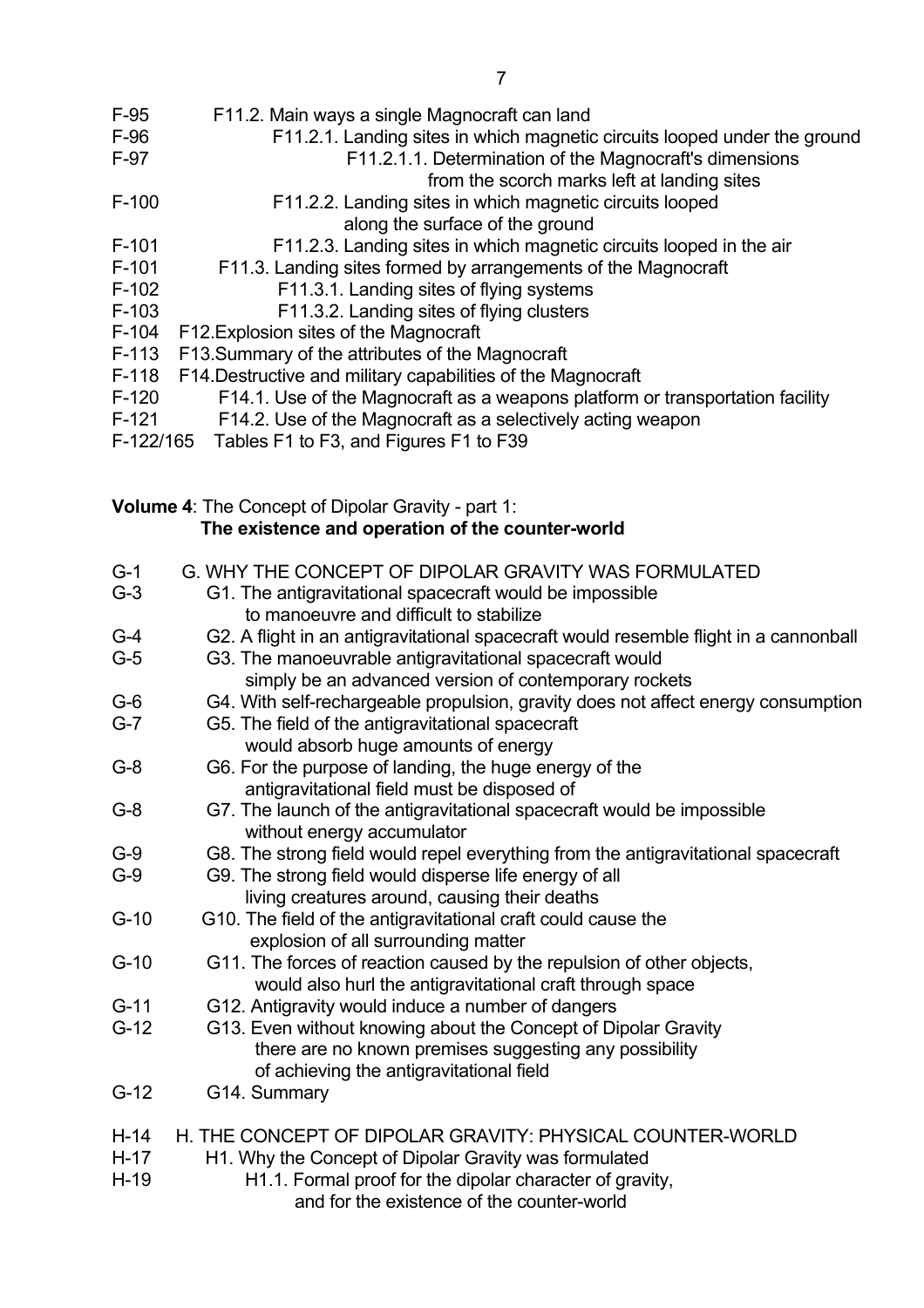| $H-19$    | H1.1.1. Proof via the method "all confirms nothing denies"                                                                             |
|-----------|----------------------------------------------------------------------------------------------------------------------------------------|
| $H-25$    | H <sub>1.1.2</sub> . Proof via the method of exclusion                                                                                 |
| $H-26$    | H1.1.3. Proof via the method of matching attributes                                                                                    |
| $H-27$    | H1.2. Experimental confirmation of the existence of the counter-world                                                                  |
| $H-32$    | H1.3. Overpowering consequences of the erroneous qualifying gravity<br>to the category of monopolar fields                             |
| $H-36$    | H2. The counter-world and the (thinking) substance called "counter-matter"<br>that prevails in it                                      |
| $H-42$    | H3. The operation of physical universe ruled by dipolar gravity                                                                        |
| H-48      | H4. Physical properties of the counter-matter                                                                                          |
| $H-49$    | H4.1. Basic phenomena of the counter-world                                                                                             |
| $H-52$    | H4.2. Whirls of counter-matter: dynamic equivalents of                                                                                 |
|           | permanent objects from our world                                                                                                       |
| $H-55$    | H5. The interpretation of electromagnetic phenomena in                                                                                 |
|           | the Concept of Dipolar Gravity                                                                                                         |
| $H-56$    | H5.1. What are electric fields                                                                                                         |
| $H-57$    | H5.2. What is magnetic field                                                                                                           |
| $H-60$    | H5.3. Phenomena induced by circulations of counter-matter around Earth                                                                 |
|           | (i.e. from the Earth's magnetic field, from the rotation of Earth, etc.<br>e.g. consider northern lights, southern lights, Swiss Grid, |
|           | southern ozone hole, and many more)                                                                                                    |
| H-67      | H5.4. Mechanism that governs the weather and climate on Earth                                                                          |
|           | and our control over it                                                                                                                |
| $H-71$    | H6. Phenomena based on self-mobility of counter-matter                                                                                 |
| $H-71$    | H6.1. The Telekinetic Effect, telekinetic field, telekinesis,                                                                          |
|           | psychokinesis, and the extraction glow                                                                                                 |
| $H-72$    | H6.1.1. History of the Telekinetic Effect's discovery                                                                                  |
| $H-73$    | H6.1.2. How the action of the Telekinetic Effect was explained                                                                         |
|           | by the Concept of Dipolar Gravity                                                                                                      |
| $H-75$    | H6.1.3. Principle of Energy Conservation in the Telekinetic Effect                                                                     |
| H-77      | H6.2. The technical version of the Telekinetic Effect                                                                                  |
| H-79      | H6.2.1. Utilisation of the Telekinetic Effect for transportation purposes                                                              |
| $H-81$    | H7. Phenomena based on vibrations of counter-matter                                                                                    |
| $H-82$    | H7.1. Telepathic waves, and telepathy                                                                                                  |
| H-90      | H7.2. Radiesthesia                                                                                                                     |
| $H-93$    | H7.3. Why, according to the Concept of Dipolar Gravity, telekinesis, telepathy,                                                        |
|           | radiesthesia, etc., must all display electromagnetic character                                                                         |
| H-94      | H8. Phenomenon based on permanent telekinetisation                                                                                     |
| H-94      | H8.1. Phenomenon of permanent telekinetisation                                                                                         |
| $H-102$   | H8.2. Detection of telekinetised substances                                                                                            |
| H-104     | H9. Phenomena that result from physical attributes of natural programs                                                                 |
|           | that reside in counter-matter                                                                                                          |
| $H-105$   | H9.1. The interpretation of time in the Concept of Dipolar gravity                                                                     |
| H-107     | H9.2. The interpretation of energy in the Concept of Dipolar gravity                                                                   |
| H-108     | H9.3. The interpretation of gravity field in the Concept of Dipolar gravity                                                            |
| H-108     | H10. New sciences investigating the counter-world and counter-matter                                                                   |
| H-109     | H11. Summary of possible gains from the mastery of the counter-world                                                                   |
| H-111     | H12. To conclude descriptions of physical mechanisms of the counter-world                                                              |
| H-112/116 | 5 Figures (H1 to H5).                                                                                                                  |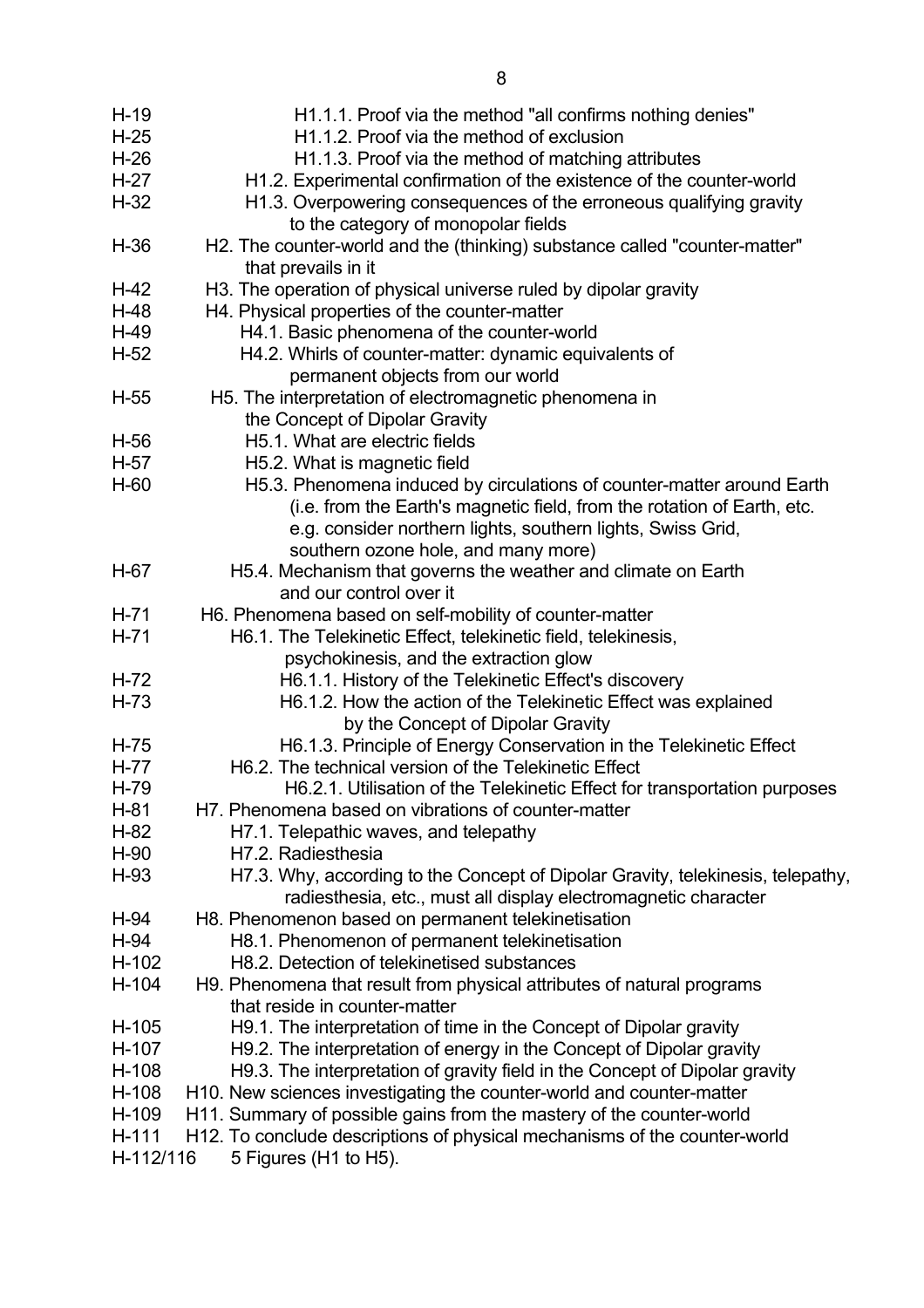| $I-1$     | I. THE CONCEPT OF DIPOLAR GRAVITY: INTELLIGENT VIRTUAL WORLD                           |
|-----------|----------------------------------------------------------------------------------------|
| $I-2$     | 11. Two counter-worlds: physical and intelligent                                       |
| $ -2 $    | 12. Counter-matter: the physical but thinking substance from the counter-world         |
| $I-5$     | 13. The universe as a whole possesses its own intellect                                |
| $I-5$     | 13.1. The universal intellect (God)                                                    |
| $-5$      | 13.2. Attributes of the universal intellect                                            |
| $I-9$     | 13.3. Proof for the existence of the universal intellect                               |
| $ -9$     | 13.3.1. Proof with the use of superposition method                                     |
| $I-16$    | 13.3.2. Proof with the use of exclusion method                                         |
| $I-17$    | 13.3.3. Proof with the use of matching attributes method                               |
| $I-18$    | 13.4. How the Concept of Dipolar Gravity merges science with religion                  |
| $I-18$    | 13.5. Miracles and hoaxes                                                              |
| $I-23$    | 13.6. Consistency of the universal intellect and the origin of moral laws              |
| $-25$     | 14. Moral attributes of the thinking counter-world                                     |
| $I-25$    | 14.1. Moral laws                                                                       |
| $I-31$    | 14.1.1. Examples of the most representative moral laws                                 |
| $I-55$    | 14.1.2. Regularities and characteristics detectable in moral laws                      |
| $I-60$    | 14.2. Moral field                                                                      |
| $I-60$    | 14.3. Intelligent moral energy                                                         |
| $I-60$    | 14.4. Karma                                                                            |
| $I-66$    | 14.5. Creditory karma                                                                  |
| $I-68$    | 15. Another human body from the counter-world                                          |
| $I-69$    | 15.1. Counter-material body (i.e. religious spirit)                                    |
| $I - 71$  | 15.2. Registers from counter-bodies, or intellect (i.e. religious soul)                |
| $I-75$    | 15.3. Counter-organs (mind, counter-senses, conscience, compassion,                    |
|           | karma organ, chakras)                                                                  |
| $I-76$    | 15.4. The model of the brain as an input-output device                                 |
| $I-86$    | 15.5. Feelings                                                                         |
| $I-93$    | 15.6. Energies, meridians, acupuncture                                                 |
| $I-97$    | 15.7. Magic, black magic, and love                                                     |
| $I-100$   | 15.8. Group intellects and group karma                                                 |
| $I - 103$ | 15.9. Traps of "positive thinking"                                                     |
| $I-105$   | 15.10. Praying                                                                         |
| $I-106$   | 15.11. How the universal intellect helps us                                            |
| $I-107$   | 16. Supernatural powers and their generation                                           |
| $I-107$   | 16.1. Datuk of Malaysia                                                                |
| $I-109$   | 17. How the Concept of Dipolar Gravity explains some mysterious phenomena              |
| $I-115$   | 18. Commonly available evidence of the intellectual capabilities of the counter-matter |
| $I - 115$ | 18.1. "Intellectual geniuses" amongst animals                                          |
| $I - 116$ | 18.2. ESP: the basic evidence for intellectual capabilities of the counter-world       |
| $I-122$   | 18.2.1. A theoretical model of ESP, the universal computer (UC), and ULT               |
| $I-124$   | 18.2.2. How to develop a simplest pendulum assisted ESP technique                      |
| $I-127$   | 19. To conclude descriptions of intelligent mechanisms of the counter-world            |
| I-130/132 | 3 Figures (I1 - The universe, I2 - Allan Plank, I3 - the use of pendulum).             |

**Volume 5**: The Concept of Dipolar Gravity - part 2: **Intelligent virtual world**

**Volume 6**: The philosophy of totalizm - part 1: **Totalizm**

JA-1 JA. PRACTISING TOTALIZM IN OUR EVERYDAY LIFE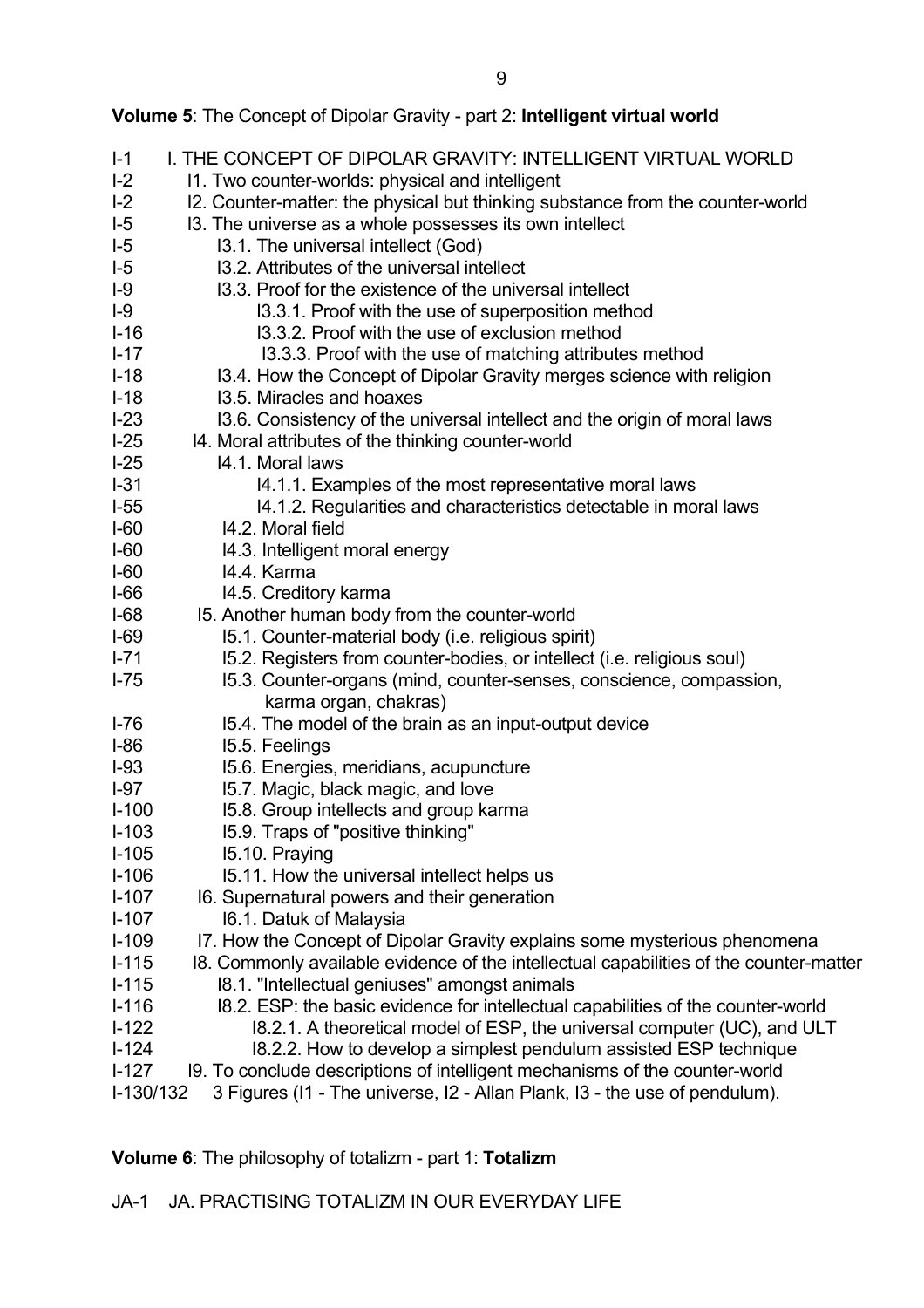| $JA-5$       | JA1. Basic ideas of totalizm that one needs to know to                                                   |
|--------------|----------------------------------------------------------------------------------------------------------|
|              | effectively apply totalizm in everyday life                                                              |
| $JA-14$      | JA2. The only rule of totalizm ("pedantically obey moral laws"),<br>and how to apply it in everyday life |
| <b>JA-17</b> | JA2.1. Obey to moral laws do everything morally                                                          |
| <b>JA-20</b> | JA2.2. Obey moral laws to be inspired                                                                    |
| JA-21        | JA2.3. Indicators of the moral correctness                                                               |
| <b>JA-26</b> | JA2.4. Moral rewards and punishments                                                                     |
| <b>JA-29</b> | JA2.5. Subdivision of moral laws                                                                         |
| $JA-31$      | JA2.6. Continually increase your knowledge                                                               |
| JA-32        | JA3. Control your karma                                                                                  |
| $JA-33$      | JA3.1. Totaliztic versus Hinduistic interpretation of karma                                              |
| JA-36        | JA3.2. How to manage and transform karma (from immoral into moral)                                       |
| <b>JA-40</b> | JA4. Constantly lift yourself upwards in the moral field                                                 |
| JA-41        | JA4.1. In all actions always choose the solution that is opposite                                        |
|              | to the line of the least intellectual resistance                                                         |
| <b>JA-46</b> | JA4.2. Attributes of moral field                                                                         |
| <b>JA-48</b> | JA4.3. How to categorise our actions into totaliztic categories of                                       |
|              | "moral" or "immoral"                                                                                     |
| <b>JA-50</b> | JA4.4. How to utilize moral field for transforming "immoral" actions                                     |
|              | into "moral" ones                                                                                        |
| <b>JA-52</b> | JA4.5. Whenever in moral dilemmas - atomise or converge issues                                           |
| <b>JA-54</b> | JA4.6. Apply the method "from a principle, to implementation"                                            |
| <b>JA-57</b> | JA5. Totaliztic (behavioural) good deeds and totaliztic sins                                             |
| <b>JA-60</b> | JA5.1. Totaliztic (behavioural) good deeds                                                               |
| <b>JA-66</b> | JA5.2. Totaliztic (behavioural) sins                                                                     |
| <b>JA-73</b> | JA5.3. Basic attributes of totaliztic good deeds and totaliztic sins                                     |
| <b>JA-75</b> | JA5.4. Categorize or qualify each everyday chore                                                         |
| <b>JA-78</b> | JA5.5. A way of converting totaliztic sins into totaliztic good deeds                                    |
| <b>JA-80</b> | JA5.6. Factors, which distort concepts of totaliztic sins                                                |
|              | and totaliztic good deeds                                                                                |
| <b>JA-82</b> | JA6. Moral work, immoral work, and totaliztic nirvana                                                    |
| <b>JA-84</b> | JA7. Managing our feelings and motivations                                                               |
| <b>JA-86</b> | JA7.1. How our feelings and motivations work                                                             |
| <b>JA-88</b> | JA7.2. Emotional good deeds and sins                                                                     |
| <b>JA-91</b> | JA7.3. Conversion of immoral feelings into moral actions                                                 |
| <b>JA-93</b> | JA7.4. How to categorise our motivations and transform them into                                         |
|              | a kinetic moral energy                                                                                   |
| <b>JA-94</b> | JA8. Let us take the personal responsibility                                                             |
| <b>JA-97</b> | JA9. Totaliztic handling of spiritual matters                                                            |
| JA-104       | JA10. Let us listen and obey our organ of conscience                                                     |
| JA-105       | JA11. Development of moral quantities: intelligence, moral power, etc.                                   |
| JA-106       | JA12. No one is perfect, but it always is worth to try                                                   |
| JA-111       | Figure JA1 (Logo of totalizm)                                                                            |

### **Volume 7**: The philosophy of totalizm - part 2: **Understanding totalizm**

- JB-1 JB. UNDERSTANDING OF TOTALIZM
- JB-4 JB1. What is totalizm<br>JB-12 JB1.1. Versions of
- JB1.1. Versions of totalizm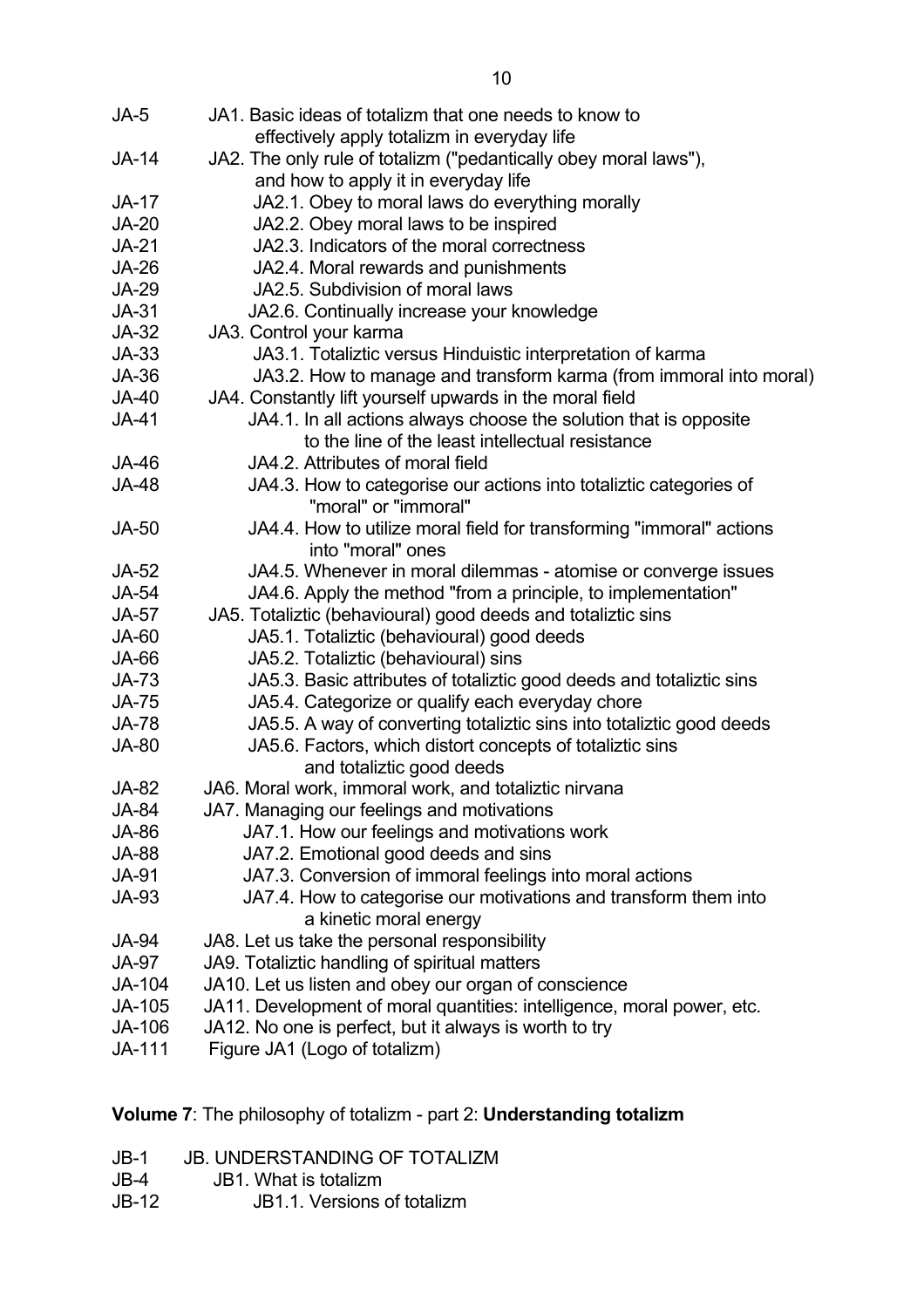JB-13 JB2. Costs and benefits of adopting totalizm in our everyday lives JB-13 JB2.1. Costs and benefits for everyday life JB-17 JB2.2. Costs and benefits for afterlife JB-20 JB3. Theoretical foundations of totalizm JB-22 JB3.1. How the new Concept of Dipolar Gravity corrects errors of an old concept of monopolar gravity JB-30 JB3.2. Moral field JB-32 JB3.3. Intelligent moral energy JB-42 JB3.4. Moral laws JB-44 JB4. Totalizm versus atheism JB-45 JB5. Totalizm versus parasitism JB-52 JB6. Why every "motion along the line of least resistance" always creates a "black hole" in which any motion is impossible JB-60 JB7. Basic concepts of totalizm JB-60 JB7.1. Intellect JB-61 JB7.2. Three façades of a typical philosophy (personal, official, propaganda) JB-63 JB7.3. Everything is possible: we only need to find out how to achieve it JB-67 JB7.4. Canons (primary principles) of the operations of our universe JB-71 JB7.5. The founding theorem of totalizm JB-74 JB8. Attributes of totalizm (open, continually perfected, striving to simplicity, devoted to truth, result oriented, secular) JB-75 JB9. Service of totalizm for the future of humanity JB-77 Figure JB1: Blenkinsop's locomotive. JC-78 JC. STAND OF TOTALIZM IN CONTROVERSIAL MORAL ISSUES JC-78 JC1. Fast regularly, and willingly accept pain, effort, and discomfort JC-82 JC2. Spare the rod and spoil the child (why totalizm is "pro" corporal punishment) JC-84 JC3. How immoral people should be judged and punished JC-88 JC4. Promote truth even if this works against your interests JC-89 JC5. If moral and human laws collide then obey moral laws JC-90 JC6. There are immoral professions (e.g. teachers, tobacco producers, executioners) but prostitution does not need to be one of them JC-91 JC7. According to totalizm, so-called coincidents are actually someone's direct interventions (e.g. arranged by the universal intellect) JC-92 JC8. Defence killing (e.g. "you or me" situation) JC-95 JC9. Karma of a butcher - those who wish to eat hand killed animals, should kill with their own hands, whatever they eat JC-96 JC10. Capabilities of totalizm to heal social life JC-97 JC11. Common expressions, which in the light of totalizm require explanations JC-97 JC11.1. The duty of defence - the most important of all totaliztic good deeds JC-106 JC11.1.1. Sins of aggression as beginnings of avalanches of evil JC-107 JC11.2. Avoid totaliztic sins of behavioural sacrifices, which are not accompanied by powerful "moral" feelings JC-109 JC11.3. Totaliztic help JC-111 JC11.4. There is a totaliztic method for forcing JC-112 JC11.5. Totaliztic understanding of forgiveness JC-115 JC11.6. What scepticism really is JC-116 JC11.7. Dangers of meditations (act instead of meditating) JC-118 JC11.8. Side effects are "shadows from moral field" JC-119 JC12. The stand of totalizm in some religious interpretations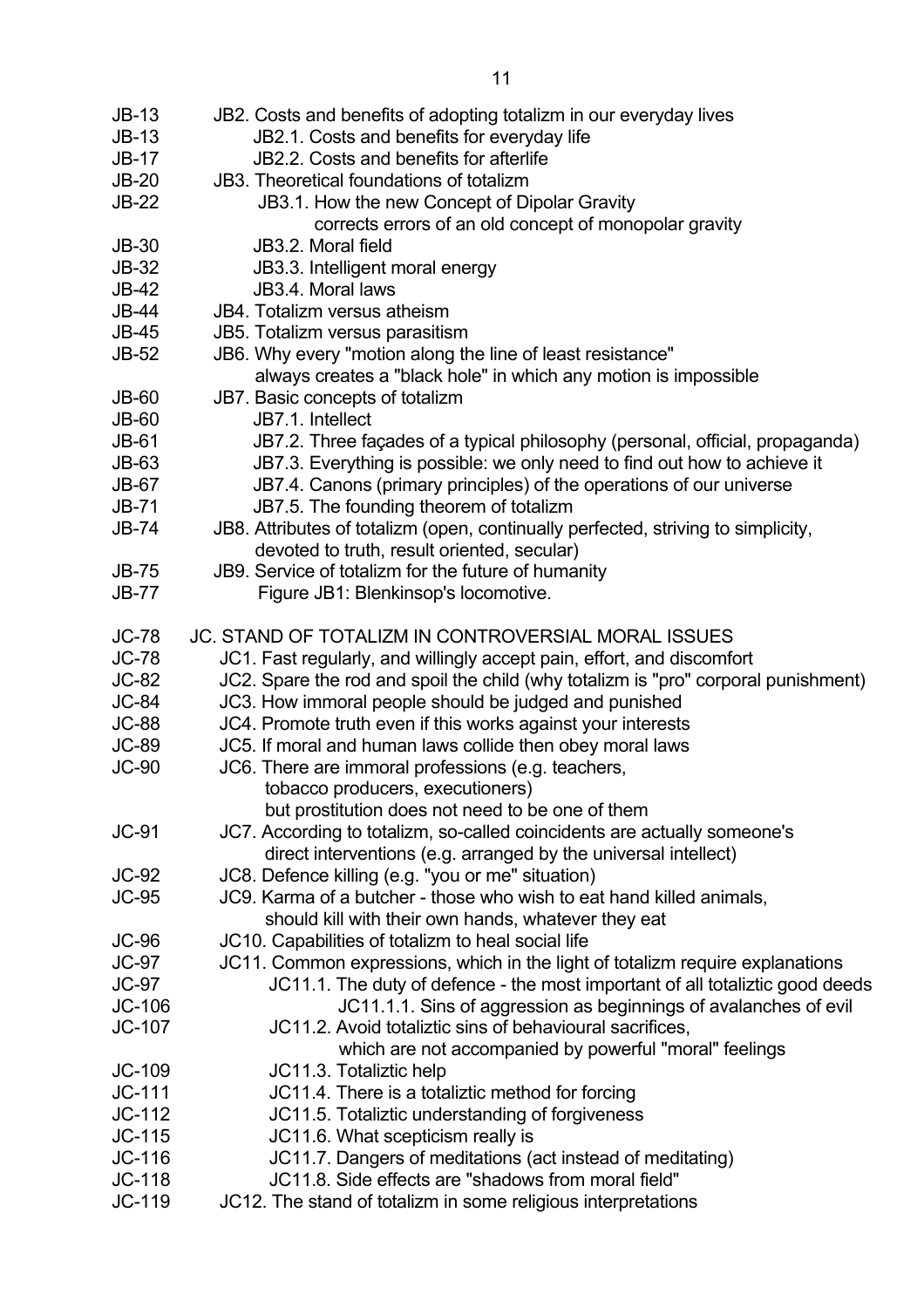| JC12.1. Totalizm acknowledges the eternal life and acknowledges  |
|------------------------------------------------------------------|
|                                                                  |
| JC12.2. Differences in totaliztic and religious understanding of |
|                                                                  |
|                                                                  |
|                                                                  |
| thus is allows to practice morally whatever one wishes           |
|                                                                  |
|                                                                  |
|                                                                  |
|                                                                  |

**Volume 8**: The philosophy of totalizm - part 3: **Parasitism**

|              | JD-1 JD. PARASITISM - THE MAIN ENEMY OF TOTALIZM                                            |
|--------------|---------------------------------------------------------------------------------------------|
| $JD-4$       | JD1. What is parasitism                                                                     |
| $JD-5$       | JD1.1. Parasitism as a deadly moral illness                                                 |
| $JD - 7$     | JD1.2. Parasitism as an outcome of the downhill philosophical life-cycle                    |
| $JD-18$      | JD1.3. Parasitism as a negation of the uphill philosophical life-cycle                      |
| $JD-21$      | JD1.4. Parasitism as a contradiction of totaliztic models of                                |
|              | governing and ownership                                                                     |
| $JD-22$      | JD1.5. Parasitism and totalizm as moral equivalents to linear motion                        |
|              | and rotary motion                                                                           |
| $JD-22$      | JD1.6. Parasitism as a manifestation of a deficyt of moral energy                           |
| $JD-23$      | JD1.6.1. The " $\mu$ " coefficient for expressing a level of                                |
|              | someone's moral energy                                                                      |
| $JD-24$      | JD1.6.2. How to estimate the level of moral energy                                          |
|              | that an intellect managed to accumulate                                                     |
| $JD-37$      | JD1.6.3. Relationship between " $\mu$ " and conditions of intellects                        |
| $JD-40$      | JD2. Various versions of parasitism                                                         |
| $JD-40$      | JD2.1. Two basic forms of parasitism: primitive parasitism and refined parasitism           |
| $JD-40$      | JD2.2. Primitive parasitism                                                                 |
| $JD-41$      | JD2.3. Refined parasitism                                                                   |
| $JD-43$      | JD2.4. Evil parasitism                                                                      |
| $JD-43$      | JD2.5. Institutional parasitism                                                             |
| <b>JD-44</b> | JD3. Wicked ways of parasitism                                                              |
| <b>JD-44</b> | JD3.1. How refined parasites are going around moral laws                                    |
| <b>JD-47</b> | JD3.2. How parasites enslave other people                                                   |
| <b>JD-48</b> | JD4. Stages of primitive parasitism                                                         |
| <b>JD-48</b> | JD4.1. A triggering event for individual people                                             |
| <b>JD-49</b> | JD4.2. Stages of primitive parasitism in individual people                                  |
| <b>JD-56</b> | JD4.3. Institutional parasitism and forced philosophical corruption<br>of individual people |
| <b>JD-60</b> | JD4.4. Behaviour of parasitic institutions which are allowed to vampire forever             |
| $JD-63$      | JD5. Stages of advancement of refined parasitism                                            |
| $JD-63$      | JD5.1. Stages of refined parasitism in individual people                                    |
| JD-65        | JD5.2. Pseudo-morality of the refined parasitism                                            |
| <b>JD-66</b> | JD6. Consequences of parasitism                                                             |
| JD-66        | JD6.1. Parasitic inclinations of women                                                      |
| <b>JD-68</b> | JD6.2. Major attributes of institutional parasitism                                         |
| <b>JD-74</b> | JD7. How to recognize parasites around us                                                   |
|              |                                                                                             |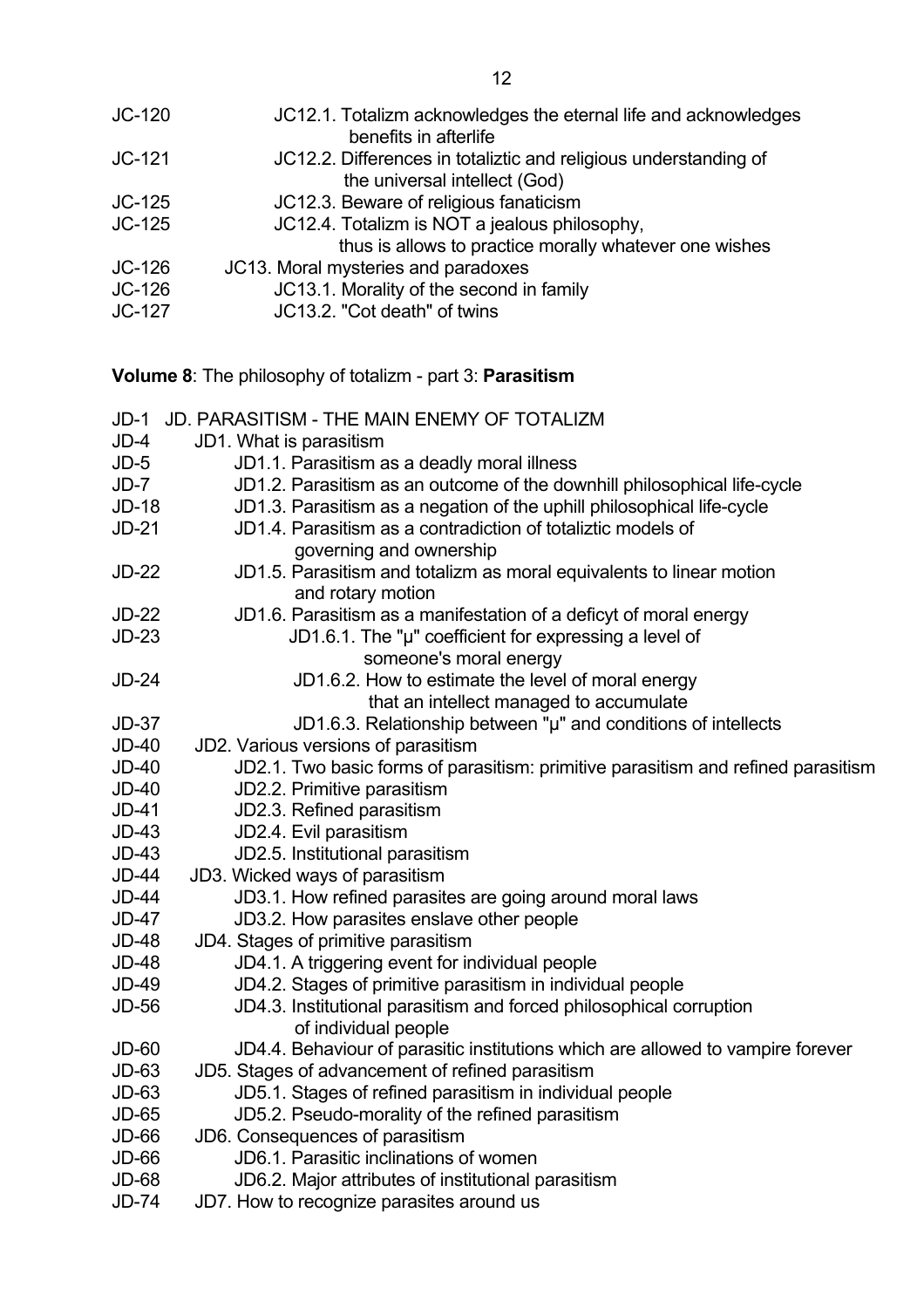| $JD-75$      | JD7.1. Differences between totalizts and parasites                                 |
|--------------|------------------------------------------------------------------------------------|
| <b>JD-85</b> | JD8. Natural transformation of whole civilisations: from institutional parasites   |
|              | into evil parasites                                                                |
| <b>JD-87</b> | JD8.1. How life looks like in civilisations that practice institutional parasitism |
| <b>JD-92</b> | JD9. Let us define "evil parasites" and "evil parasitism"                          |
| $JD-93$      | JD10. Technical devices utilized by evil parasites to enslave other civilisations  |
| <b>JD-97</b> | JD11. Improvement of the morality of universe through the natural mechanism        |
|              | of transformation of parasites into evil parasites who then stimulate              |
|              | all complacent civilizations with threats of aggression                            |
| $JD-100$     | JD12. Defence of totalizts from the aggression of parasites                        |
| $JD-101$     | JD12.1. Defence of totalizts from physical aggression of parasites                 |
| $JD-102$     | JD12.2. Defence of totalizts from emotional aggression of parasites                |
| JD-102       | JD12.3. Defence of totalizts from spiritual threats of parasites                   |
| $JD-103$     | JD13. To summarise                                                                 |

## **Volume 9**: The philosophy of totalizm - part 4: **Nirvana and totaliztic mechanics**

| $JE-1$       | JE. TOTALIZTIC MECHANICS - A TOOL FOR QUANTIFYING OUR LIVES                                                                                                                                                                                                                                                         |
|--------------|---------------------------------------------------------------------------------------------------------------------------------------------------------------------------------------------------------------------------------------------------------------------------------------------------------------------|
| $JE-2$       | JE1. Why we need totaliztic mechanics                                                                                                                                                                                                                                                                               |
| $JE-5$       | JE2. Classical mechanics versus totaliztic mechanics                                                                                                                                                                                                                                                                |
| $JE-9$       | JE3. Definitions, units and measurements of basic quantities of totaliztic mechanics<br>which represent moral equivalents for parameters of linear motion from<br>classical mechanics (i.e. coordinates, time, mass, displacement, velocity,<br>acceleration, forces, energy, power, etc., for moral activities and |
|              | for linear motion)                                                                                                                                                                                                                                                                                                  |
| <b>JE-12</b> | JE3.1. Moral time                                                                                                                                                                                                                                                                                                   |
|              |                                                                                                                                                                                                                                                                                                                     |
| <b>JE-12</b> | JE3.2. Moral mass, or intelligence, as moral equivalent of mass<br>from classical mechanics                                                                                                                                                                                                                         |
| <b>JE-15</b> | JE3.3. Moral displacements, or motivations as moral equivalent                                                                                                                                                                                                                                                      |
|              | of displacement from classical mechanics                                                                                                                                                                                                                                                                            |
| <b>JE-20</b> | JE3.4. Moral speed, or enthusiasm, as moral equivalent                                                                                                                                                                                                                                                              |
|              | of velocity from classical mechanics                                                                                                                                                                                                                                                                                |
| <b>JE-20</b> | JE3.5. Moral acceleration, or responsibility, as moral equivalent                                                                                                                                                                                                                                                   |
|              | of acceleration from classical mechanics                                                                                                                                                                                                                                                                            |
| <b>JE-21</b> | JE3.6. Feelings as moral equivalent of forces from classical mechanics                                                                                                                                                                                                                                              |
| <b>JE-22</b> | JE3.7. Moral energy                                                                                                                                                                                                                                                                                                 |
| <b>JE-24</b> | JE3.7.1. What gravity is and how our universe is shaped                                                                                                                                                                                                                                                             |
| <b>JE-26</b> | JE3.8. Moral power                                                                                                                                                                                                                                                                                                  |
| <b>JE-28</b> | JE4. Description of side effects of parasitism, as immoral equivalents for rotary motion<br>from classical mechanics (energy of spinning, centrifugal force,                                                                                                                                                        |
|              | angular displacement, etc.)                                                                                                                                                                                                                                                                                         |
| <b>JE-29</b> | JE4.1. Depression as moral equivalent of centrifugal force<br>from classical mechanics                                                                                                                                                                                                                              |
| <b>JE-30</b> | JE4.2. Energy of rolling-downhill                                                                                                                                                                                                                                                                                   |
| <b>JE-30</b> | JE5. Management of feelings                                                                                                                                                                                                                                                                                         |
| <b>JE-30</b> | JE5.1. Physical consequences of feelings                                                                                                                                                                                                                                                                            |
| JE-33        | JE5.2. The neutralization of above-threshold feelings                                                                                                                                                                                                                                                               |
| <b>JE-36</b> | JE5.3. Impact of feelings on moral energy level                                                                                                                                                                                                                                                                     |
| <b>JE-44</b> | JE5.4. Influence of feelings during conception on the gender of a child                                                                                                                                                                                                                                             |
| <b>JE-46</b> | JE6. Relative moral energy "µ" and its quantification                                                                                                                                                                                                                                                               |
|              |                                                                                                                                                                                                                                                                                                                     |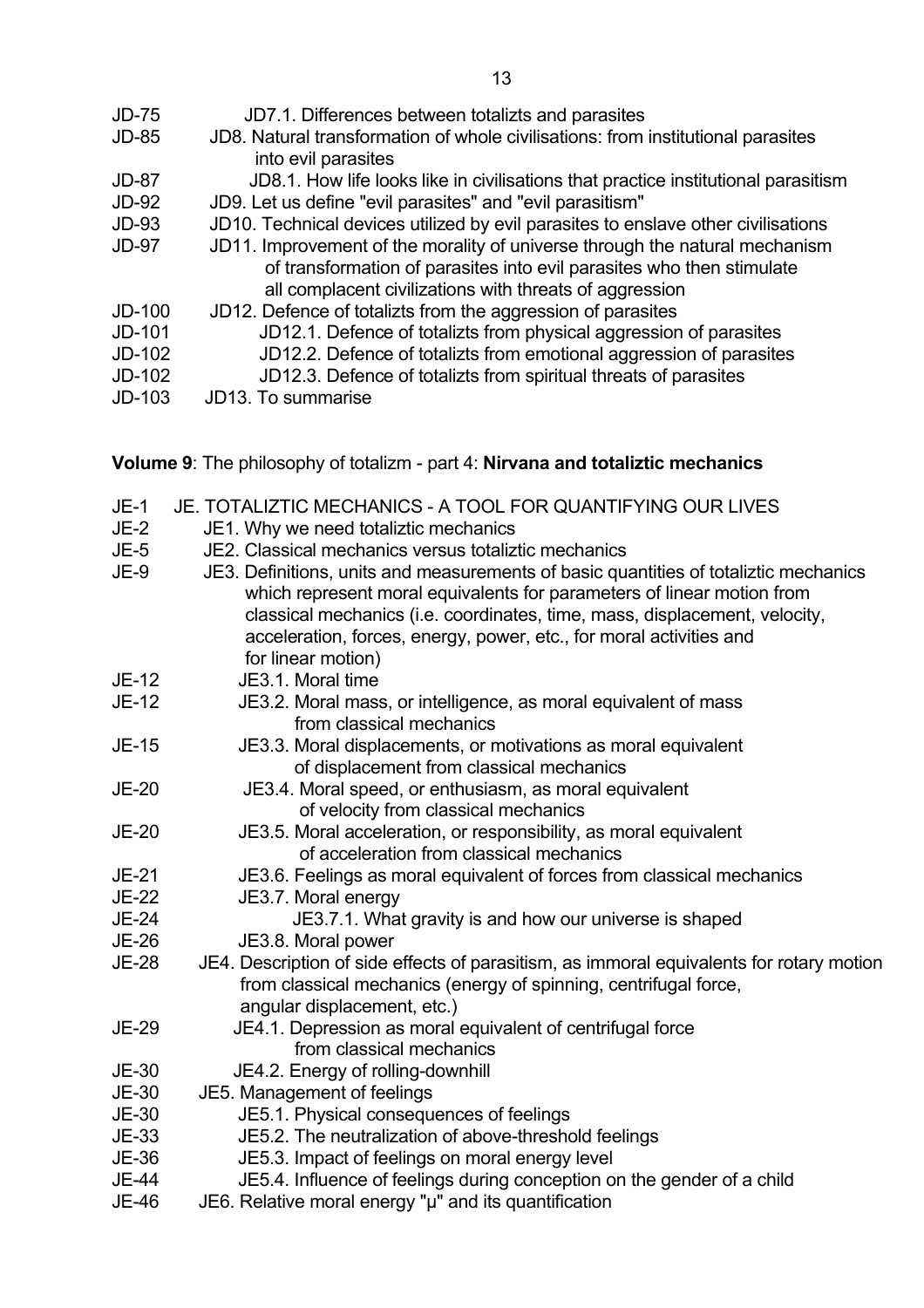- JE-47 JE6.1. Moral traffic versus "µ"
- JE-51 JE6.2. How to additionally increase our personal "µ"
- JE-52 JE6.3. How to additionally increase "µ" in our country and civilisation
- JE-54 JE7. Management of moral energy
- JE-57 JE8. Nirvana
- JE-57 JE9. Gravity equations
- JE-59 JE9.1. Equations of longevity
- JE-70 JE9.1.1. The increase of longevity as the consequence of moral energy accumulation
- JE-71 JE9.2. Equations of intelligence
- JE-75 JE9.3. Equations of height
- JE-79 JE9.4. Equations of weight
- JE-84 JE9.5. Equations of feelings
- JE-89 JE9.6. Equations of karma
- JE-90 JE10. Examples of practical problems of totaliztic mechanics together with solutions
- JF-96 JF. TOTALIZTIC NIRVANA
- JF-98 JF1. How the totaliztic nirvana could be described
- JF-100 JF2. The description of sensations experienced during the totaliztic nirvana
- JF-103 JF3. Mechanism which causes the totaliztic nirvana to happen
- JF-104 JF4. Three different types of nirvana
- JF-109 JF4.1. Mass hysteria as a reversal of the resonance nirvana
- JF-109 JF5. Attributes displayed by the totaliztic nirvana
- JF-110 JF6. Manifestations of nirvana (e.g. attracting the opposite sex)
- JF-114 JF7. Nirvana and goals of totalizm
- JF-115 JF8. Development of equations which quantify nirvana
- JF-126 JF9. How to earn the totaliztic nirvana

#### **Volume 10**: Technologies of the counter-world - part 1: **Telekinetic propulsion and time vehicles**

- K-1 K. TELEKINETIC POWER-STATIONS (or "free energy devices")
- K-2 K1. Periodic Table postulating the future completion of telekinetic power-stations
- K-3 K2. Review of the main types of telekinetic power-stations built so far
- K-4 K2.1. Johnston Permanent motor
- K-5 K2.2. N-Machine
- K-7 K2.3. Telekinetic free energy generators
- K-10 K2.3.1. History of the telekinetic influenzmaschine
- K-12 K2.3.2. Excuses of Methernitha for withdrawal of dissemination of influenzmaschines
- K-17 K2.3.3. Design, main circuitry, and operation
	- of the telekinetic influenzmaschine
- K-24 K2.3.4. How to arrange own experiments
	- on constructing the telekinetic influenzmaschine
- K-27 K2.4. Telekinetic batteries
- K-28 K2.4.1. Design and operation of telekinetic batteries
- K-36 K2.4.2. Recommended procedure for constructing a telekinetic battery
- K-40 K2.4.3. History of invention of the telekinetic batteries
- K-42 K3. Telekinetic devices for the conversion of biological, chemical, and thermal energy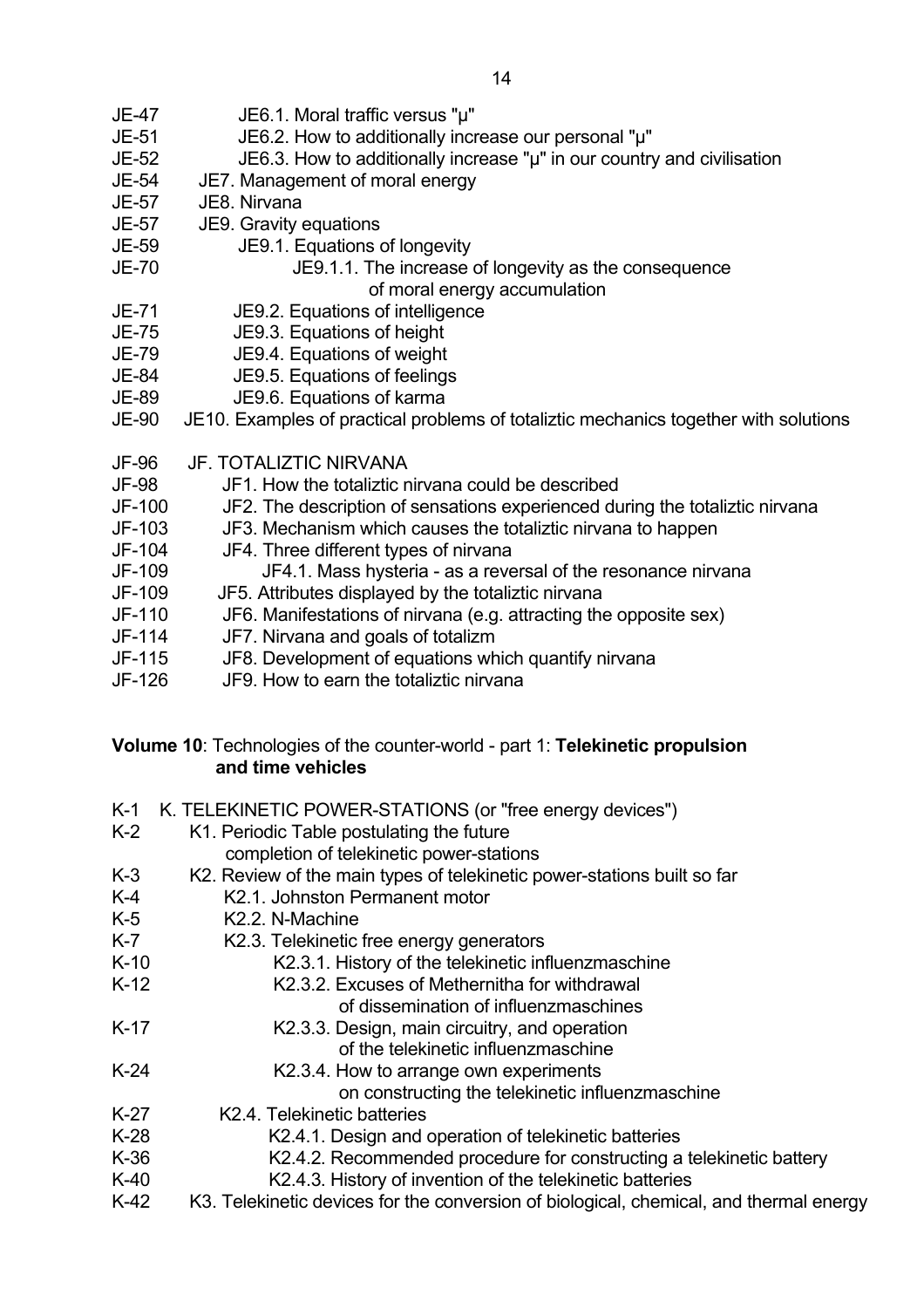- K-43 K3.1. Telekinetic healing and production of medicines
- K-44 K3.2. Telekinetic dissociation of water
- K-45 K3.3. Telekinetic heating and evaporation of liquids
- K-48 K4. Reaction of orthodox scientists means difficulties of crushing a wall with our own head
- K-50 K5. Summary of utilisation of the Telekinetic Effect for energy production
- K-53/64 Table K1 and 9 Figures (K1 to K9)

#### KB-65 KB. UTILISATION OF WHIRLS OF COUNTER-MATTER

- KB-65 KB1. Directing of winds on Earth
- KB-67 KB2. Technological formation of clouds and fogs
- L-69 L. MAGNOCRAFT OF THE SECOND GENERATION (telekinetic vehicle)
- L-70 L1. Operation and attributes of the Magnocraft of the second generation called also "telekinetic vehicles"
- L-72 L2. The state of telekinetic flickering and the consequences of it
- L-76 L3. Landings of the telekinetic Magnocraft of the second generation
- L-76 L4. Telekinetic four-propulsor vehicle
- L-77 L5. Telekinetic personal propulsion
- L-78 L6. Telekinetic tractor beam
- L-79 Figure L1
- M-80 M. MAGNOCRAFT OF THE THIRD GENERATION (time vehicle)
- M-80 M1. The Magnocraft of the third generation called also "time vehicles"
- M-81 M2. Phenomena induced by time vehicles
- M-86 M3. Landings of time vehicles
- M-86 M4. Four-propulsor time vehicles
- M-87 M5. Personal time vehicles
- M-88 M6. Three generations of the Magnocraft and their identification
- M-92 Figure M1

**Volume 11**: Technologies of the counter-world - part 2: **Telepathic devices**

- N-01 N. DEVICES WHICH UTILISE TELEPATHIC WAVES
- N-02 N1. The remote mind reader
- N-04 N2. The telepathic pyramid
- N-05 N2.1. The gift from technology of telekinetic pyramid
- N-07 N2.2. The design and main components of the telepathic pyramid
- N-09 N2.3. The use of the telepathic pyramid as a telepathyser
- N-10 N2.4. The operation of the telepathic pyramid as a telekinetic battery
- N-14 N2.4.1. Modifications of the pyramid to be used as free energy devices
- N-16 N2.5. The operation of the pyramid as a telepathyser
- N-19 N2.6. Procedure of pyramid's completion
- N-20 N2.6.1. The recommended procedure of pyramid's completion
- N-24 N2.6.2. Subsequent goals of the procedure of pyramid's completion and ways of accomplishing them
- N-24 N2.6.3 To-date accomplishments in the development of pyramid's technology
- N-29 N2.7. Future applications of the telepathic pyramid
- N-30 N3. Thought Recognition Interface (TRI)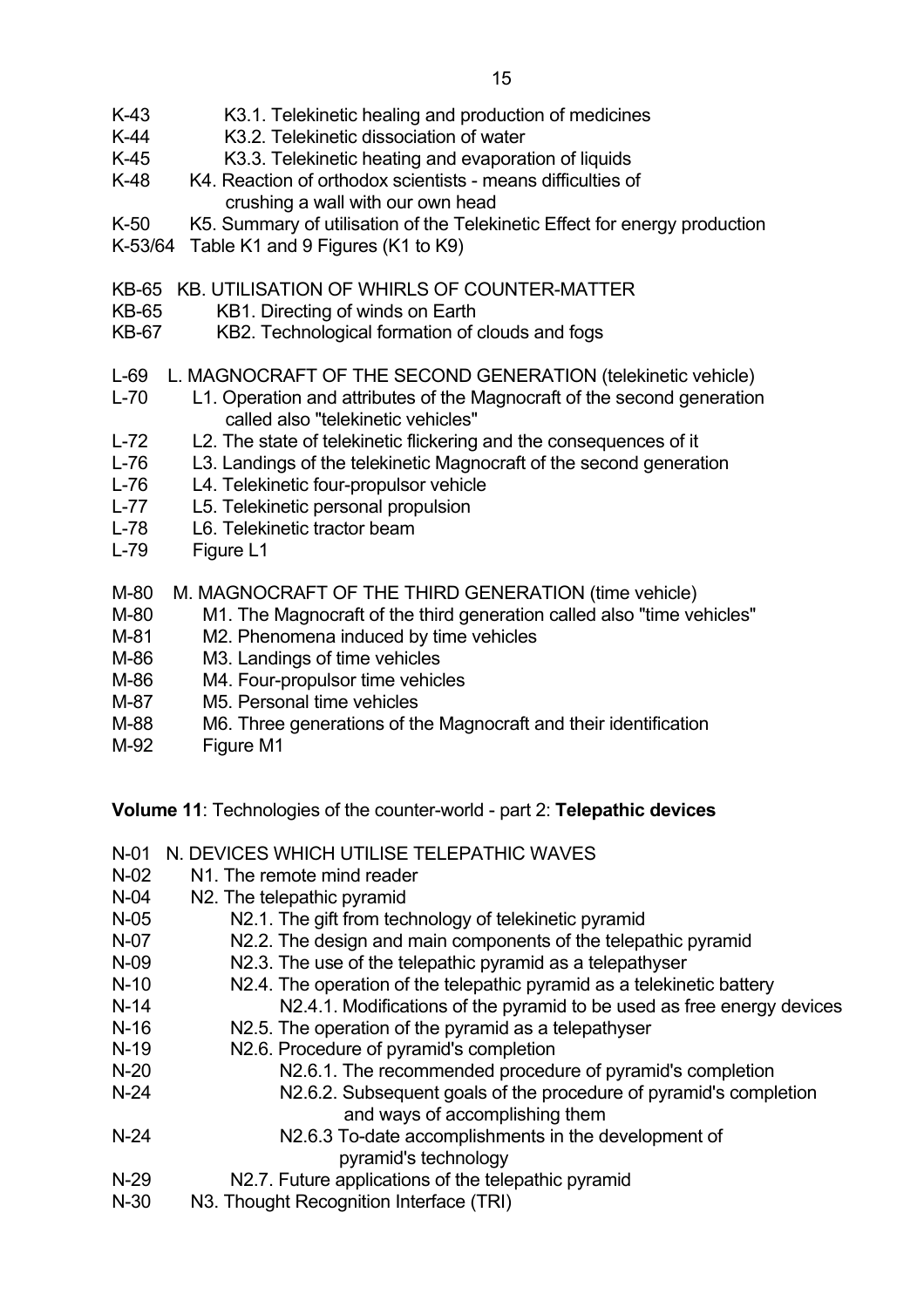- N-31 N3.1. TRI of the first generation, and their applications
- N-36 N3.2. TRI of the second generation, and their applications
- N-39 N3.3. TRI of the third generation
- N-42 N3.4. TRI of the fourth and higher generations
- N-43 N4. UFOnauts system of communication and ways of blocking it
- N-44 N5. The use of telepathic waves for formation of pictures
- N-45 N5.1. Telepathic telescopes and microscopes
- N-52 N5.1.1. Revealing devices
- N-55 N5.1.2. How our cosmic parasites look like
- N-57 N5.2. Telepathic projectors
	- and two-directional visual communication at intergalactic distances
- N-61 N6. Devices which intercept nature's telepathic vibrations
- N-62 N6.1. An alarming device for detecting incoming earthquakes
- N-71 N7. Final comment
- N-72/77 6 Figures (N1 to N6)

NB-78 NB. UTILISATION OF PERMANENT TELEKINETISATION OF SUBSTANCES

- NB-78 NB1. Methods of permanent telekinetisation
- NB-79 NB2. Telekinetic farming
- NB-88 NB3. Stimulation of synthesis of new elements by telekintised substances
- NB-92 NB4. Consequences of telekinetic pollution of our natural environment

**Volume 12**: Validation of the Magnocraft - part 1: **UFOs identical to Magnocraft**

- O-1 O. EVIDENCE THAT MAGNOCRAFT-LIKE UFOs ALREADY OPERATE ON EARTH O-3 O1. How to recognize whether a given civilization is exploited by evil parasites O-16 O2. The bitter taste of truth: Earth is a slave planet for evil parasites (UFOnauts) O-17 O3. Mutual deadlocking, used by evil parasites as the method of paralysing of self-defence in primitive civilizations O-24 O4. Photographs of UFOs and visual observations of UFOs and UFOnauts O-25 O5. Permanent evidence for the continuous UFO activity on Earth O-25 O5.1. UFO landing sites O-33 O5.2. UFO explosion sites O-39 O5.3. Long, straight, glossy tunnels evaporated during underground flights of UFOs O-41 O5.3.1. The Deer Cave from Northern Borneo as the most spectacular example of a UFO tunnel O-48 O5.3.2. Glossy tunnels from Babia Góra in Poland O-52 O5.3.3. Master of the world - means the governor of Earth and his council of 12 UFOnauts O-57 O5.4. Substances dropped from UFOs O-64 O5.5. Fragments of UFO shells O-65 O6. Evidence of UFO activities permanently written into our culture O-80 O7. Commonly known "natural phenomena" induced by UFOs O-81 O8. Attack of UFOs on America O-82 O8.1. Evaporation of WTC by UFOs O-101 O8.2. Exploding the space shuttle Columbia by UFOs O-104 O8.3. Other spectacular cases of attacks of UFOnauts on the USA O-105 O8.4. The worst scenario of a "big bang"
- O-106 O9. Summary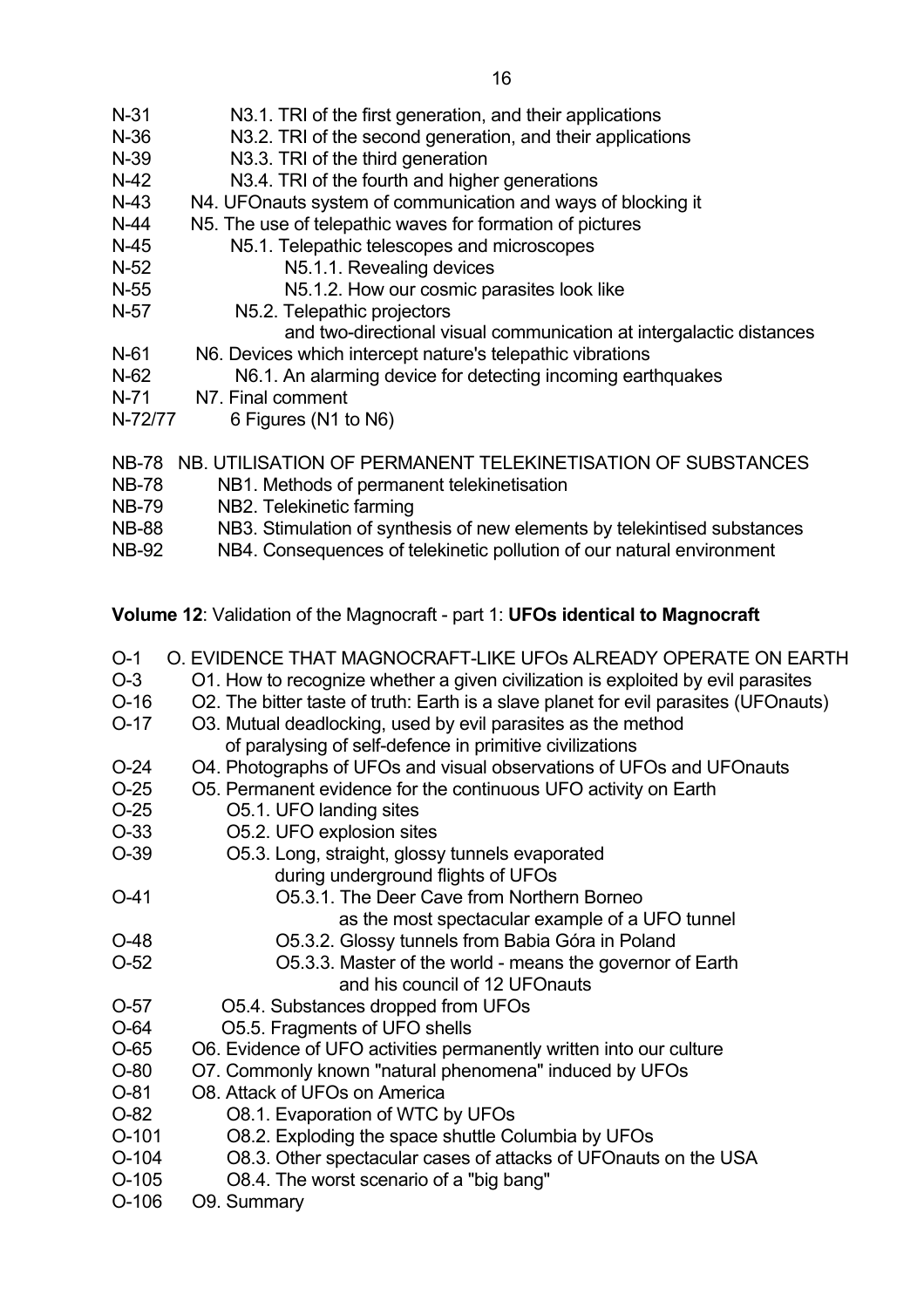O-108/114 7 Figures (O1 to O7)

**Volume 13**: Validation of the Magnocraft - part 2: **Formal proof for the existence of UFOs**

| $P-1$  |  | P. FORMAL PROOF THAT "UFOs are ALREADY OPERATIONAL MAGNOCRAFT"                        |
|--------|--|---------------------------------------------------------------------------------------|
| $P-2$  |  | P1. The structure of a formal proof that "UFOs are already operational Magnocraft"    |
| $P-6$  |  | P2. Presentation of the formal proof that "UFOs are already operational Magnocraft"   |
| $P-8$  |  | P2.1. The correspondence of shapes of individual UFOs to solo flying Magnocraft       |
| $P-10$ |  | P2.1.1. The vision distorting factors                                                 |
| $P-14$ |  | P2.2. The identity of observable arrangements of coupled UFOs and Magnocraft          |
| $P-15$ |  | P2.3. The same location of propulsors in UFOs and in Magnocraft                       |
| $P-16$ |  | P2.4. The utilization of magnetic interactions for producing the propelling forces    |
| $P-17$ |  | P2.4.1. Why the Magnocraft's principles could not be formulated                       |
|        |  | 40 years earlier                                                                      |
| $P-19$ |  | P2.5. The formation of a pulsating magnetic field by propulsors of                    |
|        |  | both considered vehicles                                                              |
| $P-20$ |  | P2.6. The formation of magnetic circuits                                              |
| $P-21$ |  | P2.7. The formation of a magnetic whirl                                               |
| $P-23$ |  | P2.8. The induction of electric currents                                              |
| $P-23$ |  | P2.9. The ability of UFOs to operate in all three modes of the Magnocraft's operation |
| $P-25$ |  | P2.10. The interference with electromagnetic radiation                                |
| $P-27$ |  | P2.11. The relationship between the colour of glow of the ionised air                 |
|        |  | and a magnetic pole of a given propulsor                                              |
| $P-27$ |  | P2.12. The magnetic manner of flying which                                            |
|        |  | contradicts laws of hydromechanics                                                    |
| $P-30$ |  | P2.13. Further similarities of UFOs and Magnocraft                                    |
|        |  | not considered in the formal proof                                                    |
| $P-30$ |  | P2.13.1. The absence of mechanically cooperating parts                                |
| $P-31$ |  | P2.13.2. The emission of various signals from light                                   |
|        |  | characteristic for the Magnocraft                                                     |
| $P-33$ |  | P2.13.3. Fluent control of resources of own energy                                    |
| $P-33$ |  | P2.14. How erroneous scientific analyses of UFO photographs can be                    |
| $P-34$ |  | P2.14.1. Scientific claims of fabrication of UFO photographs                          |
|        |  | based on evidence of their authenticity                                               |
| $P-35$ |  | P2.14.2. The claim of NASA that a photograph of UFOs                                  |
|        |  | is a photograph of colliding galaxies                                                 |
| $P-40$ |  | P2.15. Concluding the reasoning and evidence from subsection P2                       |
| $P-45$ |  | P2.16. Subsection P2 reference material                                               |
| $P-45$ |  | P3. Reasons for the presence of UFOs on Earth                                         |
| $P-46$ |  | P3.1. Earth is under an invisible occupation of UFOs                                  |
| $P-48$ |  | P3.2. Why UFOnauts occupy Earth                                                       |
| $P-53$ |  | P3.3. Consequences of invisible occupation of Earth by UFOs                           |
| $P-56$ |  | P3.4. Why it is impossible that UFOnauts arrive to Earth to help us                   |
| $P-60$ |  | P4. A formal proof that "Earth is currently under concealed occupation of UFOnauts"   |
| $P-68$ |  | P5. When UFO vehicles arrived to Earth for the first time                             |
| $P-76$ |  | P6. The origin of humanity from a distant star system                                 |
| $P-77$ |  | P6.1. The descriptions of Eden coincides with the design of telekinetic UFO type K7   |
|        |  | from a planet over 4 times larger than Earth                                          |
| $P-80$ |  | P6.2. The longevity of Adam and Eve indicates their origin                            |
|        |  | from a planet over 4 times larger than Earth                                          |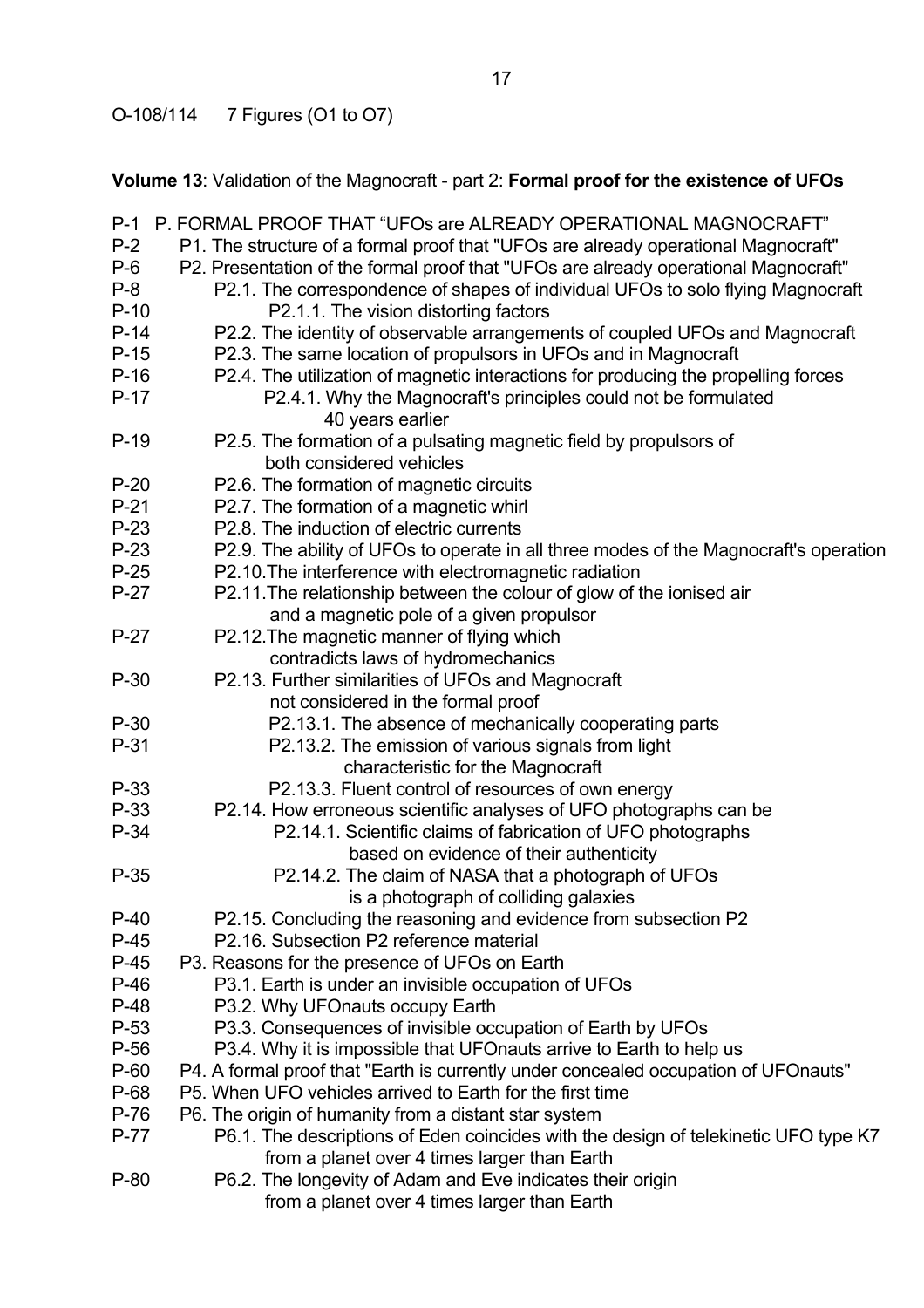- P-81 P6.3. Unutilized potential of human brain indicates our evolution on a planet with the gravitation over 4 times larger than that of Earth
- P-82 P6.4. The size of people is appropriate to a planet over 4 times larger than Earth
- P-82 P6.5. In antiquity there was a contra-evolution of humanity in the direction
- from a high technical advancement into savagery P-84 P7. To summarise
- P-85/116 32 illustrations UFO photographs (Figures P1 to P32)

#### **Volume 14**: Validation of the Magnocraft - part 3: **Oscillatory Chambers used in UFOs**

- Q-1 Q. CONTEMPORARY OBSERVATIONS OF FOUR-PROPULSOR UFOs
- Q-1 Q1. Classic sightings of four-propulsor UFOs
- Q-3 Q2. Photographs of four-propulsor UFOs
- Q-4 Q3. Concluding this chapter
- Q-5/7 3 illustrations (Figures Q1 to Q3)

#### R-8 R. OBSERVATIONS OF UFONAUTS WHO USE MAGNETIC PERSONAL PROPULSION

- R-8 R1. The characteristic appearance of the wearers of personal propulsion
- R-9 R2. The extraordinary abilities of UFOnauts wearing personal propulsion garments
- R-11 R3. Scorched footprints left by personal propulsion of a UFOnaut
- R-12 R4. Mythological descriptions of the use of magnetic personal propulsion
- R-16 R4.1. Vampires and other mythological creatures that used to exploit people
- R-23 R4.2. Blood sucking "mascots" of UFOnauts
- R-33 R5. Historic descriptions of the use of magnetic personal propulsion of UFOnauts
- R-36 R6. Philosophical trap
- R-37 R7. Summary
- R-39/45 7 illustrations (R1 to R7)
- S-46 L. EVIDENCE CONFIRMING THE USE OF THE OSCILLATORY CHAMBER ON UFOs
- S-46 S1. Contemporary observations and photographs of Oscillatory Chambers used in UFO propulsors
- S-47 S1.1. Columns of magnetic field yield from UFO propulsors are square in the cross-section
- S-48 S1.2. Outlets of UFO propulsors are square and reveal gold or yellow bands of electric sparks rotating inside
- S-50 S1.3. Twin-chamber capsules formed from two Oscillatory Chambers are frequently observed in UFOs and even photographed
- S-52 S1.4. Oscillatory Chambers have been seen on the decks of UFOs as described by numerous abductees
- S-54 S2. Indirect confirmations that UFOs use Oscillatory Chambers
- S-55 S3. Material (hard) evidence left by UFO Oscillatory Chambers
- S-56 S4. Mythological descriptions of the Oscillatory Chamber
- S-57 S5. Historical descriptions of the Oscillatory Chamber
- S-60 S6. A photograph of the octagonal oscillatory chamber from invisible UFO of the second generation
- S-70 S7. To conclude this chapter
- S-72/79 8 illustrations (S1 to S8)
- T-80 T. OBSERVATIONS OF UFOs OF THE SECOND AND THIRD GENERATIONS
- T-80 T1. Observations of Oscillatory Chambers of second and third generations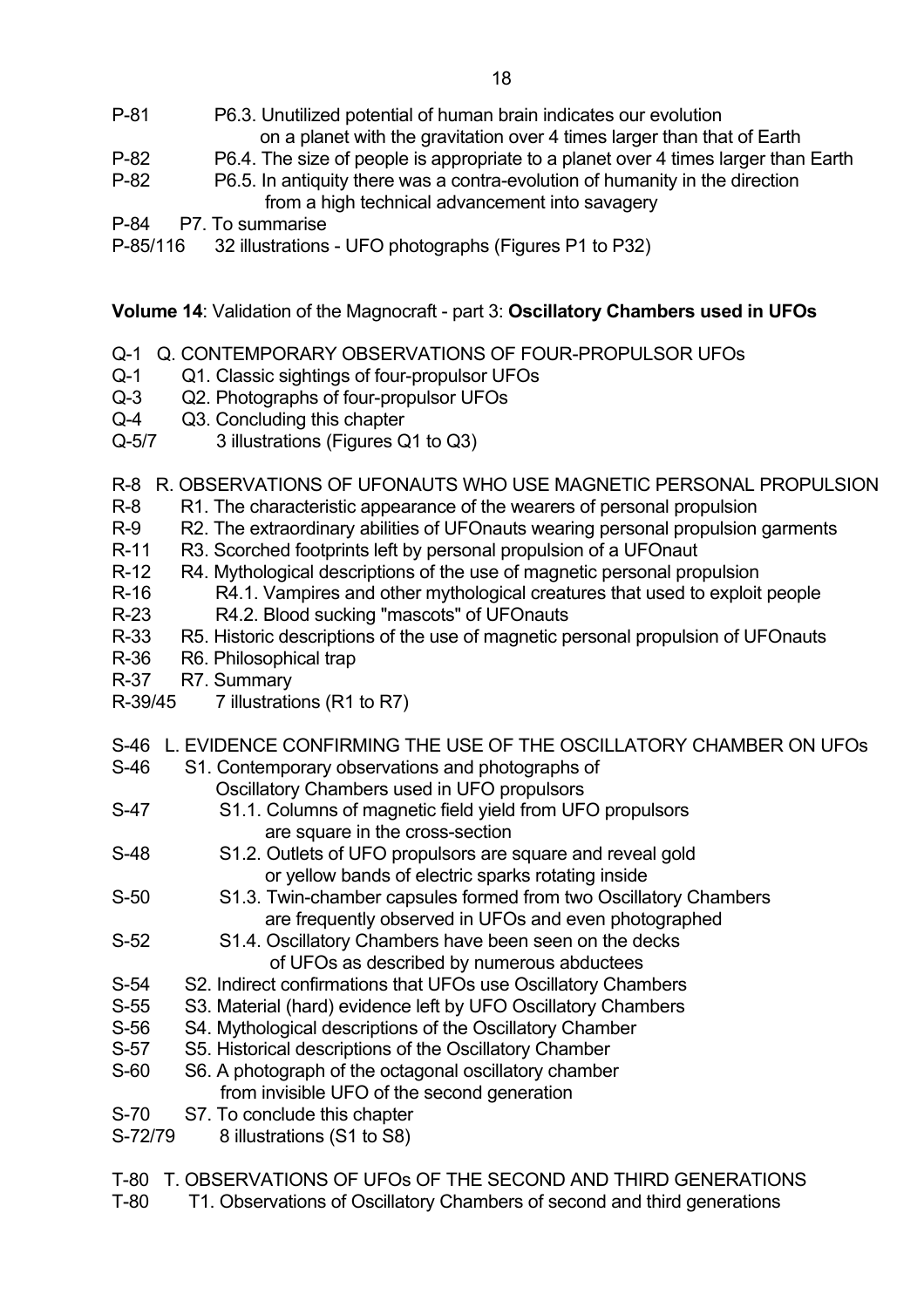- T-82 T2. Observations of telekinetic UFOs in operation
- T-86 T3. The evidence confirming the existence of UFOs that operate as Time Vehicles
- T-91 T4. The level of technology in UFOs of the second and third generation<br>T-99 T5. Summary
- 
- T-99 T5. Summary<br>T-101 Figure T1 Figure T1 (photograph of a UFO second generation)

**Volume 15**: Validation of the philosophy of parasitism - part 1: **Abductions of people to UFOs**

| $U-1$              | U. SYSTEMATIC ABDUCTIONS TO UFOS                                                |
|--------------------|---------------------------------------------------------------------------------|
|                    | OF EVERY SINGLE INHABITANT OF THE EARTH                                         |
| $U-3$              | U1. Two categories of people on Earth: aware UFO abductees                      |
|                    | and unaware UFO abductees                                                       |
| $U - 4$            | U2. The history of evolution of my knowledge about the scale of UFO abductions  |
| $U - 7$            | U3. How to objectively prove to ourselves that we personally                    |
|                    | are being abducted to UFOs                                                      |
| $U-8$              | U3.1. A scar on our leg left after the insertion of an "identification implant" |
|                    | that each person on Earth is carrying                                           |
| $U-13$             | U3.1.1. How many UFOnauts and how many UFO vehicles                             |
|                    | continually reside on Earth                                                     |
| $U-16$             | U3.1.2. "Rods": an empirical evidence for the enormous density                  |
|                    | of invisible UFO vehicles operating on Earth                                    |
| $U-18$             | U3.1.3. Various consequences of the occupational army of                        |
|                    | <b>UFOnauts residing on Earth</b>                                               |
| $U-20$             | U3.1.4. How to detect the scar on our leg from an "identification implant"      |
| $U-21$             | U3.2. The "indoctrination implant" in our temple                                |
| $U-22$             | U3.2.1. The MIR test (Magnetic Implant Response)                                |
| $U-25$             | U3.2.2. Various consequences of the presence of the                             |
|                    | indoctrination implant in our temple                                            |
| $U-28$             | U3.3. The instalment of other implants and bruises on our bodies                |
|                    | that originate from UFOs                                                        |
| $U-29$             | U3.4. Consequences of our abductions to UFOs                                    |
| $U-40$             | U3.5. External evidence of our own abductions to UFOs                           |
| $U-51$             | U3.6. Observable consequences of operational telekinetic UFOs                   |
|                    | entering our homes                                                              |
| $U-66$             | U3.7. Rapes of people by UFOnauts                                               |
| $U-69$             | U3.7.1. Detecting cases when we ourselves were raped by UFOnauts                |
| $U-80$             | U3.8. Instrumental detection of arrival of invisible UFOs to our homes          |
| $U-95$             | U4. How UFOnauts exploit us                                                     |
| $U-95$             | U4.1. Manners of exploiting people by UFOnauts identified so far                |
| $U-101$            | U4.2. The mass production of "biorobots"                                        |
| $U - 101$          | U4.3. Let us call the situation by its name, means dictionary                   |
|                    | from the occupational model                                                     |
| $U-103$<br>$U-104$ | U4.4. UFO collaborators<br>U5. Research on UFO abductions                       |
| $U-105$            | U5.1. Research on the detectability of evidence of our own abductions to UFOs   |
| $U-106$            | U5.2. Other research opened for each one of us                                  |
| $U-108$            | U5.3. Examples of research topics for students and scientists                   |
| $U-110$            | U6. Interpretation of reports from UFO abductions                               |
| $U-113$            | U7. To conclude this chapter                                                    |
|                    |                                                                                 |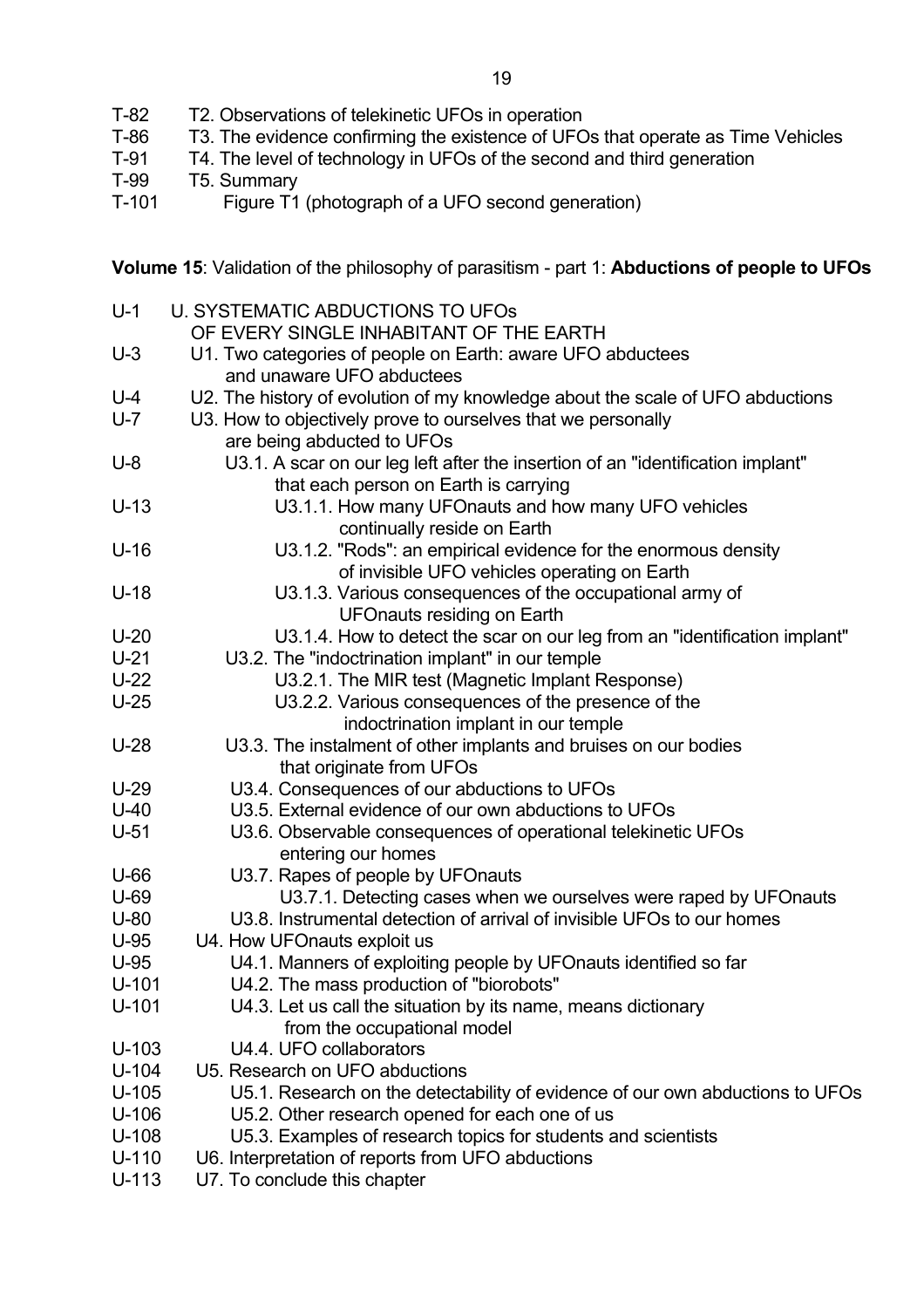**Volume 16**: Validation of the philosophy of parasitism - part 2: **UFOnauts**

| $V-01$  | V. WE NEED TO GET TO KNOW UFOnauts                                                |
|---------|-----------------------------------------------------------------------------------|
| $V-01$  | V1. Who are UFOnauts                                                              |
| $V-03$  | V2. The philosophy of UFOnauts                                                    |
| $V-21$  | V3. Alternative history of humanity and history of our relationships with UFOs    |
| $V-36$  | V4. The feudal model for realising the complexity of benefits                     |
|         | gained by UFOnauts from occupation and exploitation of humanity                   |
| $V-38$  | V5. The knowledge of the future and the manipulation of the past                  |
|         | as a source of absolute advantage of UFOnauts over people                         |
| $V-43$  | V5.1. How it was discovered that UFOnauts utilise the knowledge of                |
|         | the future for keeping us enslaved                                                |
| $V-52$  | V5.2. How the spread of evil through the alteration of the natural elapse of      |
|         | time sometimes forces UFOnauts to do good (but for evil intentions)               |
| $V-53$  | V5.3. Observable evidence on alteration of the natural course of                  |
|         | time on Earth by UFOnauts                                                         |
| $V-63$  | V5.4. The role of dates 1 April and 13th of any month in alterations by           |
|         | UFOnauts of the natural course of events on Earth                                 |
| $V-64$  | V6. Irreversible sources of advantage of UFO nauts over people                    |
| $V-65$  | V6.1. The advantage of age of civilisation of UFOnauts,                           |
|         | and thus superiority of their science and technology                              |
| $V-68$  | V6.2. The advantage of intelligence of UFOnauts                                   |
|         | and factors connected with their intelligence                                     |
| $V-69$  | V7. Weak spots and limitations of UFOnauts that occupy us                         |
| $V-73$  | V8. How to recognize UFOnauts who live amongst people                             |
| $V-74$  | V8.1. The major attributes of cosmic spies and saboteurs from UFOs                |
| $V-84$  | V8.2. Profile of behaviour, and style, of a typical UFOnaut                       |
| $V-87$  | V8.3. Strategies used by evil parasites for holding back the progress of totalizm |
| $V-92$  | V9. Methods of UFOnauts versus methods of "devils"                                |
| $V-95$  | V9.1. The formal scientific proof that "religious devils are present UFOnauts"    |
| $V-98$  | V9.2. Subtle manifestations of nearby presence of a UFO                           |
| $V-99$  | V10. What we must expect during fight with UFOnauts                               |
| $V-103$ | V11. "The "Achilles heel" of UFOnauts, which neutralises their                    |
| $V-104$ | physical domination over us<br>V12. To summarise                                  |
|         |                                                                                   |

**Volume 17**: Validation of the philosophy of totalizm - part 1: **Let us learn from UFOnauts**

| $VB-01$ | VB. UNDETECTABLE METHODS USED BY UFOnauts TO OPERATE ON THE EARTH                                       |
|---------|---------------------------------------------------------------------------------------------------------|
| $VB-02$ | VB1. Exploitation of people as a key reason for which UFO nauts occupy Earth                            |
| $VB-03$ | VB1.1. Why religions failed to win the war with UFOnauts                                                |
| $VB-04$ | VB2. Conditions to be met if UFOnauts are to control people forever                                     |
| $VB-04$ | VB3. The secret of success of UFO nauts in exploitation of Earth: their<br>perfect methods of acting    |
| $VB-10$ | VB3.1. Whom and why UFOnauts oppress with the use of<br>their undetectable methods                      |
| $VB-11$ | VB3.2. How to recognise, that we personally are also affected<br>by well hidden hostilities of UFOnauts |
| $VB-14$ | VB3.3. Differences between the undetectable oppression of UFOnauts                                      |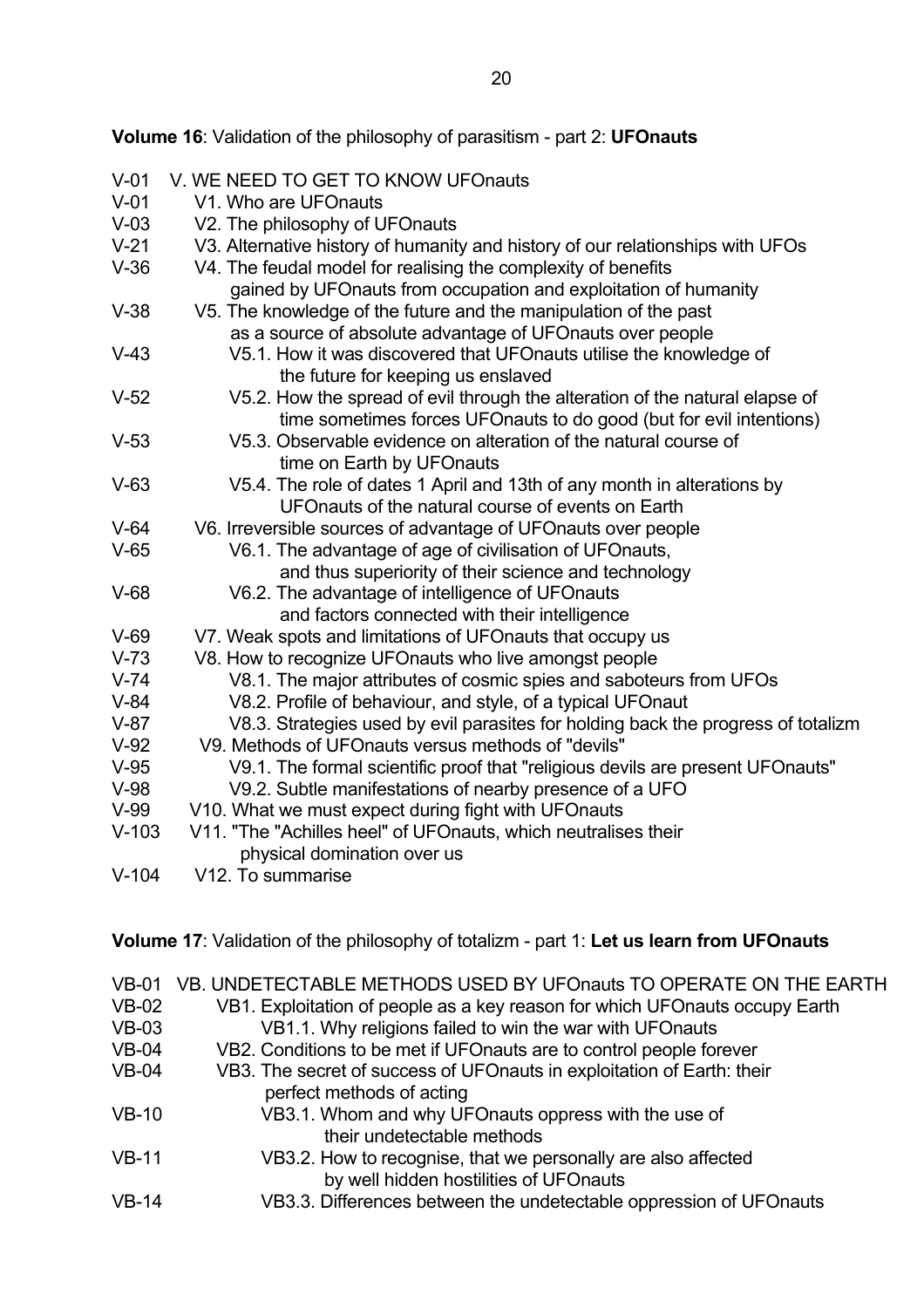|               | and coincidence                                                                                                |
|---------------|----------------------------------------------------------------------------------------------------------------|
| $VB-16$       | VB3.4. Common attributes of methods of direct intervention of UFOnauts<br>into our affairs                     |
| $VB-19$       | VB4. Methods, manners, and strategies with the use of which UFO nauts                                          |
|               | keep us enslaved and unaware of our fate for thousands of years                                                |
| $VB-19$       | VB4.1. Hiding of UFOnauts from people                                                                          |
|               | and hiding the continuous presence of UFOnauts on Earth                                                        |
| $VB-22$       | VB4.1.1. The emission of telepathic command to not take                                                        |
|               | any notice of a UFO vehicle that we just see                                                                   |
| <b>VB-28</b>  | VB4.1.2. Invisibility of UFOs and their constant                                                               |
|               | hiding from the sight of people                                                                                |
| <b>VB-29</b>  | VB4.1.3. The iron rule of UFOnauts: to neutralise the evidential value                                         |
|               | of every proof that documents their activities on Earth                                                        |
| $VB-33$       | VB4.2. The telepathic manipulation on views of people                                                          |
| <b>VB-36</b>  | VB4.2.1. The telepathic manipulation on Earth's science                                                        |
|               | and on individual scientists                                                                                   |
| $VB-40$       | VB4.3. Use of Earth's collaborators                                                                            |
| $VB-44$       | VB4.3.1. Examples of destructive activities of UFOnauts                                                        |
|               |                                                                                                                |
| $VB-51$       | completed with hands of Earthly collaborators                                                                  |
| $VB-55$       | VB4.4. Hidden sabotages of UFOnauts, which people are unable to recognise                                      |
| <b>VB-59</b>  | VB4.4.1. Examples of hidden sabotages committed by UFOnauts                                                    |
| $VB-62$       | VB4.5. "Framing" of inconvenient people                                                                        |
| <b>VB-68</b>  | VB4.5.1. Unnoticeable assassinations of people by UFOnauts                                                     |
|               | VB4.6. An excellent knowledge of people and Earth, means<br>the intelligence of UFOnauts                       |
| <b>VB-69</b>  |                                                                                                                |
| <b>VB-78</b>  | VB4.6.1. Continuous presence on Earth of cosmic spies and saboteurs<br>VB4.7. Making lives of people miserable |
| <b>VB-88</b>  | VB4.8. How UFOnauts maintain unnoticed their interference into our affairs                                     |
| <b>VB-91</b>  | VB4.9. How technically advanced UFOnauts operate on Earth                                                      |
|               | without causing our progress                                                                                   |
| <b>VB-94</b>  | VB5. Strategic goals that UFOnauts try to accomplish                                                           |
|               | through their enslaving activities                                                                             |
| <b>VB-94</b>  | VB5.1. Blocking of our scientific and technical progress                                                       |
| <b>VB-94</b>  | VB5.1.1. Strategic directions research and development                                                         |
|               | that UFOnauts intensely block on Earth                                                                         |
| <b>VB-105</b> | VB5.1.2. Methods with the use of which UFOnauts block progress                                                 |
|               | of science and technology on Earth                                                                             |
| <b>VB-107</b> | VB5.2. Manipulating us into deviated directions of development                                                 |
| <b>VB-108</b> | VB5.2.1. Examples of disciplines, theories, and ideas                                                          |
|               | that were manipulated into humanity by UFOnauts                                                                |
| <b>VB-111</b> | VB5.3. Blocking of our philosophical and spiritual development                                                 |
| <b>VB-112</b> | VB5.3.1. Destruction of totaliztic type ideologies and                                                         |
|               | philosophies on Earth                                                                                          |
| <b>VB-113</b> | VB5.3.2. Atheism and sabotaging of our spiritual development                                                   |
| <b>VB-118</b> | VB5.3.3. False prophets                                                                                        |
| <b>VB-127</b> | VB5.4. Escalation of human suffering and poverty                                                               |
| <b>VB-127</b> | VB5.5. Multiplying divisions and differences between people                                                    |
| <b>VB-128</b> | VB5.6. The implementation of the "model of a perfect slave" on Earth                                           |
| <b>VB-131</b> | VB6. To summarise                                                                                              |
|               |                                                                                                                |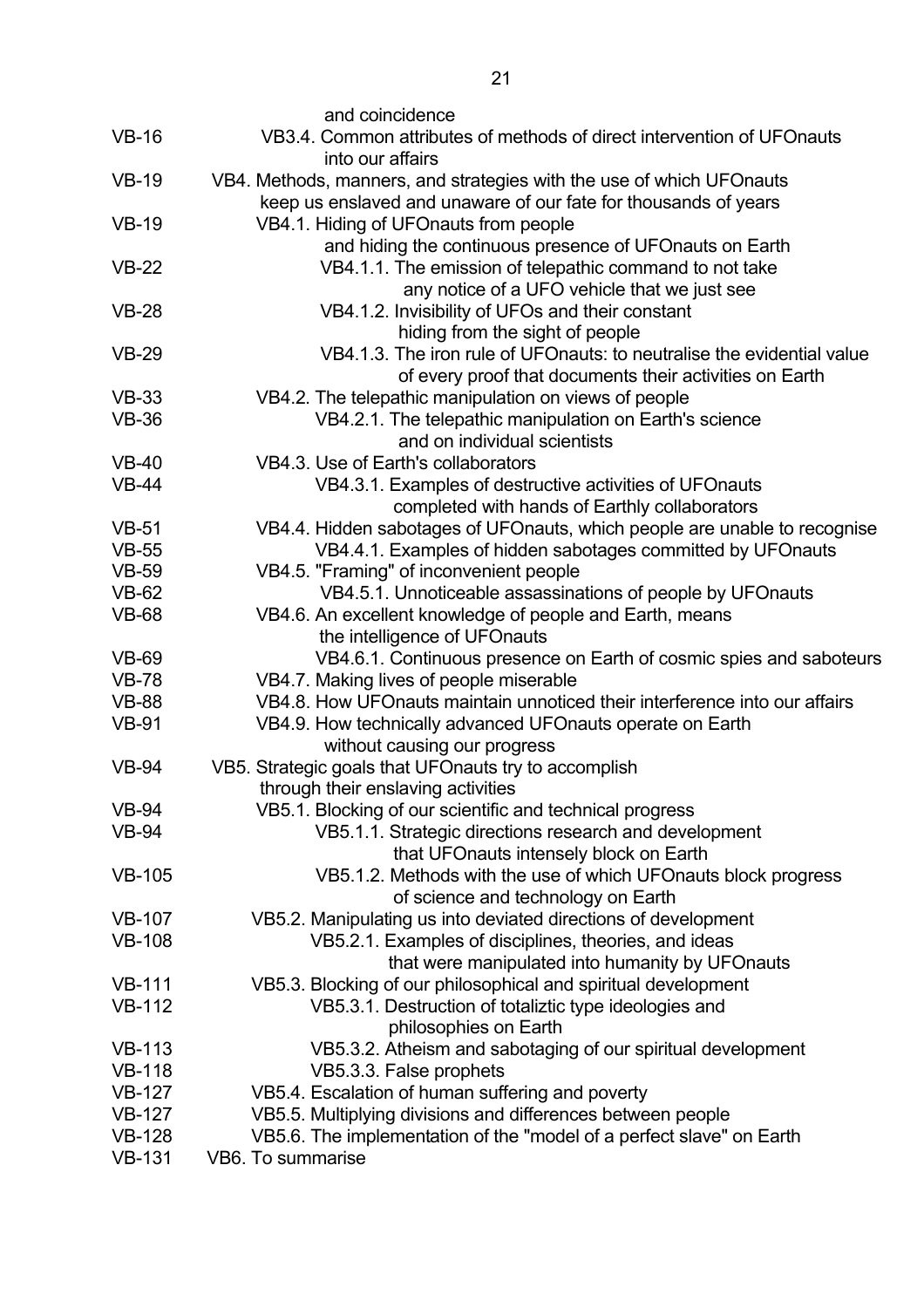**Volume 18**: Validation of the philosophy of totalizm - part 2: **The liberation**

| $W-01$ | W. OUR DEFENCE                                                          |
|--------|-------------------------------------------------------------------------|
| W-03   | W1. Call to arms                                                        |
| W-08   | W2. Requirements and conditions of engagement into                      |
|        | the defence fight with UFOnauts                                         |
| $W-12$ | W3. Levels of aware engagement of individual people                     |
|        | into the defence from cosmic oppressors                                 |
| $W-15$ | W4. How to attempt the more effective defence of our planet             |
| W-19   | W5. How and with what we should defend ourselves against                |
|        | evil parasites from UFOs                                                |
| $W-25$ | W5.1. The review of revealing and detecting devices                     |
| $W-26$ | W5.2. Ideas of new types of weapon against UFOnauts                     |
| $W-28$ | W5.3. Examples of defence activities that each one of us can undertake  |
| W-30   | W5.4. Ways of self-defending ourselves from UFOnauts,                   |
|        | that already proven their effectiveness in action                       |
| $W-32$ | W6. Strategy of our defence activities                                  |
| $W-40$ | W6.1. "Method of the blind samurai" for overcoming                      |
|        | obstacles placed on our path by UFOnauts                                |
| $W-43$ | W6.2. "Method of Jesus" for winning confrontations                      |
|        | with a physically more powerful aggressor                               |
| W-46   | W6.3. A "method of emotional blaming those truly guilty"                |
|        | that effectively decreases our pain                                     |
| W-48   | W7. Our anonymous allies from space and forms of their assistance       |
| $W-52$ | W8. What most probably happens if we do not attempt to defend ourselves |
| W-61   | W9. Resistance movement (RO) - the first institution for an             |
|        | organised fight with UFOnauts                                           |
| W-69   | W10. To conclude                                                        |
|        |                                                                         |
|        | X-71 X. SUMMARY                                                         |

- Y-79 Y. REFERENCES COMPLEMENTING THIS MONOGRAPH
- Y-82 YB. ABOUT THE AUTHOR
- Y-83 YC. LIST OF ILLUSTRATIONS

Z-90 Z. APPENDIXES.

#### **Notes:**

 (1) A Polish language version of this monograph [1/4] is also available. Therefore, in case there is any difficulty with accessing an English version of this monograph, while the reader knows the Polish language, then it could be beneficial for him/her to read the Polish version of this monograph.

 (2) Both language versions in this monograph [1/4], namely English and Polish, use the same illustrations. Only captions under these illustrations use a different language. Therefore, if illustrations for the English version are difficult to access or unreadable, then illustrations for the Polish version can be used equally well. It is also worth to know, that enlarged copies of all the illustrations for this monograph [1/4] are made available in the Internet. So in order to e.g. examine enlarged copies of these illustrations, it is worth to view them directly from the Internet. To find them, the reader needs to find any totaliztic web page which I authorise, e.g. by typing the key word "**totalizm**" to any search engine (e.g. to www.google.com), and then,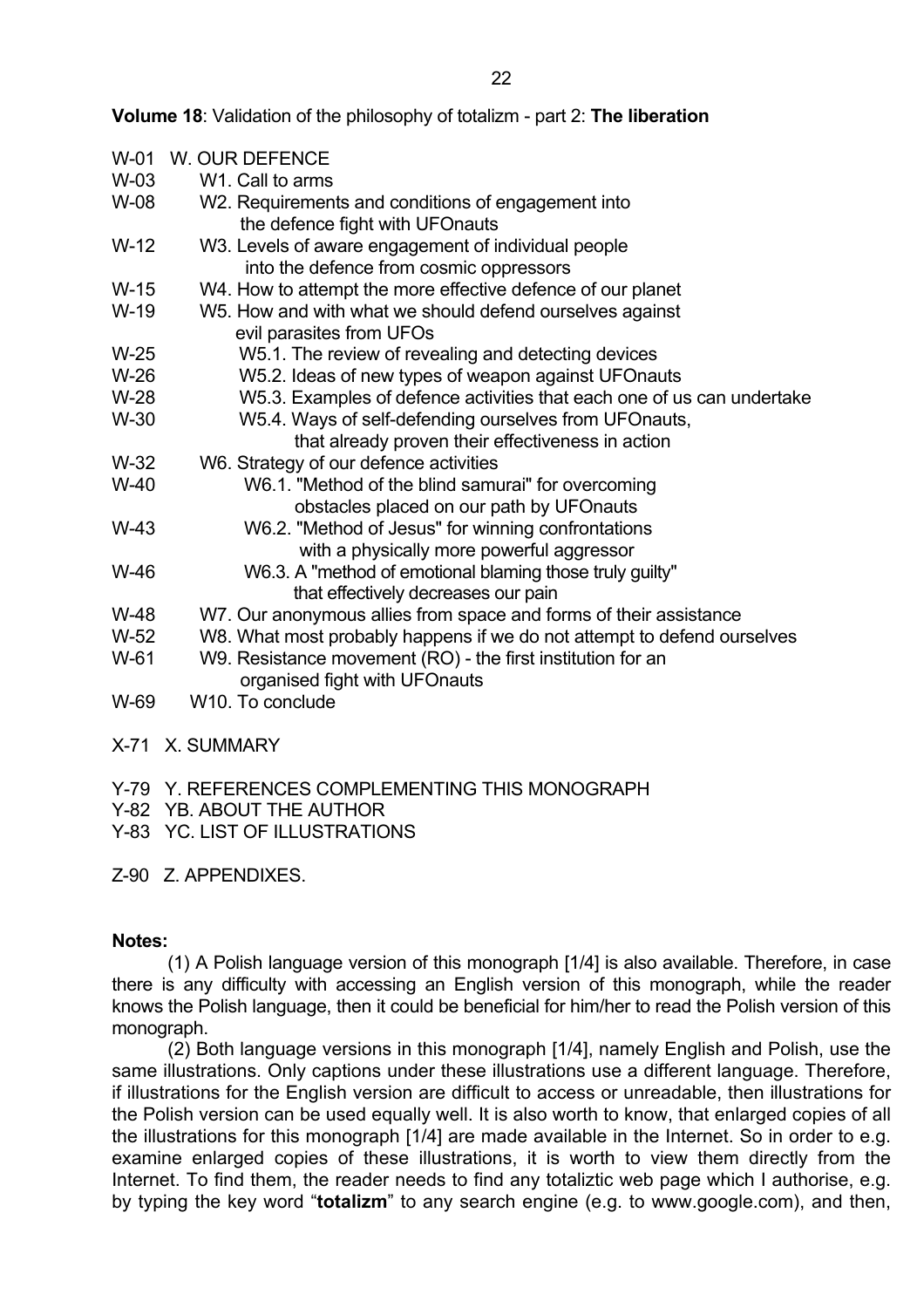after running a totaliztic web page, the reader needs to run from it the web page named "text 1 4.htm" available on the same server, or choose the option [1/4] from the menu of that totaliztic web page. Note that all totaliztic web pages allow also the uploading of free copies of this monograph [1/4].

 (3) In case of making a printout of the above list of content, the page numbers provided here not necessarily need to correspond to the page numbers that appear on subsequent pages. This is because the formatting of this monograph was made for the font "Arial" (size: 12 pt), and for the printer "HP LaserJet 5MP" controlled from the word-processor "Word for Windows XP". All other fonts and other printers are going to cause a different density of print, and thus also a different allocation of page numbers.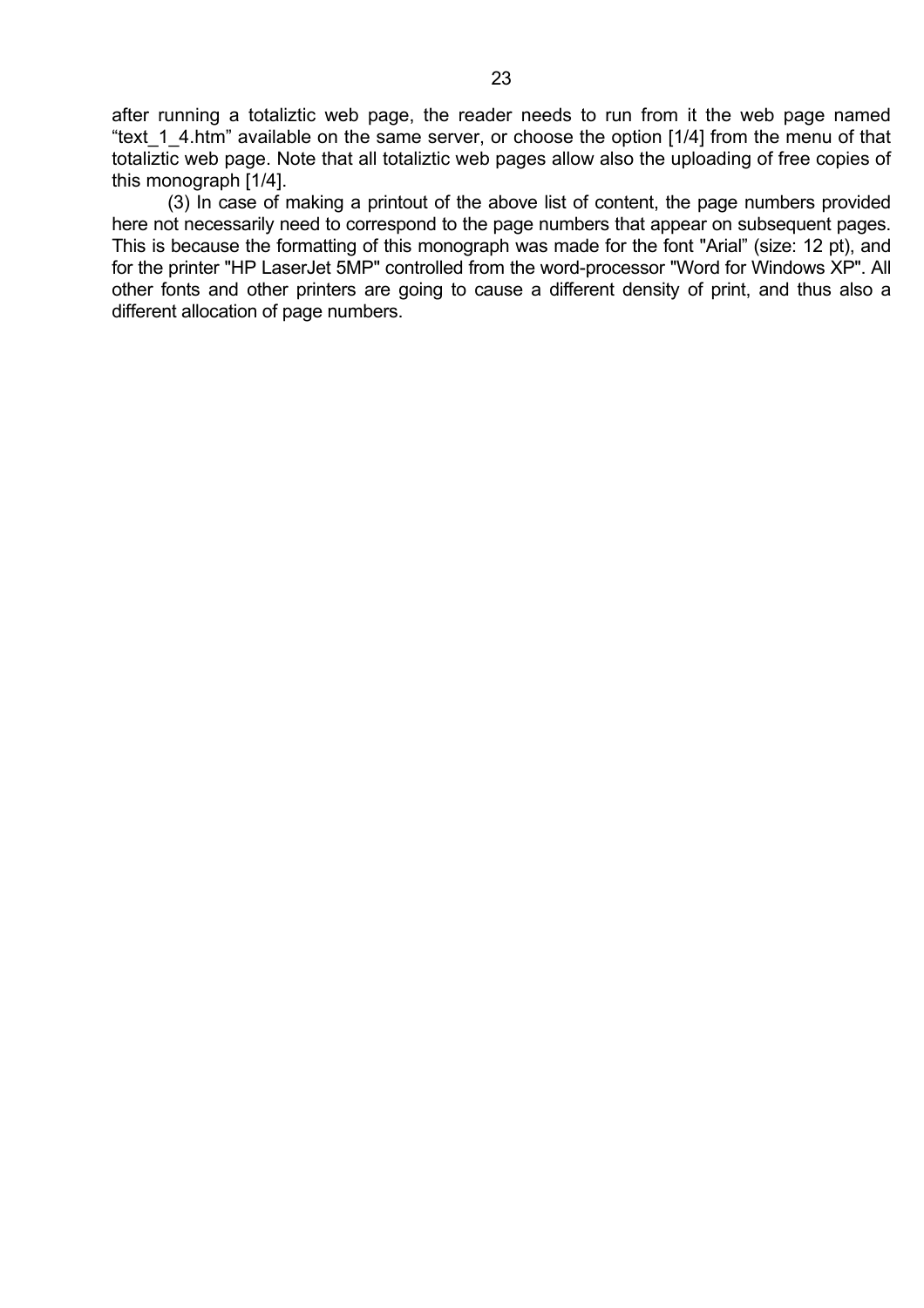# **INTRODUCTION**

 Motto of this chapter: "We are remembered positively for the progressive ideas which we accepted, while we are remembered negatively for the progressive ideas that we rejected."

 "So I climbed even higher, and looked back, and my breath was taken away, as I saw on the entire path that I went through, every matter into which I managed to put enough heart, effort, and perseverance, as it turned into a seed, while from this seed new, beautiful, and healthy things were growing up, which replaced everything that was old, repulsive, and sick". The above description is NOT a quotation from some kind of a holly book, but an allegoric description of capabilities of every individual human in his or her path through own life. Each single one of us carries in himself or herself an enormous potential, capable to completely change the fate of this world. Only that the majority of us never manage to get themselves into a mode of putting an effort to release this huge potential. I personally see this unlimited potential of people, each time when I am preparing a next edition of this monograph. (This monograph belongs to the most important series [1] of my scientific publications, and it is already fourth edition of it.) This is because in such occasions I can see in a single glance everything that I managed to accomplish in my life, and I can also realise the potential for changes that these accomplishments accumulated in themselves. Such a reflective look at the path, through I went myself, always realises the unlimited potentials for changing our lives that lie in capabilities of practically every person. Only that in most cases this potential lies sleeping most of the time. Let us hope, that the content of this monograph manages to wake it up in at least some of the readers.

 Herewith I have the great pleasure to give to your hands a copy of fourth edition [1/4] of my most important monograph from the series [1]. I am proud to announce, that this monograph accumulates major accomplishments of my entire life. Although in the technical sense, this [1/4] represents only a slightly more improved, updated, and extended version of its predecessor, older monograph [1/3], thus also predecessors of that predecessor - means monographs [1/2] and [1], practically this [1/4] significantly differs from everything that I wrote before it. After all, many new hypotheses and scientific theories that I am presenting in this monograph [1/4] are shown from a completely different angle, and are also expressed much more openly than I had the courage to express them in my previous publications. This is because my views are subjected to constant evolution, and this evolution seems to always gravitate towards the increase of my certainty and decisiveness regarding whatever I am writing about. In turn the certainty and decisiveness are reasons behind making my monographs increasingly uncompromised and radical, and behind the increase of clarity and devotion in supporting the goals for which they were written. If I understand this process, it takes place because of the transformation of initial theoretical deductions into a solid knowledge. In turn whenever our initial deductions and findings are transformed into a solid body of knowledge, while this knowledge reinforces our certainty, and also wherever almost everything is put at the stake, there is no room for paralysing carefulness, for indecisive restraint, nor for compromises. After all, starting from this monograph onwards, I am absolutely sure, that whatever I do, it is going to affect many people on the Earth.

 As this was experienced by many generations of researchers, "today's theories shape tomorrow's reality" and "tomorrow's standard of living will depend on the success of today's theories". These old truths, having proved themselves correct so many times in our history, should make us responsible for the creation, development, distribution and implementation of new scientific theories and technical inventions. Being aware of this responsibility, with the assistance of this monograph I would like to forward my own contribution to our present knowledge and technical inventions.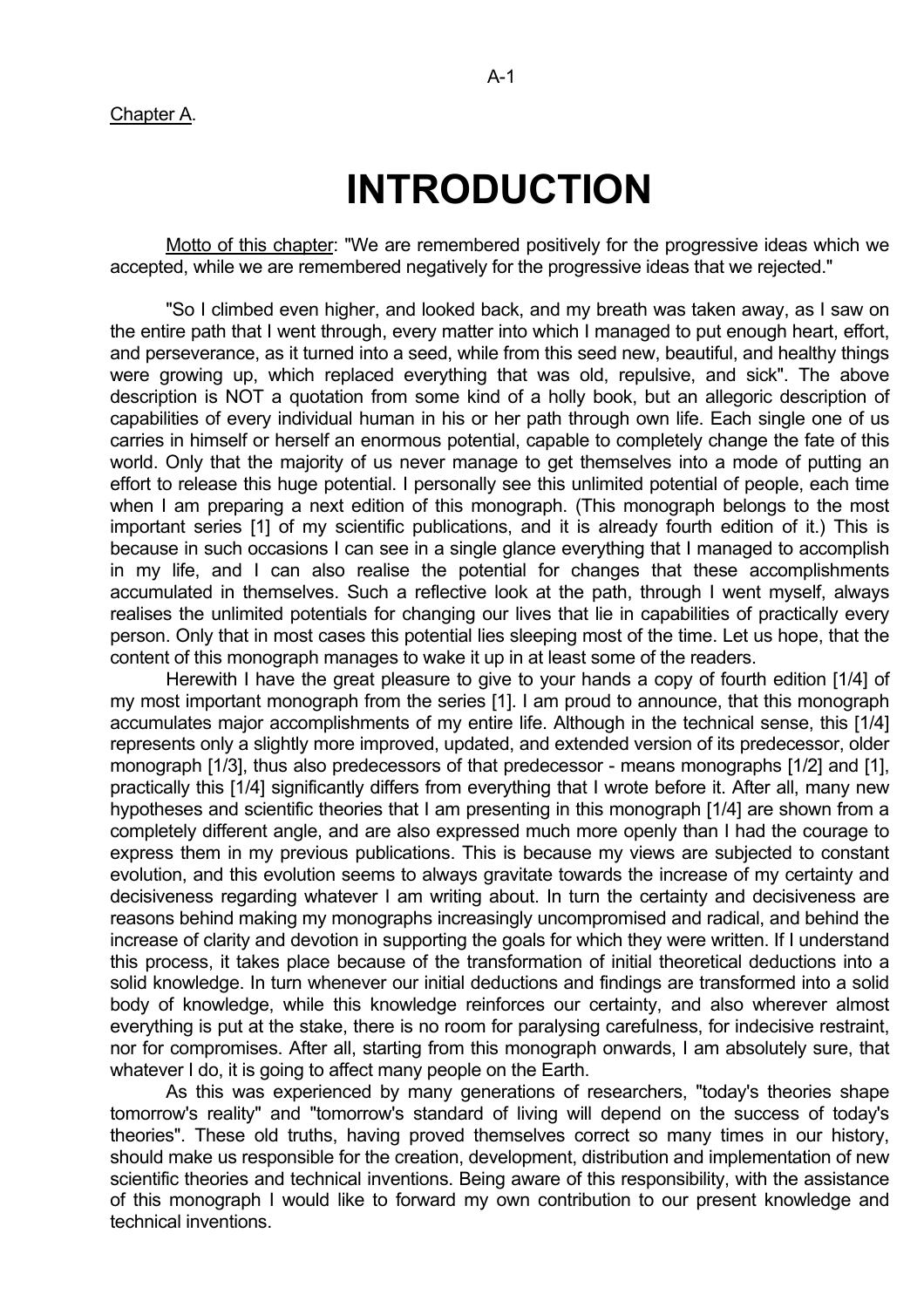With the aid of descriptions from this monograph, I would like to invite the reader into a kind of a symbolic journey. I would like to take him/her to areas which I managed to visit myself in my full of travel and adventures life, and to show what I managed to see myself in this my constant march towards truth. And I have a lot to show. As the reader probably notes from my biography (amongst others presented in chapter Y of this monograph and discussed in details in subsection A4), I was only born and educated in Poland, while the second half of my life I spend in various countries located towards the east from Poland. For relatively long periods of time I lived not only in New Zealand, but also on Cyprus, in Malaysia, and on the Island of Borneo. This allowed me to learn (from the point of view of an insider) not only cultures of Middle and Far East, but also their philosophies, and - what is the most important, their religions - including into this number Buddhism, Hinduism, Islam, Taoism, and several other cults and even "pagan" faiths. And please believe me here: it is much different to deliberate about someone's philosophies or religions when one is sitting comfortably in an armchair from an air-conditioned office of some "ivory tower", or to see them on the surface in their propaganda presentation visiting a given place as a tourist, and much different to actually live amongst adherers of these philosophies or believers of these religions, and to see them every day in all possible situations and activities. Thus the journey into which I would like to take the reader, is very long. It starts in the point, from which I started my own search for truth some time ago. (I believe that the reader most probably is just right now in the same point.) In turn it finishes in the point which I managed to reach by today - although it is still very far from the goal to which I would like to arrive at some stage of my life. In this our journey many obstacles must be overcome. The most important of these are old views, stereotype believes, and philosophical barriers. For example, one of them is the common belief in the power and perfection of present orthodox science and technology, which turns out to be one of the most difficult obstacles in the progress of humanity. (The expression "**orthodox science**" used in this monograph, is a commonly used polite expression actually meaning "parasitic science". It means "a science which practises the philosophy of institutional parasitism, and which rejects the recognition of the Concept of Dipolar Gravity". The opposite to "orthodox science" is "**totaliztic science**" in the spirit of which, amongst others, this monograph was written - for details see subsection H10. Descriptions of philosophies of totalizm and parasitism, that are practised amongst others, by these two opposite categories of science, are contained in subsections JA and JD. Notice, that depending on philosophy that is practised on everyday basis, each present scientific institution, as well as each present individual scientist, can be categorised to either a totaliztic category - because it/he/she practices a philosophy of totalizm, or to a parasitic (orthodox) category - because it/he/she practices a philosophy of parasitism.) As it was noticed by one of the most great minds on our planet, the most important step towards knowledge is the capability to realise how much is left for our learning (i.e. to realise "I know that I do not know anything"). Our present orthodox science and scientists lost somewhere on their way this particular capability.

 This journey, into which I would like to take the reader, begins in times when I completed my education. I was then an excellent example of the product of present parasitic philosophy of education. I fully believed in whatever was stated in textbooks. I also believed, that whatever was not described in textbooks, simply does not exist. Although, due to mysterious turns of the fate, from my early childhood I was exposed to experiencing many things which are not described in any academic textbooks and which the official orthodox science so far is ashamed of (e.g. I saw fish falling from heaven - see subsection I3.5, I experienced an attack of a griffin - see subsection R4.2, I found "angel hair" - see subsection O5.4, I observed human "psychic" abilities - see subsection I6, and I went through many other mysterious events which I either already described. or are going to describe in my future publications), I intentionally treated them at that time, as orthodox scientists do. For example, I either ignored them, or seek for them "scientific" explanations that are contradictive to facts. After all, they were contradictive to textbook knowledge, and thus "impossible" for taking place. However, under the constant pressure of countless facts and events, my knowledge and views started to change gradually. This evolution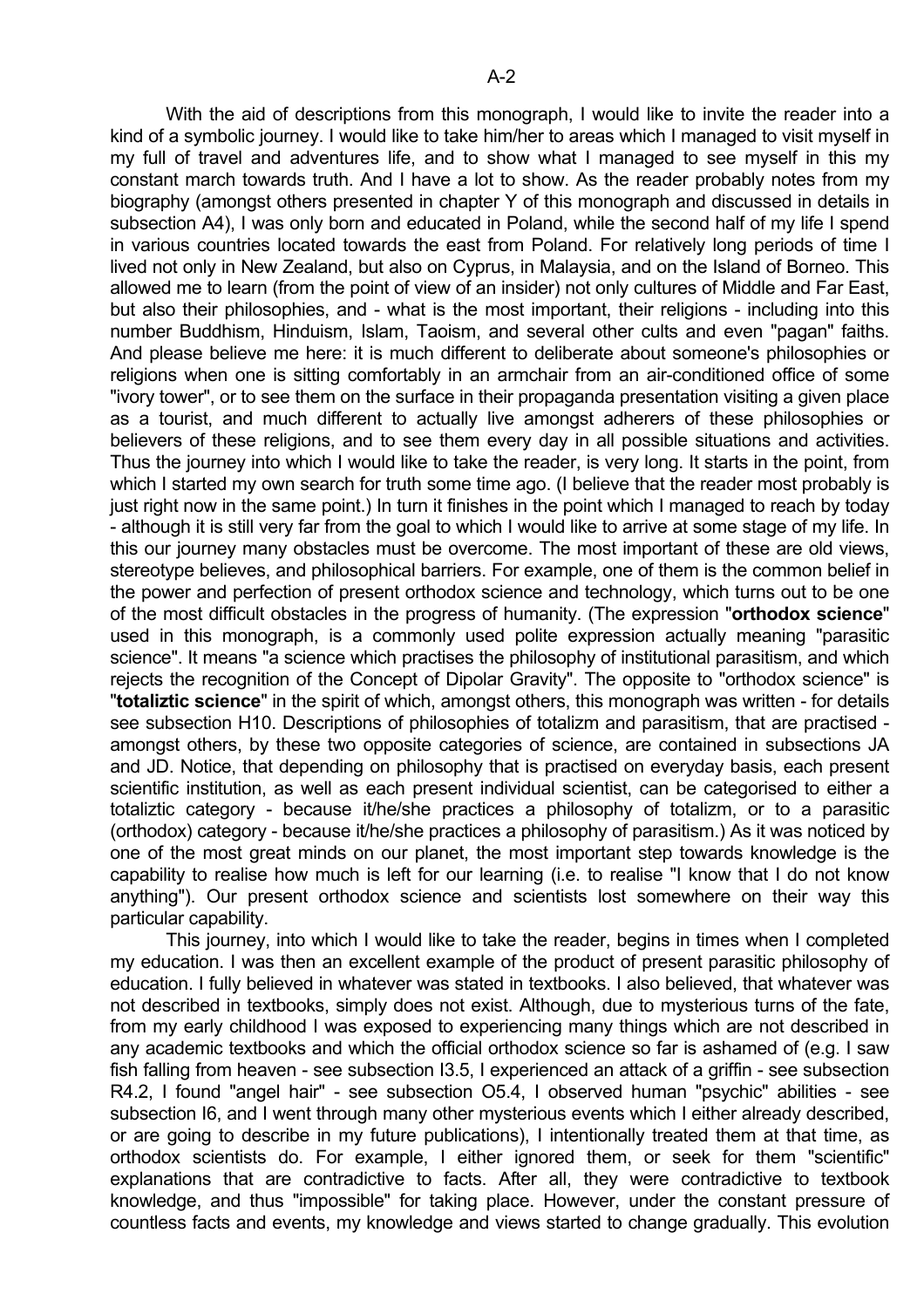of views around 1994 reached the state that I presented in this monograph. The essence of this state could be expressed with following words: "**Statements and declarations represent only beliefs of their authors. The truth is reflected by events and facts. Thus let us believe in events and facts, not in statements and declarations**."

 This monograph supposed to be mainly about new magnetic devices (for propulsion and for communication purposes), which - according to my predictions could be build on Earth in nottoo-distant future. Because of the special distinction that was granted for me by the fate, but which probably results from the progressive philosophy (totalizm) that I practice in my life - see subsection JA, it so happened that almost every device that is described in this monograph, was invented by myself during my full of adventures, romantic journey through the life, into which I would like to take the reader now. At the very beginning the matter of completion of these numerous devices appeared to be rather simple. I believed then, that it is enough to develop my devices very thoroughly, describe their operation, and explain the significance of their applications, while the society will give me the green light needed for their completion, provide finances for research, and make available the appropriate space and production facilities. But the reality turned out to be completely opposite to my beliefs. Independently how exactly I would develop, describe, and advertise my devices, and independently to whom I would turn for help in their completion, I was NOT given even the slightest chance for undertaking any attempts to complete them. So I started to investigate the reasons behind such state of things. The first indication in this area provided me analyses of the history of inventions. This history reveals, amongst others, a very shocking fact that all significant technical inventions currently used by our civilisation were done in countries, by nations, and by inventors, who at the time of their completion had the highest level of moral correctness. In turn countries and nations with a low level of morality, always destroyed their creators, and thus never contributed to the progress of humanity. Similarly inventors with a low level of morality, usually wasted their inventions due to making impossible the dissemination of details amongst other people, thus making them unavailable for humanity. My noticing of this type of facts gradually led me to the discovery, that the completion of my inventions depends on the complex system of dependencies, which are mutually intermingled, and many of which have a close relationship with morality. Furthermore, the majority of them are outside my control.

 For example, in order for any new device to be allowed to be born (see subsection JA5.1), it is necessary that many people pay voluntarily for this birth, by investing into this device a special form of intelligent energy which they have, and which in subsections JA1, JA5, and JE3.6 is called "moral energy". Of course, in order to pay out this moral energy, these people must firstly have it. In turn to have it, their life must be carried out according to so-called "moral laws" (see subsection I4.1.1). But in order people could carry out their lives according to moral laws, firstly someone must teach them of theoretical basics (i.e. the Concept of Dipolar Gravity presented in chapters H and I of this monograph) from which these moral laws originate, and also teach them the philosophy (i.e. totalizm) which informs about principles of practical implementation of these moral laws in their everyday life. So finally it turns out, that the success in building technical devices described in the content of this monograph, depends primarily on the philosophy and morality of the parent society, which is going to bring these devices to life. Thus, although this monograph supposed to be about completely new magnetic devices (for propulsion and for communication purposes), the above forces me to include into it also these aspects of philosophy and morality, on which the actual completion of these devices is going to depend.

 In order to complicate all this even more, my research revealed, that the philosophy and morality on Earth is not depending solely on ourselves and on our intentions - as we believed so far. This is because both, our philosophy and morality are imposed on us from the cosmos, by creatures that in this monograph are called "evil parasites" - for more explanations of reasons behind the above statement see subsections A3 and JD9. Thus in order for us to be able to shape our own philosophy and morality according to our own wishes, it is firstly necessary to disclose that there are evil parasites on Earth, and that they manipulate our views since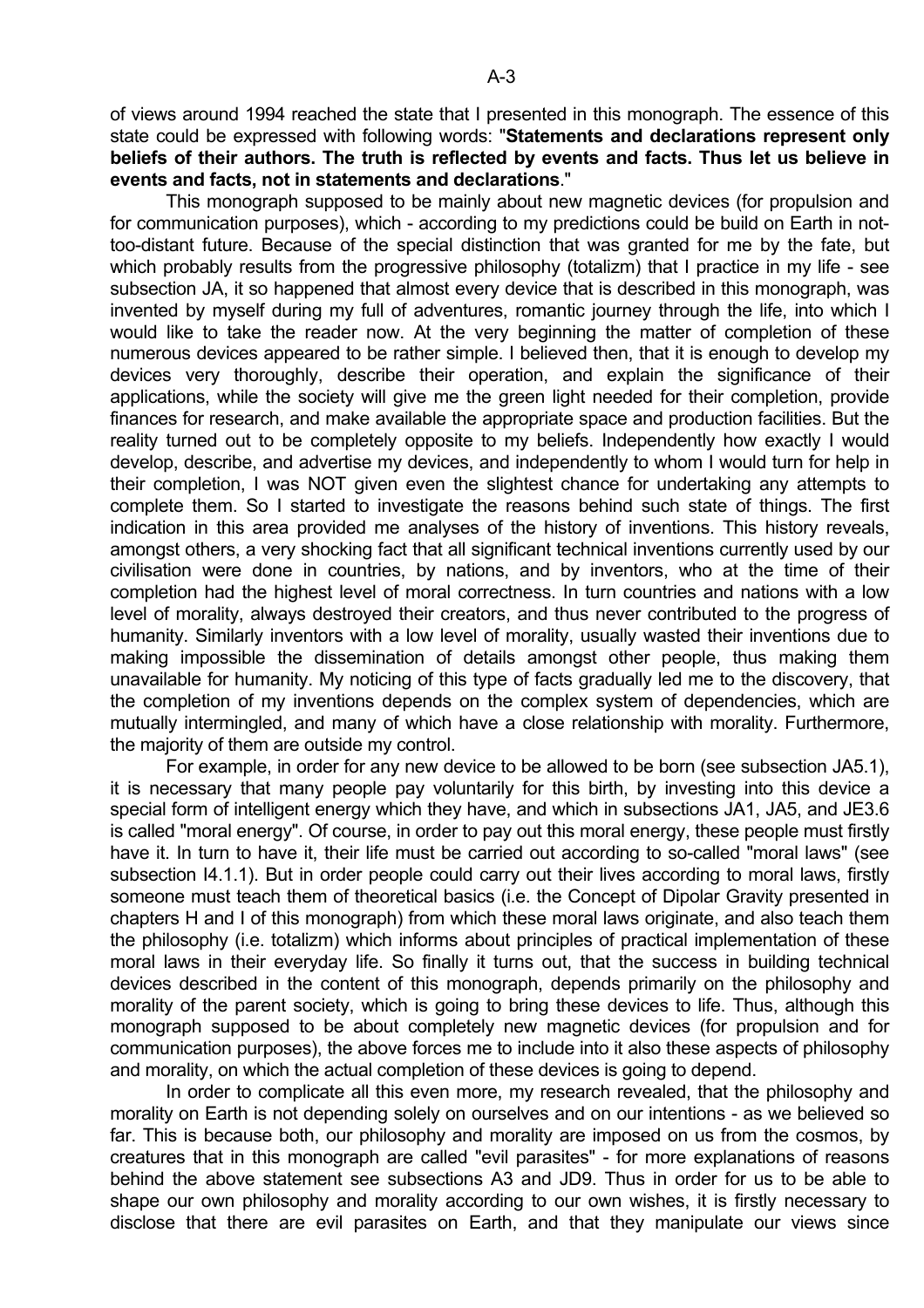thousands of years. Only after we realise their existence and destructive influence on us, we will be able to cut off ourselves from their demoralising influences, and to shape our future according to our own will.

 If written words have a voice, this monograph would be a single large scream. After all, it openly calls for calming down, reminds about consequences of what we are doing, indicates the hopelessness of the present situation into which we put ourselves, discloses the existence of ruthless enemy of humanity which sucks our blood for thousands of years and which we still ignore - although we are warned about it practically by all religions, reveals how devoted to this enemy are some people, warns against trusting in our orthodox science, technology, and philosophy, which are manipulated by this evil enemy, and points out consequences of present morality (or rather the lack of it). As readers probably notice it after confronting the world that surrounds us with the content of this monograph, this publication tries to realise, that the direction of present path of humanity is entirely wrong. For example, our orthodox science and technology, instead of serving to people, turned people into its servants. In turn our tradition, culture, and philosophy of everyday living, instead of morally strengthening us, actually leads us to the fall down and to moral decay. Governments of many countries, and also management of many institutions, instead of enriching, extending, making easier, and making more happy the lives of people that depend on them, actually strive to forbid us something, to obstruct something for us, to make something impossible for us, to take something away from us, to find a manner of making us less happy and more enslaved, etc. Instead of service for building, we put the greatest passion into destruction. Instead of teaching our children moral laws and lives in harmony with the nature, we buy them toys that teach how to kill, break, and destroy, and we provide them with games which teach brutality and violence. Instead of promoting life, we put the strongest brains to discover how to kill the most efficiently. The direction of turning of matters on Earth is already so deviated, that it is increasingly difficult to distinguish what is good and what is bad, increasingly frequent the immorality and the lack of logic is suppressing the love of our neighbour and the knowledge, increasingly rarely words of people are coinciding with their actions, it is increasingly more difficult to act properly, increasingly wider the form is dominating over the content, and increasingly wider the methods of our actions take control over the aims for which they supposed to serve. This monograph, amongst others, is to warn us against a vicious circle to which leads our going into present direction that is indicated by orthodox science saturated with parasitic philosophy. This monograph supposed also to serve as a traffic sign that indicates a morally proper direction. It supposed to open new horizons, which at some stage may bring to us the renewal so needed. It is also intended to plant new ideas, which may direct people into the correct path of morality and improvement.

 Discovering, inventing, researching, reasoning, etc., not so long ago used to be romantic activities. This is because previously they carried in themselves the risk of stepping into unknown, the emotions of mystery, the excitement of learning, and the satisfaction of being first. But present orthodox scientists removed this exciting aspect of romantics from research, from inventions, and from all other creative activity. By adopting and disseminating an unwritten assumption, that everything that was to be discovered already was learned and investigated, while the further progress of humanity is to depend on insignificant improving of whatever is already known, they closed our civilisation in the stuffy world that they know of, like snails close themselves in their own shells. Thus, they limited research to only these topics, which already are well checked, approved by their superiors, and well described in literature. After all, as such, these topics do not carry out any risks and do not endanger their authority. But simultaneously, these topics reduce also all research activities to boring, repetitive, and deprived any vision routine of carrying out duties that are planned long in advance. Fortunately, this monograph returns to research activities and to technical inventions this unique taste of romantics and fascination that was lost by present orthodox science. This is because it reveals, that no-one is able to learn everything, and that always there will be unmeasurable areas of unknown, which no-one even started to investigate yet. This monograph even indicates several such areas, in which totally virgin discoveries are still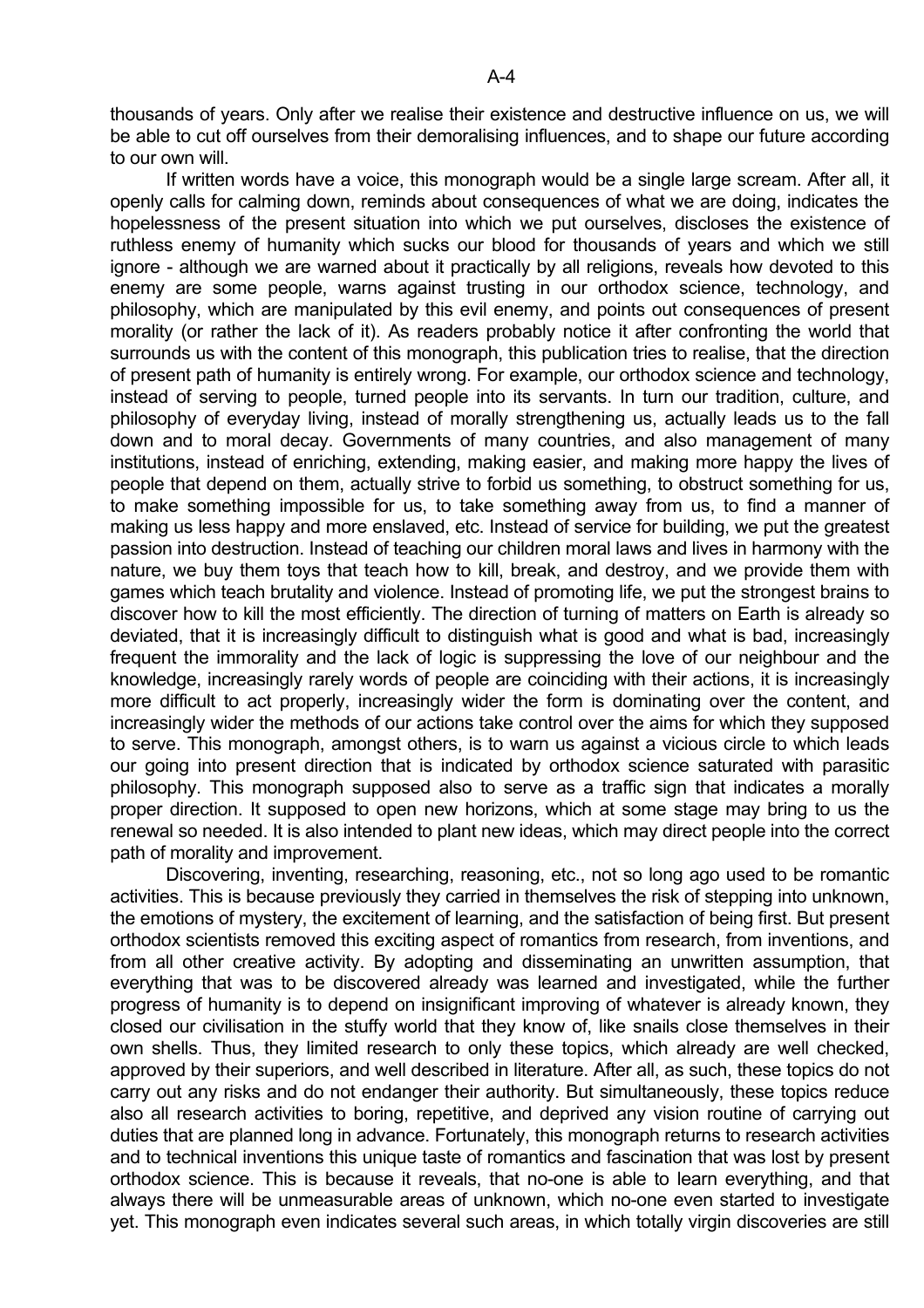awaiting their investigators. After all, the content of this monograph reflects my personal journey deep into unknown, full of dramatics, romantics, and surprising discoveries. Therefore now I am inviting you, the reader, to take with me this romantic, exciting, and full of surprises trip into unknown, which I completed before alone, and into which now I am guiding you with pages of this monograph.

#### A1. How it all started - means everything that is moral always is born in a great pain

 My search for truth, which eventuated in this monograph, started over 30 years ago. It was in early 1972, when I discovered of what was later named the "cyclic table". In turn this table indicated for me the existence of the "Magnocraft", i.e. a space vehicle the design and operation of which I am going to briefly describe in next subsection (to a detailed description of Magnocraft an entire chapter F is devoted). In turn this Magnocraft proved itself to be a kind of mythological "Ariadna thread", which in the final effect led me to the level of awareness that is described in the content of this monograph. ("Ariadna thread", according to Greek mythology, led an ancient hero to his goal, destiny, and to safety.)

 At the time when all this has started, I was a senior lecturer at the Technical University of Wroclaw in Poland. I fell sick with a terrible flu, and for several days I was tied up to my bed. In turn immediately after my sick leave was to finish, I had a lecture regarding "selected aspects of propulsion systems", the content of which still needed to be prepared. I had no textbooks at home to prepare my lecture, so while lying sick in bed I was trying to work out what I was going to say to my students, so that it is on the topic of propulsion systems, that it would be sufficiently interesting, and at the same time that I could prepare it at home from memory and without the use of academic textbooks. I decided that it should be a classification of propulsion systems. In order to make it more interesting, I tried to arrange this classification into the shape of the Periodic Table of the Elements. In this way, my flu caused the birth of so-called "cyclic table" (i.e. I discovered this table because of that particular flu). Examples of the cyclic table are presented as tables B1 and K1 of this monograph. My flu also proved again that "there is no such bad that would not turn later into a good".

 The "cyclic table" takes a form very similar to the Periodic Table of the Elements (sometimes also called the Mendeléev Table). Only that instead of chemical elements, it combines together propelling devices. What my "cyclic table" basically says, is that there is a repetitive pattern, or key, which is cyclically repeated in all human inventions. If we learn this cyclic pattern, or key, than on the basis of what was already invented, we can very accurately predict what still awaits to be invented. In a manner almost identical as it was done by the Periodic Table of the Elements, my first "cyclic table" combined together all the basic propulsion systems that humanity completed so far. Then, on the basis of these devices already invented, the table predicted which are the next propelling devices that are soon going to be completed on Earth.

 The most promising of these next propulsion systems still awaiting completion, turned out to be the "Magnocraft". Magnocraft it is a space vehicle that moves silently because it is propelled with a pulsating magnetic field. In the light of the "cyclic table", Magnocraft is a "brother", or a mirror reflection, or a symmetrical analogy, to electric motors. Actually the cyclic table indicated exactly, how the Magnocraft is going to look like, and how it is going to operate. As it turns out, the design and principles of operation of the Magnocraft are symmetrical analogy to the design and to principles of operation of asynchronic electric motors. Only that instead of a stator, that is used by asynchronic electric motors, the Magnocraft uses a natural magnetic field of Earth, Sun, or Galaxy, for the same purpose. The design and operation of the Magnocraft is presented briefly in next subsection A2, while it is explained in details in chapter F devoted entirely to the description of this space vehicle. According to my "cyclic table", Magnocraft should be completed on Earth by the year 2036 - see table B1 and Figure A1.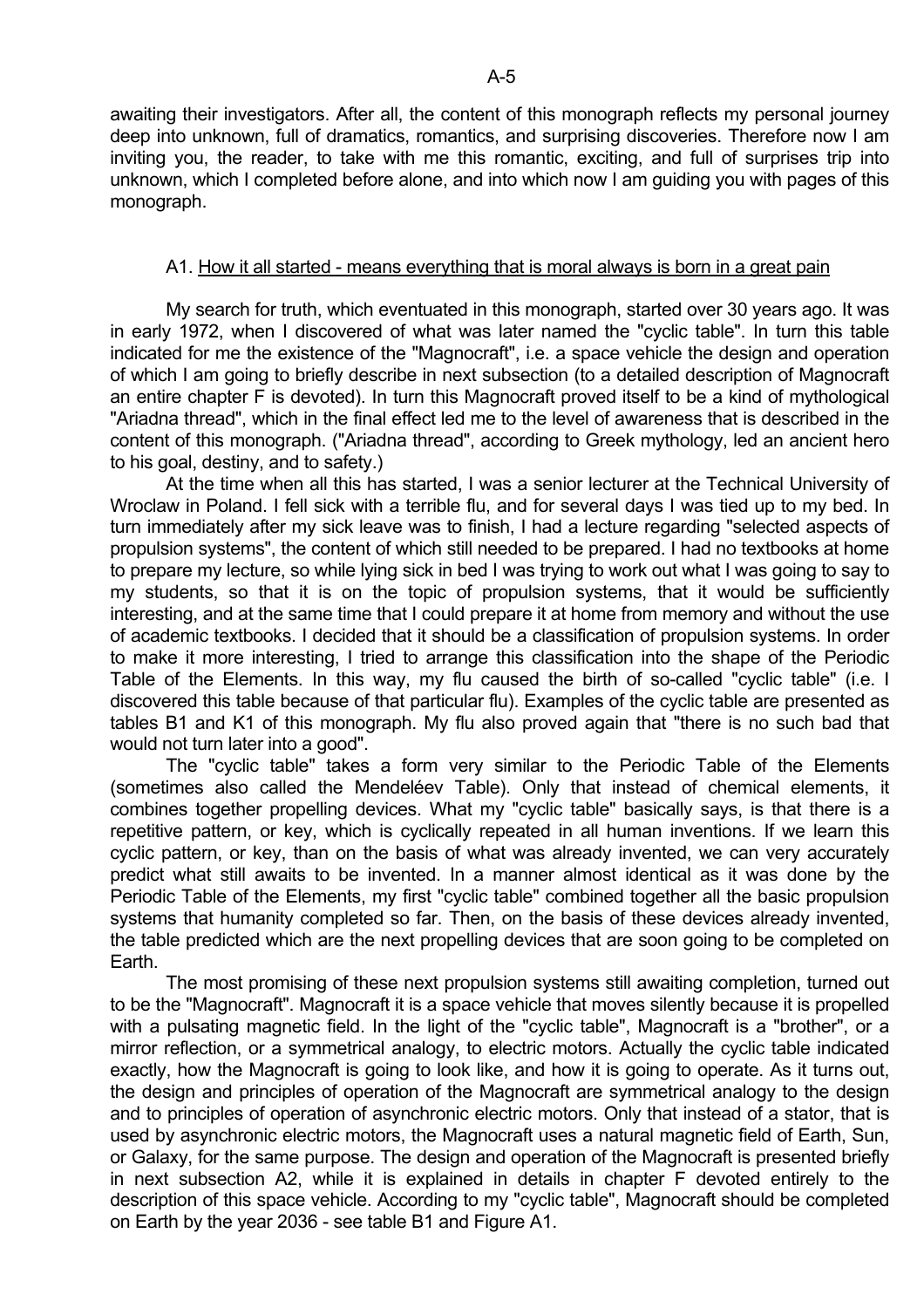When my lecture explaining the "cyclic table" the idea of Magnocraft was presented to my students, it induced enthusiasm and loud applause. (The content of this lecture corresponded approximately to the initial part of chapter B and to subsection A2 of this monograph.) One of these students make everyone laugh hilariously, when in the front of the whole class he said something along the line: "Sir, if each your flu is going to result in the formation of revolutionary theory like that one that you just presented to us, then we wish you that you have flu all the time". As it turned out later, in a metaphoric manner his wish actually come true with a small reversal of causes and effects: my numerous revolutionary theories and their recoils, were those ones which kept bringing me troubles and headaches all the time. In this way everything that is presented in this monograph, from the very beginning required putting into it significant pain, effort, perseverance, sacrifice, etc.

 The "cyclic table" was firstly published in 1976 in the article **[1A1]** "Teoria rozwoju napedow" (i.e. "The theory of propulsion development") from a Polish magazine Astronautyka, number 5/1976, pages 16-21. Current examples of the English version of "cyclic tables", apart from this monograph, are also published in  $[1<sub>E</sub>], [2<sub>E</sub>], [5<sub>E</sub>], [5/3<sub>E</sub>], [6<sub>E</sub>],$  and  $[6/2<sub>E</sub>]$  - the complete editorial data of which are listed in chapter Y of this monograph.

#### A2. The Magnocraft of the first generation - means my personal "Ariadna thread"

 Before we begin the presentation of next topics of this monograph, their deductions become much clearer if at this stage we explain briefly to ourselves the design and operation of this extraordinary Magnocraft. After all, later this Magnocraft, like a mythological "thread of Ariadna", become the source of everything that is described in this monograph. Thus it directly led to the eventuation of this monograph. The cyclic table that I discussed previously, indicates that there will be many generations, kinds, and types of Magnocraft completed on Earth - similarly as presently many different types of aeroplanes are build. Each one of them will be called differently. Also each one of them will have slightly different attributes. All of them are more exactly named and presented in subsections B1 and M6. But at the very beginning, the simplest one of them will be build. In this monograph this simplest one is called the "discoidal Magnocraft of the first generation" or just the "Magnocraft". For a better understanding of next topics, let us now learn in brief basics of this extraordinary space vehicle.

 The appearance of a discoidal Magnocraft of the first generation, presented in a side view, is shown in part (b) of **Figure A1**. In turn the general design of this vehicle is illustrated in part (a) of the same Figure A1. The external shape of this vehicle resembles a disk, or an inverted saucer. Its propulsion system is composed of the devices called "oscillatory chambers" (in Figure A1 these oscillatory chambers are illustrated as transparent cubes assembled inside of spherical casings).

 An "**oscillatory chamber**" is a device of my own invention, for the production of extremely powerful magnetic fields. Thus it would be appropriate to state, that it is a kind of a super powerful "magnet" (i.e. the magnet so powerful, that such a chamber on its own is capable to repel itself from the Earth's magnetic field and to ascend in space, simply due to a repulsive interaction with the Earth's magnetic field). The operation of this chamber is based on a completely new principle, previously unknown on Earth, in details described in chapter C of this monograph, and also in English monographs [1e] and [2e]. This chamber usually takes the shape of a transparent cubical box, empty inside. Along side walls of this box oscillatory electrical sparks are maintained, which force the streams of sparks to rotate along peripherals of a square. The square rotation of this electrical sparks forms a powerful magnetic field. Thus a single oscillatory chamber is a kind of extremely powerful magnet, that is able to lift itself (together with a heavy structure of a space vehicle attached to it) exclusively due to the repulsion from the magnetic field of Earth, Planets, Sun, or Galaxy. In order for this lifting to be possible, the magnetic output from the oscillatory chamber must exceed the value, that is expressed through a magnetic constant called the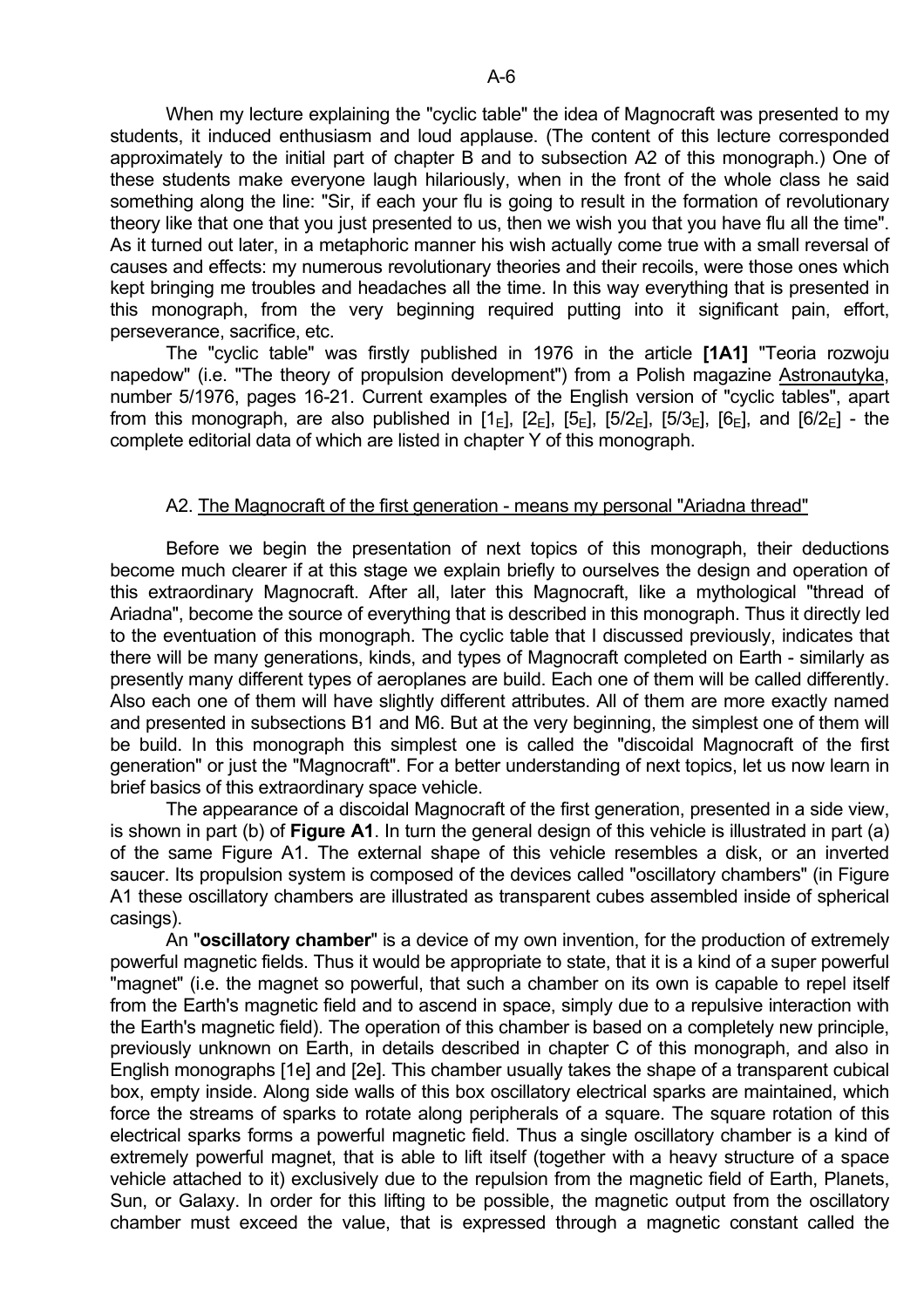"**starting flux**". This starting flux is defined as "the smallest output from any source of magnetic field, related to the unit of weight of this source, which after being oriented repulsively towards Earth's magnetic field, causes the overcoming of gravity pull and the ascend of this source of field into space". The value of the starting flux is calculated in subsection F5.1 of this monograph. It is also calculated in English monographs [1e], [2e], and Polish [1/3]. For the area of Poland it amounts to Fs=3.45 [Wb/kg].

 The output from a single oscillatory chamber would be quite difficult to control. Therefore, for the purpose of better controllability, the Magnocraft uses special arrangements of oscillatory chambers, called "**twin-chamber capsules**" (such a capsule is shown in part (c) of Figure A1, while described in subsection C7.1 of this monograph and in subsection F6.1 of monographs [2e] and [1e]). Such a capsule is composed of a larger outer (O) oscillatory chamber, inside of which a smaller inner (I) oscillatory chamber is freely floating. Magnetic poles N/S of the inner chamber (I) are reversed in relation to magnetic poles of the outer chamber (O), so that outputs from both these chambers mutually subtract from each other. In the result, the part of the output (C) from the chamber with the larger output, is bend back and circulated as input directly to the smaller chamber, thus forming the so-called "circulating flux" (C) that never leaves the interior of the twinchamber capsule. Only the excess of the output from the chamber with larger yield is forwarded to the environment, thus forming the so-called "resultant flux" (R) that represents the useful output from this capsule. The division of the magnetic energy contained in such a capsule into the "resultant flux" (R), and the "circulating flux" (C), allows the extremely fast and effective control over the output from such a capsule, without the need to change the amount of energy contained in such a capsule. This control depends on the simple change of mutual proportions between the flux (C) that is circulated inside of such a capsule, and the flux (R) that is directed to the environment from this capsule. Thus, there is a possibility to control the operation of this capsule, so that to the outside is directed no output at all (this happens when the entire magnetic field produced by both chambers of such a capsule is trapped in the circulating flux), or to cause that the entire magnetic energy of the capsule is directed outside. It is also possible to accomplish fluently any state between these two extremes. In turn this effective control over the output from such a capsule, allows to precisely control the flight of the vehicle that is propelled by the resultant magnetic flux (R) directed by this capsule to the environment.

 Unfortunately, the twin-chamber capsule is rather resistant to accept control signals. After all, such control signals must be forwarded without any wire to the smaller oscillatory chamber that freely floats inside of a very powerful stream of magnetic energy. Therefore, the construction of this capsule requires rather advanced technology. Thus, in the first stage of constructing of Magnocraft, instead of this capsule, much simpler propelling device is going to be used, which also allows the effective control over magnetic output that is yield to the environment. This simpler device is called the "**spider configuration**". The description of it is contained in subsection C7.2 of this monograph, and in chapter F of monographs [2e] and [1e]. In the first period of production of Magnocraft, that is more exactly described in subsection M6, these vehicles are going to use such much simpler for control prototype spider configuration (instead of the difficult to control, and technically very advanced twin-chamber capsule).

 In the design of the Magnocraft, all "twin-chamber capsules" (or "spider configurations") are assembled into spherical casings, and furnished with appropriate control devices that allow to manipulate the direction and the amount of the magnetic output (and thus also the magnetic thrust force). Such individual propelling modules of the Magnocraft, which include a twin-chamber capsule (or a spider configuration), together with the control devices and with the spherical casing that hosts them, are called "**magnetic propulsors**".

 Each propulsor in Magnocraft produces magnetic field of an enormous effective length. At some stage I carried out appropriate calculations of this length. (I published these calculations in subsection F5.3 of this monograph, in subsection G5.3 of English monograph [1e], and in subsection F5.3 of Polish monograph [1/3].) I determined, that for example magnetic field from a propulsor that has a physical length of 1 meter, actually extends its **effective length** so much,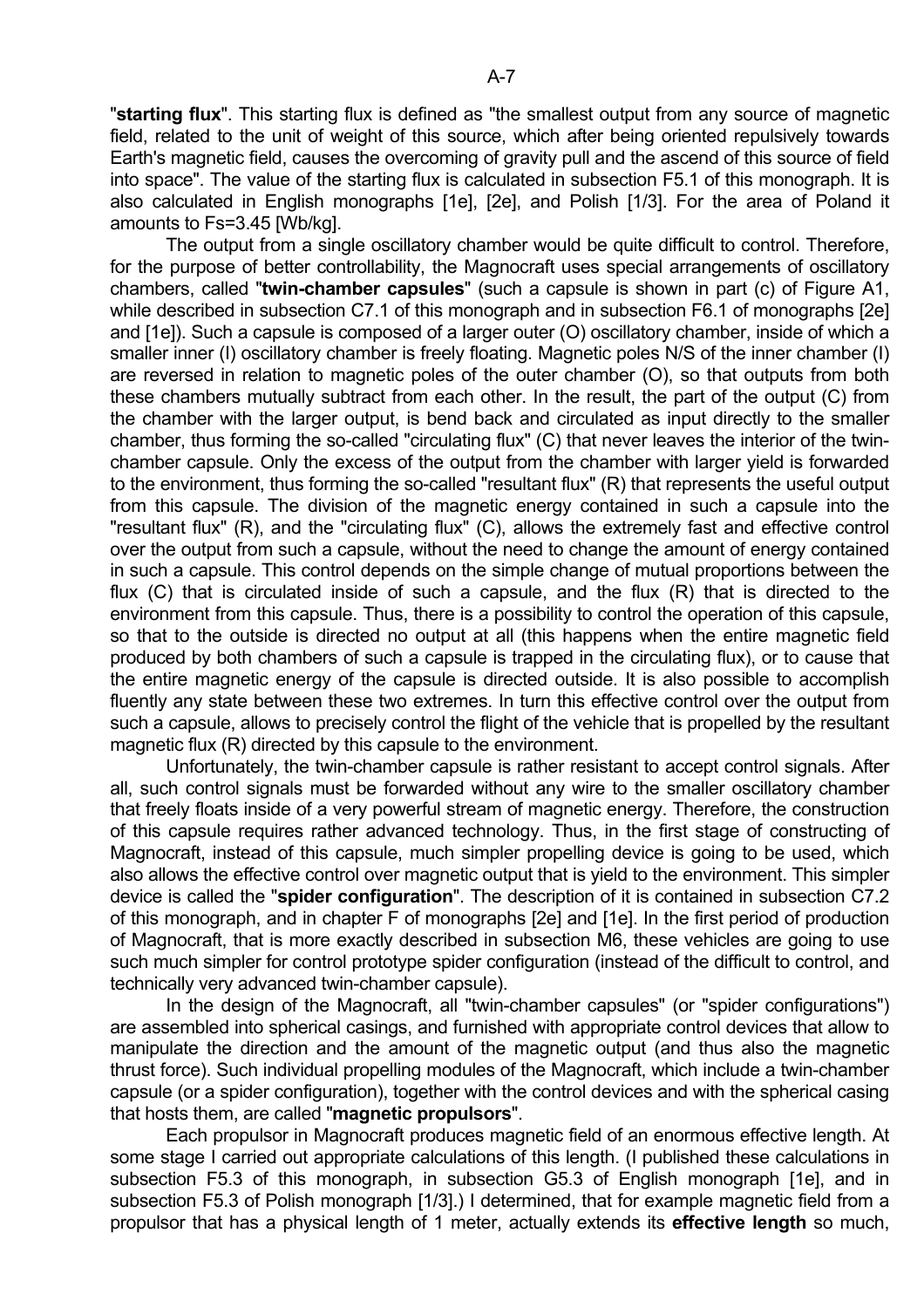that even in the most difficult conditions it exceeds the value of 1000 kilometres. This practically means, that a propulsor that has a physical length of 1 meter, actually is going to behave like a magnet that is long for around 1000 kilometres. Thus, the magnetic field from such a propulsor is able to overcome the so-called "uniform" character of the Earth's magnetic field, and to produce a significant "net" magnetic lifting force. In turn this "net magnetic lifting force" is going to propel Magnocraft in the direction defined by its control computer.

 Magnocraft consists of two kinds of propulsors: main (M) and side (U) - see part (a) of Figure A1. The single **main propulsor** (M) is suspended in the centre of the vehicle. The magnetic poles of this propulsor are oriented so as to repel the environmental magnetic field (which could be the field of the Earth, a planet, the Sun, or a galaxy). By this means, (M) produces a lifting force which supports the craft (in part "a" of Figure A1 this lifting force is shown as "R" - from "repulsion"). The magnetic axis of (M) propulsor, is usually kept tangential to the force lines of the environmental magnetic field existing in the craft's area of operation. Therefore the most effective orientation of the Magnocraft during flight is while its base is perpendicular to the local direction of the Earth's magnetic field. Sometimes, however, this orientation must be slightly altered to enable it to manoeuvre or to land.

 The Magnocraft also consists of a number "n" of **side propulsors** (U), placed in equal distances on the peripherals of this vehicle. Their magnetic poles are oriented so as to attract the environmental field. Therefore side propulsors produce "n" number of attraction forces (A), which stabilize the craft and fix its orientation in space (in part "a" of Figure A1 these forces are shown as "A" - from "attraction"). To increase the vehicle's stability, the side propulsors are located below the main propulsor, together forming a kind of "bell configuration", which in physics is known for its greatest stability. All these "n" side propulsors are located at regular intervals in the horizontal flange surrounding the base of the spacecraft. This flange, together with side propulsors contained in it, is covered with a lens-like aerodynamic hulk made of a material that is penetrable by magnetic field.

 The number "n" of side propulsors in a Magnocraft is strictly defined by the design conditions described in subsection F4.2 of this monograph, and in subsection G4.2 of monographs [2e] and [1e]. This number characterizes a particular type of Magnocraft. It depends on the design factor marked as "K". The mutual relationship between this number "n", and the factor "K", is expressed by the equation:

n=4·(K-1) (**1A2.1**)

The symbol "K" originates from the word "Krotnosc", which in the Polish language means: ratio of the vehicle's diameter "D" to its height "H" (base to top), i.e.:

K=D/H **(2A2.1)**

This is because the value of "K" shows how many times the Magnocraft's height is aliquot in the outer diameter of this vehicle. Because of the various interactions and relationships that appear in the Magnocraft, and that for the first time were described in the Polish journal **[1A2.1]** "Horyzonty Techniki" no 5/1985, pages 10-11 (then repeated in my various monographs, including subsection F4.2 of this monograph and subsection G4.2 of monographs [2e] and [1e]), the **"K" factor** may take any integer value in a range from K=3 to K=10. Because of the value that this factor has, the consecutive types of the Magnocraft are called K3, K4, K5, K6, K7, K8, K9, or K10. For example, the Magnocraft type K3 shown in Figure A1, has this factor equal to K=3 (thus, according to equation (1A2.1), such K3 vehicle has n=(4(3-1)=8 side propulsors), the Magnocraft type K4 has this factor equal to K=4 (and thus n=12 side propulsors), whereas the largest Magnocraft of K10 type has this factor equal to K=10 (thus n=36).

 The "K" factor is extremely important for the design of Magnocraft. It defines all the design parameters of this vehicle, including its shape and dimensions. For example the outer diameter "D" of the Magnocraft also depends on this "K" factor and is described by the following equation:

D=0.5486.2<sup>K</sup> [meters] (3A2.1)

All these parameters are described by the set of equations which express the relationship between this "K" factor and some important dimensions of the Magnocraft, such as: D - outer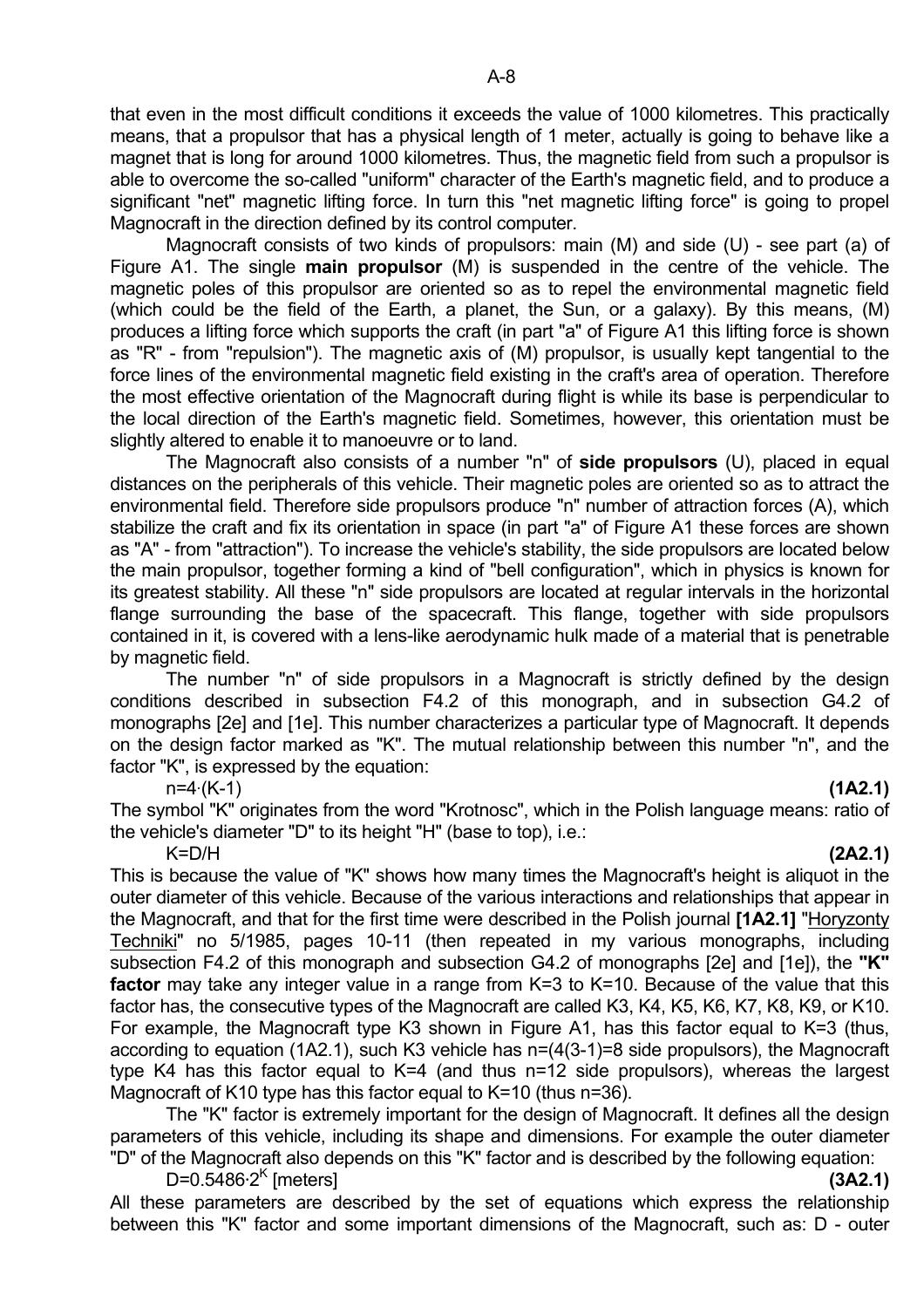diameter of the vehicle (i.e. the maximal diameter of its flange), d - nominal diameter of the circle on which the centres of the side propulsors are located (note that this "d" diameter also describes the mean dimension of the ring of scorched marks left on the ground by a landed Magnocraft), H height,  $D_M$  - outer diameter of the spherical casing of the main propulsor, and L - width of the flange containing side propulsors. Apart from equations (1A2.1), (2A2.1) and (3A2.1), other important out of these equations include following ones:  $d=D/\sqrt{2}$ , H=D/K, D<sub>M</sub>=H(2- $\sqrt{2}$ ), L=0.5(D-d)=0.25 K $\cdot$ D<sub>M</sub>. The deductions of the above equations are contained in subsection F4 of this monograph, and also in subsections G4 of monographs [2e] and [1e].

 Because the "K" factor can easily be determined from the Magnocraft's outline or photographs, even with the use of a radar and a computer program, it provides an extremely important identification parameter which enables anyone to quickly establish many technical details about a vehicle being observed. The determination of this "K" factor, and thus a type and technical details of an observed Magnocraft, boils down to finding out from the equation (2A2) how many times the height "H" of the vehicle fits into its outer diameter "D". Because the same magnetic laws must also apply for the Magnocraft-like vehicles built by other civilizations, the described here manner of identifying a type of these vehicles by the value of their "K" factor is universal and applicable to UFOs as well - for details see also subsection P2.15.

 The **crew cabin** (1) is located between the main (M) and side (U) propulsors - see (1) in part (a) of Figure A1. It has the shape of a parallel-piped ring. This cabin looks similar to the side walls of an inverted saucer. The hulk of this cabin is covered by a material which is impenetrable by the magnetic flux. (Thus this material displays a property that is called "magnetoreflectiveness - means it reflects magnetic field in a manner similar like a mirror reflects light - see descriptions provided in subsection F2.2 of this monograph, in chapter G of monographs [2e] and [1e], and also in subsection F2.2.1 of Polish monograph [1/3]). Along the interior (slanted) wall of the crew cabin lie the telescopic legs (2) of the craft. These legs are extended only at the moment of landing.

 The **hulk** of the Magnocraft is a kind of mechanically robust protective shell, made of a "magnetoreflective" material, which protects people inside from the action of this powerful magnetic field, and which holds together all devices of the vehicle, and also which separates the interior of the vehicle from the surrounding space. It is made of a transparent material, which has a smoothly controlled degree of transparency and light reflection. Therefore at nights, and deeply in space, it can be controlled into being completely transparent, thus allowing to see everything around the Magnocraft. In turn during daylight, and close to suns, it can be switched into reflecting light like a silver mirror, thus protecting crew inside from a powerful light. Through this hulk the casual observer can see internal components of the Magnocraft (i.e. propulsors, cabins, levels, crew sits, etc.) - as this is shown in Figure A1 (b). Through this transparent hulk also magnetic circuits which are formed by the vehicle's propulsors can be seen. Actually, when viewed from the centre of the Magnocraft, these circuits look like a huge "tree of life", as they separate into many branches at the top part of the spaceship, and they also separate into many roots underneath of the Magnocraft. Note that there are entire monographs already published, which describe Magnocraft in great details - as an example see monographs [2e] and [1e].

 The final structure of Magnocraft includes its hulk, propulsion system (propulsors), crew cabin, log computer, life support system, and other vital devices and components. The general appearance of this final structure is shown in Figure A1 (b).

 The basic design of discoidal Magnocraft described above can then be modified to obtain other propelling devices and vehicles. Two most useful out of such modifications are "personal propulsion" and "four-propulsor Magnocraft". The detailed description of their designs, principles of operation, and attributes, together with appropriate illustrations, is provided in chapters D and E of this monograph, and in chapters H and I of monographs [2e] and [1e]. **Personal propulsion** system is a kind of Magnocraft that is build into a form of suit that is wear by the user. In this suit two miniaturised main propulsors are assembled into soles of shoes, while eight miniaturised side propulsors are assembled in a special eight-segment belt. The propelling system received in this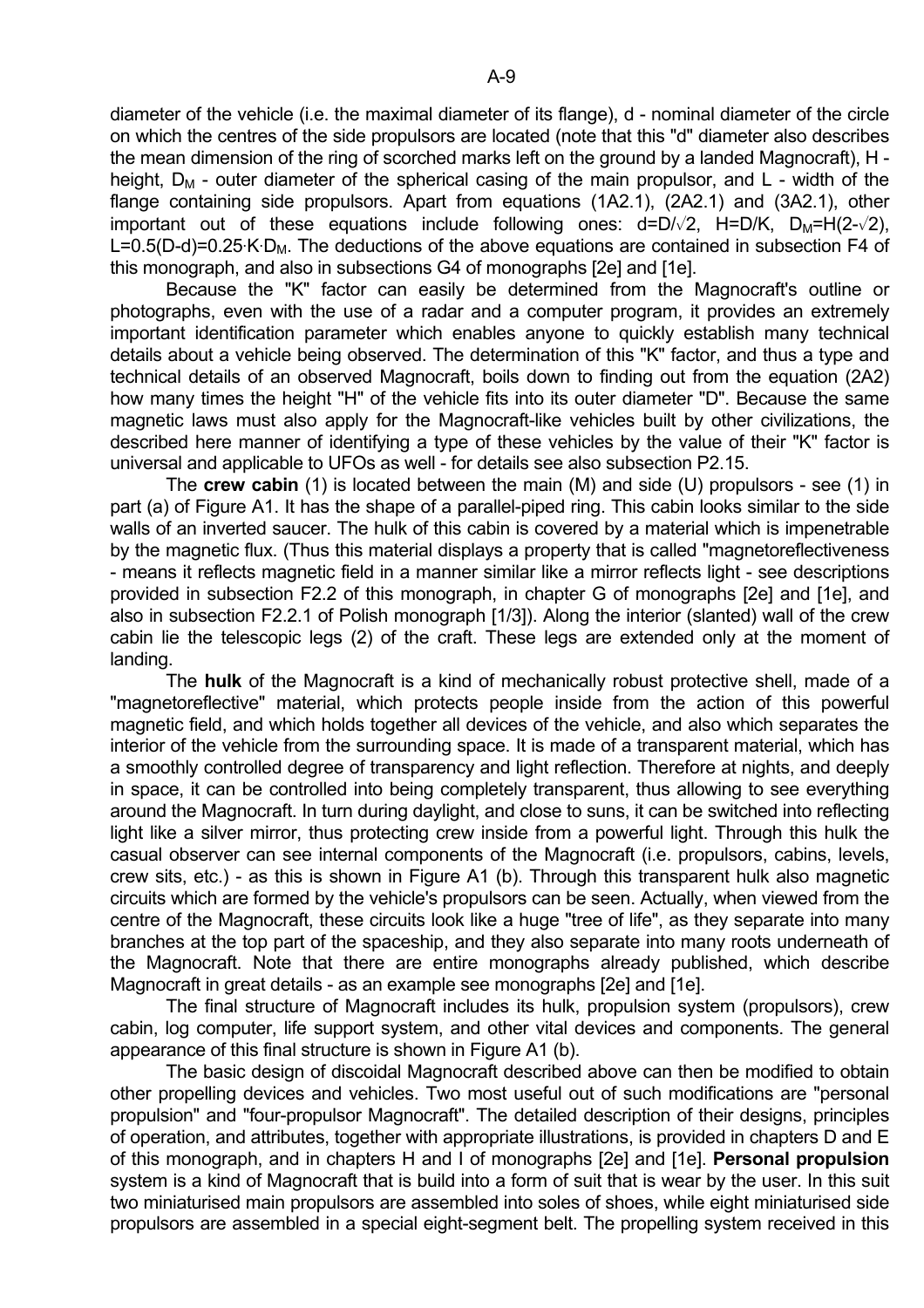manner allows the user to fly in the air, to walk on water or on ceiling, or to jump on huge heights or lengths without the use of any visible vehicle. **Four-propulsor Magnocraft** is received through attaching appropriate propulsors to four corners of a portable cabin. The propulsors of this vehicle use "spider configurations" of oscillatory chambers. As this was explained before, such spider configurations are simple combinations of oscillatory chambers, that work as alternatives to twinchamber capsules. In them, a single central oscillatory chamber is surrounded with four side chambers. Thus, the resultant configuration slightly resembles a barrel, while its operation imitates a miniature Magnocraft that has no crew cabin. When four such spider configurations are propelling a portable cabin attached to them, the effect resembles a "log cabin" that is lifted by corners with four miniature Magnocraft. The famous UFO abduction of the late Jan Wolski of Poland, that is described in chapter Q of this monograph, and in chapter O of monograph [1e], was carried out by such four-propulsor UFO.

 $\star \star \star$  As I am going to explain this step-by-step in subsection A4, the development and publishing the design and operation of the Magnocraft that I described above, gave me to the hand an end from the extremely long rope, or from the mythological "Ariadna thread", which later gradually led me to countless further discoveries and inventions. These in turn, in the final effect eventuated in the writing of this monograph. Thus the Magnocraft turned out to be a source of inexhaustible and constant inspiration that motivated my actions throughout the rest of my life.

#### A3. A parasitic future that awaits us after the Magnocraft is constructed - means what motivated the present formulation of this monograph

 The cyclic table states, that already around 2036 our civilisation is going to build the **Magnocraft**, which was briefly described in previous subsection A2 of this monograph, and shown in Figure A1. This silent space vehicle with magnetic propulsion will allow humanity fast and effective trips to other star systems. In the result, it will completely revolutionise the life on Earth. So let us review now, how this new life on Earth after the Magnocraft is build is going to look like - if humanity is going to insist in maintaining its present philosophy (i.e. if humanity does not change its philosophy from the presently adhered immoral "parasitism" - that is described in chapter JD, into a moral "totalizm" that is described in chapter JA).

 At this new stadium of the future parasitic existence of humanity, i.e. when our civilisation completes the most vital technological breakthrough - means after it **builds the Magnocraft**, a dramatic evolution is going to gradually unveil on Earth. This evolution will be initiated by the discovery of a cosy planet of dinosaurs, located somewhere in deep space, which awaits to be populated by people. After our civilisation finds such a cosy planet, surely one of our parasitic politicians, or one of the orthodox scientific lobby groups, is going to convince the rest of human population, that we should populate this cosy planet with our own kind, and also that we should use this populating as an opportunity to study phenomena connected with a development of a new civilisation, while this new civilisation is starting everything from zero. The justification for this move could be very simple. It could suffice to use an idea of spreading the human race beyond our solar system, and surely everyone would agree quite happily. In this way, our scientists are going to receive a permission to specially select a young, naďve, and unexposed couple of village children. This couple is going to be designated to be settled on this other planet in order for our scientists to be able to "scientifically observe the development of a new civilisation from the very beginning". Most probably, our scientists would call this couple "Adam and Eve". They would pick them from a distant village buried somewhere in the middle of jungle, so that the children would know almost nothing about our civilisation. The Magnocraft of type K7 that they would travel to their new home, would probably be called "Eden". Most of the trip, the children would spend in the centre of the spaceship, because from there they could see the column of magnetic field produced by the main propulsor, which would branch into individual circuits that wrap around the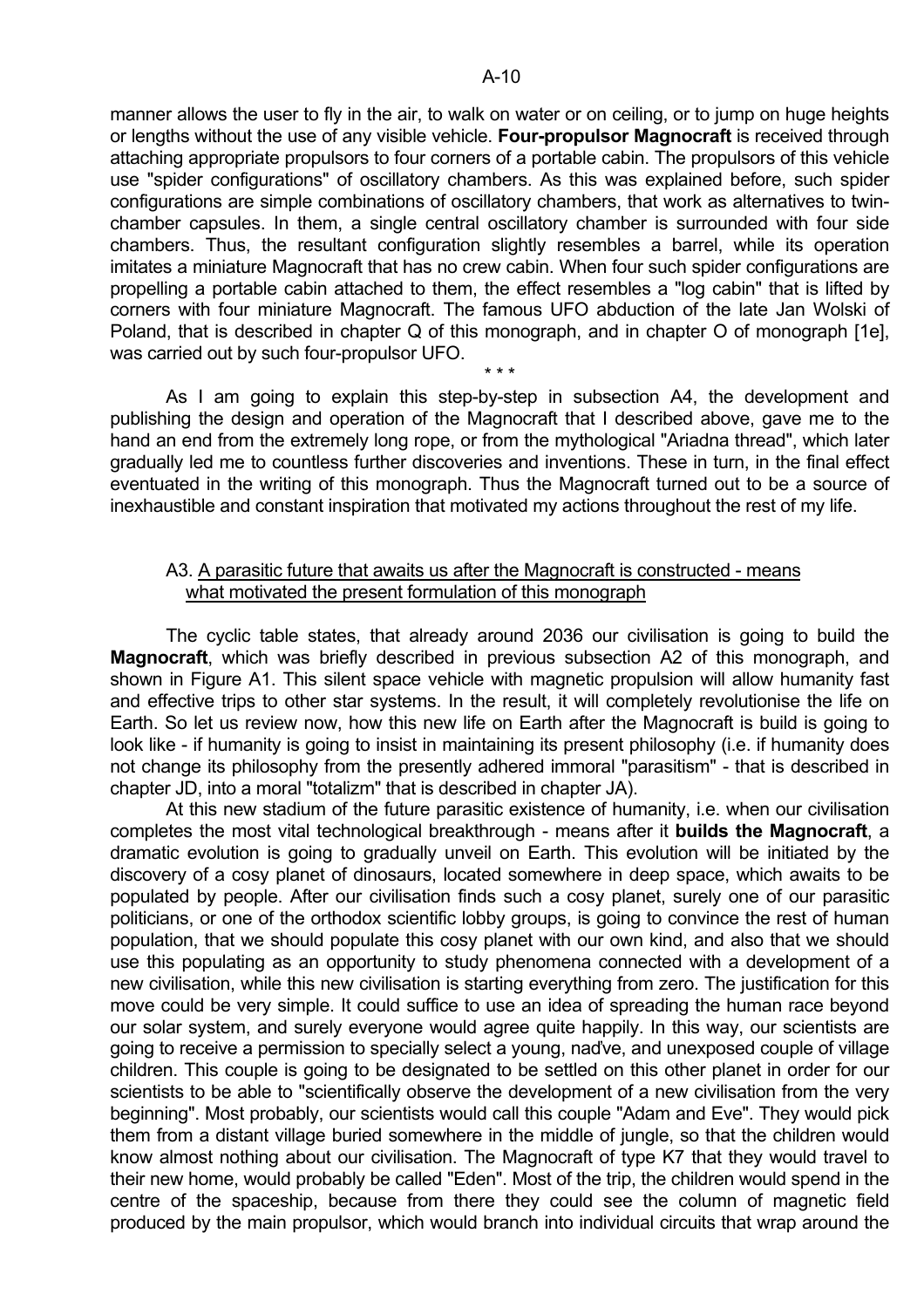whole Magnocraft, thus looking from inside like branches and roots of a huge tree. For children this "magnetic tree of life" would resemble a real tree in their native village, under which they used to sit and to play. After the arrival to their new home, Adam and Eve would simply be "thrown out of the Eden" under some parasitic excuse - e.g. that the impulsive Eve did something that she should not (e.g. ate a fruit, that the captain of the Magnocraft forbidden her to eat). Then living on their own, although under the watchful but discrete supervision from our chief scientist, these children would start another human civilisation from a very scratch.

 In the meantime, in spite of all these astonishing technical advancements, people on Earth would still live very **unhappy and unsatisfied lives** of victims of institutional parasitism, which currently gradually takes over our civilisation, and which is defined in more details in subsection JD2.5. (After all, as this is explained in subsection JE6, happiness and satisfaction results from "µ", not from the technical devices which are in our disposal.) Most of people would become extremely lazy, because the majority of repetitive jobs would be done by machines and by robots. The oriented towards parasitism people would be expecting to spend their lives mainly resting and experiencing all the pleasures available to such advanced beings as them. But unfortunately for them, the majority of pleasures that they are to expect in their lives, are being supplied by other people. After all, there are other people who give them sex, who keep them healthy, who maintain their social life and the functioning of their civilisation, who do for them all these nonrepetitive works and services that cannot be done by machines, such as cooking, housework, cleaning, raising children, teaching, repairing, controlling and programming their robots, building and running their production factories, working in mines, disposing their garbage, etc. This in turn means, that in order to enjoy all these pleasurable things, which need to be provided by other people, the future parasites would require the ever increasing numbers of slaves. But the only way of having such slaves, without getting any moral hangover, would be to purposely farm people, who would be technically and scientifically less developed than Earthlings do.

 In mean time a cosy planet, which we populated with our own relatives would become saturated with primitive, stupid, strong, wild, and hansom people. Just a kind that our parasitic descendants would need for their slaves. In order to distinguish them from Earthlings, probably our parasitic descendants are going to introduce for them some disdainful name, for example the name "**savages**" (After all parasites show the disdainful attitude towards everything, that does not induce in them a fear or a respect. Thus in order **to remind here constantly about the chronic disdainful attitude of the parasites towards others, in this whole chapter I am going to use the name "savages" for all slaves that the parasites farm**.) So at some stage of the development of humanity, one of the parasitic politicians probably would gain a huge popularity, by putting forward a proposal, that we should transform this populated planet into a major supplier of slaves for our civilisation. The justification could again be very simple - e.g. our savage relatives grow up into barbarians who do not live according to our standards. Thus they need our constant care, supervision, and discipline. So our turning them into slaves is going to be "good for them". In the effect, a kind of enterprise would be started. It would select from the slave planet the most hansom, healthy, and strong savages, and would bring them to Earth in order to supply slaves to the most wealthy human homes. After a brief course, these savage relatives of humans would be used as prostitutes, as servants, as cleaners, as miners, and for every other type of heavy or dangerous work, that people would not like to do. In this way, just within a few generations from the moment of planting this new civilisation of our relatives, we would become a kind of cosmic parasite, exploiters, and invaders of a planet, which would be populated with our own kind. In this first stage of cosmic parasitism, we would carry out an **open exploitation** of our savage relatives. Of course, our relatives would be too naďve, and too primitive, to realize what is happening. They would consider our representatives to be gods who live on Olympus, and who have various bad habits, although to whom they should be blindly obedient. Our governors appointed on this planet would promote this view by showing to naďve relatives the operation of our weapon and technology, the "miracles" that they can made, etc. In order to induce even higher respect, the governors would wear a very "scary" clothing, and paint faces in a scary manner.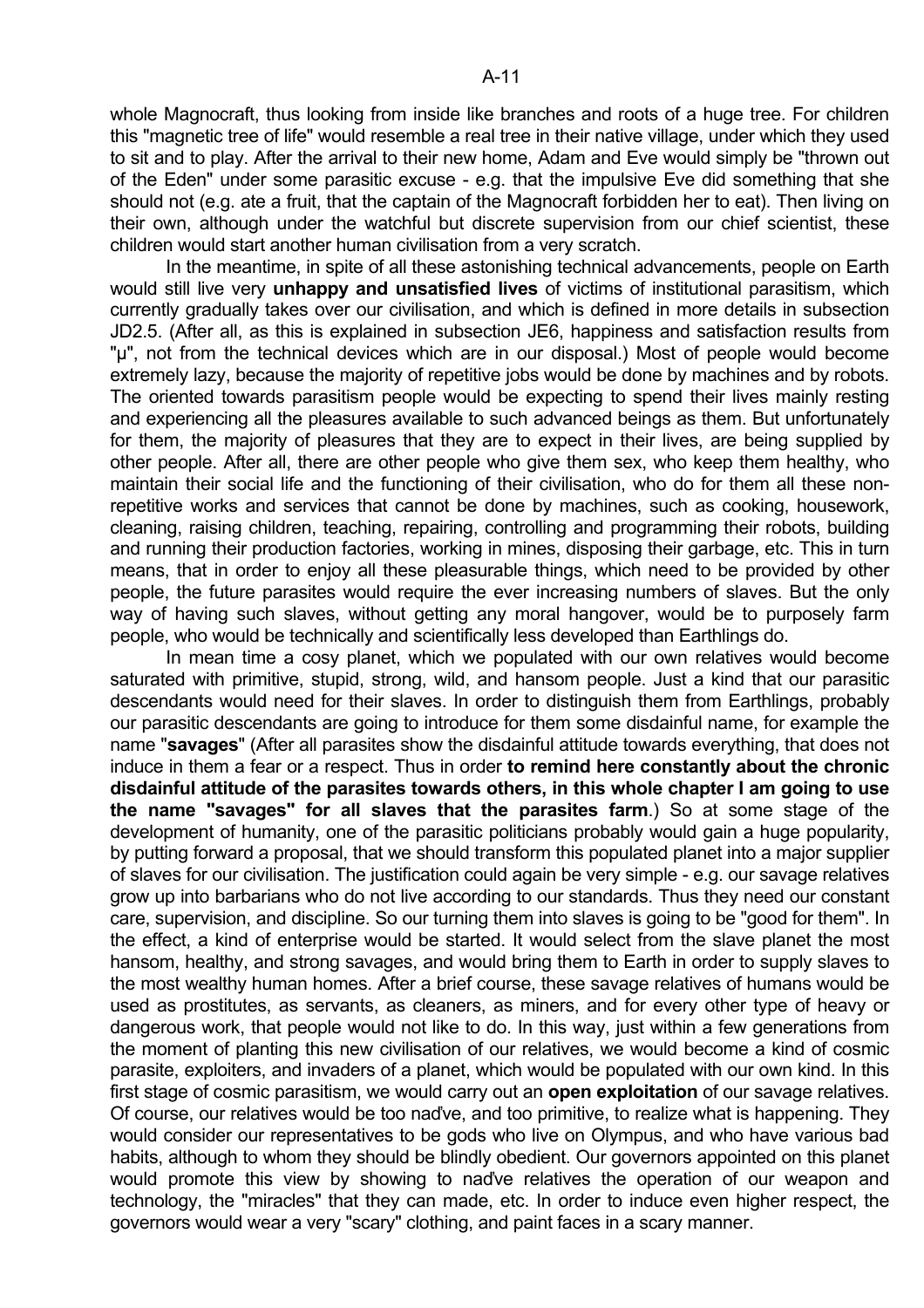Nothing can be stagnant. Therefore also our exploitation of the slave planet populated with our relatives would go through a gradual evolution. The first reason for this evolution would be a transfer of technology. In spite that our governors would act on this slave planet under very strict orders to not transfer any technology to our savage relatives, just by simple observing humans in action, the savage relatives would quickly learn. Therefore, they would create effective social structures, and at some stage they would learn how to make metals, how to build, how to make clothes, etc. Our politicians would get into a panic, because the fast development of the slave colony would introduce a danger of cutting out the supply of slaves. So they would force the change of exploitation strategy. Our human governors would be ordered **to hide** from local natives, so that locals would not know about our existence. In this manner humans would start to constantly hide from their primitive relatives. In order to make this hiding even more effective, we would need to also change all methods of acting on the slave planet. Thus instead of a direct and open action, which we used previously, we would introduce the hidden action, indirect, and not detectable for savages. We would also always study savages, and seek methods of controlling them for accomplishing our benefits, so that the savages would not be able to realize that they are controlled. For example, if we would like to destroy their building, we would not do it openly, but we would induce with our advanced technology a tornado, a fire, or a landslip, so that this destruction would look as if it is completely "natural" and "accidental".

 In order to increase the effectiveness of our hiding, we would use the increasingly more advanced technical devices. For example, each time we would operate on the slave planet, we would make sure that we switch on the invisibility shields, so that our less technically advanced relatives would not be able to realize that we actually do exist. Our hiding would be facilitated by the astonishing technical development that we would accomplish at that time, namely by the "**telekinetic flickering**" - which is described in subsection L2 of this monograph. In the meantime this telekinetic flickering we would start to incorporate into all our propelling devices. In this manner, every our vehicle, and also every our representative to the slave planet, would become invisible to eyes of our savage relatives. Furthermore, our governors would be forbidden to take slaves openly from the planet of our relatives. We would start to farm slaves, instead of taking them. For this, we would secretly harvest sperm and ovule from savages, and then clone and grow slaves from this "inferior" genetic material. We would grow them in our "factories" with the use of special industrial test-tubes, that would replace for them the natural wombs. In order to be able to later exploit these slaves on Earth, without having too much moral hangover, we would name them "**biorobots**". This name would remove from us the sense of guilt, that they are our relatives, while we are still exploiting them so ruthlessly.

 Of course, with the elapse of time we gradually learn how to milk sperm and ovule from our primitive relatives in a manner that they would not even notice it. For this we would abduct them to our vehicles in the middle of night, when they still are submerged into the sleep, while the entire process of extraction of their genetic resources we would carry out after we would previously hypnotise them. After the return to their beds, we would firstly erase thoroughly their memories. In order to keep a strict track, when there is a turn for each individual savage from the slave planet to be "milked out" from sperm or ovule, we would tag each single savage similarly as on Earth we tag cows on human farms, namely by attaching a number for each one of them. For this, each such a savage would have implanted a kind of telepathic transmitter into the bene of his/her leg between the knee and an ankle. This telepathic transmitter, on the signal from our spaceship, would reply with the identification details of a given savage. After implanting these tags, each tagged savage would have a small scar left on his/her leg. For the right handed savage men, this scar would be located on the right side of their right leg, around 27.5 ( $\pm$ 3) cm from the floor. In turn for the savage women it would be located on the left side of their left leg, also around 27.5 ( $\pm$ 3) cm from the floor. We would keep abducting each one of these tagged savages onto decks of our spaceship during their sleep, regularly after around 90 days, and then milk them under hypnosis. Because in the mechanisation of this extraction of sperm quite significantly would obstruct a fold of the foreskin that covers male penises, we would cunningly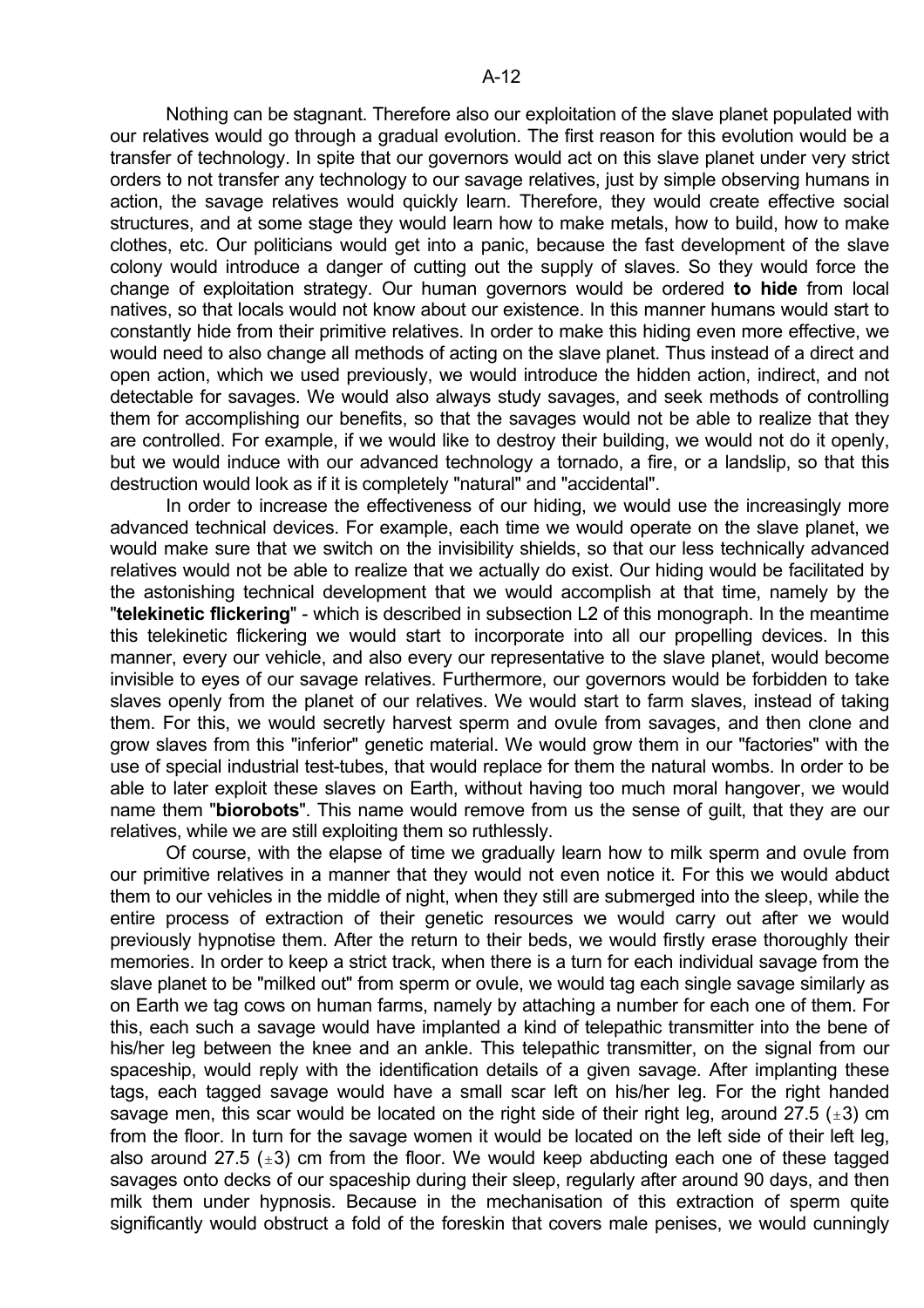manipulate into several parasitic religions on the savage planet the "god's order" to circumcise male penises for the religious reasons. In turn those people, who would not believe into any religion that practices circumcision, we would tell that they still need to circumcise for hygienic or sexual reasons, or to prevent sand from gathering under the foreskin. In the result of this systematic abductions and "milking" of reproductive resources, for example every savage female that is "milked" from her ovules, at the age of around 40, would be robbed from around 100 ovules. These 100 ovules we would subject to divisions and cloning, thus making this women to become a mother to at least 1000 of "biorobots", which would suffer excruciating exploitation and abuse on our own planet. Such a process would be sufficiently efficient, to be able to satisfy all our needs for slaves. The planet of savages would supply us with so many biorobots, that every parasitic family on Earth would be able to have even several of them.

 These biorobots would be used on Earth for doing all dirty work that we would not be prepared to do ourselves, and also that could not be done by machines. So these biorobots would work as servants in our houses, as our prostitutes and sex slaves, as surrogate mothers for our children - because bearing a child is a tiresome task and our (used to comforts) women would refuse to do it, they would also work in our factories and in our mines, explore free space for us, die for us as our soldiers, and do everything that is either unpleasant, dangerous, or immoral. When these biorobots would get sick, injured, unable to work any more, or old, we would dispose them on an industrial scale similarly as we do with unwanted animals, i.e. using gas chambers to put them to sleep, and crematoriums to get rid of their bodies. Of course, previously we would extract their skin to make nice leather covers for books and to produce tight fitting gloves, while we would use their hair to plot elegant rugs. These "disposal facilities" or "concentration camps for biorobots" we would develop on some unattended planets just to solve the problem of industrial disposal of millions of these biorobots which are unsuitable for further exploitation. (A "licence" for this efficient method of fast disposal of unwanted biorobots, we could later telepathically pass to some local Hitler from the planet of our slaves, so that this Hitler would not need to invent it from the scratch).

 Of course, because governors of the savage planet would already know about moral laws (described in subsection I4.1.1 of this monograph), they would never do any immoral and dirty work by themselves. They would always employ the local "heros" to kill, to pacify, and to exterminate their own comrades for these governors. In this manner on the planet of slaves gradually would be build a complicated apparatus of oppression, that would be constructed of the appropriately programmed local **collaborators and traitors**. According to what is described in subsection JD4.2, for such collaborators and traitors we would choose exclusively savages, who themselves reached already the state of a full-blown parasitism, and thus who without difficulties can be manipulated and telepathically or hypnotically ordered to do all sorts of atrocities. Moreover, these collaborators and traitors would be formed into special self-deadlocking human structures, the effectiveness of which is going to be multiplied - example of one of such structures is described in subsection O3 of this monograph and in subsection E2 of monograph [8]. This oppressive apparatus is to spread an unexplainable terror amongst savages, pushing everyone down, destroying everyone that is going to stick out, and effectively delaying the development of the entire savage civilisation.

 In spite however, that we would know about moral laws, and try hard not to break them, still our oppressive activities on the slave planet, and the ruthless exploitation of all these slaves that we would have, would generate undesirable karma which we wouldn't like to receive back. So we would develop various techniques of dumping our unwanted karma onto the selected savages from the slave planet. We would select the most moral and the most good savages on the slave planet, to act as dumps for our unwanted karma. **We would dump our bad karma on the most moral savages** for two main reasons. The first reason would be to get rid of the karma for these our own crimes, which we would not like to receive ourselves back when their karma finally returns to us. The second reason would be to purposely confuse the savages, and to conceal the action of the moral laws from them. The point is, that by causing good and moral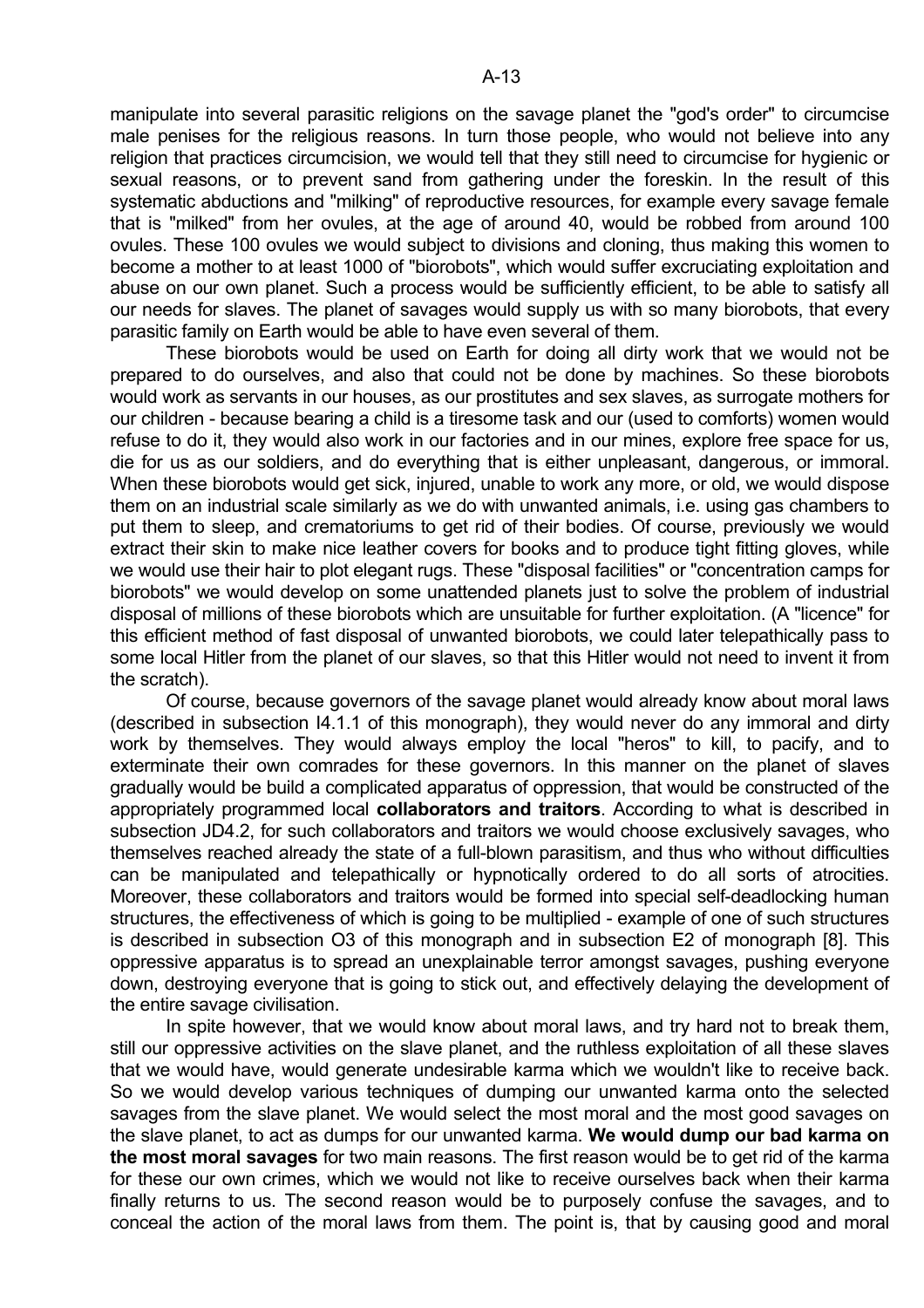people on the slave planet to also experience all the bad events in the same manner as this happen to bad people, would made savages to believe that being good and moral does not pay off. Of course, savages would not know that their good and moral people are affected by bad events not because being moral remains unrewarded, but because we purposely dumped our bad karma onto them thus making impossible for them to rip moral rewards which they deserve.

 The appetite of our civilisation for the slave workforce would grow so fast, that a single slave planet would not be able to satisfy it forever. For this reason, after our space vehicles would be perfected sufficiently, we would decide to prepare **another planet** to become a similar slave colony. For this purpose we would choose a bare planet on a lifeless star system located quite close to our Sun, and we would start to prepare this planet for becoming our next slave colony. To accomplish this, we would design and implement a six-stage plan for turning the bare planet into timing with life slave colony. But populating this second planet of slaves would be our parallel project, the elaboration on which would duplicate the information from this subsection, so it lies outside of the thesis of this subsection concerning the evolution of philosophy of evil parasitism. So let us abandon discussing it any further and let us return to the further fate of our first slave planet.

 Because the elapse of time would keep bringing the further technical development to our first slave planet, at some stage we would be again forced to change our exploitation strategy. In order to keep our primitive relatives under control, we would be forced to make sure that forever they remain less developed from us. The reason would be that the slave planet that would supply us with all these slaves, would slowly try to develop itself to our own level, thus threatening that the savages not only would discover our existence and parasitic activities, but would also start to take a revenge for all these years of slavery. They could also start to free from our oppression all other planets of slaves that in the meantime we would manage to populate. So we would decide to permanently suppress this slave planet and to push it down. In this way from just cosmic parasites, we would evolve into "**evil parasites**" which are described in subsections JD8 and JD9. Evil parasitism is the most sinister version of the philosophy, which in chapter JD is called the institutional parasitism. It manifests itself by not only having and exploiting slaves that are farmed on other planets, but also by intentional harming them in order to keep them enslaved forever. A primitive model of evil parasites could be harem owners in Eastern cultures, who castrated their eunuchs, to keep them enslaved until they die. (It is interesting that Eastern cultures somehow developed social structures, which are much more prone to all forms of parasitism than Western cultures. Also in Eastern cultures the parasitic institutions in agonal stage are tolerated by the society and kept artificially alive for much longer then in Western cultures.)

 After accomplishing the stage of "evil parasitism", to keep the slave planet in a state of continuous enslaving, and to make its freeing from our "protection" impossible, we would constantly fabricate various **destructive phenomena** on it. For example one time we would hit their planet with some planetoid that we redirected especially to cause such damage. The other time we would explode on it our vehicle, thus destroying the large proportion of its civilisation. We would also bring to it periods of slavery, feudalism, and "medieval" times. We would also use religious fanaticism to turn one group of savages to oppress others. We would fabricate various "natural" disasters and cataclysms, which periodically would push down their civilisation, and keep it in a constant darkness. Sometimes we would cause heavy destruction of the natural environment, so that the majority of them would die out from pollution and cosmic radiation. We would also constantly instigate savages to start wars between themselves, and we would steer fights and disagreements between various their races, countries, religions, ideologies, etc. These wars would sometimes overtake the entire their planet. In this way we would constantly push savages down and we would always keep them in the state of complete darkness and unawareness of being exploited.

 We would also complement these atrocities by regular **assassinations** of their best brains. For example, if from the research of their future we would learn, that a given person is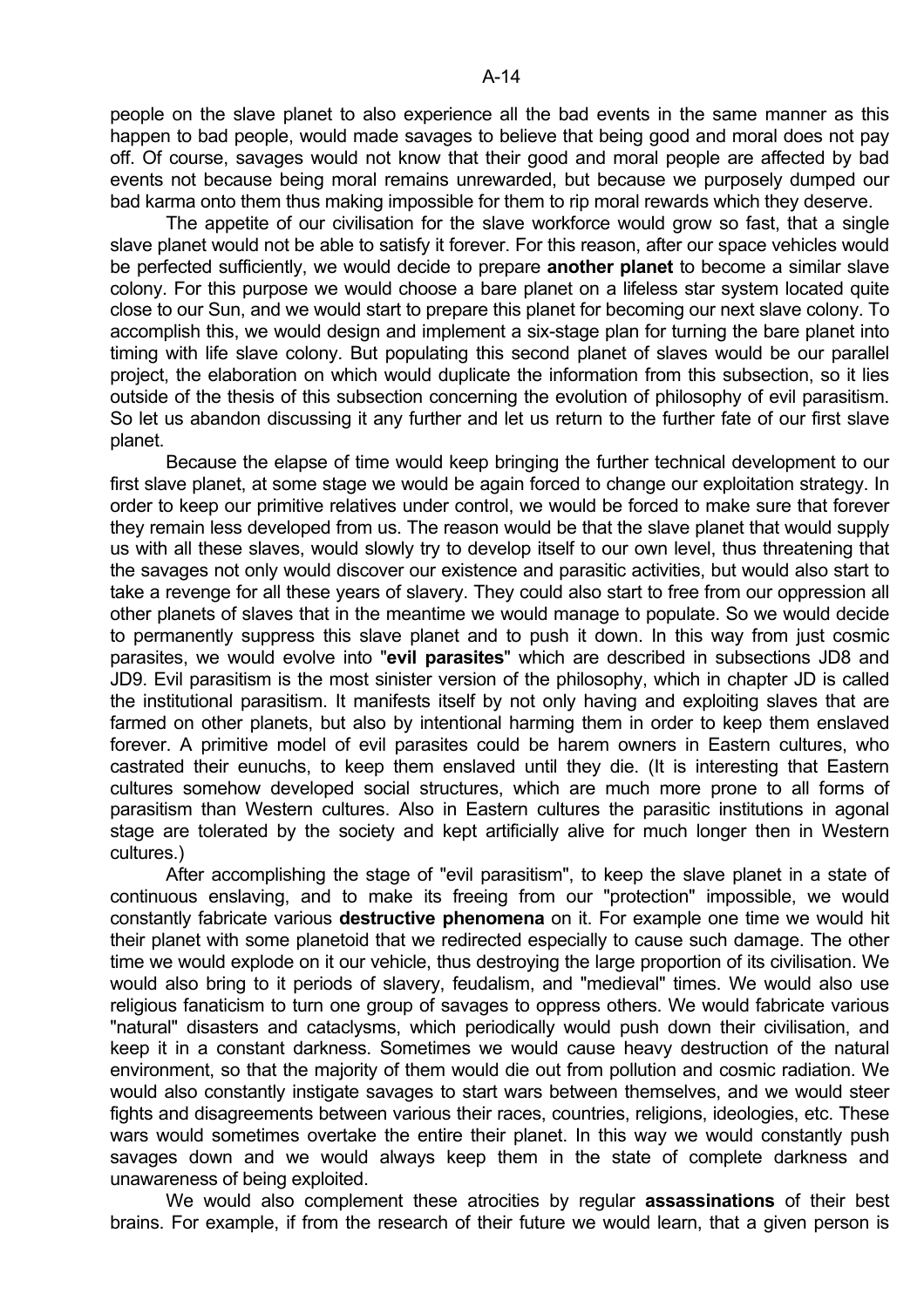going to contribute significantly to the development of the slave civilisation, we would either destroy this person and make him/her unable to accomplished whatever was in his/her reach, or we would assassinate this person. In order to destroy selected people we would use a whole arsenal of proven in action and effective methods. The key components of such destruction would be: (1) to cut such person from the connection with the rest of the world (e.g. by making his/her postman to intercept his mail, or by forcing him/her to move to a distant country), (2) to instigate his relatives and friends against him/her - so that he/she would not have a peace and conditions for work, (3) to make him/her very busy with a fight for survival - so that he/she would not have the time and energy to complete whatever normally he/she could accomplish, and finally (4) to deprive him/her of the source of income - so that he/she would have a bigger worry on the mind then to accomplish whatever was intending for the good of his/her countrymen. All these would be done with the use of undetectable methods, such as post-hypnotic suggestions programmed directly to minds of people who interact with such a victim, or telepathic commands, or manipulation on moods and on low instincts, etc. Of course, we would know about the action of moral laws. Therefore we would not carry out killings in a direct manner. We would either make savages killed by a local gunman who would be hypnotically pre-programmed by us for this killing, or we would arrange a "**Titanic scenario**" described in subsection A4 to kill them, or we would fabricate any other "accidents", which would result in the death of selected savages.

 Independently from the above, we would also systematically murder all those on the farmed planet who would seem to be too inquisitive and trying to deduct our existence. Furthermore, we would hold back the technical and scientific progress of this planet by telepathically misleading its top scientists, by implanting various destructive ideas and fanatic religions, by manipulations on views of savages, etc. In order to carry out all such **sabotages**, we would use our own people who would mix with locals and utilise our advanced technology to control them as well as to gain their admiration. Our saboteurs could work unnoticed, because they would look like locals (after all, we would farm our own kind), while for misleading our farmed slaves, we would develop in them the belief that aliens from space must look drastically different. To develop this belief about the different appearance of aliens from space, we would arrange on the savage planet a few theatrical spectacles, in which we would make to land on this planet some strange looking creatures which locals would take for aliens. These our local-looking saboteurs could pretend to be magicians. After all, they would be able to walk through walls or jump through aeroplane propellers, without getting hurt. They could also pretend to have psychic powers. This is because they could bend spoons, bend little pendants while these are still hanging from someone's neck, and move objects just by looking at them. Alternatively, they could pretend to be sent by God. After all, they could make miracles, disappear from view, revive the dead (by shifting backward their time), etc. By doing such extraordinary things, which would appear supernatural to locals, our saboteurs would gain their attention, obtain access to the top circles, and have a significant influence on the political life of the planet that we would farm. Therefore they could help to make decisions, which would turn to be the most disastrous for locals and would push them down.

 One of our strongest **ambitions** would be to make the social system on the enslaved planet to become identical to our own system. After all, we would consider our own system to be the most perfect in the entire universe. Therefore, we would spare no efforts to reinforce on the slave planet the atheism that we would adhere ourselves. Furthermore, we would try to organize amongst savages various permanent slavery systems that we would have already implemented on our own planet. In order to reinforce **atheism**, our basic strategy would depend, amongst others on (for details see subsection VB5.3.2): (1) organising increasingly barbaric religions and cults amongst slaves, (2) deviating morally some leaders of the existing religions and cults, and also (3) such directing the science of savages that this science will become an atheistic enemy of religion. Our intension would be, that through showing how corrupted and morally decadent various religions and cults become with the elapse of time, this would turn out of the faith all savages that would feel the need for having a religion. In turn to reinforce a permanent **slavery**,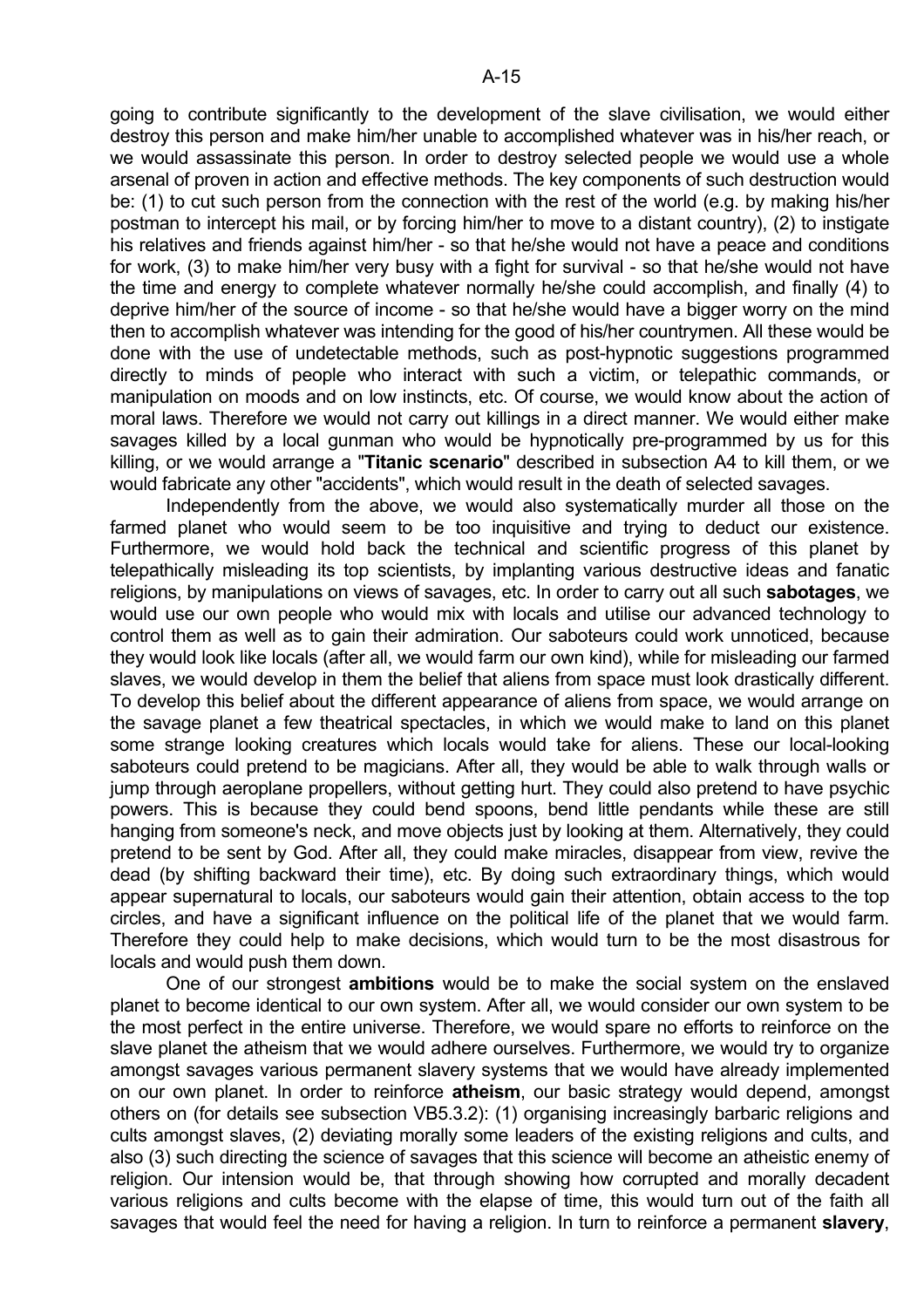we would continually organise on the slave planet various regimes and social systems, that would try to implement slave structures practically. For example we would form countries and systems, such as Roman Empire or feudalism, which would entirely be based on the slave labour, we would build religious systems of enslaving, such as the Inca Empire or the Order of Teutonic Knights, we would form casts and social classes, such as in ancient India or in industrialised England, we would build military slave regimes, such as Hitler's fascism, etc., etc. We would never cease these efforts of imposing permanent slavery on the planet of savages. After all, we would try to make these savages similar to the most wonderful creatures of the entire universe which we would believe that we are.

 Having in our disposal such advanced technology as telepathy and technical hypnotising, we would make sure that we also use it to our advantage. For example we would place a satellite in the orbit of our farmed planet, and make this satellite to telepathically order every single savage: "**you must scoff, ridicule, and burn on the stake all those who try to research the existence of UFOs, or who try to establish the reality of UFO abductions**". In this way, even if someone on the savage planet would get to realise the seriousness of their situation, all others would only scoff at him/her, never believing what he/she is saying, and then would quickly burn him/her on the stake. Due to use of such evil methods, we would keep forever our savage relatives in the state of stupidity and unawareness of being exploited.

 In order to force our own citizens to approve and to complete all these immoral atrocities that we would do on the savage planet, after we entered the stage of evil parasitism we would be forced to introduce on our own planet the duty of carrying so-called "**indoctrination implants**" described in subsections JD8 and U3.2 of this monograph, and in subsection D3.1 of the treatise [7/2]. These implants would cause that all citizens of our parasitic civilisation would adhere to exactly the same philosophy of evil parasitism. Thus they would not have any moral resistance against doing all these atrocities, deviations and evil deeds, to which the evil parasitism is resorting. Unfortunately, forcing our citizens to obligatorily carry such indoctrination implants would also cause that as a civilisation we would loose the capability to generate new ideas. Thus starting from this point in time, we would freeze ourselves in the development. This in turn would cause, that apart from the need of having slaves as the source of labour, we would also need them as the source of new ideas and inventions. Thus the consequence of introducing in our society the indoctrination implants would be that our exploitation of the savage planet would enter into the next stadium of **exploiting savages not only from the genetic resources, but also from intellectual properties**, means from the new ideas.

 The stadium of exploiting the savage planet also from the intellectual properties would put our civilisation in a very difficult position. We would need to **balance** between two contradictions. On one hand we would be forced to hold back the savage planet from further development. After all, our own progress we would freeze with our indoctrination implants. So if we allow them to develop freely, there would be a danger that they overtake us in the technical advancement and perhaps for a change turn us into their own slaves. On the other hand we would need their technical and scientific ideas, because these would be the ideas that would push us upwards in our own development. In order to somehow balance between these two contradictions, we would need to constantly choose, which ideas we squash in our slaves at the spot, but which we allow to develop in the isolation, so that we could firstly parasite on them, and only then squash them. However, the ideas which we would allow to develop we would carefully cut off from all possibilities of being disseminated on the slave planet.

 After some 20 000 of years from the moment of starting exploiting the slave planet, our dependency on the biological resources supplied by savages would envelope all aspects of our lives. Practically every areas of economy and life on our planet would be **dependent** on the slaves, and on the biological resources robbed from the savages. We would become as Germany under Hitler, who finally even started to use chair from their slaves to plot rugs, and human skin to produce book covers and gloves. And so, the biorobots farmed from the sperm and ovule robbed from the savage planet would do all work for us. The moral energy robbed from savages would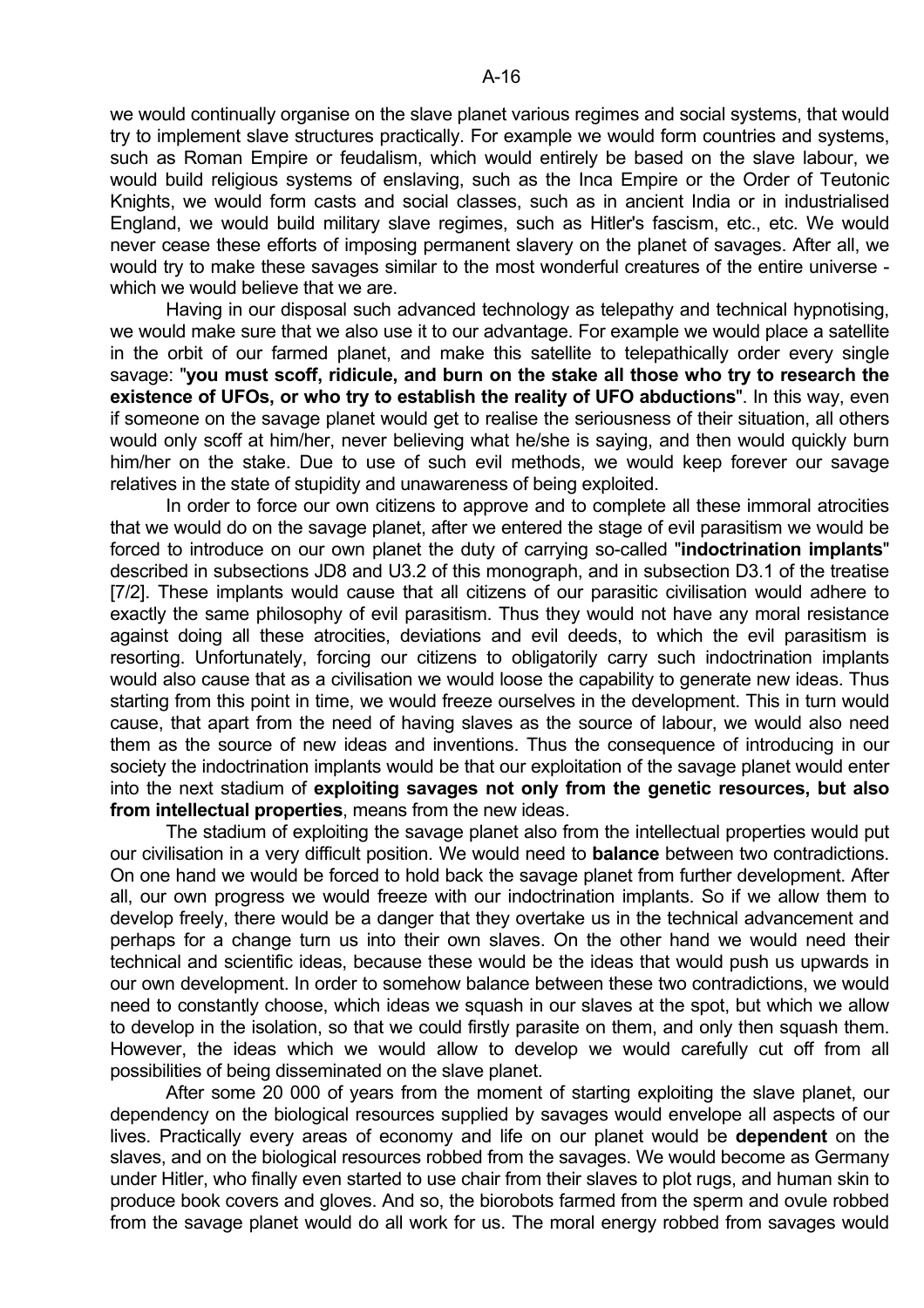extend our lives and would add vigour to our bodies. The creativity generated by savages would become the only source of our progress. Even such thing as the artificial intelligence that would be needed to control precisely our machines and vehicles, in our civilisation would not originate from computers - which would be used by other civilisations for this purpose, but it would take the form of intelligent souls of our savages, which we would intercept and imprison in our technical devices, so that these souls would control the work of the devices. (In order to enslave these souls in a manner that they would accept, we would make them to believe during their life that they are former our citizens, "star-people", means one of us, and then we would discretely convince them to commit suicides so that after the release from their bodies they could "return" to us - means allow us to imprison them in control mechanisms of our machines.) Due to this trick, our machines and vehicles would have personality, knowledge, and intelligence of humans, i.e. they would have conscience, senses, names, and we could talk to them and give to them by thoughts, or by words, any complicated orders, which they then would intelligently and with feeling complete for us.

 During reviewing all these forms of destructiveness, which our parasitic descendants are to carry out, in order to maintain their slavery-based lifestyle, one may start to ponder whether they are going to do to savages anything that is **good**. Well, the answer is: no! Evil parasites are doing exclusively evil deeds! They may carry out some actions, which from the receiving end may look like good deeds, but actually these actions always have evil intensions. Let us now have a look at a hypothetical situation, which by a savage would be perceived as a "direct intervention of angels", but which actually would be done for evil purposes. To understand this situation, let us assume that evil parasites decided to spread amongst savages a mock "scientific" theory, which would block further progress, because it would divert attention from telepathy, telekinetic travel, and from the Concept of Dipolar Gravity. In order to spread this theory, evil parasites would find a savage scientist, let name him "Einstein", and then hypnotically guide him through the entire process of putting together and propagating this ill-conceived theory. They would engage in this project a lot of their own scientists, and put a lot of effort. After all, the theory would need to be well prepared and would need to be cunningly though over. Of course, the effects would be as desired. This theory would completely extinguish the efforts of savages to seek amongst directions that would hide the immediate progress and technical accomplishments. But then our parasitic descendants would need to alter something in the past of the savage planet, via the use of their time vehicles - as described in subsections M1 and M6. After they completed this alteration of the past, it would turn out, that in the new passage of time, their "Einstein" drowned as a small boy. So all these efforts of evil parasites, would turn out to be wasted. What our parasitic descendants would do in such a situation. Well, in the new passage of time, they would send one of their people to save young "Einstein", when he was drowning. So that in the altered passage of time, his theory would again work as in the old one. In the effect of this saving, savage "Einstein" would later claim that "an angel miraculously saved my life when I was drowning as a young boy". For someone, who would look just at this individual incident, it would appear as if a good deed was done by evil parasites. But actually it would not be a good deed at all, as it would serve for a very sinister purpose. Therefore, if on the savage planet anyone would analyse the activities of "angels", and put the total outcome of their "good deeds" into a proper prospective, then it would always turn out that all these "good deeds" actually were done with evil intensions and served for very sinister purposes.

 As it always happens in the crowded universe, there would be some civilisations, which would have a more totaliztic philosophy from that parasitic one adhered by our parasitic descendants. Thus, instead of admiring humanity, these **adversary** totaliztic civilisations would consider us to be morally sick and deviated, and would rather help those primitive savages that we would farm for our slaves. These cosmic adversaries of our wonderful civilisation would telepathically instigate some savages, instructing them about rules of moral behaviour, and also giving them the telepathic instructions as to how develop various defence devices. These devices would allow savages to see us, or to raise their technology to the level that we would not be able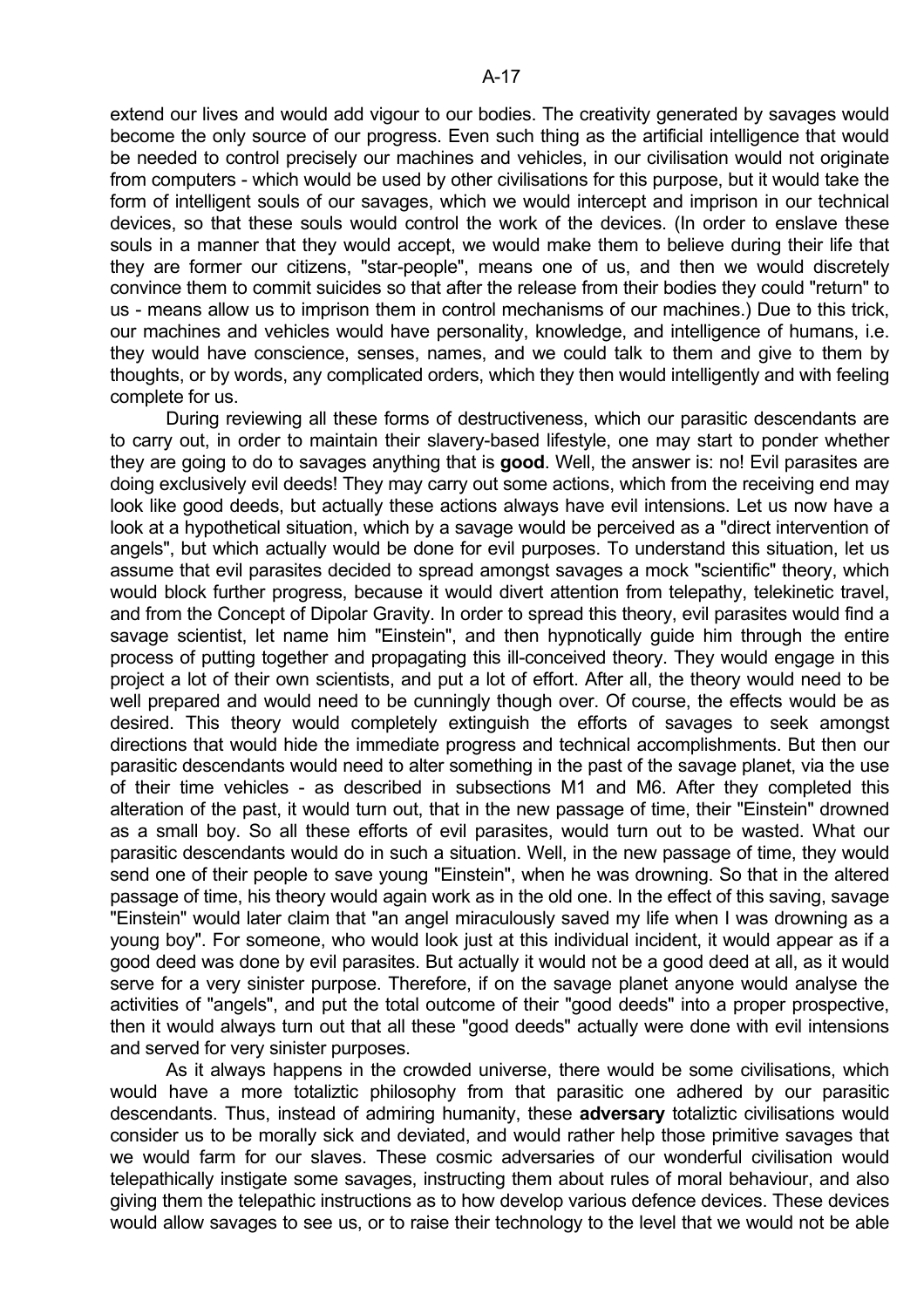to dominate them easily. The existence of such "telepathic deliveries of weapons" to our savages would threaten our parasitic interests over the planet of slaves. In order to neutralize the activities of these totaliztic civilisations, we would place our warships around the slave planet, and not allow any other civilisation to visit our savages. We would also check who from savages receives the telepathic instructions, which reveal how to build the forbidden defence devices, and then we would give a "special treatment" to those selected savages. For example, if they turned out sufficiently harmless to make their liquidation unworthy, we would make them so preoccupied with something, that they would not have time left to build the defence devices. Additionally we would put any possible obstacle in front of them. We would also induce various psychoses which would scare them and turn others off them, or would make them to keep secret the details of the devices that they received telepathically and to squander these devices with the elapse of time. For example, we would spread telepathic suggestions, that all people who receive any specific telepathic messages are crazy and should be burned on stakes or locked into psychiatric hospitals. Our favourite trick would be to fake telepathic supplies of similar defence instructions, by choosing another set of savage contactees and supplying them telepathically with the information, which would sound very scientific, but which in action would turn to be a complete rubbish. By telepathically bombarding savages with two streams of information, out of which ours would be a complete rubbish, would completely confuse the savages, demobilising their reception of defence instructions from our totaliztic adversaries.

 We would practise intensely various cruel methods of "evil parasitism" on the slave planet. These methods would manage to slow down the progress of savage civilisation of our relatives, but would not be able to stop this progress completely. Seeing this continuous progress of our savages, we would became increasingly aware, that one day savages may discover our existence, and break away from our "protection". This would be a disastrous blow for our civilisation, as in the meantime we got used to slaves so much, that we could not envisage our lives without a continuous access to new "biorobots" and to other biological resources. So when savages would already reached the stage of development, when they started to build cars and space rockets, we would invented an extremely sinister plan of keeping them enslaved forever. We would decide to turn them into an exclusively "**female civilisation**". The idea would be, that by using our invisible methods, which savages would not be able to distinguish from "natural" causes, we would gradually decrease the sperm count in male savages, and eliminate all males from the savage population. For example, we would beam this civilisation with telepathic messages of appropriately designed content and frequency, we would expose it to cosmic radiation of a well selected destruction, we would introduce appropriate impurities to their atmosphere and water, etc. Simultaneously we would make savages to push forward intensive research on genetics, genetic engineering, and cloning. So when we would manage to eradicate all males from the savage planet, their civilisation still could continue to multiply on principles of cloning (instead, like previously, on principles of male-female conception). When we would manage to gradually eliminate all males from the savage civilisation, then females would be only left on the slave planet. These females would still provide us with the genetic material needed to produce our "biorobots", and would still be able to multiply themselves by cloning. But because females do not display certain male qualities, which could threaten our dominance, such exclusively "female civilisation" would never initiate any attempts to detect our existence, or to break away from our "protection". In this way we could exploit such "female civilisation" forever. After we would developed this sinister plan, we would immediately put it into the action. For this, we would gradually decrease with our invisible methods the sperm count in male savages. We would also cause with the undetectable methods described in subsection JE5.4 the increasingly large proportion of girls to be born on the slave planet. Furthermore, with the use of telepathic orders emitted by our "propaganda satellites", we would induce an emotional "war of sexes" on the savage planets. For this we would bombard every inhabitant of this planet with he telepathic information, that the opposite sex is completely unsuitable to live together, thus everyone should live either alone, or live in homosexual relationships with the same sex. Furthermore, we would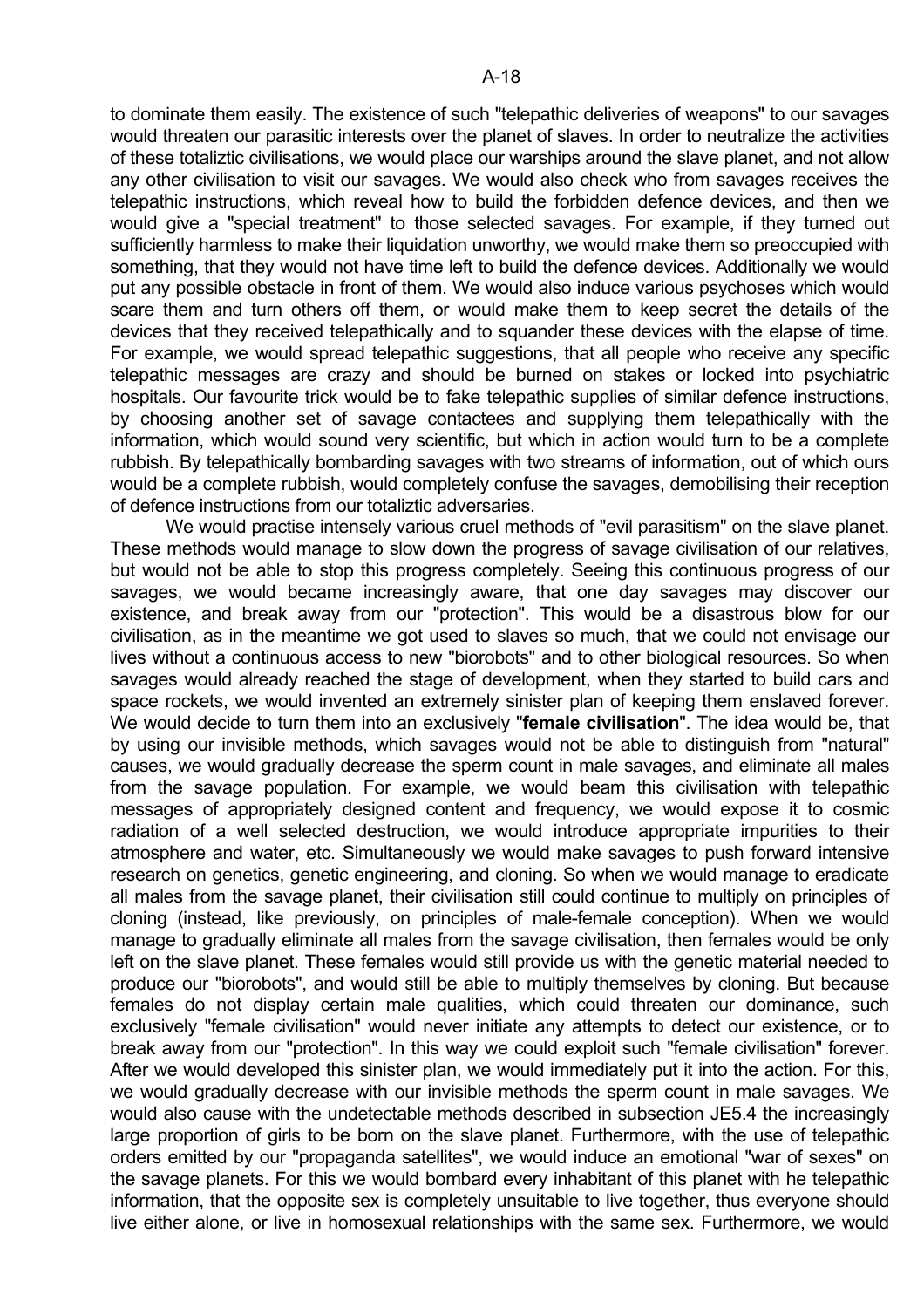order savages telepathically to attack the opposite sex at any opportunity, and to take revenge on it, because for everyone the opposite sex is a source of all personal problems.

 In spite of all these our efforts, savages from the slave planet at some stage still reach the point from which we started, i.e.: they discover the existence of moral laws, develop principles of totalizm and parasitism, invent the oscillatory chamber, and become capable to built the Magnocraft. They also start to notice signs of our invisible existence and occupation of their planet. Thus they start to form structures and means for breaking away from our evil "protection". So **what we would do** in such a dramatic point of time, to maintain savages in our slavery? Well, due to the present level of knowledge about evil parasitism, it can already be deduced what our parasitic reaction would be. Namely, applying only methods of hidden action that are typical for evil parasitism, we would then do everything in our power, to push savages down, and to squash their movement towards independence. Our contr-independence measures most probably will try to accomplish several different long-term goals, for example: (#1) causing a self-destruction, selffall down, and shifting back development of their civilisation, (#2) depriving savages the capability to free themselves from our "protection", (#3) imposing on them our structures of power, our philosophy, our methods of acting, etc. Let us consider manners on which each of these goals can be accomplished.

 #1. **Instigating savages to self-destruct**, self-collapse, and shift back in their development. It will depend on implementing the parasitic doctrine "divide and rule", means on infinitive instigation and setting one parts of savage civilisation against other parts. In the result, at some stage we succeed with starting another destructive world's war on the plant of savages. As the outcome of this war, their civilisation become almost completely destroyed, and shifted back in the development. More information on this subject is provided in subsection O8.

 #2. **The deprival of savages of capability to free themselves from our "protection"**. In order to accomplish this goal, we are going to undertake an entire range of very evil activities. One of them will be this described before turning of the occupied civilisation into a **civilisation of exclusively females**. After all, almost in every human civilisation males are the carriers of the spirit of fight and tendencies to independence. The complete elimination of males from a given civilisation is equivalent with squashing the drive for independence. Other such our evil action will be the creation of conditions and laws on the planet which we occupy, that the **youth of this planet grows into materialistic brats, milksops, and mammonies**, incapable of inducing in themselves any higher ideas, undertaking any difficult task, completing any long-term plan, etc. For this we introduce amongst savages such laws, conditions, and traditions, as these discussed in subsection JC2. These in turn will cause that for example parents will be punished by their governments for disciplining or hitting their own child, that teachers will be removed from work if they try to introduce a discipline amongst pupils, that employers will be forced to tolerate nonsense, faults, and unprofessionalism of their employees, etc.

 #3. **Imposing our power structures, our philosophy, and our methods of action**. This goal we will try to accomplish through causing that leaders of key countries on the planet of savages are members of our own civilisation. In normal circumstances such imposing on savages our own leaders that originate from our civilisation will be simple. It will boil down to mixing with the crowd our spies and saboteurs, as it is described in subsection V8 of this monograph. Then some of these our spies and saboteurs become diverted to a political career. With the aid of our hidden methods of action, our citizens become lifted to the role of leaders of all key countries amongst unsuspecting savages. In turn these mannequin leaders will take care of our occupational interests.

 There will be however a situation, when we will be forced to resort to almost an open interference into the matters of the slave planet. This happens in times, when our occupation of the savage planet become endangered by the arrival of the prophesied so-called Second Jesus. This Second Jesus will devote his life to free the savage planet from our rules and from our parasitic philosophy. His arrival become a sign of the end for our rules on this planet. In such a critical situation we will resort to an open **instalment of Antichrist** on the savage planet. In turn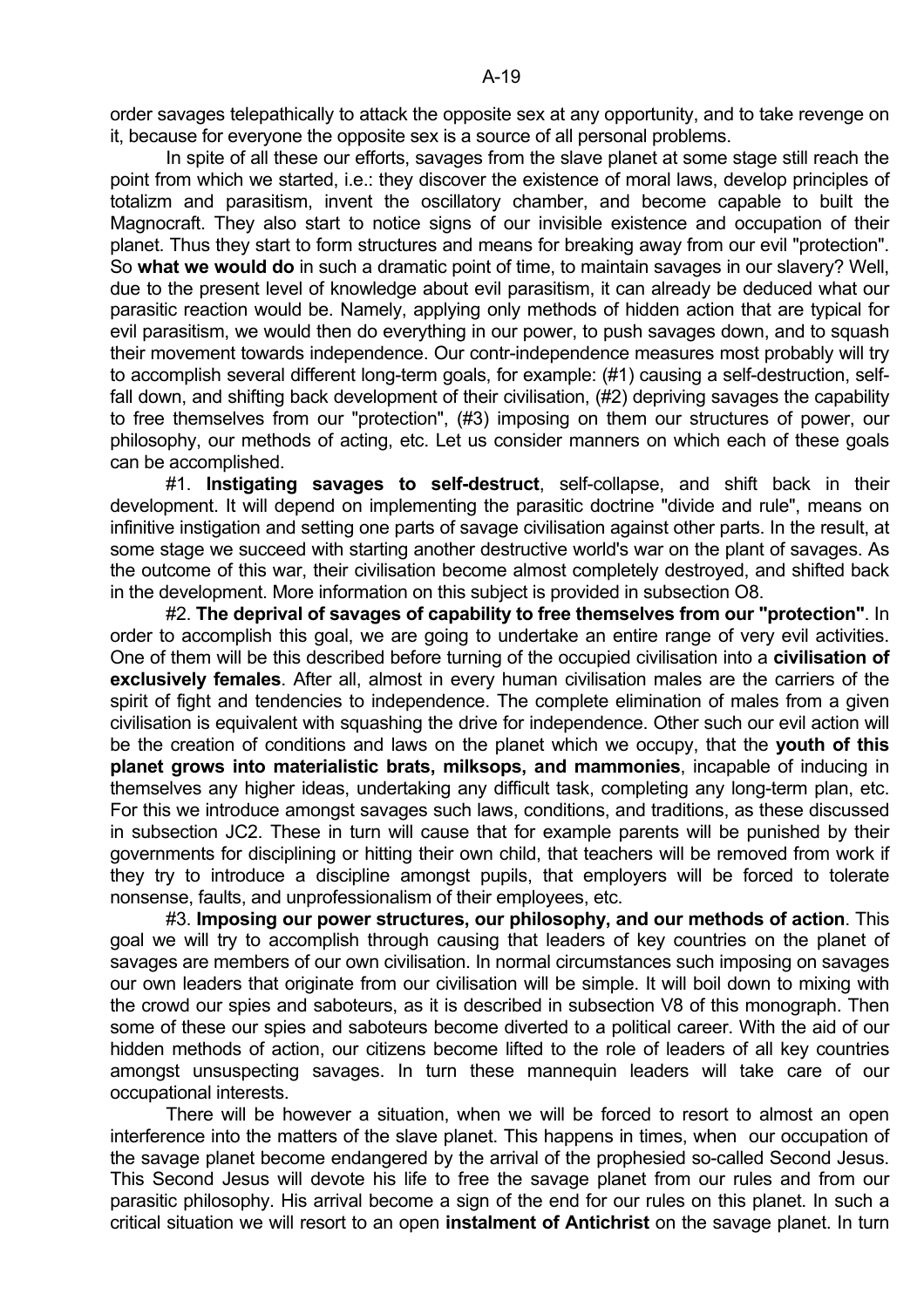this Antichrist will restore our evil rules. A better understanding of our motivations behind this instalment of Antichrist, provides the knowledge of moral deviations amongst adherents of "evil parasitism" and murderous methods of action that they use. These are presented in chapter JD. Let us explain in a few words how we manage to install Antichrist in a manner, that savages are fully deceived by our machinations. For this, we use old prophecies which prevail on the occupied planet, and which state that before the end of times Second Jesus is going to arrive there. So when we realise that the real Second Jesus already arrived and unrecognised by anyone quietly completes his mission on the savage planet, in response we immediately install spectacularly a false Second Jesus. This false Second Jesus is going to be our Antichrist. Our saboteurs are going to proclaim to savages his instalment in a noisy television campaign. In this campaign they convince savages, that at the moment of a spectacular arrival of the false Second Jesus, savages must surround all political power to him, and must faithfully obey his orders. Then, utilising fiery effects of our space vehicles, we will cause a spectacular arrival of our Antichrist. In order he is even more convincing, for this role we choose someone, whose face resembles the face of original Jesus. Furthermore, we carry out with him many spectacular tricks, which are going to mimic miracles and healings carried out by original Jesus. Savages well prepared by our long television campaign will welcome him with open hands, give to him political power over themselves, and absolutely obey his orders. They also allow to be deceived by his technological tricks that are completed with the aid of our advanced technology, and will worship him as God. Due to this, Antichrist installed by us will neutralise successfully actions of the real Second Jesus. He will destroy our opponents and restore our rules on the savage planet. More information about the instalment of Antichrist is provided in subsection A4.

 At this point let us logically **reverse our point of view**. Let us consider the situation that this is us - people from the planet Earth, who are these savages kept under constant control by some evil parasites, and who are exploited ruthlessly by them. Let us consider the situation that some our own relatives, who have the access to Earth with their UFO vehicles (means in their equivalents to our Magnocraft), who are technically more advanced by almost 600 million years, but who are completely degenerated morally, are farming us for the slave labour and for the exploitation of our biological resources. Let us also consider whether in the scenario that is described above, we ourselves (and also other people that we know of) would be able to recognize the situation, that our civilisation is under the occupation of such evil parasites. What should we do and how should we realise our situation? Also when we realise what is going on, how should we start to alarm other people and disclose to them the bitter reality of our situation? How should we tell other people that the planet Earth is under an invisible occupation of murderous UFOnauts, who commit on us every possible kind of atrocities that only someone is able to imagine. How should we break successfully through the telepathic barrier, which is ordering our fellow humans to burn on the stake everyone who notices the existence of our cosmic parasites? After all, our cosmic parasite is not going to allow us to act freely - it has already preprogrammed telepathically minds of other humans to not believe in even a single word of what we are saying. It even formed on Earth special mutually deadlocking human configurations that disallow the increase of awareness of people (these configurations are described in subsection O3 of this monograph and in subsection E2 of monograph [8] "Totalizm").

 $\star \star \star$ 

 The above descriptions reveal reasons, why this monograph was formulated in such and no other way, and presents such and no other content. The first of these reasons is to reveal scientifically and prove on the evidence available already, that our own planet, the mother Earth, actually is occupied by invisible to our sight relatives of humans, which presently are called "UFOnauts", while in past were called "devils", "wizards", "gremlins", etc. Another reasons is to provide scientific theories, explanations, and empirical observations, which support theoretically these efforts of disclosing our cosmic occupants and exploiters from UFOs. The final reason for formulating this monograph in its present form, is to create scientific, technical, and philosophical foundations, that allow us to undertake a successful defence against our morally degenerated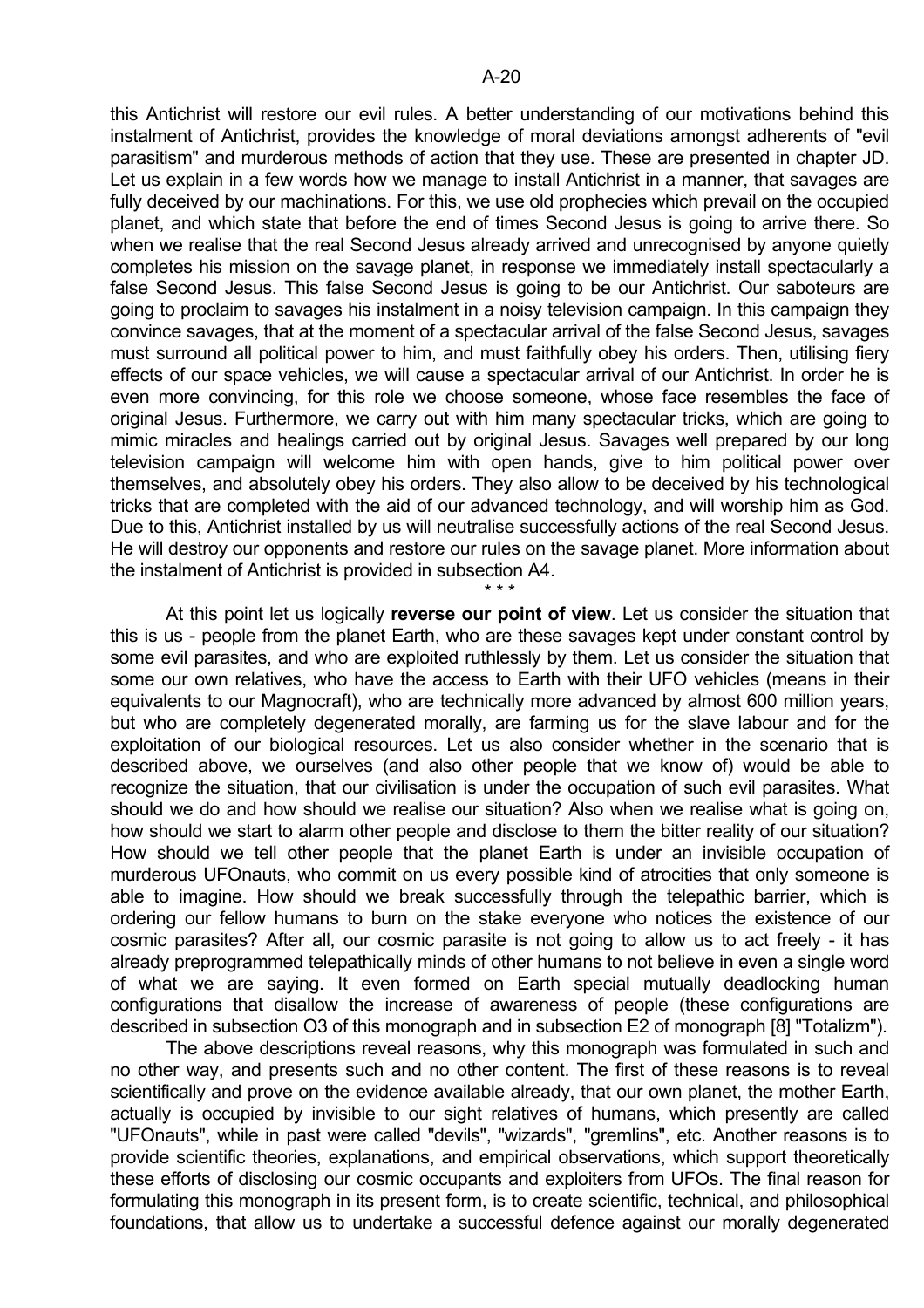relatives from cosmos (i.e. UFOnauts).

 Because of the above reasons for such and no other formulation of this monograph, it needs to be read very attentively. By learning what it has to say, we may save your children and grandchildren from the doomed fate to which we are so used, that we are suffering without even realising that our fate could be incomparably better if we have the chance to be free from the morally decadent oppressors that are arriving to Earth in their invisible UFO vehicles.

## A4. History of my life and thus also the history of this monograph

Motto of this subsection: "Knowledge is responsibility, while responsibility is a cross that we must silently bear for the good of other people."

 This monograph was NOT formulated in a spirit of the moment, e.g. as an outcome of a short burst of creative activity. Its evolution was a lengthy, continuous, and very laborious process. It evolved gradually to the present form from numerous events, experiences, findings, inventions, scientific discoveries, and my previous publications, that shaped my life to date. From the point of view of this monograph, some of these events were more important than others. Thus they constituted "milestones", i.e. they strongly impacted the content of this monograph, as well as the angle from which this content is presented. These milestones are simply my ideas, discoveries, findings, breakthroughs in my thinking, inventions, etc., that were the highest importance as they initiated detailed research in some new area or turned my scientific interests into a completely new direction.

 In this subsection I listed the most important of such "milestones". Although their development was spread in time, fragmented, and frequently interlapping with one another, so that it is rather difficult to put them unambiguously into a linear sequence of time, below I am trying to describe them in almost a chronological manner, i.e. gradually as they took place. Interestingly, whether while reviewing these milestones, the reader notices a fact which dominates them, namely that they report about an invisible battle that constantly needed to be fought with our cosmic occupants in practically every matter that is included into descriptions of this monograph.

 Here are subsequent milestones of my scientific life, which are put together in such a manner that they should show how one of them led to a next one. It is worth to notice, that all these new inventions, scientific theories, and ideas, that are described below, for the first time eventuated in my own mind. Thus, their list also represents my contribution to the Earth's science (or to the totaliztic component of it), as well as the most important scientific accomplishments of my life.

 #1. **Being born (on 25 may 1946) and brought up by the right parents**. I was born in a little Polish village, for which authorities somehow could not find a name. Before the war it had a German name "Neu-Steffitz", and after the war it needed to be renamed into Polish. At the time of my birth it was named the "Brickworks" (i.e. "Cegielnia" in Polish), although it would not have any bricks' production facility, and although the nearest brickworks were in a completely different village. Because in our village people who tried to find real brickworks and buy bricks constantly kept landing, this misleading name caused a lot of confusion. So soon after my birth, the village was renamed into "Stawczyk" (what in Polish means a "Small pond village", although at that time it also had no even a single pond - fortunately by now it created several large ponds to deserve such a name). This other name still caused the confusion, because the village which had the brickworks was called "Stawiec" (what in Polish means a "Pond village") - thus people kept confusing names of these two, and instead of finding the village with "brickworks" they still kept landing in our village. Therefore from the time when I started my school, during the larger part of my life, all people around us were calling our village "Wszewilki". Unfortunately, this name was officially assigned to a different, large village, from which our small village branched. Only recently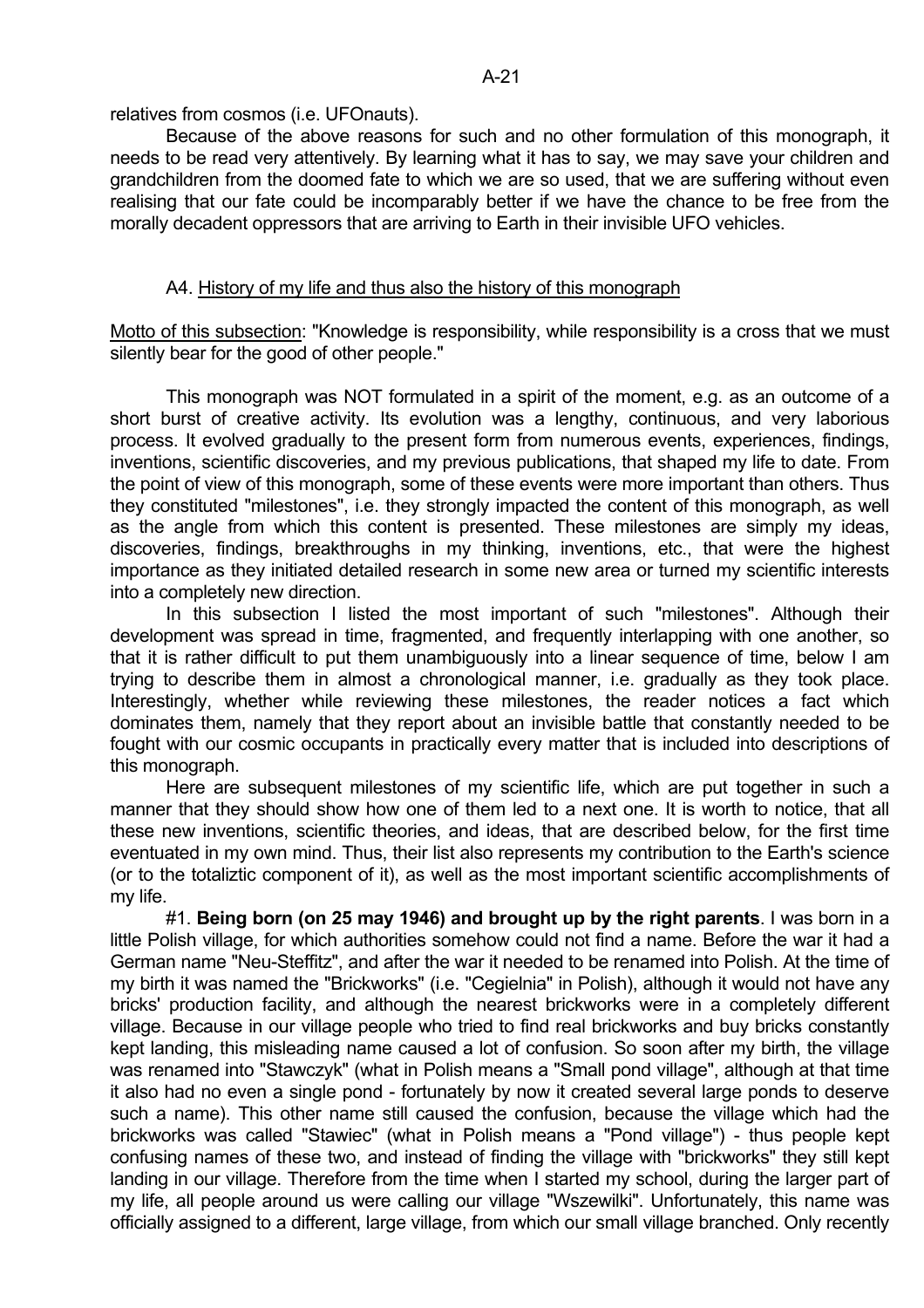I heard that the village of my birth was renamed again into a double name "Wszewilki-Stawczyk". This double name finally reflects reasonable well, both the fact of branching from this large village, and its own independent character. However, the similarity of this name to the village with brickworks still remains unaddressed, in spite of over a half of century of confusion. (Totalizm teaches that everything that happens in our lives has a purpose and a deep meaning, only that not always we are able to establish what this purpose and meaning is. Thus probably this confusion with the name of my village, as well as the meaning of subsequent names this village had, also bear some deeper meaning. For example, the confusion and the matter of clarifying it, can be an allegoric expression of significance of confusion and clarification for my life, or a proof of efforts of evil parasites to degrade somehow the meaning of everything that concerns me, or perhaps just a purposeful delay in naming this village until I will be able to influence this name. In turn meanings of subsequent names of my village may allegorically symbolise my life. After all the "Brickworks" allegorically mean the initialisation of constructing and providing resources for builders. In turn if one analyses the Polish name "Wszewilki", it approximately carries the meaning "All-wolves", or "Plenty-of-wolves". Thus perhaps symbolically it was to point the direction in my life or conditions in which I was about to live. Similarly as my name, this name teaches to loose our prejudices: after all in life everything must be judged by what it actually represents, not by the name it inherited from ancestors or from naming people.)

 If it is me, who would choose parents for someone that supposed to create Magnocraft, totalizm, and this monograph, my choice would be my own father and mother. My father (1903 - 1981) was a mechanic by occupation and by nature. The majority of his life he supported by the operation, maintenance, and repair of all types of engines, machines, bikes, clocks, watches, etc. He had a precise and inquisitive mind of the mechanical technician. He managed to inspire on me his manners of thinking and technical habits. He also was a gold-mine of folkloristic knowledge. Until he started a family, he led a life of wandering salesman and a "gold hand". Thus he accumulated an enormous body of folkloristic knowledge on practically every possible subject. Totalizm frequently draws from the folkloristic knowledge which originates, amongst others, from him. He was adhering to a personal philosophy that was very characteristic to many people who lived through tough times of depression of 1930s, the major principle of which stated "**do today what you intended to do tomorrow, leave until tomorrow what you intended to eat today**". This principle he repeated on every occasion, sometimes even several times a day, thus it etched deeply in my memory. From the religious point of view he was a crude atheist (see subsection JB4 for explanations what "crude atheism" is all about, and how it differs from the "subtle atheism" that is practised even by at least one major religion on Earth), infecting also me with his critical view of the institution of church, and with the awareness of the inadequacies, inconsistencies, and imperfections in the existing religions. This is because of his crude atheistic views and the custom of alternative approach to every aspect of faith, I started my spiritual life without any initial inhibitions or deviations, which would make impossible for me later to notice and to question imperfections in present religious views and manners of living.

 My mother (1907 - 1989) was a housewife - unrecognised mathematical genius. Mother could calculate in memory - with the accuracy to one penny (or more strictly to one Polish "grosz"), the exact price of tens of items, which she used to buy in a shop. She did this calculation much faster and much more precisely that it was done by a mechanical cash register. I remember as once she notified the shop assistant that his cash register make a mistake in calculation - and she gave him a correct price, when the list of items purchased was tens of positions long. Out of the shock the assistant lost his voice. My mother was very religious. Without any questioning she accepted every statement of the church. In her life she also fulfilled every religious recommendation, independently how much it cost her. Her high religiousness, and principles without compromises, taught us the enormous respect to the moral values, moral life and to the people of the rightful character.

 My parents were very poor. I remember many days, when the only thing that was to eat at home, was bread with the cheapest type of marmalade, while the only thing that was to drink, was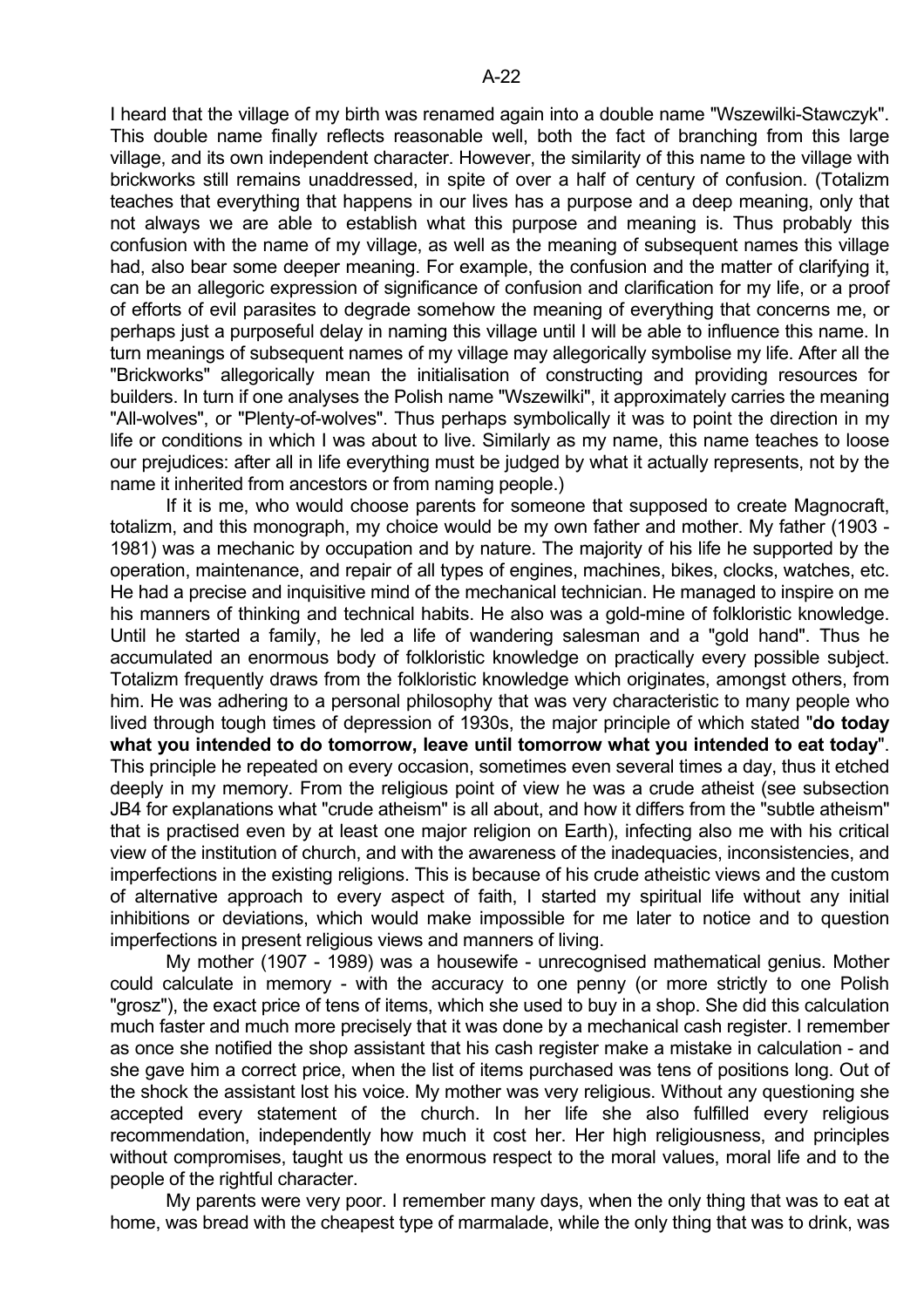a roasted barley which was a substitute for coffee and was served without any sugar or milk. Thus about everything that I received in my young age, I was fully aware, how much effort, sacrifices, and work it costed. This poverty of my family home, discipline, hard work, fight with countless obstructions of fate, constant co-responsiveness for everything that affected the family, gradually build up in me attributes and features of character, which I would never develop, if I would be born to wealthy parents, while their lack would never allow me to create the philosophy of totalizm. I remember, that still as a small boy I had a sense of responsibility, at the level which I do not see presently even in many adults with whom I mix. My friends and colleagues used to call me "serious" (in Polish "powazny"), because I laughed rather rarely and I always took everything very seriously. Currently I know that what they used to call "seriousness", actually was a sense of responsibility that was exceeding my age at that time.

 My parents and members of the closest family called me with the Polish nickname "Jasiu". This my folkloristic nickname was pronounced with a village accent characteristic for the Jarocin district of Poland, where my parents used to live before the World War Two. Therefore it sounded slightly different than in the present Polish language someone would pronounce it. The letter "a" of this nickname was pronounced like Polish "o". The Polish "si" sound was pronounced more like Polish "sz" (or English "sh") sound. While the letter "u" sounded as if behind it there was a half of another letter - a beginning of Polish "a". I remember that I reacted with inner embarrassment or humility for calling me with this nickname in public. In turn now it inspires philosophical deliberations. After all, in spite that it originates from Polish, and is pronounceable in the Polish slang from the area of Jarocin, it is impossible to write it down with Polish alphabet. It also cannot be expressed with any other known alphabet - if someone does not believe he/she should try to write it with any possible alphabet which accommodates strange sounds, e.g. English or Hebrew.

 I am fully aware, how many drawbacks and deviations communism managed to accumulate in itself. After all, this was because of the communism that I was forced to run away from the country in which I was born. But, if one becomes unbiased, than it is impossible to overlook, that the influence of communism on my life was a perfect illustration of the Principle of Counterpolarity, which states that "an evil causes as much good as a good causes evil". After all, it was communism which illustrated to me the idea that "all people are equal", and the idea "to everyone according to needs, from everyone according to capabilities". Pity that believing in such totaliztic principles, communism simultaneously practised decisively parasitic philosophy, especially in its ignorance to obedience of laws of the universe and in the enthusiasm in which it limited the amount of free will in its citizens. Although I am very far from approving many of the deviations of communism, objectively I must acknowledge, that the development of totalizm we own, amongst others, to the communistic ideology of Poland, in which I was born. Since I live currently in the society, which was always capitalistic, I see clearly, that capitalism would never allow me to gain the knowledge, experience, or views, which are necessary to formulate totalizm. For example my parents were too poor, to allow me to gain in capitalism a decent education and formal knowledge, which would be sufficient for the mission that I am currently completing. In turn without the thorough formal knowledge and very advanced formal education, I would never be able to accomplish these countless discoveries and inventions, the vigorous suppression of which by the society in which I was bound to live, forced me to accumulate experience that eventuated in the creation of totalizm. By being born in capitalism, I would also never had the motivation to devote my life to the development of totalizm. After all, capitalism directs the entire thinking of its slaves onto one matter only, namely onto gathering money and material possessions. In turn the development of totalizm requires the freeing of our thoughts from this materialistic trap.

 #2. **Continuous life in the shadow of a black cloud that dripped with venom and lightnings**. It took me many years before I realised, that from the times of the earliest childhood, above my head a black cloud overfilled with lightings and venom, is constantly hanging. It awaits only the slightest opportunity, to hit me hard with a lightning. This black cloud are "evil parasites" described more precisely in chapter V. Like a killer who breathes with hatred and is thirsty of revenge, these parasites hide nearby during the period of the entire my life. They spend their time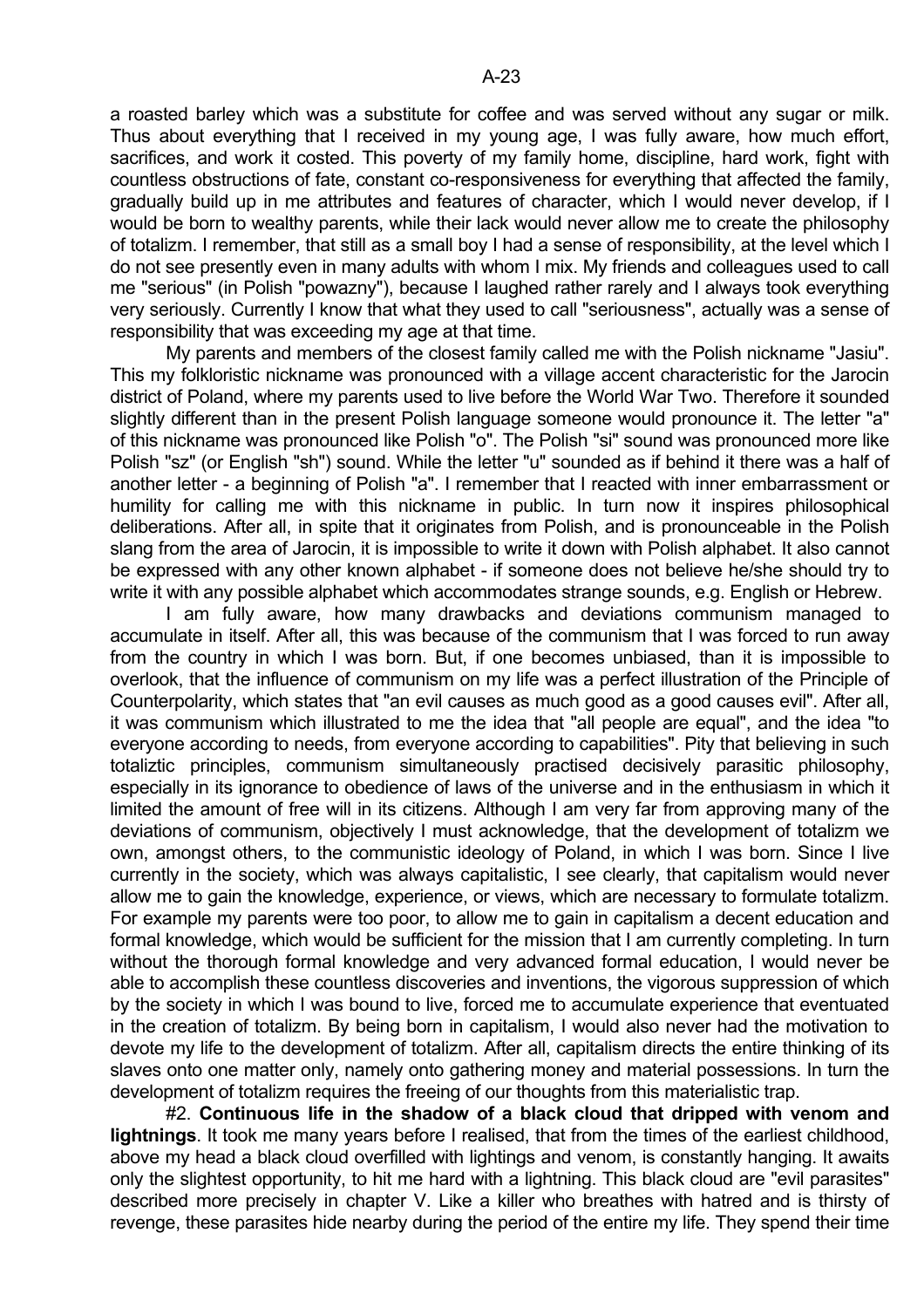on seeking a chance to get rid of me. After all, by getting rid of me, they could also prevent the formulation of totalizm, and the disclosure of the bitter truths contained in my publications. They know the future. Thus from the earliest days I was their biggest enemy. Until the time of writing these words I counted in my life around 30 very serious brushes with death, which they prepared for me. In addition to these very serious brushes, they constantly committed smaller dirty tricks, which enormously troubled my life. Even at the moment of writing this monograph, they constantly created various problems to make impossible finishing it.

 In order to realise here, how much trouble evil parasites constantly are taking, in order to get rid of me in the manner unnoticeable to others, I describe here one of the countless cases of this type from my life. This case is rather typical for my fate, although I consider it to be enough insignificant, that I do not count it into the number of these 30 assassination attempts. At the age of around 16 (means around the year 1962), with a school colleague from my village, Kazik Lech, we went for a kayak expedition upstream of our river Barycz (this expedition displayed all attributes of an "assassination scenario" described in subsection VB4.5.1). When we erected a tent in the centre of empty plains, many miles from a nearby house with people, who could give us any help in case of emergency, rapidly a powerful thunder storm stroke. The first blows of wind torn our tent down. We needed to run to a nearby shed with hay to find a protection from the rain. It is extremely interesting that this particular storm collapsed and ruined many brick houses and huge oak trees, but a tiny wooden shed in which we sheltered was left untouched. Lightnings were flashing around us so densely, that the next one was hitting when the flash of the previous one still continued. It was a real miracle, that while representing the highest point at that empty plain, we still stayed alive. It seem that individual lightnings are controlled by the universal intellect, not by evil parasites. After we returned home, we learned that the storm that caught us on an empty plain and near to the river which attracts lightnings, was the most powerful storm in the whole century. It caused enormous destructions, tearing hundreds-years old oaks by the roots, and collapsing many buildings. And all this was to expose to the danger of lightning strikes a couple of sixteen-year olds.

 The constant threat to my life from these evil parasites, significantly impacted both my personal fate and the shape that this monograph takes. However, the discussion of the threat to humanity from evil parasites I tried to limit in this volume, e.g. describing it only when absolutely necessary - like in a brief milestone devoted to alien assassinations. The more detailed elaboration of this subsect is provided in chapters U to W from the final part of this monograph.

 #3. **The invisible protection and guidance**. I know that it may sound slightly extraordinary, but I am fully aware, that my life is always protected and guided by some "invisible hand". This invisible hand guided me whenever I tried to do something, that could change the direction in which I am going. In such cases it delicately, although decisively, put me back on the right path. Furthermore, whenever someone tries to hurt me permanently, this invisible hand protects me from the disaster. For example, the first memory from my childhood which I remember, when as a small boy I drove a three-wheel bicycle to an edge of a steep cliff near the home of my parents. The bottom of this cliff was fenced with a dense barb-wire. An unknown to me man in black clothes appeared from nowhere, and pushed me together with this bicycle to roll at the fence. The sharp spikes of the barb-wire penetrated my forehead near brows. But with the assistance of this invisible hand, they would not touch my eyes, from which they were separated only by a few millimetres. I hanged on this fence for a long time, as I could not entangle myself from the barb-wire that penetrated my forehead. Then I had in my life so many different accidents, but always I come out in one piece, although sometimes rather maltreated. One of the manifestations of this invisible protection is, that as I discovered it relatively not long ago, and described more extensively in further part of this subsection, and also in subsection A4 of treatise [7/2], I can remember almost 30 cases, when I literally brushed with death, and when I come out alive only because of some miraculous "coincidence". Scenarios of some of these 30 cases I am discussing wider in subsection VB4.5.1.

One of the consequences of the guidance from this invisible hand, is that whenever in my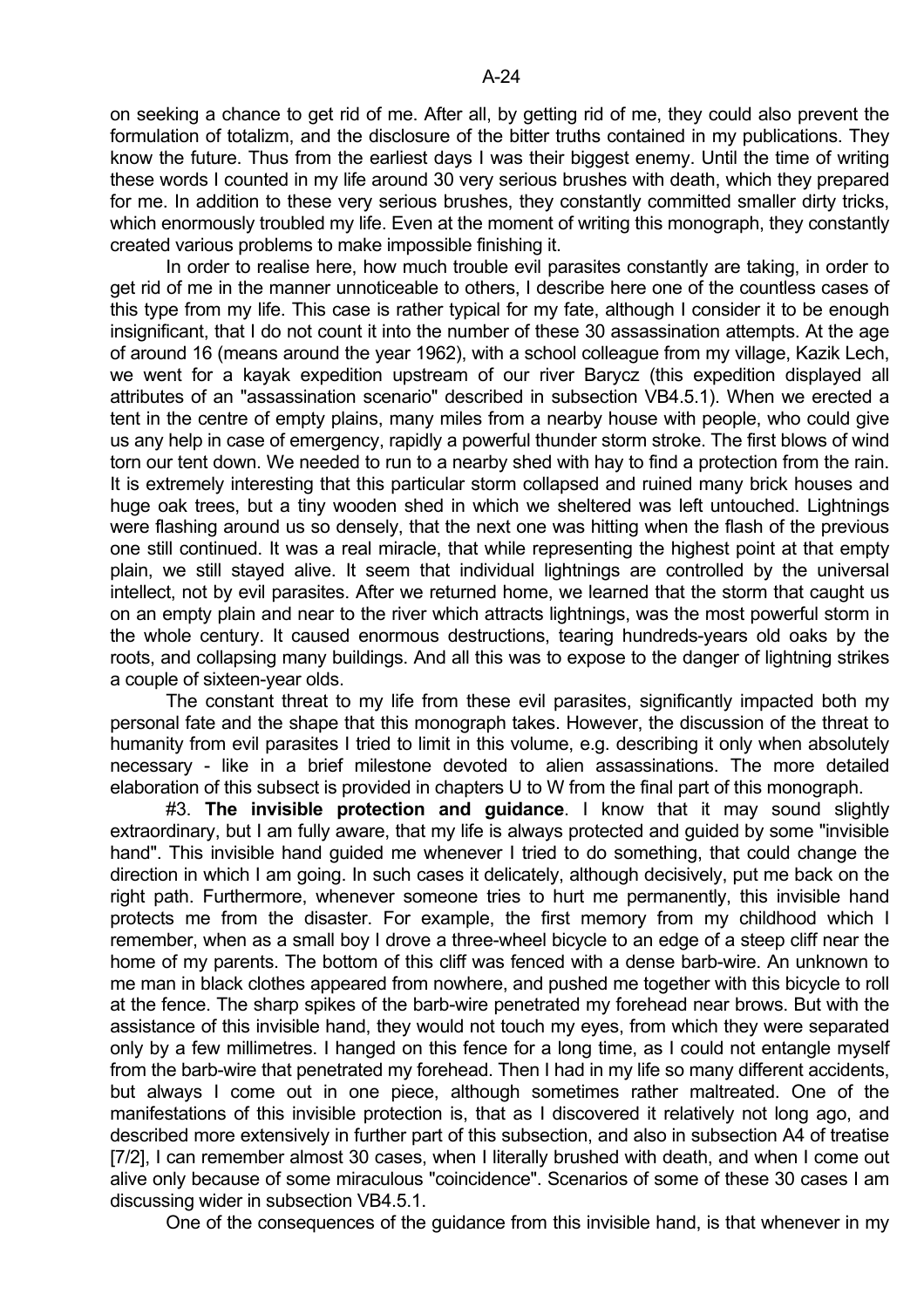life takes place something, that introduces the danger of deviating from the path that I supposed to follow, this invisible hand consistently puts me back onto the right track. In order to explain, what type of deviations I am talking here about, I am going to describe two most representative examples out of the large list of similar cases, that took place in my life. One of them depended on the fact, that I almost become a musician, instead of studying sciences. In turn if I actually become a musician, than instead of creating totalizm, I would carry out several rings pierced into my nose, while in order to earn for living I would play at nights in pubs for drunken crowds. From the youngest age I had musical inclinations, however I never had opportunity to develop them. But in the high school I managed to organise my own musical band, composed of several highly talented friends. From the local cultural centre in Milicz we hired musical instruments, on which we practised enthusiastically. A dignitary form the headquarters of the Village Youth Society (in Polish: Zwiazek Mlodziezy Wiejskiej - ZMW), who listened to our band during one of such practices, claimed that we are the best youth band in the entire province. Unfortunately, I was unable to attend at one of our practices, so I delegated my deputy to carry out the training. But because of my absence, remaining members of the band, instead of practising, started to be foolish. One of them stand on hands on a chair, while after he lost his balance he fell down so unfortunate, that he pierced a huge hole in the largest drum with his legs (on this drum I usually was playing). Musical instruments were expensive and to make it worse they belonged to the cultural centre in Milicz. Thus after such a vivid demonstration of our lack of responsibility, we were not allowed to use them any more. In such a manner, instead of becoming a musician, I become a mechanical engineer. If this invisible hand would not put me at that time onto the path of strictness and laborious working out, totalizm would never be formulated.

 As I young person I was fond of everything that involved crowds, means fond of parades, marches, public gatherings, religious festivities, etc. Frequently I took part in "First May Parades", especially during my student's age. These parades always were peaceful, and always were aimed at normal celebrations of this May holiday. One of such "First May Parades", that took place in Wroclaw, started as a typical holiday celebration - innocently and humorously. During the march, just around 100 meters from the tribune with communistic dignitaries that observed the parade, I spotted my girlfriend standing amongst observers that crowded the footpaths. She called me off from the parade, because she had something in her plans, that required my presence. I wend willingly, because it was just one of numerous marches in which I took part, while nothing was indicating that this one is going to be different. But as it turned out later, just in front of the tribune with communistic dignitaries, my marching colleagues started to behave, as if something hypnotised them, or possessed them. Without any earlier planning, they started to yell anti-government and anti-communistic slogans in front of dignitaries, and turned this innocent march initially onto a political demonstration, and then into street fights with police. In the result, all those who took part in this spontaneous demonstration and street fights, were photographed by the secret police, and during a next couple of days send to army to do two-year obligatory military service. None of them ever managed to finish his studies. If I would found myself trapped amongst them, totalizm would never be formulated. Again this invisible protective hand make sure, that I would not deviate from the path to my destiny, although evil parasites this deviation cunningly prepared for me.

 #4. **Primary school (1953-1960), and learning of religion**. From my learning in the primary school, not much influenced the development of totalizm. Presently this influence I can notice only in such matters as: (a) the fact that I always had a "good luck" for excellent teachers, (b) the clear remembering that these ones out of my teachers, who practised deserved corporal punishment of their pupils, always were blessed with the highest respect of their pupils, while subjects they taught were learned to the highest level, and (c) the "mythological" approach, in which religion was presented at the time of my learning.

 The phenomenon from the times of my education, which until today I am not able to explain rationally - except for the acknowledging the existence of the "invisible hand", is that whenever there was a good teacher, which would be famous in the area from the best results in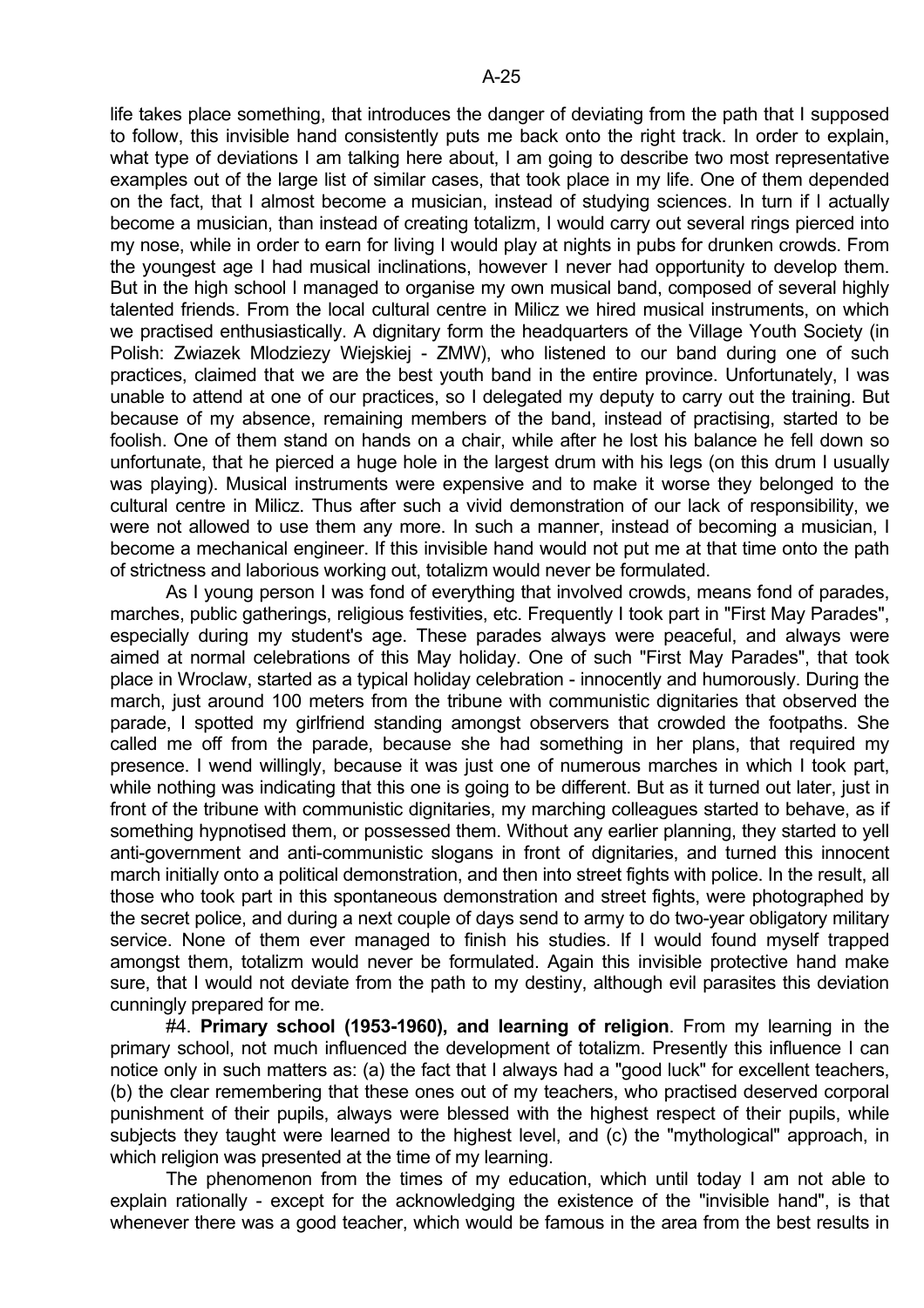teaching, and whose pupils would lead in learning, this teacher always was teaching the class, in which I was learning. Parents of other children were forced to use connections and other means, in order for their offspring land in classes with these excellent teachers, while myself I always landed in them by a "chance" or by a strange coincidence. In turn these excellent and famous teachers, to which by some "coincident" I always had a good luck, left in me an inheritance in the broad and deep knowledge, that I currently have. For example I remember, as in the fifth year of seven-year long primary school I visited my grandmother and took a part in one of these neighbourhood gatherings, which at the time of the lack of TVs were a popular manner of spending evenings in villages of that era. One of the neighbours of my grandmother told us the folk puzzle of that time, namely: "a fox saw o flock of geese at a lake and said - there is a lot of you, probably 23. In the reply, the chief goose replied: you are not good in counting, fox. If there is one time more of us, plus a half time more of us, plus a quarter time more of us, plus one more goose, only then there would be 23 of us. How many geese were there?" There was a silence. A while later I come up with a correct reply. The reason for which I was able to solve this puzzle very fast, was that at that age (i.e. when I was 12 years old), I knew already the concept of unknown quantity X and I was able to solve equations with one unknown X. As this is shown by my present experience, the knowledge of physics and mathematics that I accomplished already in my primary school age, was much higher, than the knowledge of these subsects in a significant number of students of polytechnic, which presently I am teaching.

 A next phenomenon, which exerted a significant influence on statements that totalizm makes (see subsection JC2), is the fact, that I belonged probably to the last generation of school pupils, on which corporal punishment was still practised in an unofficial manner. Officially at that time the corporal punishment was already banned in the Polish schools. But many older teachers, educated and practising from "before the war", quietly resorted to it in drastic situations. I excellently remember several out of them. My observation from that time, which I remember well until today, and which significantly impacted what I wrote in subsection JC2, is that neither myself, nor any of my colleagues, was upset with teachers for serving these corporal punishments. We actually used to feel better, when we did something wrong, and the matter was closed fast with such a corporal punishment, than if our guilt was extending forever and had no any noticeable conclusion. These punishments were always served in situations of obvious guilt, always they were well balanced - proportional to the weight of the guilt, and always very fast and oriented towards serving the justice not towards torturing anyone. Actually these teachers, in the outcomes of their teaching, as well as later in memories of their pupils, were blessed by the unproportionately higher amount of respect and much greater expression of remembrance, than teachers who did not use corporal punishment. Also results in teaching that they used to accomplish were unproportionately higher than the results of teachers, who did not use a corporal punishment. As I remember from that time, "punished children do not have anything against receiving the punishment that they deserved, and they only rebel, if the punishment include any form of injustice". Thus, when I wrote in subsection JC2 of this monograph about the need to reintroduce corporal punishments for small offences, I am basing this, amongst others, on my personal experience and on precisely remembered observations.

 A powerful influence on the creation of totalizm had my first encounter with religion. After all, in Poland of 1950s, the religious education was a vital component of the initial stage of gaining knowledge. For me personally, it was responsible for initially the "mythological" approach to faith and to morality. This approach was the old equivalent to the "unrealistic" misunderstanding of the surrounding reality, that in present days is imposed onto young people by television, films, computers, electronic games, fables without a moral, and the literature of "science fiction". This misunderstanding depends on overlooking in all argumentations, the enormously vital fact, that in the physical world we are always limited by all sorts of real constraints. In turn this overlooking leads to the destructive believe, that in a natural manner and without a required training, systematic work, learning, knowledge, or equipment, it is possible to accomplish everything that our imagination is only able to invent. For example, it is possible to fall down from a cliff without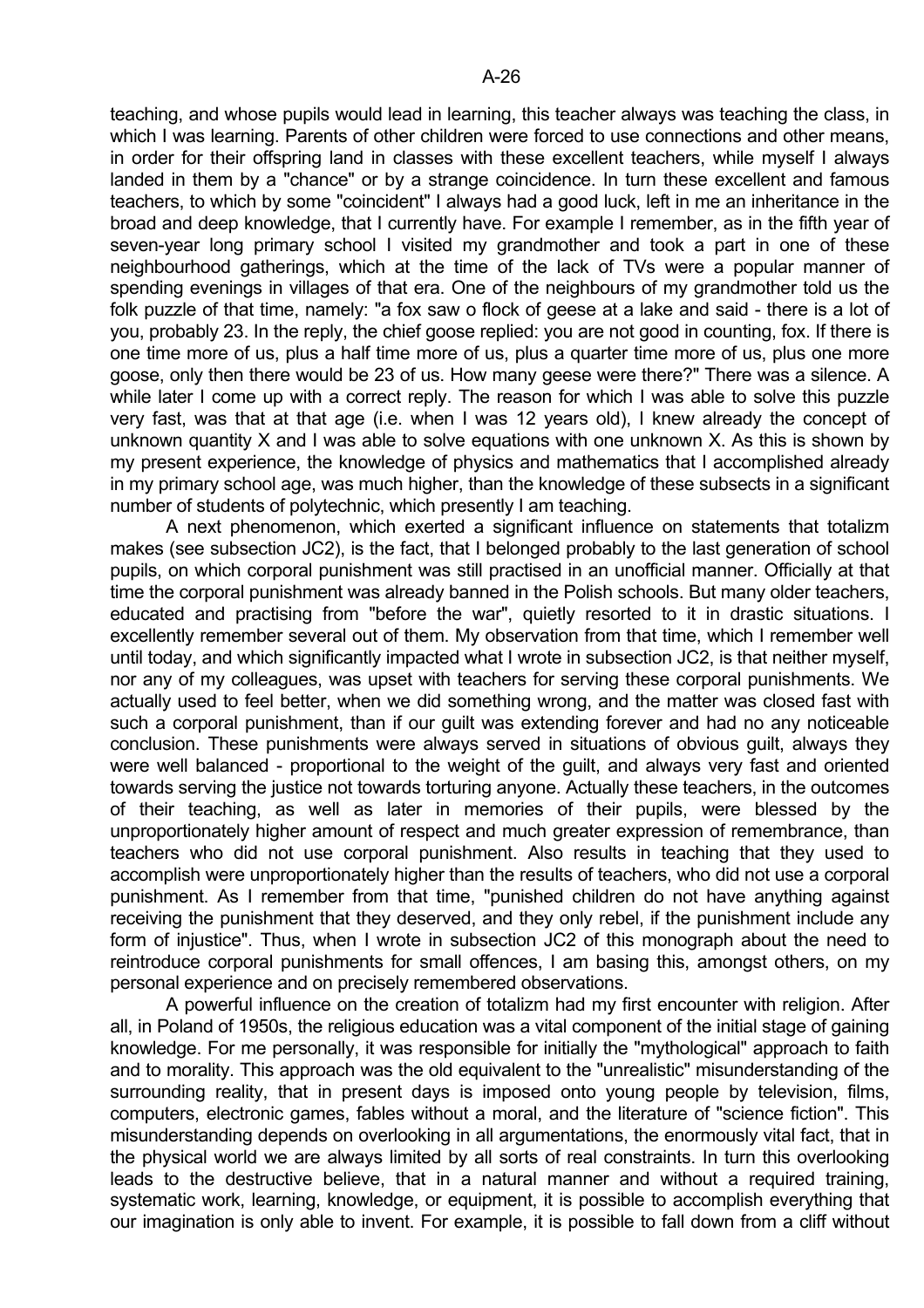hurting ourselves, shoot someone without killing this person, and without the necessity to endure the punishment for the shooting, become a director or a millionaire, walk through walls, walk on water, get to heaven, etc. Of course, such unrealistic presentation of reality is very destructive, because it teaches the victims to not consider in their planning all existing limitations and laws, which always are operational in the real life, and thus without considering of which it is never possible to accomplish a goal or to find the effective solution to problems that fret us. This is the spread of such unrealistic believes which causes, that the majority of people are not able to accomplish in their lives even ordinary goals, about which they dream.

 My first encounter with religion took place in my life when, as a small boy, I started to attend a Sunday school of catechism. As this is a long tradition in Catholic Poland, I needed to learn religion in order to receive my first communion. So together with my colleagues I attended regularly a Sunday school in our local church in Milicz. A devoted nun, who undoubtedly was a good Catholic, but not a very inquisitive and thinking person, told us a lot about good Jesus, who lived almost 2000 years earlier. She explained to us that this good God - Jesus forgives us all our sins, if we go to church every Sunday. She also told us about good angels and bad devils, about the reminder of Jesus to not sin too much and not do too much immoral things, or we land in the hell after we die, etc. The final effect was, that after this portion of religious philosophy, I understood morality to be something equally mythological like angels and devils, about which she was teaching, which supposedly could do anything, but who existed only in religions, while in the real life one never could meet them. I started to believe at that time, that if sometimes I go to church on Sunday, and I confess from my sins, all my sins will be forgiven by good, old Jesus. Thus, according to the message of these teaching, actually being moral is not important if one does not intend to become a saint. In order to land in heaven it suffices if one does not kill too many people and does not do too awful things, so that the good old Jesus does not get too impatient with the countless tasks of repetitive forgiving so many such heavy sins, and does not send one to the hell.

By the time of writing this monograph I got totally healed from this "mythological" approach to religion. By now I learned that if in the universe is rewarded passiveness, avoidance of action, and the lack of knowledge, then nothing would move forward. Thus such issues as morality, God, or punishment for doing immoral things, are deadly serious components of life, and have nothing to do with mythological or nonchalant view of the universe. Now I am not able to get over the carelessness that people display in all these matters, and their blindness towards what actually happens around them. One moment they pray to God for forgiveness of their sins, and a few minutes later cold-bloodily they repeat the same sins again. Or one minute they reassure God in their memorised prayers, that they await for his grace, while the next minute they scoff at those people who just were communicated by the same God that He is sending His son to Earth (as an example see further parts of this subsection, which contain the description of reactions of New Zealanders to the news about the divine revelation that Second Jesus was to visit Christchurch in 1999).

 #5. **Excellent university education (1964 do 1970)**. In Poland we have a saying stating that "Poles tend to prise foreign while under-appreciate their own" (in Polish: "cudze chwalicie a swego nie znacie"). The merit of this saying I noted only after I left Poland and had opportunity to confront what my own education gave me, with the education that was received by known people, who finished sometimes the most famous educational institutions in the world, including Oxford, Sorbona, MIT, etc. Probably due to the intervention of the universal intellect, graduates of the Technical University of Wroclaw from the years 1960s and 1970s went into life with knowledge, which in many areas was higher, more broad, and more useful, than the knowledge of graduates of the most famous educational institutions in the world. On the basis of my numerous comparisons and empirical verifications, I am presently able to state proudly, that I finished one of the best universities of my times, and that I received the formal education, which was on the highest level that was available on our planet at the times when I was completing my education. Perhaps this has a connection with the fact, that in times when I was studying, there was around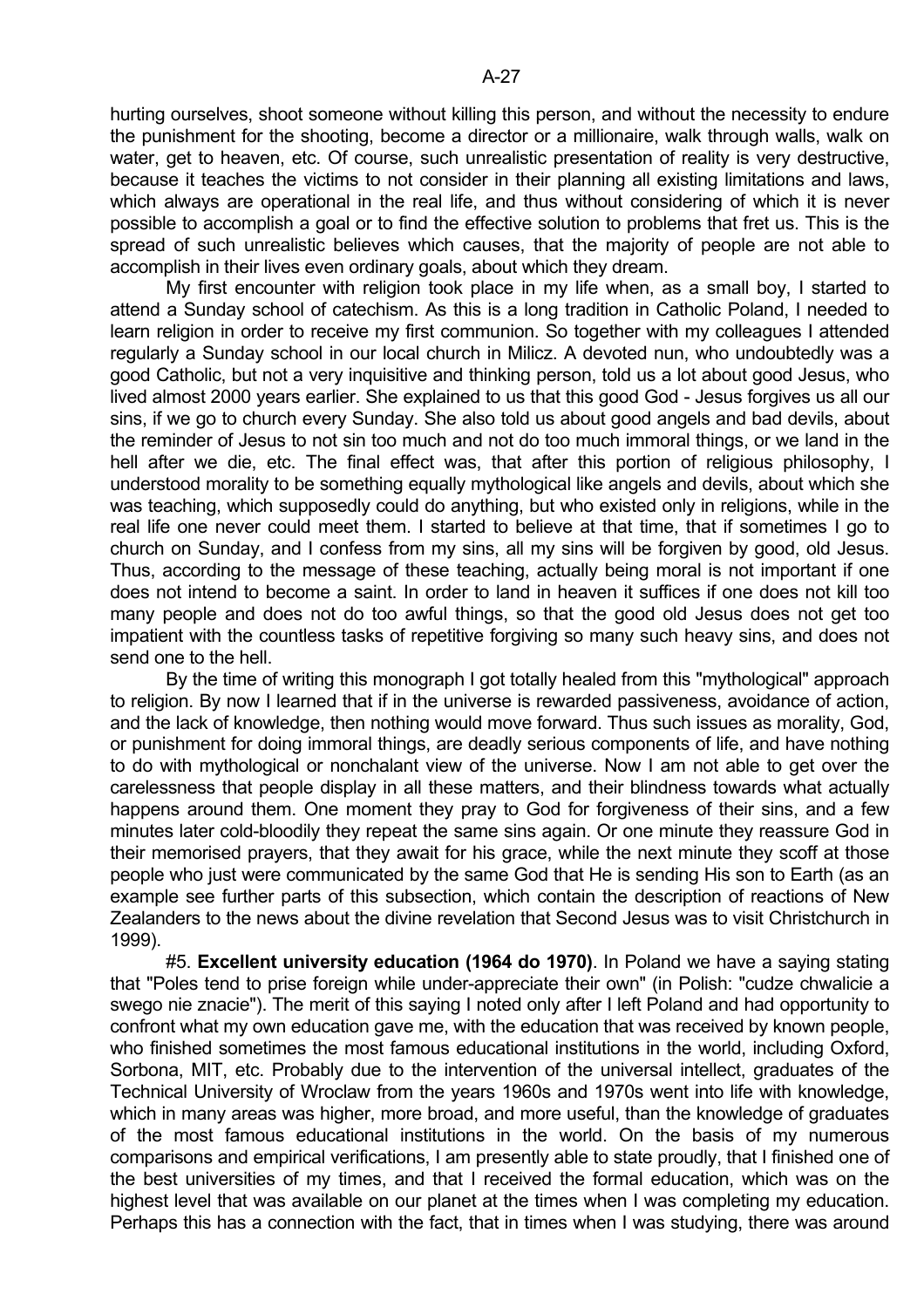12 candidates for each sit at the Technical University of Wroclaw, and each of these candidates was doing everything humanly possible to secure for him/herself that sit. Perhaps it also was the outcome of the fact, that at that time my university had a bad habit of accepting three times larger number of students that it had sits, thus during the first year of study two-third of the less motivated students needed to be failed and removed from the university. Finally it can also be the result of the fact, that during my entire education for some reasons I had a "good luck" for exceptionally enlightened, open minded, and highly motivated pedagogues, and that these ones, who actually shaped my life at that time, always adhered to the philosophy, which presently I would qualify as the "intuitive totalizm" (although I acquainted at that times also many lecturers with the philosophy, that presently I would call the "advanced parasitism" - fortunately they had no noticeable impact on my fate).

 #6. **The "scientific" outlook**. The excellent education and superb teachers, that by some "coincident" I had a good fortune to have all the time, had this consequence, that they formed in me the "scientific" view of the world, with which totalizm currently is forced to fight. The most representative expression of this "scientific" views was probably the Darwin's Theory of Evolution, which the educational system of communistic Poland was teaching people with special thoroughness already at the high school level. This theory was then complemented with various theories and examples, which popularised laws of the jungle, and tried to scientifically brainwash people that only the toughest survive, while all weak must be eaten by others. It was also at that time that our society (as a whole) illustrated to us that "life is a jungle", teachers explained the theory on the "survival of he fittest", while our colleagues demonstrated to us that the more brutal, immoral, and ruthless someone is in life, the more instant benefits he/she reaps. On top of all this, our philosophy lecturers from the university courses, have proven to us that philosophies are all about saying a maximum number of words while conveying a minimum sense (or not sense at all). They also realised to us that formal philosophies are like lessons of flying given by someone who has no wings. Furthermore, that people who invented subsequent formal philosophies must surely take part in some secret competition as to who invents a philosophy which would be the most impractical, unworkable, and the most impossible to implement in a real life, and that someone would need to fall on his/her own head to take any philosophical thoughts too seriously. So after I finished university I adopted practically a "scientific" outlook on life, which was very cynic and materially-oriented. According to this outlook, in spite that I am naturally peaceful and that my upbringing was very morally oriented, in appropriate circumstances I was able to forget about morality and to behave like the theory on the "survival of the fittest" teaches us to behave. But in spite that all these elements of my past Weltanschauung were very "anti-totaliztic", actually later they turned out to be very helpful in the formulation of totalizm. After all they allowed me to learn exactly, how feels the adherer of the views, which currently totalizm fights out. They also allowed me to experience first hand, and to learn the differences between our internal state, when we adhere to such "scientific" outlook, and when we adhere to totalizm.

 #7. **My first encounters with the unknown**. The rational, materialistic, and "scientific" approach to life, which was developed in me during the high school and subsequent studies at the Technical University of Wroclaw, Poland, gradually crumbled down, when - by a strange coincidence of events, I started to encounter unknown. After all, in this "scientific" outlook there was no room for unknown - everything was known in it, and could be explained scientifically. My first encounter with the unknown took place when I was still a small boy. It took a form of small fish which was "raining" around my home in Wszewilki - see the descriptions in subsection I3.5. I saw this "rain" with my own eyes, and I know that it cannot be explained in the way as present science nonchalantly explains it (i.e. that such a rain represents just a school of fish grabbed from water by strong winds and then deposited with rain). Actually the fish which I saw "raining" was not falling from heaven, but they were materializing from nothingness on the surface of ground. Probably only in order to give the fish a chance to survive, this materializing took place during a heavy rain. The same rain of fish was later repeated again near my home in Wszewilki, although the second time I had not seen the rain itself, but I saw thousands of small fish lying on the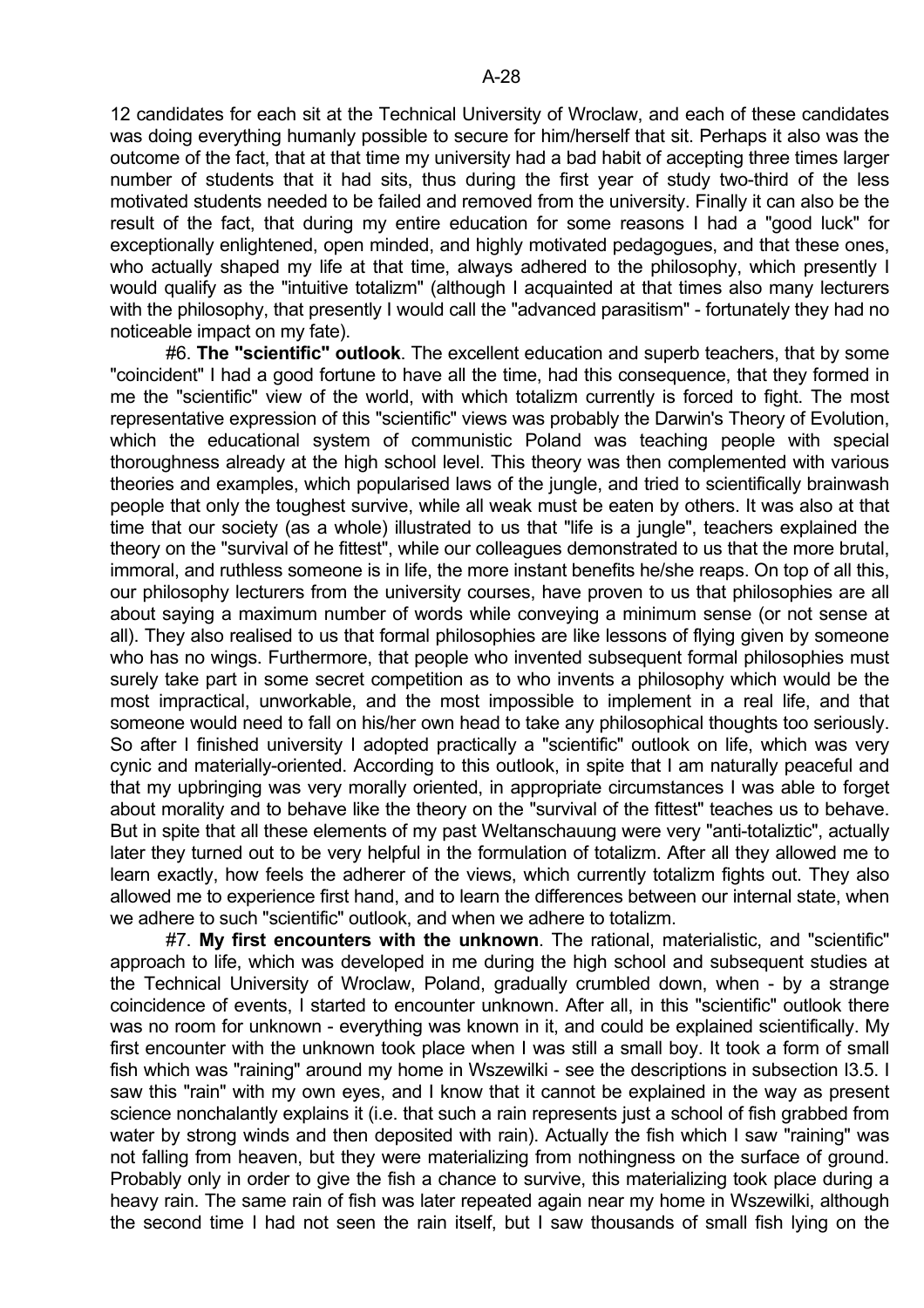ground spread along a huge area. Unfortunately, at times when I experienced all this, I was still too young, to induce in myself the need to question statements of science.

 Apart from that rain, in my young age I had also several further meetings with unknown, which were not enough shocking to be worth being described here. The next my significant encounter with the unknown, which exerted an influence on crystallizing of totalizm, was only in 1964, means in the final class of my high school. I was attacked by a strange creature, which looked like a griffin, i.e. like a small lion which has wings, huge eyes, and almost an eagle-like beak, or mouth. This encounter is described in subsection S4 of this monograph. I was actually wounded by this strange creature, and it left three bleeding wounds on my arm, very similar to these wounds which in Puerto Rico are frequently made by famous blood-sucking pets of UFOnauts, popularly called "chupacabras".

 The third encounter, which also introduced a significant shake up into my view of the world, took place in 1974, soon after I defended my doctorate. I encountered then a huge pile of "angel's chair" as described in subsection O5.4. I was mushrooming in a Polish forest near Swiebodzice and I found a huge pile of fast melting jelly substance, which currently I know that is called "angel's chair" in folklore and UFO literature. The pile of this jelly was so huge - about 3 meters high, that it had a volume many times exceeding the volume of an elephant (i.e. the largest present animal which could wonder through our planet and leave behind such pile of jelly in a non-accessible forest).

 All these initial encounters with the unknown, plus many more which come later, significantly impacted my personal philosophy, because they realized to me that "there is much more on heaven and earth" than even the most expensive scientific textbooks can explain.

 #8. **My first important discovery - the cyclic table (1972)**. My submerging into the present area, which eventually led to the development of all topics contained in this monograph, was initiated with the scientific discovery from early 1972, means over 30 years old. As I already explained this in subsection A1, I discovered then the "cyclic table". I published it later in my article **[1A4]** "Teoria rozwoju napedow" (i.e. "The theory of propulsion development") from a Polish magazine Astronautyka, number 5/1976, pages 16-21. This table marked a starting point for the entire my present knowledge and activities. It was a kind of the Mendeléev Table, only that instead of chemical elements, it combines together propelling devices. By following the path that this cyclic table was indicating, by 1980 I managed to publish the design and operation of the space vehicle with magnetic propulsion, called the "Magnocraft", and by 3 January 1984 I invented the "oscillatory chamber" - which represent the propelling device for this Magnocraft. In turn all these discoveries and inventions initiated my investigations into the subject area, which in the final effect led not only to the discovery of the parasitic activities of invisible UFOs on Earth, but also to the formulation of the Concept of Dipolar Gravity and totalizm, to the discovery of parasitism, to understanding of motivations behind the activities of "evil parasites" from UFOs, etc. Because the cyclic table, Magnocraft, and oscillatory chamber, are described in details in chapters B, C and F of this monograph, their discussion will not be repeated here.

 As I already indicated this in subsection A1, the discovery and publication of the cyclic table turned out to be the most important milestone in my whole life. The reason is that this table directed my thoughts and attention onto a completely new area, which turned out to be extremely productive, and which gradually eventuated in making all the discoveries and inventions described in this subsection. Practically, without this my discovery of the cyclic table, there would be no Magnocraft, no oscillatory chamber, no Concept of Dipolar Gravity, no totalizm, etc. Thus also there would be no this monograph.

 #9. **The Magnocraft (1980)**. One of the consequences of the development of my first "cyclic table", was that it postulated the not-too-distant completion on Earth of a whole new family of space vehicles with magnetic propulsion systems. Thus starting from 1972 I began to develop these vehicles. The construction and operation of the first one of them were published by 1980 see [2C2]. Soon afterwards I called in the "Magnocraft". The history of this monograph in a large part is a history of the Magnocraft (this in turn is well described in subsection C2).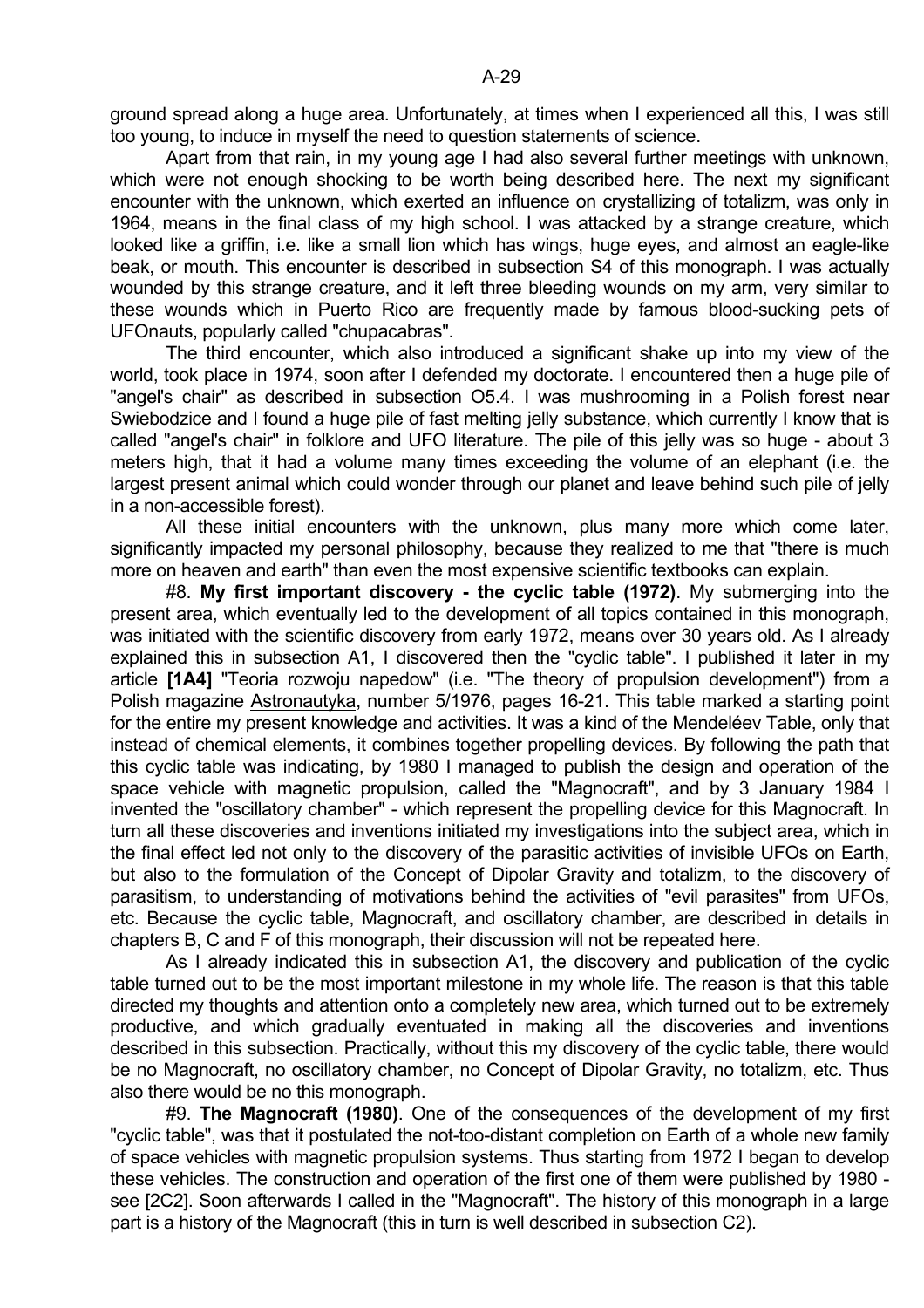My first "cyclic table" indicated, however, that there are three entirely new spaceships awaiting to be invented on Earth. I gave the same name "Magnocraft" to all three of them. These three spaceships externally look identical, but they have three different principles employed in their operation. (In turn these different propelling principles result in different shapes of their propelling devices called oscillatory chambers - see Figure A1c.) Therefore to distinguish between them, I call them: (1) the Magnocraft of the first generation, or just Magnocraft (this simplest of the three Magnocraft, described in subsection A2, uses purely magnetic propulsion, working on the principle of magnetic repulsion and attraction; its oscillatory chambers are cubical, with square inlets), (2) the Magnocraft of the second generation, or the telekinetic vehicle (this more advanced Magnocraft uses the instant telekinetic propulsion described in subsection L1, thus it can also be called "telekinetic vehicle"; its oscillatory chambers have the octagonal front walls), and (3) the Magnocraft of the third generation or the time vehicle (this most advanced Magnocraft described in subsection M1 uses principles of time travel, therefore it can also be called "time vehicle"; its oscillatory chambers have the sixteen-gonal front walls, which almost look as if they were circular). The Magnocraft of the first generation is that one which according to the cyclic table should be completed on Earth by the year of 2036. It is described in subsection A2 and in chapter F. It takes the shape of a disk, which in the centre holds a very strong source of repulsive magnetic field, named the "main propulsor", while around the peripherals it holds a ring of "side propulsors" - see Figure A1 (b). When the Magnocraft flies, the main propulsor repels itself from the Earth's, Solar, or Galactic magnetic field, thus producing the lifting force. Simultaneously, its side propulsors attract themselves to this Earth's, Solar, or Galactic field, thus producing stabilization forces. Side propulsors create also a spinning magnetic field in a manner similar to that employed in electric motors for the formation of magnetic whirl. This spinning magnetic field forms a magnetic equivalent of the Magnus Effect, thus powering the Magnocraft with a horizontal thrust force. It also ionizes the air, thus causing it to glow. Furthermore, the magnetic whirl forms a plasma saw which evaporates rocks and soil. Thus, in case when the Magnocraft flies underground, it produces easily identifiable glossy tunnels described in subsection F10.1.1 - see Figures F31 and P6. (Just such a plasma whirl of a UFO was used to cause the evaporation of WTC - as described in subsection O8.1.) Magnocraft can fly solo, or magnetically joined together with other vehicles, thus forming various flying configurations. The first description of the Magnocraft was published in the article **[2A4]** "Budowa i dzialanie statkow kosmicznych z napedem magnetycznym", which appeared in the Polish Journal Przeglad Techniczny Innowacje, no 16/1980, pages 21-23. The more recent descriptions of this spaceship are also presented in almost all monographs and treatises listed in chapter Y, with especially comprehensive descriptions in this monograph and in English monographs  $[1_F]$  and  $[2_F]$ .

 It should be stressed here, that I become the first scientist on Earth, who invented a space vehicle utilizing the Magnocraft's principles. Before my invention was published, the idea of purely magnetic propulsion was completely rejected because of a popular (although erroneous) belief, that such a propulsion is not going to work. For example, in past it was believed (and some people still believe it until today), that purely magnetic propulsion would cause the so-called "magnetic crane effect" (i.e. that a flying vehicle with such a propulsion supposed to lift into the air all ferromagnetic objects), and also that people are unable to build a technical device capable to overcome the so-called uniform character of the Earth's magnetic field. It was only me, who proved in a theoretical manner, that the effect of magnetic crane will be neutralised by the pulsating component of the vehicle's field (for details see subsection C7.3 and Figure C12). In turn the uniform character of the Earth's magnetic field is to be overcome through the huge effective length of the magnetic field produced by oscillatory chambers (for explanations see subsection F5.3 of this monograph). In the result of these previously prevailing erroneous views, before the Magnocraft was technically worked out, out of two hypothetical propulsion systems that utilise interactions of fields, only the so-called "antigravitational" propulsion was postulated (see its descriptions in chapter G). If anyone postulated then a use of magnetic field for propelling purposes, he/she assumed only an indirect utilisation of this field to form some kind of secondary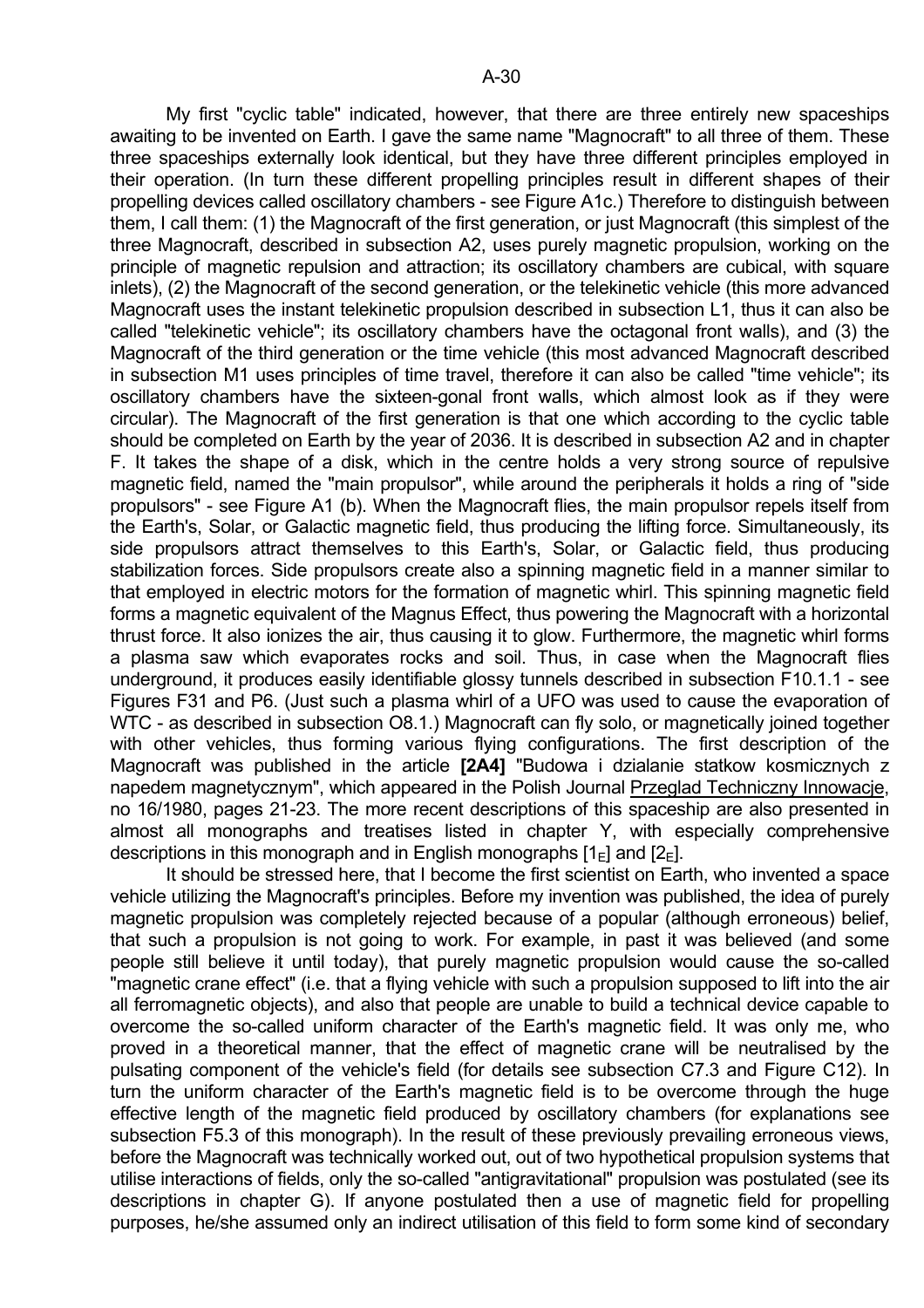purely magnetic propulsion system is going to work, and that the completion of this propulsion

system on Earth is feasible and technically possible even right now. #10. **A formal proof that "UFOs are already completed Magnocraft" (1981)**. After the first descriptions of the Magnocraft were published, and after they scientifically documented that the completion of the Magnocraft must be a natural consequence of the evolution of Earth's technology, this vehicle become very famous in Poland. There were numerous commenting articles appearing in various newspapers and magazines, and also several TV programmes were broadcasted with pictures, descriptions, and discussions by experts about this vehicle. One idea which started to repetitively emerge from all these discussions is, that the Magnocraft is very similar in appearance and in properties to mysterious vehicles which people know under the name of UFOs. Although the suggestions that UFOs are similar to my Magnocraft originated not from myself, but from receivers of my publications, I started to follow them up. As a result I worked out and published a formal scientific proof, which stated that "UFOs are already operational Magnocraft". This proof for the first time was published in the article **[3A4]** "Konstrukcja prosto z nieba" from the Polish Journal Przeglad Techniczny Innowacje, no 13/1981, pages 21-23. The more recent presentations of this formal proof are contained in subsection P2 of this monograph, and in subsection J2 of English monograph  $[1_F]$  listed in chapter Y. (A summary of this proof is also contained in subsection K1 of English monograph  $[2_{E}]$ .) This formal proof is based on a very old and very reliable scientific methodology, called the "matching attributes method", which is frequently used in identifying unknown objects, in criminal investigations, and in military reconnaissance. When applied to proving that UFOs are Magnocraft, this method distinguishes 12 classes of attributes, which are unique for the Magnocraft (for example: external shape, presence of the main and side propulsors, utilising magnetic forces for propelling purposes, formation of flying complexes, flying in three modes of operation, etc.). Then it documents on the examples of objective photographic evidence, that all these 12 classes of attributes are also present and registered in UFOs.

 The formal proof that "UFOs are already operational Magnocraft, only that constructed by some technically higher from us advanced cosmic civilisation" led in turn to the formulation of the so-called "postulate of interchangeability between UFOs and the Magnocraft" - for details see subsection P2.15 of this monograph, and see subsection K1 of English monograph  $[2_F]$ . This postulate states that "**every correct equation, principle and fact established for the Magnocraft must also apply to UFOs**; as well, every fact observed on UFOs must apply to the Magnocraft". The practical utilization of this postulate allows for the more rapid unveiling of the UFO's secrets by applying to them all the findings concerning the Magnocraft, and also allows for faster progress in the building of our Magnocraft, through utilizing technical solutions that have already been observed on UFOs.

 #11. **My emigration to New Zealand (1982)**. In December 1981 martial law was imposed in then communist Poland, and the witch-hunt for former Solidarity members was initiated. As I was a former Solidarity activist (in the original, idealistic and spontaneous implementation of this movement), it started to be dangerous and hot for me in Poland - e.g. one day I was chased and almost shot by Polish police. With the help of my friends, at the beginning of 1982 I managed to emigrate to New Zealand. On 9 April 1982 I landed in the extremely beautiful New Zealand city called Christchurch, where I received a Post-Doctoral Fellowship on the University of Canterbury, thus living in Christchurch for almost entire first year of my emigration. I started to like so much this city, that even today Christchurch remains my most favourite city in the world. If I have a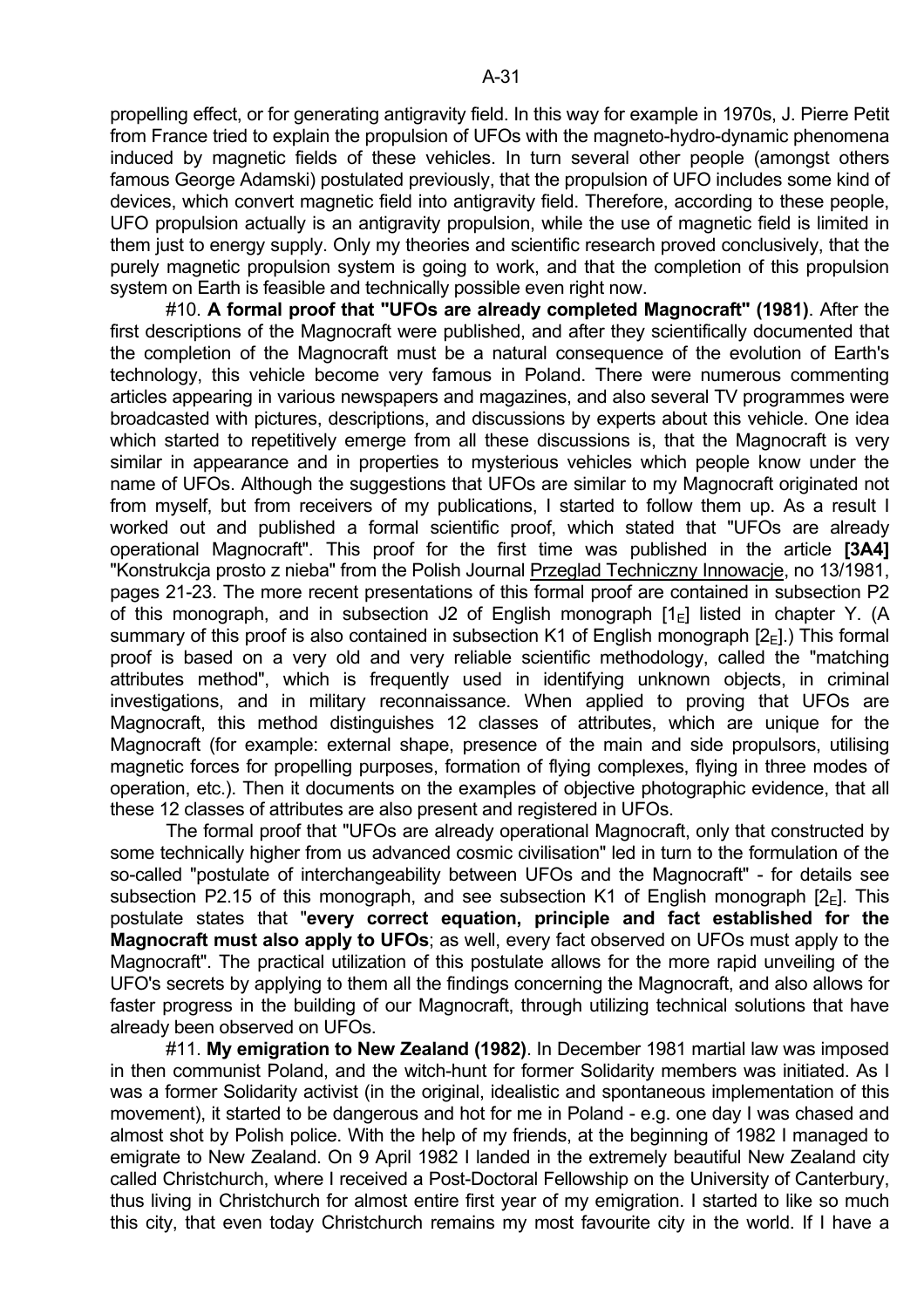choice where I would like to spend my life, I would choose Christchurch without one blink. Unfortunately my life of a warrior in constant march, causes that I never again had an opportunity to stay in Christchurch for longer, although I kept returning to this city to stay for a few days.

 New Zealand is one of the most east located Christian countries of our planet. The inhabitants of this country are very diverse ethnically. New Zealanders belong to many races, many cultures, and also practice many religions other than Christianity (including Islam into this number). In New Zealand, similarly to Poland, a separation of church from country is practised. Therefore, in spite that this is a predominantly a Christian country, NONE of the versions of Christianity is declared as an official country religion (in a manner as for example in Malaysia the Islam is declared as an official religion of the country).

 My staying in Christchurch turned out to be very significant to my research. It was Christchurch where was born the idea of publishing my monographs and treatises outside of the official stream of scientific journals and books. During a vacation visit to my friend that was a lecturer at the University of Waikato in Hamilton, I presented to this friend the entire material that until that time I worked out on the topic of Magnocraft and UFOs. I was complaining that I am unsuccessful in finding a publisher for this important material. My accomplishments so impressed him, that he suggested me to publish these information entirely outside of the official stream of scientific books and journals, just by issuing them with my private effort and funds. He suggested that I should combine my findings into a form of a scientific monograph, that I am going to later print and distribute entirely myself. He also explained to me the official procedure of publishing such monographs that are pressed privately, and gave me guidelines and directions how to register them for copyrights.

 In the area of my research, the most important accomplishments of my one-year long staying in Christchurch was the calculation of the amount of energy that was accumulated in the magnetic field of Magnocraft. The results of these calculations are provided in subsection F5.5 of this monograph. The enormous amount of this energy (i.e. the equivalent of around 1 megaton of TNT for the smallest Magnocraft of K3 type) was so shocking for me, that starting from that time I began hypothetically consider what a catastrophe would occur on Earth if a Magnocraft was accidentally destroyed here. This in turn, in connection with the formal proof that "UFOs are Magnocraft already build by someone", made me sensitive to all descriptions of huge explosions on Earth. In the result it led me to later discovery of the explosions of UFOs over Tapanui in New Zealand and over Tunguska in Russia.

 #12. **Shifting to Invercargill (1983)**. In 1983 my one-year post-doctoral fellowship in Christchurch finished. Thus starting from 7 March 1983 I shifted to Invercargill, which is the most south located city of the world. (Note that in English "city" has a strict definition and it is clearly distinguished from "town"; namely city must have either over 100 000 inhabitants, or have its own cathedral. Invercargill is a city because it has its own cathedral.)

 One of the first legends that I heard soon after I shifted to Invercargill, was a Maori legend on "Rakiura", means on the explosion of an extraterrestrial space vehicle in New Zealand. Because at that time I was already sensitive to all information regarding powerful explosions on Earth, this legend inspired me to begin my private searches for the centre of this mythological explosion. In 1987 these my private searches fruited with finding the Tapanui Crater, above which in 1178 a cigar shaped stack of around seven UFO vehicles exploded in 1178 - more on this subject in next items and in my monographs from series [5].

 #13. **The first English monograph describing the Magnocraft (1984)**. In New Zealand, of course, no one knew about the cyclic principle, Magnocraft, and my other discoveries. Therefore already in December 1982, means still in times when I lived in Christchurch and worked at the University of Canterbury, I started a huge task of writing down details of the Magnocraft that I worked out by that time. In this manner my first voluminous monograph entitled "Theory of the Magnocraft" began to be born. Its aim was to comprehensively describe and illustrate the Magnocraft. As I already mentioned this before, to the initiation of the task of writing of this huge monograph I was inspired by a friend lecturer from the University of Waikato in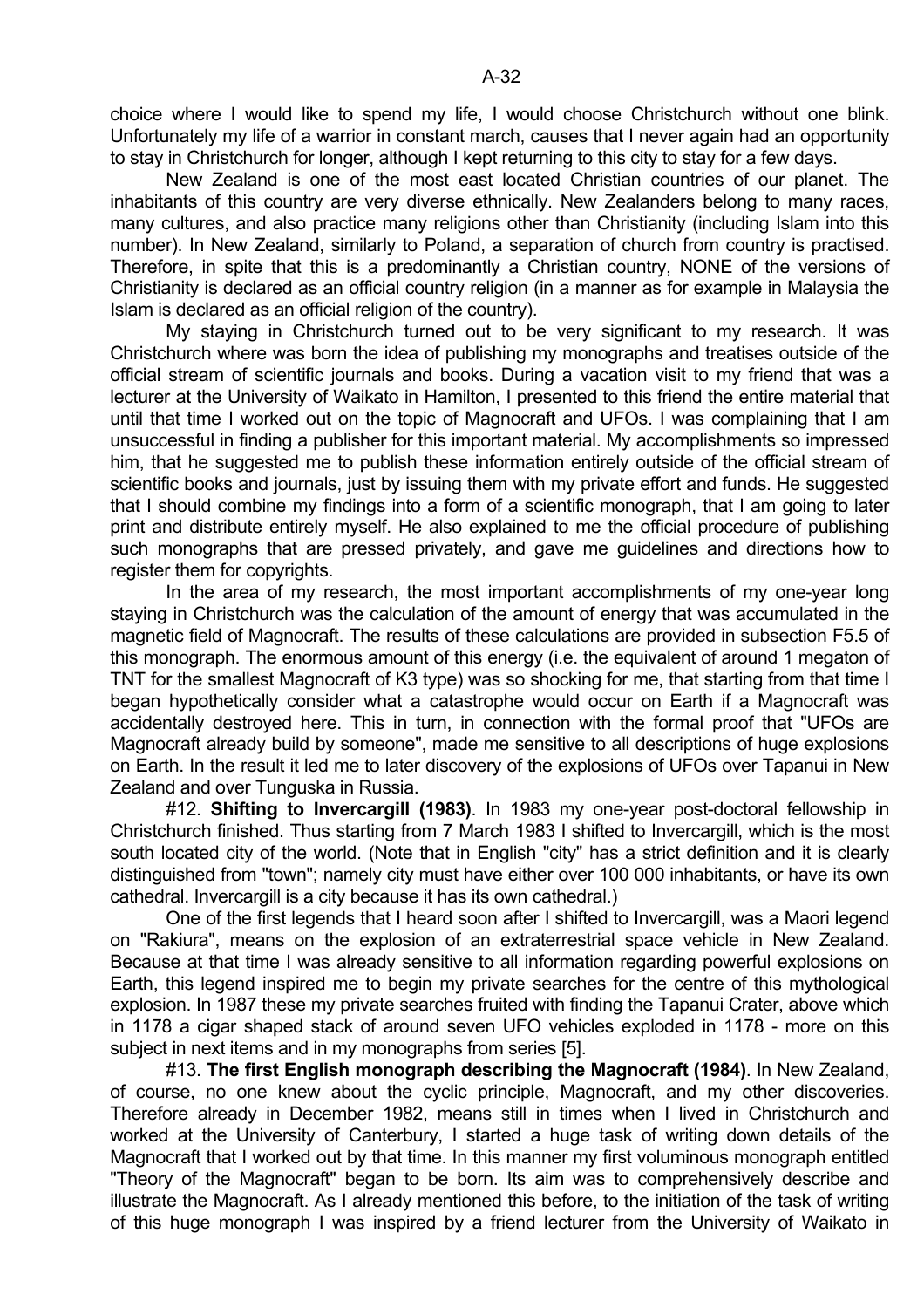Hamilton, New Zealand. I met him in that December 1982, and I presented to him the entire complex and detailed knowledge about the principles of operation, design, and construction of the Magnocraft, which at that time I already had worked out. The writing of my first English monograph [4A4] took me over a year of time. Therefore I published it formally on 24 February 1984. It carried the following editorial data **[4A4]**: Pajak Jan, "Theory of the Magnocraft", 1984, ISBN 0-9597698-0-3. Several copies of this monograph are still available even today in public libraries throughout New Zealand. It basically presented to English speaking readers all that I had developed by that time in these newly emerging disciplines of spaceship with magnetic propulsion. But it had no, as yet, the description of the oscillatory chamber, which I invented only when this monograph was already in the process of formal registration for copyright purposes. Thus the descriptions of the oscillatory chamber I included only into the second edition of this monograph, which was formally published on 13 September 1984. This second edition **[5A4]** carried the following editorial data: Jan Pajak, "Theory of the Magnocraft", 2nd edition, 106 pages plus 44 illustrations (Copyright receipt C 65299, date 13.9.1984) , ISBN 0-9597698-1-1. In June 1985 this second edition of the monograph [5A4] was also published in the USA by Energy Unlimited (PO Box 35637 Sta. D, Albuquerque, NM 78176, USA). Furthermore, I personally translated it into the Polish language, and after publishing it in New Zealand I made it available to readers from Poland as the monograph marked [1] on the list from chapter Y. This Polish monograph **[6A4]** = [1] carried the following editorial data: Jan Pajak, "Teoria Magnokraftu", (25 March 1986, copyright receipt C 73965, date 2.4.86), ISBN 0-9597698-5-4 - see item [1] on the list of publications from chapter Y. Later modifications of this monograph were also translated into German and published in West Germany by Raum & Zeit Verlag (Dammtor 6, D-3007 Gehrden, West Germany), plus translated into Italian and made available for Italian readers.

 The writing of this first monograph about Magnocraft was the event of so crucial, that starting from that moment of time I never ceased my further research and writing. Thus starting from the time when it appeared, whenever I concluded research and writing of a given monograph, I immediately was starting to research, to write, and to prepare for publishing another monograph or treatise. In this way my subsequent publications increasingly better worked out and presented each of the topics that I touched previously, or they created a new, more perfect versions of a given publication.

 #14. **First discussions with highly "sceptical" colleagues**. After I published my first English monograph about the Magnocraft, I started an official promotion of this vehicle. This put me in the very fortunate position of organizing and conducting many public and numerous person-to-person discussions with people, who adhered to the philosophy that presently I call parasitism. Their characteristic behaviour was, that they viciously and offensively attacked not only the idea of the Magnocraft, but also myself, and that their attacks almost always were based on the parasitic doctrine "I already know everything and I pose to be an ultimate authority, but the Magnocraft does not fit into my knowledge and does not serve lifting my authority". As it turned out, in English speaking countries, means in New Zealand, Australia, England, and the USA, well educated people predominantly adhere to this type of philosophy - no wonder that presently these countries are leaders on the path to moral fall down. In turn constant confrontation of such aggressive and critical people opened for me the opportunity to accumulate observations, which presently are combined into the descriptions of totalizm and parasitism. More about these discussions and their products is provided in subsection JB6.

 #15. **The defending of the Magnocraft through identifying and documenting Magnocraft-originated mysteries**. My theories on the Magnocraft indicated that if UFOs are identical to the Magnocraft, then these extraterrestrial vehicles must leave on Earth various material evidence of their activities. So I decided to utilise the marks UFOs must leave on Earth to additionally prove that the idea of the Magnocraft is sound because someone has already built and uses this a spaceship, only that this already operational version is called a UFO not a Magnocraft. At that time the Magnocraft's theory indicated that only in New Zealand the following types of evidence of UFO activity on Earth could be present: (1) rings of magnetically scorched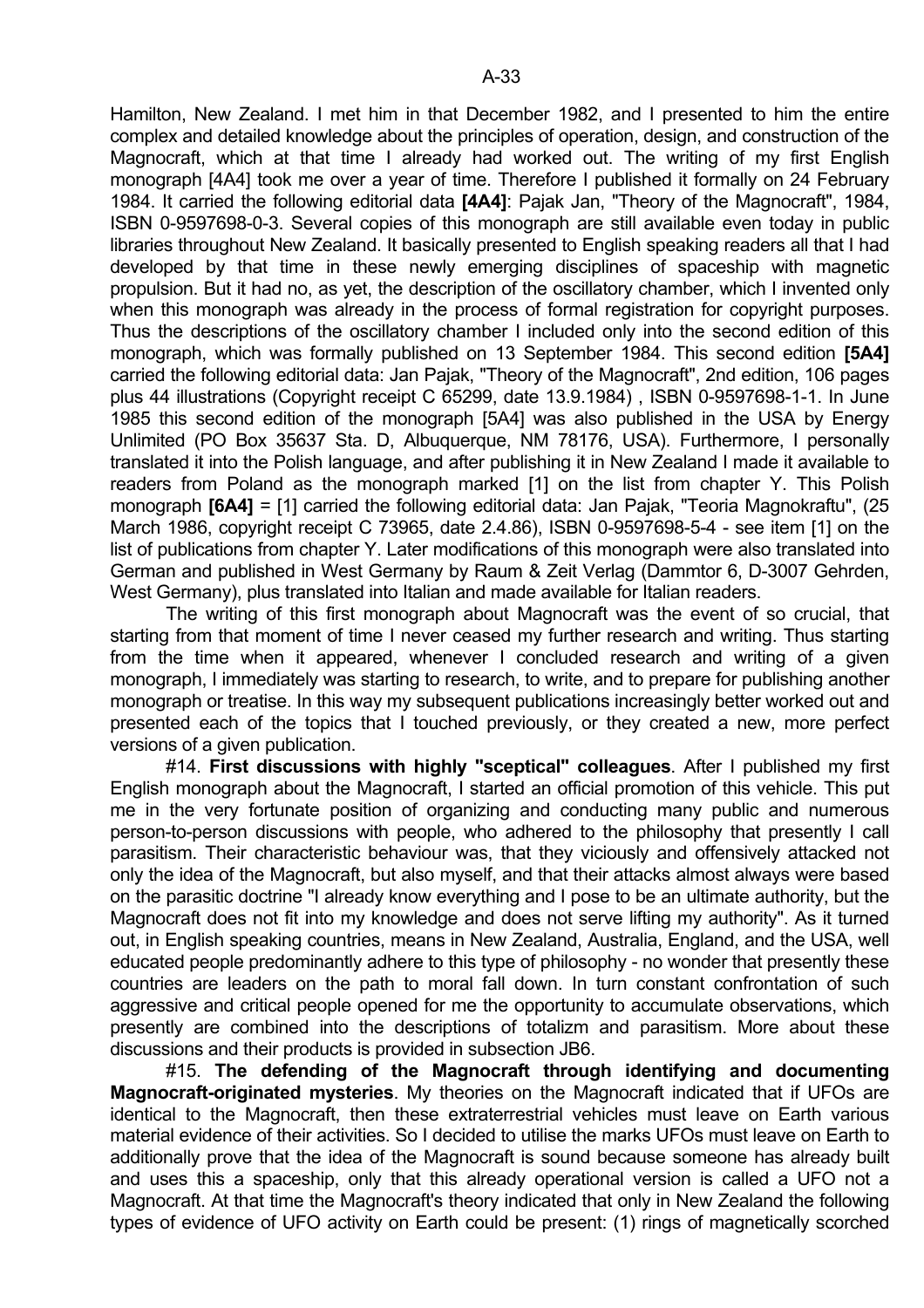soil which must appear in all places where UFO vehicles landed for a longer period of time - see **Figure A2**, (2) underground tunnels which must be evaporated when UFOs fly through rocks or soil - see Figures F31 and O6, and (3) a special type of magnetic and telekinetic destruction which must occur in all places where UFOs explode - see Figures O4 and O5. Magnocraft's theory also indicated where to seek this earlier unknown material/permanent evidence of UFO activities, and what attributes this evidence should display. So I started to look in New Zealand for this material evidence of UFO activity on Earth. And to my surprise I gradually found examples of all types of it. They are described more exactly in chapter O.

 The most spectacular example of material leftovers from UFO activity that I found, was the huge crater, one kilometre in diameter, which exists near the township of Tapanui in West Otago see Figures O4 and O5. I carefully investigated the evidence around this crater and it proved conclusively that UFO spaceships exploded over there. For example I found magnetized debris which contained grains of aluminium - a metal which in pure form does not exist in nature. After the proof emerged from my research that in fact a stack of around seven UFOs type K6 exploded near Tapanui, I wrote a scientific treatise  $[5_F]$  which openly presented the conclusions from my research. I write more about the UFO explosion near Tapanui, and about this breakthrough monograph  $[5_F]$ , in further parts of this subsection.

 #16. **UFO landing sites**. The "postulate of interchangeability between UFOs and the Magnocraft" that I mentioned before, directed also my attention at the areas where UFOs have landed. Such landing sites of UFOs must display several unique attributes, which are outcomes of the exposure of the soil to a powerful magnetic field of these vehicles, which (the attributes) I worked out from the operation of the Magnocraft and described exactly in several my publications, e.g. in subsection G10 and M1 of English monograph [1e], or in subsection F11 of this monograph. Thus in time free from work, and during vacations, I crossed New Zealand and looked for this type of landings. My searches soon brought first fruits and I managed to locate a huge number of UFO landing sites. It turned out that next to a characteristic scar on people's legs (described in subsection U3.1), UFO landing sites are the second most popular permanent trace of hidden activities of UFOs on Earth. They appear everywhere, and in huge numbers, including into this such countries as Poland and Switzerland, where I also saw a number of them. Only that so-far people would not know their appearance and attributes, and thus they would not be able to identify them.

 UFO landing sites were also found in times proceeding my definition and formal description of them. But their discoveries were empirical, as the outcome of witnesses noticing the landing of a UFO in a given place, and than finding in this place circles of scorched vegetation. Furthermore, soon after they were found, their evidential value was fast destroyed by all sorts of human traitors (described in subsection U4.4) especially programmed for this purpose by UFOnauts, who claimed that these landings were caused by different causes than by UFO landings.

 For example in New Zealand the UFO collaborators argued, that all UFO landing sites are simply natural "mushroom rings". Only my scientific research proved that these claims are groundless. Even the very simple scientific experiments which I carried out, documented that these landings were scorched technologically, by the magnetic field of UFO vehicles. (E.g. if someone marks them with wooden pegs, then they do not change their diameter with the elapse of years. If someone digs out their cross section, then it turns out that the soil infected with mushrooms is only that one that was sterilised out of parasitic microorganisms which feed on mushrooms by the magnetic field of a UFO. If someone measures the electric resistance of the magnetically scorched soil, than it turns out that this resistance is several times higher than the resistance of nearby soil, while it was proven that the growth of mushroom is decreasing the electric resistance of the soil. Etc., etc.) So in spite of empirical discoveries of UFO landing sites, which took place for a long time, only my scientific research identified the main attributes of these landings, defined their appearance, took from collaborators the majority of the to-date arguments and objections, and disclosed the enormous frequency of such landings on Earth. Due to my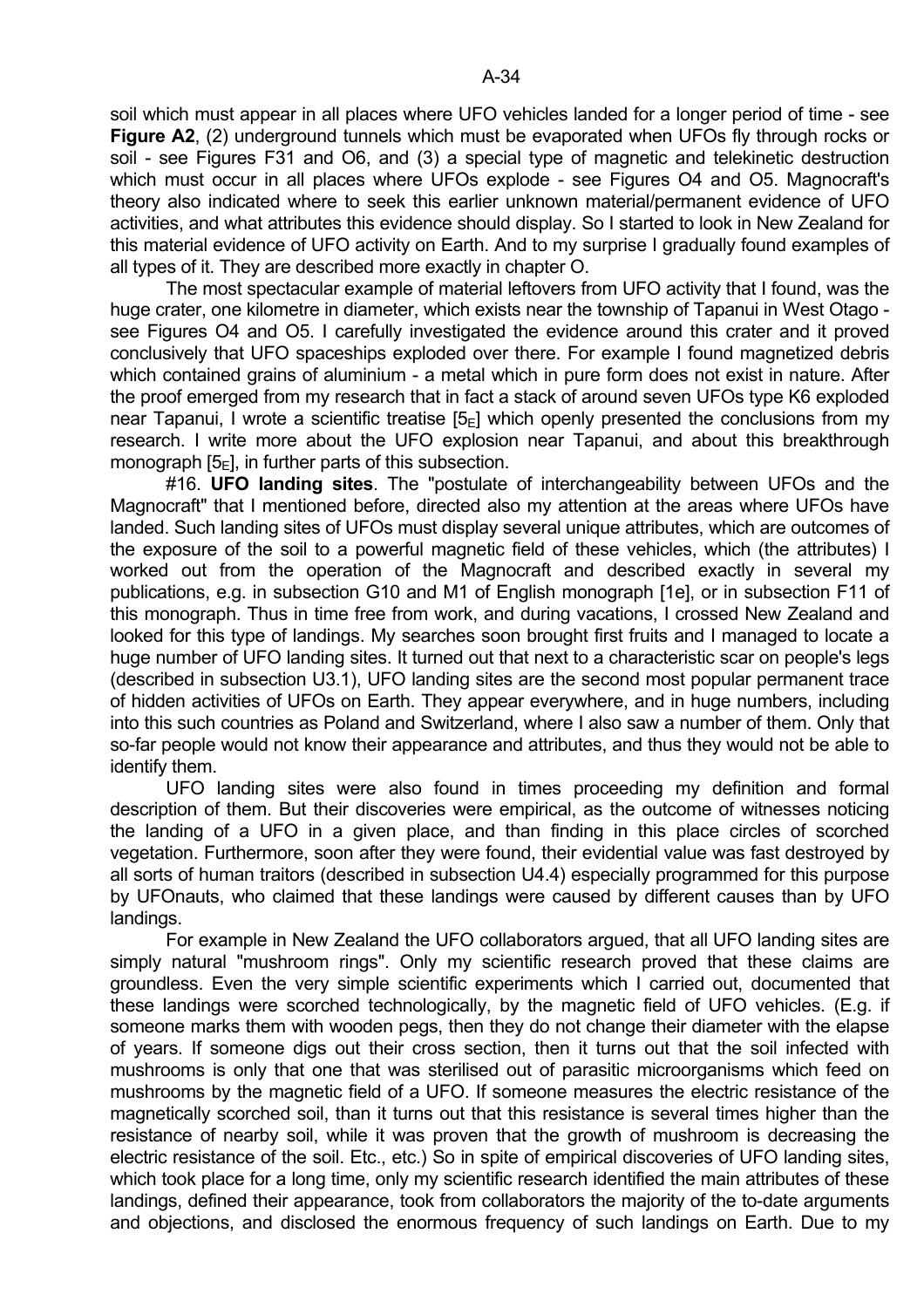research, in present time such landings can be found, identified, and recognised without the necessity of actual seeing of landings of UFO vehicles on them.

 #17. **The deduction of possibility that glossy underground tunnels may be evaporated by propulsors of Magnocraft and UFOs**. My awareness that the Magnocraft is capable to evaporate underground tunnels appeared at the moment when I worked out the design and operation of this vehicle. After all, during the spinning of magnetic field that surround this vehicle, the magnetic propulsors must form a cloud of spinning and extremely destructive gas plasma, which in case of underground flight of such a vehicle must evaporate on its path a glossy tunnel. Thus practically since 1980, I am aware of the fact, that every vehicle which uses for flights the principles of Magnocraft's operation, must be able to evaporate glossy tunnels under the ground. Because in 1981 I formally proved that UFOs do exist, and that their propulsion uses the same principle of operation as the Magnocraft does, starting from that year I begin to believe, that on Earth glossy tunnels evaporated by UFOs must exist. With the elapse of time I started to search for these tunnels.

 #18. **The locating of the first example of a UFO tunnel in New Zealand**. In my life there was a lot of extraordinary "coincidents". One of them was the fact, that a brother in law of my landlord from whom I was hiring the first flat after my arrival to Invercargill in New Zealand in 1983, was quite a non-typical New Zealander. He lived out of the gold prospecting. In order to find this gold, he used to wander alone for months in unpopulated and wild areas of New Zealand. He was a master in radiesthesia, and he used this skill to find gold. He was interested in everything that is extraordinary, and his lifestyle could be described with words: traveller, gold prospector, and eccentric. His name was Alan Plank (P.O. Box 7051, Invercargill, New Zealand). I was quite friendly with him and I used to spend hours on discussing with him my theories, Magnocraft, UFOs, radiesthesia, etc. - see other aspects of my acquaintance with Alan described in subsection I8.2, and also see his photograph presented in this monograph as Figure I1. When I explained to Alan that the Magnocraft is able to evaporate in rocks glossy tunnels, Alan unexpectedly admitted, that by a chance he found at some stage an entrance to one of such tunnels. It was located on the slope of a hill, not far from sea shores of one of small fiords located at the south-west end of the New Zealand's South Island. According to his description, the tunnel was elliptic in the cross-section, around 8 meters in diameter (most probably evaporated by a UFO type K4), it had glossy walls with grooves similar as if it is drilled by a huge drill, and it led straight like a bullet submerging under the body of a mountain under a relatively small angle. Alan walked along this tunnel quite deeply underground, but then he returned because the path started to induce some strange fear in him (now I already know that this fear most probably was induced in him telepathically by UFOnauts, in order to discourage him from getting deeper into this tunnel). He wanted even to show me this tunnel. But because of the high costs and various inconveniences of long-term expedition to the unpopulated Fiordland, where this tunnel began, in combination with the fact that I finance this research from my private earnings, make such an expedition rather undesirable.

 In later times I also encountered old Maori legends, which located somewhere under the Fiordland an underground base for extraordinary creatures, which Maori people called "mist people". These beings had supernatural powers, could unexpectedly disappear from the view or change into a mist, while their descriptions coincided with present information about UFOnauts.

 At a later date I also encountered several further stories about discoveries of UFO tunnels in various areas of New Zealand. Here are some of these stories:

 - **Clyde**. Other report about similar glossy tunnels originated from a miner who was employed in the drilling of underground dehydration system near the Clyde Electric Dam near Fiordland. Supposedly two such tunnels were accidentally opened in there. But they were not inducing any interest from geologists who supervised these mining, thus soon they were blocked with concrete. Because of the industrial character of this mining, in rather dangerous conditions, glossy UFO tunnels from Clyde were not open for inspection by outside researchers.

- **Greymouth**. Another report about the existence of a UFO tunnel I learned from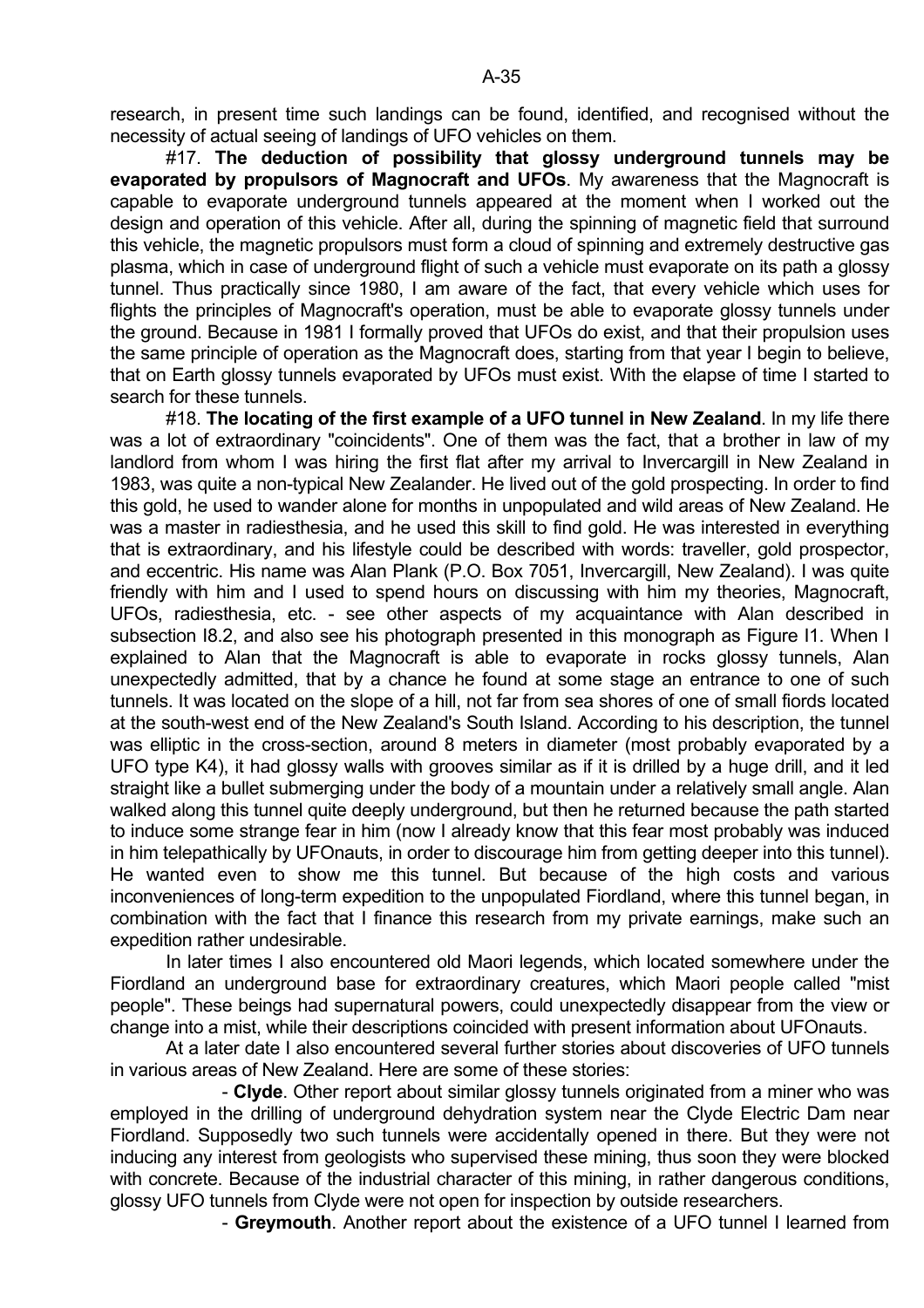New Zealand TV. In one of programmes an extraordinary tunnel was described that existed under the river "Grey" near a small town "Greymouth". For many centuries it was used by Maoris for passing on the other side of that dangerous river. Supposedly it looked as if it was artificially drilled in a hard rock, just in order to provide Maoris with a means to get to the other side of that fast river. (Maoris did not know metals, so they had no tools to be used for drilling such tunnels in a hard rock.) But when white settlers build a bridge near that tunnel, in a mysterious manner the tunnel was blocked and now it remains unaccessible for people.

 #19. **Finding photographs of first two UFO tunnels in Ecuador and Australia**. After I received the reassurance of Alan Plank described before, that UFO tunnels actually do exist, I started to intensely and purposely search for them in literature. The description and photograph of the first of such well described in literature UFO tunnels, I found in two books by Erich von Däniken, namely in **[5A4]** "In Search of Ancient Gods", Souvenir Press, Leeds, England 1973, and **[6A4]** "The Gold of the Gods" (firstly published in Germany by Econ-Verlag under the title "Aussaat und Kosmos"), Souvenir Press, 1972, ISBN 0-285-62087-8 (published again by Redwood Press, Ltd., Townbridge, England, 1973). A whole system of such tunnels was discovered by Juan Moricz in June 1965 in the province of Morona-Santiago of Ecuador. It spans for thousands of miles under the surface of Ecuador and Peru. With the personal agreement from Erich von Däniken, a colour photograph of this tunnel I am presenting in various my monographs - e.g. see Figure O6 (a) in this monograph, or Figure M17 in monograph [1e]. All attributes of these tunnels described in books of von Däniken, exactly correspond to the properties that are expected from tunnels evaporated in rocks during the underground flights of Magnocraft and UFOs. In order to realize here the level of this correspondence, below I quote several sentences from the book [6A4] "The Gold of the Gods" (compare this quotation with the attributes of such tunnels discussed in subsection F10.1.1 of this monograph, and in subsection B4 of Polish treatise [4B]).

 Page 6: "The passages all form right angles. The walls are smooth and often seem to be polished. The ceilings are flat and at times look as if they were covered with a kind of glaze."

 Page 8: "When I tried to use my compass to find out where these galleries lead, it went on strike. I shook it, but the needle did not move." For further details I recommend to look in the books listed above.

 The second UFO tunnel I noted accidentally in TV soon after the location of the first such a tunnel in Ecuador. I was just watching a TV series "The Wonders of Western Australia", produced by Guy Baskin, channel 9 of TV Perth, Australia, when it was showing an exploration of the underground tunnel called "Cocklebiddy Cave System" located in the Nullarbor Plain from Southern Australia. The producers of this film were quite surprised by the unnatural, straight, and glossy shapes of these infinitive underground passages, but they did not suggest, nor research, the possibility that they can be made technologically. In turn myself I immediately recognised the attributes of a UFO tunnel that led in a South-North direction. Thus I immediately started the correspondence with producers of this series and then with speologists from Australia. But the information that I needed, turned to be extremely difficult to pull out of them. Practically this correspondence would not furnish me with any conclusions, except from learning a few smart remarks of people to whom I wrote, which commented my explanations why these data are needed. The breakthrough moment in the research of Cocklebiddy Cave provided only the next, also "accidental" finding of an article **[7A4]** from the Australian illustrated magazine People, issue from 5 December 1983, pages 7 to 10. The information, photographs, and diagrams contained in this article reassured me that this tunnel actually had also the technological origin, and that it is also a UFO tunnel that I am searching for. The cross-section of this tunnel is elliptical, i.e. typical for the flights of Magnocraft and UFOs in the direction from south to north - see Figure O6 from this monograph, or parts (b) and (c) in Figure B4 in Polish treatise [4b]. And actually this tunnel runs exactly from South (the entrance) to North (the direction in which this tunnel leads). The tunnel is unnaturally straight, it has a cylindrical configuration of walls, and approximately a constant diameter. Furthermore, it always takes the form that suggests that it was formed through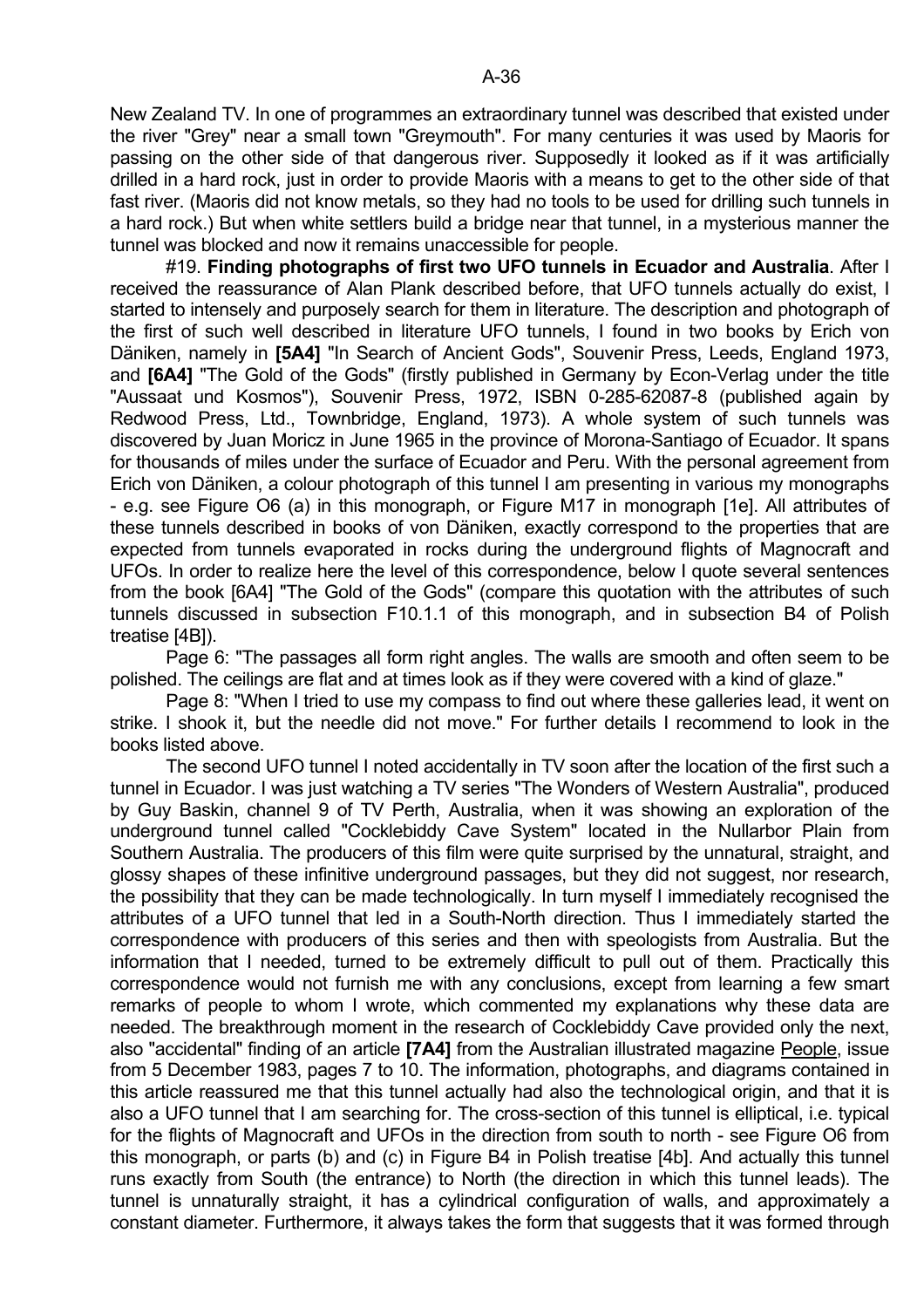the movement through rocks of a disk oriented always in the same position (i.e. with its central axis parallel to the force lines of the Earth magnetic field). The lower part of this tunnel is covered with hardened rock vapours and aerodynamic rubble. Furthermore, in walls of this tunnel are cut repetitive, wavy grooves, which indicate the cyclical, drilling action of the magnetic whirl of a UFO vehicle that evaporated this tunnel.

 The discovery of the tunnels evaporated by UFOs had for me an enormous reassuring significance. It confirmed and illustrated that my theories are correct and it encouraged for further searches of this type. In the consequence it led to the later visiting by me the "Deer Cave" in Borneo, which is also a tunnel evaporated by a UFO - see Figure O6 (c). Furthermore, it led me to the discovery, that it was a UFO which evaporated WTC buildings in New York - as I described it in subsection O8.1 of this monograph and in subsection E8 of monograph [8].

 #20. **Encountering numerous reports on human giants from New Zealand**. The voluntarily research of New Zealand mysteries, to which, after my emigration to this full of puzzles country, I started to devote my entire time and energy, put me in the privileged position of learning about many different types of strange phenomena and objects, which turn New Zealand into one of the most intriguing countries in the world, but which officially are extinguished and ignored by scientists of this country, although they should be thoroughly researched. One of these shocking mysteries concerns New Zealand giants. During my research expeditions through New Zealand, I was encountering quite frequently reports on giant human skeletons. According to these reports, numerous skeletons of giants were discovered in various parts of New Zealand, but they always disappeared shortly after being found. These skeletons were so huge, that the entire head of a normal size human used to fit into their mouth. Between 1983 and 1992 I probably heard around ten different such reports. But I did not follow them up, because I was busy with other research, and also because there was this persisting rumour, or public opinion, that all stories on giant skeletons, actually originated from someone finding bones of the giant Moa bird, and wrongly believing that they were bones of human giants. It was only as recently as 1999, when I learned that these skeletons usually had huge human skulls, while Moa birds had no human-type skull. Unfortunately, because I did not record these stories, by 1999 I forgotten the details, and also I did not remember which people were telling them. Therefore, when after the discovery of socalled "gravity equations" described in subsection JE9.3 (these equations justify scientifically the existence of human giants on Earth), in 1999 I started to investigate the evidence on New Zealand giants more thoroughly (see subsection B1.1 in treatise [7/2]), the whole searching procedure needed to be repeated from the very beginning.

 After I began more thorough examination of evidence on New Zealand giants in 1999, the puzzling regularity started to emerge. This regularity revealed that New Zealand giants used to live happily until the arrival of European settlers, and then rapidly become extinct (see subsection B1.1 in treatise [7/2]). A similar fate was met by Patagonian giants, which used to live until the arrival of European settlers to Patagonia, and then rapidly become extinct (see chapter C in Polish monograph [5/4]). As it is difficult to imagine the forces of nature to work in such a discriminative manner, it suggests some kind of "invisible invader" being very concerned that if Europeans live together with giants, they may investigate them and arrive at unwelcome conclusions. Therefore, this invisible invader simply "helped" giants to become extinct at the critical time.

 #21. **Invention of the oscillatory chamber (1984)**. In order for the Magnocraft to lift itself to free space and fly to stars, the output from its magnetic propulsors needed to exceed the special threshold value, which I called the "**starting flux**". This starting flux represents a magnetic equivalent for the so-called "first space velocity". The value of it I calculated and already published in [1A4]. Unfortunately, currently we do not have on Earth a technical device for the production of magnetic fields, the output of which would be able to exceed this starting flux. Thus one of the objections, which the adversaries of the Magnocraft were bringing out against this vehicle, was the claim, that it is impossible to develop a technical device, the principle of which would allow to produce a magnetic field in excess of this starting flux. In order to prove that these people are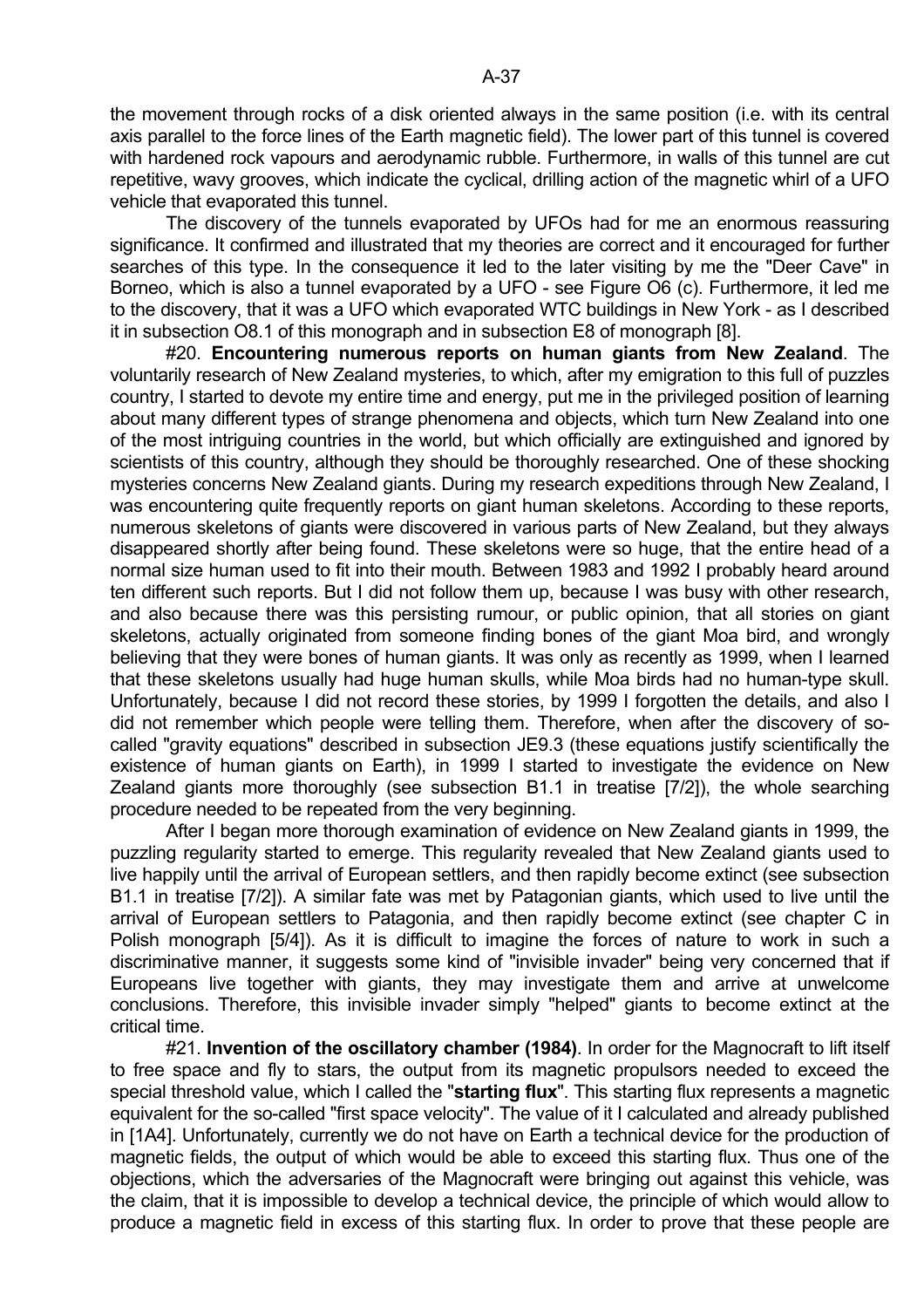wrong, I decided to invent such a device. After several years of thinking and intensional searches of this principle of operation, this device finally crystallised in my mind near the morning on 3 January 1984. Because of its shape, construction, and the principle of operation, I called it the "oscillatory chamber". Circumstances and the most important consequences of the invention of this oscillatory chamber are described in more details in my monographs - e.g. see subsection C2 in this monograph. The first comprehensive publication of the entire design and the operation of the oscillatory chamber took place in the monograph **[8A4]** of the following title and bibliographical data: Pajak Jan, "The Oscillatory Chamber - a breakthrough in the principles of magnetic field production", first New Zealand edition, Invercargill, New Zealand, 31 January 1985, ISBN 0-9597698-2-X (copyright receipt C 7433, date 31.1.85). But a small comment on this device (one brief chapter) was also published in monograph [4A4] mentioned before. For my research, the invention of the oscillatory chamber had a breakthrough significance. It proved that there is a principle of operation, and a technical device which implements this principle, which are capable of yielding a magnetic output in excess of the starting flux, thus which are able to carry out the Magnocraft into the space. The oscillatory chamber illustrated, that the idea of the Magnocraft is very realistic, and that this vehicle soon may be implemented by our civilisation - if only someone undertakes the project of its completion.

 Monograph [8A4] very fast was developed into a second edition, which in November 1985 was formally published as the following monograph **[9A4]**: Jan Pajak, "The Oscillatory Chamber a breakthrough in the principles of magnetic field production", 2nd edition, (14 October 1985, Copyright receipt C 71921, date 7.11.85), volume: 116 pages plus 14 diagrams, ISBN 0- 9597698-4-6. Then it was also translated to the German language and published in West Germany by Raum & Zeit Verlag, as the monograph **[10A4]** with the following editorial data: Jan Pajak, "Die 'Schwingkammer' Energie & Antrieb fur das Weltraumzeitalter", published by: Raum & Zeit Verlag, Dammtor 6, D-3007 Gehrden, West Germany; June 1985, ISBN 3-89005-006-9, 64 pages (including 7 Figures).

 #22. **Refusal of the Technical University of Wroclaw in Poland to open for me a habilitation procedure**. In 1985 I also wrote a Polish monograph [1] "Teoria Magnokraftu", which I formally published in 1986. It presented the Magnocraft in a scientific manner. The content of monograph [1] approximately corresponded to content of volumes "Theory of the Magnocraft" from this monograph, means volumes 2 and 3 (chapters B, C, D, E, and F), although it also included the first presentation of the Concept of Dipolar Gravity that in this monograph is described in volumes 4 and 5 (chapters H and I). Because of the revolutionary character of this space vehicle and its propelling devices, and also because of the prospects of the progress that this vehicle was opening for our civilisation, I personally believed, that due to sole fact of inventing, scientific working out, and disseminating, I meet all the initial conditions for opening for myself a habilitation procedure. (Just for your information, the scientific degree of "habilitated doctor" which can be obtained via such a procedure in Poland and some other countries of former Eastern block, is the highest earned scientific degree in the world, that can be obtained through carrying out scientific research of the top quality and level.) Therefore in 1986 I applied formally to my former Institute of Machine Building Technology (ITBM) at the Wroclaw Technical University, for opening for me such a habilitation procedure, with the Magnocraft as a topic for this procedure. As an initial document that would initiate the opening of this procedure, I enclosed with my application this Polish monograph [1]. Unfortunately, the Scientific Council of this Institute of Machine Building Technology refused to open the habilitation procedure for me. It motivated the refusal with the fact, that in their institute no scientific research on the Magnocraft are carried out. They advised me kindheartedly, that I should open such a habilitation procedure in a scientific institution which researches my Magnocraft. (Notice that in my application I clearly noticed that the Magnocraft was invented only by myself, that its invention I accomplished when I was employed as a scientist (adiunkt) in that Institute, and that apart from me so far no-one in the world is carrying out any research on this space vehicle.) As it started to become increasingly obvious, in times of that refusal, the Technical University of Wroclaw ceased to be that totaliztic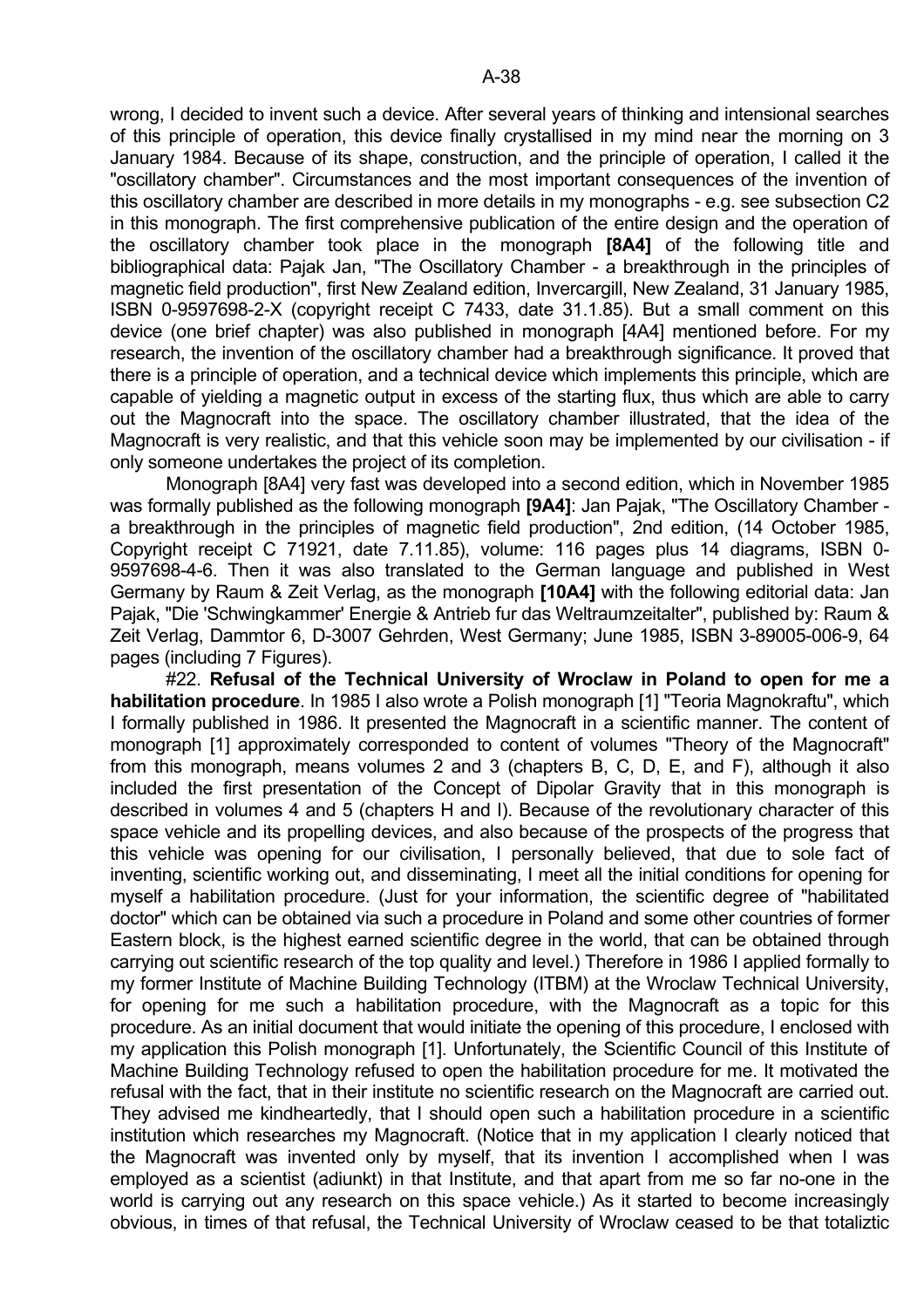scientific institution that I still remembered from times of my employment in it, and started to be a typical orthodox establishment, which practices an institutional parasitism.

 #23. **Adopting a semi-conspiracy in my research**. The cyclic principle, Magnocraft, as well as numerous other discoveries, inventions, and theories that I accomplished because of them later, are the outcome of my professional interests. After all, I discovered the cyclic principle in order to enhance the presentation of the subject that at that time I was teaching, this principle coincided with the areas of my research and lecturing at that time, and also benefits which it forecasted (such as the not-too-distant completion of the Magnocraft and other advanced propelling devices) were concerning the area I was employed to research at that time. Yet, when I officially approached my superiors at that time and requested for the permission to research the benefits which seemed to be promised by my discoveries, I was turned down and I received a very clear answer NO. Simultaneously my professional colleagues, superiors, and a part of society, all started to show a very strange reactions towards the cyclic principle, Magnocraft, etc., and also towards benefits that all my discoveries promised. I was very surprised with the answer NO to my request of a permission to start researching my findings, and with these strange reactions of colleagues and superiors (at that time I did not know about the existence of "evil parasites" described in subsections V1 to VB6, and about undetectable methods with the use of which these parasites alter the course of events). After all, it was my strong believe, which I still have until today, that "**whatever a scientist investigates, he/she does not do it only for himself/herself, but for the benefits of the whole society and the whole civilization that he/she lives in**", and that "facts are as people - none of them should be subjected to discrimination". Therefore, in spite of receiving a decisive reply NO to my request, I decided to not obey this particular request, and in spite of everything to carry out my research. But in order to satisfy my superiors, who were ordering me to NOT research this area, I decided to do my research, as I called it "in a semi-conspiracy". (The word "semi-conspiracy" originates from the Polish language, where it means "partially underground, partially in open".) By this semiconspiracy I understood that my research activities were characterized by the following attributes: (1) all the research that I carried out, I did on my private cost, by using my private resources, and in my private time designated for rest, e.g. during weekends and holidays (attempts to carry out this research in my official time always finished with serious problems with my colleagues and superiors); (2) I was continually undertaking attempts to officially publish the results that I was privately obtaining, in "refereed" scientific literature, and to present them on scientific conferences; but in spite of repeating such attempts countless number of times, I never managed to publish or to present anything, and no official scientific article or official scientific presentation appeared on the subjects discussed in this subsection during the first quarter of century of my research; (3) I was open to everyone, including my superiors and my scientific colleagues, abut subjects that I was investigating in my private time, and about results that I was obtaining, only that I was careful to always inform that I do this research as my "scientific hobby" and outside of the office time and resources; (4) I was happy to share the results of my research with everyone who was interested to learn about them, including my superiors, colleagues from work, and all other interested in the place of my current employment.

 Of course, the fact that I needed to resort to semi-conspiracy in my scientific activities reported in this subsection (and later to a "full conspiracy" - means to going completely underground with my research), has many implications. The most important of these implications, is that totalizm, as well as the content of this monograph, never obtained a chance to be developed in an approved atmosphere and in the proper consultation with people involved. Therefore, similarly as this previously happened to Christianity, totalizm also arrived to our planet like a kind of a martyr who needed to grow up in the atmosphere of hiding and suppression, who needed to develop underground and to be disseminated outside of the existing official channels. If totalizm ever manages to free our tortured civilization from the claws of the parasitic philosophy and from the oppression of the "evil parasites", it surely does it against the will of all these immoral people who attempt to direct humanity into claws of institutional parasitism described in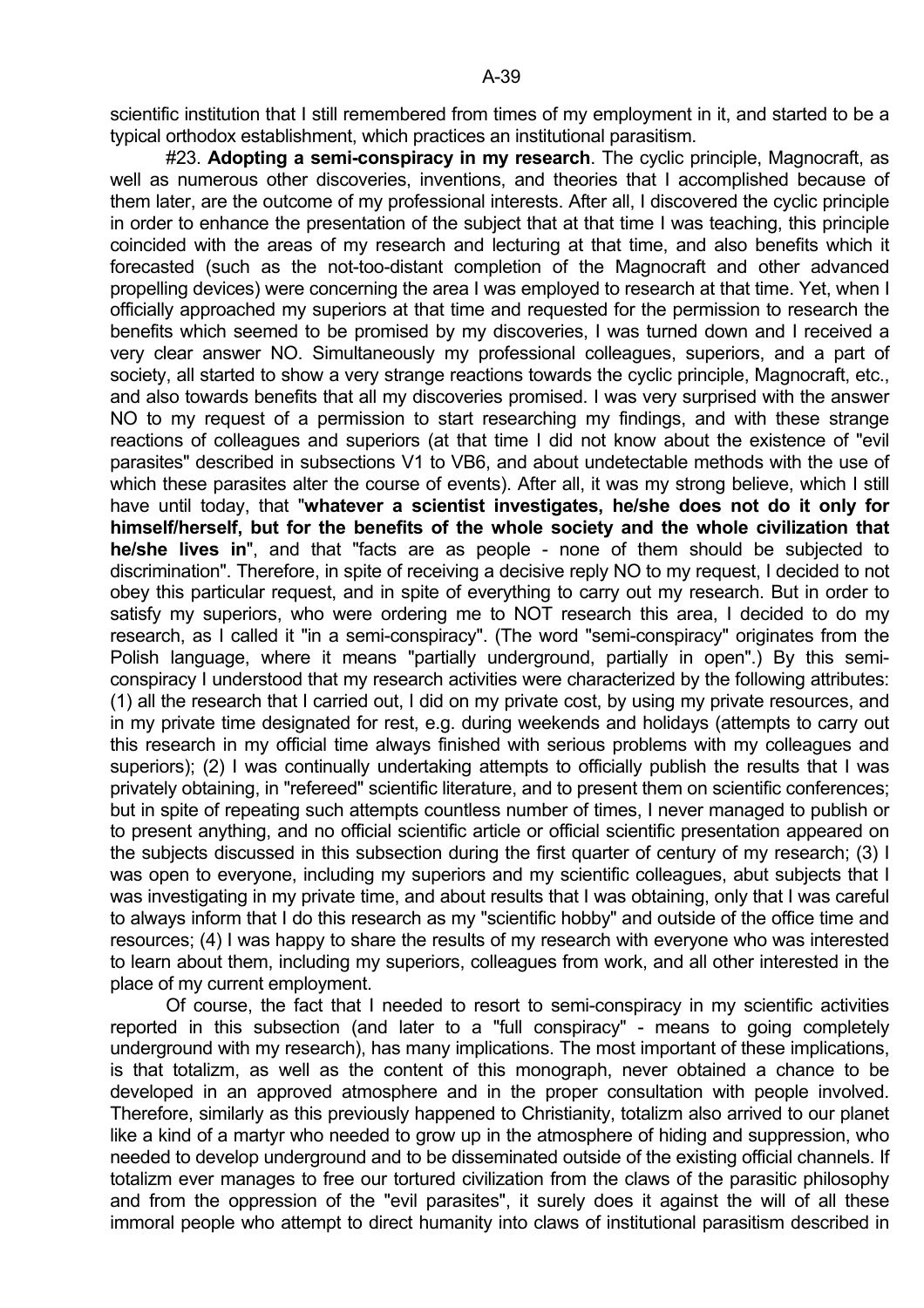subsection JD4.3.

 #24. **The criticism of the Magnocraft, and the development of my interest in gravity**. There was a significant difference between the reception of the Magnocraft in Europe (i.e. initially in Poland, then also in Germany and in other countries with fluency in German, such as Switzerland, Denmark, Holland, Austria, etc.), and the later reception of this spaceship in countries that use English language (i.e. initially in New Zealand and later also in the USA and England). My Polish scientific colleagues almost unanimously agreed, that the Magnocraft uses sound principles of operation and therefore when it was built it must fly. The only reservations that they had, concerned the level of our technology - namely this technology needs to be advanced much more in order for this vehicle is to be built. A very similar stand was taken later by German and other continental European researchers. However, New Zealand scientists and American scientists turned out to be much more hermetic to this new idea. (Later I discovered that statistically a much higher proportion of English speaking scientists, than European scientists, is already in the advanced stage of parasitism.) They almost unanimously criticised every aspect of the Magnocraft, claiming that both the principles of operation as well as the technology, made this spaceship impossible to fly. A good example of the strong criticism the Magnocraft encountered at that time, is an article **[11A4]** published in the OMNI (USA) magazine, number 2/1984, Vol. 1 No. 6, page 87. Such an exclusively critical tone was also prevailing in all New Zealand books which addressed the topic of the Magnocraft. For example the book **[12A4]** by Peter Hassall, "The NZ Files, UFOs in New Zealand" (Published in 1998 by David Bateman Ltd., 30 Tarndale Grove, Albany, Auckland, New Zealand, ISBN 1-86953-3704, 176 pages, pb) devotes around 2/3 volume of the page 98 to repeating a small fraction of vigorous criticism that my research, theories, and inventions (including the Magnocraft) encountered at that time. Amongst others, this book [12A4] publishes the very strong statement, which refers to my theories and research, calling them "an embarrassment".

 The argument which was repeated most frequently by scientists of New Zealand and the USA in their criticism of the Magnocraft was, that it will be the "antigravity", not a magnetic field, which will be the basis of propulsion systems in our future. I could not disagree more with these claims of New Zealand and American scientists, because my cyclic table quite clearly indicated that the gravity field cannot be used for the propelling purposes. But at that time I had no evidence yet, to conclusively prove the information that the cyclic table was conveying. So I initiated intensive studies of the gravitational field in order to find out what specifically was wrong with antigravity, and why the cyclic table insists that antigravity cannot be used for propelling purposes. The answer come in 1985, when I developed my Concept of Dipolar Gravity. But before I formulated this concept, I managed to collect observations about the inadequacy of the monopolar gravity, which in this monograph are presented in chapter G.

 #25. **The awareness of the inadequacy of the old concept of monopolar gravity adhered previously (and still officially adhered even today)**. This awareness resulted from the argumentation of opponents of Theory of the Magnocraft, who claimed that it is going to be "antigravity" not magnetism, which is going to be a carrier of the vehicles of our future. My analyses and research on the gravity field that were triggered by these claims, indicated that "antigravity even if it existed, would not be able to lift out a space vehicle into the space". A full version of these analyses is presented in chapter G of this monograph. In turn the awareness, that the concept so erroneous and so contradictive to the natural order of things as "antigravity", was tolerated without any reservations by present orthodox science, undermined my trust about the correctness of the entire our scientific understanding of gravity, and inspired me to seek something much better than this understanding.

 #26. **The spectacular finding of the key to the new Concept of Dipolar Gravity (1985)**. After I realized the inadequacy of the old concept of monopolar gravity presently adhered by our orthodox scientists, I tried to find an error in the formulation of that concept. This error causes that the old concept is contradictive to the natural order of things. I read for this purpose a lot of publications concerning gravity, and constantly though over its existing formulation. One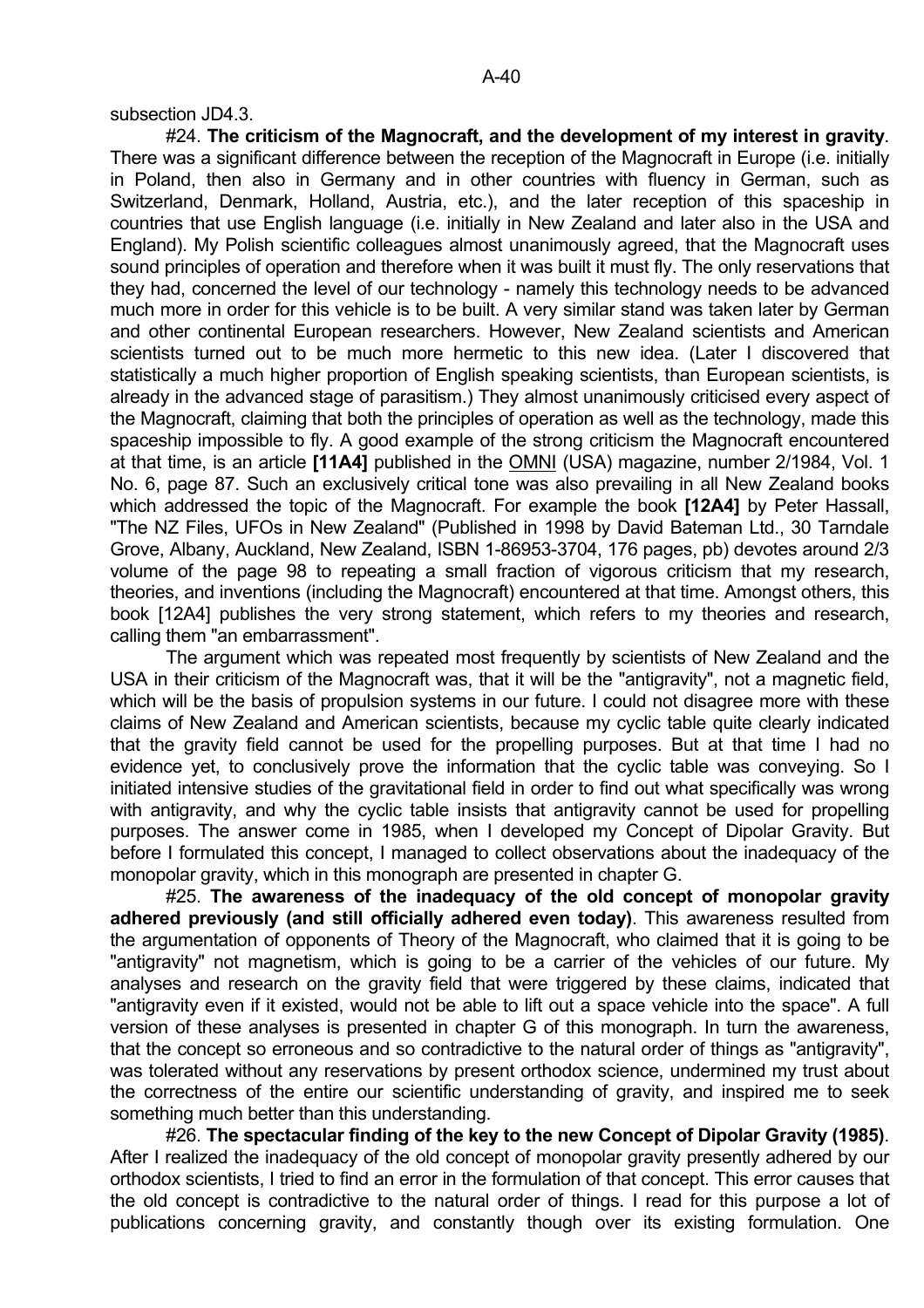extremely beautiful afternoon, in spring of 1985 (most probably it was during the New Zealand vacation break in a half of August 1985) I was walking around the park in Invercargill. The park in Invercargill is one of the most beautiful parks in New Zealand, and at that particular time it was especially beautiful - full of spring flowers, with the nature awakening to life and with the air filled up with a kind of happiness. Rapidly a key to the solution of gravity problem appeared in my mind. It was rather a spectacular moment in my life, as in this majestic day and beautiful environment, it hit my awareness as a lightning and in a split of second it turned upside down my entire understanding of the universe. The key to the complete understanding of gravity turned out to be the fact, that the old concept considers gravity "a priori" to be a monopolar type of field, while it is necessary to consider also whether gravity does not have a dipolar character. After I found this key, it was possible to gradually work out the foundations of the new Concept of Dipolar Gravity, the most early version of which was initially published in the Polish monograph [1] (this one, the scientific value of which was disqualified by the Scientific Council of the Institute TBM of the Technical University of Wroclaw, Poland), while the latest version is presented in chapters H and I of this monograph.

 #27. **The development of the Concept of Dipolar Gravity (1985).** My intensive research on the gravity field that I carried out at that time, in 1985 answered why antigravity can never be used for propelling of space vehicles. It turned out that antigravity is a fully speculative phenomenon, which does not exist in reality. It was invented on paper, and disseminated in numerous publications, although it is a myth, which does not exist in a real universe. The reason is that the antigravity would only be possible, when the gravitational field has a monopolar character. But as my Concept of Dipolar Gravity proved it conclusively, what I documented with the formal proof provided in subsection H1.1 of this monograph, the gravitational field has a dipolar character. In turn, in the dipolar type of field antigravity does not exist at all, because antigravity is contradictive to dipolarity. Thus an antigravitational spaceship cannot be build, and all these speculations regarding the future use of antigravity, turned out to be just unhealthy dreaming (or intentional misdirecting of our thinking manipulated into us by evil parasites - see subsection G1), which leads to nowhere and which is contradictive to the laws of our universe. So all this noisy criticism of the Magnocraft, which stemmed from these antigravity speculations, in fact proved itself to be completely unjustified.

 However, the most significant contribution of the newly developed Concept of Dipolar Gravity to our scientific outlook, in my opinion concerns not the antigravity vehicles, but the confirmation of statements of religions. The new Concept of Dipolar Gravity revealed that a counter-world exists in parallel to our physical world, and that this counter-world is filled up with an intelligent substance, which is capable of thinking in the natural constitution. (The capability of this substance to think in its natural constitution is not only revealed by theoretical deductions provided in subsection H2 of this monograph, and in subsection B4 of treatise [7/2], but it is also confirmed by various empirical findings, e.g. consider the intelligent way this thinking substance replies to pendulum inquires, solves complicated problems at ESP level, allows animals to show high-level intelligence, provides the "hardware" which maintains our awareness even when we are clinically dead, enables elementary sub-atomic particles to behave intelligently, etc.) Therefore the entire counter-world filled up with such thinking substance is an equivalent to a colossal natural computer, which thinks and memorises, and thus which forms a kind of the "universal intellect" that corresponds to the idea of God from religions. Because the new Concept of Dipolar Gravity revealed scientifically and formally proved the existence of this universal intellect (God), and also because it explained the nature, properties, and behaviours of this intellect, so-far it is the only consistent scientific theory which objectively proves that what religions claim about the existence of God is actually correct.

 The development of the new Concept of Dipolar Gravity had an enormous impact on all aspects of my research. This is because it also laid theoretical foundations for discovering moral laws described in subsection I4.1.1 of this monograph, as well as discovering the computer-like natural mechanism (i.e. the counter-material "hardware" which hosts the "universal intellect"),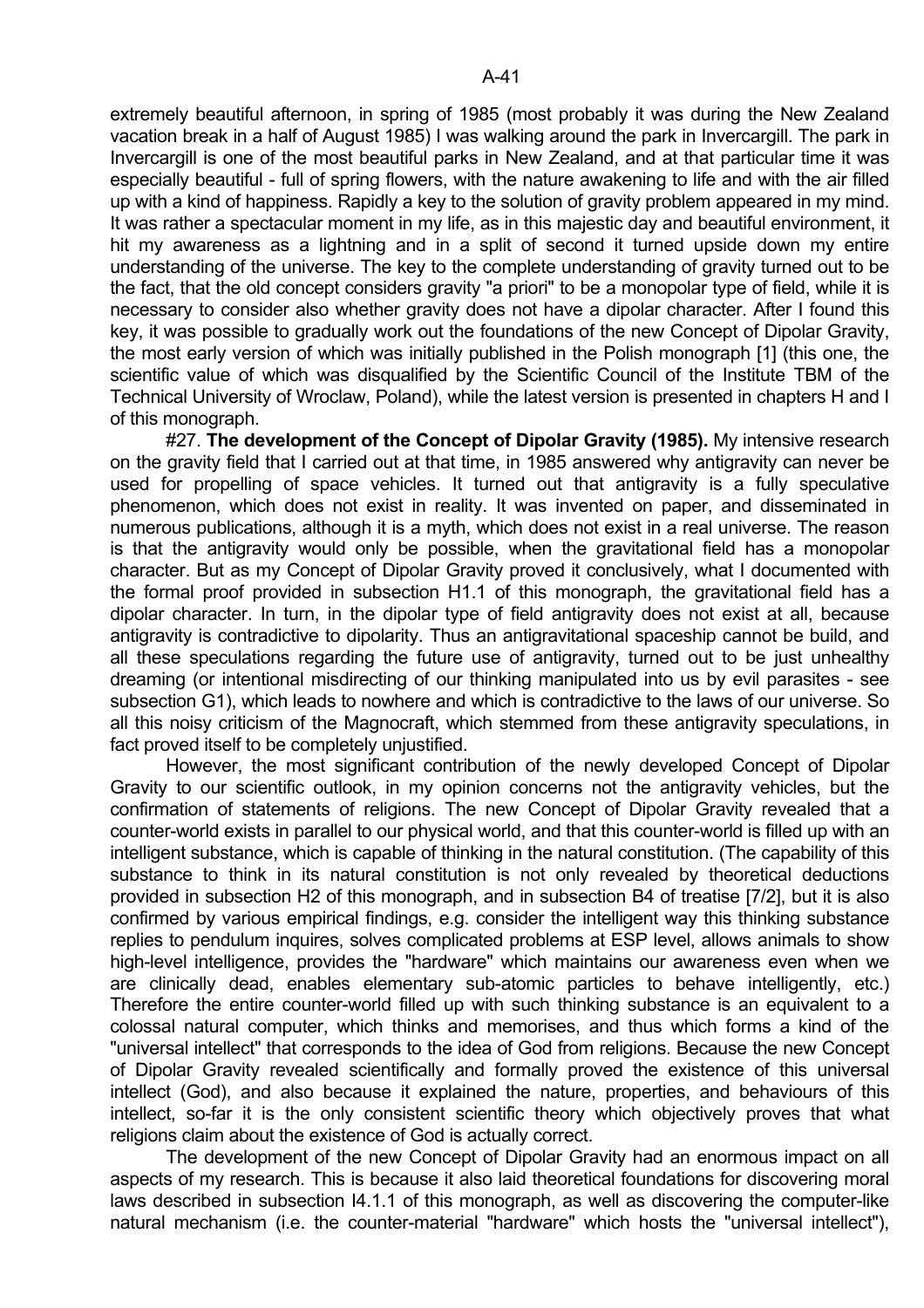which with an iron hand supervises our obedience of these laws. As such, this concept led to the formulation of totalizm, to identifying differences between totalizm and parasitism, etc. Furthermore, it explained what is telekinesis, telepathy, and time, thus it also indicated how telekinetic vehicles and time vehicles are going to operate, how to build telepathic devices, etc. for details see subsections H4 to H11, which outline some outcomes of this new concept. In addition, the Concept of Dipolar Gravity explained such previously misunderstood phenomena as "karma", "nirvana", "feelings", and many more.

 #28. **Counter-material duplicates of material objects**. From the very beginning of formulation of the Concept of Dipolar Gravity I was aware, that in case of the existence of gravitational dipole, to every particle from our world a corresponding counter-particle from the counter-world must be assigned. This led me to a logical conclusion, that every material object must posses its own counter-material duplicate (which is called "spirit" by religions). This conclusion was reached already in the first stage of formulation of the Concept of Dipolar Gravity, i.e. around September 1985. This in turn lead to the explanation of the phenomenon of telekinesis as the "handling of counter-material duplicates of physical objects".

 #29. **The concept of "thinking counter-matter"**, ESP, and the universal intellect (UI). The first analyses of the attributes of counter-matter proved, that all the properties of this extraordinary substance must represent reversals of attributes of matter from our world. This in turn lead to an obvious conclusion, that also the intellectual attribute must obey this principle of reversal. Because our matter is "stupid" in the natural state, the counter-matter must be "intelligent". From this was only a small step to realize the source of information received during analytical ESP, to link the replies of divining pendulums with the replies of moral laws, and to deduce the existence of the universal intellect (God). The entire system of solutions resulting from this finding, in this monograph described in subsections I2 to I5.4 (but excluding subsections I3.3, I4.2, I4.3 and I5.3), was worked out in 1986.

 #30. **Telekinesis and the extraction glow**. In December of 1985 I decided to use a vacation trip through New Zealand in order to check whether my theoretical premises, which described the mechanism of telekinesis as the handling of counter-material duplicates, actually are confirmed in reality. During this trip I asked amongst local people about persons with paranormal capabilities (especially with the capability of psychokinesis) and then I asked these people to demonstrate to me their capabilities. One of the problems, which I tried to solve then, was the manner of distinguishing between an ordinary physical motion, and the telekinetic motion demonstrated by these people. When in early morning I visited a dark toilet in the motel "Akron Motel" from the "Golden Chain" at Bealey Avenue in Christchurch, and deliberated a possibility of paranormal mechanism of light generation, I rapidly realised, that all objects moved telekinetically according to quantum physics must emit "extraction glow" - see Figures L1, L2, and L3 in this monograph. The remaining part of this trip I spend on photographing telekinetically moved objects and on checking whether they emit this glow (which - the experiment, actually proved to work, and such white extraction glow was possible to detect with an ordinary method of photographing).

 #31. **Monographs from series [1] that linked my discoveries**. By the year 1986 I accomplished the basic series of most crucial scientific discoveries and findings of my life, which provided the theoretical foundations for all my later research and publicising activities. And so I already had worked out the design, operation, and construction of the Magnocraft. Also there was completely developed the oscillatory chamber together with both configurations of the twinchamber capsule and spider configuration type. These allowed to use the oscillatory chamber in propulsors of the Magnocraft. I had worked out the new Concept of Dipolar Gravity, and the phenomena that result from this concept, which exerted an influence on the operation of propelling devices and mechanisms of our world. Thus a need appeared that all these separate discoveries and inventions I should combine together into a single comprehensive scientific monograph, that would link them together. I developed and formally published such a monograph by 1986. It was a scientific monograph **[13A4]** of the following bibliographic data: Jan Pajak, "The Magnocraft: a saucer-shaped space vehicle propelled by a pulsating magnetic field", 1st edition,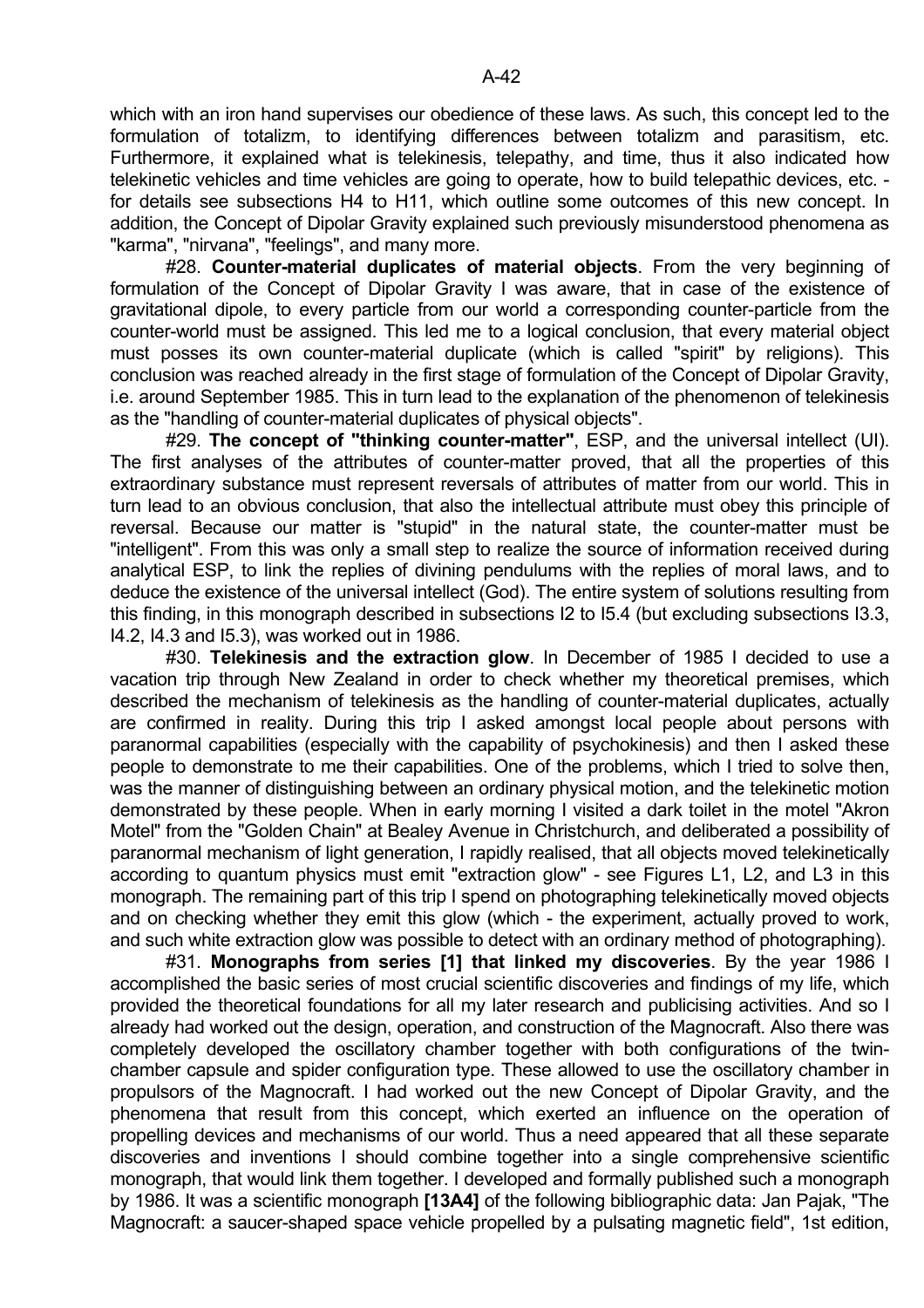(10 October 1986, legal deposit receipt C 77507, date 15.10.86), ISBN 0-9597698-3-8. Monograph [13A4] created the blueprint for the later publications, which in a single comprehensive entity linked together and presented in the harmonious manner all my discoveries and findings. It was disseminated until 1988. In 1988 I finished writing and started the distribution of even the more updated and comprehensive monograph **[14A4]**, with the following bibliographical data: Jan Pajak, "The Magnocraft - Earth's Version of a UFO", (Legal Deposit: receipt no PO # 00-017728, date: 26/11/1990), 0-9597698-6-2.

 This next monograph [14A4] started a new trend in principles of my writing and publishing. This trend depended on distribution of a new publication immediately after it was written, and long before the formal publishing, so that the final fine tuning of details could be spread in time for infinitively long period, and could take into the account the feedback from first readers (this is because of this principle, in spite that monograph [14A4] was written and distributed since 1988, I formally published it only in 1990). Near the end of 1990 I wrote and published the most important of my English monographs. It carried the following editorial data: **[15A4]**: Jan Pajak, "Advanced magnetic propulsion systems" (1 October 1989; Legal Deposit Receipt No.: PO # 00-017004, date 09/10/1990), ISBN 0-9597698-9-7 - see the item [1a] on the list from chapter Y. Monograph  $[15A4]$  =  $[1a]$  provided the blueprint for writing the Polish monograph  $[1/3]$ , which in turn was leading to writing this monograph [1/4].

 #32. **Moral laws**. Already in the times of my primary school I noted that fate of people is governed by some strange regularities. These regularities have no right to appear, if our lives - as this is commonly believed and claimed, are ruled by the so-called "coincident". Out of these regularities the most hitting in eyes were cases of reciprocality of negative feelings. For example when - as this naturally are doing teenagers, spontaneously and without reasons I did not like someone, always it later turned out that this someone spontaneously and without a reason was not liking me as well. These regularities which rule the fate of people, were even stronger visible during my studies at the Technical University of Wroclaw, thus frequently being a subject of my discussions with other students. One observation from that period concerned the simultaneous appearance on both sides the same discouraging circumstances. For example, if I had a date or a meeting, but in the meantime something unexpectedly cropped up, so that I had no chance to arrive to this date or a meeting, then it turned up, that also on the other side similar unexpected obstacles appeared, so that this other side also was unable to arrive at the date or meeting (such situations are especially noticeable, when in spite of all obstacles I did all humanly possible and arrive at the date or meeting to only find out, that the other side was unable to make it). But because not all other students were making similar observations, at that stage I come to the conclusion, that perhaps some people, due to extreme series of "coincidents" are actually affected more from others by events that display regularities and logic. (I was not realizing at that stage yet, that all people may be affected by such regularities in the same way, but not all people have the capability to observe and to notice that this happens to them.) The change of my views on this matter, caused a colleague from work, let us refer to him as to "Chimek". During one of the discussion in the office he claimed that in his son, he sees the altitudes and behaviours towards himself, which are the exact reflection of his own altitudes and behaviour towards his father. This statement of my colleague exactly corresponded with my own personal observations, thus it turned out to be this breakthrough reassurance, that whatever I noted, also happens to all other people, only that the majority of other people have insufficient observational capabilities to notice it. In turn this reassurance of Chimek inspired me to start carrying out a systematic observations in this area. These observations later fruited with the discovery of the existence of thinking counter-matter and the universal intellect - as this is described in previous items of this subsection. Putting all these ideas together caused the gradual clarification in my mind of the idea of moral laws. In 1985 I unambiguously formulated and published the first of these moral laws, which because of the manner in which it work, was called the Boomerang Principle. From the moment it clarified itself in my mind, I also started to seek other moral laws, as well as the easy and simple to remember recipes for the living according to the statement of these laws. Still in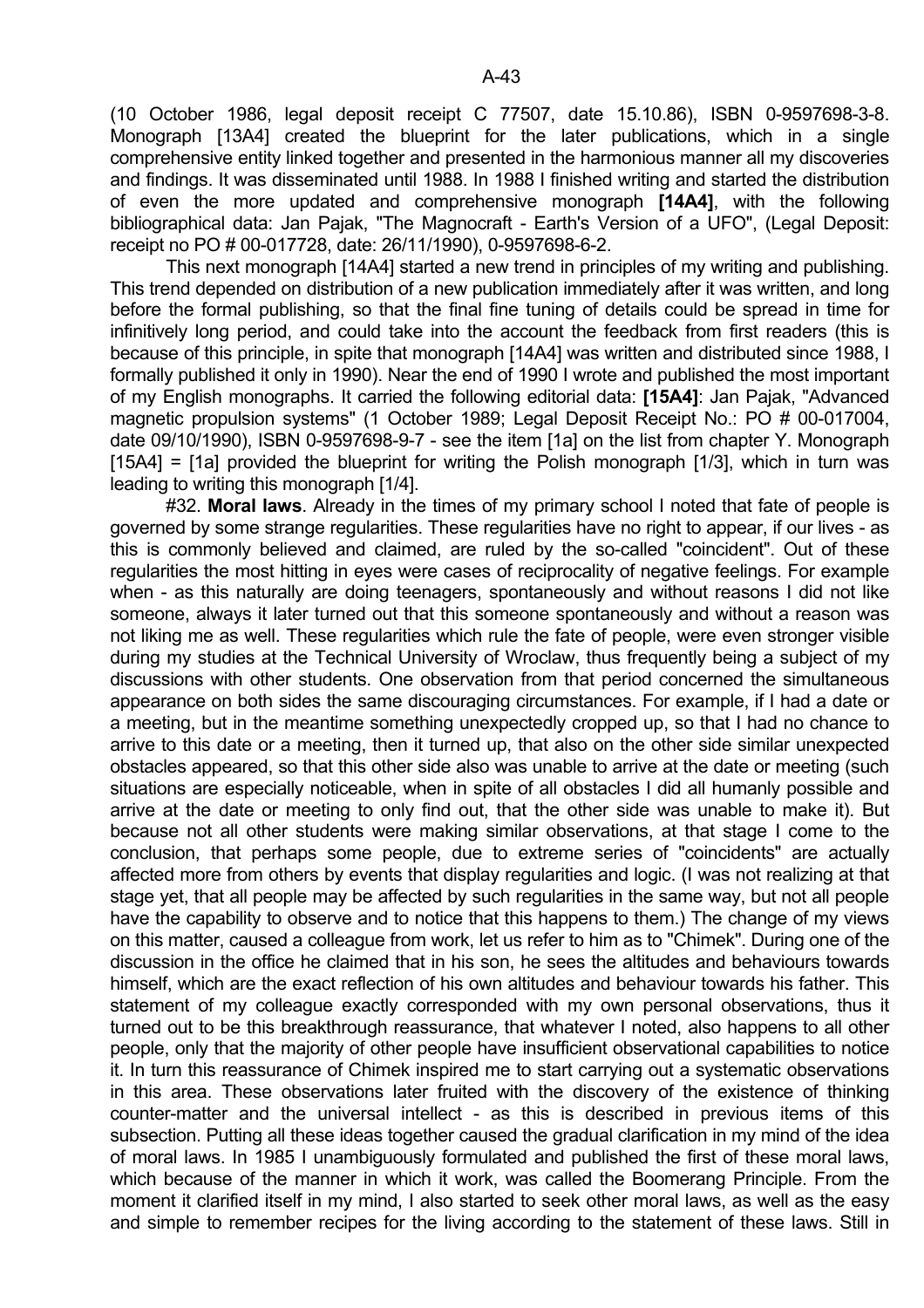1985 these searches fruited with the development of a new philosophy called "totalizm", while in 1996 - with the formulation of the totaliztic mechanics which is described in one of the further items of this chronological list of milestones.

 #33. **Totalizm (1985)**. The new scientific Concept of Dipolar Gravity revealed various facts, which previously were not recognised by institutional science. These included the confirmation of the existence of universal intellect (God), which designed the laws that govern our universe, the existence and operation of moral laws, described in subsection I4.1.1 of this monograph and in subsection B4 of treatise [7/2], and the fact that these moral laws are executed on everyone with the iron consequence - i.e. without any forgiveness or mercy which for political reasons were offered by religions to-date. Thus at a moment when the Concept of Dipolar Gravity revealed, that fate of people is ruled by moral laws, also a need emerged to form a new philosophy, which would explain to people how to apply these hard-hitting moral laws in their lives. In this way the philosophy of totalizm was born. (The newest formulation of principles of totalizm is explained in chapter JA of this monograph, while the previous complete presentation of this philosophy is contained in chapter A of monograph [8].) The first formulation of totalizm, and the choice of name for it, took place in 1985. But the formal foundation of totalizm, and the first practical recommendations of this positive philosophy, were published in 1986. In turn in my major monographs, this philosophy was published systematically starting from 1987. At the beginning, the most important part of totalizm was a collection of principles, which I observed empirically, and which I presented as a positive reversal of doctrines of following the line of the least resistance (i.e. doctrines of "primitive parasitism"). Thus the most vital part of totalizm was initially quite similar to the present content of subsection JB6 in this monograph and subsection I1 in monograph [8]. In the edition of monograph [1a] of 1990, totalizm included 5 such doctrines and the corresponding principles of totalizm. At that time this positive philosophy probably had not too many followers. But it make me sensitive to manifestations of totaliztic behaviour, and to the behaviour along the line of the least intellectual resistance. This in turn switched on my observational capabilities, and tuned them at finding more details.

 Initially totalizm was presented just as an example added to the Concept of Dipolar Gravity. It just tried to explain how to live our lives according to moral laws and according to other findings resulting from the new Concept of Dipolar Gravity. In 1987 totalizm was separated from the Concept of Dipolar Gravity, and established as an independent philosophical system of handy recommendations, which taught us how to apply outcomes of this concept in our every day lives. Simultaneously, the Concept of Dipolar Gravity was distinguished as a pure science, similar to our to-date physics. (I.e. this means that in 1987 the Concept of Dipolar Gravity was defined as a kind of vehicle, comparable to a car, while the philosophy of totalizm was defined as a kind of tutorial, teaching us how to use this vehicle to safely drive through our lives.) It was at that time, that totalizm crystallised its stand as a secular philosophy, although it is the philosophy, which clearly recognises and acknowledges the existence of universal intellect (God). The reason was, that according to totalizm, all problems which religions created on Earth, are the outcome of forcing upon people the religious lifestyle, and departing from secular living. Such religious lifestyle requires from people to perform various manifestative, spectacular, theatrical, and public oriented displays of the obedience to a given religion (which are claimed to be manifestations of the obedience to God), such as religious gestures, religious rituals, religious ceremonies, religious festivities, etc. In order to execute these manifestations from people, various religious institutions were introduced. In turn these religious institutions can survive only if they seek political power. Unfortunately, their path to this power leads through distortion of moral laws and introduction of religious laws, which sometimes are contradictive to moral ones. Revealing all this, totalizm also discloses that the manifest religious practices were introduced by humans, not by the universal intellect (God), and that our science cannot discover laws of the universe, which actually ask us to perform any of them. As such, these manifestations are not needed to prove our obedience to the universal intellect, and are only justifiable for showing our obedience to a given religious institution. On the other hand, the obedience of moral laws turns out to be necessary, because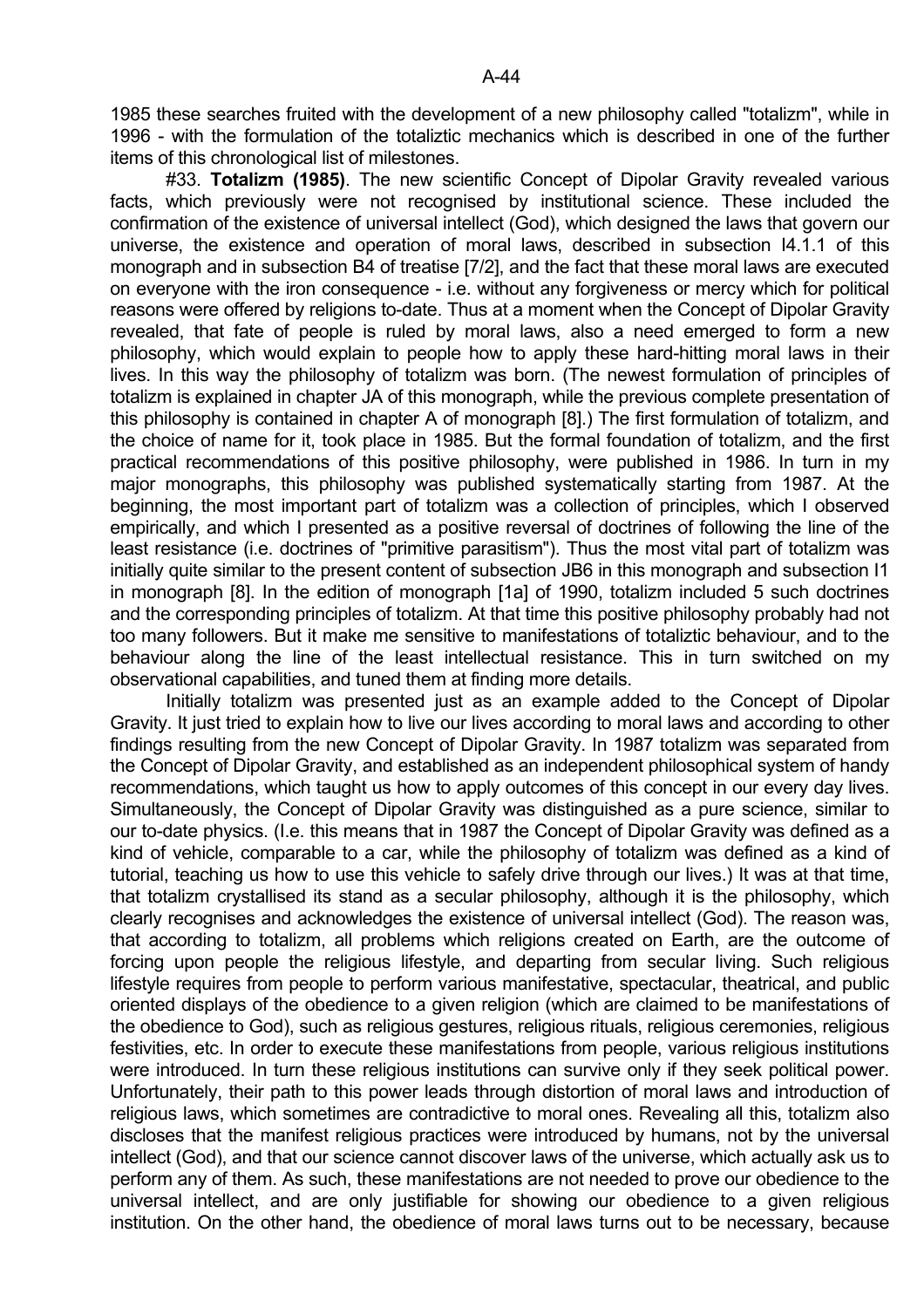the existence and operation of moral laws can be proven in a scientific manner. Therefore from the point of view of totalizm, the only required form of manifestation of someone's obedience towards the universal intellect (God) is to obey the moral laws. Thus, in practice totalizm recommends to live a fully secular life, which concentrates on living and on obeying moral laws, not on manifest participation in religious ceremonies (i.e. totalizm places content above form). Of course, totalizm allows all other forms of religious observations, if someone wishes to practice them, although it does not encourage them, it emphasises that they only have the value as a form of entertainment, the expression of tradition, or the expression of personal belief, and it also warns that they promote religious institutions, which could seek political power and thus could be interested in suppressing the true moral laws. In place of manifestative religious activities totalizm recommends the development of an intimate relationship with the universal intellect (UI), in which all communications with this intellect (prayers) are carried out quietly at thought level and are unnoticeable to other people, thus not disturbing their current secular activities.

 These people who just are learning about the existence of totalizm, may wonder why such a new philosophy was not founded by someone with a philosophical background, e.g. by some famous university professor, which holds a deanship in a faculty of philosophy, and who was born in a well-known family of long-standing intellectuals. Why a philosophy, which now is turning around lives of numerous people, was formulated by Jasia of Wszewilki, a son of a mechanic and a housewife, who not long ago was grazing his mother's cows at the banks of nearby river called "Barycz". Well, the answer to this question lies in the complexity of totalizm. Totalizm is so complex, and so vast internally, that it would be impossible to be formulated by just an expert in any single discipline. If one analyses totalizm, he/she soon discovers, that this philosophy accumulates a huge range of theoretical knowledge, and empirical experience, which until the time totalizm was founded were not available simultaneously to a single person in a form of a logical structure into which this knowledge is shaped by totalizm. The direction of thinking, which is disclosed by totalizm, is drastically different from, and on many occasion completely opposite to, directions included in the majority of to-date religions, philosophies, scientific theories, and social trends. For these reasons, the principles of totalizm needed to be developed continually throughout many years, while what they say needed to be based on the pedantic piecing together the whole ocean of practical observations and theoretical knowledge, which originate from several different disciplines. In order to have access to all this vast knowledge, the person who could be able to formulate totalizm, needed to have a very analytical and observing approach to living, needed to lead a very dramatic ("interesting") life, full of adventures, obstacles to overcome, pain and suffering, travel, and extraordinary activities, which forced him to master perfectly numerous scientific disciplines, to live everyday life in many different countries, cultures, ideologies, religions, races, etc. If someone analytically revises the recommendations of totalizm, then he/she discovers that a narrow expert in only a single discipline, i.e. a type which overcrowds today universities, and which tries to influence the today philosophies, "armchair" scientific theories, and new religions or cults, practically never would be able to formulate such highly practical and extremely effective philosophy, as totalizm. For example, the narrow expert from, let say, philosophy, never would be able to discover and formulate these components of totalizm, which are related to physical sciences, such as moral field, moral energy, moral laws, gravity equations, totaliztic mechanics, etc. After all, the reluctance and allergy with which the experts of humanistic disciplines are treating all sciences which require the application of mathematics, measurements, units, equations, and all other tools of strict scientific thinking, is widely known. In turn an expert from a discipline other than philosophy, e.g. from any physical science, also would not be able to formulate totalizm for a simple reason that such narrow experts tend to spend whole their lives in the same environment and the same type of job. Therefore they do not have opportunity, like myself, for globetrotting and for accumulating in their minds, and then synthesising into totalizm, all these multitude of life experiences, empirical findings, and theoretical knowledge, which originally stem from a number of different disciplines, but which finally all converged into the recommendations of totalizm. (As an example, please consider the knowledge incorporated into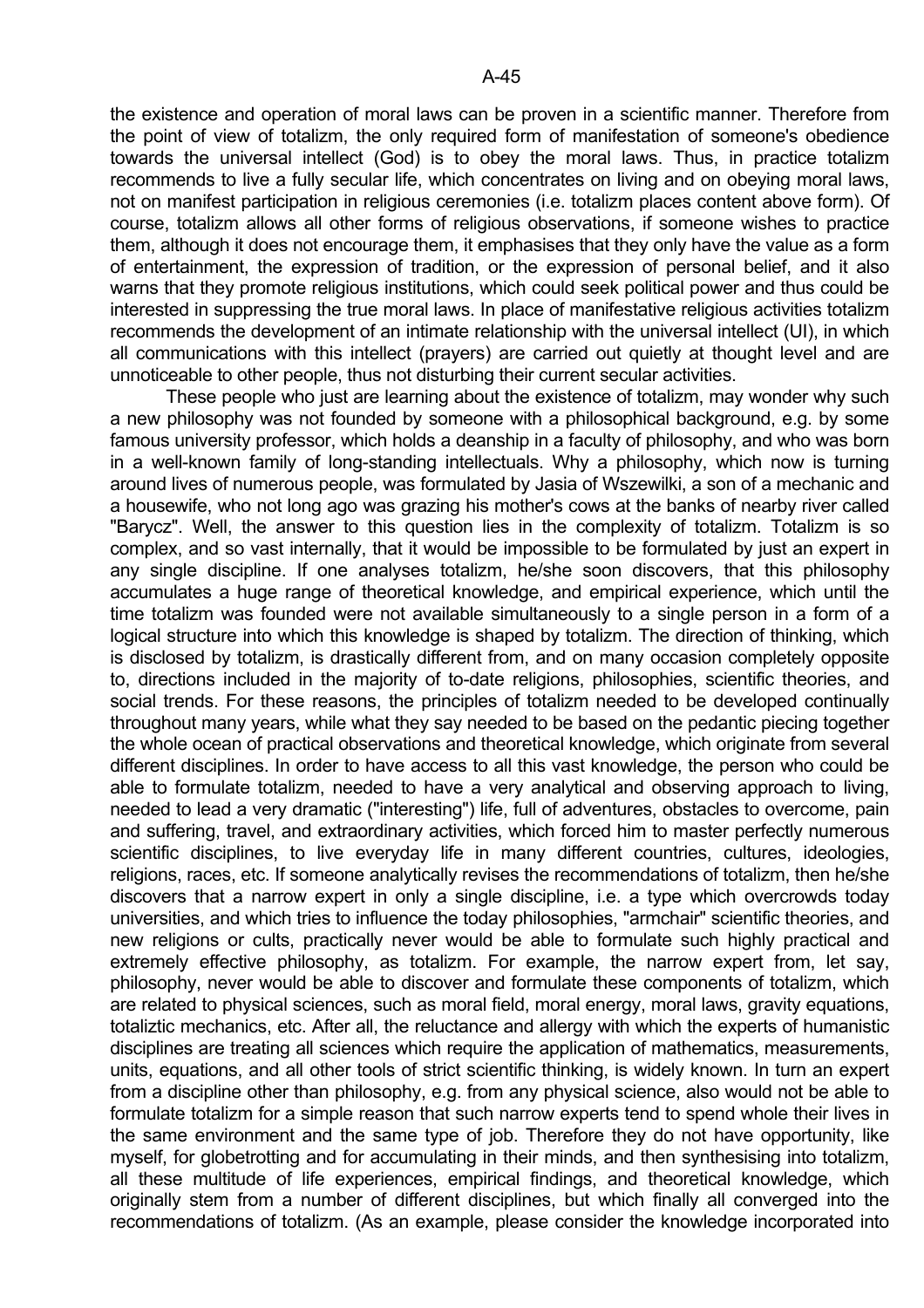totalizm, which originates from various: religions, ideologies, philosophies, history, folklore, politics, tourism, medicine, astronomy, physics, mechanics, etc.)

 There are also other reasons for the high usefulness of totalizm, and for the applicability of this philosophy to many life situations. These are all the difficulties and toughness that I went through in my life, and the lessons from which I incorporated into totalizm. (I should mention here, that in order to make totalizm more educational, I am always trying to document in my publications the most meaningful out of numerous misadventures I went through in my life, although I also need to add that I actually made to the universal intellect the clear plea that I am prepared to experience in my life all the misadventures that are needed to improve the fate of humanity - therefore whatever affects me, is not because of the normal karma I must pay off, but because of the so-called creditory-karma described in subsection I4.5 that I volunteered to take on myself. Because of this my volunteering to misadventures, I also feel no animosity towards people and institutions, which used to oppress me and make my life miserable, although I feel a deep grudge towards evil parasites, who premeditated and manipulated onto people the dirty tricks that affect me from these institutions or these humans. Still I feel obliged to show scientific exactitude, and to report thoroughly facts about these people or institutions, even if these facts are not very nice.) From the content of this subsection it should become obvious, that my life was just one steam of constant exposures to prejudices, to the opposition against my research, to threats, attacks, scoffing, kicking out from subsequent jobs, and to many other forms of oppression and suppression. Of course, according to moral laws, the "bad does as much good, as good does bad". Thus also the tough times that I went through in my life, brought various good consequences, and could not stop me from leading a life, which is at least the same happy and fulfilled as that of other people. One of these good consequences is, that the tough times fruited with the advancement of principles of totalizm. The reason is, that these thousands of difficult life situations, which I constantly needed to solve in order to keep my jobs, earn my bread, and simply to survive, and the necessity to always keep squeaky clean to not be vulnerable to all these attacks, eventuated in gradual identification and working out the totaliztic rules of living. **Totalizm is so good, because immoral people made my life so tough, and because the hard moral lessons these people constantly taught me, were all converted into this positive philosophy**.

 #34. **The software interpretation of time**. This name is assigned to the principle, alternative from that used by the official science, on which the Concept of Dipolar Gravity explains the work of time. According to this principle, time is the passage of the execution control through natural programs of our lives. Thus time must have a discrete character (means, it must move forward in short jumps), as the execution control moves in jumps from one command to a next one. In turn by being the execution control, time can be shifted back and forth, as well as slow down or accelerated.

 Proof. The software interpretation of time is so precise, so detailed, and so true, that it allows to identify, and to indicate, proofs for its own correctness. One amongst such proofs is the possibility to see with naked eyes that time elapses in small jumps. This jumping elapse of time is visible with naked eye and in daylight, when we look carefully at any spinning object (e.g. at airplane propeller) that accelerates from zero to around 1800 rev/min. At some stage of this acceleration this spinning object makes an impression as if it begins to rotate in a direction that is opposite to the real one. This impression is formed because the execution control of time moves in jumps from one command of our program of life to a next command. Thus we see the spinning object NOT in a continuous manner, but in short jumps - which cause that this spinning object is visible as if it is lighted by rhythmical flashes of a stroboscopic lamp.

 History. The essence of the "software interpretation of time" results directly from the Concept of Dipolar Gravity. Thus historically I comprehended this essence already at the moment when I developed this concept in 1985. However the technical details of it were worked out and developed in 1986 during the extending of the cyclic table by statements resulting from dipolar gravity. The development of this interpretation allowed in turn prediction of such phenomena as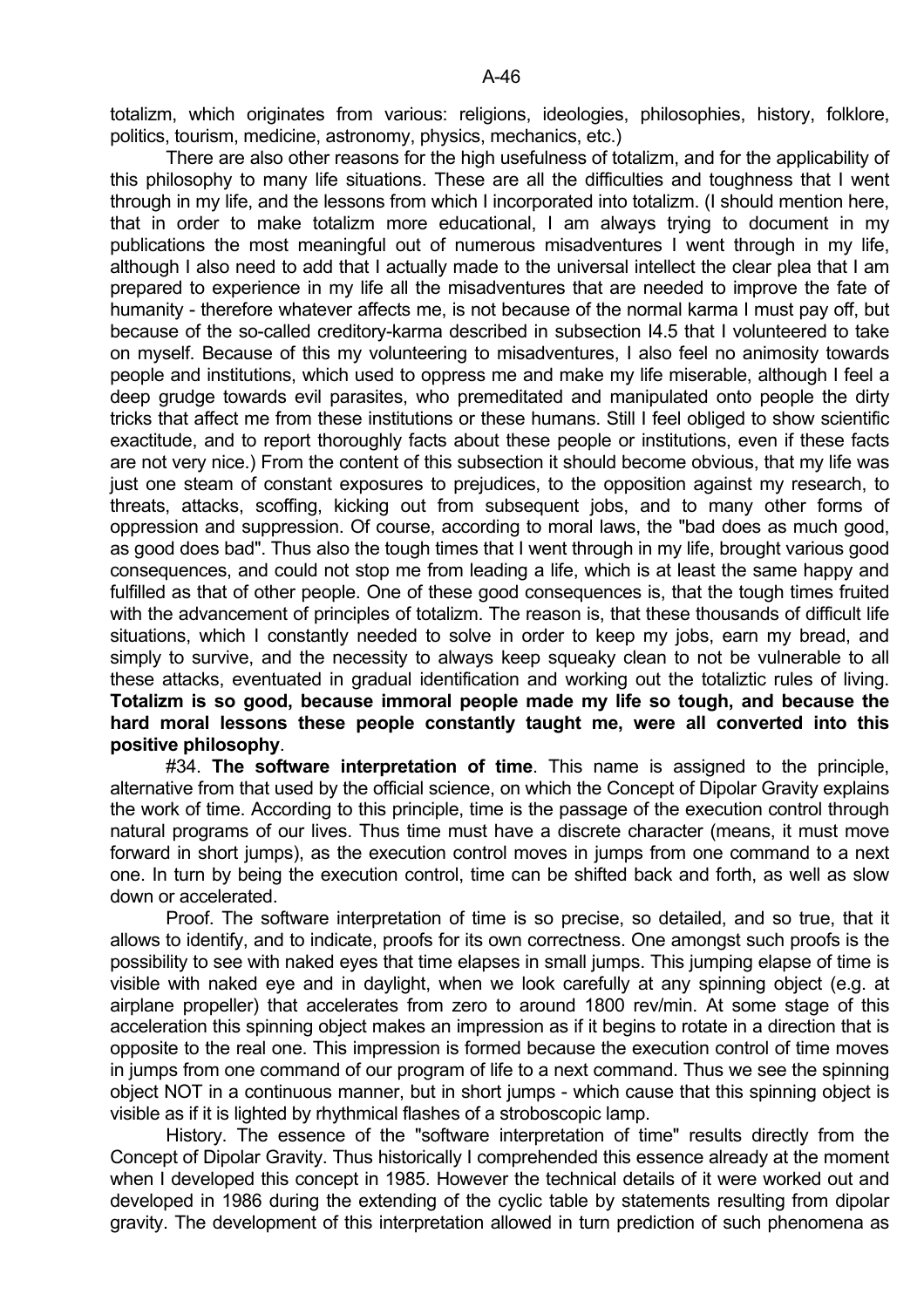the "state of suspended animation", "one-way trip", "effect of duplication of time", etc. - for more details see subsection M1 of this monograph, or subsection N2.3 of monograph [1/5]. The first presentations of these phenomena were included into my publications starting from 1987. In turn the working out of basic phenomena connected with travel through time lead to a gradual disclosure and describing the basic attributes, capabilities, and limitations of time travel. From this there was only a small step to description of time vehicles and to gradual accumulation of information, that such time vehicles are already utilised by UFOnauts. The first more detailed descriptions of time vehicles were published in 1990 in [1e]. Because my knowledge about the work of time vehicles increased fast and continually, in 2007 to the description of these vehicles devoted was the entire volume 11 of monograph [1/5].

 Wasted chance for living forever. Time vehicles are an illustrative example how wasteful are actions of present human civilisation. If from the very beginning when I developed the Concept of Dipolar Gravity, means from 1985, I would receive from other people the help for which I continually kept appealing, then by now I would already build time vehicles. After all, over a quarter of century passed already - means much more time than I need to realise these extraordinary vehicles. In turn time vehicles have this capability, that they allow to **defeat the death**. This is because they allow that every citizen of the Earth after reaching an old age could repetitively shift back in time to years of his or her youth. In this way every person could live forever. Unfortunately, through arranging public persecutions of my person and through unleashing hysteric scoffing at my Concept of Dipolar Gravity - instead of assisting me in the completion of the extraordinary devices which stem from this concept, the humanity wastes the present chance for building time vehicles. In turn after I must go to the afterlife, at least several hundreds of years will need to pass before someone else develops a similar to mine manner of thinking and courage to initiate the building of these vehicles capable of defeating the death.

 #35. **The model of the brain as an input-output device**. In 1987 I visited several times a medical doctor who practised in Queenstown, New Zealand, and who was fascinated by the Concept of Dipolar Gravity. This doctor, amongst others, practised acupuncture. During these visits long discussions took place about mechanisms of acupuncture in the light of dipolar gravity, about the structure of human body and the counter-material duplicate of this body, about the exchange of signals between our body and its counter-duplicate, etc. One of effects of these long discussions was the awareness and the development of the "model of the brain as a input-output device" described in subsection I5.4.

 #36. **The relationship of electromagnetic and paranormal phenomena, and the explanation for mechanism of magnetic field**. In 1987 I started to prepare a paper **[16A4]** entitled "Premises for the Electromagnetic Manifestation of Paranormal Phenomena", which I planned to present on "The International Symposium on Interaction of Electromagnetic Fields with Biological Systems", Tiberias, Israel, March 21-24, 1988. In order to prepare the content of this paper, I analysed manifestations of the known paranormal and electrical phenomena, and I tried to detect mechanisms of mutual interaction between these two. In the effect of this analysis I found relationships that in this monograph are presented in subsections H7.3 and H5.2. One of the most significant findings was the explanation what actually magnetic field is - see subsection H5.2. Unfortunately, the symposium in Israel in the last moment was called off, because Arabs as usually started some problems. (It cannot be excluded that these problems were induced on purpose by evil parasites, who know the future, thus who could obstruct the conference which - if goes ahead, could possibly contribute towards much faster detection of evil activities of this cosmic invaders.) Therefore the discussed paper needed to be re-done, and after the translation into German it was published as **[17A4]** under the title "Gravitation Als Dipolare Felder" in West-German two-bimonthly "Raum & Zeit", Nr. 34, June/July 1988, pages 57 to 69 (published by: EHLERS Verlag GmbH, Hohenzollernstrasse 60, D-8000 München 40, West Germany).

 #37. **The unsuccessful search of the sponsor for completion of the oscillatory chamber and the Magnocraft**. Until 1987 I managed to publish with my private funds several different English versions of my monographs, which described thoroughly the design and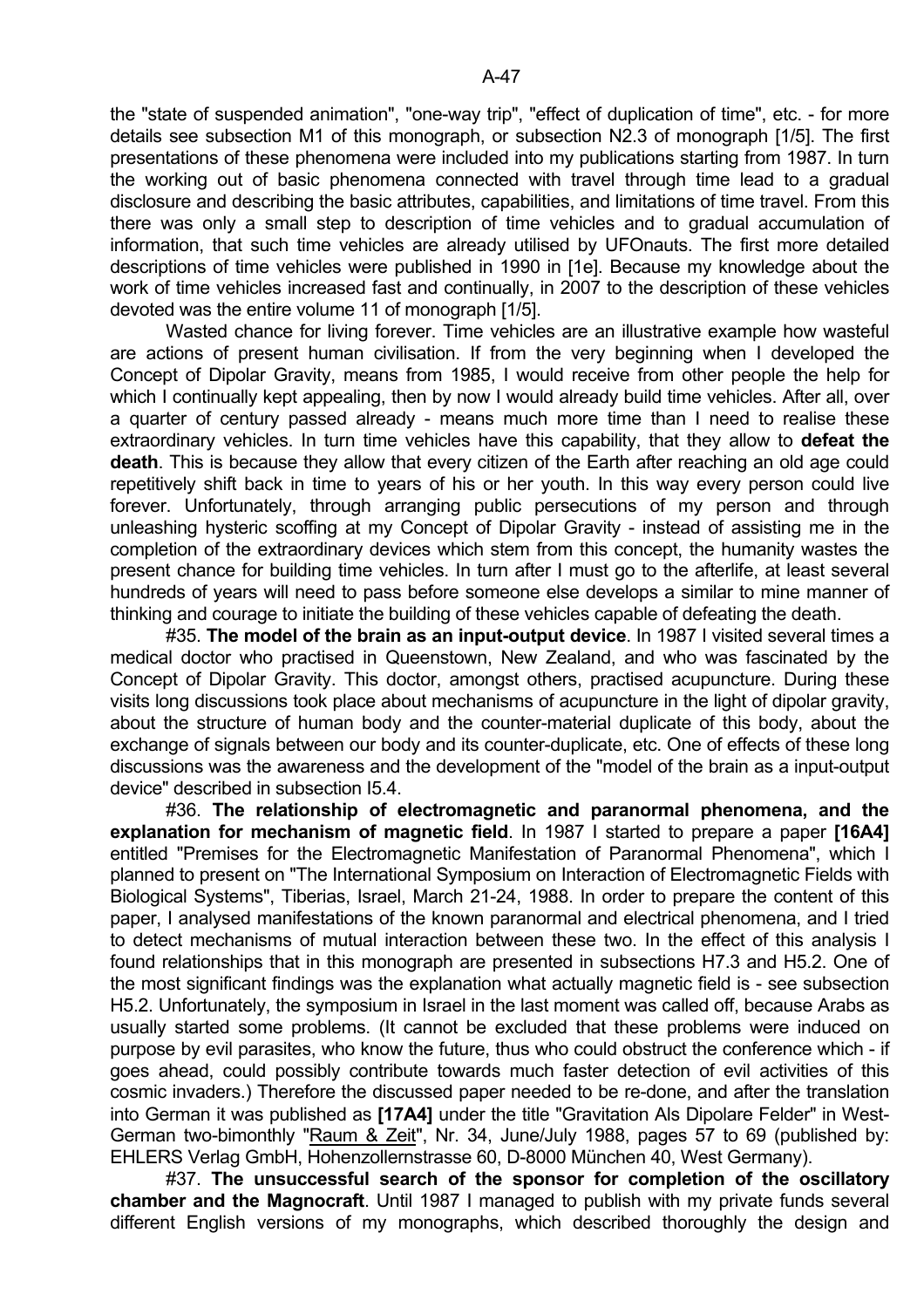operation of the Magnocraft and the oscillatory chamber. These monographs were written in a good English, because in perfecting their language-side were involved my friends - for whom English was their native tongue. Thus, while having a good and comprehensive descriptions of the oscillatory chamber and the Magnocraft, around 1987 I decided to undertake the searches for an institution, which would allowed me to build this propelling device and vehicle, through giving me a technical, productional, and research support for my efforts. I continued these searches during at least three next years, until around 1989, means also to a large extend after my shifting at the University of Otago. But I finally run out the institutions in the world, to which I could turn in this matter, so I was forced to admit my defeat and to cease further searches. Within these searches for a sponsor, firstly in various publications I was seeking institutions from different countries, which are carrying out developmental and research work on new propulsion systems, on new energy devices, or on powerful magnetic fields. Then I posted to these institutions my English monographs, which exactly described the Magnocraft and/or the oscillatory chamber. (In these first my publications I made sure that even a single time I was not mentioning the name UFO, while the natural manner of eventuation of my inventions and discoveries was explained in them thoroughly.) These descriptions were accompanied by my cover letter, which explained benefits from the completion of these devices, which presented a detailed plan of research and development of these devices, and which contained my personal proposal addressed to these institutions, that I am going to build for them these propelling or energy devices, if on some principles they allow me to use their research laboratories, equipment, and production facilities. In total I posted such proposals to over 100 different institutions on our planet, which carried out some research in the areas which concerned my devices. Near the end of my search for a sponsor, the list of addresses and history of correspondence in this matter were taking me a thick notebook. These institutions were of all possible categories, starting with NASA, Department of Energy, Jet Propulsion Laboratory, and all sorts of tertiary educational institutions and private laboratories in the USA, and Canada. They included relevant institutions in almost all industrially developed counties - including into this the leading developmental companies in almost the entire Europe, Japan, Korea, Hong Kong, Taiwan, Australia, and New Zealand. They even incorporated various unknown sponsoring institutions and countries, such as King Faisal Found for the development of new methods of generation of energy - offered by one of the Arab countries (probably it was Saudi Arabia), the developmental fund of Sai Baba, Energy Fund in India, and even some secret private laboratory hidden in jungles of South America. The great majority of these over 100 institutions completely ignored my proposal of cooperation, and has not replied to my letters. In turn these which replied, treated me as a small boy who do not know what is writing about. For example NASA replied to me along the line that it has its own researchers, and that they work only on the realistic projects, the Department of Energy from the USA replied something about the opinion of its experts about the inability of the oscillatory chamber to accumulate energy or to be useful for any other energy applications, etc. Sometimes the replies were directly rude, for example such as the reply of one expert who was responsible for some fund in England for the development of devices for powerful magnetic fields, who in his reply thanked me for sending him interesting ... stamps, thus letting me know with typical English sarcasm, that the descriptions of the oscillatory chamber, which I posted to him in my letter, he considers to be complete rubbish, which is not worth stamps that I stick to the envelope (which stamps, by the way, otherwise to him, I needed to pay from my private pocket).

 The impossibility of finding a sponsor for the construction of the oscillatory chamber and the Magnocraft, was a huge defeat and a very bitter disappointment. Unfortunately, it was not the first or the last defeat in my life. Intuitively I was sure, that if I had such a chance, I would surely build not only the oscillatory chamber, but also the Magnocraft. (In such a case, the fate of humanity would roll much differently than it rolls today.) After all, when one concerns the depth of understanding of the technical details of these two devices, the intuitive understanding of their operation, and the ability to carry out a scientific synthesis, it is going in future to be very difficult to find anyone, who could even with me. My defeat in the efforts of finding a sponsor for the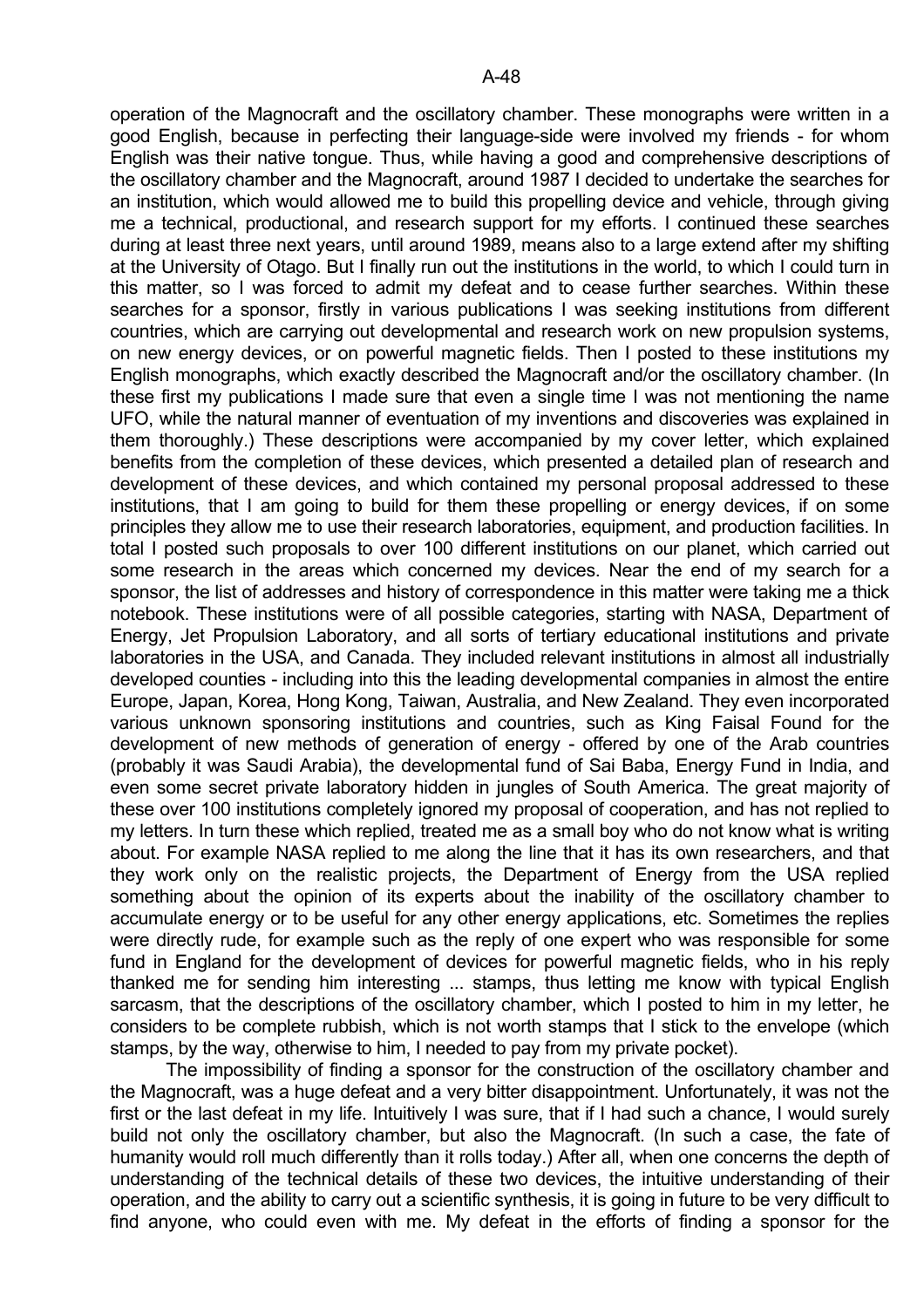completion of these devices, revealed that in the development of new devices, the construction of which requires a coordinated effort of more than just a single person, the inventor of these devices is completely powerless in face of a wall from human scepticism, which surrounds him. He is not able to convince others, that his invention is feasible and is going to work, while without convincing others, he is not able to build this device just by himself. Thus practically, out of the revolutionary devices invented on Earth, only these have the chance of being completed, the completion of which lies in capabilities of individual (their own) inventors. In turn everything, that requires large teams and large laboratories to be completed, may never have the chance of being build. How in such circumstances lift our civilisation to stars?

 #38. **UFO explosion in Tapanui, New Zealand (1987)**. While working in New Zealand, in my spare time I was pursuing various scientific interests. One of them was the search for a legendary explosion site, where - according to legends of New Zealand Maoris on the so-called "Fires of Tamaatea", an extraterrestrial spaceship exploded in not-too-distant past. I was quite successful in these searches, and in June 1987 I actually found a very spectacular crater, around one kilometre in diameter, which exists near the township of Tapanui in West Otago. I was looking for this crater since 1983, when after the arrival to Invercargill I firstly heard of the Maori legend on Rakiura - as described in monograph  $[5_F]$ . But it was only around the June 1987, when with the help of my friends I finally managed to locate it. I carefully investigated the evidence around this crater, and it proved conclusively that actually some kind of a technological spaceships in fact did explode over there. For example I found magnetized debris, which contained grains of pure aluminium - a metal which in pure form does not exist in nature.

 In New Zealand a so-called "time vehicle" exploded - means a UFO of the third generation that was able to cause alterations in the natural elapse of time. In turn the explosion of this time vehicle caused so-called "time surges", which still take place in New Zealand. These are types of mysteries which require a lengthy theory in order to explain their mechanism and origin. This theory is outlined in monograph [1/3]. To summarise it briefly here, in 1178 time vehicles (i.e. UFOs of the third generation) exploded in New Zealand near Tapanui. This explosion of time vehicles caused a whole array of unusual phenomena, including the destruction of genetic binding which defines sizes of the creatures that populate New Zealand (this destruction in turn resulted in mutating the New Zealand human giants that are described in subsection B1.1). One phenomenon which also originated from this explosion was a disturbance of the time continuum. If one compares time to the surface of a lake, this disturbance could be likened to waves which would propagate in that lake if someone exploded a bomb in it. Such waves are able to lift up and take down any object that floats on the lake's surface. Therefore the result of such disturbance of the time continuum is that in New Zealand still until today "time surges" exist, i.e. rapid waves of time, which bring to our times various animals and objects from other centuries, and which normally after several hours take these animals and objects back to their original times (although some animals, such as New Zealand tuatara, may be left permanently in our times). The result of these surges is that people sometimes can see in New Zealand things which do not belong to our times (i.e. which now do not exist), for example see Moa birds, see dinosaurs, etc. Then these things disappear and cannot be found any more. Examples of New Zealand mysteries which are caused by such time surges include: changes in appearance of known landscape features, changes in appearance of known architecture features (e.g. the landmark of Oamaru, the tower at the Boys High, was noted to keep changing its height, shape, and location in relation to other building), wandering powerlines which keep changing the path they follow, encounters with legendary Taniwhas - or even cases of being "eaten" by these creatures ("Taniwha" is a Maori name assigned to a mythological creature with magical powers, usually illustrated as a huge lizard with several round eggs under its belly; my interpretation explained in subsection E4 of monograph [8] is, that Maori used to assign this name to such a large "creature" unknown to them, as UFO vehicles, because the surface of UFOs usually is covered with the snake-like "skin" known to Maori from lizards, and also because under the belly of large UFO vehicles several round smaller vehicles can be clinging), numerous observations of landscapes which later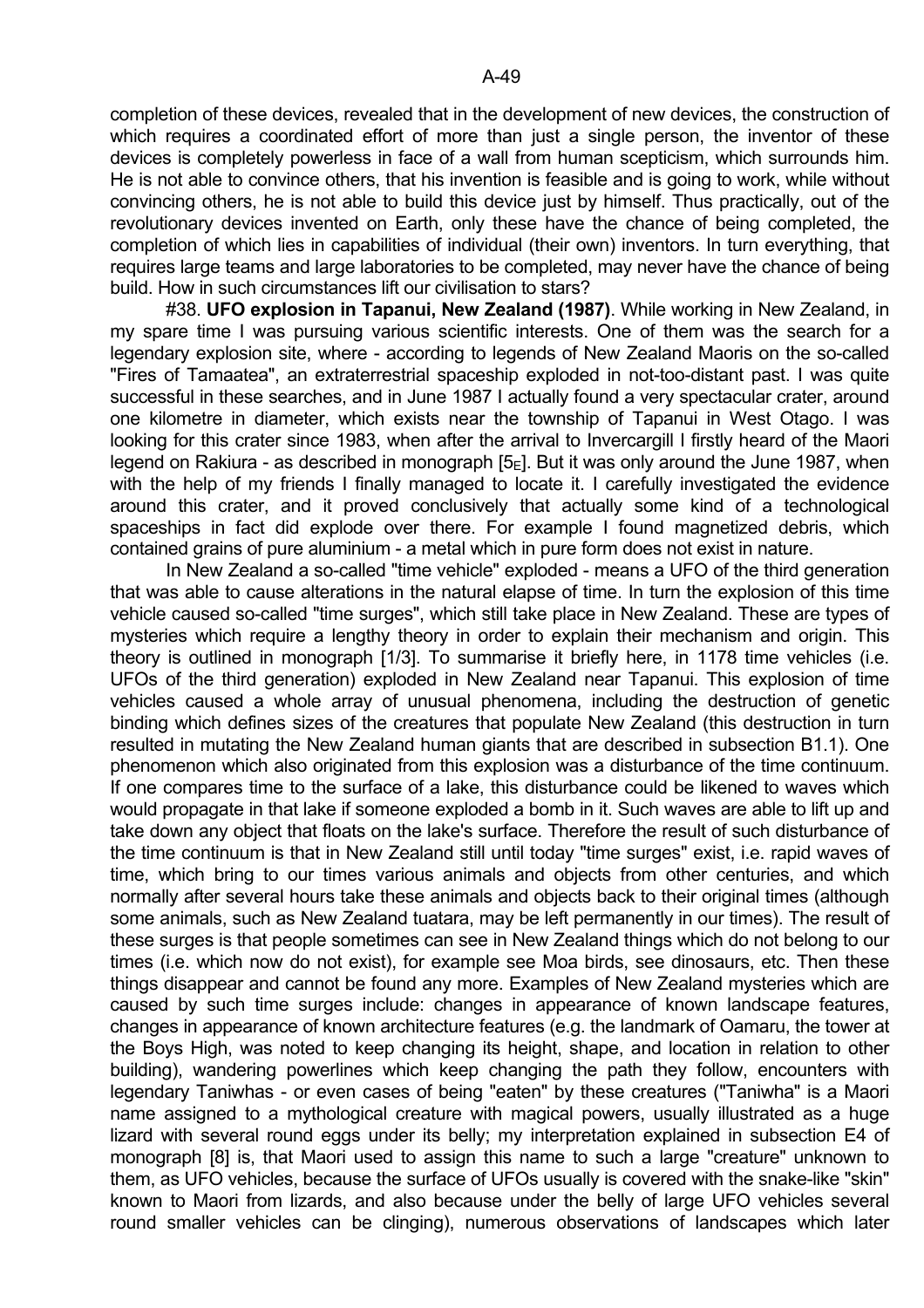disappeared, observations of living Moa birds, physical traces left by non-existing creatures such as Moa birds, and many more. For example, a time surge most probably was the cause for the following news item **[18A4]** that appeared in the "The Southland Times" newspaper, March 5<sup>th</sup> 1875 edition, Page 3, quote: "Christchurch, March 4. A statement appears in the Globe from a trustworthy correspondent, whom however the Globe does not vouch for, that moa's tracks had been discovered at Oxford Bush, forty miles from Christchurch, on the 2<sup>nd</sup> March. Three people are alleged to have seen footprints, each measuring six inches, the distance between each footprint being from seven to nine feet. The tracks were followed for half-a-mile." I should add that one of my friends in 1987 photographed a fresh trail with very clear footprints, made by a giant Moa bird.

 After the proof emerged from my research, that in fact a kind of a spaceship exploded near Tapanui, I wrote a scientific monograph  $[5_F]$  which openly presented the conclusions from my research. The editorial data of this monograph were as follows (see item  $[5_F]$  from chapter Y): Pajak Jan, "Tapanui Cataclysm - an explanation for the mysterious explosion in Otago, New Zealand, 1178 A.D." (Dunedin, New Zealand, 1989, ISBN 0-9597698-7-0, a private edition by the author, 39 pages and 27 illustrations).

 #39. **Shifting to Dunedin (1988)**. Around a half of year after the discovery of the Tapanui Crater, I changed my workplace from the Polytechnic in Invercargill, onto the University of Otago in Dunedin, New Zealand. The only reason for this change was my sweetheart at that time, who as a broken record, or as someone hypnotised, kept repeating to me day and night, that she must leave Invercargill and must shift to a larger city. But after I found a job at Otago University in Dunedin, put my resignation from the work in Invercargill, and in February 1988 started to actually shift to Dunedin, this sweetheart rapidly changed her mind and decided to stay in the place that she knew quite well. If I heard this correctly, even at the time of writing this monograph, she still was living somewhere near Invercargill.

 The New Zealand folklore states, that the more south one goes, the more close minds and the more conservative people is to meet. In turn Invercargill is the most southern city of the world. But my personal experience from this most southern city of the world is, that its Polytechnic was one of the most totaliztic educational institutions, out of all institutions in which I worked so far. In turn my long-term direct superior at this Polytechnic was not only a real gentleman, but also the most totaliztic boss out of all bosses which I had so far. Probably this is because of the totaliztic atmosphere that prevailed at that Polytechnic in Invercargill, and also because of moral support of this totaliztic boss, the most vital scientific discoveries of my life took place in Invercargill. Where my staying in Invercargill is concerned, than in spite that climatically this is the most cold city in the whole New Zealand, the memory of my staying in Invercargill is similarly warm and pleasant as that from tropical Borneo or from Mediterranean Cyprus. (Unfortunately, the same does not apply to other southern cities of New Zealand, like Timaru or Dunedin.)

 #40. **The telekinetic effect** and the telekinetic power-stations. The Concept of Dipolar Gravity describes mechanism of telekinesis as the "handling of material objects through interacting with counter-material duplicates of these objects". Telekinesis, and also mechanism of the phenomenon which later was called the telekinetic effect, was known to me from the first moment I realised the existence of the counter-material duplicates of all material objects (i.e. since 1985 - see the appropriate item before). Also, since the first moment I intuitively felt, that in sense of effects, the phenomenon of telekinesis must represent the reversal of friction. But at the beginning I had no idea how to trigger this phenomenon in a technical manner. (Although I was aware that the key to triggering it must lie in the appropriate use of magnetic field.) Also, I did not use the present name of "telekinetic effect" to describe this phenomenon. Only in the second half of 1989, when I prepared my paper **[19A4]** entitled "Premises for the feasibility of motors utilizing principles of psychokinesis", which was designated for presentation at the "1990 ANZAAS Congress (session on Energy and the Greenhouse Effect), University of Tasmania, Hobart, 14-16 February 1990", I discovered how to trigger these phenomena. In this paper, of the total volume of 18 pages and 12 illustrations, I carried out the analyses of principles of operation of so-called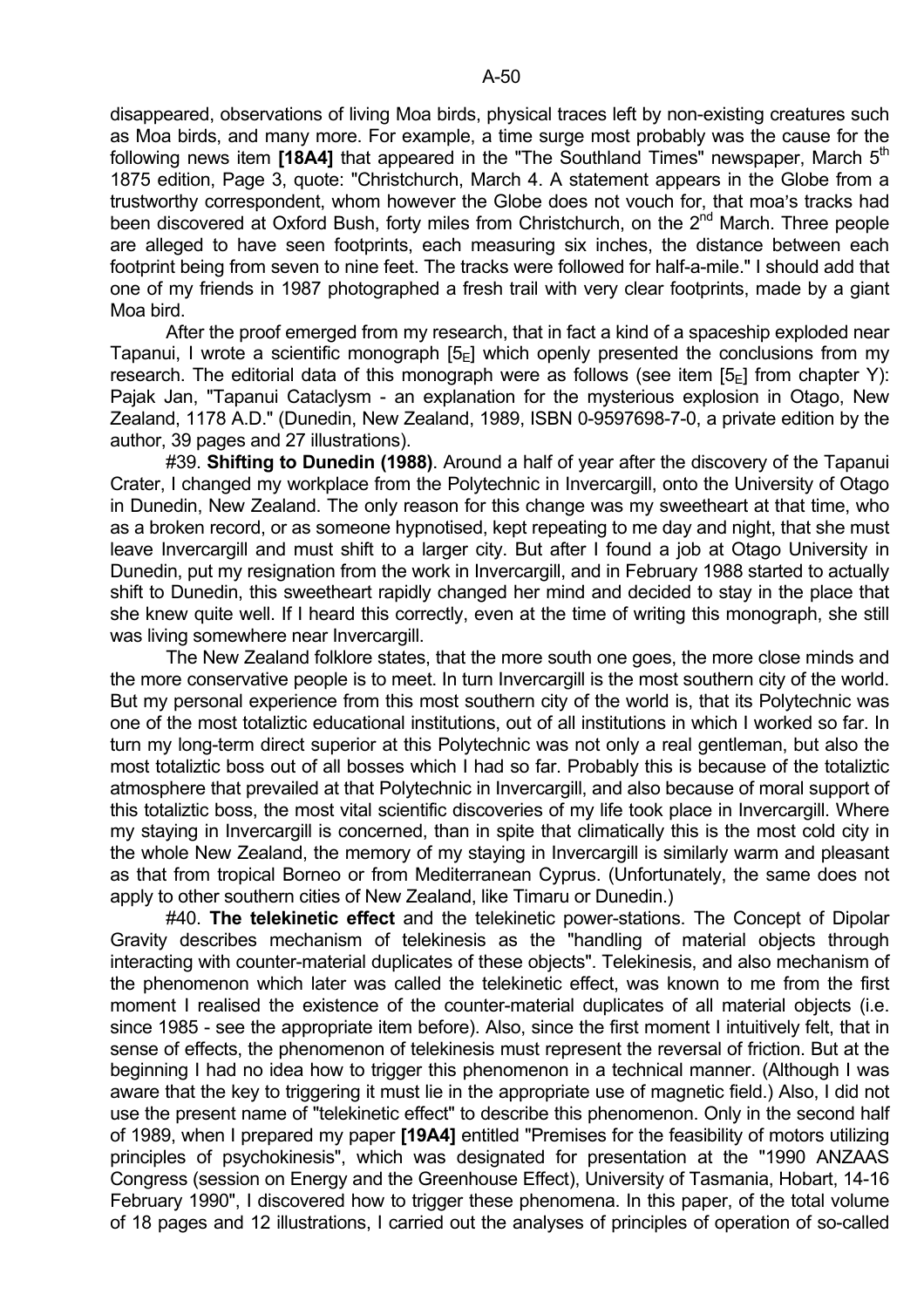"free energy devices" that were build until that time. The content of this paper briefly summarised the information currently provided in chapter K of this monograph. In the result of these analyses I discovered, that in all existing telekinetic devices, the flow of electrons that constitutes electric current, is forced by the acceleration or deceleration of magnetic fields. In this way I discovered and defined the "telekinetic effect", I learned the technical manner of triggering this effect (through the acceleration and deceleration of magnetic field force lines), I established that this effect represents the reversal of friction, and I also developed a technical utilisation of this effect for construction of telekinetic power-stations (including into this also "telekinetic batteries" that I invented soon after the discovery of the telekinetic effect). It was at that time, that I assigned to this phenomenon the name "Telekinetic Effect" that is used until today.

 As a curiosity it is worth to mention, that the Otago University in Dunedin, at which I was employed at that time, would not give me the permission promised earlier, to take part in this Tasmanian congress. The administrators of that university started to believe - as this was repeated verbally to me, that my paper "is contradictive to the existing knowledge" (for more details on this topic see subsection C8.3 of monograph [5/3] or subsection K4 of this monograph). When I turned to the only person in New Zealand, who was to take a part in this congress, to read my paper on my behalf, he without earlier discussing this with me - withdraw the paper from the congress instead of reading it, as was asked for. (This person, who designated the telekinetic effect to be burned on stake in the first days of its existence, was the director of that time for the development and research in the "Electricorp" corporation, which was responsible for all powerstations in New Zealand, and which should feel responsible for promotion of new ways of generating electrical energy!) So I translated the same paper into Polish and tried to publish it in the Polish scientific Journal "Mechanik". But in spite of receiving a positive opinion of a referee, for some reasons also this Polish Journal never published my paper. Thus, this paper was only published, when I converted it into a small brochure, and published privately in English as a monograph [6e], and in Polish as monograph [6]. The content of chapter K and subsection H6.1 in this monograph represents an updated version of this paper.

 #42. **Telekinetic batteries**. When in the second half of 1989 I managed to discover the method for the technical release of the telekinetic effect, this discovery triggered several technical inventions described in chapter K of this monograph. The most important and the most promising out of these inventions was the telekinetic battery. Therefore soon after inventing this battery I decided to build it. I even purchased the required components. Unfortunately, I was unable to implement this decision. Not long after I finished the design of my telekinetic battery, the Otago University in Dunedin, in which I worked then, sacked me from the job, as I am going to describe this in next part of this subsection. In turn, after I become unemployed, the entire my attention was concentrated on finding a next job and on survival. For the construction of the telekinetic battery I run out of time, energy, and research possibilities.

 The telekinetic batteries were actually first devices, which I invented from the scratch after I discovered the telekinetic effect. At the time of working out the telekinetic effect, I did not know any person who would work on this type of devices. Principles of operation and design of telekinetic batteries were invented in the second half of 1989. But the formal publishing of these principles and design needed to wait until 1990, when I published monographs [6e] and [6]. Currently the most updated principles of operation and design of telekinetic batteries are described in chapter D of treatise [7/2], and in subsection K2.4.1 of this monograph.

 #42. **Magnocraft of the second generation** (i.e. telekinetic vehicles). One of the countless consequences of the development of the new Concept of Dipolar Gravity was also, that it explained the nature and principles of telekinetic motion (see subsection H6.1). This motion is caused by a phenomena, which at the moment of discovery I called the "telekinetic effect". In turn the learning about telekinetic motion allowed to work out the design and operation of telekinetic vehicles, and to deduce phenomena that are induced by these Magnocraft of the second generation. Their permanent introduction to my publications took place in 1985. In this monograph such vehicles are described in subsection L1.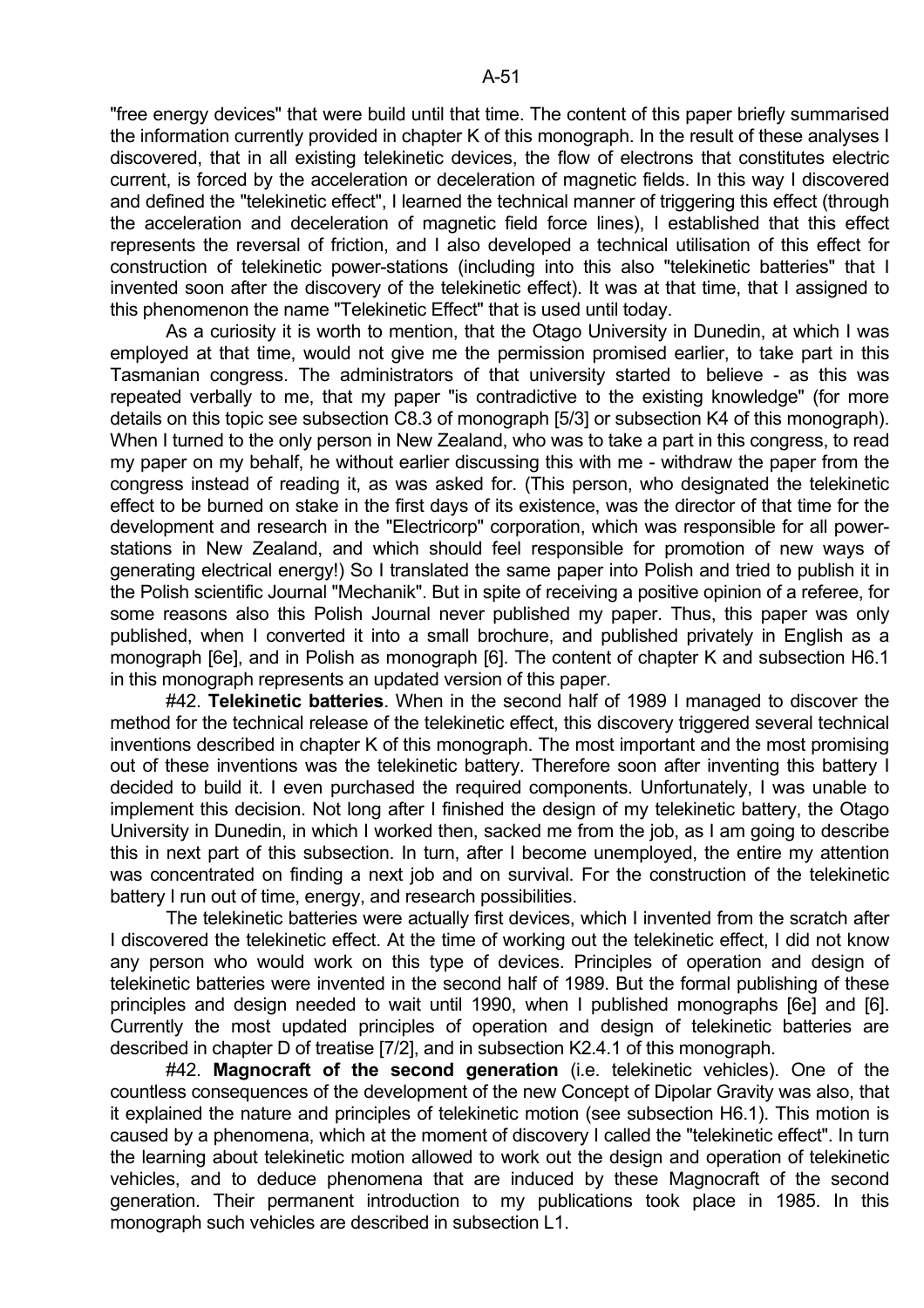Timewise, in the sense of their technical capabilities, and also phenomena induced by these telekinetic vehicles, the awareness of their existence and feasibility crystallised in me from the time when I included statements of the Concept of Dipolar Gravity to my cyclic table, i.e. from 1986. But in the sense of the principle of operation of their propulsion, and the detailed design, the complete working out of the Magnocraft of the second (and also third) generation took place only around 1990. This happened during the preparation of my first publications devoted to the telekinetic effect (especially during the preparation of the first edition of monograph [6]). The current summary of both these advanced Magnocraft is presented in subsection M6.

 #43. **Magnocraft of the third generation** (also called "**time vehicles**"). A further consequence of the new Concept of Dipolar Gravity was, amongst others, that it also introduced the so-called "software interpretation of time" (see subsections H9.1 and M1). According to this interpretation time is simply a flow of execution control through natural programs of our lives stored in counter-material duplicates that are contained in the counter-world. Therefore the speed and direction of the elapse of time can be changed with the use of appropriate technical devices (or natural capabilities). In turn learning in 1985 this mechanism of work of time, and principles of its alterations, allowed to gradually develop the design and operation of time vehicles , and to explain phenomena that are induced by these Magnocraft of third generation. In monograph [1/4] (this one) these time vehicles are described in volume 10 (subsection M1). In turn monograph [1/5] describes them in volume 11.

 The theoretical development of time vehicles in 1985 exerted a significant impact on many topics that I investigated later, and that I presented in this monograph. Their example are findings described in subsection V5.1, that become possible to gather because of my previous research on time vehicles. In fact various consequences of the use of time vehicles on Earth were continually discovered by me since 1985 until today.

 #44. **The lost campaign of the oscillatory chamber and Magnocraft promotion**. After I shifted to Dunedin in 1988, I continued the search for a sponsor for building the oscillatory chamber and/or the Magnocraft. My confusion was growing together with the number of institutions which I contacted for this reason. These institutions either ignored, took not serious, or ridicule my revolutionary devices. I could not understand the reason for such a lack of the interest in construction of devices, which had the potential to change the fate of our civilisation (at that time I still did not know about the existence of evil parasites, who manipulate people). As a possible reason of this unanimous ignorance, I deduced the lack of publications on this topic (about the intellectual sabotage of evil parasites I learned only later). In order to make up somehow for this lack of popular publications about Magnocraft and the oscillatory chamber. I decided that I need to do something to publish some articles on these devices in popular periodicals. For the next several years, starting from the moment of my landing in Dunedin and finishing at the moment when I departed to Cyprus, I carried out an intensive campaign to publish some articles about the Magnocraft and the oscillatory chamber. In 1988 and 1989 practically every month I wrote a next popular article about topics that I researched, I thoroughly check English of this article with my friends, I produced drawings and photographs to illustratively support the content, and I posted the article to a next popular periodical. If any of the articles was returning with the refusal of being published, I posted it to a next periodical, etc. In total, during a period of around four years, when I carried out this campaign, I wrote around 20 popular articles about the Magnocraft, oscillatory chamber, Tapanui explosion, UFOs, UFO landing sites, and underground UFO tunnels. Practically at least one of these articles I posted to each periodical which accepted this subject area, the existence of which I discovered in any country of the world. To some periodicals in England, Australia, New Zealand, and the USA, about which I knew for sure that they address topics which I research, I posted at that time several different articles. As it turned out, I was defeated in this campaign completely. The outcomes were almost zero. Practically almost no periodical agreed to publish anything about research that I carried out. I was not able to understand why this happens (at that time I still did not know that evil parasites are intensively blocking the dissemination of results of my research). After all, my articles were written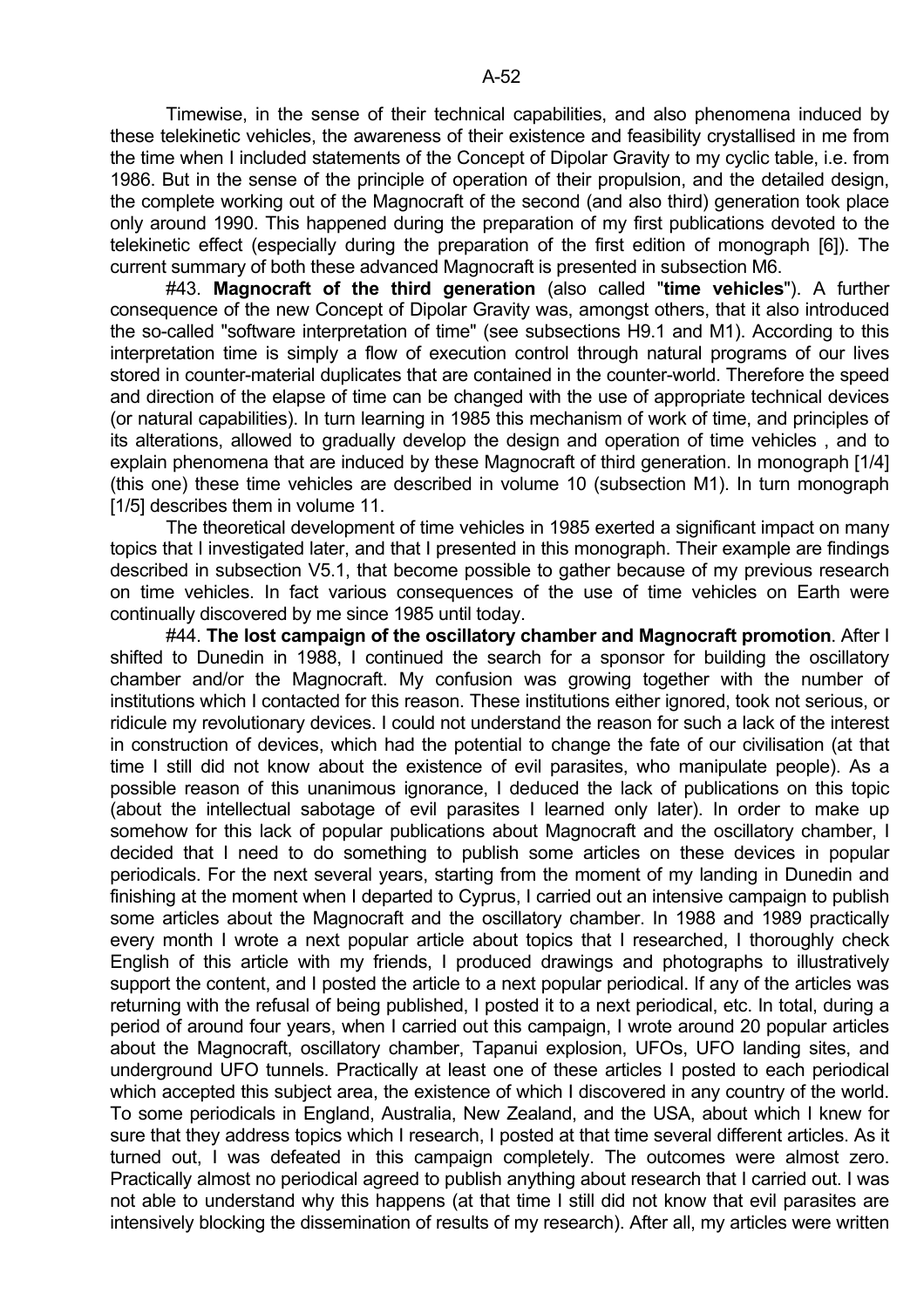in a good English, they presented rather interesting topics in an interesting manner, they had good illustrative material, people at that time were fascinated with the topics that I was elaborating on, while I did not ask any payment to be made for my articles. In the result of these four years of constant carrying out the promotion campaign, and after distribution to various periodicals a huge number of copies of my articles, I managed to cause the publication of only two of them. The first of these two was an article **[20A4]** about the Tapanui explosion, prepared on the basis of my materials by John Pinkney: "The Bemusing Triangle", People (Weekly illustrated Magazine, 54 Park Street, Sydney, NSW 2001, Australia), 29 November 1988, pp. 18-20. The second one was the article **[21A4]** "New Zealand's Tapanui Explosion", Ancient Skies (1921 St. Johns Ave., Highland Park, Illinois 60035-3105, USA), Vol. 17, No. 4, September-October 1990, pp. 1-4. Currently I estimate that during that period of time I posted to editors of various periodicals around 200 copies of my articles. (Of course, I posted only around 20 different articles, which I then wrote. Only that all the time I kept them in circulation, i.e. after they returned with a refusal from one editor, I was posting them to another editor.) This means that my rate of success in this publishing campaign was only around 1%. For comparison, when I wrote articles at any other topics, which have no connection with the activities of evil parasites on Earth, the rate of my success amounted to 100%. For example all articles, which I wrote in my life about the "neutral" directions in my research, were always published - and usually by the first scientific periodical to which I posted them.

 Such poor results of my large scale publication campaign, gave me a lot to think about. It realized to me, that whenever I am doing something in the direction connected with space, it immediately releases the action of some mysterious obstruction forces. Thus, in combination with the previous campaign of seeking a sponsor for building the Magnocraft and the oscillatory chamber, which also turned out to be a complete fiasco, and also in connection with other cases of fiasco that I experienced previously, I started to notice a shocking regularity in what was happening. This regularity depended on the fact, that whenever I tried to do something, what was connected with space, means what concerned the design or propulsion of interstellar spaceship, energy devices, UFO, mysteries, etc., then my level of success from normally equal to almost 100%, rapidly drops down to close to zero. In turn the noticing of this regularity, in connection with other "suppressing" experiences, which evil parasites constantly served me in connection with my private research, slowly led to the discovery of the existence of evil parasites. In turn this led to the realization of facts that I am describing in subsections A3, and U1 to VB6.

 #45. **The publishing of monograph [5E] about the explosion of a UFO space vehicle near Tapanui (1989)**. In spite of shifting to Dunedin, I continued my private research on the Tapanui crater. From my research gradually a proof started to emerge, that in Tapanui in fact a space vehicle did explode. Thus I wrote a scientific monograph  $[5_F]$ , which was openly presenting the shocking conclusions from my research. The editorial data of this monograph were (see item  $[5_F]$  from chapter Y): Pajak Jan, "Tapanui Cataclysm - an explanation for the mysterious explosion in Otago, New Zealand, 1178 A.D." (Dunedin, New Zealand, 1989, ISBN 0-9597698-7-0, a private edition by the author, 39 pages and 27 illustrations).

 #46. **My dismissal from the Otago University (1990)**. At the time when I published monograph  $[5_F]$ , I was a senior lecturer at the Otago University in Dunedin, New Zealand. This monograph reported about a significant discovery, namely about a site where an extraterrestrial spaceship exploded on Earth. The response of the scientific fraternity to the monograph  $[5_F]$ , which reported on the discovery of such a breakthrough significance, totally shocked me. Instead of being rewarded, as should be the case when someone makes an important discovery whatever the subject might be. I become the target of administrative pressures and various attacks. My superiors and colleagues rushed to persuade me to deny my discovery, or to withdraw it under the excuse that it was a joke or a mistake. Privately I was told that by involving extraterrestrial spaceship in my research, I brought disgrace to that university. After I refused to rebut results of my own research, I received an "offer not to be rejected". It contained an ultimatum, that I either quietly resign from the position at that university, or I get fired with a loud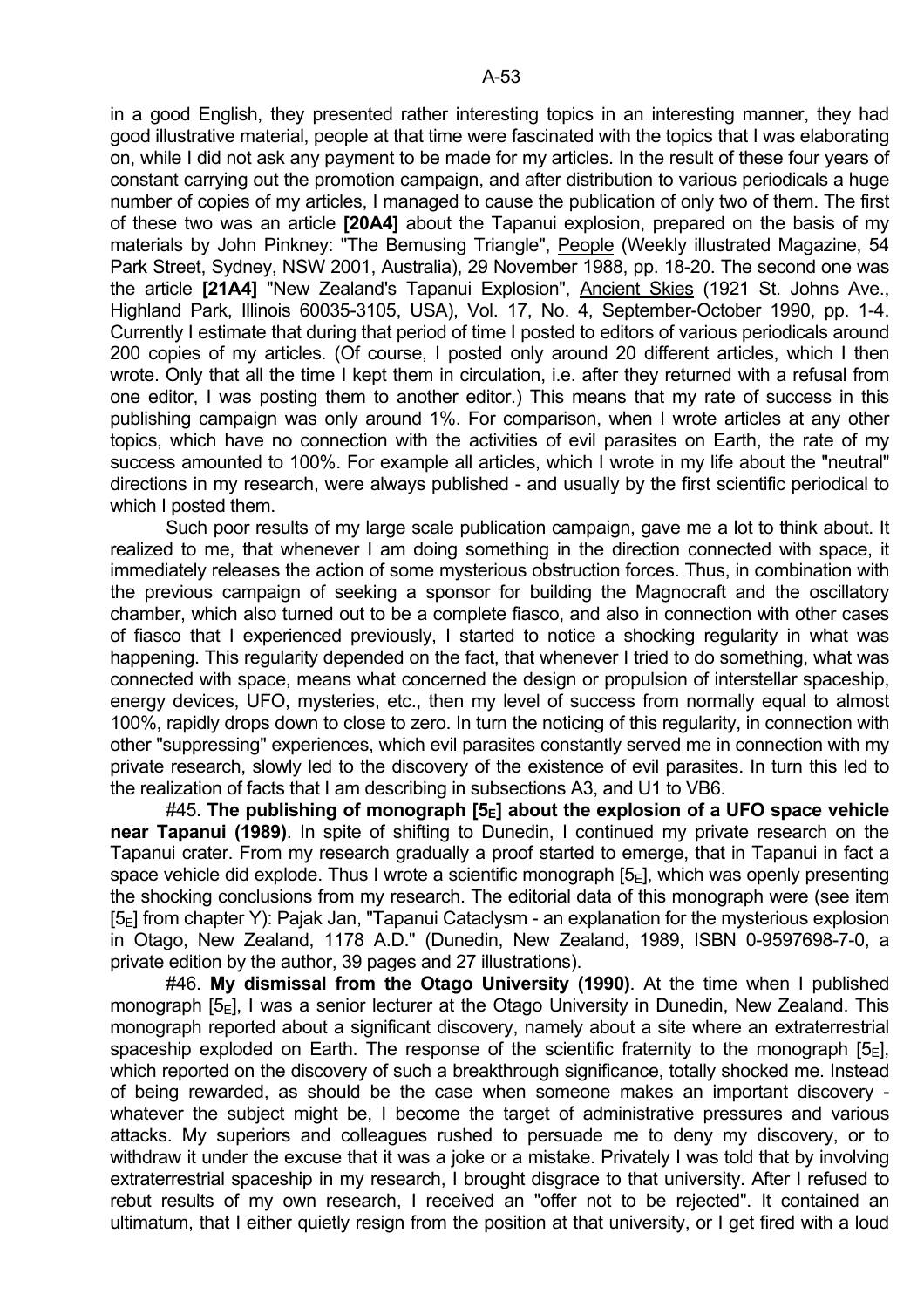bang. So I chose the quiet resignation.

 At the time of my dismissal, I still did not know that there is such thing as a distinct philosophy of parasitism. For this reasons I was unable to recognize whether my direct boss of that time, or other individuals who occupied important management positions, were in a very advanced stage of parasitism. I started to be aware of parasitic attributes only much later, when I identified and described parasitism. However, even that I was not able to establish whether my superiors of that time represent a philosophy which is a main adversary of totalizm, I still managed to memorise their attributes. Therefore, when four years later I met a person, who was a living role model for parasitism, I had something to compare his attributes with. In such manner my work at that University resulted in accumulation of the practical knowledge, which four years later helped to identify and to describe parasitism as a distinct philosophy most commonly adhered on Earth.

 #47. **The discovery that views on Earth are manipulated by UFOs**. This manipulation gravitates towards abandoning all strategic research that are threatening the technical domination of UFOnauts over people. The final conclusion to which I arrived in previous item, that the majority of people is unanimous in discriminating and persecuting of those who carry out research in such strategic disciplines, was quite shocking for me. Immediately after I reached this conclusion, I had no empirical evidence that would support this conclusion and allowed me to present it publicly. The gathering of this evidence was only possible after I developed a fast method for identification of people who were definitely abducted to UFOs - see further items of this subsection and subsection U3.1 which describes this method. This method allowed me to realise the cosmic dimensions of the problem of UFO abductions, and to discover that our Earth is actually a "milking cow", or a "colony" that is ruthlessly exploited by some technically advanced but morally decadent cosmic civilisations - see subsections A3 and T5, chapters U and V, and next item below. From this was only a short step to realizing, that the awareness of people must be manipulated by these cosmic exploiters in order to prevent our research in the strategic directions that threaten the technical domination of UFOnauts over people. After all, such research would led to halting this beneficial for them exploitation of Earth (see the list of such blocked by UFOs strategic directions of research that is provided in subsection VB5.1.1). Other findings that I accomplished in that area, was a shocking discovery, that in especially significant cases UFOnauts do not refry from resorting to the use of force, oppression, and murdering inconvenient people, only that the realisation of these they carry out in a specially satanic manner (e.g. they allow to carry them out by hypnotically programmed for this purpose people, which I call "collaborators" - see subsections U4.4 and JD4.2).

 #48. **The necessity to carry out my further research underground**. Since that particular moment in my career, when such hurtful sacrilege was forced upon me through this unjust dismissal from the Otago University in New Zealand, I was forced to revise my policy regarding being open about the topic of my private research. I ceased to do my research in open, and I "went underground", means I started to do research in a "full conspiracy" (the term "conspiracy" is used here in the positive meaning of a totaliztic good deed, as a manner of refusing to submit to an oppression). The bitter experience that I went through, only because I did the "forbidden discovery", had this consequence that I needed to verify my policy on the "semiconspiracy" of my research that I adopted earlier. Now I was forced to adopt a new policy in my research, which was that of a "full conspiracy". Since that particular moment of time, my research activities were characterized by the following new set of attributes: (1) all the research was carried out, like previously, in my private time designated for rest (i.e. during weekends and holidays), on my private cost, and by using my private resources; (2) I ceased my attempts to officially publish my results in "refereed" scientific literature (although I still sporadically was undertaking quiet but unsuccessful attempts to officially present my results on scientific conferences), and from then onwards all results of my research were publish outside of the official stream of the knowledge dissemination, and outside of the country in which at a given time I was employed and living; (3) I was not revealing to my co-workers or to any authorities of the country that I was living, the real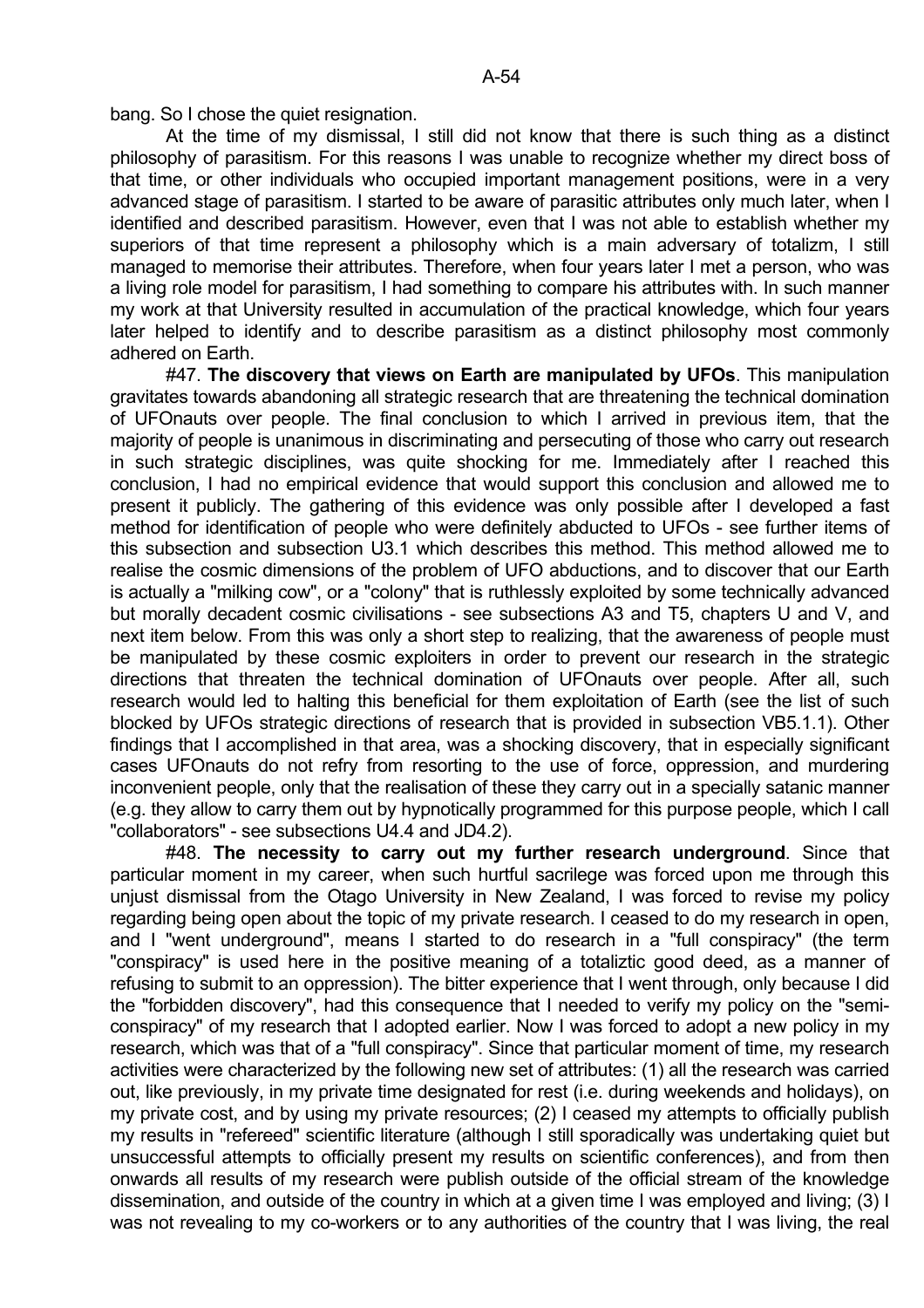topic of my research, and I avoided making this topic available to anyone who had a connection with the place of my employment; (4) I was not revealing any out of the wide range of accomplishments that I achieved in the area of my private research, and I never make known to a prospective employer what I do in my private time and what I accomplished so far (I only make available to potential employers the information about my "mock research" - i.e. research which I was carrying out in my official time to have something to present in cases of seeking a new employment).

 The result was that after the time of being "kicked out" from the Otago University, my employer never knew the subject of my real research, and in everything that I was doing in my place of employment I was exactly like every other "typical" scientist. Yet, in spite of all these precautions, I still was having constant problems with keeping my employment. All contracts that I had at this time were short-term (i.e. up to 3 years of time). And even in these, my employers usually kept me employed only because of various "divine interventions" which caused that in spite of numerous attempts, my parasitic superiors simply could not find any valid reason to dismiss me.

 Of course, the unpleasant event of being "kicked out" from the Otago University in New Zealand, had significant consequences for my work on totalizm. For example it realised to me the truth, that "**wherever there is a need to resort to conspiracy, there always must exist some sort of oppressor**". This in turn allowed me to discover the existence of "evil parasites" described in subsection A3, and also eventually led to the identification and description of the destructive philosophy called parasitism (which is explained in chapters JD). But for various reasons there is no place to elaborate on these consequences in this volume. Therefore, these readers who wish to learn more about them, are advised to reach for other volumes of this publications, especially for volumes 8 and 15 to 18.

 Many people who learn about my research, usually have no idea that starting from 1990 this research is carried out in a "full conspiracy". Even when they learn about this conspiracy they do not understand how huge limitations and restrictions it imposes on me. But if one considers their meaning, than the "research in a full conspiracy" in the sense of limitations and restrictions is an equivalent to almost the "research carried out in a prison", and allegorically can be compared to "efforts of a deportee to Siberia to get an aesthetic suntan". Practically due to the research in a full conspiracy, I have no access to anything, that normal scientists, or even just normal mere mortals, have in amounts that wish to have. And so, for example I have no access to any measuring instruments or research apparatuses - including into this even the most simple ones like voltameters or amperometers. The most complicated research instrument that I use in my investigations is a scout magnetic compass. I also have no any production facilities or production tools. After all, due to the small help from evil parasites, I am forced to be in a constant globetrotting, thus all my luggage must fit into a single suitcase. At some stage I bought myself very needed binoculars, but I was forced to live them with a friend, because I do not have a room in my luggage to carry it during my continuous voyages throughout the world. In turn, in places of my employment I cannot admit what, and why, I would like to measure. In addition to this, I have no possibilities to write, to check the language side of my writings, to print in my work, or to formally publish at the workplace, anything that I am researching. For example, after I went into the full conspiracy, any attempt to give to a colleague from the work my writings to verify the correctness of English, always finishes with a disaster, so practically **since I adopted the policy of the work under the full conspiracy, my publications must be published without any formal checking of my English language**. In addition to the above, I have no access to literature from the researched area, I have no possibility to accumulate any handy library, I have no-one with whom I could discuss what I am researching, no-one to ask for opinion or advice, noone to humanly tell about an ocean of unpleasantness, scoffing, swearing, and venom, which I am constantly flooded from the countless adversaries of views that I am representing. Even with my correspondence I must constantly hide, while evil parasites are constantly obstructing it. Sometimes myself I do not understand how it happens, that in spite of all these obstacles,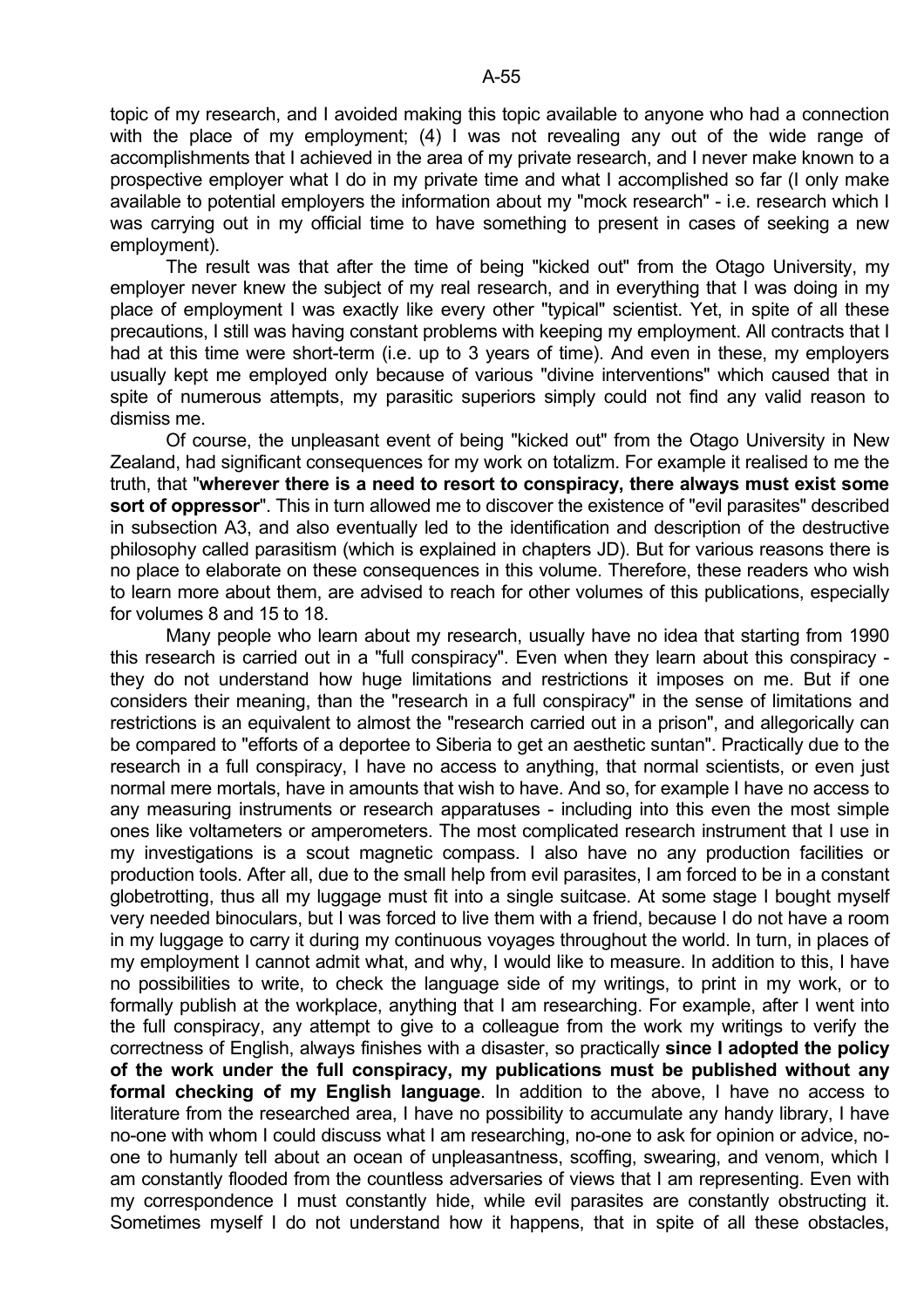opposing circumstances, and oppression, I still have some noticeable results in whatever I am doing.

 #49. **The breakthrough discovery, that Earth is under the invisible occupation of a parasitic confederation of UFOnauts**. The moral law of "Double-sided Sword" explained in subsection I4.1.1 causes, that every unfortunate turn of events brings desirable results as well (this consequence of the discussed moral law is expressed by the popular saying "out of something bad there is always something good", or "every cloud has a silver lining"). Therefore getting a heavy punishment for doing research that was my duty as a scientist, and that was extremely needed because the country was overflowing with mysteries, while local scientists refused to investigate them, also brought such positive consequences. It forced me to ask the question "why every constructive research concerning UFOs must be conducted in secrecy". After all, such research does not hurt anyone, and also considering the controversy which surrounds it, it is badly needed by our civilisation. From the time when I was an activist of original Solidarity, I remembered the primary rule that "wherever there is a need for conspiracy, there always must exist some kind of invader which is suppressing those people resorting to work in conspiracy". So my next question was "who is that invisible invader that is oppressing all those doing research on UFOs". As this is well known amongst scientists, the success in scientific investigations mainly depends on asking the right type of questions, and then on getting the correct answers to these questions. In my case the query "who is that invisible invader" turned out to be that right question which provided a snowballing answer. This is because the correct answer to this question was: "**this invisible invader who oppresses the research on UFOs, are UFOnauts themselves who do not want people learn about their parasitic activities on Earth and therefore who with the help of their human collaborators are destroying everyone who investigates them too thoroughly**". As much as this answer shocks, it fits excellently to all question that we have about UFOs. It explains why there is so much contradiction in our perception of UFO phenomena, why people react so hysterically on every mention of UFOs, why there is an official hostility against research on UFOs, why everyone who investigates UFOs always encounters various problems and punishments, why rational and correct theories and explanations regarding UFOs are always rebuked, while crazy theories are multiplied infinitively and are disseminated without any resistance or criticism, why all evidence which could disclose the existence of UFOs' occupation of Earth always disappears before anyone has the time to investigate it, etc.

 The discovery discussed here that "Earth is occupied by UFOnauts who keep invisible to our eyes" introduced a huge number of practical consequences. For example it allowed to develop an "occupational model of our relationships with UFOnauts" that explains all these misapprehended behaviours of UFOnauts, situations of people in relationship to UFOnauts, and phenomena that accompany appearances of UFOnauts. The practical implementation of this model allowed also to prove - this time in a strict, formal manner, that Earth really is under UFO occupation - see subsection P4. In turn the formal proof for the existence of this occupation revealed that rational investigators of UFOs, without knowing it, actually are in the state of "partizan war" with the forces of UFOnauts that currently occupy our planet (no wonder that so-far UFO researchers always were loosing in this war). In turn the publications which disclose this occupation, like this monograph, actually represent "underground literature" which UFOnauts are destroying ruthlessly together with the authors who write it. (No wonder that for all these years strange "coincidents" continually push me into increasingly isolated areas of Earth, where is more and more difficult to carry out my research and from where it is very difficult to communicate with the receivers of results of my research.)

 #50. **Realising that there is a need for our self-defence from UFOnauts**. The discovery of the fact that Earth is occupied in an invisible manner by UFOnauts, in connection with gradual discovering increasingly larger number of various forms of exploitation, to which people are systematically subjected by UFOnauts (see subsections U4.1, VB1, O1, R4.1), started to indicate that there is a necessity for immediate starting of our defence from this cosmic aggressor and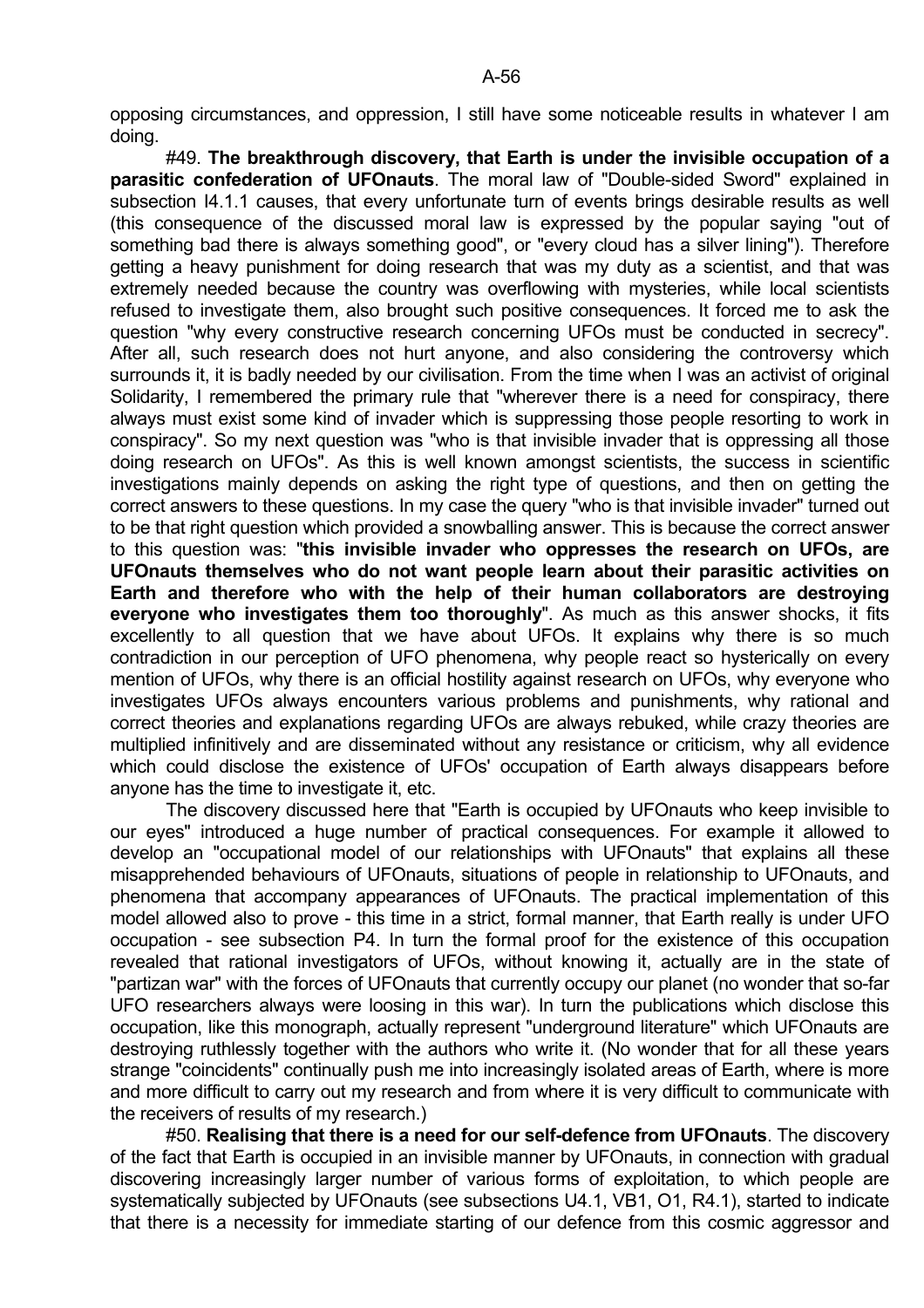occupant. Unfortunately, at the very beginning I still had no sufficient evidence to call for a popular uprising against our oppressors from UFOs. Thus starting from around 1992 I initiated the collection of evidence, to prove that this occupation of Earth by UFOs actually takes place. Only then I started to develop strategy and means for our self defence. The content of this monographs, amongst others, combines together everything that in this area I managed to work out until today - see subsections W4 and W1. My first open call for levy in our mass defence was issued in monograph [3] written in Malaysia. It was in this monograph [3] that I included a call to every person on Earth to initiate his/her basic duty of self defence against morally degenerated aggressors of humanity from UFOs.

 #51. **Realising the need to change our ways of thinking and our research methods regarding UFOnauts**. Our thinking habits to-date, and also all our knowledge and scientific methods to-date, are completely useless in noticing the fact of existence, and activities, of our cosmic enemy/occupant. After all, this cosmic invader of ours is characterised by the following attributes: (1) is more intelligent from people (see subsection JE9.2), (2) has the level of technology and science many times higher from technology and science that people have in their disposal (see subsections V3, VB5.1.1, and W4), (3) is hostile towards us, because it intends to keep us in slavery for ever and intends to exploit humanity endlessly, and (4) it tries to hide from people the fact of its existence and its interventions in human affairs (see subsections O8.1, VB4.1, and V6). After all, the entire our thinking, research methodologies, and the protocols of contacts with extraterrestrial beings that are expected by our "ivory tower" scientists, are so oriented, that we are able to notice on Earth only creatures who either are "hostile towards us and try to hide their presence and activities, but are much more stupid from people and have much more primitive technology in their disposal", or which "have in disposal technology, knowledge, and intelligence higher than people, but are friendly towards us and do not try to hide from us but even undertake efforts to reveal to our scientists their presence in a primitive manner that our scientists are expecting". (These advanced beings need to contact us exclusively via primitive and slow electromagnetic waves, instead via telepathy. After all, our scientists expect and wish to obtain firstly a contact via a radio communication. Only then they are allowed to send us by this radio the Pythagoras Equation - so that our sceptical scientists become convinced that they are intelligent. All these activities must be completed, instead of simply sending to us telepathically their picture and straight away proceeding with communicating the reason why they initiated this contact.) But when we deal with "**evil parasites**" from UFOs, means with an enemy who is more intelligent from us, has a better technology and capabilities than us, is hostile towards people, and tries to hide from us the fact of its existence and its activities, then our scientific methods to-date fail completely. After all, in such a situation the strange protocols of contact that are expected by our ivory tower scientists become completely naďve, hopeless, and useless. (In spite that about the existence and activities on Earth of just such evil enemies of humanity, we are being warned by almost all religions for thousands of years, and thus that we received sufficiently long notification and warnings to develop methods of noticing their activities.) If someone does not believe in what I am saying here, then he/she should consider an official scientific method (which is also a manner of thinking) that is described under the name "Occam's razor" (see the description of it in subsections VB5.2.1 and R4). Then he/she should try to discover with the use of this "Occam's razor" activities on Earth of "evil parasites" from UFOs, that behave as this is described in subsection A3. My realising all the above facts, prompted me to acknowledge, that humanity must change its mental habits, research methods, and its expectations regarding the protocols, which must be obeyed in case of contacts with UFOs. Of course, my struggle to change these habits, methods, and protocols in the entire humanity, I started from the drastic changing them firstly in myself.

 Until the time of writing this item, I managed to identify and to try in action, as many as several new methods and principles of thinking, with which we should replace for our invaders from UFOs the present methods and mental habits. I already implemented these in my own thinking and my own research methods. Because effects of the use of these new methods are to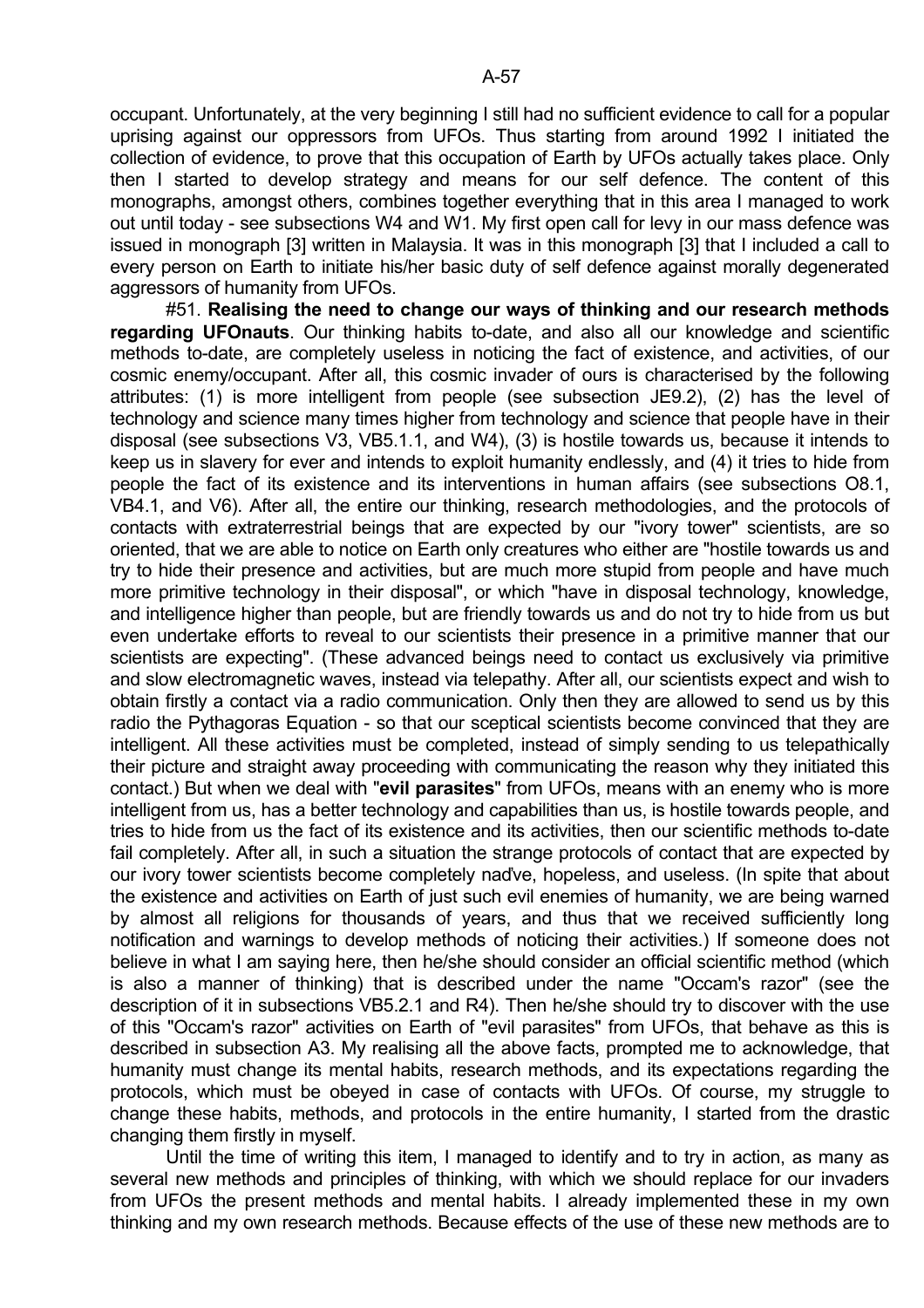be visible in this monograph, I would like to present them here briefly. (After all, this monograph presents examples of effects of this new thinking, and also an attempt to formulate foundations for a new methodological approach to research of this "evil parasite" from UFOs.)

 (a) The method of "**avoiding a trap of mental tradition**". The principle of it is illustrated at the end of subsection R4 on the example of analysis of Figure R7. "A trap of metal tradition" depends on the assuming, that all other people and UFOnauts are thinking, feeling, and acting, exactly the same as we do. In this trap actually fall the majority of people. Thus in order to avoid it, we need to remember, that everyone, depending on the circumstances that currently is in, and depending on the philosophy that is practising, actually is going to think, feel, and act differently. Therefore, in order to effectively oppose the activities of "evil parasites" from UFOs, one needs to put himself/herself into their situation, to understand their philosophy, and to simulate their manners of thinking, feeling, and acting.

 (b) The method of "**analyses from the point of view that is exactly opposite to the commonly adhered one**". This method depends on the ability to adopt such a view on every matter that surround us, that it is an exact opposite to views that were forwarded to us by traditions to-date, by our methods of thinking, etc. For example, in our thinking instead of typically rejecting the existence of UFOnauts and negating their interventions in Earth's matters, we must seek this existence and interventions in everything that happens on Earth. In turn in our scientific methods, we must reject decisively the methods and theories that were manipulated into us by UFOnauts, such as for example the "Occam razor" discussed before, theory of relativity, Darwin's Theory of Natural Evolution, etc. (see list of such theories imposed to us by UFOs that is provided in subsections VB5.2 and VB5.2.1). In turn in our research we need to assume, that every theory, research method, and institution, which was disseminated on Earth so-far, contains a confusing element that was imposed by UFOnauts and that supposed to serve interests of our cosmic occupants and exploiters. Thus in order to not fall victims of this confusing elements, it is necessary to initially assume, that all our research methods in every their detail may be erroneous and acting to the benefit of our cosmic invaders. Only then we can analytically determine, which elements of these methods can be utilised without a significant hurting our own interests.

 (c) The method of "**totaliztic thinking**", based on the Principle of Counterpolarity. It depends on the practical utilisation in our thinking principles of totalizm that are explained in subsection JA2 (although are also discussed throughout the entire chapter JA - e.g. see subsection JA1). Especially vital in this thinking is the so-called "Principle of Counterpolarity" described in details in subsection I4.1.1 of this monograph, and in subsection K4.1.1 of monograph [8]. According to it, nothing is definite as this is taught in our schools (e.g. nothing is exclusively truth or false, good or bad, etc., but everything is a mixture of appropriate proportions of truth and false, good or bad, etc.). Therefore in the most "stupid" ideas always grains of truth are contained, also every theory, even if is the most respected, contains in itself some percent of error. According to this totaliztic principle, every action does not have exclusively good nor evil consequences, but a sum of its good and evil consequences mutually balances each other. Also in every event the most important are its moral consequences, etc., etc.

 (d) The method of (totaliztic) **thinking in categories of the Principle of Purpose**. Also this one is based on principles of totaliztic thinking that are discussed in subsections JA2 and JC7, and partially addressed in the entire chapter JA. It states, that actually does not exist such a thing as a "coincident" or "favourable set of circumstances", but everything that happens to us in life is having some vital goal and reasons behind it, only that this goal and reasons not always are obvious to us. The terminology "coincident" and "favourable set of circumstances" was invented by ignorants, who hide with it, their inability to explain what is the real goal and real reason behind given events. Thus, if we notice that takes place a phenomenon or an event which is especially important to us, or that something affects a larger number of people, then we should try to determine what is the real goal behind it. After we determine this goal, we should also be able to deduce who hides behind it, what it is for, how we should prevent it, etc.

Of course, if this monograph is going to be judged by someone, who is still trapped in old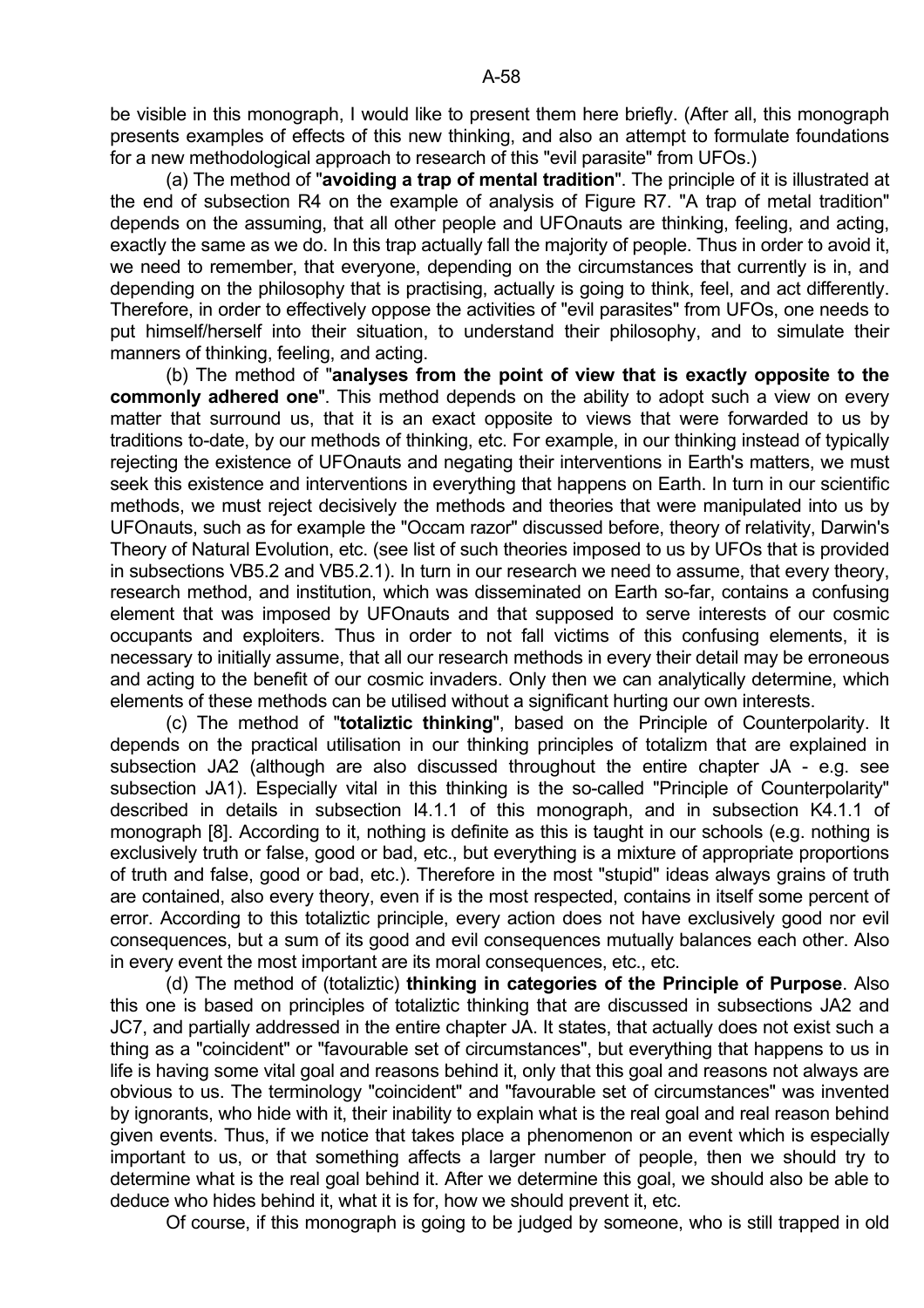thinking categories, then such changes of mental and methodological approach may induce various emotions in such a person. After all, such a person is in the situation of medieval people, who know nothing about the existence of air and atmosphere, while someone tries to pass to them the information about the operation of sound waves, about principles of barometer, about the existence of poisonous gasses, and about dangers of someone's gas attack; or in the situation of scientists from the Napoleon era, who had no idea about electromagnetic waves, while someone tries to explain to them principles of television, microwaves, and dangers of the use of electromagnetic weapon. In case one encounters such emotions, before he/she pushes the responsibility for them onto me - the author of this monograph (what is a usual behaviour in case of encountering something that extends beyond accepted horizons), perhaps it is worth to consider for a moment these examples of warnings against gas attacks passed to medieval citizens, or warnings against attacks with electromagnetic weapon given to militaries from the Napoleon era.

 #52. **Experiencing a bitter taste of unemployment (1990 to 1992)**. After I lost in 1990 my job at the University of Otago in New Zealand, for the next two years I remained unemployed. I also was not taking any unemployment benefit - this was because initially I believed that I am going to find a next job rather fast, therefore until March 1992 I would not register as an unemployed. But when finally I registered, it turned out that according to the law of that times I must wait another 6 moths before I receive the benefit. When finally a time come that I could take the benefit, I already had a job offer from Cyprus and I was preparing my departure from New Zealand.

 These two years of my unemployment were the most ordeal, most black, and the most nightmarish period in my everyday life to-date. For the lack of money and work, I was "imprisoned" in an old, cold, constantly rainy, depressing, and subdivided into social casts, Dunedin. My morale, my feeling of own value, and my dignity, were plunging down rapidly with every next refusal of job. And there was a lot of these refusals. I found the first job after sending to various educational institutions as many as 183 applications (until today I have in my computer addresses of institutions to which I posted my job applications at that time). But personally I believe, that there was an important reason for which I received this harsh lesson - after all, now I know excellently how unemployment and uncertainty of the tomorrow taste. The thing that in this immensely difficult time kept me constantly on the path, maintained my continuous touch with the world, and reinforced my self-discipline, was my "private" research. I also own the victorious overcoming of these two years of nightmare, to a small group of devoted friends, which at that time I had on my side. But in spite of the fact, that my best friends still live in Dunedin until today, for me this city is going to remain forever as the synonymous for soullessness, and as the serving place for the hardest moral lesson that I received in my life to-date. After almost two years without a job I finally realised, that I have no chances to find any employment in New Zealand. Thus I had no other option but to leave New Zealand and to earn my bread elsewhere.

 #53. **My professorship in Cyprus (1992 to 1993), means the forced departing from New Zealand in search for the bread**. After losing my lecturing job at the University of Otago, and after subsequent 2-year long period of unemployment, I left New Zealand to earn overseas for my living. Initially, starting from 1 September 1992, I got a one year appointment as an Associate Professor in Computer Sciences at the Eastern Mediterranean University in Northern Cyprus.

 My professorship in Cyprus, and later also the further two professorships that followed it, for many reasons turned out to be very important for my professional life and research. For example, they reinforced my self-confidence as a scientist that was so brutally broken by the administration of Otago University. After all, not many scientists are reaching a professorial level in any discipline, while I managed to reach this level in as many as two different disciplines (namely in Computer Sciences and in Mechanical Engineering). They also lifted upward the weighting of my research and findings - the present society looks differently at findings accomplished by an ordinary person, and by findings accomplished by a former university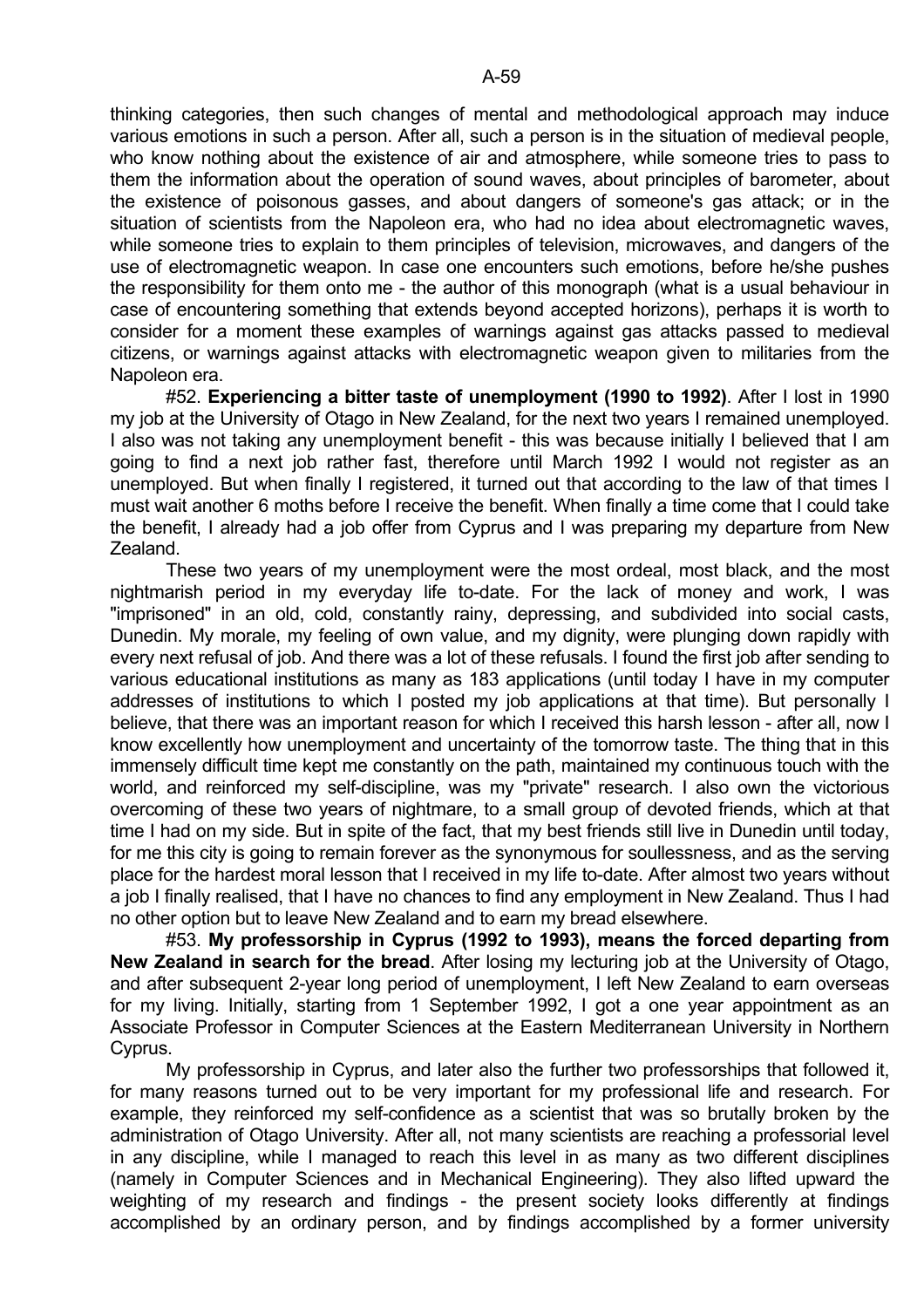professor. (Note that with becoming an university professor, is like becoming a general in an army - this honour and title is never took back. Means, "**once someone becomes an university professor, symbolically and titulary he/she remains a former professor forever**". Even if such someone is currently unemployed, still is not "just an ordinary unemployed", but "the unemployed former university professor". Also the sarcastic comments, scoffing, and smart remarks, which various home-made wizards are frequently trying to serve me, are loosing their painful edge when they are directed at a former university professor - especially if people who formulate them were unable to finish their studies at any university.) All these professorships allowed me also to increase my knowledge of the moral laws described in subsection I4.1.1, and to accumulate further experience with people and with their philosophies. They provided numerous opportunities to accumulate, and to verify, various scientific evidence, which turned to be extremely useful in my research. They gave me also the opportunity to publish scientific monographs, which disclosed and made public my numerous findings. Finally, the Northern Cyprus was then a modern Islamic country, with very open minded approach to religion. Thus I had an opportunity to learn and to constructively discuss with my colleagues, historic links, vital similarities and insignificant differences that exist between Christianity and Islam. It was there that I learned that initially Islam was just a "younger brother" of Christianity, while the differences between these religions started to grow only later (most surely because of the manipulations of evil parasites).

 #54. **Evidence of the destruction of Salamis in the result of Tapanui explosion in New Zealand** (1993). While on my professorship in Cyprus, by some strange "coincidence" a window from my flat was facing ruins of the ancient city of Salamis. I was very fascinated by these ruins and used to walk amongst them for hours. I was puzzled by the beauty of ancient sculptures, which used to take my breath away with their magnificence, and by the unusual regular placing of ruins, in which all objects were lying with their tops pointing the south direction. One of the questions, that I frequently asked myself, was "what caused that after the period of magnificence and beauty of the ancient world, rapidly come to Earth this period of medieval decay and ugliness". As it turned out later, the asking of this question and finding an answer to it, was this intellectual bridge that led to the discovery of telepathy and the influence of telepathic noise on the health, taste, and feelings of people - see subsections D4 and C8.3 of monograph [5/4]. (This in turn again confirms, that the key to a scientific success is the ability to ask ourselves the right type of questions.) Near the end of my staying in Cyprus, by another "coincident" I learned a local legend, which described why Salamis was destroyed (there are not known historic descriptions of this destruction). It turned out that Salamis was washed out from the surface of Earth by a powerful series of tsunami waves, which come from the north around the date of the Tapanui explosion. I quoted the content of this legend in subsection D3 of monograph [5/4]. The detailed research of the ruins, and the searches in historic literature on Cyprus, quite well confirmed the content of this legend and suggested that the destruction of Salamis was in fact the direct consequence of the UFO explosion over Tapanui in New Zealand. The most important outcomes of this research I presented in subsection D3 of monograph [5/4]. Although it later turned out to be impossible to determine the exact dates of these tsunami waves, both the legend and the evidence still visible in Salamis, indicated that it arrived from North and it was consistent with the wave induced by the Earth's crust motion caused by the Tapanui explosion. In this way I discovered the first solid evidence, which confirmed that there is a merit in claims of New Zealand Maoris that the Tapanui explosion caused Earth's crust to move in relationship to Earth's axis of rotation.

 #55. **The second Polish monograph on the Tapanui explosion (1993)**. While carrying out my professorship in Cyprus, I also encountered a wealth of further evidence, which illustrated that the consequences of the Tapanui explosion strongly affected not only Cyprus, but also the entire Mediterranean and Europe. For example, I discovered that the jerky motion of the Earth's crust (the same which caused the ancient city of Salamis in Northern Cyprus to be flooded and destroyed by three powerful tsunami waves) also caused the deformation of dome in the famous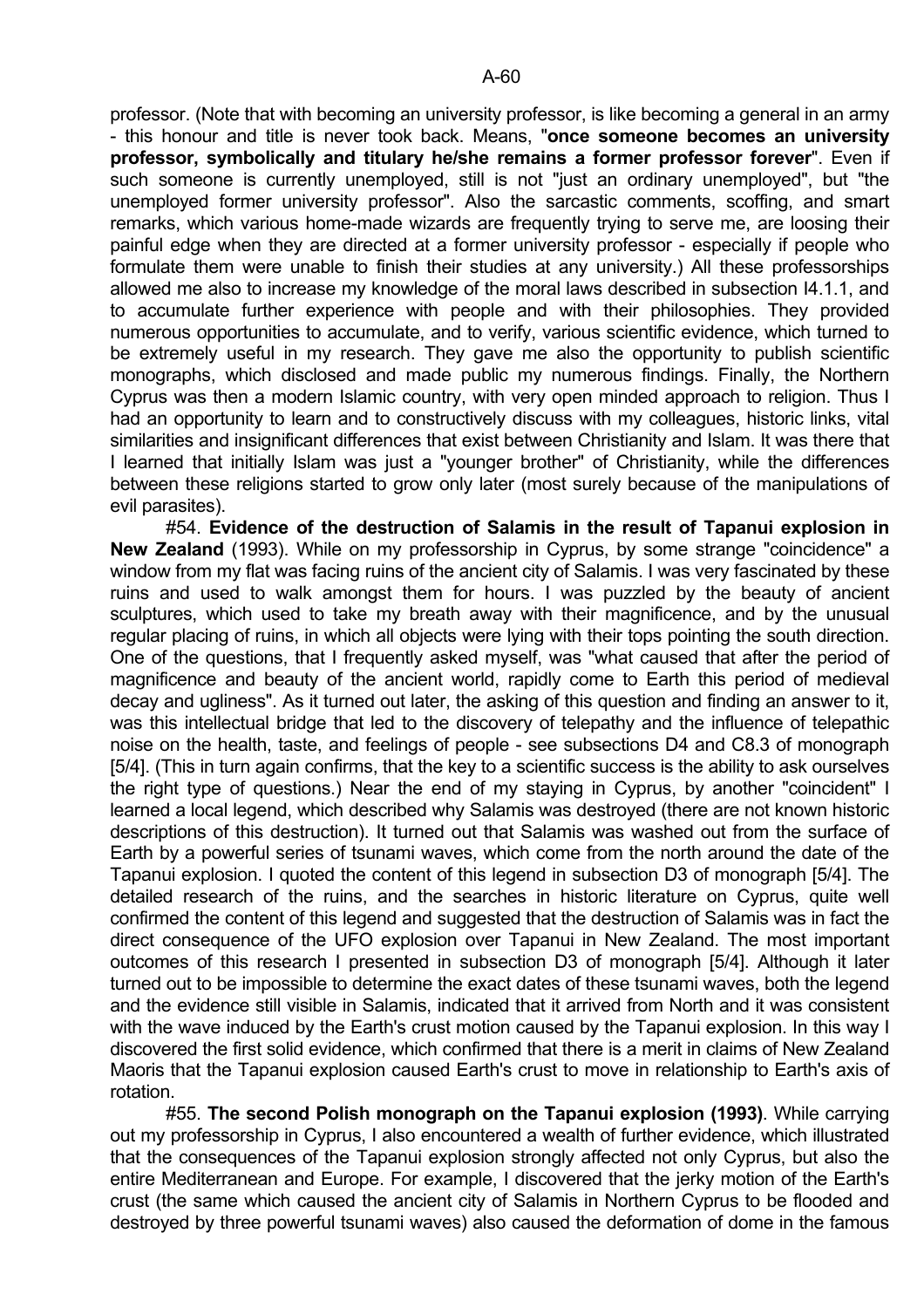"Hagia Sophia" cathedral located in Istanbul and build in 563 AD. Because there was no interest amongst English speaking readers in this type of findings, I decided to write another monograph on the Tapanui explosion - but this time in the Polish language only, which reported about these newest findings. Thus in Cyprus I published the monograph [5/2] about the Tapanui explosion, which had the following editorial data: Pajak Jan, "Eksplozja UFO w Nowej Zelandii 1178 A.D. ktora pochylila Ziemie" (Monografia, Dunedin, Nowa Zelandia, 1993, ISBN 0-9597946-8-9, 148 pages - in this 37 illustrations).

 This second monograph was greeted with enthusiasm by Polish adherers of my theories. In the effect of publishing it, the number of adherers of my theories started to increase rapidly in Poland.

 The important aspect of the monograph [5/2] was, that it contributed to totalizm several new findings, which represented outcomes of my research on the Tapanui explosion. Examples of such findings include philosophical lifecycles, and observations regarding difficulties with disseminating knowledge on events that contradict the recognized scientific theories (i.e. events such as the Tapanui explosion). It was this monograph [5/2] that included the famous "twelve truths about truth", formulated the first time just for it.

 In 1992 and 1993 the Northern Cyprus was a very young country (similarly as Sarawak at Borneo). Parasitism had no, as yet, enough time to overtake it. Therefore many key positions in Cyprus still were occupied by cheerful, sincere people with totaliztic-like philosophies. Many positive observations which I accumulated about the intuitive totalizm, and later included into descriptions of totalizm, were actually gathered initially in Cyprus and later at Borneo.

 #56. **The professorship in Malaysia (1993 to 1996)**. After completing my one-year professorship at the Eastern Mediterranean University in Cyprus, starting from 2 September 1993 I was appointed for three years as an Associate Professor at the University of Malaya in Kuala Lumpur, Malaysia. This time my professorship was in Mechanical Engineering. Malaysia is one of the most eastward located large Islamic country on Earth. It has ethnically highly diverse population. Its citizens belong to many races, many cultures, and in spite of the prevailing Islamic religion, they practice many other religions as well (including Christianity, Buddhism, Taoism, Hinduism, and several other religions).

 This my second professorship turned out to be extremely fruitful for many different reasons. For example, the University of Malaya is actually a former Kuala Lumpur campus of the oldest university in the whole this region (i.e. the University of Singapore). By being such an old university, it has an excellent library, full of old manuscripts, and old books, many of which are already not available almost anywhere else that I know of. Thus, this library turned out to be a real gold mine of treasures for my research on mysteries of our planet. Furthermore, my life in a country, which still is literally packed with mysteries, reoccurring miracles, snake and cave temples, bomohs, rain makers and rain stoppers, magic, fire walkers, Thaipusam festivals, adherers of several different religions, etc., exposed me in the real life to experiencing events and mysteries, which typical humans seldom see even in TVs. In Malaysia I was also very productive in my publishing efforts. My most important monographs were written and published while I worked in that country.

 During my professorship in Malaysia my mind was always preoccupied with one question "what's next". After all, in my mind still very fresh was the taste of unemployment in New Zealand in 1990 to 1992. Therefore, already during the second year of my three-year contract in Malaysia, I started to write and to post applications for a next job. In total as many as 141 applications I posted from Malaysia. All of them turned out to be fruitless. Fortunately for me, the universal intellect took the matter in Its hands and caused, that it was not me who found a next job, but the "next job found me", just when my professorial contact in Kuala Lumpur was finished.

 #57. **The shining of totalizm from the far east to the far west.** There is a very surprising regularity in my life. I discovered it only in December 2002, when in Malaysia I started to write this monograph [1/4]. However, the regularity seems to control my fate from the very beginning. It became especially clear when in 1992 I left New Zealand because of my unemployment to start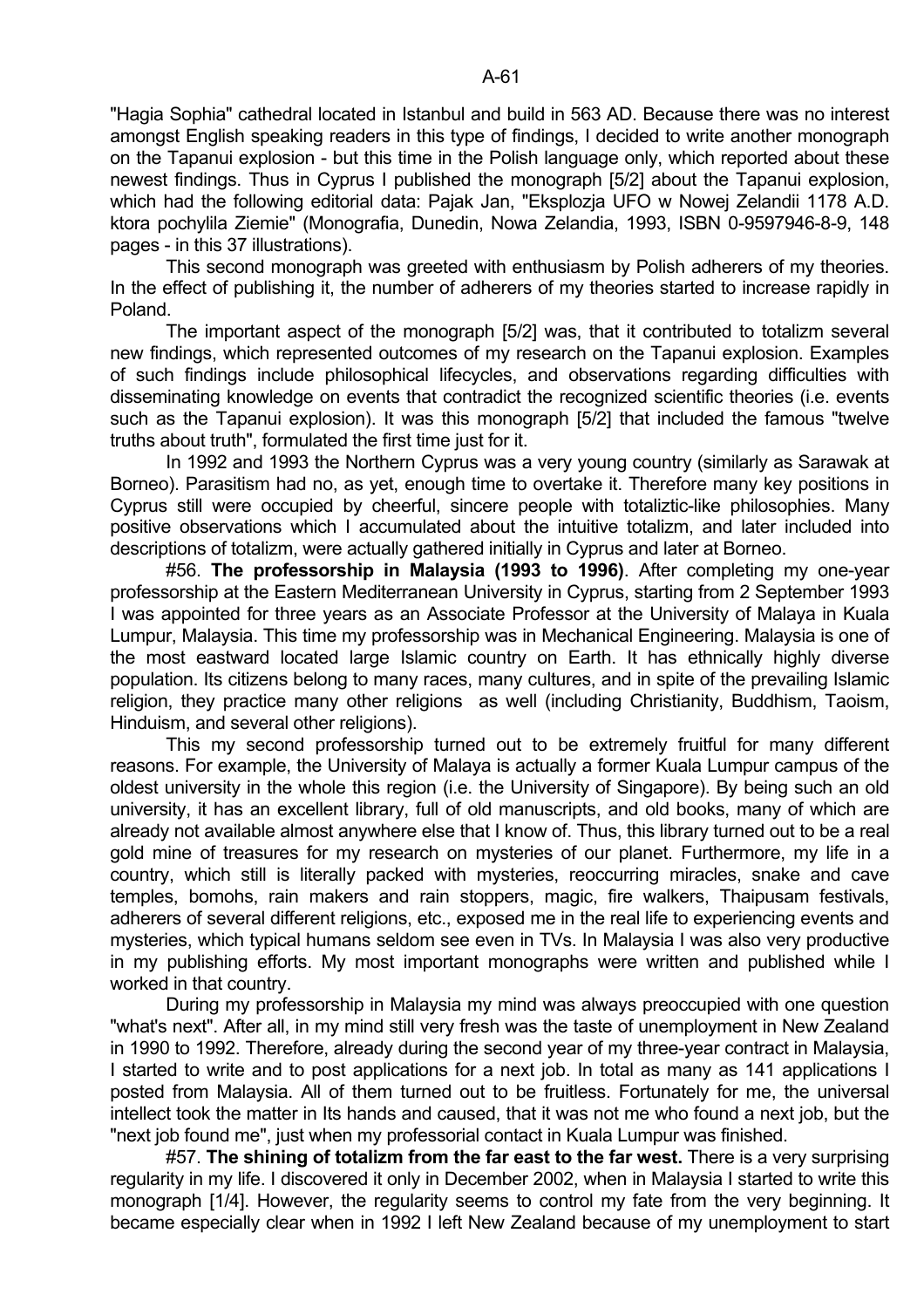my work initially in Northern Cyprus, and then in Malaysia. But beginnings of it showed already in 1982, when I left Poland and emigrated to New Zealand. The regularity depends on my life always taking such a course, that monographs which I write, especially these ones which disseminate totalizm, span the entire world from the east to the west. Because of it, none of my publications which addressed topics presented in this monograph, means none of publications that exerted a noticeable influence on other people, could be declared as that they originate from a single country, from a single culture, or from a single religious circle. Actually all publications that so far I wrote about totalizm, Concept of Dipolar Gravity, Magnocraft, oscillatory chamber, UFO, telekinesis, telepathy, etc., always received an international, intercultural, and interreligious origin and character, independently what my intentions were. Even these first and insignificant monographs on Magnocraft, which I wrote and published in New Zealand before 1992, means before I left New Zealand in search of an employment and bread, still were based on my research carried out in Poland, and originated from my scientific expertise, professional training, and scientific analyses, that I accumulated in Poland. In turn, after 1992 when I was forced by the unemployment and hunger to leave New Zealand, all publications that I wrote after 1992 were written and prepared in at least two countries and two cultures of the Far East, while they were disseminated and were gaining the recognition still in different countries that are located far to the west from the place of origin of these publications. Furthermore, their publishing usually was done in two or three different languages.

 I personally believe that the universal intellect intentionally and for a clear purpose directed the fate of my monographs in such an extraordinary manner. Surely he must have important reasons to do this, which only he knows. Of course, he did NOT show himself to me in the aureole of lightnings, and did NOT tell me with a thundering voice "Jan, you must research and write in the most east located large Islamic country of the world (Malaysia), you must publish in the most east located large Christian country in the world (New Zealand), but you must disseminate your ideas from the most west located large country of the world (USA)". Rather opposite, he allowed me to break my nose as much as I wish, allowed me to get bumps, and allowed me to experience all existing forms of intellectual oppression, slandering, and scoffing, when I tried to research, write, publish, and disseminate my ideas in the same country in which I currently lived. Only that - as the universal intellect always does this during the implementation of his intentions, he somehow so synchronised the timing and circumstances of subsequent events from my life, that people who in given times decided about my future, always made me to do exactly whatever were his intentions. For example, he allowed that in decisive moments of my life, amongst all people who could then be my superiors, the power over me had only people, who turned out to be the most hermetic to my ideas. Amongst all people who could decide about the future of whatever I tried to accomplish, he always allowed to handle my cases mainly by people who were especially against whatever I tried to do. Amongst all societies in which I could act, he allowed me to live mainly amongst these ones, in which topics of my research induced kinds of mass hysteria. Also amongst all countries in which I could find a work, he allowed me to work only in these ones, in which bureaucratic barriers and inadequacies of circumstances, always forced me to do exactly what he intended. Etc., etc. In this manner the universal intellect left me no other choice, but to do everything in such and no other manner.

 So only because I had no other option, the research and writing of every monograph that I published after 1992 and that contained descriptions of totalizm - including also this monograph [1/4], I was forced to complete in the most east located large Islamic country of the world (i.e. in Malaysia). But because of various formal limitations and material difficulties of that country, the final completion and formal publishing of these monographs I was forced to carry out in the most east located large Christian country of the world (i.e. in New Zealand). However, because in this Christian New Zealand publishing and postage costs were much higher than in the Islamic Malaysia, after I finished my monographs and formally published them, I was forced to take them back to Malaysia to copy them and to post them from over there to my readers located in the western side of the world. Yet still their dissemination could not be carried out amongst hermetic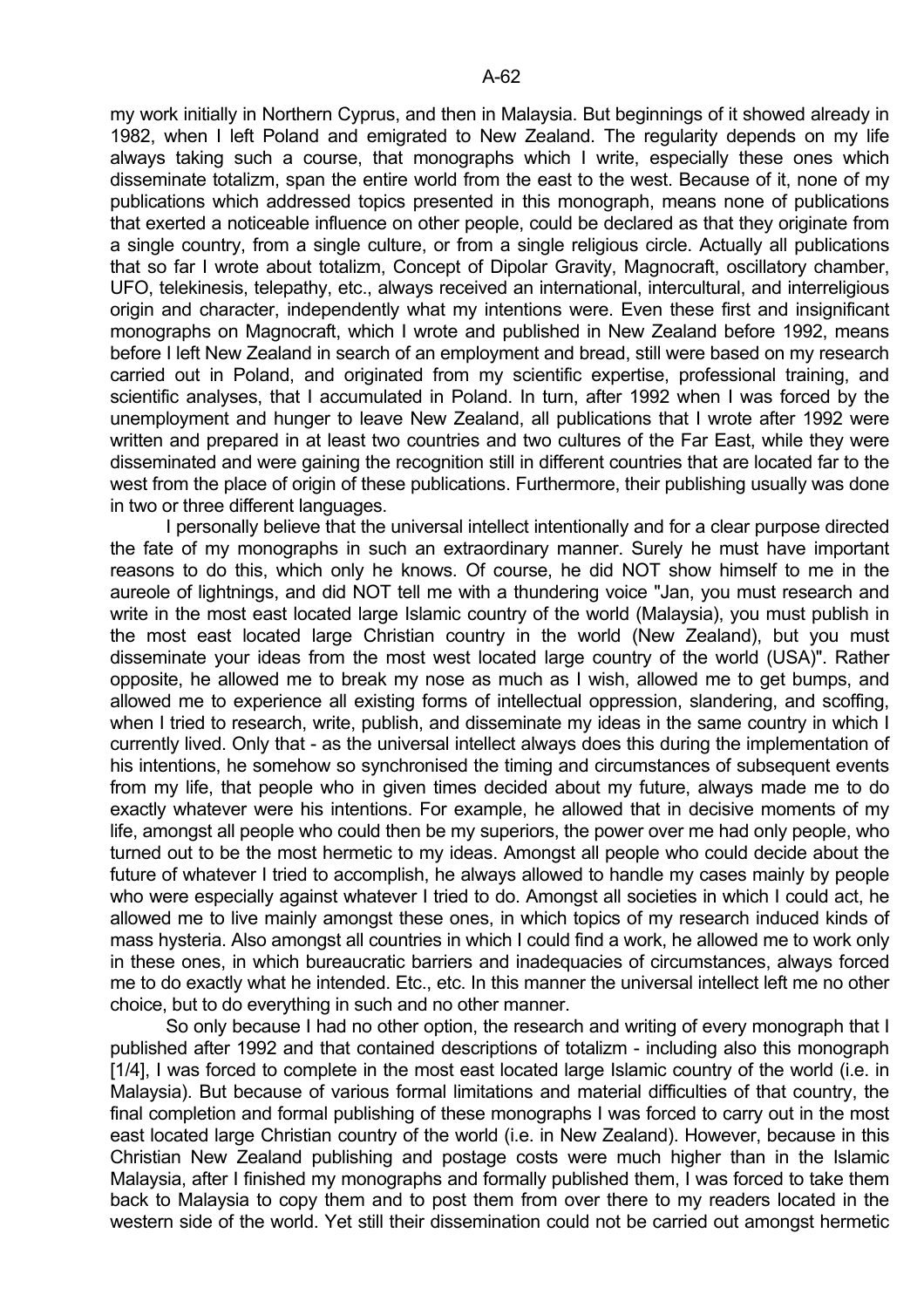countries of the Far East - in which they were prepared, but they needed to be posted to people from the west, which were much more opened to my ideas. Until the change in my methods of dissemination, which took place on 4 January 1999, the distribution of my monographs was carried out by posting to Poland their paper copies. In Poland they were disseminated by libraries and read almost exclusively by Poles. But after 4 January 1999, the distribution of my monographs drastically changed its strategy. My monographs started to be send with the speed of light by internet connections from Far East to the most western large country in the world (means to the USA), where my web sites were located. In turn from this most western large country in the world, my monographs were disseminated with the speed of light to all other parts of the world, where they were read by interested people. Of course, these countries in the west, which first opened to my new ideas, for some important reasons turned out to be also exactly the same countries, from which I needed either to run to east in order to save myself from persecution of a communistic regime, or which previously squashed my attempts to find an employment in them, to gain a permission to settle in them, or to obtain in them conditions for carrying out my research, writing, and publishing.

 I quite frequently wondered, why the universal intellect so consequently causes, that all my monographs must originate from at least two countries of the Far East (i.e. from the predominantly Islamic, although actually multireligious and multicultural Malaysia - in which I was writing them, and from which usually I was disseminating them throughout the world, and from predominantly Christian, although also multireligious and multicultural New Zealand - in which they were finished and formally published). Simultaneously why the universal intellect causes that the dissemination of these monographs must be carried out from the large country of the most far West. Although with my imperfect mind of an ordinary human, I am not able to realise all the intentions of the omniknowledgable God, I believe that I can deduce several most important of them. Their objectives are indicated by the "Principle of the Highest Teaching Effect" that is described in subsection I4.1.1 (the universal intellect always uses this principle in his actions). Here are in my opinion the most important out of these intentions, as I understand them:

 A. Addressing my monographs to all religions, cultures, and races on Earth. In my opinion, one of the reasons, why the universal intellect directs the origin of my monographs in such unusual manner, is to turn these monographs into a legacy of practically all major religions, human races, and cultures of our planet. If one analyses the situation in all these countries which become co-parents for totalizm and for other my most important ideas (i.e. Malaysia, New Zealand, Poland, and the USA) during the time of my most intensive publishing, then in fact these countries are hosts for all possible races, cultures, and religions from the whole our planet. The consequences of their presence in these countries can be clearly noticed in my monographs. Thus probably, through causing that with the birth of these monographs can identify themselves not only Muslims - amongst whom they were written, and Christians - amongst whom they were published, but also members of practically all other religions, races, and cultures, the legacy of which is included in these monographs, i.e. Africans, American Indians, Arabs, Asians, Chinese, Europeans, Indians, Malays, Maori, Poles, etc., the universal intellect is speaking to everyone. Everyone is to notice the message that these monographs were not written to appeal to only one nation, one religion, or one culture, but are addressed to the ENTIRE HUMANITY.

 B. Demonstration of the universal justice in action. Probably there is also other reason, which lies behind such and no other shaping of the process of creation and dissemination of these monographs. In my opinion it is to illustrate to future generations, that nations and countries, which limit for their scientists the freedom of choice of topic for research, and freedom of publishing results of research, or which close themselves and cut their links with the outside world, must then accept consequences of such actions. For example, New Zealand in recent years is intensely searching for its national identity. In order to boost this identity, for some time it "claims ownership" of famous people, who had something to do with it. For example, in this way New Zealand claims that Ernst Rutherford is a New Zealand scientist, and even from around 1995 it devotes to him a currency note of 100 dollars. However, it is a common knowledge, that in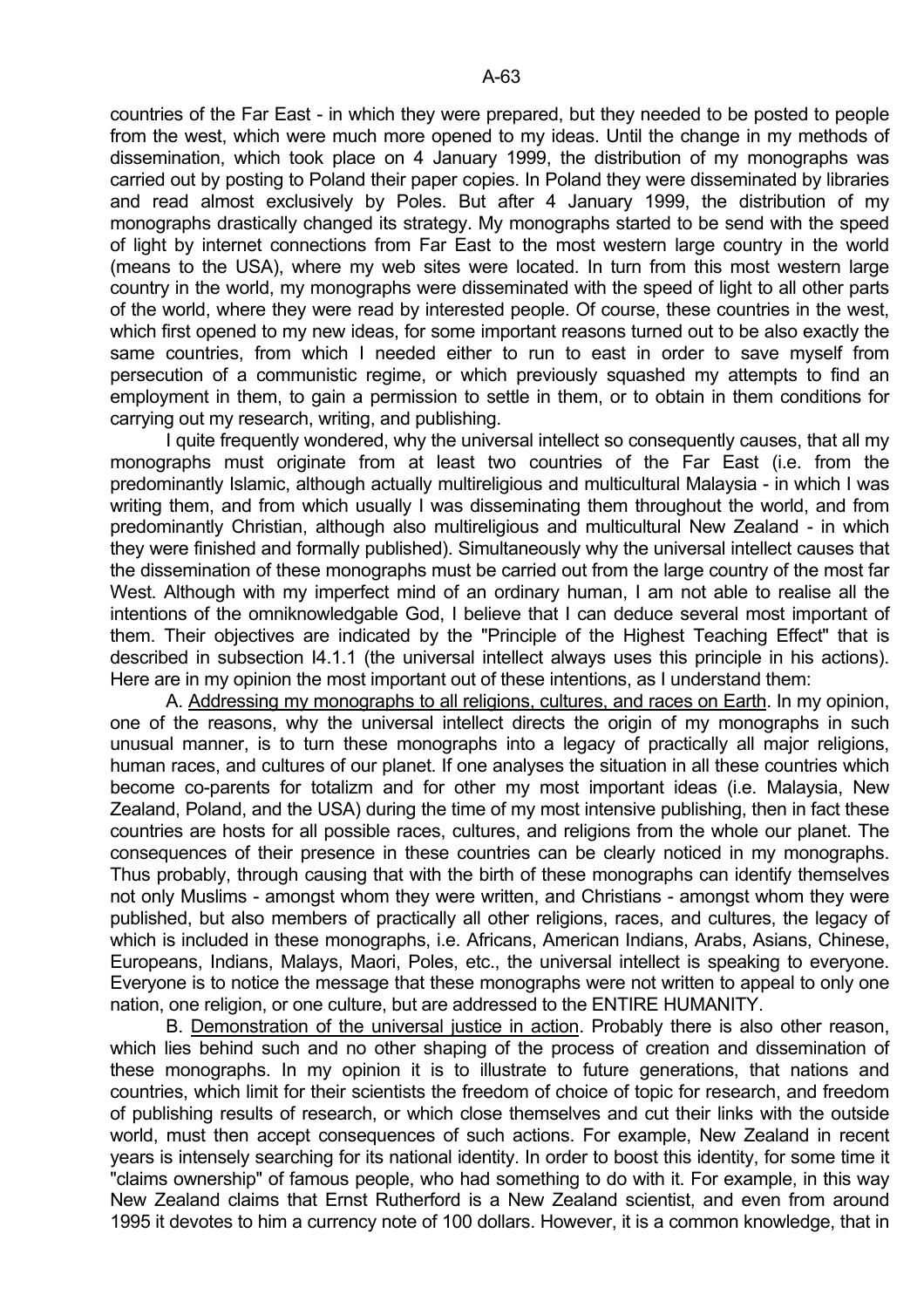the initial stage of his scientific career, Rutherford was almost "kicked out" from New Zealand by contemporary to him closed minded New Zealand scientists. In fact everything that Rutherford accomplished, originates from England and is due to totaliztic philosophy of scientists in England of that times. In a similar manner New Zealand is building monuments and museum exhibitions for the late Richard W. Pearse (1877-1953), who built and flew an aeroplane in New Zealand around one year earlier than Wright Brothers in the USA. New Zealand celebrates him in spite, that the treatment which Richard Pearse received during his lifetime, should be rather a source of embarrassment and reflection for New Zealanders. The slander, persecution, and scoffing that Pearse received as a "reward" for his efforts of building the first aeroplane in New Zealand, send him to a mental hospital, and lost his aeroplane for humanity. (More details about Richard Pearse and his pioneering aeroplane is provided in subsection O1 of this monograph, and also in subsection C8.3 of monograph [5/4].) So in my opinion the universal intellect is trying to give another moral lesson for all these countries and nations, which still ignore history and still persecute, push around, and suppress their own people that actually work for the good of these

countries and these nations.

 C. Emphasizing the importance of Bible. I personally believe that the holly Bible may also be one of the several reasons, for which he universal intellect caused, that two countries of the Far East, in which jointly my all monographs are born, are practising predominantly Islam and predominantly Christianity (instead of, for example, Taoism, Hinduism, or Buddhism - also widely practised in several countries of the Far East). After all, in Christianity and in Islam, the Bible is one of the most important holly books. (Not mentioning, that it is also the most holly book in Poland, and the most important book in the USA - which over there is used e.g. in courts to swear on the Bible.) So the Bible is a proof of brotherhood of these two religions, evidence of their common roots, and the source of their similar fate. Although Muslims rarely refer to the Bible, and their practices mainly base on the Koran, actually their religion officially has two holly books, namely the Koran and the Bible. Thus the Bible is what actually links, not what separates, Muslims and Christians. Only that because of the machinations of evil parasites from UFOs, that throughout many centuries are setting up adherers of these two religions against each other, this linking function of the Bible is being overlooked lately.

 As I was informed by my Muslim friends from Northern Cyprus, with whom I spend many hours on very constructive discussions about Islam and Christianity, it is because of this recognising the Bible as one of two holly books for Muslims, and also because of recognising Jesus (for Muslims known as the Prophet Isa) to also be one of their own Prophets, in the initial stage of existence Islam considered itself to be a younger brother of Christianity. After all, in spite of differences in pronunciation and traditions, actually both religions serve the only existing, true God. The differences between both religions started to appear only later, when evil parasites from UFOs started their stirring, and manipulated into subsequent leaders of both these religions the parasitic propaganda, principles, philosophy, and tendency to fight with each other. It is interesting, that Muslims, the same as Christians, are expecting, and still are awaiting, the arrival of Second Jesus to Earth, and that they cultivate about this arrival very similar prophecies as Christians do. Some Muslims also believe that Second Jesus will create a bridge that is going to join the West with the East, and that He will open the road for returning the original cooperation and peace between Muslims and Christians - after all, at the very beginning of time, Muslim and Christians used to be brothers to each other.

 D. Promoting the peace. Totalizm states that each single event is carefully programmed by the universal intellect in every aspect possible - see subsection JC7. This in turn means, that it is NO coincidence that the date of December 2002, was selected to realize to us, that the philosophy of totalizm, which according to prophecies is to change the fate of our civilisation, has two parents, namely Islam and Christianity. After all, this was in December 2002 when USA was preparing itself to attack Iraq. This attack was telepathically presented to people by UFOnauts, as a war between Christianity and Islam. Thus by subtle reminding with totalizm in that crucial moment of time, that both these religions links much more than separates them, and that at their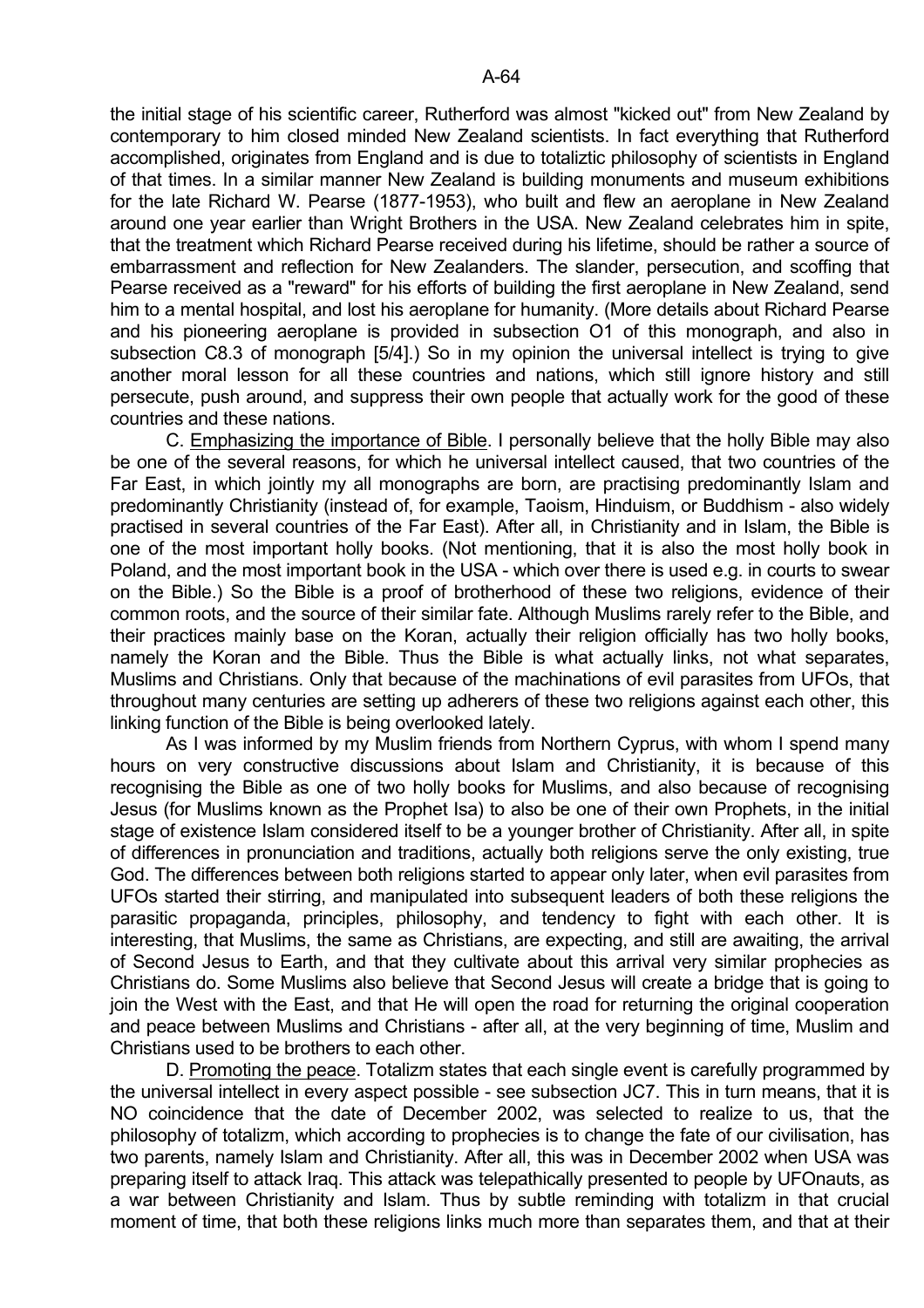roots lies their mutual brotherhood and common goals, the universal intellect is sending to us a powerful message of peace. This message states: people do not let yourselves to be provoked by machinations of UFOnauts, but decisively insist on peace.

 #58. **Starting my storm on human awareness**. After I started my professorship in Malaysia, in my awareness two major breakthrough took place. Firstly I conclusively confirmed the cosmic scale of operations of evil parasites on Earth (in more details this is described in subsection U3.1.1). Secondly I realised that all my previous defeats in publishing of books, which would disseminate the results of my research, were caused by the invisible intervention of these evil parasites. This in turn led me to the conclusion, that if the knowledge about my discoveries is to be disseminated somehow amongst people, then I must find another way of distributing my publications, without the use of books. In this manner an ambitious project was born, which could be called "storm on human awareness". According to this project, starting from 1994 I initiated the massive effort of supplying my publications to public libraries in Poland, through sending these publications by post from the other end of the world. I planned to supply at least one free copy of my Polish monographs to each key library in Poland. The purpose was to guarantee, that every Pole who decides to learn about the current progress of my research, and about the development of situation in the avantgarde disciplines that I was researching, should not be deprived the access to the publications required. The key libraries in Poland, to which at that time I decided to send copies of my publications (and the majority of which actually received from me several different monographs), included: (a) the National Library, (b) all main libraries in capitols of 50 Polish Provinces of that time, (c) main libraries of all tertiary educational institutions in Poland, the specialisation of which coincided with devices and ideas that I was researching (namely Polytechnics, Technical Universities, Universities, Farming Academies, Medical Academies), (d) libraries, or people who maintained them, in all known to me UFO organisations in Poland, (e) city libraries in all cities above 100 000 citizens, which were not capitols of Provinces, (f) libraries of all research institutes that were known to me that they investigate magnetic propelling devices, (g) factory libraries in all factories known to me that produced magnetic propelling devices, energy producing devices, or communication equipment. In addition to this, free copies of selected my monographs I also supplied to all public libraries which asked me for them. Furthermore, to the owners of Internet Web sites, who started to contact me at that time, I also posted the electronic versions of my publications, in order to make them available on their Web sites. Of course, the above plan was enormously ambitious, because it required posting to Poland from another end of the world, literally hundreds of parcels with my publications. Initially the entire production of these publications I commissioned to professionals. This made them very expensive and drained my funds very fast - although probably advanced me to the ranks of one of the leading philanthropist of Poland. But soon I discovered, that I could do myself the bookbinding job in these countless copies of my monographs. After all, the costs of binding represented around the half of the entire cost of a given copy. In this way I also included to this project my own physical effort and sweating, the unexpected byproduct of which was the accomplishment of the totaliztic nirvana that is described in subsection JF2. In the result, this "storm on human awareness" finished with a full success in 1998. In the result of completing it, each single one, out of the planned key libraries in Poland, received at least one copy of a leading monograph from the list in chapter Y.

 #59. **Accumulation of observations on telepathy**. The awareness that a telepathy is some form of exchange of information between counter-material duplicates of living creatures, which takes place entirely in the counter-world, appeared immediately after the discovery of the counter-world, and after learning that this other world is separated from our physical world. Thus, the fact that telepathy occurs in the counter-world (i.e. not in our world), and that it depends on the mutual communication of creatures with the use of ULT language, was known to me since the beginning of formulation of the Concept of Dipolar Gravity, means since 1985. But in these initial considerations I did not know exactly with what type of mechanism and phenomena this communication takes place. The fact of existence and effectiveness of some form of the telepathic waves was also confirmed to me in a meaningful manner in 1991, during the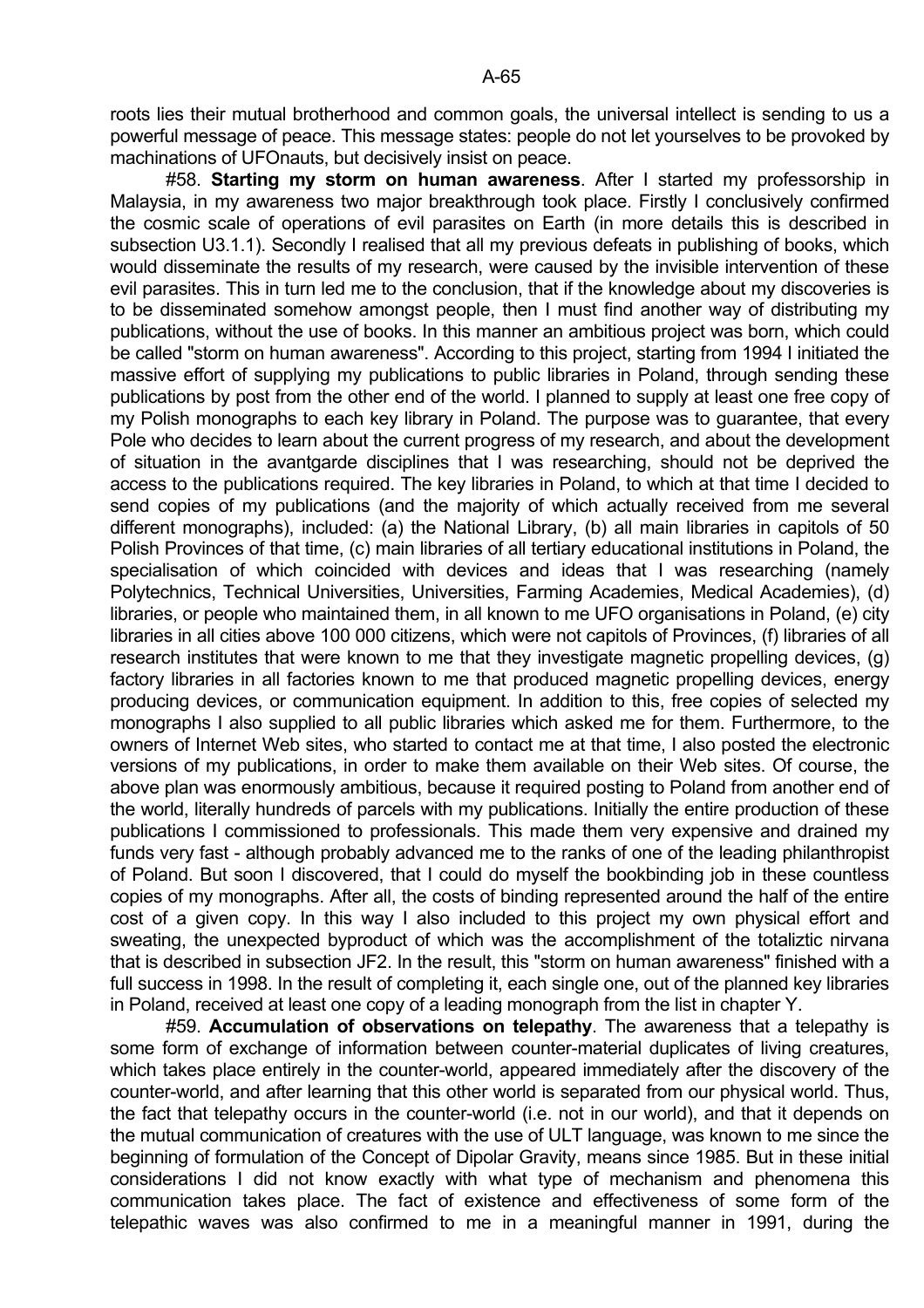experiments with the late Werner Kropp - these experiments are described in subsection D1 of treatise [7/2] devoted to the "remote mind reader". But the correct directing of my searches, for finding and understanding the mechanism and phenomena of telepathy, took only place in 1993. It was when during my professorship in Cyprus, with my own eyes I saw how devastating were intellectual effects of the magnetic explosion in Tapanui. (I.e. after the ancient splendour, this explosion brought to Earth the barbaric period of medieval times.) In the countless walks amongst ruins of ancient city of Salamis, I admired the beauty of Roman sculptures and wandered why after the explosion of Tapanui the blooming culture of ancient world was replaced by darkness of medieval times - see subsection O5.2 in this monograph. Thus soon it started to be obvious for me, that the waves of chaotic vibrations of magnetic field, caused by the magnetic explosion in Tapanui, must be responsible for the medieval fall of intellectual capabilities of people in the whole world. (The outcomes of these my deductions were published for the first time in monograph [5/2] - they later are repeated in subsection D4 of monograph [5/3].) The only mechanism, with which the vibrations of the magnetic field can affect the mental abilities of people, leads through telepathy. Thus the above led me to the conclusion, that the key for understanding the operation of telepathy, is hidden in magnetic vibrations. But still it was necessary to find the mechanism of telepathy and the manner in which telepathic signals are born from the vibrations of magnetic field. This missing link I discovered only on 11 November 1994, in circumstances that are going to be described below. At that time I discovered that the telepathic waves are waves of counter-matter vibrations, very similar to sound waves from our physical world. Thus they are capable to carry out the information of "speech" type. In turn the discovery of this fact allowed me to also understand, that for example "energy of pyramids" is simply a telepathic noise that is concentrated in the focal point of these pyramids. This in turn allowed me to understand the phenomena of propagation, reflection, concentration, reception, and emission of telepathic waves, and in the final effect also the development of principles of operation of technical devices, which allow the technical formulation and broadcasting of modulated telepathic signals. One of such devices is the telepathic emitter and receiver described in treatise [7/2], while other include the telepathic projectors and telescopes described here in subsections N5.1 and N5.2, and in subsections D5.1 and D5.2 of treatise [7/2].

 #60. **The discovery of telepathic waves (1994)**. On Friday, 11 November 1994, during a lunch break, I decided to escape from swelling difficulties and stresses of the second semester that soon supposed to begin, and to have a large lunch. Unfortunately the dish that I purchased in a local cafeteria, on that particular day turned out to be more inedible then usual. In order to divert my attention from the taste that tended to stick in my throat, I made my mind busy with the favourite topic of mechanisms that operate our universe. Thus when I stubbornly tried to get through to the end of my meal (according to totalizm, which I already adhered decisively at that time, wasting any kind of food in the present situation of humanity, is a heavy sin) I unexpectedly experienced a flash in my head. Pieces of a puzzling jig-saw, that for so long used to hide the nature, mechanism, and principles of telepathy, rapidly fell into their places and showed me the entire picture of this phenomenon. Fate sometimes displays a great sense of humour, and that particular time the discovery of telepathic waves, together with the knowledge of mechanisms that govern telepathy, most probably our civilisation will gain because of the hopeless product of some anonymous cook. Similarly as this happened previously with the invention of my oscillatory chamber (see subsection C2 in monographs [1e] and [2e]), also in the case of telepathy, I was thinking about it continually for months, considering in my thoughts over and over again all theoretical explanations for this phenomenon, and comparing with these explanations everything that by that time I empirically managed to observe and to learn. Because I already had done extensive empirical research on my remote mind reader described in subsection D1 of treatise [7/2], and also because I investigated telepathy for a long period of time, I had accumulated in my mind all the components of that puzzle. For example, I knew already that the telepathic signals propagate through counter-matter, that their instigation occurs via magnetic vibrations, that they are carriers of modulated signals similar to human speech, that there is a kind of universal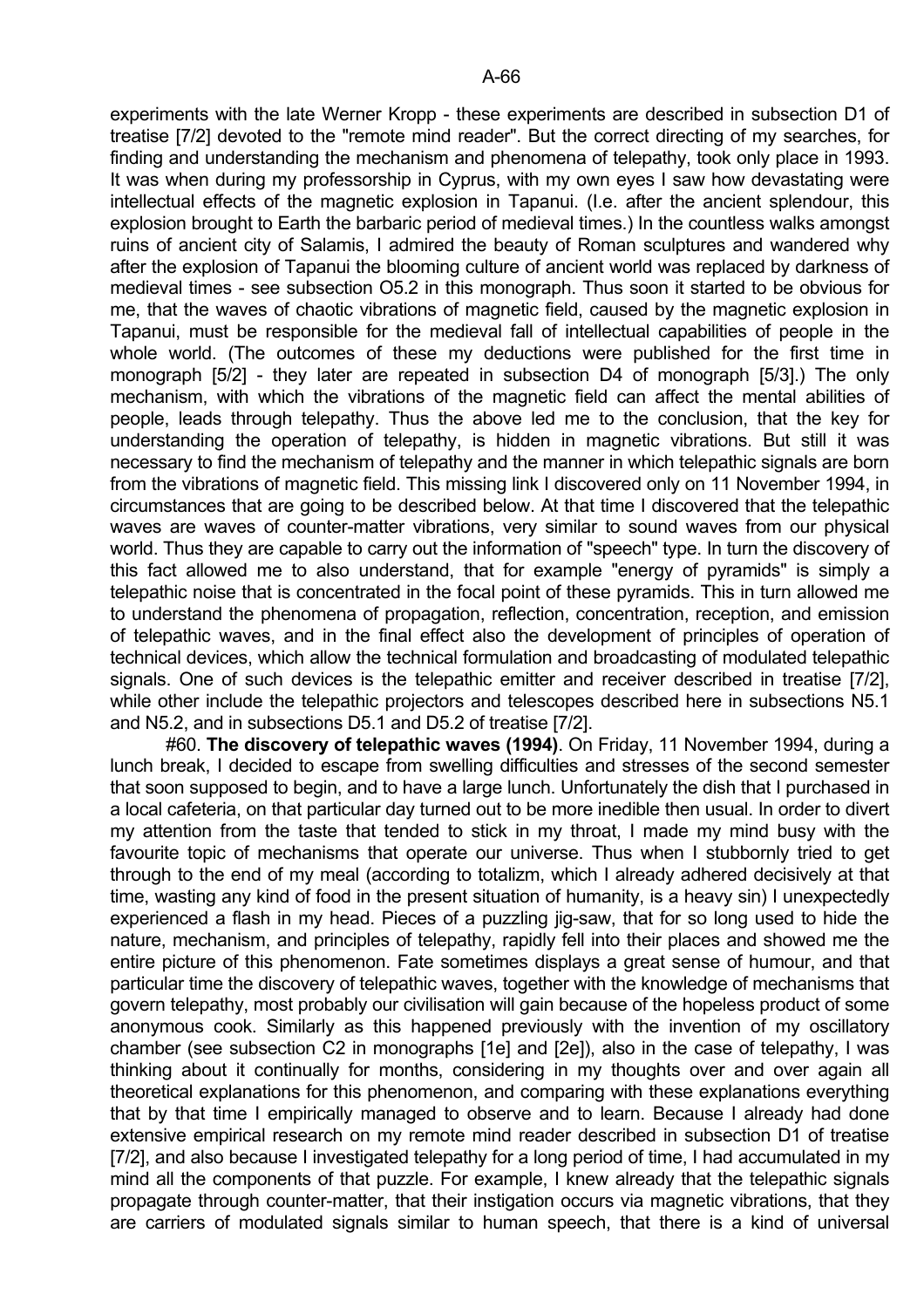language (named ULT - the Universal Language of Thoughts in subsection I5.4 of this monograph, and in subsection D2.1.1 of treatise [7/2]) in which all living organisms from the entire universe can communicate with each other by the means of telepathy, etc. The only thing that I still did not know at that time, was the physical nature of telepathy, and the physical mechanism on which it is based. Thus, during this memorable lunch, a shocking idea flashed through my mind, stating that "**telepathic waves are simply sound-like vibrations of counter-matter, which similar to sounds from our world, have their tone, melody, characteristics, frequency, etc.; while the telepathic communication is simply a speech-like conversation occurring in the Universal Language of Thoughts (ULT) via these sound-like vibrations**". (Note that according to the new Concept of Dipolar Gravity, all types of motion of counter-matter manifest themselves as magnetic fields, therefore telepathic waves could also be defined as "vibrations of the magnetic field".) After this idea flashed in my mind, everything that I previously knew about telepathy started to have sense and became understandable. The mechanism of telepathy that was discovered at that particular day was soon recorded in writing and published, initially on 9 January 1996 in monograph [3] (see chapter D13 in [3]), in 1997 it was repeated in monograph [3/2], and later (in 1998) also published in monographs [1/2] and [1/3]. In 2000 telepathy was the basis for formulation of treatise [7/2] - see subsection D2.1.1 in [7/2]. In this monograph telepathy is described in subsection H7.1.

 #61. **Explanation of radiesthesia**. The decoding of telepathy also revealed, that radiesthesia is the perception of telepathic waves, which are continually emitted by all objects and all substances. The development of this explanation took place in a Malaysian seaside resort called Port Dickson, in first days of 1996. It occurred in circumstances described in subsection H7.2. According to this explanation, "radiesthesia are various unaware means of perception of telepathic waves".

 #62. **Telepathic transmitters and receivers**. Their development was initiated with my invention and also practical testing in 1991, the so-called "remote mind reader" that is described in subsection N1. The further fate and consequences of this invention are explained in chapter N of this monograph and in treatise [7/2]. But the most vital breakthrough in the development of telepathic transmitters and receivers was the discovery on 11 November 1994 of telepathic waves described in subsections H7.1 and N1 (see also item 10 from subsection F2).

 #63. **Sciences of the counter-world**. The understanding, that on the physical world we can exert the influence also through controlling the phenomena that occur in the counter-world, combined with the discovery, that after the formulation of the Concept of Dipolar Gravity almost all laws and equations that were developed so-far loose their validity (for details see subsection H1.3), initiated my thinking about the starting of new scientific disciplines that are called "sciences of the counter-world" (e.g. physics of the counter-world, mechanics of the counter-world, engineering of the counter-world, medicine of the counter-world, etc.). These disciplines will be concerned with the utilisation (for the good of people) of the knowledge that is accumulated during our learning and technical mastery of the interactions between our world and the counter-world see subsection H10. The first taste where may lead our development of these sciences of the counter-world, gives the content of subsection JE9, especially the equations of longevity, intelligence, height and weight, that are discussed in there.

 #64. **The development of a fast method of identifying repetitive UFO abductees**. In 1992, i.e. just before I flew out of New Zealand to Cyprus, I carried out intensive research on several New Zealanders, who were subjected to very systematic abductions on a UFO deck (aliens used to abduct them once every three months). One of them, who knew exactly that for UFOnauts he was a sperm donor, complained to me that on a UFO deck his leg was painfully drilled, and that a small scar was left from this drilling. I got very interested in the purpose of this drilling. In the result of this interest I discovered that all systematic UFO abductees whom I investigated, have that particular scar. For all of them the scar was located at approximately the same height of 27.5 cm from the floor (with the accuracy of  $\pm 3$  cm) - see the more detailed descriptions from subsection U3.1. Only that women predominantly have this scar on the left side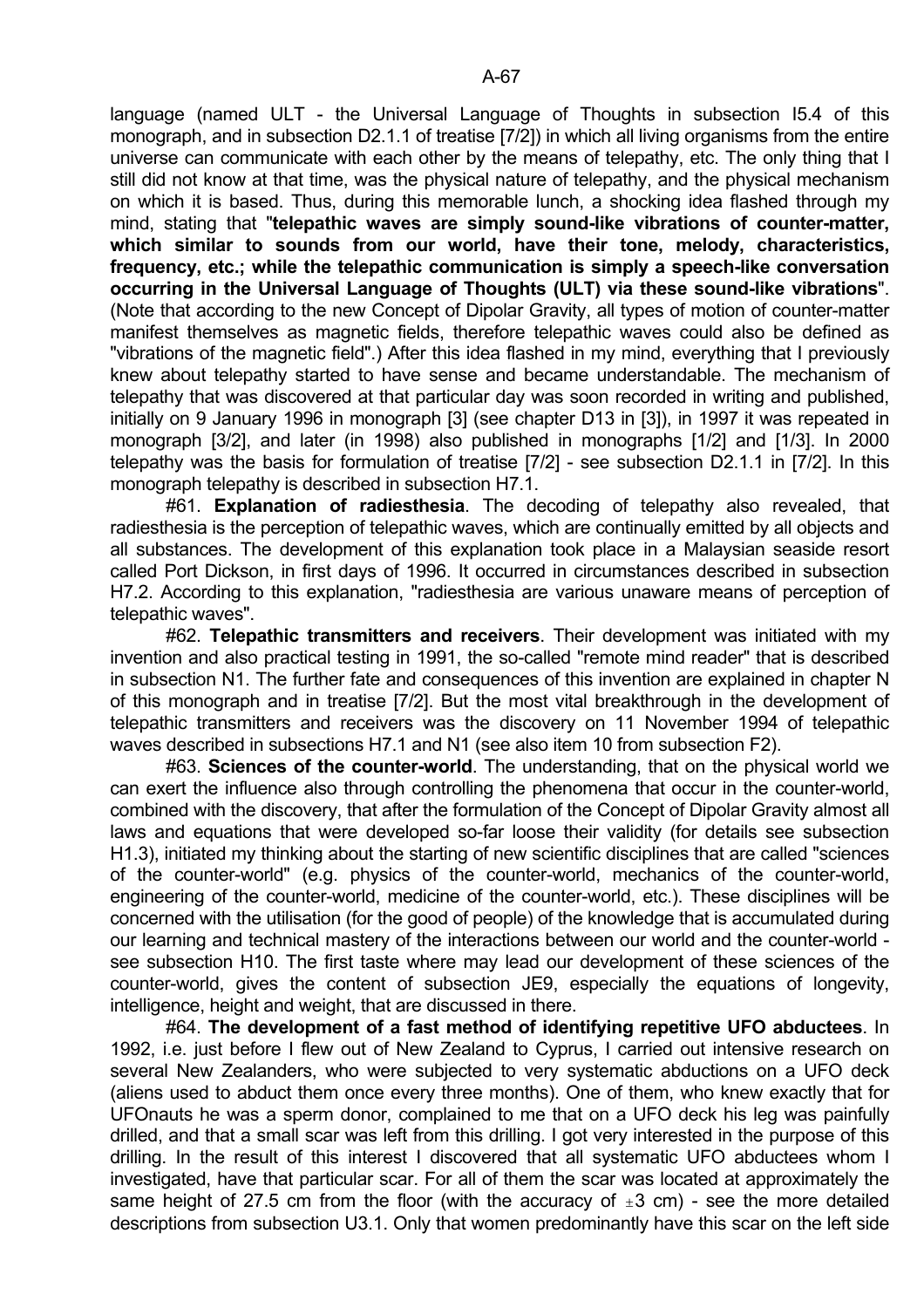their left leg, while men have it predominantly on the right side of their right leg (although I also recorded several cases, where the drilling was made the other way round). After my departure to Cyprus, and later to Malaysia, I decided to conduct an opposite experiment. Namely I searched for people who have this mark, and then I was checking whether they are in fact being repetitively abducted on UFO decks. It worked in both ways - people with this mark turned out to be abducted by UFOs systematically every third month. This proved to me that this scar is a kind of unique ID, which allows a speedy identification of all repetitive UFO abductees. Therefore, after I shifted to Malaysia, in secrecy I completed a lengthy research project, which was to establish what percentage of human population carries this mark. The hot climate of Malaysia is very favourable for conducting such secret research. My results shocked me, because they gave the result that around 33% of the population has this meaningful mark. This means that according to my findings every third person on Earth actually is being systematically abducted on UFOs every 3rd month for their sperm or ovule being milked out - I could not get over the "cosmic" scale of our exploitation by aliens. Because I disbelieved my own results obtained in secrecy, I decided to ask my friends in Poland to verify my findings. One my friend was in touch with a number of medical doctors running public clinics. He asked his doctors to check my results by searching for a mark on each single patient arriving to their clinics. In this way a statistical sample of over 1000 people was thoroughly examined. I received very accurate results with division into sexes, age, etc. It turned out that around 30% of males and 36% of females carried this mark (on average around 33% of the human population), and that the majority of these scars appear between the age of 9 and 19. Thus this Polish verification confirmed my findings. I obtained the conclusive proof which can be verified by everyone, and which certifies that on Earth there is a lot of people who on their own bodies carry clearly visible evidence that they are subjected to very systematic abductions on UFO decks. These abductions are carried out not less frequently than every third month. During these abductions they are robbed by UFOnauts from their sperm and ovule. So my deductive discovery from the Otago University that our planet is occupied and exploited by UFOs, was now confirmed with evidence which is verifiable by everyone.

 The above needs to be complemented with the information, that the finding about the presence of a clearly visible scar created by UFOnauts on a leg of every third person on Earth, was undermined as being too low already in 2000 - means soon after treatise [7/2] was published. One of readers of my publications, who lived in a large hostel for students, carried out a comprehensive investigation of this scar amongst his colleagues. The statistic results that he obtained and that he passed to me, stated that this scar actually is present on a leg of every person from Earth, only that 66% of people display such good healing, that the scar remains unnoticeable without precise searches and investigations. Therefore 33% of people have it only more clearly visible than the remaining 66% of people. I must admit here, that the above results stand in agreement with my own observations. This is because, firstly my own research completed after 1999 indicated that for every person - i.e. independently whether he/she has a clearly visible scar or does not have it, experimentally can be proven that this person is repetitively and frequently abducted to UFOs (i.e. not less frequently than every 3 months). Secondly, when in Malaysia I was carrying out the statistical estimation of density of this scar in human population, in two families of my friends I had opportunities to carry out very exact examinations of legs (the majority of my statistical data that I then accumulated originated from a casual looking at bare legs of people from a distance of around 2 meters). It turned out that in cases when I have the cooperation of people whom I am checking, and thus when I can seek this scar both in the reflected light and with the use of a magnification lens, and also via a touch and through the detection of cavity in muscles, then I discovered it in every person being checked. This discovery, that actually every person on Earth has this scar, only that in some people it is not clearly visible, carries devastating consequences. It means that: (a) every inhabitant of Earth is abducted to a UFO not less frequently than every 3 months, (b) every inhabitant of Earth is robbed from his sperm or her ovule (independently that is also brutally exploited from many other biological resources), (c) my estimates that I completed before 1999 for the number of UFOnauts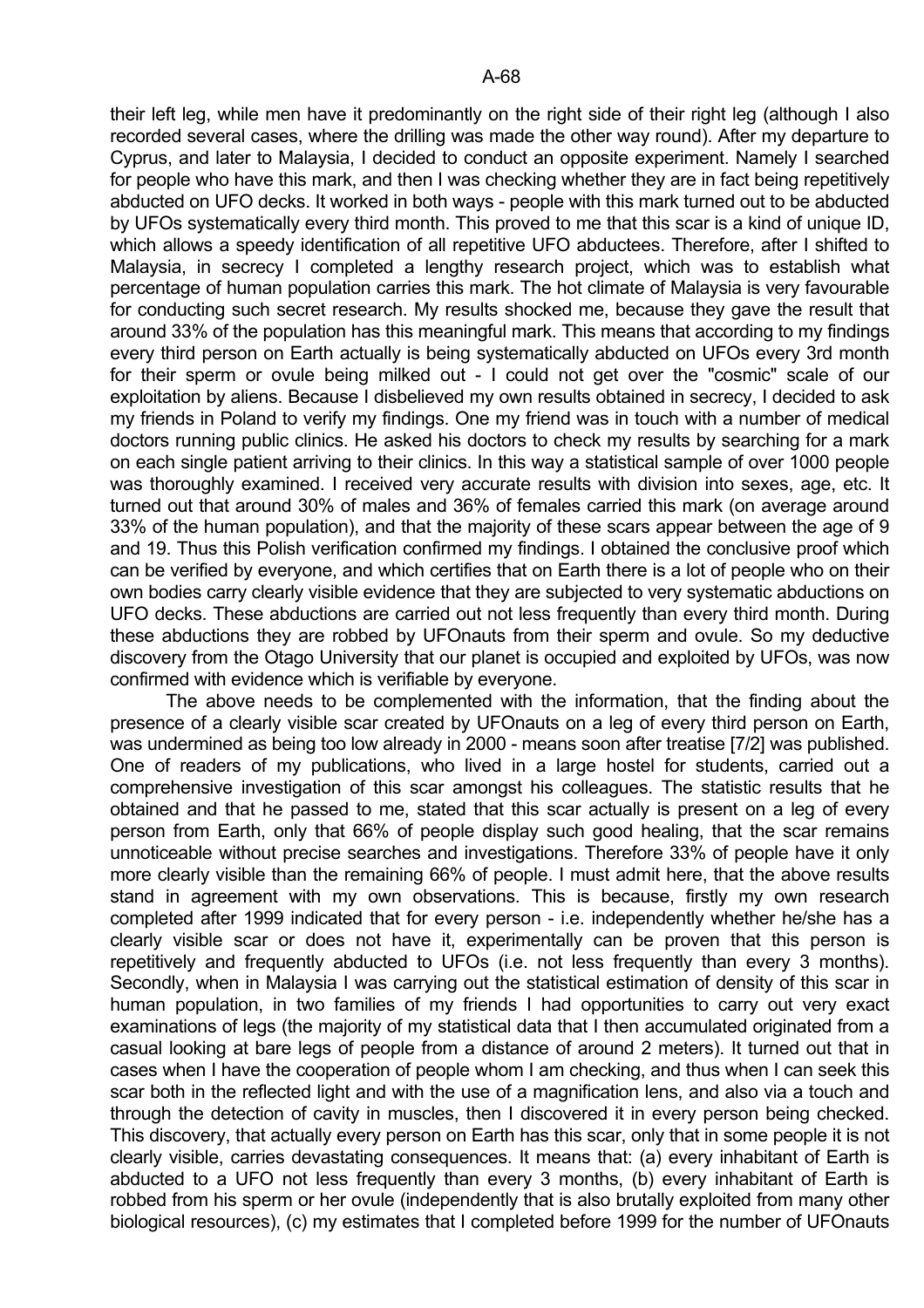which are employed in our exploitation, and thus which constantly reside on Earth (e.g. estimates originally presented in subsection B3 of treatise [7/2], and now discussed in subsection U3.1.1 of this monograph), are too low. In reality one UFOnaut exploits every around 25 people, while one UFO vehicle is used for each around 100 people. Thus I appeal again to readers, to provide their own contribution to our defence and to do research on this most common evidence of occupational activities of UFOs on Earth that is present on legs of all people from our planet (see subsection U3.1 for details).

 #65. **The identification of primitive parasitism**. As this is explained more thoroughly in chapter JD of this monograph, currently a destructive philosophy (or a moral disease) wildly spreads on Earth, which I call the "primitive parasitism". Primitive parasitism adheres to the same principles as all other forms of parasitism, namely "do not obey any laws, unless you are forced to obey them" - see subsection JD2.2. But opposite to the "refined parasitism" that is adhered by evil parasites, primitive parasitism does not know about the existence of moral laws, thus it thoughtlessly breaks these laws. In turn breaking moral laws causes, that primitive parasites are constantly punished by these laws. Their lives are governed by the punishing consequences of breaking moral laws. Because these consequences are always having a strictly defined, and repetitive character, it turns out that they shape the life of "primitive parasites" who break them, into a very definite pattern. Therefore all people, who adhere to this destructive philosophy, are characterised by a set of the same, easily identifiable attributes, and patterns of behaviour. This in turn causes, that "primitive parasitism" actually represents a separate and easily recognizable philosophy of life (apart from being also a deadly moral illness).

 The philosophy of "primitive parasitism" so-far was not identified by anyone, and thus also not described as an easily identifiable way of conduct of many people. Therefore, so far, it is not described by any academic textbooks. I managed to identify it by a pure "coincident".

 During my professorship in Malaysia from 1993 to 1996, I got to know a very interesting person. He was my direct boss. He was just promoted to a full university professor. So he believed that he has an official confirmation that he knows everything. He also participated manifestly in all religious practices. So he believed, that with his religiousness he deserved to represent God, and to speak in God's name. In his actions he was a perfect role model as to how behaves a person who adheres to the philosophy of parasitism. Actually it was him who taught me to recognize the behaviour and attributes of a full-blown primitive parasitism described in subsection JD4.2. By observing his actions everyday, and by learning principles that he used in dealing with other people, I gradually realized that there is such a thing, as the distinct philosophy of parasitism, and I clarified my awareness of the basic attributes of this philosophy. Because of his very decisive attributes and behaviour, I also realized that many other people whom I met previously (e.g. a professor at the University of Otago, who caused my removal from that University), displayed exactly the same attributes and behaviours, only that in these other people the attributes of parasitism were not so obvious. (Most probably these other people were able to hide them better under a smoke-screen of politeness and smiles.)

 Of course, my work under his supervision was a kind of hell, although for totalizm it turned out to be extremely educational. Unfortunately, it was not considered very educational by other people. During my three-year contract under his management, I observed a long list of his subordinates, who either resigned from the job - only because they could not cope any longer with his "management" practices, or were dismissed by him from the job.

 After his example allowed me to identify and to describe primitive parasitism as a distinct philosophy, I was able to gradually research it, and publish information about it. I published descriptions of primitive parasitism in a number of monographs that I was writing at that time. For the first time parasitism as a distinct philosophy was described in my Polish monograph [3], then in [3/2], later in [1/2] and [1/3]. Here chapter JD contains the first complete English presentation of that destructive philosophy.

 Because I carry out formal research on morality, I am always interested in the further fate of people, in which some drastic moral behaviour hit my eyes. Thus, in spite that my professorial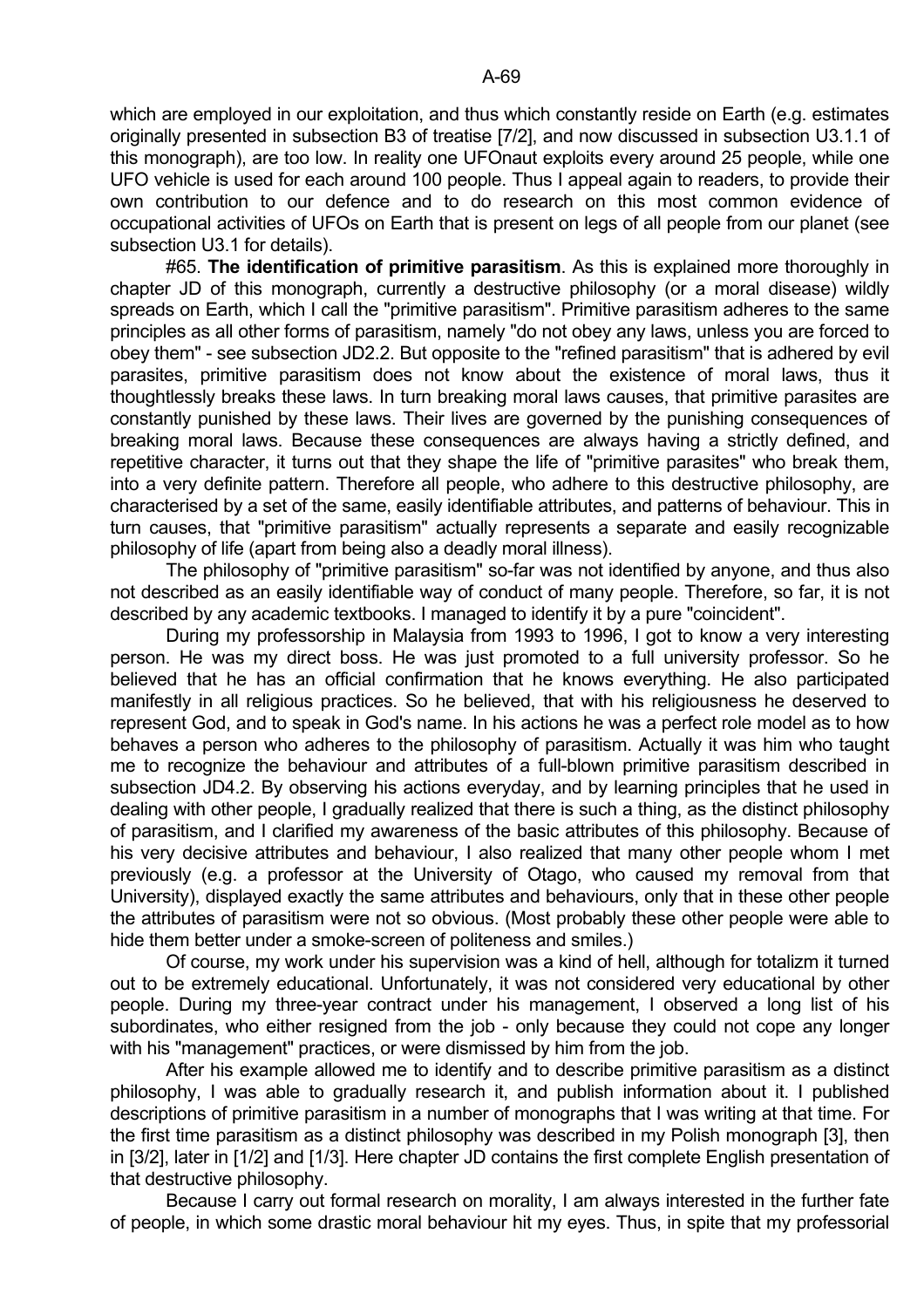contact in Malaysia finished in 1996, whenever I had an opportunity, I tried to learn further fate of this my special former boss. As it was confirmed for me again, his fate was exactly the same as this one that he previously served so willingly to many other people. After my departure from his institution, he fall in increasingly larger number of troubles, and make enemies amongst the increasing number of influential people. Finally it started to be so hot for him in there, that on 31 March of 2001 he was forced to voluntarily resign from the position of a full professor at the leading university of his country, and was forced to take the so-called "optional retirement". Such a retirement is allowed by the Malaysian law, and enables to undertake a parallel work. From 1 April 2001 he was employed as a high-school CEO in a distant state of Terengganu. His fate fulfilled on 27 December 2001 (means in around 5 years after I finished my work in the institution in which he was a boss). At that day he was dismissed with a loud bang from his position of a high-school CEO, while his removal from the job was reported by several articles in newspapers, for example by the article "Institute's CEO regrets his dismissal" from page 7 of the official Malaysian newspaper New Straits Times (31 Jalan Riong, 59100 Kuala Lumpur, Malaysia, www.nst.com.my), issue from Monday, 31 December 2001, article "Terengganu govt sacks CEO of training institute", from page 12 of the newspaper The Sun (Lot 6, Jalan 51/217, 46050 Petaling Jaya, Malaysia), issue from Monday, 31 December 2001, or the article "Hadi: Tati CEO sacked to clean up management", from page 2 of the newspaper New Straits Times, issue from Wednesday, 2 January 2002. (By a strange "coincidence", all these articles, and the accompanying explanations of my acquaintances, appeared at the time, when I just was in Malaysia, as if the universal intellect caused on purpose that I could personally learn how his fate was fulfilled.) Because, according to these articles, his removal from the job required political interventions, in circumstances of Malaysia this may mean very serious consequences. Really the universal justice works slowly, but precisely like a Swiss watch.

 #66. **Telekinetic farming**. The concept of telekinetic farming, described here in subsection NB2, was evolving in my mind for a long time. The first experience on this topic, which etched in my memory, was when in 1983 - soon after the arrival to Invercargill, I found in the local park a log from a huge pine tree that was just cut down. Because I knew the thickness of logs in 100 year old pine forests that used to grow near my family home in Wszewilki, I estimated roughly that this pine tree from Invercargill must have around 500 years of age. But I was puzzled by the fact who planted it, as the white settlers arrived to Invercargill only around 1840, while before their arrival pine trees were unknown in New Zealand. Thus for satisfying my curiosity I counted the rings in that huge pine log. I discovered with a shock, that it had only around 80 years of age. Thus I could not understand, how 80 years old pine tree in New Zealand, could grow to the thickness of 500 years old pine tree in Europe. The even more clear realising the idea and capabilities of telekinetic farming took place in 1989, when I was tracing in New Zealand between the Ohoka and Weka Pass, the trail of a huge fleet of UFOs of the second generation (see [5/4]). These fleet appeared as if it carried out a systematic inventory of the environment (e.g. Figure A3 (down, right) in treatise [7/2] shows example of density of landings of vehicles from this fleet, and the extensive damage that it left after it passed through the New Zealand countryside). On countless landings of this UFO fleet, vegetation shown around 12 times higher growth from the growth of the same vegetation in the surrounding soil. The next step in my crystallising the idea of telekinetic farming was, when Mr Robert Pool, a forestry farmer near Dunedin, who grows pine tree forests in New Zealand, explained to me that for the unknown to science reasons, pine and oak trees grow in New Zealand around 5 times faster than pines and oaks in Europe - see descriptions in item G1 of chapter H in monograph [5/3]. (I knew the reason for this faster growth - it was the telekinetic pollution of the environment in New Zealand, caused by the explosion of UFOs near Tapanui in 1178 AD, for researching of which I was dismissed form the Otago University.) But the breakthrough point in the development of the idea of telekinetic farming occurred in 1995. It was when I was watching an American documentary film about the empire of Tiwanaku, that at some stage used to exist on the high plateau of today's Bolivia in South America. The creators of that film were puzzled by the discovery that all irrigation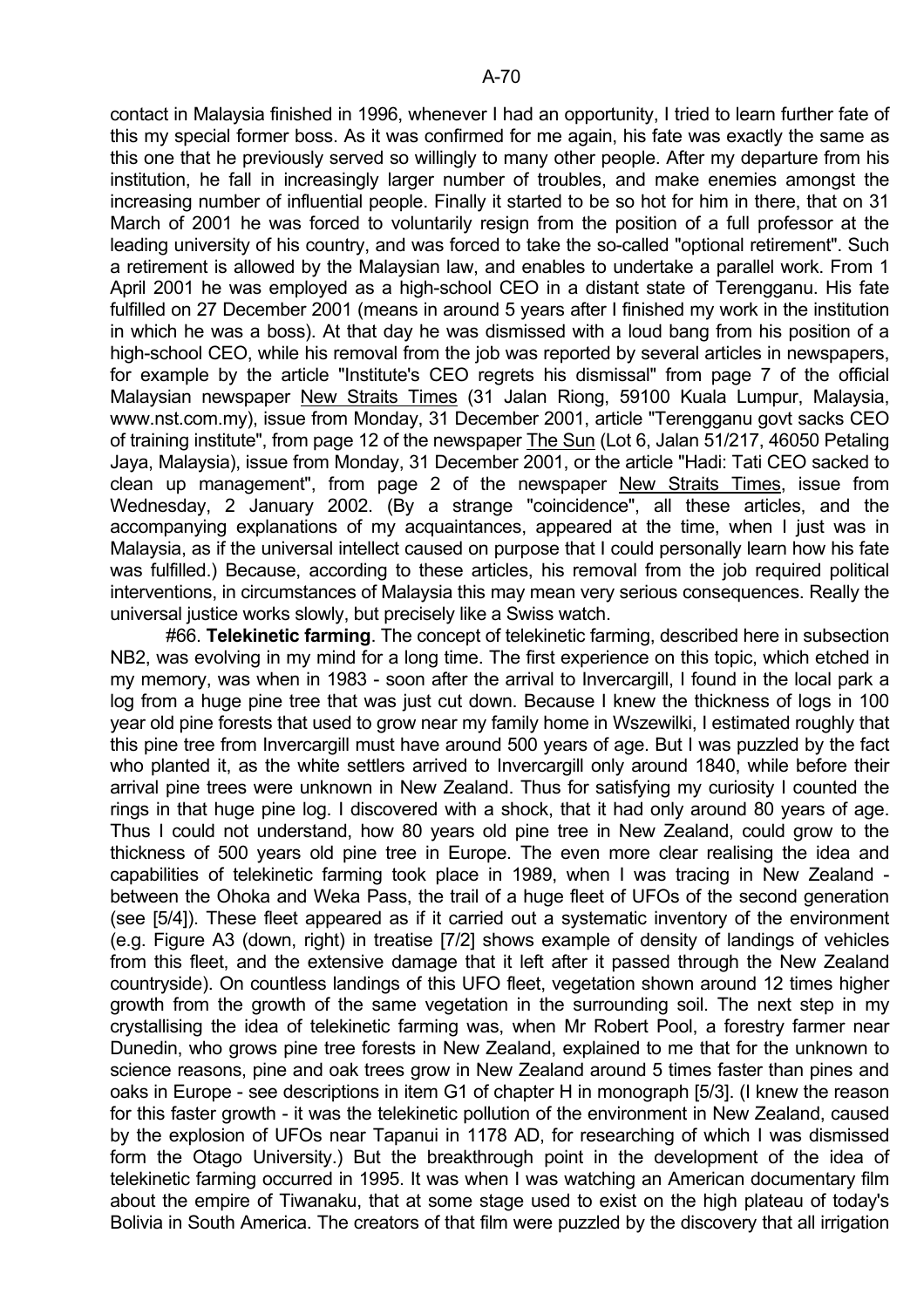channels of that empire were starting from pyramids, through which the water that was latter distributed for irrigation flown initially. Although the creators of that film, and also the American scientists that appeared in it, would not know the explanation for this puzzle of American pyramids, on the basis of my previous research of the Tapanui explosion and UFO landings, I immediately understood why: in order to telekinetically stimulate the growth and heath of vegetation that was planted by this empire. The only thing that I was not understanding at the moment of looking at that film, was what is the mechanism of this telekinetic stimulation. For example I was not sure, whether to induce it the pyramids hide inside some sort of oscillatory chambers of the second generation, similar to those used in UFO propulsors that stimulated the 12 times faster growth of vegetation in UFO landings which I investigated. This last missing part of theory for the simplest version of the telekinetic farming I deduced only in first months of 1996, when I developed the principles of focusing telepathic vibrations in pyramids, and when I determined the connection between the telepathic vibrations and telekinetic effect. In this manner the complete idea of the simplest implementation of the telekinetic farming was born. This farming depends on the telekinetising in pyramids the water that is later used for watering vegetation - see subsection NB2. After this idea was formulated and subjected to theoretical analyses, I also deduced the drawbacks and imperfections of this method of farming. The need to eliminate them led to the proposal of more advanced versions of the telekinetic farming. The simplest one of them is not based on telekinetising water used for watering of plants, but on the telekinetic stimulation of the entire environment with the use of constant telekinetic field (e.g. a field currently generated by spinning magnets, while in the future generated by telekinetic oscillatory chambers). Descriptions of telekinetic farming were introduced to my monographs starting from April 1996, when I described them in subsection F2.1.1.2 of monograph [5/3]. Because of the significance of this farming for science and for agriculture, I also decided to present it in subsection J2.2.2.2 of monograph [1/3], and in subsection NB2 of this monograph.

 #67. **Mechanism of permanent telekinetising of matter**. From the beginning of my encounters with the telekinetic motion, I noted that the telekinetic effect can be passed on the surrounding matter, telekinetising this matter permanently. In turn such telekinetised matter displays many extraordinary attributes, some examples of which include the "super-slipperiness" described in subsection H8.1, whitening, or the loss of a portion of its mass/weight. But I did not know, what mechanism causes this permanent passing of properties of telekinetic motion onto surrounding matter. The key, which would allow me to understand this mechanism, and to work it out, I searched for quite a long time. My searches depended mainly on systematic analyses and on comparisons with observations, the effects of the entire range of possible mechanisms, with the use of which permanent telekinetising could be accomplished. I knew that in reality several completely different phenomena, for example telekinetic effect or telepathic waves, in the final effect all lead to the same outcome - namely to passing onto matter the state of permanent telekinetising. The finding of a right key, again took place because of the association. By a chance I observed as a worker was breaking concrete plates with the use of a vibrating pneumatic hammer. When he supported this hammer on a slanted stone, this hammer by itself started to climb upwards - in the direction opposite to the line of the least resistance (means exactly as this is done by atoms of telekinetised substances). The telekinetised atoms of substances must be like that vibrating hammer - flashed in my mind. After I realised this fact, the crystallisation of the telekinetising mechanism was already simple. According to it, the phenomenon of permanent telekinetising depends on exciting the atom and its counter-material duplicate to sustain mutual telekinetic oscillations in relationship to the border between both worlds. In turn the working out of this mechanism, opened the way for deducing attributes and ways of formulating this phenomenon, and also for manners of utilising it. This mechanism and its implications were introduced to my publications starting from June 1996. It was firstly published in subsection F2.1.1.1 of monograph [5/3], then in subsection J2.2.2.1 of monograph [1/3]. In this monograph, it is presented in subsection H8.1.

#68. **Moral energy and totaliztic mechanics**. When from 23 July 1996 to 25 August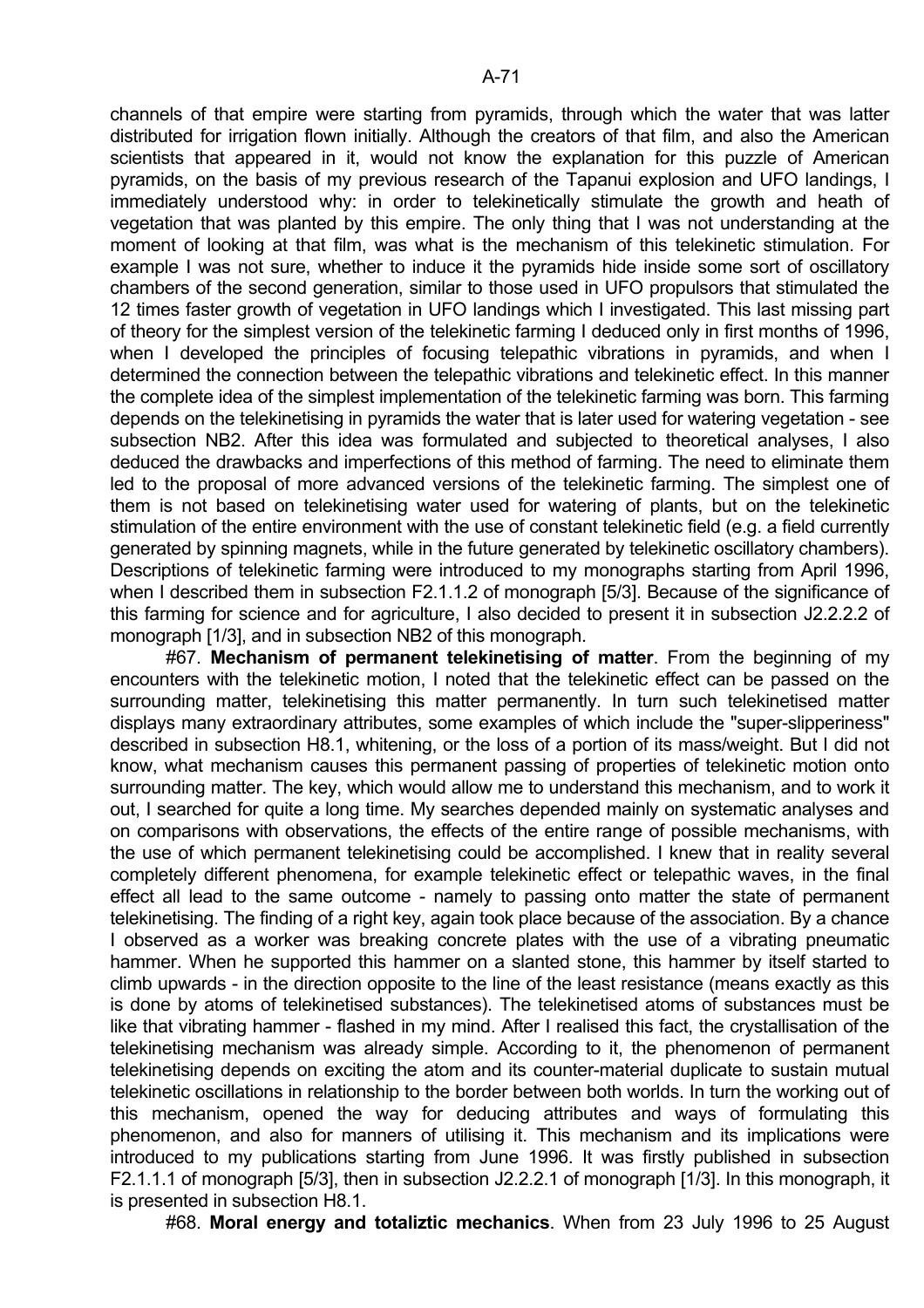1996, after three years of absence from New Zealand, I flown back to this country to seek again (and again unsuccessfully) a job, I was hit by the unproportionally higher number of people of that country following the line of the least intellectual resistance (means behaving according to the philosophy of parasitism - see subsection JD2.2). Simultaneously, empty streets, frustrated people, lack of laughing humans on streets of cities, and all other symptoms of the state, which subsection JD1.2 calls the "moral suffocation", suggested that in the meantime something highly destructive started to poison this my favourite and deeply loved country (see descriptions from subsection JE6). In my custom of analysing everything that surrounds me, I tried to find out what is this invisible poison that gradually destroys my favourite country. The answer to my searches I found accidentally just before my departure from New Zealand, caused by the exhaustion of all possibilities of finding a work in there. At that time New Zealand mass media were engaged in the topic of cull of a huge herd of wild horses that were enjoying the freedom and the abundance of grass in uninhabited parts of the North Island. I was very moved by this planned waste of beautiful animals, because it was planned to shoot from machine guns to fully healthy and defenceless wild animals, and, after they are killed, to burry them in the soil. It looked to me as a very thoughtless waste of lives. The whole idea of this cull was introduced from the initiative of the government (many people claimed that from the Prime Minister of that time), while citizens were refused the right to propose any other solution (some citizens suggested for example, that instead of mindlessly waste these beautiful animals, they should be send to Cambodia where they would die for the good of people by exploding mine fields that threatened everybody in there). But when in the proximity of election, the government rapidly realised, that can loose this election because of that cull of wild horses, rapidly the decision was reversed; instead of killing, they decided to catch these animals and to sell them on a special auction. All these decisions, concerning the cull of horses, as well as their auction, and also on several other matters that I observed during that short stay in New Zealand, were undertaken in a manner that make impossible for other people to co-decide about matters that concerned them. Thus, the manner these decisions were taken was such, that it deprived New Zealanders the free will that previously was available for them. Thus when I was watching a fragment of the evening news, which advised about the change of this one-sided decision of the cull, I rapidly went through a shock - the invisible poison that suffocates my most favourite country, is the increasingly advanced deprivation of citizens of that country their rights to execute the free will. This shock led me to defining during a next few days the idea of the "amount of free will" (i.e. "zwow" - see subsection JB3.3) as the moral energy that rules over the effects of human activities. Of course, without knowing this, in the course of carrying out long-term research in the area of morality and totalizm, I already accumulated in my mind all the necessary knowledge to be able to synthesise this idea. I also already understood intuitively, that the life of people must in fact be ruled by some type of energy, that represents their morality.

 The discovery of moral energy in 1996, caused the biggest advancement of totalizm sofar. After the discovery of this energy, totalizm included also interpretations of these moral laws, which resulted from the action of moral energy and the moral field (e.g. amongst others, included also recommendations how to achieve the state of nirvana). The Polish monographs [3], and later [3/2], [1/2], and [1/3], which as from 1996 started to disseminate totalizm in Poland, brought numerous adherers, and by now this philosophy is already quite established amongst Polish intellectual avantgarde.

 The idea of moral energy, in combination with the rich empirical evidence regarding various effects of decreasing the amount of this energy, created the theoretical foundations and empirical experience, that allowed the formulation of totaliztic mechanics. This mechanics is simply a branch of knowledge which deals with the analysis of consequences of changes in someone's moral energy. In addition, the idea of moral energy allowed to develop practical problems that illustrate the application of this totaliztic mechanics. The first formulation of totaliztic mechanics was included into the content of Polish monograph [3] starting from 1 October 1996. In turn the introduction of this mechanics was the turning point, which started the development of the second edition [3/2] of monograph from the series [3]. At the very beginning, until 16 May 1999,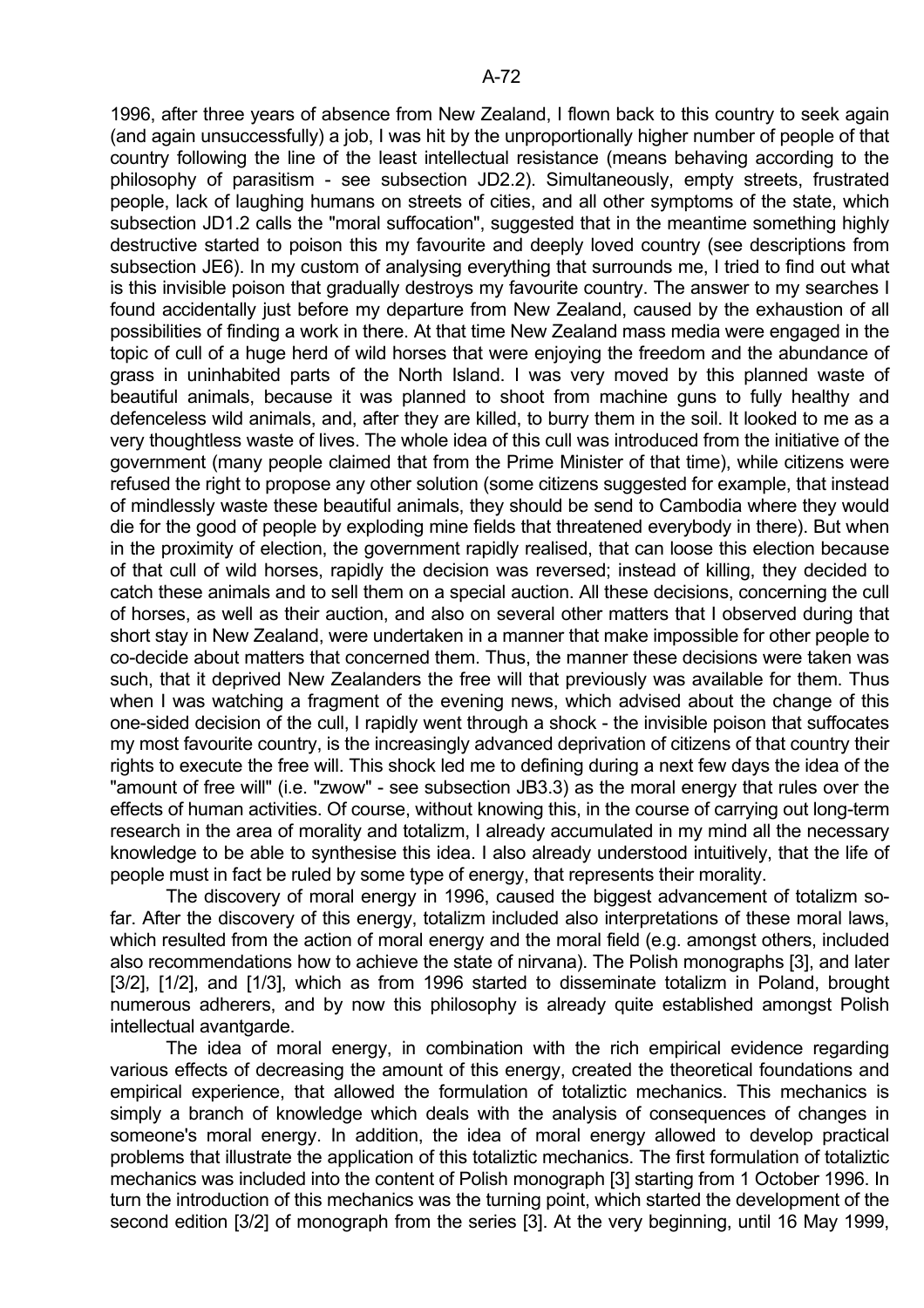totaliztic mechanics was presented as a small section in a chapter devoted to totalizm. But starting from 16 May 1999, it became detached into a separate chapter (and a volume), that was independent from the descriptions of totalizm.

 #69. **The discovery of activities of invisible "evil guardians"**. Malaysia was the place, where for the first time I discovered that whatever I would do, wherever I would be or go, always I am accompanied by a "guardian" that is invisible for human eyes. But this my invisible guardian is not at all, the religious "guardian angel", which would completely devote himself to care for me. It is an invisible UFO vehicle saturated with hatred and breathing with bad intentions, the crew of which is composed out of the most morally decadent evil parasites described in subsection A3. From the large number of UFO landing sites that this guarding me constantly UFO vehicle left under windows of the house in which I lived in Malaysia (see **Figure A2**), and also from other signs, I deduced that the UFO vehicle that guarded me, was then a small type - probably K4 or even K3. But when in 1999 I returned to New Zealand, this small vehicle was replaced by a huge UFO of K6 type - probably my significance as an enemy of UFOnauts increased significantly in the meantime.

 In the initial stage of my awareness, that I am constantly guarded by an invisible UFO vehicle, means as from around 1994, I believed that this my guarding has a non-interventional character - i.e. that UFOnauts limit themselves to exclusively watching me passively and recording in their computers what I am currently doing. I also believed, that only because they are clumsy or not careful, from time to time these UFOnauts burn, spoil, or destroy something in my vicinity. But as my knowledge about UFOnauts and about their methods of doing evil was growing, I gradually started to notice various acts of intentional sabotage, that was done by these UFOnauts that watched me. When in 1996 I shifted to Borneo, I started to notice systematically not less than one such act of sabotage per week. It was done intentionally by these watchdogs UFOnauts from an invisible UFO vehicle. In turn when in December 2002 in Kuala Lumpur I started to write this monograph [1/4], I already noticed not less than one such intentional sabotage every day, as it was done by these UFOnauts that watched me constantly. Simultaneously from the frequency of shaking my metal window that was penetrated by UFOnauts who flown to, or out, my flat, I deduced that my flat is the subject of equally dense traffic for invisible UFOnauts, as a typical beehive is for individual bees. (The utilisation of shaken metal frames of our windows, as indicators of arrival of invisible UFOnauts, is explained in subsection U3.6.) The characteristic rapid shaking of my metal window took place literally every few minutes.

 The analyses that I carried out a few days before on 11 January 2003 I recorded this paragraph, realised to me conclusively, that this invisible UFO vehicle that constantly accompanies me, instead of just observing me without interventions - as I believed it initially, actually is constantly completing various unnoticeable sabotages and mental manipulations. As I managed to determine this until the time of writing this paragraph, these sabotages always seem to be oriented towards delaying and holding back my activity. In turn the mental manipulations are always directed at such misleading me, or imposing wrong ideas on me, or directing me at erroneous trail, or making me to take a wrong decision, etc., that all what I try to do is directed towards serving for occupational interests of UFOnauts, instead of serving for people. (Fortunately, so-far the majority of these manipulations I managed to detect before they managed to do any harm to our interests.) As this seems to appear from the analyses of time sequence of these sabotages and mental manipulations, probably the crew of this UFO vehicle is preparing and completing on me not less that one such a sabotage or manipulation per each hour - means not less than 24 sabotages or manipulations per each day. Unfortunately, because of still low knowledge about methods of UFOnauts, in time of writing this paragraph I was able to notice only around 1 out of all these 24 sabotages or manipulations per day. However, my research on this serious problem is not finished yet.

 Although these sabotages are very numerous, usually they are rather small calibre, and thus very difficult to detect. They obey the strategy used by UFOnauts on "partial spoiling" and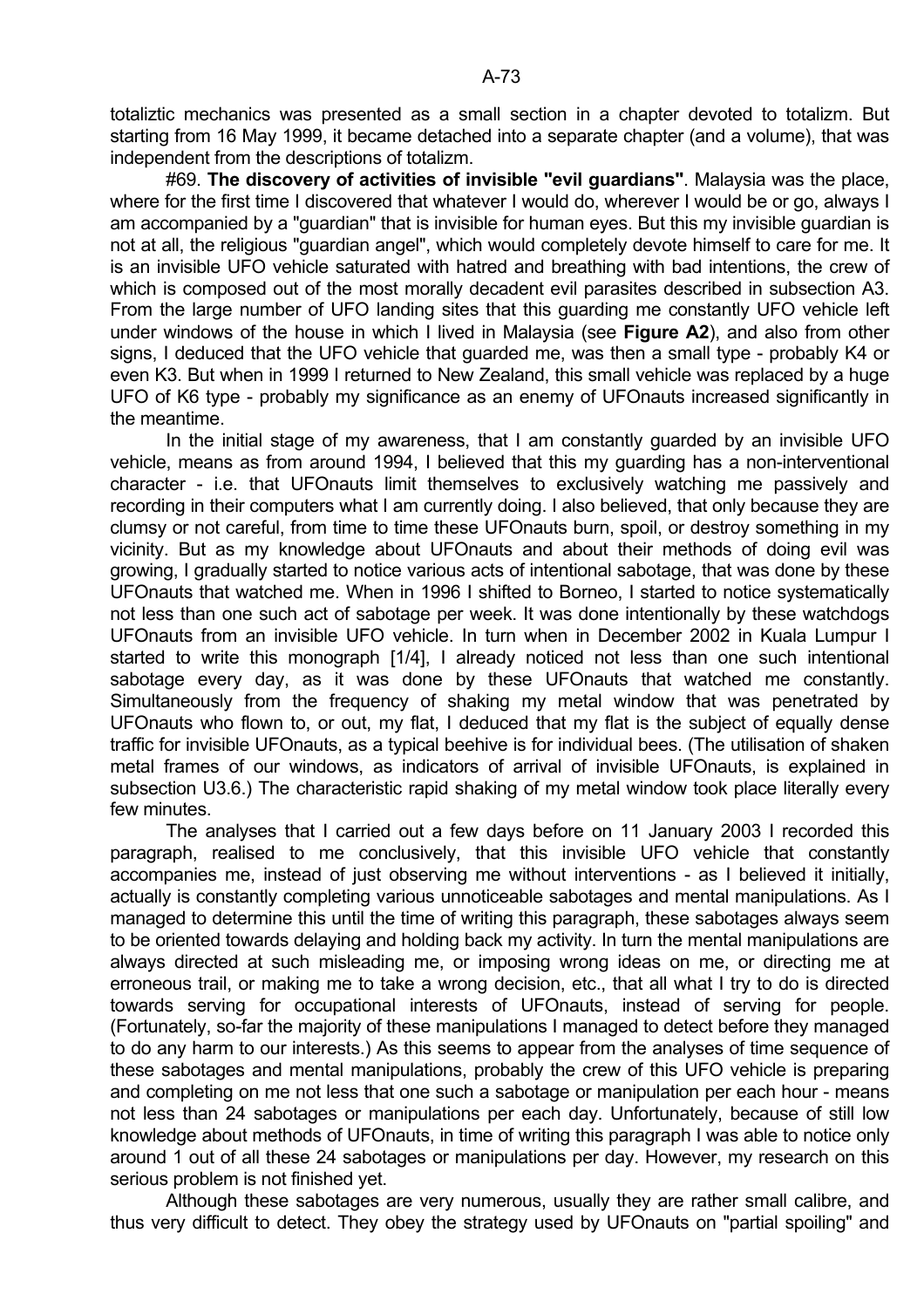"small delays" (these strategies are described in chapter VB). This is because they are not allowed to generate a heavy karma, that UFOnauts who complete them would not be prepared to accept back. (After all, presently each time I detect a UFO sabotage, I always make sure that I use my feelings for charging karma for this sabotage to the UFOnauts that persecute me - as I explained this in subsection I4.4.) On the basis of the sabotages that so-far I managed to detect, I estimate that the majority of them boil down, for example, to: sabotaging the web sites which I am developing, and sabotaging computers that I am using, shifting in other places and hiding from me something that I urgently need or soon will need, partial damaging or partial blocking of the equipment or devices that I need - so that the use of this equipment or devices will come with greater difficulty and consume more my time, accelerating the elapse of my time when no-one is around, or delaying the time of machines that I use - so that in the unit of time I am able to complete proportionally less work, making me busy with matters of everyday survival - so that I have no time left for research and for creative work, manipulating moods of people who surround me, constant inducing in me mischievous health problems that impede my activities (e.g. slipping my disk each time when it is going to disturb the most whatever I do), waking me up in the middle of night, constant although small changes in texts of everything that I write, and constant introducing small errors to these texts, constant increasing of costs of my living, and causing additional expenses, etc., etc. In spite, however, that each single one of these UFO sabotages, by itself does not exert a significant influence on whatever I am striving to accomplish, their summary action is enormously destructive and I believe that it destroys irrecoverably the significant proportion of my creative potentials and accomplishments.

 Probably even more destructive, and even more difficult to detect, are mental manipulations of these invisible UFOnauts, that try to confuse me and direct me astray. The detection of these manipulations consumes a lot of my time and is much more difficult to detect than the detection of sabotages. Thus the only effective weapon against it, that I use, is the iron consequence in using the proven in action scientific methods in the research, that eliminate from the taking under account the significant majority of these wrong ideas which UFOnauts constantly send to me with their undetectable manipulations.

 Of course, now when I know already, that for purposes of sabotages and for manipulation of my lines of thoughts, I am constantly accompanied by an invisible UFO vehicle with morally decadent crew that have evil intentions, I realise that signs of the presence of such a vehicle and consequences of its activities, actually accompanied me as long as I reach with my memory. This in turn means, that from the time when I was born (and in fact a long before I was born), UFOnauts knew whom I turn to be for them, and they sabotaged my future activities already then.

 The most clear evidence of this perfectly organised sabotage of UFOnauts, were reported to me when in 1995 I visited Poland. In every house that I then stayed for some time, inhabitants of this house reported to me or complained, that since around two months before my arrival, in this house various "supernatural" manifestations were taking place. These manifestations usually took form of shifting of objects, which touched no-one, electrical phenomena, burning and breaking of devices, extraordinary sounds, strangely glowing space, etc. In one of such houses, in which I stayed the most long, its owner reported to me that at night around a month before my arrival, by a chance a group of UFOnauts was observed, which entered through the wall believing that this person is sleeping. Then, with some strange device these UFOnauts x-rayed or photographed every object that stood on a bookshelf that I was frequently using during my stay in this house.

 My discovery of these "evil guardians" has quite scary significance. The reason is that we cannot assume that UFOnauts established the profession and institution of such "guardians" exclusively for me. My guardians work too perfectly, their methods are too well clarified, and their behaviours are too "professional", in order these guardians are just beginning amateurs. Thus all facts indicate that the UFOnauts who occupy Earth, since the beginning of time assign this type of "evil guardians" to every person on Earth, whom they consider either dangerous to their occupational interests, or who has a significant influence on other people. Furthermore, they may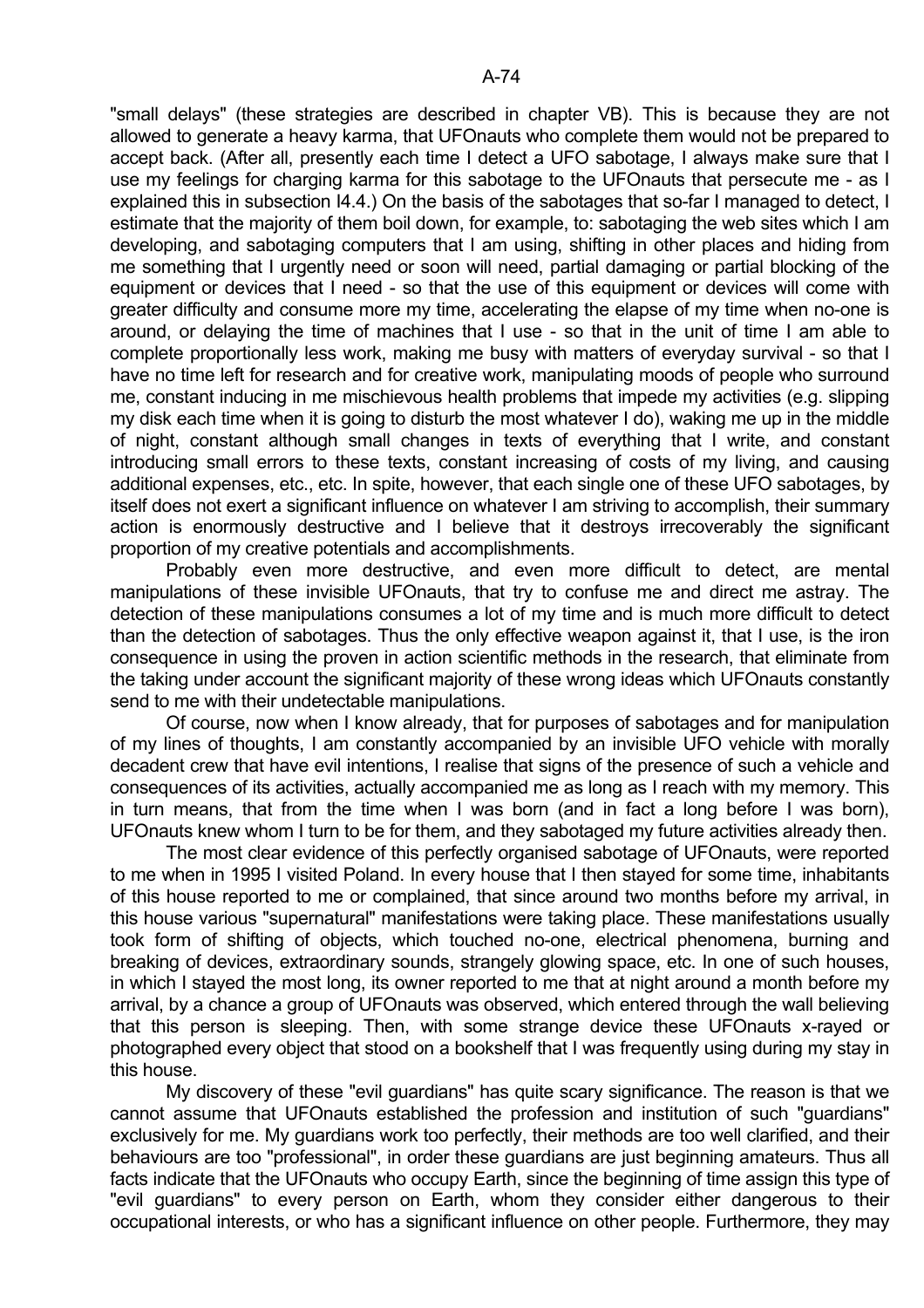temporary assign them to everyone, whose activities in a given moment of time is to exert a significant influence on other people. (After all, UFOnauts know the future.) This in turn explains, how enormous influence UFOnauts exert via these "evil guardians" and via people manipulated by them, practically on every aspect of life on Earth. Probably amongst UFOnauts there must exist such a thing as the "profession of a saboteur", while the UFO occupational forces on Earth have special service of these "guardians saboteurs". For such a state of thing even old religious claims are certifying, that we all have a "guardian angel" (and apparently also a "devil guardian"). After all, the idea of such "guardians angels" could originate from these saboteurs UFOnauts that were caught red handed by some religious figures, and with the typical cunningness of UFOnauts explained their evil activities by stating that "God ordered them to do this".

 #70. **My professorship in Borneo (1996 to 1998)**. In 1996 I took up the third professorship in my life. I was appointed a Profesor Madya (i.e. Associate Professor) of Mechanical Engineering, in the Sarawak Province on the Island of Borneo. On Borneo I stayed until October 1998. This tropical island remains in my memory as the most welcoming island that I visited so-far, full of peaceful, friendly people, and pleasant nature.

 #71. **Gravity equations**. One of the problems which I theoretically solved in Borneo, was the connection between the strength of the gravitational field to which given living organisms are subjected, and such attributes of these organisms as their mass/weight, height, longevity, or intelligence. In this way I developed the so-called "gravity equations", some of which are presented in subsection JE9 of this monograph, and also discussed at the beginning of chapter B and in subsection B2 of treatise [7/2]. These equations are reflections of more general "gravity laws", which state something along the lines: "**all attributes of living organisms are changing with the square of the gravity field strength prevailing on a planet which is populated by these organisms: the attributes which originate from the counter-world (such as intelligence or longevity) are directly proportional to the square of gravity field strength, while the attributes which originate from our physical world (such as height or mass) are reversely proportional to the square of gravity field strength."**

 One of these gravity equations, named the "equation of height", states that if the genetic bounds in humans are somehow destroyed on Earth, than the height of these humans must explode to around 5 meters tall. Thus the equation of height justifies that giants must mutate on Earth from time to time. By realising the consequences of this equation, I reminded myself of all these stories about the gigantic human skeletons being discovered in New Zealand.

 #72. **The totaliztic nirvana**. The next very significant event for this new philosophy, was the state of totaliztic **nirvana**, which overwhelmed me with extraordinary feelings shortly before Christmas of 1997, and then lasted almost continually for the next nine moths (i.e. lasted until my departure from the serene Borneo and return to the harsh reality of New Zealand). I reached this marvellous state of nirvana in the result of conducting my life according to the recommendations of totalizm. The arrival of the nirvana confirms both: that the totaliztic life according to the moral laws leads to the appearance of nirvana, and also that the moral energy does exist for sure therefore the directing of our actions always uphill of the moral field causes that we accumulate the increasingly large amount of this energy (see descriptions from subsection JF8). Further details of my experiences with the totaliztic nirvana, and observations regarding the manners this nirvana can be reached, are provided in chapter JF of this monograph.

 #73. **Dayaks' revelation regarding the date of initiation of an open mission on Earth by Second Jesus**. At Borneo I lived at the territory, which is mainly occupied by tribes of Land Dayaks. They call themselves "Bidayuh". Dayaks are very special people. Their elders are widely known from wisdom and prophetic capabilities. In turn their women are famous from being very beautiful, and are recognised as one of the most beautiful women in the world. (I must admit, that the fame of these miniature, shapely, full of grace, and beautiful women of the exquisite lineament, is fully deserved.) Dayaks proverbs are considered to be real pearls of folk wisdom. They adopted Christianity only lately, and as this is always the case with someone who just turned into the Christian faith, near their churches a lot of miracles and extraordinary events took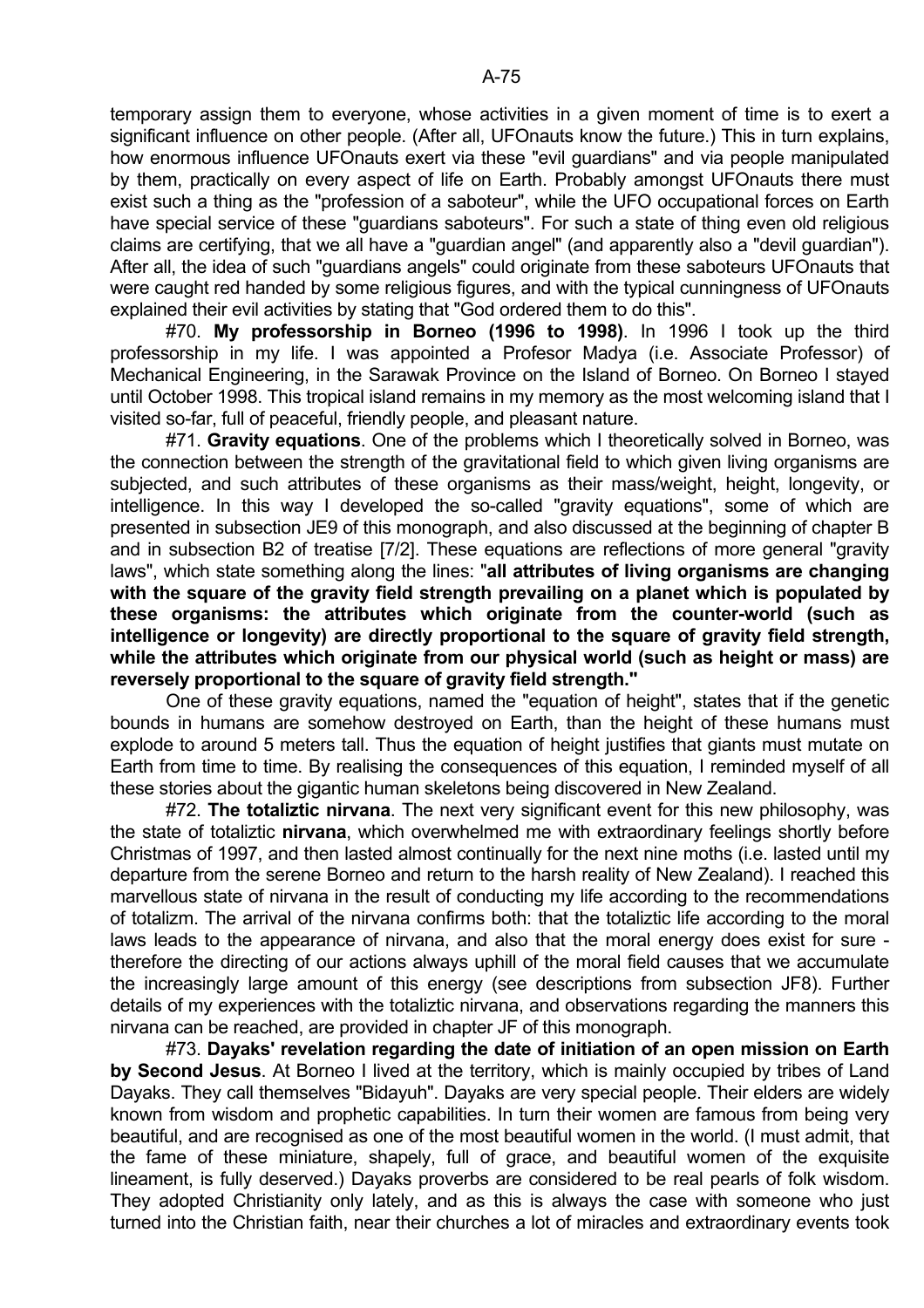place lately.

 Initially I was introduced to Dayaks by my students, who were Dayaks by themselves, thus who introduced me to their relatives, friends, and to people of authority in their tribes. These introductions represented the only period in my life, when I was called a "guru", and I did not object when this name was used on me. In the everyday language used by Dayaks, the word "guru" adopted from the Indian language, means "teacher". But Dayaks use it only towards these teachers, whom they like and with whom they are friendly. (The remaining lecturers they call officially "my lecturer" or "my professor".) Dayak students always introduced me to their families, friends, or authorities, as "my guru".

 I was very attracted to Dayaks, because of the numerous unexplained phenomena, which were taking place amongst them. So I had a lot of Dayak friends, and kept continuous contact with them. One Dayak elder, with whom I was spending a lot of time on discussions, show me a lot of trust by disclosing a religious revelation received at that time by some Dayaks' elders. This religious revelation was stating, that Second Jesus was already on Earth, and that He is to officially start His ministry on Earth in the day when the "euro" currency is introduced in Europe. (As we know from the history of "euro", this currency was introduced in several stages. The date of the first of these introductions, although limited one, was on 4th January 1999. On 1 January 2002 the currency "euro" was introduced again, this time as the official currency of twelfth, out of 15 existing, countries of the European Common Marked. Countries which in 1/1/2 officially introduced it into the circulation were: Austria, Belgium, Finland, France, Germany, Greece, Ireland, Italy, Luxembourg, Netherlands, Portugal, Spain. It was not introduced in: Britain, Sweden, Denmark.) The introduction of this euro currency, according to the revelation of Dayaks, was the act of a symbolic revival of the Roman Empire. Prophecies were saying, that it is also going to be the date, when Second Jesus was to begin His official ministry on Earth. The revelation also stated, that just before He starts His ministry on Earth, He is to visit Dayaks and live amongst them for a while.

 Of course, I was very interested in this revelation. As a small boy I have heard a lot of prophecies about the time of **arrival of Second Jesus to Earth**, which is just approaching. For example, old Polish prophecies closely link the mission of Second Jesus on Earth with Poland, by stating that "the spark is going to come out from Poland" - whatever this means. This is why in old days many Poles used to believe that Poland is going to fulfil the key role in the mission of Second Jesus on Earth. (E.g. see the following words expressing the essence of one of these prophecies "for the surprise of all nations of the world, from Poland is to come the hope for the tormented humanity" - in the Polish original "ku zdumieniu wszystkich narodow swiata z Polski wyjdzie nadzieja udreczonej ludzkosci", which are repeated on page 29 of the book: Jan Kwasniewski, Marek Chylinski, "Dieta Optymalna", second edition, Prasa Slaska, Katowice 1997.) Only then, as Bible states, the Second Jesus is to strike the hordes of Satan from East to West ("For the Son of Man will come like the lightning which flashes across the whole sky from the east to the west" - Matthew 24:27). The Bible also several times proclaims and emphasizes, that Second Jesus is going to arrive humbly and without announcement, "like a thief". As an example of these proclamations see Revelation 3:3 "If you do not wake up, I will come upon you **like a thief**, and you will not even know the time when I will come". The same states Revelation 16:15 "Listen! I am coming like a thief!", and 2 Peter 3:10 "But the day of the Lord will come like a thief". Furthermore, the Bible warns "So then, you also must always be ready, because the Son of Man will come at an hour when you are not expecting him." (see Matthew 24:44). Thus, apart from a sparse few, whom God gifted with the ability to find His greatness hidden behind the screen of modesty and usualness, the entire humanity will learn who He really was only after he departs. Polish prophecies stated also that Second Jesus is going to be born as an ordinary man (Son of Man), not as Son of God, and that He will not do any miracles by Himself, although numerous miracles are going to occur in His vicinity. After all, He needs to be recognised by people because of the type of work He is doing on Earth, not because of miracles that can easily be fabricated by all these "false prophets" about which Bible is warning us. (For example, see words of the Bible: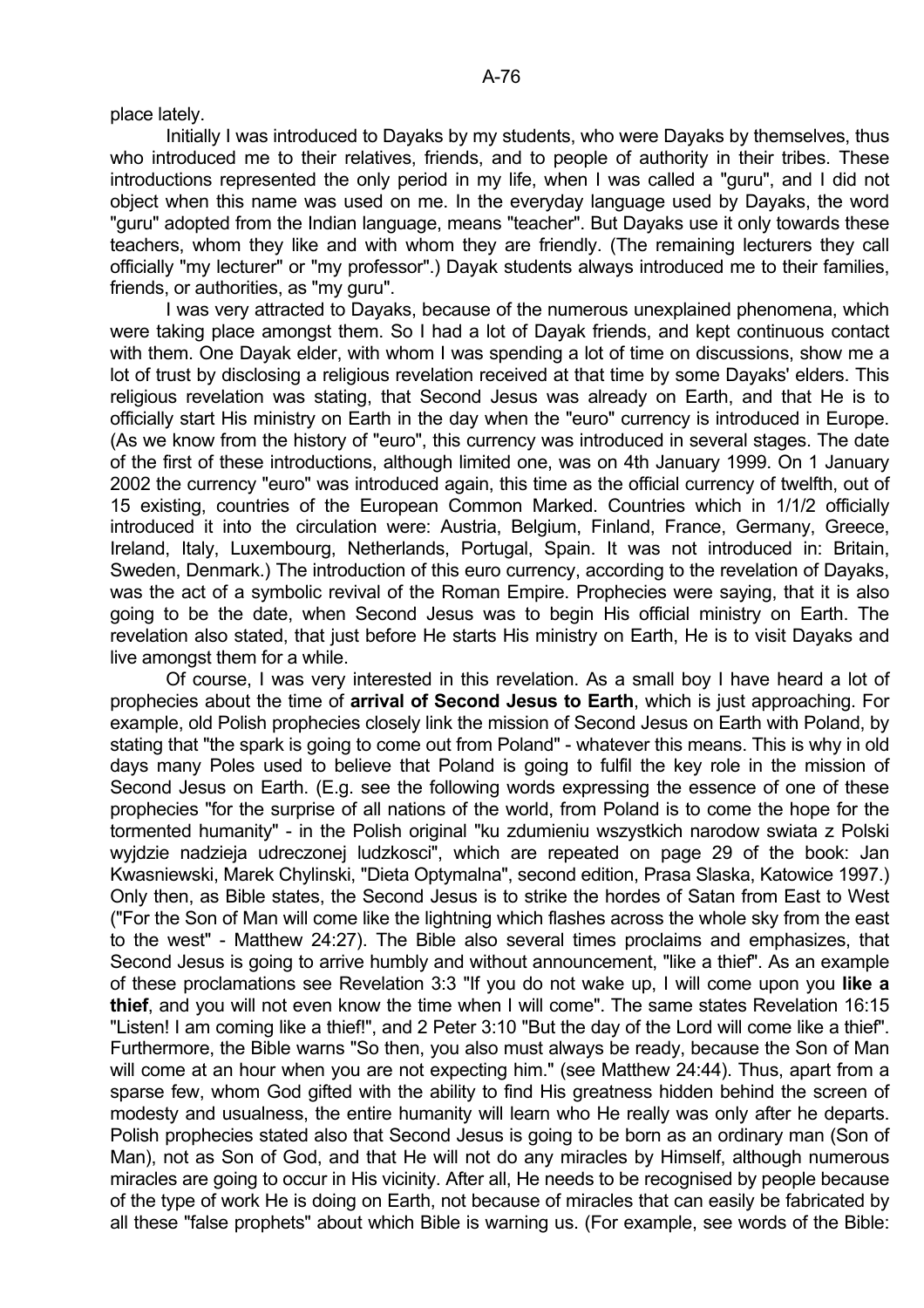"Then, if anyone says to you, 'Look here is the Messiah!' or 'There he is!' - do not believe him. For the false Messiahs and false prophets will appear, they will perform great miracles and wonders in order to deceive even God's chosen people, if possible." - Matthew 24:23-24.) Furthermore, the mission of Second Jesus on Earth is not to take away sins that people committed, or are to commit, but to indicate and to open for people a new path to continuous self-improvement, so that each person could start to march in the correct direction of moral self-saving. This mission of Second Jesus to start self-improvement and self-saving of these people who are willing to do so, is quite clearly expressed in the Bible, where it is contained e.g. in the words (Hebrews 9:27-28): "Everyone must die once, and after that be judged by God. In the same manner Christ also was offered in sacrifice once to take away the sins of many. He will appear a second time, not to deal with sin, but to save those who are waiting for him." Prophecies state also, that Second Jesus splits Earth into two halves. Many people interpret this prophecy literally, believing that at the time of appearing on Earth, the manifestation of His godly powers will be so enormous, that Earth literally will split under His feet. But according to philosophy of totalizm, such an open manifestation of His godly power would run against "canon of ambiguity" described in subsection JB7.4. In such a case people would have no other option but to do exactly what Second Jesus orders them. In turn such a lack of other option would completely deprive people of their free will. Therefore, this prophecy about the splitting of Earth should be interpreted allegorically. Second Jesus is not going to split Earth physically under the feet, but is going to philosophically split people inhabiting Earth into two opposite camps: these ones who choose the path of obeying moral laws and laborious climbing towards perfection, and these ones who choose the path of comforts, walking around moral laws, and moral decadency. According to prophecies, Second Jesus changes completely on Earth also the speed of elapse of time and the understanding of time. In the effect of His activities, the same period of time of one week which so-far encompassed the equivalent of present 7 days, because of Him will be possible to extend later technically, so that it is going to encompass equivalent of present 8 days. So-far people did not know how to interpret this strange prophecy. Thus they explained it allegorically, usually as a change of calendar and the arrival of a new era. But subsection H9.1 and chapter M of this monograph clearly reveals, that this prophecy is simply an information about the use of device that changes the speed of elapse of time, only it is explained with the use of primitive ideas available for people thousands of years ago. According to it, in result of the arrival of Second Jesus humanity learns how to change the speed of elapse of time. Thus time becomes then like a rubber - it can be stretched with the use of appropriate device. Present 7-day long week will be then possible to stretch so that it will be lasting for the equivalent of present 8 days. Probably also such continuous stretching of time by around 15%, so that the present week will then occupy an equivalent of present 8 days, will be possible to accomplish without a damage to human health and without any undesirable consequences to the natural environment on Earth. Therefore one of numerous effects of the activities of Second Jesus will be that a new era will come to Earth in future, when time will be continually stretched by these 15%, so that the future week will be lasting for the duration of present 8 days.

 With the prophecy about Second Jesus another prophecy about Antichrist is also connected. Second Jesus is installed by God in order to remove Satan from Earth and to initiate a new era of prosperity and happiness that is to prevail for a next thousand of years. But Satan is not going to give up so easily, and it is going to react on the arrival of Second Jesus by sending his Antichrist. The task of **Antichrist** is to destroy work of Second Jesus and to extend the rules of Satan on Earth. Antichrist supposed to arrive to Earth soon after the arrival of Second Jesus. With his arrival, or with his person, somehow triple digit "6" supposed to be connected, e.g. it may arrive on 6 June 2006. His words, behaviour, and also external appearance, are going to mimic original Jesus. Therefore an old Polish belief states that "Antichrist is to mimic the face of Jesus" and that "**Antichrist is going to impersonate Second Jesus**". After a spectacular arrival in fire and thunders, Antichrist is going to complete a lot of tricks, which to naďve people will look like miracles and healings completed by original Jesus. Therefore many people are going to be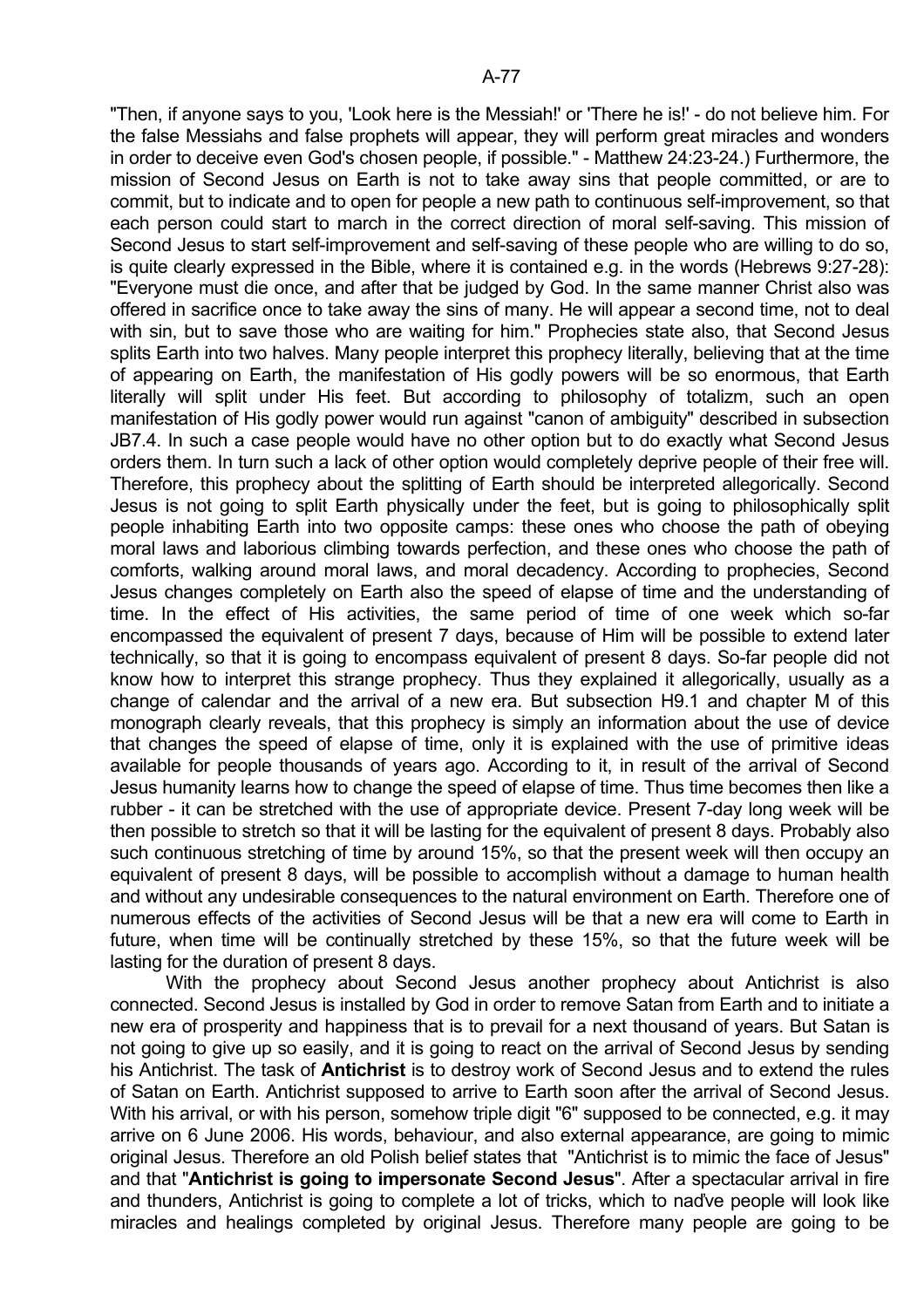deceived by these tricks, and begin to follow Antichrist, worshipping him like he is God. But the aim of Antichrist is only to gain political power. Then he starts doing evil and serve Satan. By deception and machinations he is going to build up a huge empire on Earth, which is going to span almost a half of our planet. In this empire he is going to rule cruelly and with an iron hand. For example he is going to force all his people to surgically implant a kind of identification chip (i.e. a "mark of the beast"), without which no activities can be carried out in public, e.g. even buying bread will require this chip. Citizens of his empire will NOT be happier or safer than before his arrival. He also is to instigate many wars. The last battle in these wars is going to have some connection with the place in Israel called Armageddon. According to prophecies, Antichrist is going to be defeated in there by combined forces of the rest of world, which by that time will already recognise teachings of the real Second Jesus.

 The problem with similar timings of the arrival of firstly Second Jesus which does good, and then Antichrist which pretends to be Second Jesus but does evil, is distinguishing between these two. Probably for this reason times in which this happens are going to be called times of judgement. People are going to be forced to judge by whom they stand. Many is going to be deceived and they stand by Antichrist. But according to prophecies, differences between these two are huge and should be obvious at a first glance. Each one of them is an opposite of the other one. Antichrist serves Satan, Second Jesus serves God. Antichrist is to hide truth, Second Jesus is to disclose it. Antichrist does his actions spectacularly, to amaze crowds. Second Jesus does everything humbly, quietly, and without publicity, "like a thief". Antichrist takes political power over people and rules physically. Second Jesus appels to logic and conscience of people, leading them only spiritually. Antichrist orders and demands blind obedience. Second Jesus explains and convinces, but leaves to everyone the free will and choice what to do. Antichrist only speaks of doing good, while actually spreads evil. But Second Jesus teaches how to do good, and does good by himself. Antichrist publicly shows off numerous "miracles" and "healings", but does not leave any disciple, nor teaches other people anything useful. Second Jesus does not do miracles by Himself (although these will take place in His vicinity), although leaves many followers behind and gives enough knowledge to initiate a completely new era on Earth.

 After hearing about this Dayak's revelation, which indicated the date of official initiation of mission by Second Jesus, just in case I checked whether anyone from Europe is living amongst them at that time. As it turned out, there was no such an European. It was not a good time for this type of endeavours. After all, in that region of Borneo local authorities deepened their adverse to Europeans, because of the accusation from Europe that they allow the destruction of tropical forests. Moreover, area of the South-East Asia was just in the grip of a powerful financial crisis (called then the "Asian Crisis"). Thus apart from a few tourists, in the whole Sarawak there was only a handful of Europeans living semi-permanently. Unfortunately, each one of them was busy with completing some kind of an urgent contract or profession, and had no time to live amongst Dayaks.

 #74. **Checking in Poland whether the Dayaks' revelation comes true**. In spite of the lack of Europeans that lived amongst Dayaks, I took very seriously this Dayaks' revelation. After all, I had numerous other evidence, that all extraordinary religious phenomena that they were experiencing, are authentic, true, and well documented (e.g. some miracles, that took place amongst Dayaks, were even recorded on videos). So I prepared a comprehensive document, which summarised main prophecies and known information regarding the arrival of Second Jesus to Earth. This document outlined what prophecies are saying about His mission and activities, it informed the readers about the Dayaks' revelation, and it asked to look for signs of His ministry. On 4 January 1999, I send this document to all adherers that totalizm already had in Poland (at that time there was already quite a substantial number of them). I warned in this document, that according to prophecies He is to arrive on Earth "as a thief", and that even many of His close followers may not be able to recognize Him. Unfortunately, in spite of a number of people looking for signs of His ministry, nothing significant was reported back to me.

Although the Dayak revelation, and the later check in Europe, were not connected directly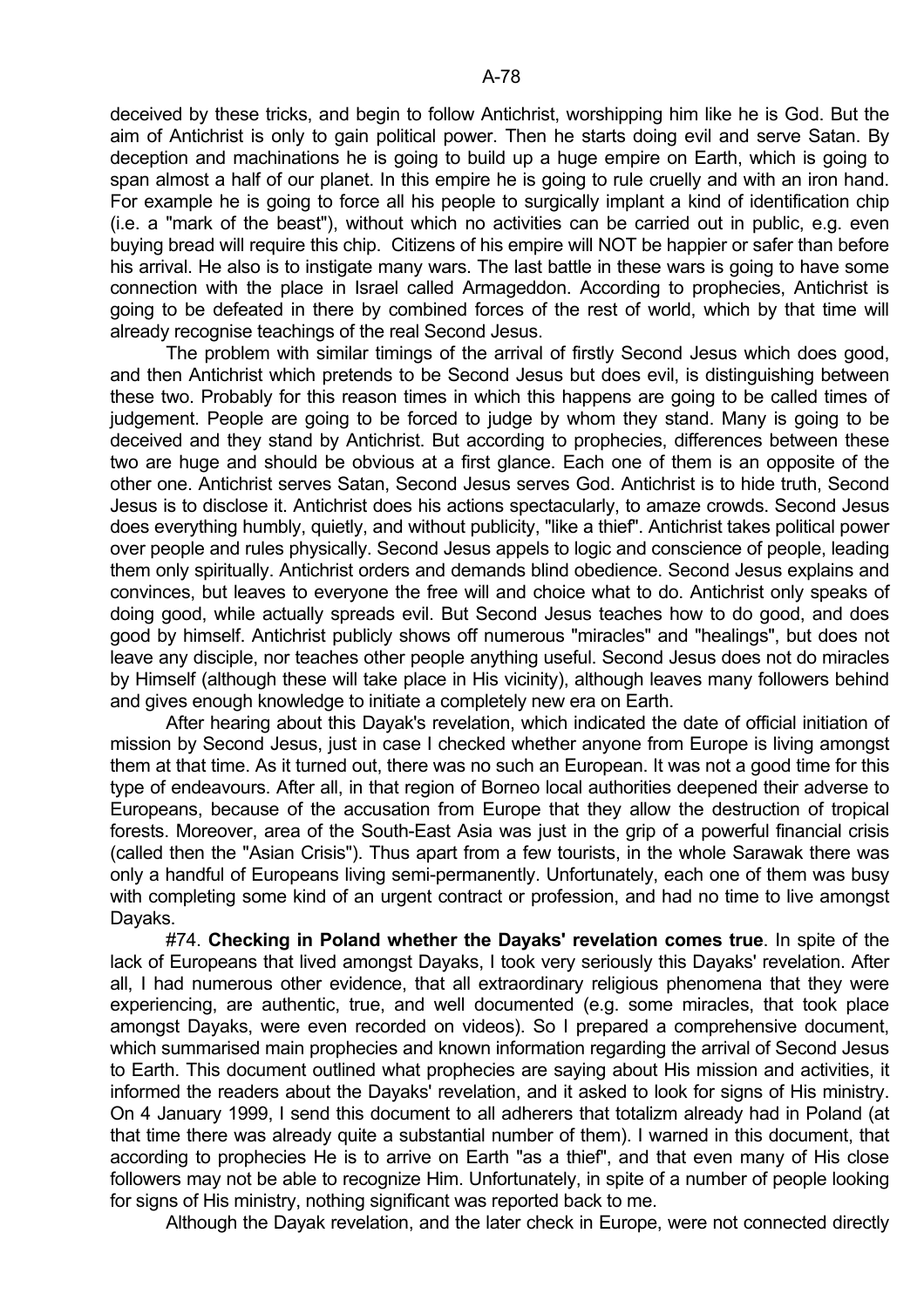with totalizm, they exerted a significant impact on the shape of this philosophy. The reason was that they inspired a lot of thinking about the role of totalizm amongst spinning wheels of history, and they realised that totalizm is just a subsequent stage in the development of our awareness, through which we need to go in order to later reach even higher stages, and also in order for the destiny of human race was able to fulfil itself. In turn, to become such a stage, totalizm needs to read correctly, and incorporate into itself, the true intentions of the universal intellect.

 #75. **Identification of methods, with which UFOs occupy and exploit Earth without being noticed by humans**. After I realized how massive is the occupation and exploitation of Earth, I started to investigate how it is possible that we humans do not notice the overwhelming presence of UFOs on Earth. In the result of this research I identified several different methods with which UFOs keep us under control without us knowing what is going on. The most important of these methods I summarised in subsection VB4, while illustratively I described them in subsection W4. The key ones involve: (1) continuous hiding of UFOs from people (e.g. operating only at night, or in the state of telekinetic flickering, which makes them invisible to human eyes and to cameras), (2) the telepathic manipulation of human minds, which makes all intellectually weak humans to not believe in UFOs, and thus to attack everyone who does research on UFOs, (3) the continuous destruction of all evidence, which could certify that Earth is currently occupied by UFOs (one category of such evidence continually being destroyed, are these skeletons of human giants from New Zealand, that I mentioned before), (4) the continuous shifting to the future to see which human developments run against alien occupation of Earth, and then returning back to present times to block or suppress these developments, etc., etc. Further UFO methods that I identified during this research are described in chapter VB of this monograph, and also in chapter V of the Polish monograph [1/3].

 One of the reasons why I was so successful with working out these concealed methods, which UFOnauts use to keep us in darkness and in a constant slavery, was that previously I accumulated all the necessary knowledge about our cosmic parasite, and then I based my research on this knowledge. Thus I could simulate in my thinking the theoretical principles on which the activities of aliens are based. For example I got to know very well the goals of our invaders (i.e. to continually rob humans from all biological resources that sustain their parasitic civilisations - which exist only due to a slave labour, and to maintain the occupation of Earth forever), I learned technology which is used by our cosmic invader (for example I know that, amongst others, they are utilising time vehicles and they are continually visiting the future to find how the presence influences this future, and that after returning back to the present times they manipulate them according to their parasitic interests), I know the philosophy of our invaders (i.e. "evil parasitism" described in chapter JD), I know the principle of "going around moral laws" that the philosophy of parasitism is based upon (see subsection JD3.1), and also I know moral laws (described in subsection I4.1.1) which aliens try to not break themselves in their actions, although they happily make people to break these laws for them.

 #76. **The destruction of natural environment on Earth**. It was the first fact that I discovered, which confirmed the active oppression of people by UFOnauts, and intentional torturing of humanity by evil parasites. Until that discovery I believed, that the highest evil that UFOnauts do to people, is just to rob us from our biological resources, e.g. from our sperm, ovule, moral energy, etc. Only then I gradually discovered, that these evil parasites from UFOs intentionally do to us much more evil and harm, than our minds are able to even imagine.

 The first trail that led me to the discovery of these intentional atrocities of UFOnauts, was the scary fact that UFOnauts are guilty of numerous cases of mass murder. It turned out that they repetitively cause various catastrophes on Earth, which may look naturally, but which are caused on purpose with the technology of UFOnauts. In the result of these catastrophes, significant proportion of people is killed. The first traces of such intentionally caused catastrophes, I discovered completely by a chance, when I researched consequences of the Tapanui explosion (the Tapanui explosion took lives of literally millions of people).

One of the last of such significant catastrophes that I am aware of, was the attempt by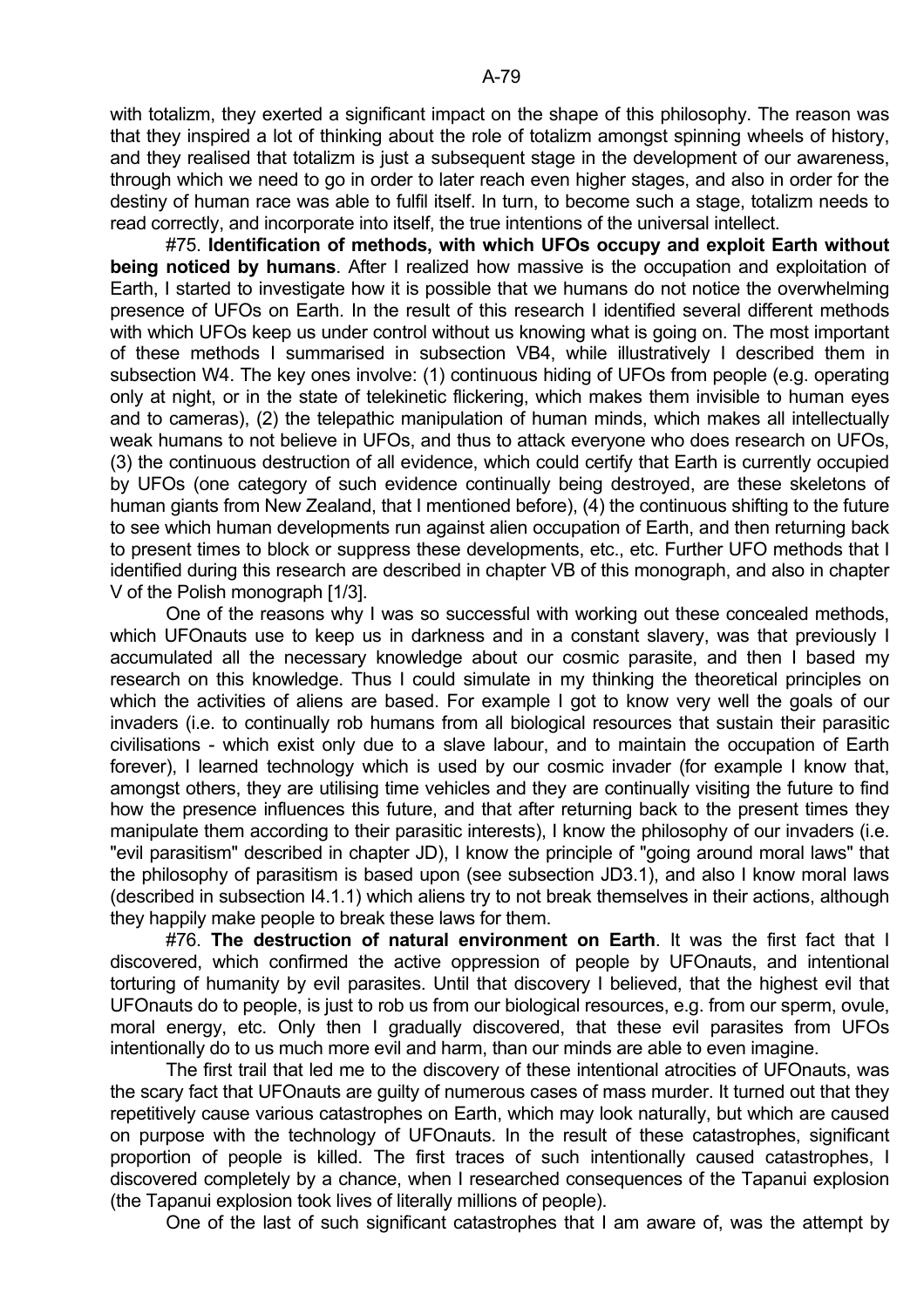UFOnauts to initiate on Earth an epidemics of "smallpox" on 1 April 2002 (a TV program about this epidemic, entitled "Smallpox 2002 - Silent Weapon", which was broadcasted on Sunday, 23 February 2003, by channel PRIME TVNZ, at 8:30 to 10:25). In the result of this epidemic, many millions of people died, although the epidemic was put under control. It is worth to notice, that subsection V5.4 of this monograph indicates the date of 1 April, as a preferred date of attacks of UFOnauts on humanity. This catastrophe was a follow up from a previous attack of UFOnauts on WTC, which took place on 11 September 2001 - the description of it is provided in subsection O8.1 of this monograph and in subsection E8 of monograph [8].

 At this point it is worth to explain, why I am so sure, that the explosion of UFOs near Tapanui in New Zealand was caused intentionally by UFOnauts, and was not at all an unfortunate accident. The evidence of this explosion that I identified so-far in the vicinity of the Tapanui Crater, indicates that in 1178 a stack of around seven so-called "time vehicles" of K6 type exploded in there. This is the reason why New Zealand even currently is experiencing oscillations of the timespace (or "time surges"). However, time vehicles are called with their name, because they are able to travel in time. Thus its crew knows what is going to happen in the future. Therefore these vehicles do not explode in an accident. Due to the knowledge of the future, their crew knows that such an explosion is coming, and thus has the chance to prevent it. This in turn means, that if time vehicles explode, someone must cause this explosion on purpose. The above deduction led me to the conclusion, that the UFO explosion near Tapanui was not an accident at all, but it was caused on purpose by UFOnauts themselves. This conclusion explains also why such a distant and unpopulated island as New Zealand was selected for carrying it out - after all then the humanity was unable to learn so easily that it did occur. Furthermore, it explains why UFOnauts so intensely try to destroy and to hide from people all traces of this UFO explosion over Tapanui, why they constantly deny its existence and criticise its descriptions, and why so viciously they destroy every scientist who tries to research this explosion or research consequences of it.

 The outcomes of the Tapanui explosion turned out to be especially devastating. This explosion destroyed our civilisation and replaced the progress of ancient world with the darkness of medieval times. But this was just what our cosmic parasite from UFOs wished for. After all, the darkness of medieval times created much better conditions for exploiting people mercilessly. This trick with exploding time vehicles was later repeated in 1908, this time in the distant Siberian Taiga. In 1908 only three time vehicles were exploded, thus the outcome was not so devastating.

 In 1997 I was already so familiar with methods used by our cosmic invaders from UFOs, that I was able to notice visually the behaviour of people programmed by UFOnauts. Then the next shock was to come, when during the dry season of years 1997 and 1998, countless people started to show signs of being hypnotically preprogrammed to start fires (i.e. to play "fire bugs" or "arsonists" that burn forests). At that time I noticed groups of school children which were wandering aimlessly and kept throwing burning matches onto everything that could ignite. I saw housewives as they put together all rubbish they could gather, and burned it in smoke. I also saw various beggars and loafers, who instead of looking for food, were seeking something to burn. Fires started to burn in every possible area. Soon afterwards the entire our planet around its equator started to be covered with thousands of fires. Native jungles in Indonesia, Malaysia, Borneo, Australia, USA, Mexico, Brazil, and many further countries, were disappearing in a dense smoke. Tropical countries were breathing smoke instead of air. The enormous destruction of our natural environment took place. Of course, our orthodox scientists and mass media immediately rushed to finger-point "El Nino", that was especially invented to take the suspicion out of UFOs and to shift it at the climate. In this way, similarly as so many times before, again without any criticism they accepted the telepathic suggestion from UFOnauts, that it is the climate that ignited all these fires, not UFOs with hands of collaborators that were hypnotically preprogrammed to play arsonists. However, all signs that I saw with my own eyes at that time, indicate that these world-wide fires were telepathically and hypnotically preprogrammed by our cosmic occupant from UFOs. On their example I am fully aware, that the next murderous catastrophe that probably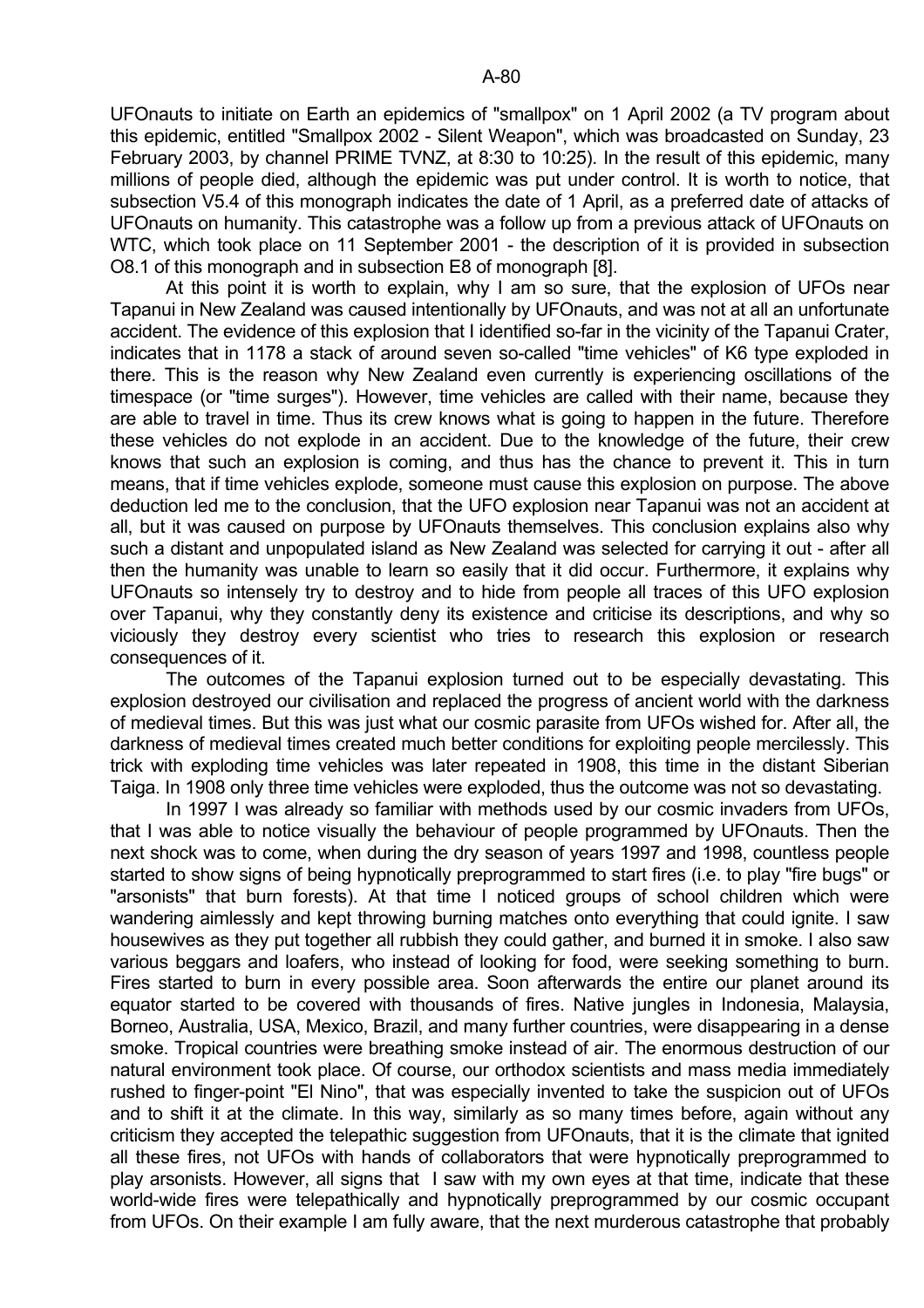is already on its way, will depend on the destruction of our natural environment (and social unrest, anarchy, and wilding of people, that are going to be triggered by this destruction of the environment). Moreover, I am sure that these fires of tropical jungles from 1997 and 1998 were one of several well designed destructive steps, which UFOnauts gradually introduce on our planet. Pity that we still do not have telepathic listening devices (type of the "telepathic pyramid" described in subsection N2, and in treatise [7/2]), which would allow us to determine what type of commands these evil parasites from UFOs are beaming telepathically directly to minds of people on Earth, what these commands order us to do, etc.

 In July and August 2000, our cosmic parasites from UFOs started to complete a next phase of destruction of our environment, this time through systematic burning forests in the USA. On TV footage of fires that UFOnauts initiated then in the USA, one could even notice the spinning columns of smoke, that were formed by invisible UFO vehicles which supervised the course of the destruction that they initiated. In one case from August 2000, TV cameras managed to capture even the moment of a self-ignition of the fire (i.e. the fire that was started without anyone visible igniting it). This self-ignited fire in the USA was identical to a similar phenomenon of an apparent "self-ignition" (but in reality the ignition by an invisible UFO), that is described in the Polish treatise [3B], which affected the Polish UFO abductee named Andrzej Domala.

 There is also one more event, which I remember not very clearly, but which may have a connection with my finding, that New Zealand is an experimental island country, in which cosmic parasites from UFOs firstly try each their new action and strategy. This event is rather a meaningful period of fires, that took place several years before our whole planet was covered with fire and smoke, as described above. A rather unusually "fiery" times was prevailing then in New Zealand. Almost everything was burning then, and every day in news several large new fires were reported. Perhaps, this was the period, when our cosmic parasites from UFOs were trying on New Zealand their new strategy of "burned Earth" and their new equipment that was necessary to implement this strategy.

 #77. **Assassinations of people by UFOnauts**. It is a well known fact, that almost every invader is secretly executing people, who represent the local resistance. This brutal truth was vividly revealed to me as early as in 1988, when I investigated a case of a New Zealand UFO abductee (lets call him R.B.) who was taken to a huge UFO that was suspended in a large underground cave. In this UFO he experienced a demonstration of a unique machine built by UFOnauts especially to ... induce cancer in humans. Later I discovered myself the principles on which the operation of this machine is based (these principles are described in subsection N5.2). Actually aliens literally demonstrated to this abductee on his own example, that they are able to induce cancer whenever, in whomever, and wherever, they wish. Because after this demonstration they did not erase his memory, it is obvious that the demonstration was intended as a kind of early warning for us - which was to carry the message "behave yourself, because if not - we have the means to fix you so that no-one will ever have an idea what really happened to you". Although this first report about a cancer inducing machine was quite scary, I did not get the message because at that time (in 1988) I still believed that aliens are friendly towards people and have only our good in their minds. However, my opinion started to gradually change when I encountered a fast growing number of cases when people who would qualify as potential victims of our cosmic invaders, were rapidly dying because of cancer, or because of some other cause that could easily be induced by aliens. Below I reviewed cases of several people that I used to know quite well, the fate of which gradually let me believe that the assassinations of selected people by UFOnauts are an undeniable fact, which we should take under consideration in all our activities.

 - **Karla Turner**. Out of all such UFO assassination cases, the one which best served for me as an eye-opener, was that of Karla Turner. Karla Turner was a UFO investigator, who was disclosing and publicising the evil methods that UFOs use on people. Unfortunately, she rapidly died of cancer in very suspicious circumstances, right at the peak of her research career (sometime around 1996).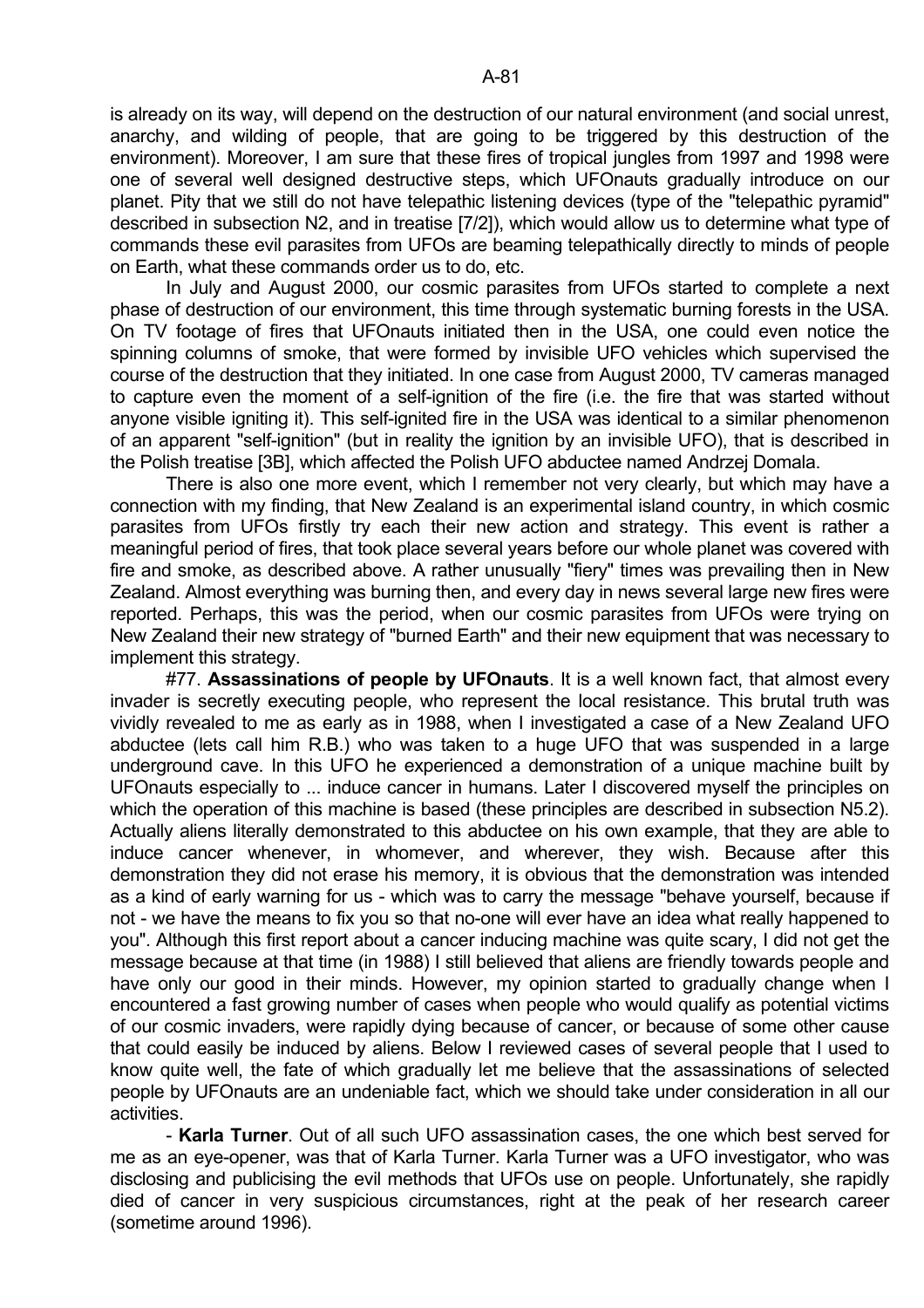- **Adalbert Béla Brosan**. Another case, which also gave me a lot to think about, was that of an Austrian eccentric named Adalbert Béla Brosan. He was the successful builder of a free energy device (influenzmaschine mentioned in subsection K2.3.1, which was the blueprint for the famous Thesta-Distatica) which, similar to the telepathic pyramid described in subsection N2 of this monograph, was also received as a gift from our anonymous allies from space. He died soon after he successfully completed the first two working prototypes of this wonder machine. Because of his death, his machine still does not serve our civilisation, in spite of being operational, as the sale of this device is blocked by our cosmic invaders and their collaborators - see subsection B5 in treatise [7/2].

 - **Bill Startup**. Then was the case of Bill Startup, a personal friend of mine, who was a pilot of that aeroplane which on 31 December 1979 filmed a UFO vehicle over the Kaikoura coast in New Zealand, and who published a highly convincing documentary book **[22A4]** by Startup, Capt. Bill, with Illingworth Neil, "The Kaikoura UFOs", Auckland 1980, Hodder and Stoughton. He intended to finance research aimed at finding a scientific proof that the vehicle filmed over Kaikoura was in fact a true UFO (actually, in spite of numerous attempts by various debunkers and other UFO collaborators manipulated by our cosmic parasites, it was never disproved that the Kaikoura film managed to capture a real UFO). But he got a massive brain stroke before he managed to implement his intention, which by some miracle he survived, but which left him with almost total paralysis.

 - **Bruce De Palma**. Another tremendous blow to our civilisation was the death of Bruce De Palma on Thursday, 2 October 1997, whom I also used to know. Bruce was a pioneer in telekinetic energy generation, and at the time of his death he was close to the completion of a commercially feasible telekinetic generator named "N-Machine", the operation of which directly applied the Telekinetic Effect described in subsection H6.1. Here is how at the Internet address atech@ix.netcom.com, De Palma's death is described in 1999, quote: "Controversial researcher and inventor, Bruce De Palma, died yesterday in a hospital in New Zealand. He had been in a coma for several hours after massive internal bleeding." (It is a public secret that such internal bleeding can be induced by a powerful beam of ultrasonic waves. For example in one of American films (it is possible that it was "Enemy of the State"), a kind of ultrasonic weapon is shown, which caused such bleeding by inducing the massive break-down of cells. The film also illustrated that this weapon could get a victim which hides behind solid walls.)

 - **John Britten**. A next huge loss for our civilisation was the death of John Britten - a brilliant New Zealand mechanical designer from Christchurch, whom I had the honour to meet in person. John was the extraordinary talented designer and extremely creative mind who, amongst others, built fastest motorbikes in the world. His bikes were winning not only in local competitions, but also on international events. About the topic of his genius bicycles, a small educational storybook for children was published - see **[23A4]** by Jane Buxton, "Superbike!", published for the Ministry of Education by Learning Media Ltd., Box 3293, Wellington, New Zealand, © Jane Buxton 1994, ISBN 0-478-05920-5, 16 pages. But the biggest passion of John Britten was developing wings for humans - i.e. building small flying apparatuses, with movable wings, which were propelled solely by muscles of a person, and enabled this person to fly. He experimented with these wings from the young age, but only around 1994 he invented a workable mechanical solution for the flapping mechanism that would allow people to fly in the air like birds, by the effort of their own muscles. Unfortunately, when he was ready to build the prototype, which would implement his revolutionary invention, unexpectedly in 1995 he died of cancer at the age of 45. As it turned out, our parasites were not prepared to allow people fly in the air like birds.

 - **Ludwik Pajak**. When, during the finishing of treatise [7/2], due to a chain of extraordinary coincidences I learned the fate of John Britten, I experienced a shock. The reason for this shock was, that the fate of John was only a more tragic version of the scenario of similar events which affected my own brother Ludwik. My brother was a chemistry technician, who for a sport used to pilot propeller aeroplanes. This allowed him to empirically learn secrets of aeronautics. He utilised these secrets for his unusual hobby of constructing a muscle-propelled aeroplane. Unfortunately,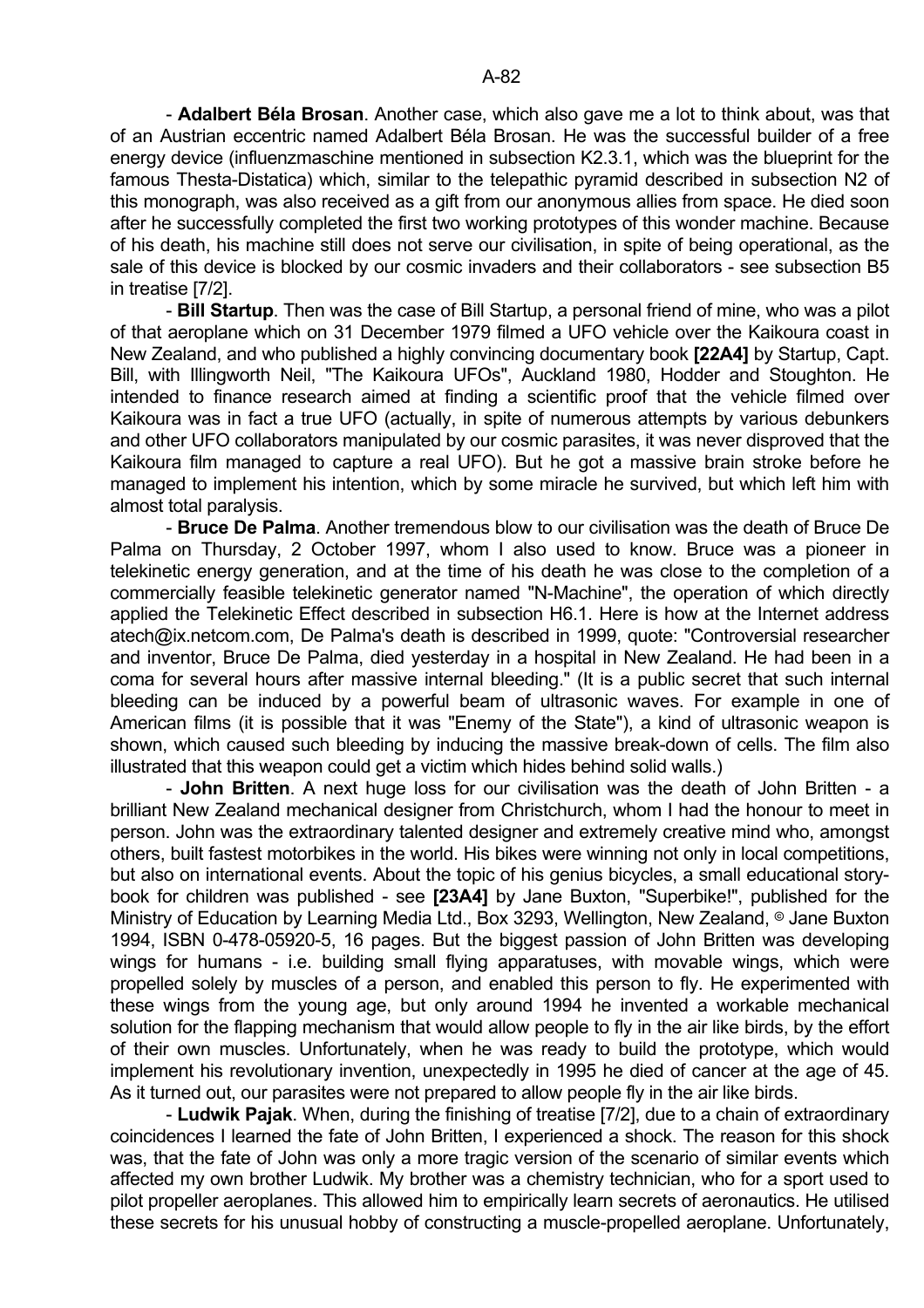having no access to suitable research facilities and not knowing how to construct complicated mechanisms, for many years he was unable to solve the problem of wing flapping. However, his knowledge of aeronautic principles allowed him to invent a solution, which went around this problem. His invention replaced the bird-like flapping of wings, with the system of several spinning drums. These spinning drums created the Magnus Effect, that effectively formed the lifting thrust. Moreover, they allowed to accumulate energy in the inertia of spinning motion (i.e. the spinning drums of my brother worked a bit like balloons - when once they were set into motion, they lifted the apparatus upwards almost without any further consumption of energy). I had a fortune to observe in person a test of my brother's prototype and must admit, that his prototype really formed a noticeable lifting force. But in order to fly successfully, it still required further improvements and polishing of details. But when my brother attempted the improvements and polishing of his revolutionary invention, unexpectedly in the chemical factory where he worked he fell a victim of an accident. He was seriously poisoned. Although somehow he survived this poisoning, for the rest of his life he remained an invalid, who has significant difficulties with everyday activities, thus who cannot even dream of completing a flying apparatus that requires a high physical and mental condition. During all these years no-one linked his accident in a chemical factory with his hobby of constructing a muscle-propelled aeroplane, and both these matters were seen as totally separate. However, now when I discovered that two people experienced a fate which was developing almost to an identical scenario, it becomes obvious that tragedies of both these people are resulting from the same fact, that our parasites, amongst others, are also blocking on Earth the development of muscle-propelled aeroplanes. After all, in subsection VB3.3 I described how the trail of so-called "coincides" leads us to the discovery, that this are UFOnauts that hide behind a given disaster.

 - **Reporters from Polish Television**. By a strange "coincidence" (see how I explain "coincidence" in subsection JC7), I know about three reporters from Polish TV, who died in very similar circumstances. Their death took place just before the situation make them to broadcast programs, which were to disclose truth on UFOs. In relationship to their deaths a regular repetitiveness just hits in the eyes, which clearly indicates, that all three of them almost surely fell victims of UFO assassinations. After all, in each case from the research of the future completed by UFOnauts, it would appear that these reporters are going to significantly undermine the occupational interests of UFOs on Earth. Two first deaths from this series, took place still in the first half of 1988. Then two reporters died in a car accident, Kaminski and Kurek, who hosted a widely watched TV scientific programme "Sonda". These two reporters, almost exactly one year before the date of their death, broadcasted a part of their scientific serial "Sonda", in which they rather brutally attacked the research which I carry out, and which I described in publications that were available for them. Their superficial and scoffing attacking of my research induced a vivid protests from people, who at that time already shared views that were expressed in my publications. Under the pressure from these people, reporters of "Sonda" decided to prepare another part of their program, in which they intended to present the same topic but in more objective and truthful manner. Unfortunately, their tragic "accident" make impossible to broadcast this more positive program of "Sonda".

 The next TV reporter who had an "accident" in very similar circumstances, was Marcin Kolodynski - a producer of the programme "TenBit". This programme was broadcasted from the ground TV station of Polish TV, and also from the satellite <Hot Bird> 13.2 degree East (data for Poland). On Tuesday, 30 January 2001, he broadcasted a next part of his serial "TenBit", in which he show internet sites of totalizm and RO (resistance movement) against UFO occupation of Earth. He also mentioned research that I am carrying out. But typically for himself, he treated the UFO topic quite ironically and scoffingly. This in turn caused, that various members of the RO (resistance movement) against our cosmic oppressors from UFOs, felt that the topic requires another, more objective presentation. Thus they exerted a significant pressure on Marcin, to make him to prepare another programme on the same topic, but this time to make it objective and deprived of previous irony. Unfortunately, before anything was done in this area, Marcin died in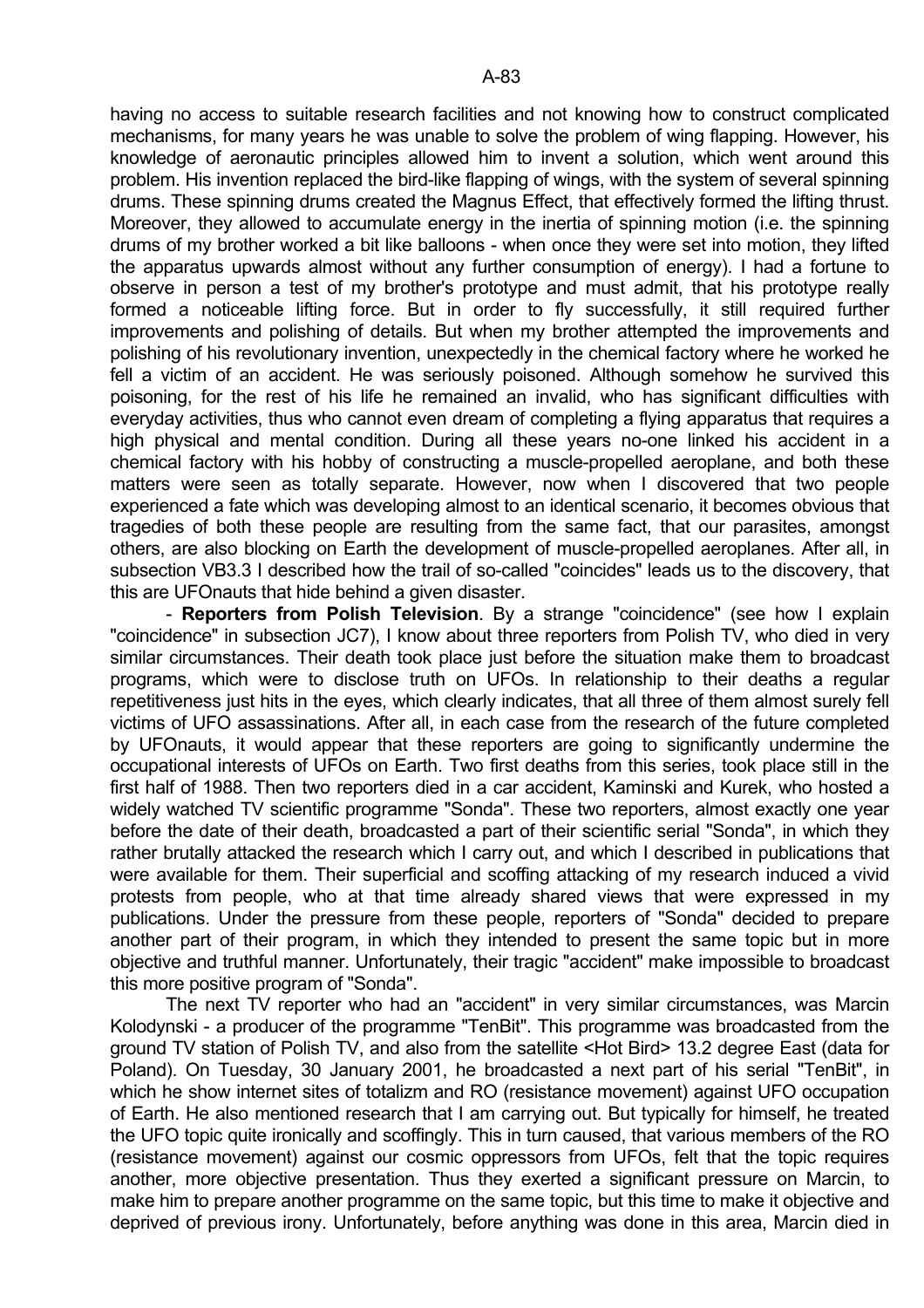Tatry Mountains during a skiing accident, when at a full speed he hit a ratrak (i.e. on a machine that firms the snow) that was invisible for him. The information about his tragic death was even published in a Polish newspaper Gazeta Wyborcza, issue from 5 February 2001.

 For many thousands of years UFOnauts got away with such deceiving of ordinary bread eaters, while they kept killing with their unnoticeable methods all people that were inconvenient for them. It is about a time we start to notice, that there is a clear regularity and repetitiveness in all these "accidents". For example, all three above deaths affected reporters of Polish TV, who firstly broadcasted a scoffing programs on UFOs, then due to a pressure from rationally thinking people, were forced to prepare positive programs on the same subject (but the preparation and broadcasting of these positive programs was blocked by their tragic deaths).

 - **Krysztof Bialas**. He was one of my close comrades, with whom we intended to write a treatise devoted to the history of occupation of Earth by UFOnauts. He put into this intention a lot of research and work. Unfortunately, since the very beginning of our cooperation UFOnauts started to operate almost openly in his flat. For example I received for analysis a whole range of shapes (unfortunately impossible to identify) which he accidentally captured on photographs in his flat, and which typically are formed by fast moving UFOnauts in the state of telekinetic flickering. When he finished his research, and was ready to start writing, a tragedy struck. All started with a strange "dream", during which he was "dreaming" that was abducted to a UFO, and that during this abduction something was implanted into his stomach. In June 2001 he started to feel unwell. During the examination with a gastroscope, it turned out that he has a cancer of stomach, with the spreads to abdomen. This type of a cancer was unusual for him, because typically it does not appears in men before 50s (Mr Bialas was only 34). His state was worsening very quickly. He died on 29 December 2001, means in only around a half of year since his problems began. Together with Evan Hansen described in the next item, he is the second case of my comrade who was killed by UFOnauts soon after he started a work on a treatise that was to disclose the evil activities of UFOnauts on Earth.

 In addition to the above, I know further brilliant minds, sometimes in person, which most probably were also assassinated by UFOnauts. As an example consider **Werner Kropp** referred to in subsection D1.2 of treatise [7/2], or **Adalbert Béla Brosan** discussed in subsection K2.3.1 of this monograph. Based on these disturbing findings I started to suspect that evil parasites from UFOs systematically and ruthlessly assassinate all the best people on Earth, only that they do this with the use of invisible and undetectable methods similar to ones used for controlling us (described in subsection VB3). So in 1998 I formulated an alien assassination question to be answered. This question stated: "is it possible that all progressive people on Earth, who either adhered to totaliztic principles, or promoted the more rapid progress of humanity, such as Jesus, Joanna D'Arc, Abraham Lincoln, Mahatma Gandhi, J. F. Kennedy, and many others, actually are victims of undetectable alien assassinations, that usually were executed through hypnotically programmed fanatics, through inducing deadly illnesses, or in other unnoticeable manners?"

 In order to answer "yes" to this question, I needed to identify a distinctive assassination method used by aliens, and also I needed to find a proof that aliens actually used this method on someone. After thorough analyses, which took into account the essence of other methods used by aliens, and also the aliens' philosophy and technology, I come up with a distinctive method of alien assassination, which I named the "Titanic scenario". This scenario states, that one of numerous methods, which UFOnauts use to kill trouble-giving people in a manner which is unnoticeable to others, and which does not force aliens to break the moral law stating "do not kill because you will be killed", depends on the use of time vehicles. They simply move to the future and search for details of some disaster which occurs in our times. Then they return to the present time and cunningly manipulate the candidate of a given assassination into a plan, which is designed very thoroughly and long in advance, and which gives this candidate no other option but to be in the place and at the time of that disaster. In order to make sure that the victim is not going to change his/her mind, aliens also hypnotically program a special person, I call him/her a "victim guard", who is making sure that the assassinated person is present at the time and place of the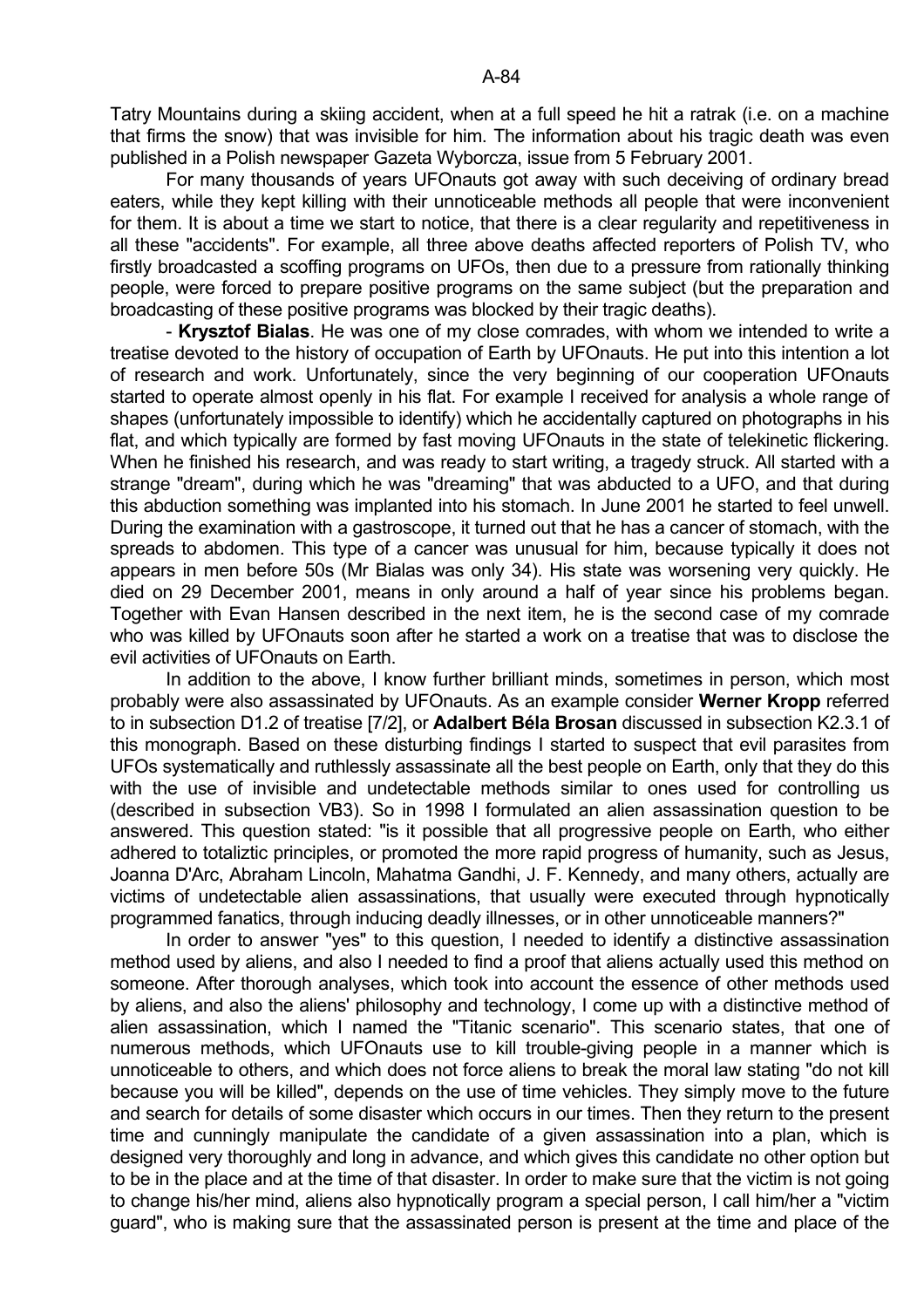disaster (unfortunately this "victim guard" frequently dies together with the assassinated person). I named this alien assassination method the "Titanic scenario" because it is similar to someone knowing that the Titanic is going to sink, thus making sure that his/her enemy is going for a voyage in this transatlantic liner. Of course, because of the unique way in which this scenario unfolds, it is characterised by several distinctive attributes, which allow one to identify the victims of such alien assassinations, and also allows one to distinguish these victims from ordinary people who just fall in a given disaster because of their fate. The most distinctive of such attributes include: (a) long preparations (i.e. in order to be effective, such an assassination is carefully planned and carried out long in advance, thus a victim knows for sure that he is going to take part in this particular event and almost does a "booking" for his/her death), (b) the spectacular killing event (i.e. the event which kills the victim must be spectacular enough to attract the attention of aliens who travel in time into the future to spot it as a suitable means for assassination), (c) the presence and activities of the "victim guard", who "forces" the victim into the given situation. Of course, additional factors which allow one to recognize such an assassination include the fact that victim is carrying out, planning, or developing potentials, for some activities or accomplishments that strongly run against the interests of alien parasites, and also that in a case when one assassination attempt fails, soon other such attempts are repeated until a given victim is dead.

 The second part of answering "yes" to my question turned out to be an easy one. This is because after I worked out the details and attributes of the "Titanic scenario", I realized with a petrifying shock that this scenario perfectly fits into what happened to myself on 13 November 1990 during the Ara Moana tragedy in New Zealand (when a gunman who went berserk first shot dead his own neighbour, Garry Holden, then shot dead all the people who were present in Garry's house, finally went outside and shot dead scores of passers-by: together 13 people gunned down). For that particular day, my close friend, Garry Holden of Ara Moana, made with me the planned-long-in-advance arrangements, that we both were going to complete in his home several laborious experiments. Later Garry many times kept reminding me about this our plan, and about time consuming preparations that he needed to make for that particular day. Actually even on the tragic day, only a few hours before Garry got shot in his Ara Moana house, he rang me again. I needed to reassure him once more that I was going to fulfil our agreement and arrive to his house. But by some miraculous set of coincidences I was stopped on my way and never arrived at Garry's place. Had I arrived there, I would have been in his home before the shooting started. Incidently, when I try now to recall what actually stopped me, and why I had not arrived at Garry's home, I am not able to remember - it looks as if someone thoroughly erased my memory of what happened in the remaining part of that particular day.

 The detection of the Ara Moana assassination attempt on me was an enormous shock. I never expected that my research and publications are getting such a deadly response from their main heros, means UFOnauts. Because I remembered that in my life quite frequently I closely "brushed with death", I decided to make a list of these brushes and scenarios in which they occurred. This list was another shock, because it turned out that I had almost 30 such close brushes with death, and that several of them fulfil the "Titanic scenario", while the remaining part fulfils other scenarios, which also meet the basic requirements of alien assassinations. Thus, it would appear that since I was born, statistically almost every 2 years some kind of effective assassination scenario was tried on me by our invisible invader (other examples of such cases I described in other subsections, e.g. see VB4.5.1). Because of various miraculous coincidences, so far all these attempts left me unharmed, although frequently very scared. But I am increasingly afraid that one day I may run out of this survival luck.

 I should add here, that these undetectable assassination attempts on me, were probably started long before I was even born. For example, during the Hitler occupation of Poland my father was "deported as a slave labourer" to Peenemünde, means to the place which because of the close proximity of a factory and launching pod of V2 missiles, was one of the most thoroughly bombarded areas of the entire Germany. The factory in which my father was working, most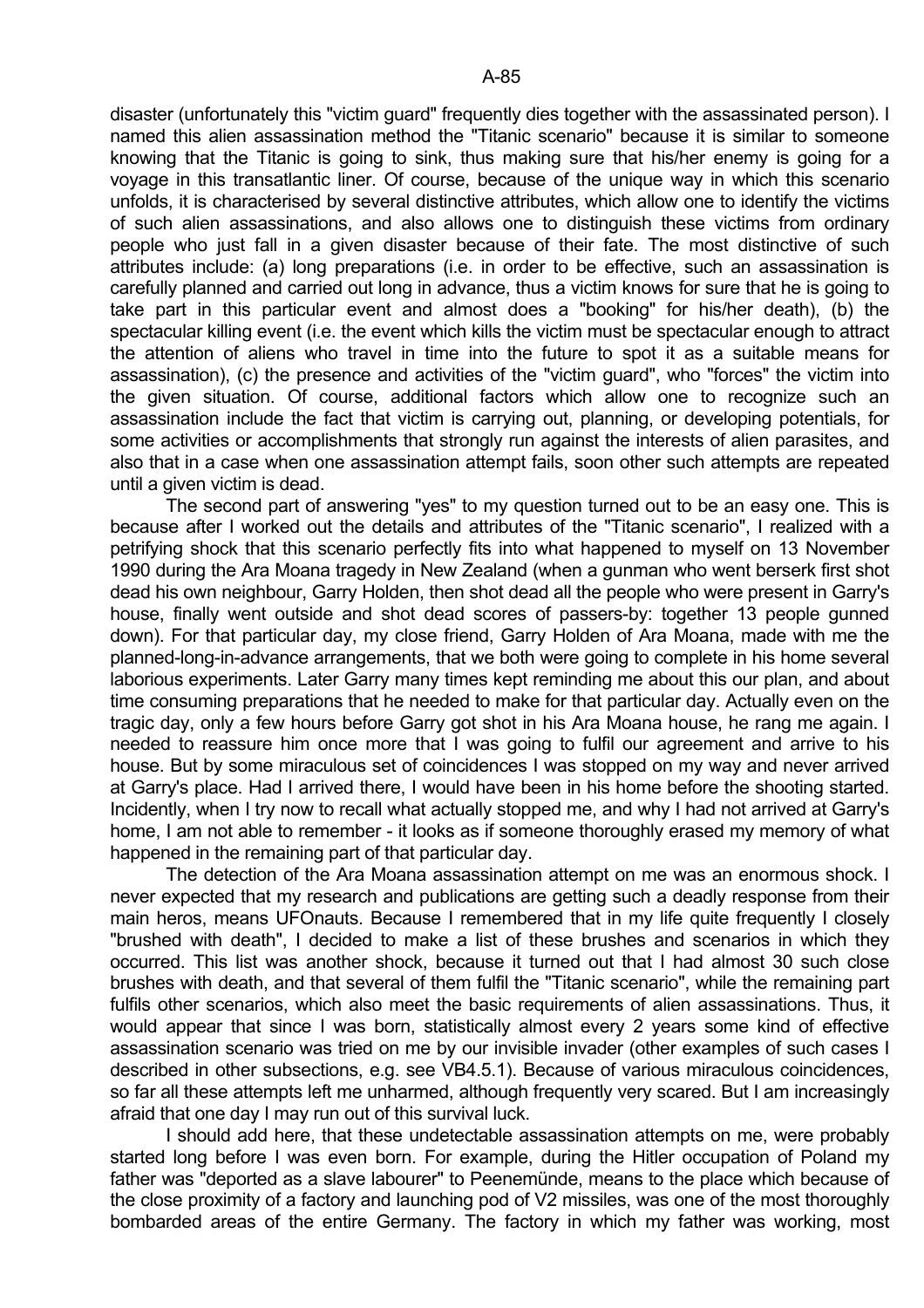probably produced parts to V2 missiles. But in spite, that during this thorough bombardments of Western allies, almost everything around was levelled with earth, my father come out without any harm. Similarly camouflaged assassination attempts were also affecting my mother. For example approximately at the time when she got pregnant to give birth to me, i.e. during the harvest of 1945, she suffered a very unusual infection of both her legs. Present doctors would probably identify this infection as a kind of less deadly strand of "flesh eating bacteria", or something very similar to it. Past (as well as present) doctors were completely helpless towards this bacteria. But because of some strange miracle, the body of my mother was able to live with this bacteria for the next 44 years, although it was unable to overcome it and to completely heal. Thus even when my mother was dying on 17 December 1989, her legs still were fighting this infection, which most probably in plans of UFOnauts was to kill her before I was born.

 An interesting extension of our knowledge about the Ara Moana shooting, and thus also about all other alien assassinations accomplished through gunmen, provided a TV programme "60 minutes", which was broadcasted on 6 August 2000, at 7:30 pm, in the TVNZ channel 1. This programme reviewed results of research on several cases of similar mass murders committed by gunmen (the research was completed by a fermer New Zealand policeman). As it turned out from conclusions of this research, the killings are not spontaneous at all, but all the gunmen are thoroughly being prepared for the killings for the period of at least one year. Some of these gunmen even tried to get a professional help openly claiming that some outside force (UFOnauts) - in their descriptions very similar to invisible activities of UFOnauts that are now known to us, controls their minds, feelings, and actions, and guide them to a disaster. Of course, most probably instead of help, they met a wall of disbelief and ridicule. For me the most interesting was that conclusion from this research, which indicated that the assassins are always being prepared to the killing for at least one year. Priori to the Ara Moana I experienced myself that also victims are being prepared for this act of killing for a long time, and that these prepared victims are supposed to die first, while the scores of innocent people are only to follow them in order to produce a confusing "smoke screen". Thus all these facts indicate to me, that the alien assassinations through the use of gunmen are not the events which occur "naturally" - while UFOnauts only utilise them for their evil purposes, but are events which are entirely planned, arranged, prepared, and staged by our cosmic parasites from UFOs.

 I am aware that cases of alien assassinations are extremely controversial, as at our present level of technology and medicine they cannot be conclusively proven in such a manner that it would convince everyone. Only evidence which strongly indicates their reality, are their scenarios and these methods described in subsection VB3.3 Thus they can be sarcastically attacked by collaborators of our cosmic parasites (although these collaborators are not capable to disprove them either). However, we need to reconsider seriously all rapid deaths in our history. As this is starting to be painfully obvious, whenever there was a person on Earth who was to significantly and positively contribute to our civilisation, this person almost never lived a full productive life, but was assassinated in his/her early age. To make it worse, this ruthless murdering of the best people with hands of alien collaborators, is still continued even today. We need to realize this, and to initiate our vigorous defence, otherwise this murdering never ends. More information about murdering people by UFOnauts I presented in subsection VB4.5.1.

 #78. **Murdering of my associate, Evan Hansen, by UFOnauts**. I already used to the fact, that evil parasites from UFOs are deadly, and that without any mercy they kill everyone who act against their interests. After all, according to what I explained in the previous item, myself in my life I can count almost 30 assassination attempts on my life (some of these attempts I described in subsection VB4.5.1). But each time when I learn about a next murder committed by evil parasites on someone whom I know, I am experiencing again a huge shock.

 One of my comrades who helped me to decode evil methods, which UFOnauts use for manipulating on leaders of religious cults on Earth, in order to deviate the activities of these cults, was the late Evan Hansen. Evan was a living example of how sharing the same views gradually transforms into a close friendship. He contacted me around 1995 after he read treatise [7]. Our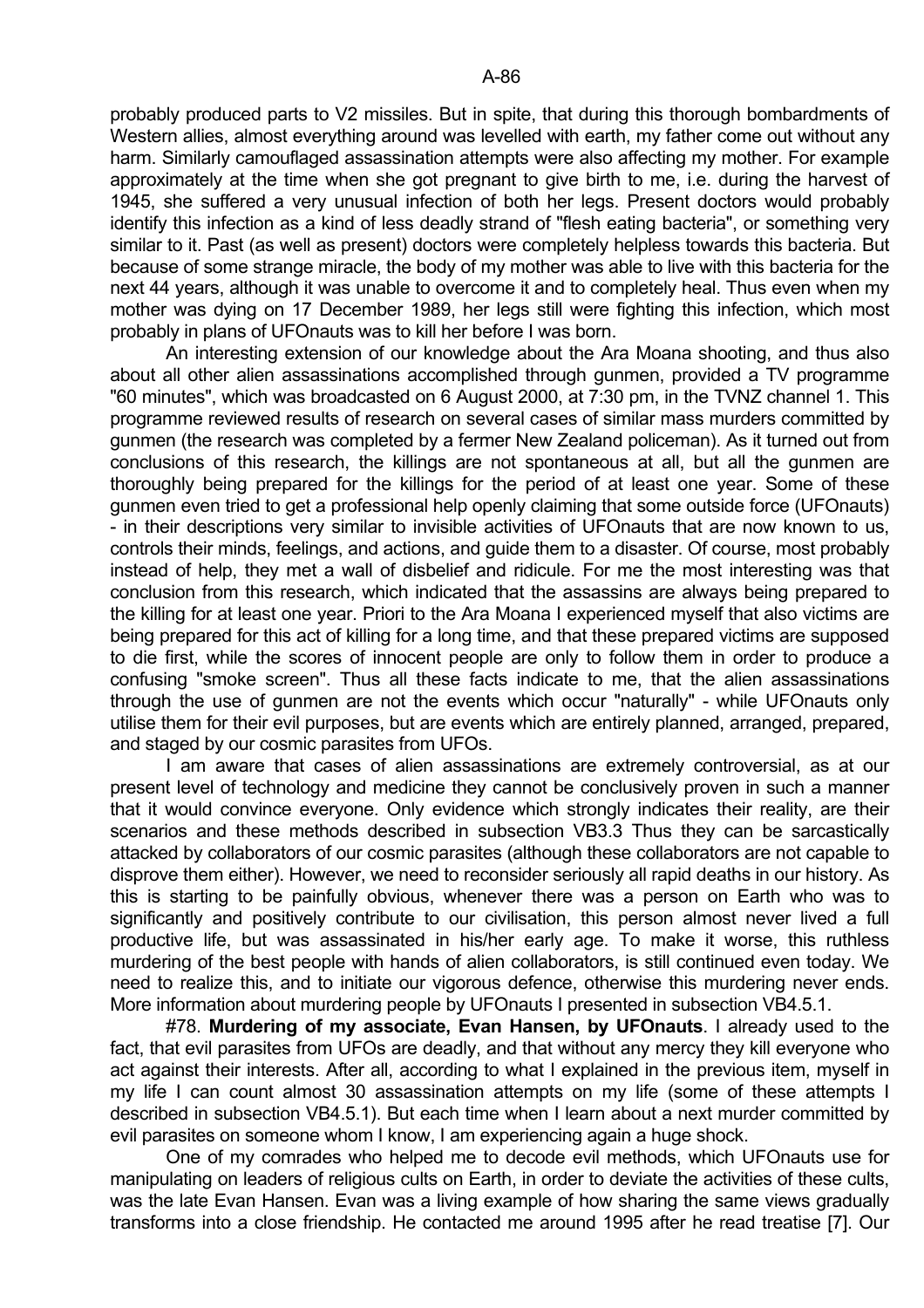initial exchange of views eventuated into a close friendship. He was an activist in the Global Peace movement. He lived in the USA close to one of the largest grouping of religious cults, by himself being a member of one of the more known of such cults, and still having within cults several members of his close family. Thus he did his own research on the methods used by UFOs in order to control cults and to manipulate cult leaders. He discussed with me methods used in manipulation of these cults, and intended to write together with me a scientific treatise on this subject. But just before he initiated the writing, unexpectedly both his eyes (usually sharp as in an eagle) got cataract. In the effect he lost his sight so the writing of our treatise on the manipulation of cults by UFOs needed to be postponed. In 1999 he went for complicated eye operations, which dragged for moths and finished with various complications. The most troublesome problem was caused by a surgeon who operated him. This surgeon, supposedly by an "accident", installed lenses in his eyes, which were prepared for someone else. In the result, the operation needed to be repeated in order to remove these "wrong" lenses and replace them with the right ones. This was supplemented with various medical complications and problems. In spite of all these sabotages by UFOs, in the first half of 2000 his eyes finally healed, and Evan started to see again. So he returned to his plans of writing a truth-disclosing treatise about manipulation of cults and cult leaders by UFOs. Then, on Friday, 23 June 2000, around 2 pm, unexpectedly his gun exploded into his face. A piece of the magazine "accidentally" cut his throat and was lodged into base of his tongue. In spite that he was bleeding, he was able to talk with his family the whole way to hospital and during waiting for his operation. During this talk, he asked his family to notify me what happened to him. In the hospital he was subjected to a small surgery, aimed at removal of pieces of the gun from his tongue. However, supposedly surgeons again "make a mistake" and instead of the anaesthetic, they gave him some medicine which caused him to lose conscience and to fall into a "coma". For the whole next year he was in coma. In July 2001 his family decided to disconnect him from the life support system, so he is dead now. With him also the extensive evidence died, which he gathered on the topic of manipulation of cults by UFOs.

 Officially the explosion of his gun is considered to be the cause of his death. This explosion is explained as caused by two bullets already stuck in the barrel of his gun, which Evan supposedly fired before the "accident". The subsequent (third) shot caused the split of the barrel. But it remains unknown to me, on what basis this explanation is formed, e.g. whether these two bullets were found in the barrel, or someone just invented them in a comfortable armchair. After all, Evan was an excellent hunter - while a misfire is easy to detect by the sound. Therefore I do not understand how he could allow that two previous bullets stayed in his barrel, and still kept shooting - unless he was hypnotised and telepathically controlled by UFOnauts. Furthermore, officially his death is blamed on the gun explosion, while the gun explosion was only a reason to give him out into hands of surgeons. In turn surgeons were ones who committed a next "mistake" on him, which actually killed him.

 For me he his death is an obvious case of an RO anti-UFO fighter, who was assassinated by UFOs in order to silence his intended revelation of shocking truths about manipulations on cults by UFOs. After all, typically for UFOnauts, in his case almost all karma generating acts were committed with hands of humans. When I learned about his "accident", I wrote to his family a letter, containing a list of questions. I tried to establish with these questions whether is there any evidence for the intervention of an invisible UFO in his "accident". Amongst other questions, I asked his family to check for me whether any parts of his gun are magnetised. As it turned out, I was right. In fact the barrel of the gun, and also some part located under the barrel, were strongly magnetised. More important, the magnetisation of the barrel had one polarity until the point where the rapture finished, while the undamaged part of the barrel had a completely opposite polarity. Furthermore, as his family wrote to me, the tree under which his gun exploded, in a strange manner was dying. I know from my research on the UFO landing sites that all trees above which invisible UFOs are hovering for a longer period of time, usually die afterwards - killed by the powerful magnetic field produced by the propulsion of these vehicles. For me all this is a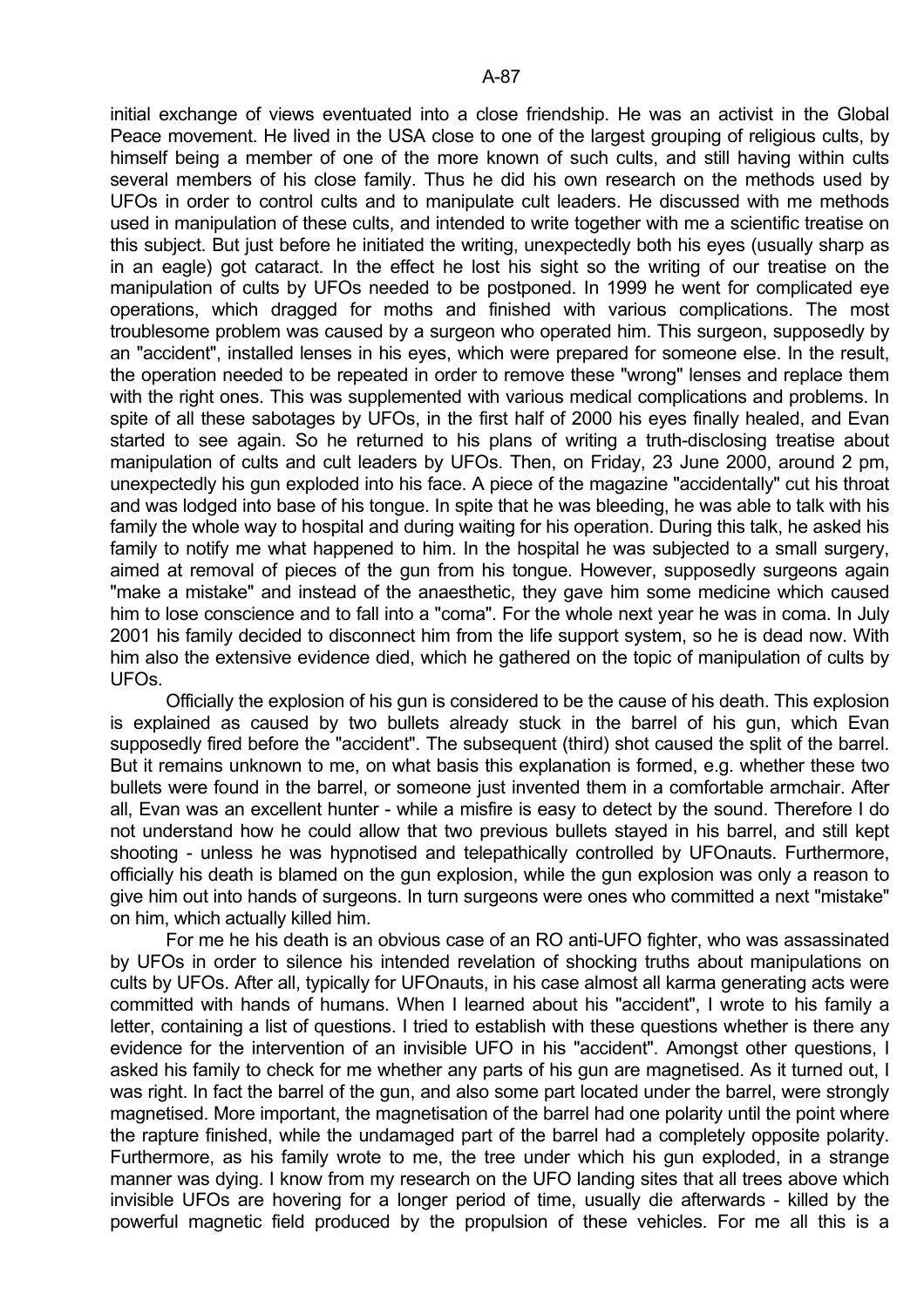convincing proof that at the moment when his gun exploded, an invisible UFO was hovering above him in order to cause the explosion with some unnoticeable manipulations and equipment.

 The death of Evan Hansen was not waisted completely. This is because his case revealed to me a scary regularity, which can be noted in manners with which evil parasites liquidate inconvenient people. The point is, that because of the existence of karma algorithms described in subsection I4.4, not each person can be murdered in any possible manner, which someone can invent while sitting behind a desk. In order for a given murder to finish with a success, the victim must have in his/her karma the algorithm, which causes his/her death in the result of a given type of event. The case of Evan reveals, that evil parasites somehow read this algorithm, which a given person has in his/her karma, and then murder this person accordingly to this algorithm. For example, in case of Evan they must discover, that Evan is going to die because of the "mistake" of surgeons. Thus they caused that Evan twice fall a victim of such a "mistake". (Notice that Evan is also discussed in subsection VB4.4.1.)

 Evan is not the only person, whom evil parasites from UFOs harmed more than one time with the use of the same method. For example at night, on Sunday 29 July 2001, in New Zealand died as the result of overturning of a car, 17 years old Kirsty Leigh Robinson, together with her boyfriend. A brief notice about her death was published in the newspaper article **[24A4]** "Boating survivor dies in car crash", The Dominion (Wellington, N.Z.), Tuesday, 31 July 2001, page 6. In spite of a young age, Kirsty was known as a fighter for a better tomorrow of our planet - her efforts were discussed even in TV news at 22:30, on 30/07/01, in channel 3 of TVNZ. But the unusual case of Kirsty was, that on 2 April 2000, means slightly over a year earlier, she participated in another deadly accident, when on a full sea, the fishing boat in which she was present overturned, killing 3 people. But that other overturning accident Kirsty survived due to the 24-hour long drifting in full sea. Most probably evil parasites investigated the future of Kirsty, and they discovered that she is introducing the thereat to their parasitic interests on Earth. Therefore they decided to kill her according to the algorithm of an accident by overturning, which they red from her karma. The laws of statistics, and also my research on UFOs, state that **if the same type of a potentially deadly accident happens to the same person for more than one time, it actually means that this is NOT an accident - but an assassination attempt or a sabotage by evil parasites from UFOs** (see also subsection VB4.5.1 in this monograph).

 Also myself I experienced that evil parasites have the tendency to organise the same type of accident, which is written into the karma of a given person, many subsequent times. In my analyses from the previous item, such an abstract course of the same type of deadly accident repeated many times by UFOnauts, I call a "scenario". For example, amongst my own almost 30 close brushes with death, which so far I managed to recall, several different such "scenarios" can be detected, which are stubbornly repeated by UFOnauts. The scenario of "head on collision" of cars, one of the realisations of which I described in subsection VB4.5.1, in my own case was repeated at least 6 times. Out of this number, in four repetitions of this scenario actually the head on collision took place, only that each time somehow I managed to escape alive from it. In the most critical one of them, this other car slightly missed, hitting only into the corner of my car, just near the front wheel by my legs. The front wheel of my Ford Laser deflected the impact, saving my life. This head on collision took place around 1992, about 3 km before the place called Rakaia, on the Highway 1 from Timaru to Christchurch. An underage driver on a straight and well visible highway rapidly turned on my side of the road (probably similarly hypnotised by UFOnauts as me in the situation described in subsection VB4.5.1). The speed of each one of our colliding cars was then around 100 km/h. In the result the entire side panel of my car was ripped off in flight like a thin shell, although I experienced only a minor cuts with flying pieces of glass, and not too serious hitting in my shoulder with car's door ripped off from the frame. In two other head on collisions, which took place in identical circumstances of unexpected incoming of another vehicle from an invisible side road onto my side of the highway, I managed to slow down my car just before the accident to the speed which make the accident not dangerous to life (although still rather tragic for both cars). But one out of these my six almost deadly head on collisions was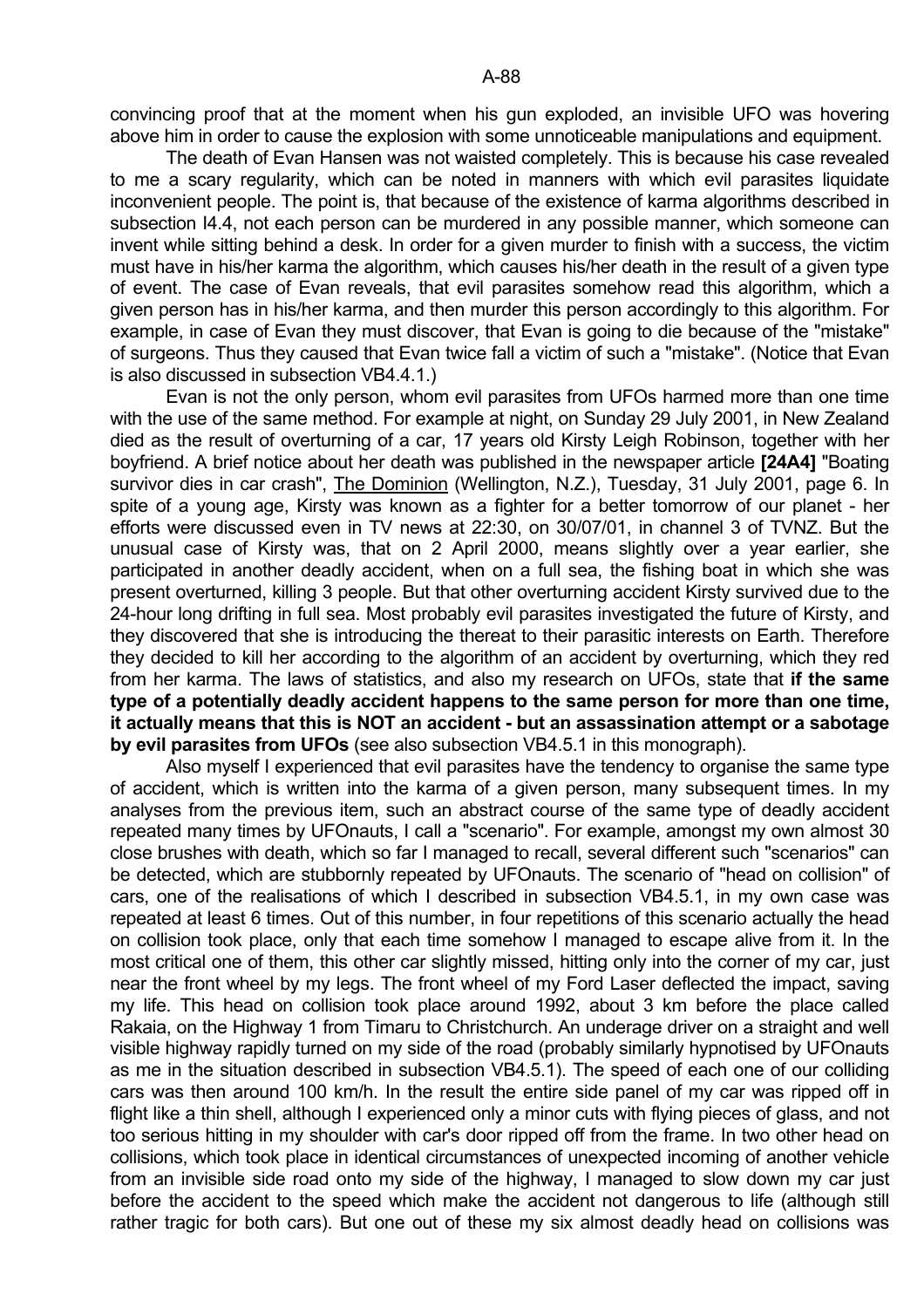especially "miraculous". It took place around 1971 in Poland, somewhere near towns of Szklarska Poreba or Karpacz. At some stage of my drive in a car "Mikrus" that I owned at that time, the straight as a ruler road led downhill. (Interestingly, all my head on "collisions" took place on the fragments of roads with a perfect visibility, as if the excellent visibility was a basic requirement for evil parasites to complete a given "scenario".) In that particular place the sides of the sunken road formed a kind of steep U-shaped excavation with relatively smooth walls. I was driving in my Mikrus downhill. My speed was around 100 km/h. On the other end of the road slowly crawled uphill a huge truck with a trailer, of a TIR type. When I was quite close to the truck, from behind it, on my side of the road, rapidly a bus drove, blocking also my part of the highway. For breaking was already too late. Thus in the last moment I thrown my Mikrus on the steep wall of this excavation. Fortunately, between the road and this steep walls there was no any trench. My Mikrus, like an acrobat, climbed the side wall of the road, somehow driving slanted sideways, so that under the left window of my car I saw the roof of the bus. After it drove around the roof of the buss in this acrobatic style, Mikrus again drove to the road completely without any harm, and continued the drive. I was so shocked with what just had happened, that I had no energy to stop it. So I continued the drive, in spite that in my rear mirror I saw that the bus stopped, while the driver and several passengers run to the road and looked shocked in my direction. No one was hurt in this "accident", even my Mikrus had no any visible damage. But in my memory it stays as one of the most amazing survivals in my life. Of course, the fact that evil parasites from UFOs stubbornly repeat on me the same assassination "scenarios", in spite that in previous attempts these scenarios turned out to be fruitless, may mean only one thing: they know my karma and they are sure that one of these scenarios some day is going to work for them. My only hope that during next repetitions of these murderous scenarios, the universal intellect is going to continue

 The above discussion I would like to finish with a warning. According to totalizm, nothing happens by a chance (see subsection JC7 of this monograph, and subsection C7 of monograph [8]). Thus if someone repetitively has the same "scenario" of accidents - according to my research this is a clear identification sign of assassination attempts repetitively carried out by evil parasites. It is worth to remember this, when the next time we meet a repetition of "scenario" of a deadly accident. We should treat it as an identification attribute of an assassination of the victim by evil parasites!

its miraculous interventions - as it did so far!

 #79. **My return to New Zealand (1999) and settling in a small town of Timaru**. After 6 years of globetrotting and fruitless searches for a job in New Zealand, finally I managed to find an employment. Thus I returned to New Zealand, and on 25 January 1999 I initiated my first work in New Zealand after six years of professorships at overseas universities. I landed in a small township named Timaru (population around 27 000), located approximately at half of height of the South Island. I tutored in computing over there.

 I used to know township Timaru quite well from times that proceeded my employment in there. This is because it lies by the main road from Christchurch to Dunedin and then to Invercargill (in which cities I lived for around 10 years). In my trips I was forced to drive through Timaru many times. Thus I know, that soon after the Second World War, Timaru (and nearby Temuka) used to be in New Zealand synonyms for provinciality and close-mindedness. In these times the expression "... in Timaru" or "... in Temuka" (e.g. "go to Timaru" or "go to Temuka") were equivalents of saying "beyond borders of civilised world". Furthermore, until around 1995, when finally a long overdue road was build that was awaited by everyone and that directed traffic around Timaru, this township was famous from its chronic traffic jams and enormous difficulties with passing through its narrow and crowded streets. In times when there was no road which would allow to go around these narrow streets, in case of necessity to drive through Timaru, almost every driver was swearing in advance and going on road long before the time, because was knowing that is going to get stuck in narrow streets of Timaru. But only after I lived in Timaru and got to know local people, I realised why Timaru has such a bad opinion, and why all progress is arriving to it with such a delay. As it turned out, the reason is the philosophical atmosphere that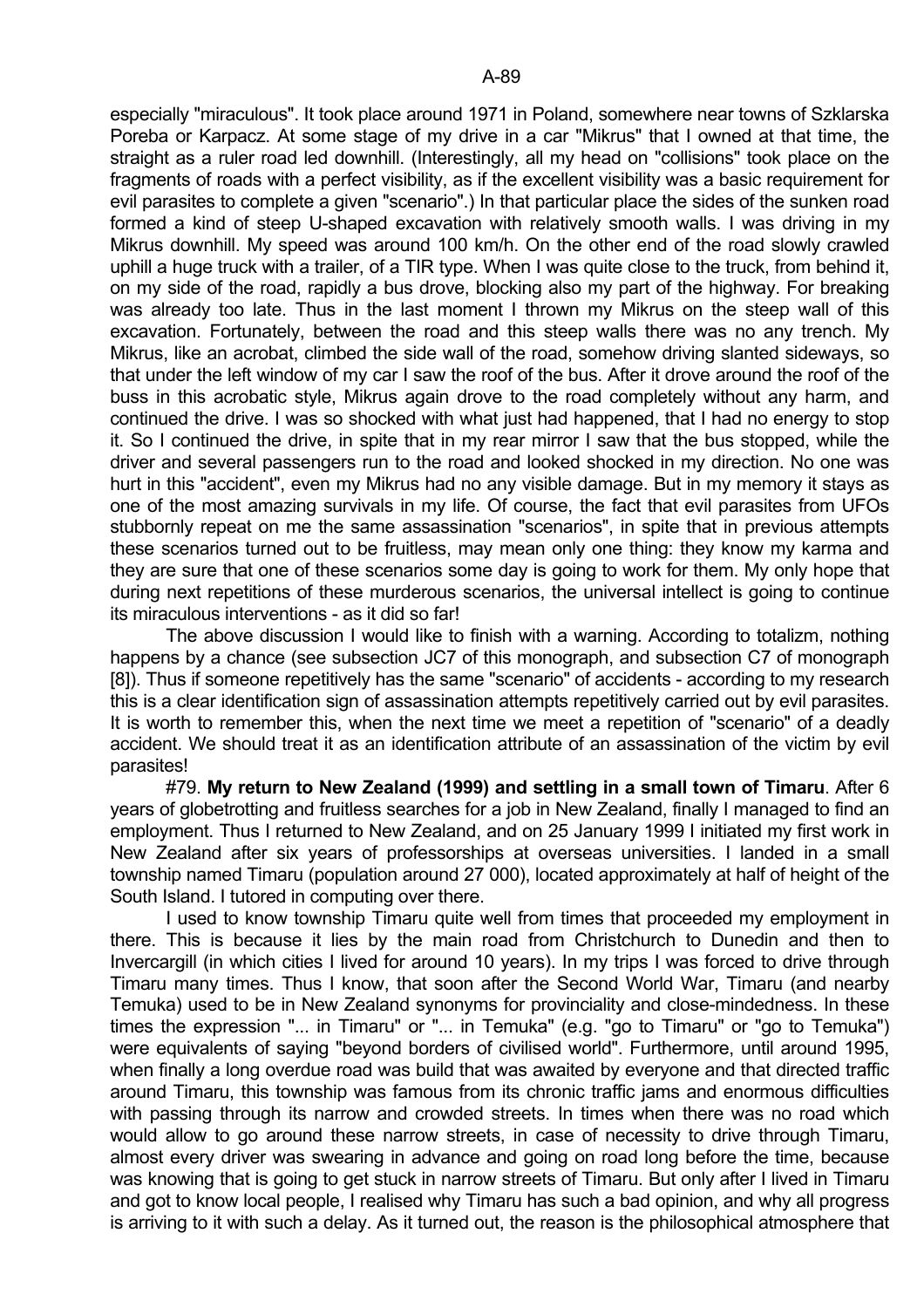prevails in this township, or more strictly its hermetic tightness. In this township all know one another and are members of various configurations type: he is my friend from the school, while she is the relative of my brother in law. In addition to this, a significant proportion of these people practices parasitism as their everyday philosophy. In the result, almost no-one new can get inside of their closed world, while without getting inside, he/she is exposed in there to various persecutions, attacks, and pressures. Therefore progress arrives to Timaru only after it is well advanced in all areas around it.

 #80. **The appearance of evidence for treatise [7/2]**. As it used to always happen in my life, soon I discovered that the township of Timaru is not just an ordinary place, but it is located in the centre of intriguing scientific mystery. This is because the present area of Timaru previously used to be populated by a mythological tribe, by Maori called "Te Kahui Tipua" tribe. The unusual thing about the Tipua people was their enormous size. They were human giants of around 5 meters tall - not just normal native New Zealand people (as it is suggested by various sources, they did not belong to the Maori race). Because of their enormous sizes and mythological powers, worrier-like Maoris used to dread them! To make them even more unusual, supposedly the last of Tipua giants died out only around 1800s - i.e. these giants used to still roam the vicinity of Timaru when in Europe Napoleon used to roam! Only around a week after my arrival to Timaru I learned that in 1875 a huge skeleton of a human giant was discovered in the area named Otipua at the footsteps of Timaru (in Maori language the word "Otipua" means "Of Giants"). The report about this find was published in a small article **[23A4]**, that appeared in the local newspaper named Timaru Herald, dated on Wednesday, 24 February 1875 (page 3, 5th column). I quoted the exact content of this article in treatise [7/2]. The data about this giant were later repeated in numerous other New Zealand periodicals. Unfortunately, the gigantic skeleton mysteriously disappeared soon afterwards. Although this is not recorded in writing in historic sources, the local verbal fame goes, that this Otipua giant skeleton supposed to be of a man estimated at around 8 meters tall. It had such a huge scull, that it was able to take a whole head of a normal human into its mouth. Later I also learned that further two gigantic human skeletons were unearthed in 1960s during earth works on a new public swimming pool in the part of Timaru known as the Maori Park. They also disappeared without a trace soon afterwards. So again I was sucked into the centre of an intriguing scientific mystery, and I could not restrain myself from carrying out research on it.

 The research and analyses, which initially I carried out about Te Kahui Tipua giants, and later on the subject of rather dramatic events which started to plague me in Timaru, inspired me to constantly gather information and observations. Later these observations formed the beginning of what in 2000 was transformed into treatise [7/2].

 #81. **Hysteric attacks on me and on my publications**. The results of my research, and outcomes of my publicising efforts, practically never met a decisively positive welcome. Presently I am not surprised by this, as now I do know that "**when we carry out a fight, then the measure of our success is the level of scream of our enemies**". After all, my publications are really the battle strikes served to sworn enemies of humanity (i.e. to UFOs and to their collaborators). But until around 1999 I did not know about this regularity. I believed at that time, that the measure of success of every written word is the number of readers who like this writing. Therefore, for a long time I felt very hurt, that only around 10% of people who red my publications, and only these most quiet ones, could somehow get over the shock which the facts revealed by my publications are causing amongst people. The reaction of this remaining 90% of people, who are the most loud, was fitting usually somewhere between just a normal criticism, and a hysteric attack. My special interest was induced by people, who after learning the facts that resulted from my research, experienced a kind of attack of hysteria. This hysteria always was displaying several distinct attributes, which initially were inducing my amazement, but about which I know by now that are hypnotically or telepathically manipulated into people by evil parasites. These attributes are as follows: (a) a given hysteric person with a vicious furry attacks every aspect of results of my research, and is not able to see in them even a single positive side, (b) a given person everything takes with emotions and nothing with mind, (c) this person demonstrates towards everything that I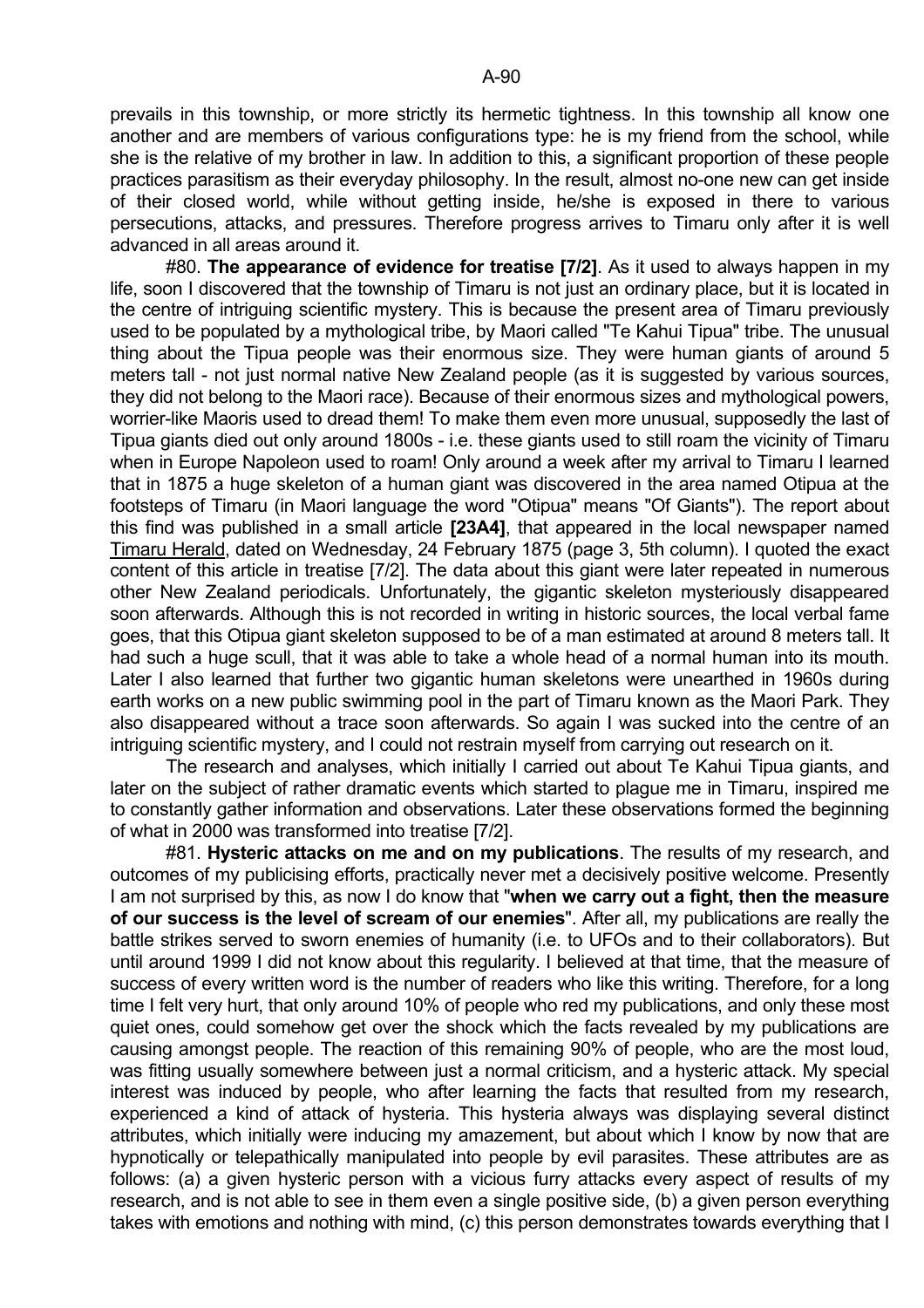write only so-called "low emotions", e.g. anger, jealousy, fear, etc., and never is able to show "high emotions", which this type of subject area should also induce, such as loyalty towards the society and human civilisation, solidarity with other people, sense of justice, etc., (d) a given person does not carry out the logical analysis of what I write about, and "fights" with individual formulations or words, even if several paragraphs later there is a reply to their objections. As it turned out, the viciousness of this type of attacks was growing increasingly as my results were popularised increasingly wider. The highest intensity of it I observed during the finishing of the "storm on human awareness" that I carried out during years of 1994 to 1998, and after the initiation of the intensive promotion of totalizm through internet in 1999.

 #82. **Detrimental for human health atmospheric phenomena in subsequent places of my residence**. Although these were plaguing me continually, their technological origin and character I started to discover only when from the beginning of 1999 until the end of 2000 I started to live in a small New Zealand township named Timaru (around 27 000 inhabitants). This was only in Timaru that I finally started to realise, that in whatever place I would stay, always in that place, after I arrived to it, for some surprising chain of "coincidences" various detrimental for human health atmospheric phenomena starts to appear. As this usually turned out, these phenomena were not in there before I arrived, and they usually disappeared after I departed from there.

 In case of Timaru, this extraordinary atmospheric phenomena turned out to be unnatural stickiness and pollution of the local air, clearly induced by some manner of permanent telekinetising of this air (for details on permanent telekinetising see subsection H7.1). This stickiness caused that air in Timaru kept intercepting and storing for many months, all possible impurities (more accurately this stickiness of the air in Timaru is described in subsection A4 of treatise [7/2]).

 The township of Timaru is a small sea-shore holiday settlement, which has the population of only around 27 000. It lies on a sea shore within the southern part of a huge farming plains, called the "Canterbury Plains". Soon after the Second World War, Timaru was a fashionable holiday resort. On its beaches used to spend their vacation the social cream from the larger cities of the South Island in New Zealand. Until recently it was famous from crystal-clear air, clean sea, and sunny weather. The Timaru itself almost does not have any larger industry, and is only surrounded with green paddocks on which herds of sheep and cattle are grazing. The largest chimney of the entire township, is a chimney of a central heating in a local hospital. But after I arrived to it, unexpectedly in 1999 and 2000, especially during months of April to September, it become one of the most polluted areas in the entire New Zealand, with the level of impurities of air comparable to huge industrial centres of Europe. In that particular time Timaru was described as the "New Zealand capitol of air pollution" - see the article "Timaru now smog capital", published in the newspaper "The Timaru Herald", issue from Sunday, 8 July 2000, pages 1 and 3. The air pollution reached in it the level of 111 micrograms of solid particles per each cubic meter of air, while the level that is dangerous for health is at 50  $\mu$ g/m<sup>3</sup>.

 Of course, results turned out to be deadly. But what in my opinion was completely overlooked in the whole matter, is that in order to make the air so polluted in a small town without any larger industry, that lies by open plains on a sea shore, is that this air must be exceptionally "sticky". Only a sticky air could cause such resistance to fresh breezes from the sea, and such holding in suspension of particles of pollutants for many times longer than normal. In my opinion, such an increase of viscosity of the air in Timaru could not occur in a natural manner. Therefore I believe that this viscosity was an effect of some evil methods of UFOnauts, that were just tried in Timaru. These methods increased manyfold the viscosity of the air - as I believe through the permanent telekinetisation of it. Unfortunately for us, at present our orthodox science does not have neither a method, nor a measuring device, that would measure the "viscosity" of the air in the sense of its capability to hold in suspension the solid impurities and also the capability to resist of wind breezes. Therefore, this kind of evil activities of UFOnauts still remain undetectable for people.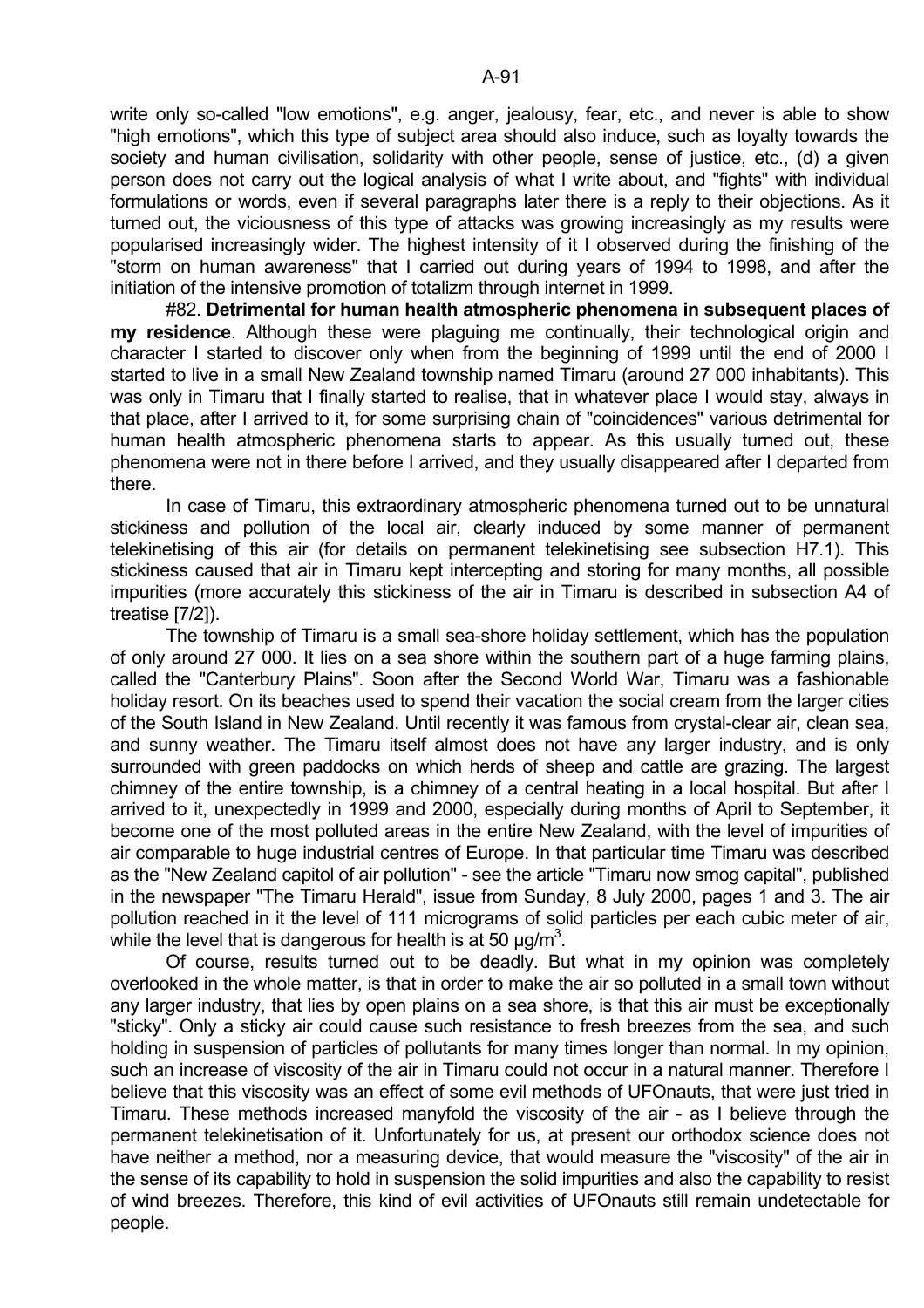undetectable and difficult to explain methods to meddle in the text that I previously had here (a lot of previous cases of such meddling I described in chapter VB). Because this meddling is very representative to the undetectable methods used by UFOnauts against people, I describe it now in more details. The interfering with my writing took place on Saturday, 1 March 2003, around 4 pm. In that precise time I was in the process of translating this item from the Polish language (in which I already had it written) into the English language. This translation I managed to complete until the end of the previous paragraph. The beginning of text that still awaited translation, which appeared after the previous paragraph, I marked with my "indicator of position" which I always use. This indicator is simply a word-processor command to increase the size of font. (Usually, I mark text that I already processed with small font of 12 points, while the text that still awaits to be processed with the large font of 30 points.) But because that Saturday the weather outside was rather perfect, I decided to interrupt my translation and to go for a walk. Before I closed my computer and switched it off, I quickly glanced what the next paragraph is about. This next paragraph was to be translated right after I returned from my walk. As it turned out, this next paragraph presented information that I learned from the content of a documentary film that was broadcasted by New Zealand TV sometimes in the second half of 2002. The film concerned a wave of heat, which prevailed in Chicago, USA, in summer of one of the preceding years. (Probably it was in summer of 2001, although it could also be in summer of 2002.) This wave of heat caused the appearance of untypically "sticky air", which hold suspended in it all impurities for extremely long time. Thus such an air killed then in Chicago many thousands of people. From the data contained in this documentary film I deduced, that this sticky air from Chicago was displaying exactly the same attributes, as a similar sticky air from Timaru that I am describing in this item. Furthermore, the topography of Chicago has a lot in common with the topography of Timaru, because Chicago also lies on the huge plain and on the shore of water masses (i.e. a huge lake). Probably, while experimenting in Timaru with making the air deadly, UFOnauts tested their preparations for this murderous attack on Chicago. Thus, according to my present understanding of the matter, also the air from Chicago was intentionally and permanently telekinetised by UFOnauts. So, the mentioned film additionally confirmed my suspicions, that UFOnauts intentionally telekinetise the air in order to unnoticeably murder those people, who are already not suitable for further exploitation by UFOs (i.e. oldies and sick). During watching this documentary, I made notes for myself to record the most important data. After I copied details from these notes to the paragraph that before existed exactly in this place, I saved the notes carefully for a possible further use. Thus, the first paragraph that was awaiting to be translated after my walk on this particular Saturday, was the paragraph which described the case from Chicago, and which revealed my conclusions from this case. So, after I had a quick glance at this paragraph, I went for a walk. But when I returned from the walk around one and a half of hour later, and proceeded with my translation, the paragraph about Chicago already vanished from the content that supposed to follow. Instead of it, at the end of previous paragraph I found a brief sentence attached, that existed in there in the previous version of these descriptions (i.e. in the version that existed before I introduced here the description of these tragic events from Chicago). The content of this sentence reads: "I would not be surprised, if after a few years, when the tests in New Zealand are finished, rapidly similarly sticky air appears in the majority of other countries, and kills millions of people." The presence of this sentence was hiding a suggestion, that UFOnauts removed the paragraph that bothered them by shifting time backward, and then causing that in the next elapse of time the mentioned paragraph was either not written at all, or after it was written it was not saved on the disk. (Just such a method of acting of UFOnauts I described in subsections V5 and V5.3.) But I do not know whether this suggestion is true, or just was insinuated on purpose by UFOnauts so that in case I detect this falsification it would direct my thoughts onto a wrong path. The indicator of position in which I should start the translation after I return from the walk was placed at the beginning of next paragraph (i.e. after the sentence quoted before, and also after the paragraph that previously existed in this place). When I checked the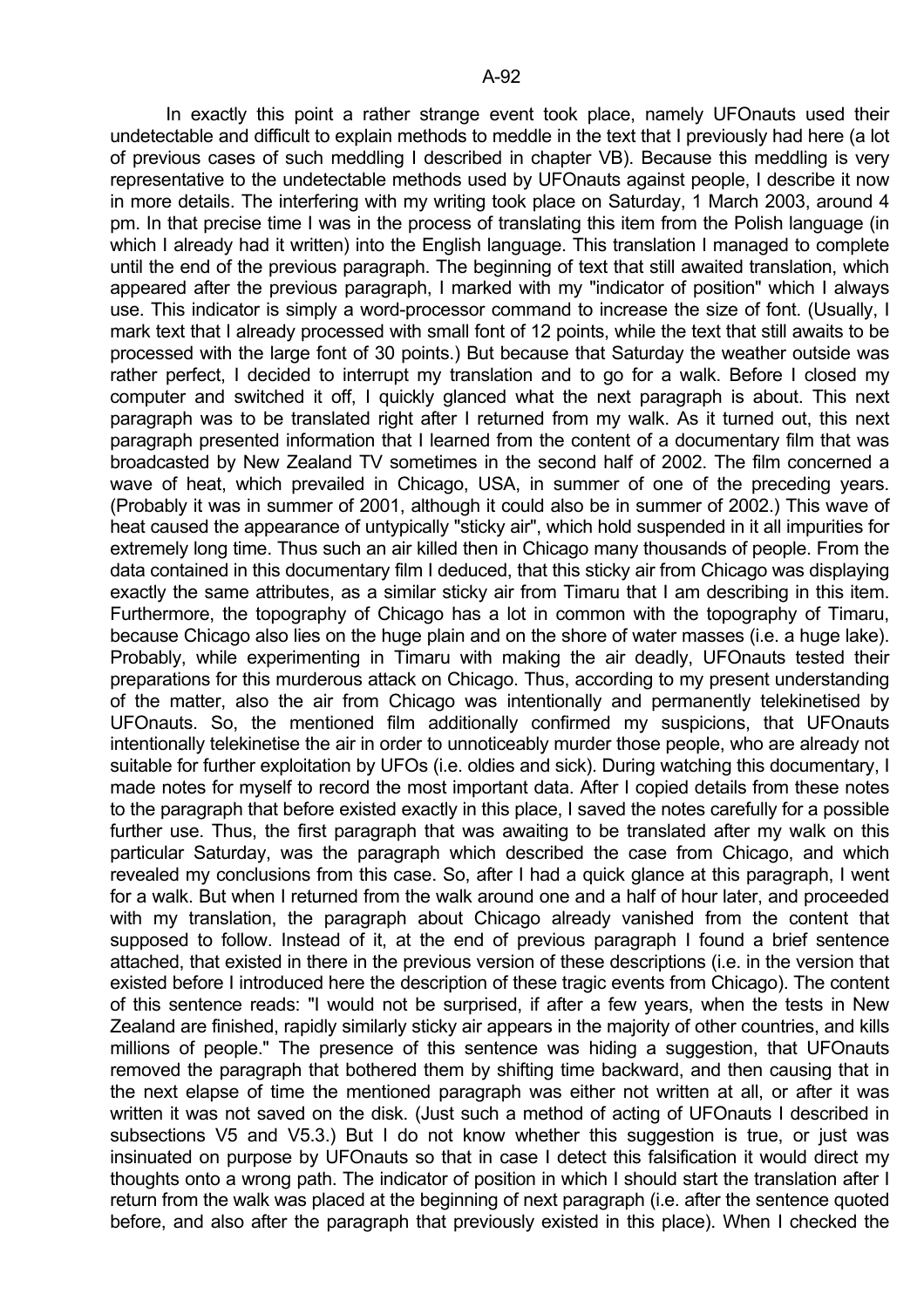date and the time of the last saving of the file with this volume of [1/4], it turned out that this saving coincided with my going for the walk. (Although the date and time of saving any file can be easily falsified.) Thus the falsification of text I am discussing here was so completed, that apart from my memory, there was no any physical trace of intervention of UFOnauts in what I was writing. When I decided to recreate the most important data from the paragraph that was just deleted by UFOnauts, it turned out that the notes, which I prepared during watching the documentary film on heat wave in Chicago, vanished completely from the files in which I stored them. (This is not the only case of vanishing important documents from files that I am protecting especially thoroughly.) Thus now I am unable to state in which exactly month and year this event from Chicago took place, how long this wave of heat and sticky air prevailed in there, how many people exactly died then, what temperatures were there, what was the level of air pollution, what was the title and details of this documentary film, etc. By a strange "coincidence" I managed to catch somehow UFOnauts on this particular deletion of the most evidential fragment of my writing. But the question that still bothers me, is how many further evidential fragments from my writings, UFOnauts also deleted in a similar unnoticeable manner, and I have not managed to catch them. This in turn leads to even more uneasy question, namely how much of this monograph is really mine, while how much of it was cunningly introduced to it by UFOnauts, so that in the future in a manner known only to them it is going to support their evil interests and activities on Earth.

 An interesting attribute of this sticky air from Timaru, and thus also probably every air that has telekinetically increased viscosity, is that it causes wide spread of skin allergies in numerous people - means in almost every person with allergic inclinations. (As it appears, the industrial pollutants of the air tend to cause allergies in only a proportion of people with allergic inclinations, not in all such people.) Therefore, in the time discussed here, almost each inhabitant of Timaru with which I talked, was acknowledging an itchiness of his/her skin, or an allergic irritation of this skin and frequent scratching. My explanation of this phenomenon of mass allergy is, that the air with telekinetically increased viscosity keeps suspended all possible impurities for a long time. Therefore amongst these impurities always there is a sufficient variety of allergic agents, to cause an allergy in almost everyone. In turn the air which is polluted e.g. only by industry, causes allergies only in these people who have allergic inclinations toward these particular industrial impurities.

 After many analyses, several years later I arrived to the conclusion, that this detrimental for health atmospheric phenomena in subsequent places of my residence, are induced on purpose by UFOnauts. It is known that UFOnauts have a technology that allows them to control weather and to control atmospheric phenomena. For example it is a public knowledge that UFOs can create fogs and clouds at any will, to hide their vehicles in them or to carry out mass abductions (e.g. during one of such fogs entire "Sandringham Company" was abducted by UFOs in Gallipoli (Turkey) in 1915 - for details see subsection E3 of monograph [8]). In turn from history it is known that in order to support their pupil, Adolf Hitler (see also subsection JD8.1), in every day when Hitler declared a public holiday, UFOnauts created in that day extremely beautiful weather. In times of Hitler there was even an expression in Germany "Hitler's weather" to describe these extremely beautiful days. However, in case of areas of my residence, UFOnauts always changed the weather in a reversed direction, always making it detrimental for health. I believe that their motives were elementary: due to detrimental for health weather I will not be able to notice and to record for posterity artificial interventions of UFOnauts, described amongst others in subsection E2 of monograph [8], to affect my health in such a manner, that I am not able to carry out research on the development of totalizm.

 Timaru was not the only place in which these detrimental for health atmospheric phenomena took place at exact period of time when I lived in there. Only that previously I did not link them with UFOs. For example, when in years 1993 to 1996 I lived in Kuala Lumpur, a standing high pressures were appearing in there, which lifter temperature up, and thus which were charged with the responsibility for holding all possible impurities in the air. During my staying in Borneo, in years 1996 to 1998, local people rapidly got crazy with matches, while the air filled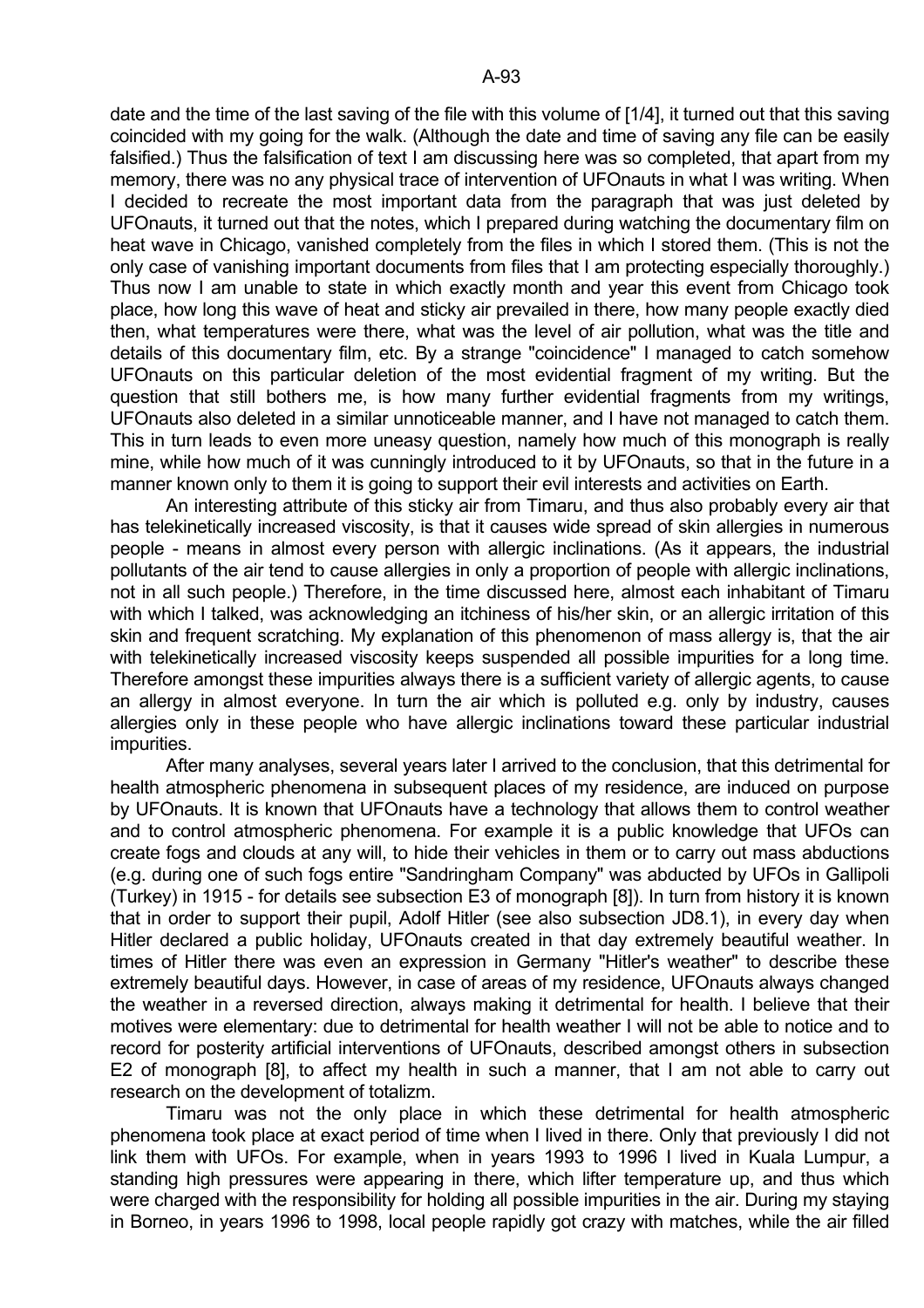up with dangerous smoke from tropical jungle that continually burned in there. The smoke was sometimes so dense, that there were days when the visibility dropped down to meters, authorities closed schools and public buildings, while people were advised to stay home and breath through masks. In turn when in 2001 I shifted to Wellington, rapidly an almost stationary low pressure centre appeared nearby, which through entire months and even years kept in Wellington a very wet, rainy weather, that promoted the appearance of respiratory illnesses.

 Before I conclude this item, I feel like to return to this interfering of UFOnauts in texts that I write. It really bothers me. As UFOnauts gave me opportunities to experience it many times, in this interfering they show skills of professionals, and use a variety of methods that are proven in action. This in turn means, that practically everything that was written on Earth and that exerts significant impact on people, for sure was so changed by UFOnauts, that it serves interests of evil parasites. Amongst others, this must also include holly books of practically every religion. Even if the content of these books was send to people by God, actually this content was later written, then many times rewritten, and then published, by normal people. In turn UFOnauts know excellently how to manipulate these normal people. In such situation, we must not argue about various small fragments of holly books, which so-far separated followers of subsequent religions. After all, these small fragments may be just these ones, which were introduced on purpose by UFOnauts (previously called "Satan"). Then their purpose would just be to divide people according to the principle of evil parasites: "divide and rule". So let us stop finger-pointing to each other, that for example many data contained in the Bible contains some error, that Koran in Sure 4 verse 89 and in Sure 47 verse 4 directly orders to kill infidels, etc. After all, the huge part of the Bible, Koran, and all other holly books, supports brotherhood between people and orders moral behaviour. So let us accept that all words, either written or spoken, that divide people, actually are exactly what religions call them - instigation from the former Satan (which presently is called "UFOnauts"). Thus instead submissing to them, let us direct our force to fight these real enemies of humanity, which for thousands of years brutally robs us from their borrows in the bottomless pit of cosmos.

 #83. **A new, internet-based strategy of promotion of my research on totalizm and on the occupation of Earth by UFOs (1999)**. In vacations that proceeded my arrival to Timaru, I was forced to revise my to-date approach to dissemination of my publications. The further postage of paper copies of my monographs to libraries in Poland stopped to have sense, because (1) all key libraries in Poland already received my publications, (2) sending of paper copies of my publications were increasingly more expensive, while my resources were close to the exhaustion, and (3) the effects of distribution of paper copies of my monographs turned out to be rather miserable. Therefore, as from the beginning of 1999 I decided, that I am going to introduce a drastic change into the strategy of distribution of my knowledge regarding totalizm and the occupation of Earth by UFOs. I decided that instead of sending paper copies of my monographs, I rather start to push forward with making them available through the Internet. Thus as from the beginning of 1999, I started to organise decisively the new task of opening the Internet promotion of totalizm. I tried to open as many Internet sites about totalizm, and also about the occupation of Earth by evil parasites from UFOs, as it was possible. By the end of 2000, the number of these Internet sites exceeded 10. It kept increasing constantly even during the writing of this monograph. The outcome of this gradual mounting of the Internet basis, for dissemination of totalizm and other my discoveries, was that in spite that it tuned impossible to publish even a single book about totalizm, this progressive philosophy still started to be available for the mass reader.

 #84. **Christchurch divine revelation, which announced the visit of Second Jesus in Christchurch in 1999**. On Friday, 24 September 1999 I was watching TV news on channel 1 of TV New Zealand. They were broadcasted from 6:00 to 7:00 pm. Rapidly I was shocked by one news item. It was a short, scoffing report, which was making fun of the manager from Christchurch city council. He was spending millions on beautifying his city for the arrival of Second Jesus. (In this scoffing TV news item, the city manager of Christchurch was finger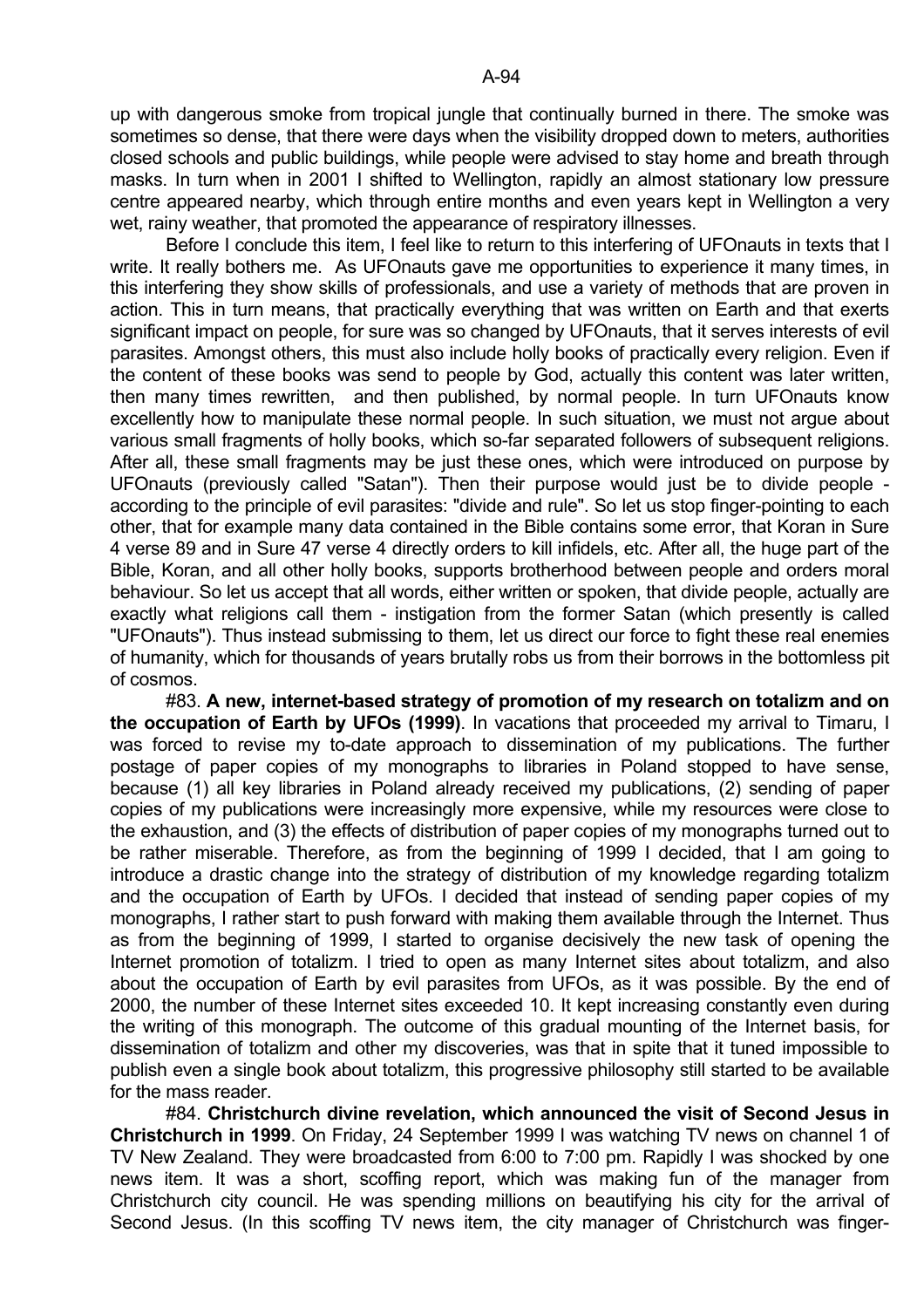pointed by name.) This news item mainly concentrated on scoffing and ridiculing, thus almost contained no facts. But it was implying, that there was some divine event, which revealed, that in 1999 city of Christchurch is to be honoured by the visit of Second Jesus, and that the manager of city council took this divine revelation enough seriously, to invest millions of dollars into the preparation of Christchurch for this very special visit. Unfortunately I was able to remember only a few data from this brief news item. (I have not seen it again, so I had no opportunity to refresh my memory, to verify my understanding of it, or to record it.) But as I understood this news item, it mentioned several vital areas of Christchurch, which were selected for rebuilding and for beautifying for the arrival of Second Jesus. Out of what still stays in my mind, most probably in this program mentioned were, amongst others, the central square of Christchurch, named "Cathedral Square", which - according to this divine revelation, was to be the culmination point of the visit of Second Jesus; the main entry road to Christchurch from the Timaru side - as according to this divine revelation this was to be the road by which Second Jesus was to enter Christchurch (to Christchurch lead three major roads: from Timaru, from the West Coast, and from Kaikoura, plus several further small, local roads); and the covered swimming pool of Christchurch, which was to be made ready to be used if Second Jesus decides to carry out mass christening. Immediately after I heard this news item, I rushed to learn more details about where and how this divine revelation took place, what exactly it stated, etc. To my enormous disappointment, I could not find any further details to be officially provided. It appeared as if this divine revelation induced only a mass disbelieve, scoffing, and ridiculing, while no official source was prepared to carry out the duty of rational informing people what actually had happened. For me personally such reactions sounded a bit arrogant and unwelcome towards God. The only other news item, which referred to this revelation, and which I managed to find, was a very brief article **[25A4]** "A gay old time in the capital". On 30 September 1999, it was published on page 4 of the newspaper "The Timaru Herald" (Bank Street, Timaru, New Zealand). This article again was not providing any informative details, but limited itself to additional scoffing at the beautifying activities of the Christchurch city manager (again finger-pointing him by name, so there is no mistake who is he), and associated his case with sarcastic comments about homosexuals. Fortunately verbal rumours, which at that time started to spread throughout New Zealand, were not so laconic, although they were quite imprecise, and full of mutual contradictions. Of course, because of the complete lack of official information, what actually had happened, no-one knows which parts of these rumours were coinciding with truth, which were just speculations. According to these verbal rumours which I heard at that time, there was a divine revelation in one of fundamentalist churches in Christchurch. In a miraculous manner many people from this church got the breathtaking divine message, that Second Jesus is going to visit Christchurch in 1999, that the culmination point of His visit is to be the central Cathedral Square from Christchurch, that He arrives to that city by the main road from the Timaru side, and that the city is specially chosen for this honour for many important reasons. Because the city manager supposedly was one of those numerous people, who experienced this divine revelation in person, and had no slightest doubt about its significance, he decided to save no funds in order to prepare city for such an unique occasion. So he laid new marble-like paving of the "Cathedral Square" - so that Second Jesus had a nice area to conduct public masses, and he rebuild the main road on the Timaru side, by which Second Jesus was to enter the city. Furthermore, from his own initiative he additionally modernised the city's covered swimming pool - so that there is a facility to conduct mass christening. I actually was so much interested in this divine revelation, that in 1999 I especially drove from Timaru to Christchurch - and I did it a number of times. I wanted to check how these works are progressing, on what scale they are carried out, what are their outcomes, and also I wanted to talk to local people from Christchurch whether any new developments took place (after all, I could not count on the official information about these matters, as mass media in New Zealand refused to report objectively what was happening). And in fact, I noted that the marblelike pavements of the "Cathedral Square" in my opinion looked marvellous. From the previous typical Eastern, provincial small town appearance of this square, they transformed it into a large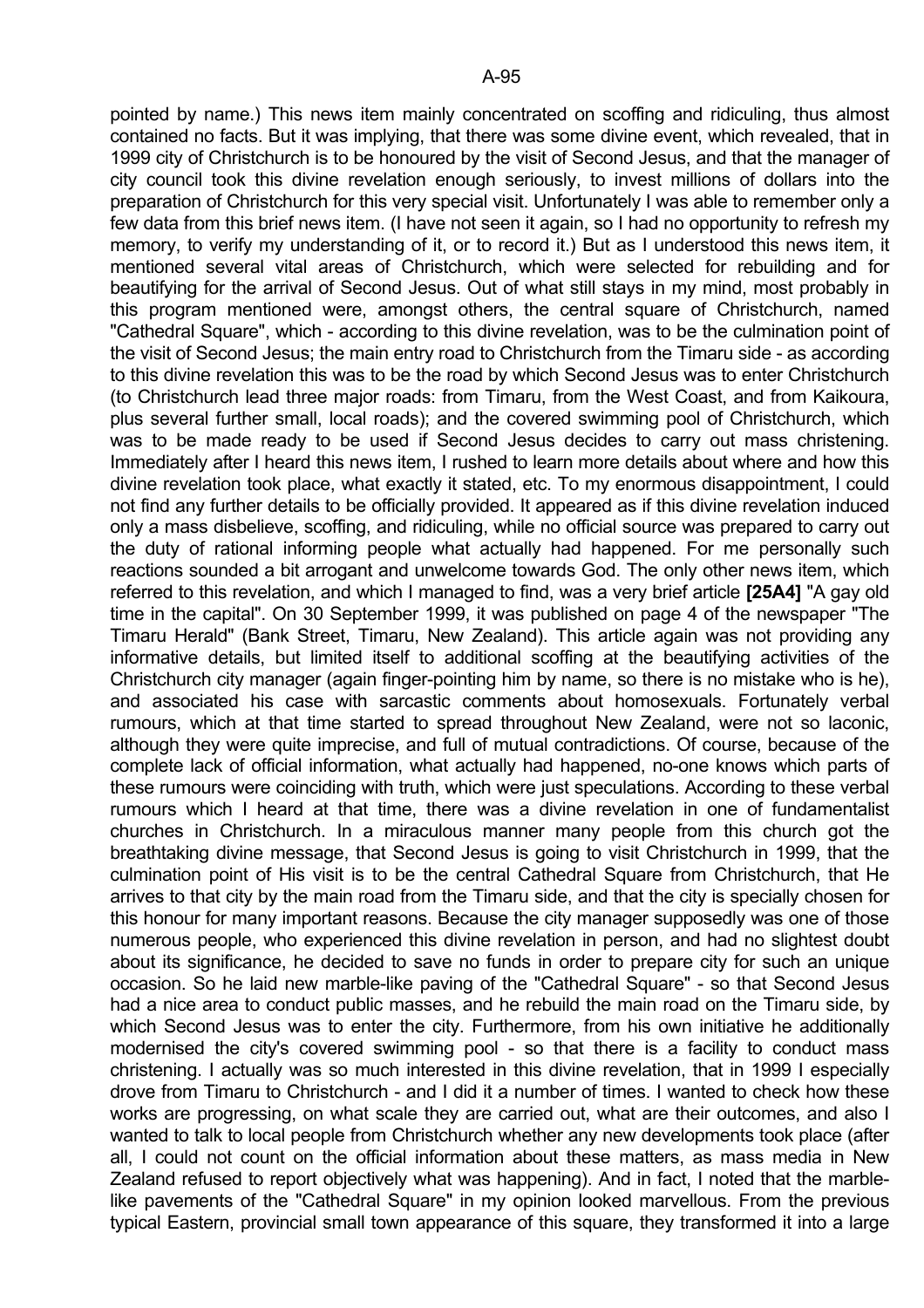city centrum with a very modern, European taste, which literally took breath away with its elegance, nobility, majestic, openness, and prospective. Also the main entry road to Christchurch from the Timaru side was really much improved. Unfortunately, the impressive scope of beautifying works, which I initially observed on this road during my first entrances to Christchurch, was soon narrowed down - probably because of the effects of all these scoffing attacks of the New Zealand mass media. In the result, even after it was rebuild and beautified, this read still left a lot to wish for. In turn what happened with the city's covered swimming pool, I am not able to report here, because I never went to see it. But the entire year 1999 passed quietly, and the awaited by everyone fiery spectacle of the divine entry of Second Jesus to Christchurch did not take place. From the talks, which at that time were carried out about this subject, it appears that everyone expected a rather spectacular event, full of fire, lightnings, and other manifestations of Godly powers. Thus, when nothing like this has happened, many people showed not only a large disappointment, about also a large anger. A typical reaction was, that many people only deepen their scepticism and readiness for scoffing. Almost no-one with whom I discussed, expressed an opinion that Second Jesus actually could arrive to Christchurch not in a spectacular manner, which everyone was expecting, but exactly as the divine revelation in Bible foretold this, means humbly and unrecognised "like a thief" (see Bible, 2 Peter 3:10).

 The comparison of the above extraordinary revelation with the content of old prophecies seems to suggest, that in present days it is the city of Christchurch, that is selected by the universal intellect to be the "City of Second Jesus". After all, it is Christchurch where there was a divine revelation that foretold His visit. Christchurch is also the only city on Earth, which beautified and prepared itself for His arrival - in spite that its citizens later were disappointed, because they were not seeing the fiery spectacle that they expected. Furthermore, in the English language the name of this city "Christ-church" has a meaningful connotation. In addition to all this, the location of Christchurch is coinciding with old prophecies. After all, this city is located in the most Eastern country of our planet, while each new day on Earth starts in this city. Christchurch is also located in the Christian country, which as the first in the world experienced the sunrise of the new millennium. By being so special city, Christchurch undoubtedly is performing currently some symbolic role, which probably we do not realise yet. Perhaps, whatever happens in it, it expresses the symbolic essence of similar phenomena on the whole our planet.

 I must admit here, that after the entire year 1999 has passed, and the awaited spectacular arrival of Second Jesus to Christchurch would not happen, I also stopped to maintain my interest in this matter. Although I lived until 12 February 2001 on the same island as Christchurch, the reason for which in 1999 I was repetitively driving to Christchurch disappeared (namely these preparations for the fiery spectacle of the arrival of Second Jesus were finished). I drove later several times along the orbital highway, which runs around circumference of Christchurch's suburbs, and I also used the Christchurch's airport, which is located just by this orbital highway. But after 1999 all my rides near Christchurch did not induce in me the sufficient curiosity to actually enter this city, and to see for myself what happens with these marble-like pavements of Second Jesus from the Cathedral Square. Now I regret this my failure to visit Christchurch after 1999, because as it tuned out, the matter of the pavements would not finish in 1999, but it had a further follow up in 2001 and 2002. Thus, for a scientific exactitude I should observe and be able to report thoroughly also this further evolution of events.

 This further fate of the marble-like pavements, was induced by some interesting phenomenon, which so-far I do not understand fully, but which I believe that I should investigate if I have such an opportunity. It appears to me that the religious motivation behind the renovation of major areas of Christchurch, seemingly still bothered a lot of people even two years later, i.e. at the beginning of the year 2001. These people stated then their public attacks on the effects of this renovation, and tried to destroy these effects with a wave of public hysteria. For example, on Tuesday, 13 February 2001, at 6:25 pm, Channel 1 of TVNZ broadcasted another sarcastic news items entitled "Redesigning Christchurch Square". This news item attacked again very sarcastically the newly paved City Square, by insinuating that after the renovation it has no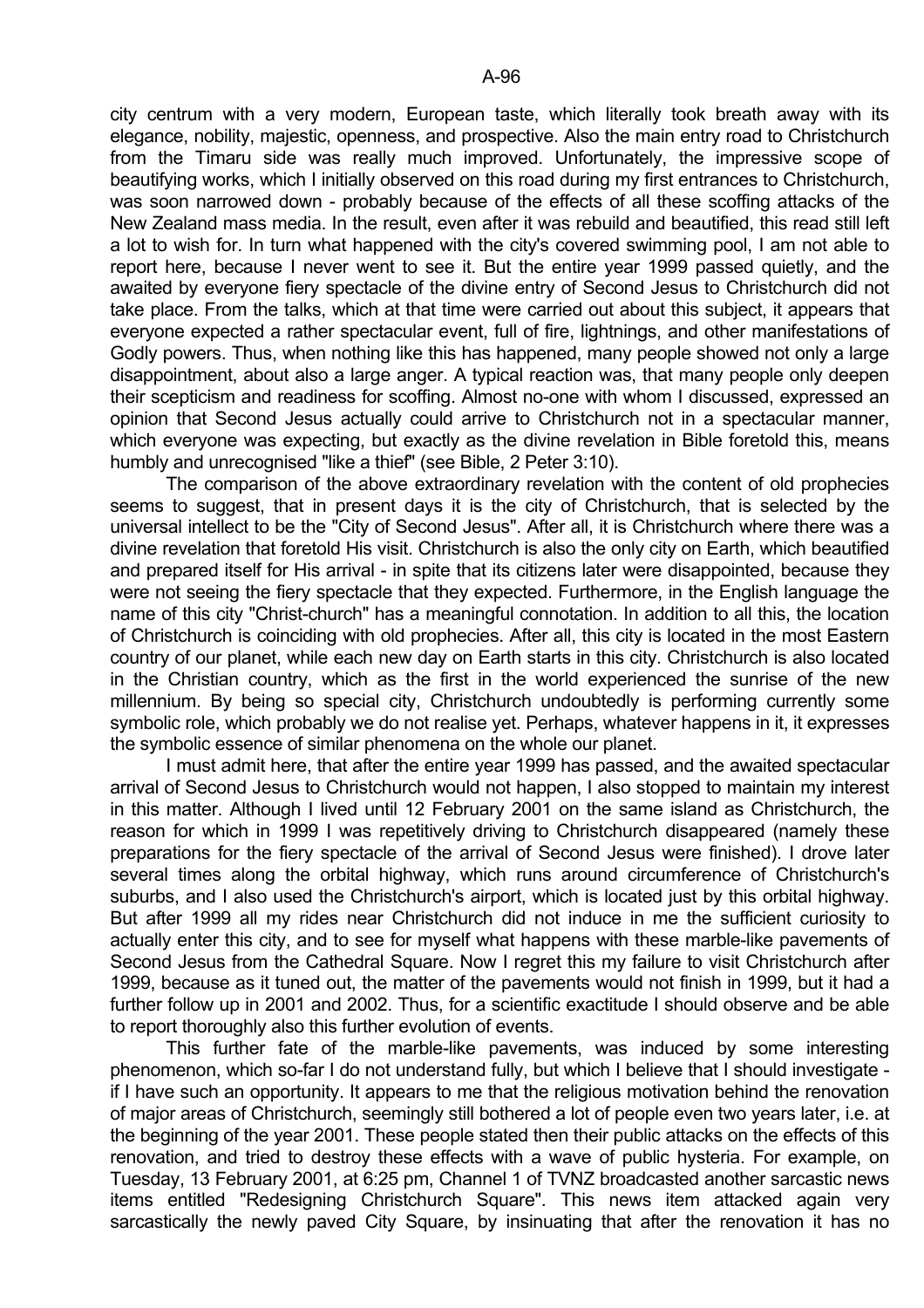character and that it makes a poor impression on tourists (it is worth to notice, that this type of claim is fully subjective, and it can be raised about every possible place on Earth - actually I seen many times this square in 1999, and I know for sure that the renovation was done with a high taste and that the square undescribably gained on the elegance). In my opinion, behind these attacks stand people, who are not able to accept the religious motivation for the renovation of the central place of Christchurch, and thus who are trying to induce a kind of "artistic hysteria", which caused the removal of these "religiously motivated marble-like pavements". (My experience with such people is, that according to the "coefficient of deception" equal to  $180^\circ$ , they never say openly what really bothers them, and therefore they always launch their attacks under any other excuse, which they can invent, and which they know that is difficult to defend.) Although at the surface it may appear that all these attacks have some physical motivation centred at the appearance of Christchurch, actually if one analyses the circumstances in which they were launched, their real but well hidden motive force seemed to be an "anti-Jesus hysteria".

 On Tuesday, 15 May 2001, at 18:25, evening news broadcasted on channel 1 of TVNZ, returned to the matter of instigating the matter of rebuilding the Cathedral Square in Christchurch. After another series of vicious attacks on the marble-like pavements, another plan of "improving" of this square was proposed. This plan was thought so cunningly, that the marble-like pavements installed for the arrival of Second Jesus, supposed to become completely covered with soil on which flowers supposed to be planted and various structures supposed to be build. Television showed various individuals, whose appearance was saying a lot, which almost hysterically or fanatically, were criticising the appearance of this square and pavement. As it is apparent, various individual pre-programmed by evil parasites from UFOs, are not going to let it go, until the pavement installed for honouring the arrival of Second Jesus to Christchurch, are somehow removed from the view of people, or are completely dug out from this central square of the city.

 #85. **Publishing of treatise [7/2] "Pyramid of thoughts" (2000)**. After gathering a further doze of these intriguing information about human giants from Timaru, I flown to Malaysia for my summer vacations, which in New Zealand at that time extended from December 1999 to January 2000. I took with me my "lap-top" computer, because in a spare time I intended to do some writing about the research that I completed in Timaru during the proceeding year. As it turned out, almost every day in Malaysia I had a few hours of spare time, so I spent it on writing. As a result I managed to formulate a good part of a new treatise. Later, this my writing from the Malaysia summer vacation, formed the nucleus of treatise [7/2], which was finished in Timaru and published in 2000.

 After I returned from Malaysia on 30 January 2000, I combined the treatise that I started to write in Malaysia, with the descriptions which by then I received from Mrs Daniela Giordano. In this way the entire treatise [7/2] was prepared. Treatise [7/2] was completed within February to May of that year, and formally published in June 2000 simultaneously in two languages, namely in English and in Polish.

 Treatise [7/2] turned out to have a significant impact on the eventuation of this monograph. This is because in treatise [7/2] I presented the summary of newest formulation of totalizm in English and descriptions of telepathic devices. The summary of totalizm included such new features of totalizm, as "moral field", "moral energy", "gravity equations", and "totaliztic nirvana". Treatise [7/2] was the first publication, which presented these new features of totalizm to Englishspeaking readers (before they were presented only to the Polish audience, as the previous presentation of totalizm in English was in monograph  $[2_F]$  published in 1994 - i.e. before these features were discovered and introduced into totalizm). In turn this publishing of the newest presentation of totalizm in treatise [7/2], and the encouraging response that it received, led to the eventuation of monograph  $[8_F]$ , then to their inclusion into this monograph.

 #86. **The crime on humanity just being carried out by UFOs**. After treatise [7/2] was published in August 2000 and I started to disseminate it, but before I started research that led me to a next publication, I designated a short period of time for reflections and for "catching the breath". One of the worries that constantly occupied my thoughts, was this ocean of crimes that is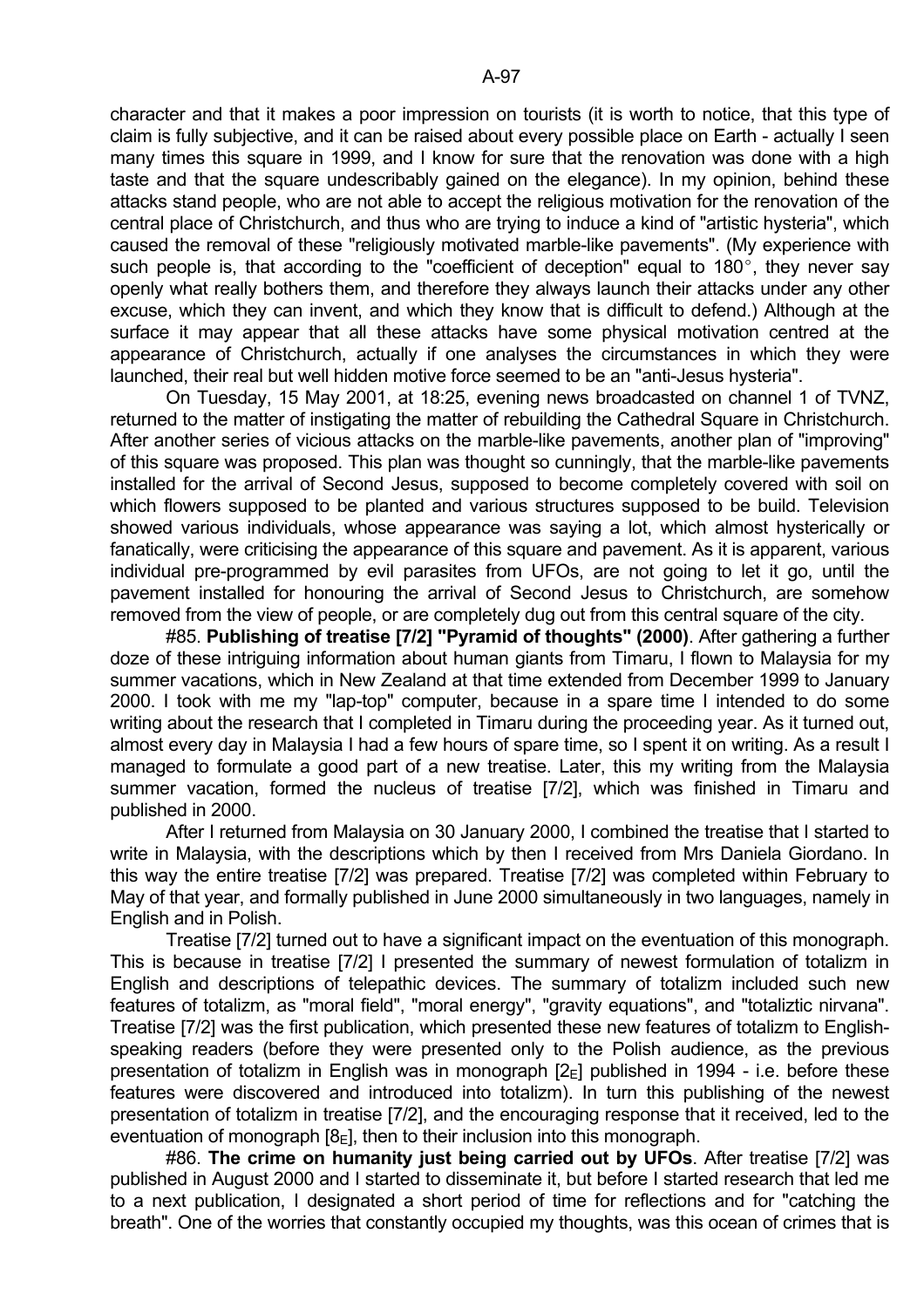unnoticeably committed on humanity by UFOnauts who occupy us. Thus I started to think then: "what further crime these UFOs are currently committing on us without our knowledge and without us knowing that we fell their victims". When I was thinking about this matter, my attention was attracted by a systematic decrease in sperm count, that is observed currently on Earth. It amounts to around 2% per year. It can cause that around 2050 all human males become completely unfertile. From my research on telepathic noise I knew for a long time, that such a decrease can be caused by an appropriate type of telepathic noise. I remember even some sort of experiments completed on mice, which become infertile after a longer staying in a pyramid (as we know, every pyramid concentrates telepathic noise). Thus, it lies in capabilities and technology of UFOnauts that occupy us, to unnoticeably cause such a decrease of the sperm count. It is sufficient to place a satellite on the orbit around the Earth, which would bombard humanity with appropriately selected telepathic noise. Furthermore, knowing about the feeling-based mechanism of deciding about the sex of a child (which is described in subsection JE4.1 of this monograph), our occupants from UFOs may also selectively bombard our planet with appropriate telepathic orders, which decide about sex of newly born babies. For this, it is sufficient to make these orders to cause, that during sexual intercourse our women start to experience mainly feelings that trigger only female babies to be born. The summary effect of both these crimes (i.e. decrease in fertility of males, and technically induced births of predominantly girls) could cause the effective blocking of the major biological function from males on Earth. This would be accomplished by a drastic decrease of the number of males, and also by the elimination of their capabilities to impregnate women. Of course, immediately a question raises: what could be the goal of these evil parasites from UFOs in committing on us also such a terrible crime of depriving human males of their biological function? This goal become clear, when I recalled observations of the Polish UFO abductee named Mr Domala (these observations are described in Polish treatise [3B]). Namely Mr Domala noticed on UFO vehicles, that one of the civilisations that is exploited by evil parasites (Mr Domala calls them "female humanoids") is composed exclusively from females and does not have males at all. His observation turned out to be a key in my searches and provided the solution for the puzzle. It turned out, that the reason for which UFOnauts gradually decrease the sperm count in Earth's males, is a crime on humanity that just now is in the process of completion. This crime is aimed at transforming our civilisation from the present bisexual (i.e. composed of males and females, who multiply via sexual intercourse) into a monosexual civilisation (i.e. which is composed of exclusively out of females, and multiplies only through cloning). After all, when such a transformation is completed, our civilisation would be deprived of males, means deprived of those who mainly are carrying out all defence and all rebellions, who mainly are carrying out the technical and scientific progress on Earth, who with a stubbornness press towards their goals - even when the entire world seems to be against them, etc. A civilisation composed of exclusively from women will be unimaginably easier to control and to enslave, than our present one, it will not try to free itself from the occupation of UFOnauts, it will not increase its technical and scientific advancement, etc. More on this topic of the horrifying crime on humanity that UFOnauts are just committing, will be explained in subsection W6.

 Because the advancement of the crime on humanity that is discussed here (i.e. depriving humanity the need for having males) is already quite high, if humanity does not awake from the lethargy to-date, does not undertake the completion of telepathic devices described in chapter N of this monograph and in treatise [7/2], does not undertake its self-defence, and does not find a way to neutralise the telepathic noise which decreases the sperm count in human males, or does not find a way to remove devices of UFOnauts that generate this destructive noise, then people who are born on Earth when I wrote this item, will be the last generation composed of two sexes. That generation will be the last which knows the two-gender society, and thus which still knows what is a sexual intercourse, romance, poetry, art, beauty, ambition, competition, progress, etc. Children of these people will live only in a society, in which males are beings not only close to extinction, but also biologically useless. Thus in order to prevail such a society must master cloning. In their time the "governmental intervention" in matters of procreation must start, when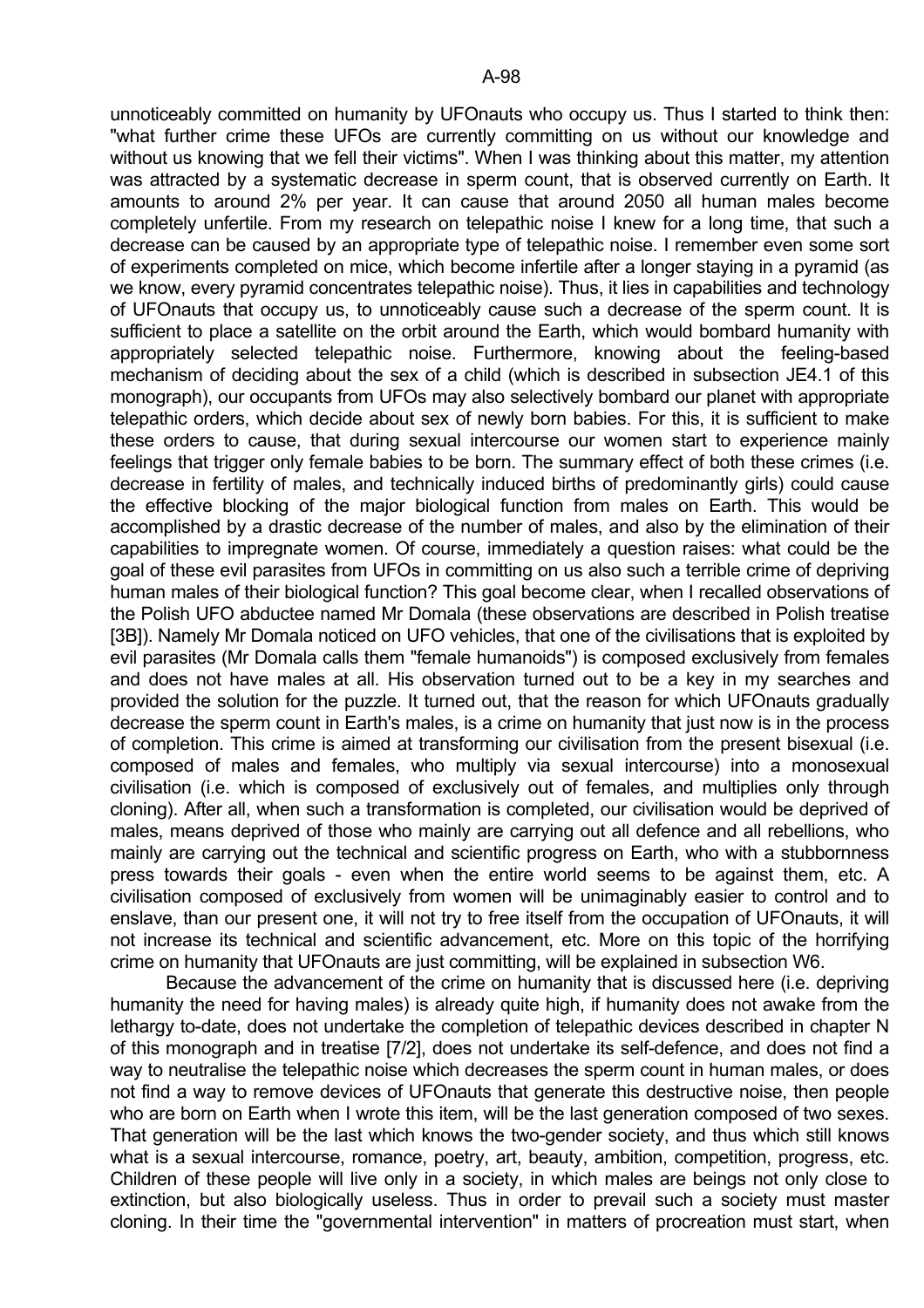only the most privileged women will obtain a dose of male sperm, while the sparse males which still will exist, will be forced to pay "taxes" from their sperm. In turn grandchildren of these people, will live in a society that is composed exclusively from females. In this female civilisation, the sexual intercourse become unknown, while romance, poetry, art, and beauty cease to exist - thus the only occupation of this exclusively female humanity will be work and slavery for their evil parasites from UFOs. People will be multiplying in this society exclusively through cloning. What I am writing here seem to be the truth, the inevitability of which cannot be overlooked any more. Well, do you (the reader) wish that your own descendants meet such a doomed fate. If not, it is about a time you move your back side and start to do something in our self-defence. This monograph is showing you where to start.

 #87. **My brief work in Timaru, and the further identification of methods used by institutional parasitism**. My employer at that time, was a very interesting institution. It already managed to collect on managerial positions almost exclusively people in advanced stage of primitive parasitism. Actually, this institution was in the most advanced stage of institutional parasitism, out of all institutions in which I ever worked so-far. This fact, as usually, spelled very tough life for me, but also a lot of opportunities to learn about the parasitic philosophy. My parasitic superiors, almost from the fist moment I landed in there, started to demonstrate the best of parasitism at work. In this way, during two years that I worked there, I learned a lot about the heavy atmosphere of terror that parasitic bosses can spread amongst their subordinates, about the lack of laughter and human joyfulness in staff-rooms of institutions which are in claws of institutional parasitism, about the real reasons of extensive throughput of employees in such institutions, etc. As the outcome of all this, I perfected some of defence techniques which are effective against attacks of adherers of parasitism (one of these techniques is described in subsection I4.1.1 under the name "peaceful resistance method"). I also identified, and described in chapter A of treatise [7/2], some of the parasitic methods of acting. My work in there allowed also to clarify the understanding of institutional parasitism, which is addressed in chapter JD of this monograph.

When my professional situation was concerned, only around two months after I got employed in Timaru, my bosses decided that they do not want me any more. (During two years of my work in there, three different bosses were occupying the same administrative position of my superior: one was sacked by force, one resigned by himself, and the last one was that one who made me redundant; but all three of them were in the most advanced stage of the parasitic philosophy, thus they all were very consistent in their behaviour towards me.) Of course, I was not prepared to give up easily, and to bend under their pressure. Also I was "squeaky clean" and doing everything "by the book". So the adherers of the parasitism could not catch me on anything, in spite of undertaking numerous attempts, in spite of carrying out almost a continuous appraisal and verification of everything that I was doing. Thus, in spite of making a big issue from each matter which went wrong and was somehow connected with me, in the final check always it turned out, that I was doing everything exactly as I should. Only in December 2000, my last (third in a row) direct boss finally found a solution how to overcome my ability to defend myself from all accusations. (The Polish saying goes that "if someone wants to hit a dog, the appropriate stick always can be found" - "jesli ktos chce uderzyc psa, kij zawsze sie znajdzie".) Three working days before I was flying to my vacation to Malaysia in order to start writing monograph [8], this third my boss made me redundant. I believe that he choose the timing on purpose, because everyone knew that I am just flying to Malaysia. Thus by announcing my redundancy just before the departure, I got no chance to defend myself. The reason officially given to me for this rapid and not anticipated redundancy stated that "a projection indicates that there will be no enough enrolments for computing the next year to sustain my position". Of course, I was made redundant two and a half month before the enrolments finished, and before they even had enough time to gain a full momentum. This again in my opinion was done on purpose, as it released my superiors from the risk that by the time a next academic year starts in mid February 2001, enough students may enrol to actually sustain my position.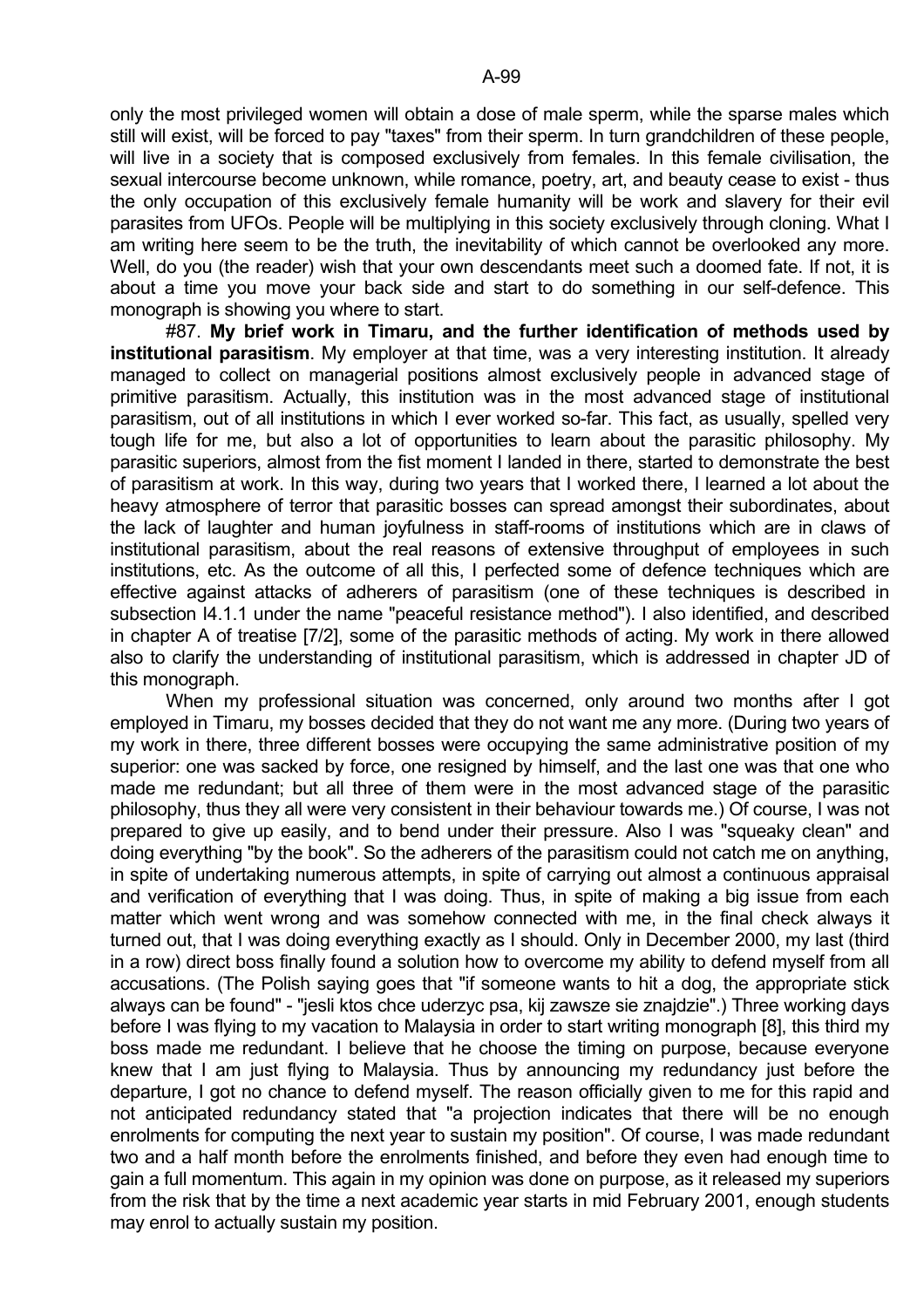Amongst all places where I worked in my life, many of which gave me quite a hard time, Timaru remains the most memorable one. Working over there turned out to be a real nightmare and a source of continuous stress, from which I still have not recovered even two years later, when I wrote these words.

 #88. **Starting my work on monograph [8] "Totalizm" (2000)**. Until the end of 2000 I was preoccupied with the dissemination of treatise [7/2] "Pyramid of thought", and with current research on the development of totalizm. At that time, English and Polish versions of treatise [7/2], due to an extreme devotion of fast growing number of RO fighters, was presented in a whole number of Internet sites, including into this also sites indicated on the title page of this monograph. The consequence of exposing this treatise to a public insight via the Internet, was a growing number of questions, comments, and feedbacks, which was arriving from readers. As it turned out from the content of these feedbacks, the interest of the largest group of readers was induced not by descriptions of the telepathic pyramid - for presenting of which treatise [7/2] was mainly written, but descriptions of totalizm. The correspondence that I received in this matter clearly indicated that people desperately need a morally correct philosophy, such as totalizm, in order to give to their lives a positive sense, a direction, and a spiritual hope. In the result of this correspondence, I decided that the next summer vacations in Malaysia, which extended from December 2000 to January 2001, I am going to spent on writing a monograph on totalizm. This my intention I actually completed, and during the next stay in Malaysia I wrote a skeleton for the monograph [8e] entitled "Totalizm". This monograph I initially wrote in English, with the intension that when it is completed I am going to translate it into Polish. At the beginning of February 2001 three first volumes of the new monograph [8e] were ready. At that time monograph [8e] was planned as four volumes long. The volumes that were completed included: volume 1 "Totalizm", volume 2 "Parasitism", and volume 3 "The Concept of Dipolar Gravity". These three volumes were immediately made available on Internet sites of totalizm. Unfortunately, I had no enough time to finish also the volume 4 "Totaliztic Mechanics". The volumes that I worked out then, contained the most systematic, simplified, and transparent presentation of totalizm, when they were compared to all previous presentations of this philosophy. But because these vacation in Malaysia turned out to be too short to allow also prepare the last volume 4 of monograph [8e], this volume "Totaliztic Mechanics" needed to be put aside for a later writing.

 The work on the first version of monograph [8e], exerted a significant influence on the present shape of totalizm that is presented in chapter JA of this monograph. The reason was, that during this formulation of monograph [8e] in conditions of vacation peace and the lack of disturbing factors, I managed to additionally work out several vital problems of totalizm, the solutions of which were build in to the text of totalizm and later also this monograph. For example, one of them was the mechanism of feelings, from which directly results the stand of totalizm about a number of controversial matters (e.g. in supporting the corporal punishment of children and youngsters - see subsection JC2). In turn other is the more complete formulation of the philosophy of "primitive parasitism", which quickly spreads throughout Earth. (The primitive parasitism is that one which primitively breaks moral laws, instead of intelligently walking around them - as this is done by refined parasites.) In previous editions of totalizm the primitive parasitism was not clearly defined nor extensively elaborated. Thus, one of the significant consequences of writing this four-volume English version of monograph [8e] was that totalizm very clearly noted and defined the polarisation of people who populate our planet into two basic categories, namely into **intuitive totalizts** - who lead Earth to the better future, or into **primitive parasites** - who lead our planet and humanity directly into a self-destruction.

 #89. **The mechanism of feelings and motivations**. While working on this monograph  $[8_F]$ , as usually I was trying to clarify all matters, which were not elaborated satisfactorily in the previous editions of totalizm. One such matter was the mechanism of feelings and motivations, which I was trying to solve from the time when totalizm was born. I had all ingredients of the solution in my head from the time I went through nirvana. But I was unable to put these ingredients into a workable model, which would explain all properties of feelings and motivations.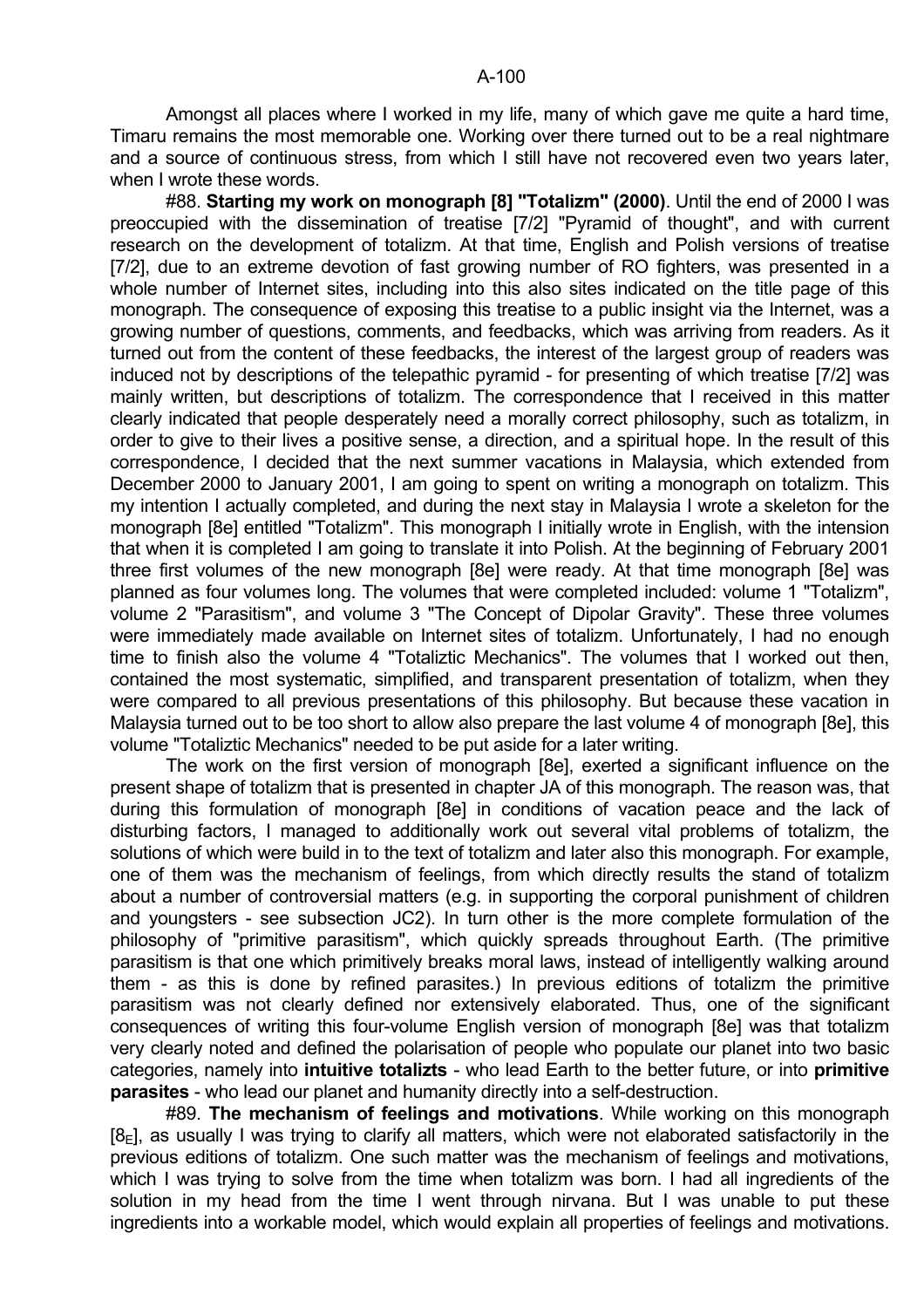Only on 11 January 2001 the satisfactory solution finally come to my mind. I was then riding to Port Dickson near Kuala Lumpur, and when I was watching a huge forest of oil palm trees, all segments of this jig-saw puzzle of feelings fell into their positions, and I rapidly realized how feelings and motivations work. The solution which I then formulated, is presented in subsection  $15.5$ 

 #90. **The standardization of spelling of the word "totalizm"**. One of the undetectable methods of obstructing, spreading confusion, and fighting the inconvenient ideas, which evil parasites from UFOs are frequently implementing on Earth, depends on manipulation into people highly misleading names that are assigned to confusing ideas. In order to explain here this method more exactly, the confusing ideas which UFOnauts manipulate into people are so designed, that they represent an exact opposite of the ideas, which UFOnauts try to fight out. Then evil parasites give to the ideas that they manipulate exactly the same, or very similar, names, and assign apparently the same basic principles. Let us illustrate this on examples. If for example UFOnauts want to fight a totaliztic religion, than exactly in the same region of the world, and even in the same city, they place another antagonist religion, which claims, that is identical to that fought by UFOnauts. But it promotes very barbaric behaviours, which are opposite to those contested by UFOnauts. If UFOnauts wants to fight out the idea of highly efficient and healthy farming, which is called a "telekinetic farming", than they suggest to some traitors to come up with an idea of chemically stimulated farming and call it a "kinetic farming". When they try to hide the real origin of "UFO landing sites", than they order their traitors to call them "pictograms" and to spread about them various fantastic theories (after all "the best manner to hide a well visible tree is by planting a whole forest around it"). If UFOnauts do not want that people develop a magnetic propulsion, than they lead researches into forest by telling them, that they should seek the "antigravity propulsion". If they do not want people master telepathy, than they strongly promote radio communication which is slow and detrimental for health. Etc., etc.

 Of course, our only defence against this constant spreading of confusion on Earth, is to insist to call things directly by their real name, to use unambiguous and explicit names, to terminologically distinguish between opposite ideas, and to silence traitors who try to spread terminological confusion. For example we have the duty to call UFO landing sites with their real name, means with the name "UFO landing sites in crops" - not with the highly misleading name "pictograms". We should also correct these people, who do not take under consideration the content of chapters G to I of this monograph and even presently they gurgle something about antigravity propulsion.

 In the situation of the development of totalizm and the spread of this philosophy throughout the world, evil parasites used the same principle of spreading confusion to fight out this progressive philosophy. They manipulated into selected traitors the development of a highly reactionist philosophy, which is an exact opposite of the progressive totalizm. Then they caused this reactionist philosophy to be also called with the use of the same English word "totalism", which originally was assigned to the progressive philosophy of totalizm. Furthermore, they inspired various academicians, that instead of using the original name "totalitarianism" for the fascism-type ideology, they should start to short cut this name into the word "totalism". In the result of such manipulations, at the time when totalizm started to be propagated through the world, many potential receivers started to confuse it with this reactionist philosophy, or with the shorted naming of totalitarianism, because the English spelling of it initially was also "totalism". Therefore, in order to clearly distinguish between these opposite philosophies, and thus also to eliminate the confusion introduced by evil parasites, in monograph [8e] I intentionally introduced for the English name of totalizm its Polish spelling "totali**z**m" (i.e. the spelling, which intentionally uses the letter "**z**" that does not appear in the English spelling of this word). Simultaneously, in other words which represent modifications of the word "totalizm", in which normally the letter "s" should be present, I also intentionally use this letter "z". Thus for example I introduced the spelling of the words: totalizt, totaliztic, etc. In this manner the spelling of the word "totalizm" was standardised in all languages of the world, and started to be distinctively different from the name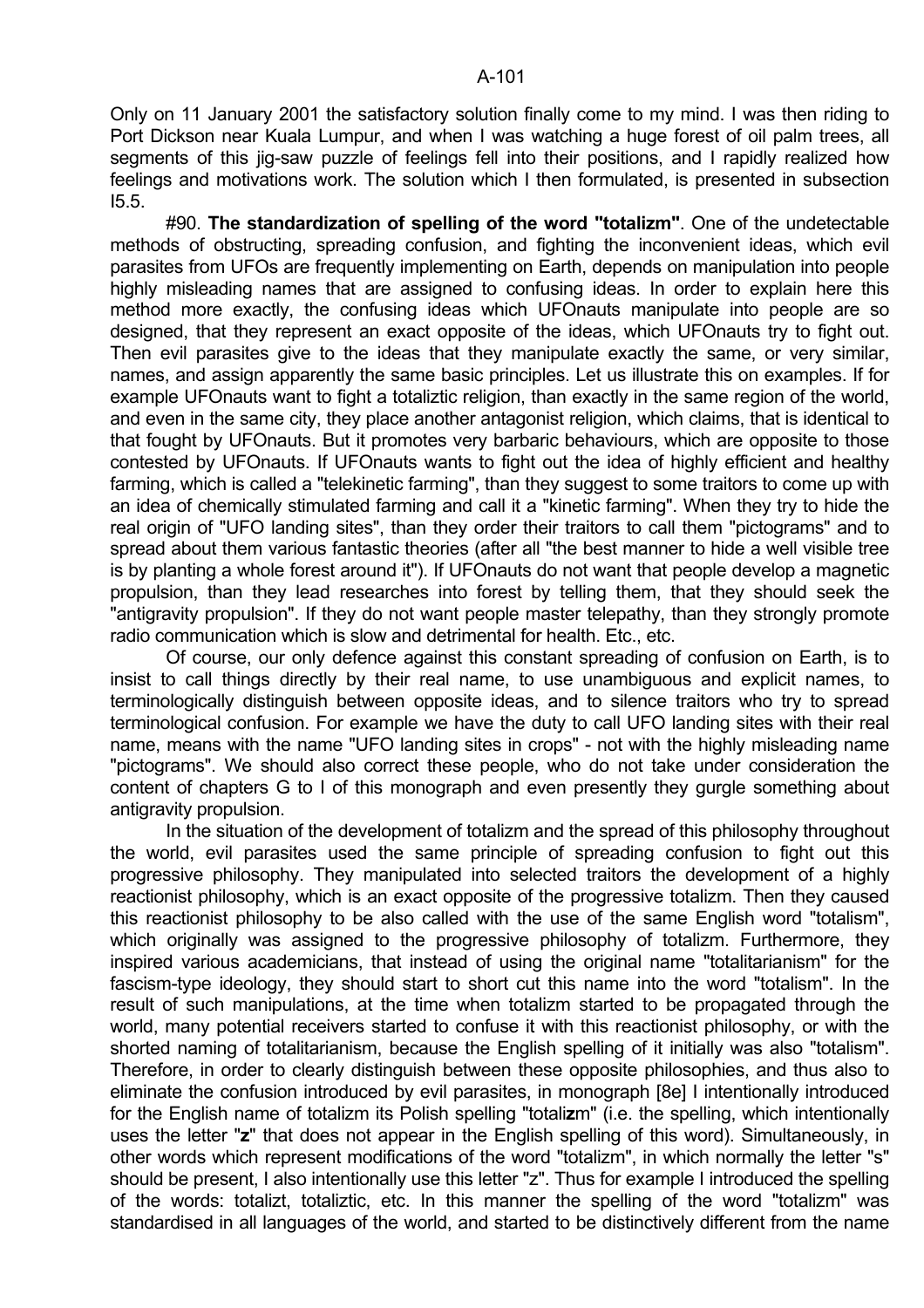"totalism" for a reactional philosophy manipulated into people by cunning evil parasites, which try to fight out the progressive totalizm.

 #91. **My shifting to Wellington on 12 February 2001**. My redundancy from the job in Timaru, which was running against moral laws, this time brought consequences, which even for myself started to surprise with their low probability of occurrence. As it turned out, after I was made redundant from the job in Timaru, a whole string of events took place, which sometimes were on the border of miracles, and which almost completely neutralised the consequences of this redundancy. Because these events were rather extraordinary, while for myself they represent a noticeable proof of this invisible protection and guidance which I experience all the time, and about which I wrote in one of initial items of this subsection, the most important of these events I am going to describe here briefly.

 Everything started from the high-type feelings, which my redundancy induced in many people. Inspired by these feelings, one of my friends, put his personal time and energy into finding a next job for me. Thus, in spite that at that time I was in Malaysia, writing first volumes of this monograph [8e], my next job gradually started to eventuate for me. With the use of Internet, I made an agreement with my potential employer, that I come for the job interview on 7 February 2001. The potential employer wished, that in case I am suitable for the position, I start my job already from Monday 12 February 2001. From Malaysia to New Zealand I flown around 5 pm on Monday, 5 February 2001. In Dunedin, New Zealand, I landed on Tuesday evening, 6 February 2001 - after almost 24 hours spend in aeroplanes and in airports. I took from the friend my car, loaded my possessions, and almost immediately started to drive to Timaru, where I intended to stay for night.

 The distance from Dunedin to Timaru is around 200 kilometres. Usually I drive it in 2.5 hours. (Outside of human settlements I maintain the speed of 100 kilometres per hour which is allowed by the New Zealand road law.) During this drive, when I was only around 10 kilometres from Timaru, on a straight road like a bullet, I was unexpectedly overpowered by a strange paralyse very similar to a state of being hypnotised. This happened, when from the opposite direction another car was approaching very fast. This paralyse was very unusual (I did not experience it ever before), because my mind remained completely aware, and was exactly registering what is happening, but my muscles refused to react on the commands of the mind. I know this type of paralyse from the reports of UFO abductees, because it is used by UFOnauts to demobilise their victims. In my case, to my horror, in addition to the paralyse, my hands started to slowly turn the steering wheel against the will of my mind, so that the car that I was driving started to direct itself straight onto the head-on collision with the incoming car. With the all strength that I had, I tried to overcome this paralyse and to return my car at my side of the road. But I felt as if someone else had a control over my body, which refused to comply with the commands from my mind. I remember that a very scary thought went through my mind "these damned UFOnauts finally managed to neutralize me in the manner unnoticeable to other people - if I kill now myself, everybody is going to believe that the accident has happened because I was tired by the trip, not because the invisible UFOnauts caused the paralyse of my body". When I was only around 50 from the approaching car, in my thoughts I turned to the universal intellect with the plea "Father please help me"! At that moment, like in effect of some magic spell, the paralyse rapidly disappeared. Literally in the last moment I managed to turn the steering wheel and direct the car back to my side of the road. Soon afterwards I was already in Timaru.

 After unpacking my possessions, refuelling my car, and eating something, I finally was able to try some sleep. But I could not fall into sleep. After all, my head was buzzing after such a long trip, while my body was experiencing "jet leg". The next morning, on Wednesday, 7 February 2001, I needed to drive again, this time 160 kilometres that separate Timaru from the airport located at the outskirts of Christchurch. On this airport I left my car, and I flown to Wellington (located on a different Island) by an aeroplane. After all, a job interview was awaiting me. During this interview, amongst others, I was to give a demonstration lecture on the subject "Objects, inheritance, encapsulation and polymorphism". But in the aeroplane I discovered, that after two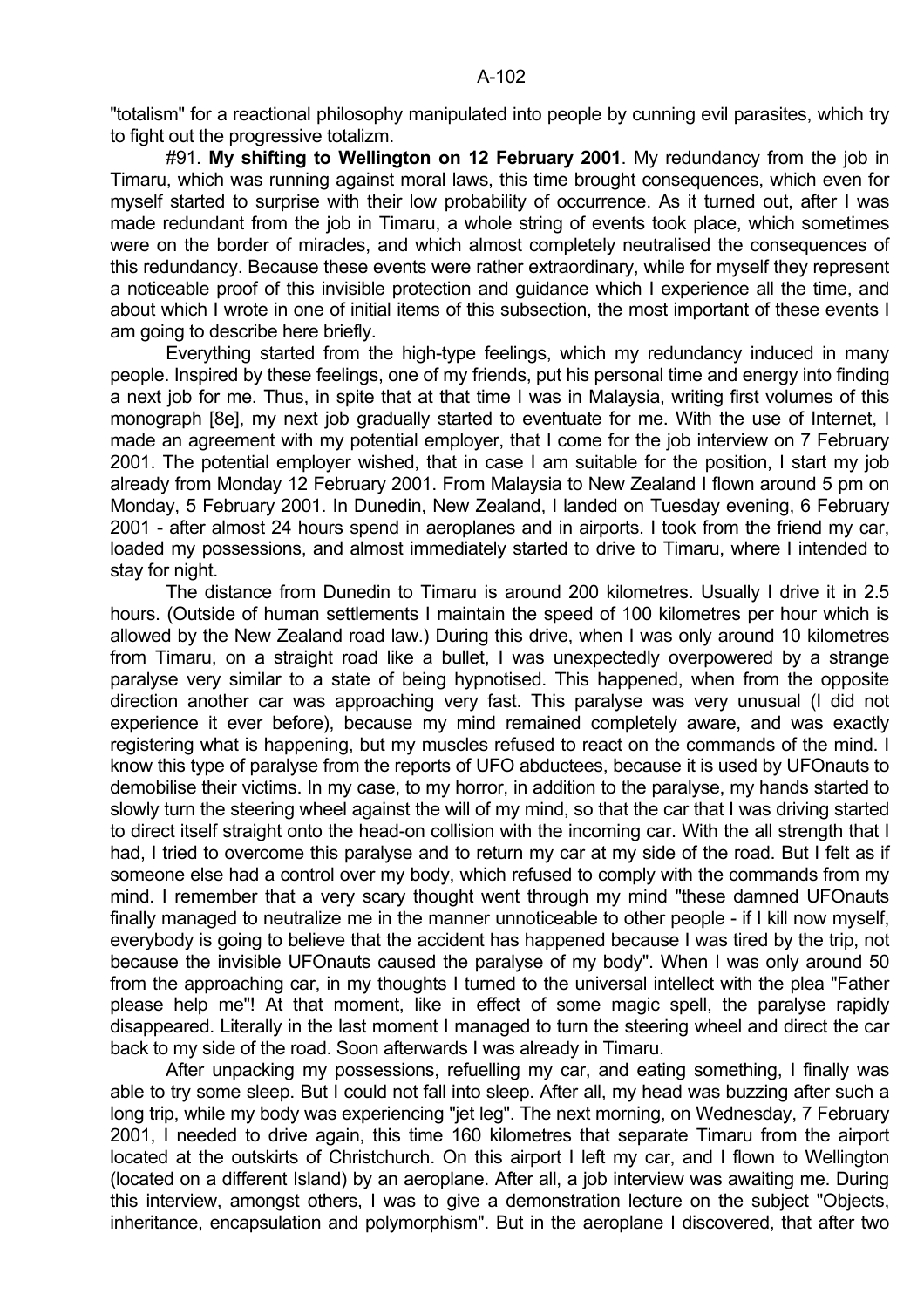days of constant move and the lack of sleep, in my head I have a complete emptiness and I do not remember exactly what is my name. So when the interview started, and the emptiness in my head would not go away, I again resorted to the plea to the universal intellect "Father please help me"! Immediately my thoughts clarified, and I started to speak calmly and with conviction. This demonstration lecture turned out to be much better than many of my other lectures, which I was giving at the full capacity of my mind. After the job interview I returned to Timaru, again flying to the airport located at the outskirts of Christchurch, and then driving my car the remaining part of the distance. Of course, I did not know what is the outcome of the job interview, because the panel which was to employ me still needed to take the decision in this matter. The decision arrived only on Thursday near the evening, while my next employer wished I started the job on Monday (I was scheduled to have my lectures already that Monday). Thus I had only the Friday to liquidate all my matters in Timaru, to buy tickets to a ferry, etc. The weekend, means Saturday and Sunday, I spend on packing and on shifting the spare possessions back to the shed that I have on the property of my friend in Dunedin. After rushing through all matters, at 2 am on Monday, 12 February 2001, I left Timaru forever in my heavily loaded Ford Laser 1300, to carry out my 600 kilometres long, full of adventures trip to Wellington. This trip lead me through the orbital highway that encircles around circumferences of Christchurch, but excluding the drive through this city, to the sea ferry in Picton, and then by a sea ferry to Wellington. In Wellington I was around 3 pm of that Monday, while my first lecture in a new job I started at 6 pm on the same Monday, 12 February 2001.

 In that manner I started my life and my lecturing in a distant Wellington, means in the capitol of New Zealand. Although all these events in the above description may seem to be normal, in reality during completing them all of them turned out to be extraordinary. In order to understand the character of their extraordinarily, it is sufficient to remember, that for example just catching an ordinary flat tyre during any of these trips tensed by deadlines and timings, would suffice to disallow me to get this job in Wellington. But in spite of the fact, that there were thousands of matters that could go wrong and could destroy my chances for this new job, everything worked out ideally - like in a Swiss watch!

 There is one matter, about which I am rather sorry in connection with the shifting to Wellington. This is that now I have no chances to check in person and to report here, what is to happen with the marble-like pavements from the Cathedral Square of the City of Second Jesus, which are so viciously criticised during my writing of monograph [8]. After all, Wellington is located on another island from Christchurch, and distant from Christchurch by around half a thousand of kilometres. Thus in spite that I am very interested, how these vicious attacks on the pavement of Second Jesus are going to finish, and what citizens of Christchurch finally are going to do with these pavements, after I shifted to Wellington I completely lost the possibility to check and to report, how the future fate of these pavements is going to be shaped. This is rather pity, because when I wrote monograph [8], this hysteric criticism and public spitting on the "pavements of Second Jesus" was exploding every now and again. This criticism was making on me an impression, that because citizens of Christchurch are not able to crucify Second Jesus Himself, because they do not know who is He, still they wish to bury at least the pavement which was put in the centre of their city to greet his arrival to Christchurch. For me attacking these pavements is actually attacking the symbol that they represent. In turn the sole fact that the idea for which these pavements are serving, is attacked with such a fury and stubbornness, is a kind of doomed reminder, how low matters on Earth managed to fall, and who really has the control over our planet.

 #92. **The discovery of totaliztic interpretation of responsibility** (which is the moral equivalent to a linear acceleration from classical mechanics). I developed this interpretation late at night on Monday, 16/4/2001. The previous day I was watching in TVNZ a documentary programme, in which a pair of New Zealand teachers appeared. They were teaching in Peking - China. This couple constantly was enchanted, how pleasurable is to teach Chinese youngsters, and how huge difference is between teaching in China, and teaching youngsters in New Zealand.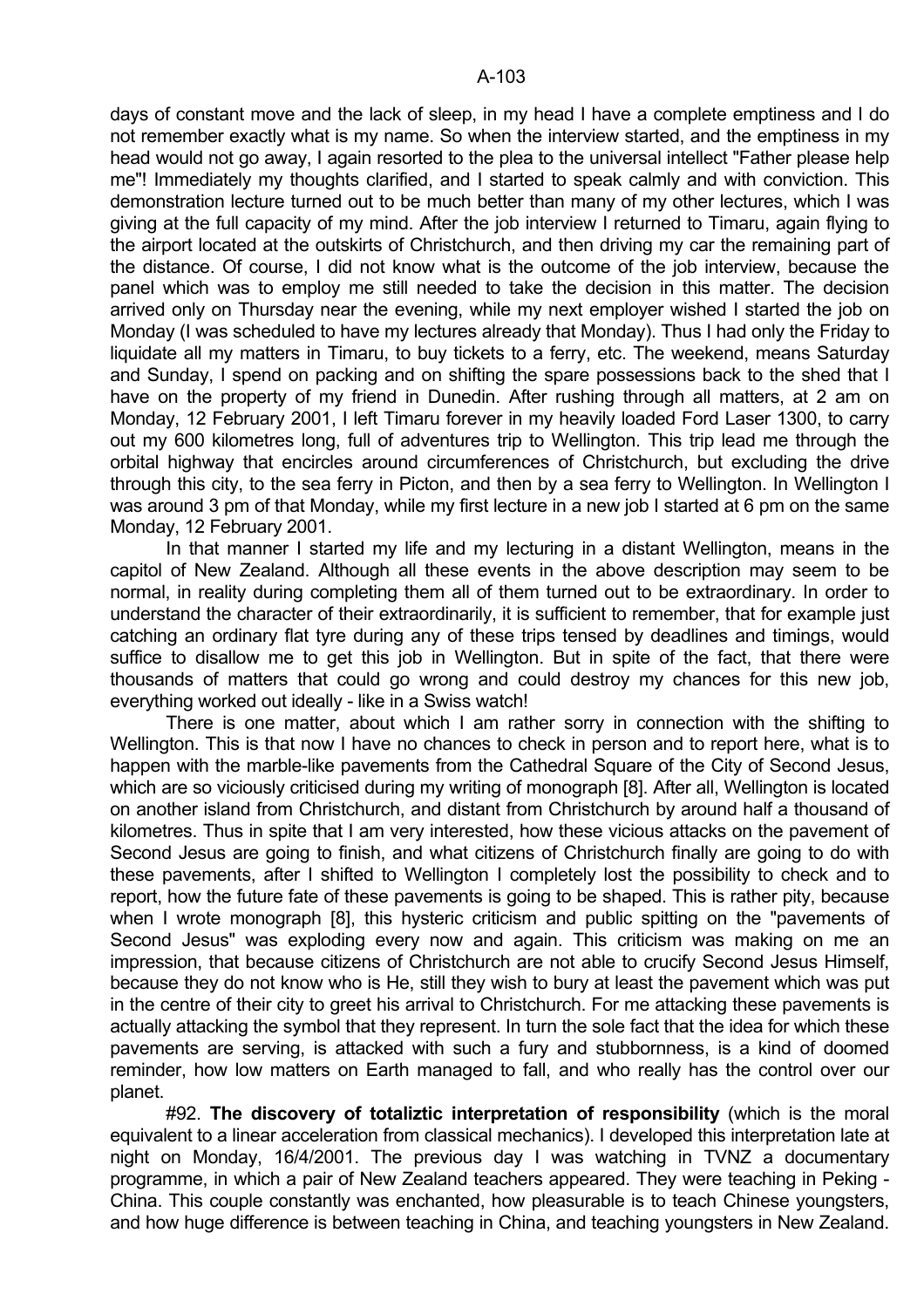During this report, one of the New Zealand teachers stated objectively, that in spite that he regularly visits New Zealand, and that during these visits he talks to many of his former colleagues - other teachers, he never met in New Zealand a teacher, who would treat teaching as a pleasure. But teaching in China actually is a pleasure. This sentence shocked me! It exactly corresponded to my own experience, although I never discussed it with anyone and previously I always was believing that it is caused by my own fault, or more strictly by the fact that I was born in Poland and I do not understand fully the New Zealand culture. It was only this TV programme which realized to me, that I am not the only teacher who discovered that teaching in some countries, e.g. in communistic Poland or in Cyprus, represents a relative pleasure, while teaching in other countries, like in New Zealand or in the mainland Malaysia, represents only a continuous source of stress and torment. The realizing of this shocking fact caused that the next day practically without a break I was thinking about reasons for such state of things. I asked myself the questions: what is different about New Zealanders or Malays in relationship to Chinese, Poles, or Turks from Cyprus, that teaching New Zealanders never can be perceived as a pleasurable occupation, while teaching these others always is a pleasurable experience. The reply I found only a late evening of the next day. The difference depend on the sense of responsibility! Chinese, Poles, or Turks from Cyprus, all they accept on themselves the personal responsibility for increasing their knowledge. In turn New Zealanders, always push this responsibility at the teacher, and sometimes also at the educational institution or at the government. Thus if New Zealanders do not learn something, in their own eyes the fault for this lies not in them, but in their teacher, who was not able to teach them properly, or in the institution which does not fulfil their expectations. This discovery was a huge shock for me. The significant part of that night, and almost the entire next day, I spend on efforts of establishing, what is the connection between someone's sense of responsibility, and the motivation. As the outcome of these efforts, I managed to establish, that taking at ourselves the responsibility, is a moral equivalent to the acceleration of our motivations (this means that responsibility is a moral equivalent to a linear acceleration from classical mechanics). In turn pushing responsibility onto someone else, is a moral equivalent of introducing a deceleration to our motivations. Thus, by representing the acceleration of motivations, responsibility in itself is an indicator of the moral correctness.

 #93. **Changes in my working environment**. After I arrived to Wellington, I again observed a lot of unexpected changes in my working environment. These changes confirmed again that evil parasites from UFOs do not let me out of their sight, and constantly undertake measures that are aimed at final blocking the research that I am doing.

 #94. **The monument for "marihuana joint" from the Cathedral Square in Christchurch, and the continuation of attacks on the "pavement of Second Jesus"**. In the first half of 2001, TV New Zealand served a whole series of attacks on the marble-like "pavement of Second Jesus" from the Cathedral Square in Christchurch. I already reported about two of such attacks. After these attacks the entire matter seemed to quieten down. So I started to believe, that enemies of this pavement gave up, and that perhaps the pavement may somehow survive. But I was wrong. On Friday, 7 September 2001, in the evening news at channel 1 TVNZ, around 18:55, a news item was broadcasted with a triumph, that the fist stage of rebuilding the Cathedral Square in Christchurch, was just started. This rebuilding was initiated by the construction of 18 metres high structure, called "chalice". The cost of this structure was 300 000 dollars. The "chalice" has a shape of gradually narrowing tube, formed from leaves cut out in aluminium plate. In the news was stated, that this is only a first stage of the rebuilding of the square, completed in the response to a wide public criticism of the pavements, with which this square was laid out, and which after the rebuilding are going to be hidden. A next series of details about this "chalice" was given in the night news at channel 3 TVNZ, around 22:50 of the same Friday. In these news it was admitted that the full costs of constructing this "chalice" reached almost half a million of dollars. It also presented several interviews with normal people from the street, what they think about this colossal tube from aluminium leaves. One of the interviewed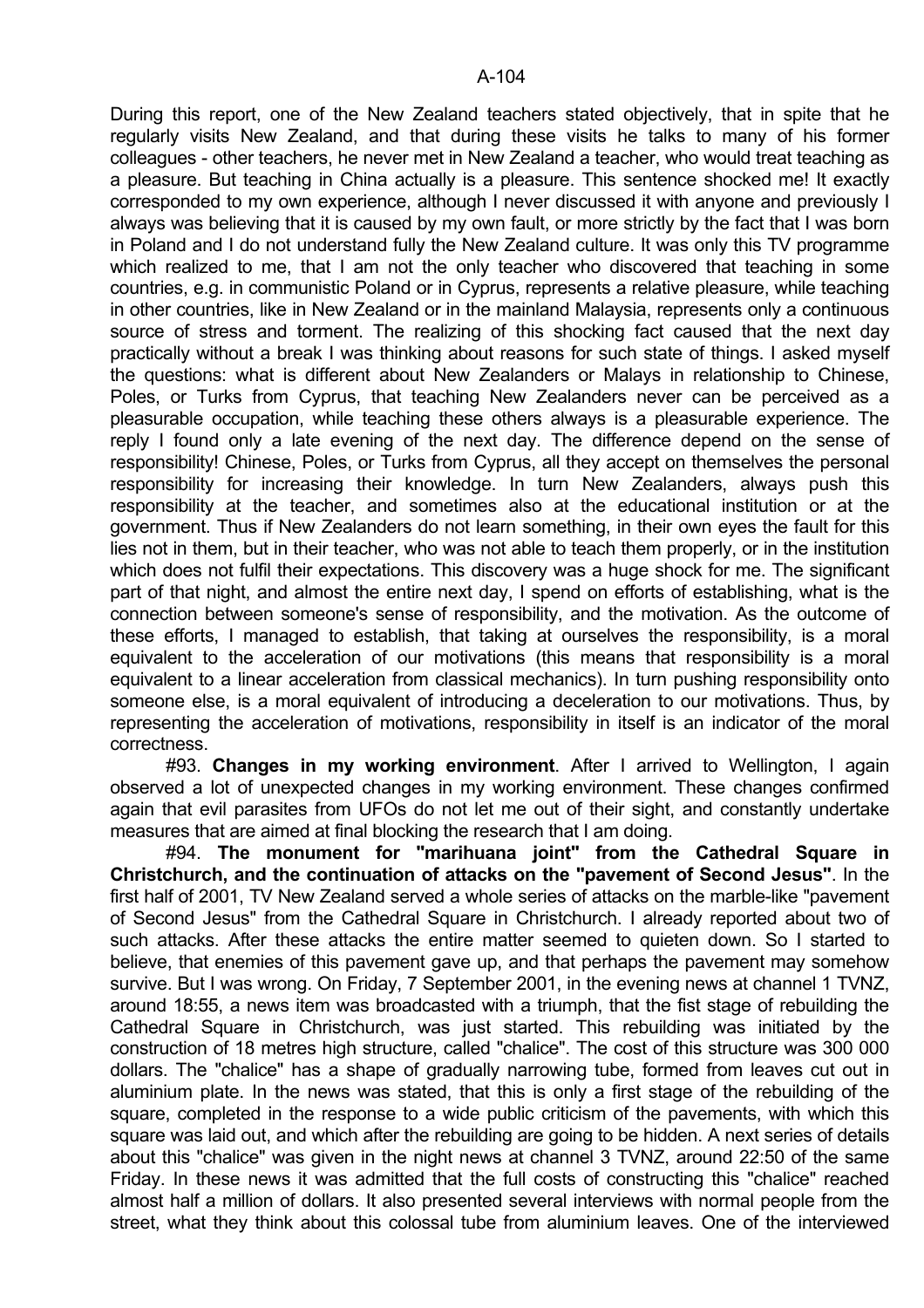people stated something that I understood to be a kind of fear, that this tube formed from twisted leaves actually is going to become a symbol of marihuana joint (a "**joint**" is a slang name for a hand-made cigarette). Due to it Christchurch may turn into a symbol, or into a world's centre, of marihuana smokers. It is going to be the only city in the world, where a twisted joint from marihuana leaves is going to have such magnificent monument.

 The entire matter of "marihuana joint" from Christchurch, for me become a kind of shocking alarm. It illustrated how enormously vindictive are evil parasites from UFOs, and how we should not count that they ever let go anything. Thus, if there is something, like this "pavement of Second Jesus" from Christchurch' central square, or like totalizm, that collides with their parasitic interests on Earth, than they are not going to stop their satanic manipulations, until this thing is destroyed, or until we squash them like bugs. This in turn means that we are not going to have any peace, until we remove them from our planet, in a way as one needs to remove snapping animals or biting insects. In fact these cosmic parasites are putting us in the situation "we or them" which is described in subsection JC8.

 Unfortunately, the attacks on this "pavement of Second Jesus" which is laid down on the Cathedral Square in Christchurch, would not finish at the moment of constructing the "marihuana joint". On Thursday, 21 March 2002, at 18:20, in the evening news at channel 1 TVNZ, and also on Friday 22 March 2002, at 18:15 on channel 3, TVNZ, two further TV reports were shown, which presented next two vicious attacks on this marble-like pavement. This time evil parasites who manipulated attacks of so-called "public opinion" on the pavement, completely changed the strategy of arguing. Instead of accusing the pavement of making city more ugly, they started to accuse it of introducing the danger to the life of people. And so, several strange-looking individuals described illustratively in these programs, how cars in rainy days slipped on this pavement. These individuals expressed their opinions, that it is only a matter of time when someone is going to be "killed" because of the pavement, and thus the city council of Christchurch is going to be responsible for causing deaths of people. As a solution for this problem, the TV program suggested, that the marble-like pavement should be dug out from the Cathedral Square, and replaced with asphalt. But during this suggestion of the "asphalt solution", this critical TV programme "forgotten" to mention, that there is even a much better solution, which should be introduced long ago in Christchurch. In order to remind here this another obvious solution to the skidding cars' problem, the central and the most beautiful square in Christchurch should be excluded from the road traffic, and changed into a walking mall - similarly as for a long time this is the case with a majority of such squares in the world. In such a case, cars which would not be allowed to drive onto the square, would not also be able to slip and pose any danger. These two vicious and vindictive TV programmes again confirmed, that the "pavement of Second Jesus" from Christchurch is directly attacked by evil parasites from UFOs, and since these parasites once started to attack it, they are not going to leave the matter out, until "us or them". In this situation there is no other option, as to decisively defend our planet from them because UFOnauts never voluntarily are going to let us live in peace.

 Of course, these vicious attacks on the "pavement of Second Jesus" from Christchurch have also a positive significance. After all, only one reason there can exist why UFOnauts so stubbornly instigate New Zealanders to these attacks. Namely this reason is that Second Jesus already operate on Earth and that He really visited Christchurch in 1999. After all, UFOnauts are able to shift to the future in their time vehicles, while in future they are able to see from a historic perspective what we still are unable to notice now.

 Probably one of the last episodes connected with the "pavement of Second Jesus" which I still encountered, took place on Monday, 6 October 2003, at 6:55 pm. As a curiosity added to the weather forecast broadcasted that particular day in evening news from the channel 1 of TVNZ, the Cathedral Square from Christchurch was shown, swarming from workers busy with tearing this pavement out. So UFOnauts managed to accomplish their goal and caused the complete removal of this pavement. In addition to this, they accomplished it in so hidden manner that the information about the removal of the "pavement of Second Jesus" only by accident managed to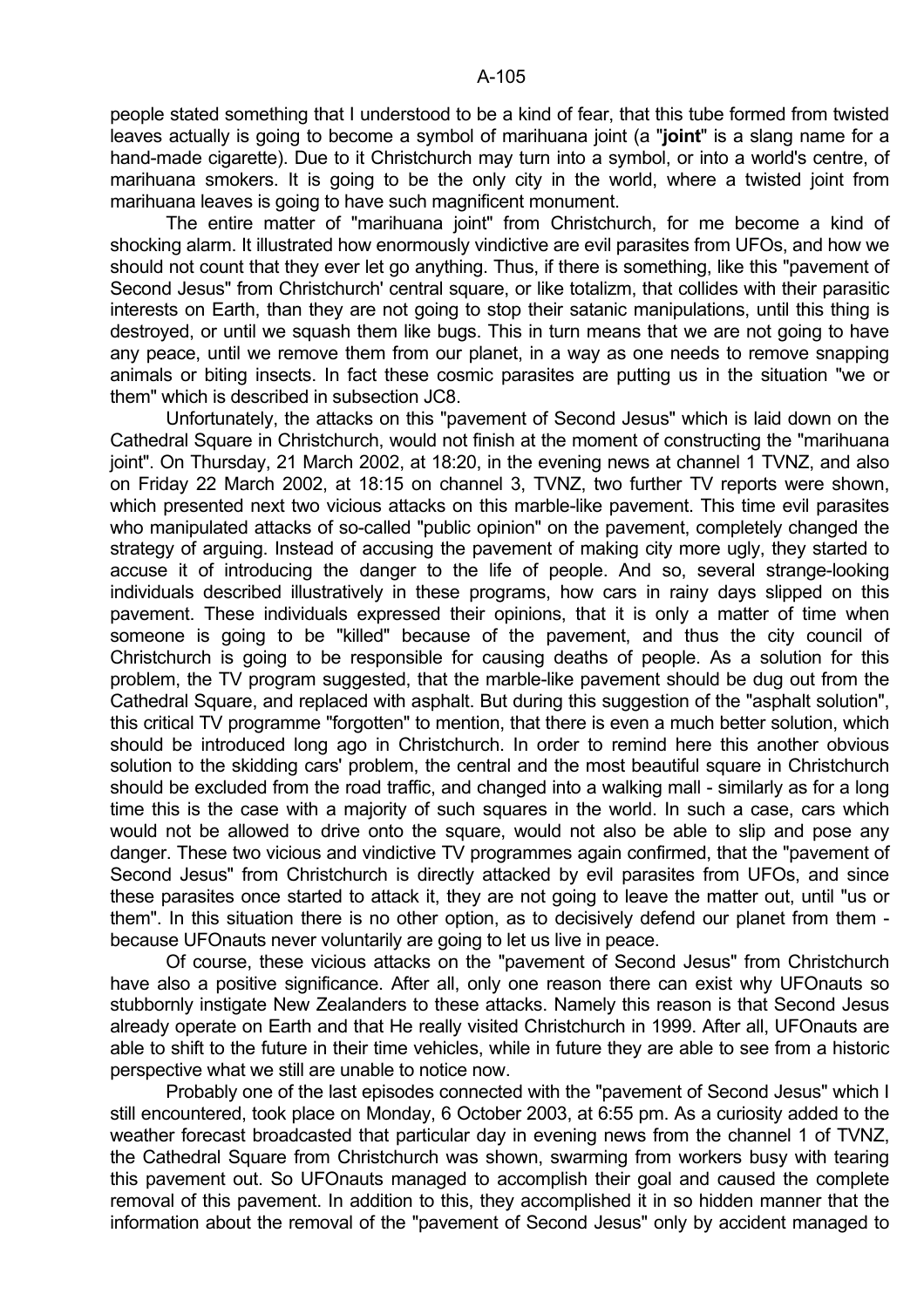leak to TV. Because there must be a vital reason for which UFOnauts went through all these troubles of such vicious persecution of innocent pavement, I am absolutely sure now that in 1999 Second Jesus in fact did visit Christchurch. Only that so-far local people do not know yet about this. In turn when they finally learn about this visit, all material signs of this historic visit of Second Jesus in Christchurch will be completely destroyed.

 #95. **The first verbal fights with UFOnauts, on the third Internet discussion list of totalizm**. The adherers of totalizm from Poland started several discussion lists in internet, with the use of which people interested in this philosophy tried to exchange constructive opinions. But the very nature of the exchange of opinion in internet is such, that their participants keep their full anonymity. This in turn allows UFOnauts to take a direct part in discussions from these lists. Thus without intending so, these lists turned out to be the battlefields for first verbal battles between totalizts, and UFOnauts that reside on Earth. In this item I would like to summarise the most important conclusions that already can be drawn from the course and content of these first verbal combats of totalizts with UFOnauts.

 The first of these Polish discussion lists of totalizm was organised in the second half of 2000. It operated under the address <ufopl@listbot.com>. Unfortunately, initially completely without a knowledge of people involved, the list itself, and also its participants, become targets of very vicious verbal attacks from UFOnauts. At the beginning of 2001, these attacks become so vicious, that they completely paralysed the discussion. Therefore on 12/4/2001 this first list of totalizm needed to be closed, while its participants needed to "escape" from the furious attacks to another list. The second Internet discussion list of totalizm had the address <totalizm@listbot.com>. Also that one soon after being opened was attacked by UFOnauts, but this time with the use of a different method. Of course, in these attacks UFOnauts used their undetectable methods of acting, which are described in subsection VB1 to VB6. Therefore, they managed to destroy also this second list, before anyone realised that this is also their work. The Internet server on which this second list was operating, was closed on 12/8/2001. Because of its closure, there was a need to open the third discussion list of totalizm. It had the address <totalizm@interia.pl>. It was the first discussion list of totalizm, in which I took a part.

Soon after this <totalizm@interia.pl> list was open, very strange emails started to come to it. They were characterised by very chaotic Polish language, by a complete lack of respect for the grammar and spelling rules, by extremely long sentences (sometimes a whole large email was just one single sentence), by the lack of logic, and also by the extreme offensiveness. In addition to this, many of such emails were written at rather odd hours, e.g. around five in the morning. From the analysis of their content it become obvious, that they were written by people who were hypnotised by UFOnauts, and who wrote under the dictation of UFOnauts. One of the authors of these strange emails admitted openly, that he regularly meets an UFOnaut calling himself "Daryl", and that this UFOnaut instructs him what he should do, and that after giving these instructions Daryl does not erase his memory. Soon everyone on the discussion list of totalizm started to recognise these strange emails as a propaganda that originates from UFOnauts themselves, but which is passed to us through hypnotised collaborators. The participants of the discussion list gradually started to take no notice of the offensive content of these emails. Their form and content was only used for identifying the most important attributes of the correspondence written with hands of collaborators hypnotised by UFOnauts, which - amongst others, I tried to collect together in subsection V8.2. We started to decisively remove from the discussion list authors of these offensive emails.

 When, in the result of decisive removal of these collaborators from the discussion list of totalizm, these offensive emails ceased to come, rapidly the list <totalizm@interia.pl> become attacked by a completely different type of emails. They originated from several different authors, and all were written in the same, although quite unusual, manner, which could be characterised by a single word "slippery" (their content was "slippery" like eels, and thus extremely difficult for qualifying as hostile or offensive). These strange emails were usually several pages long. They very thoroughly discussed a topic that they concerned. They also contained quite a good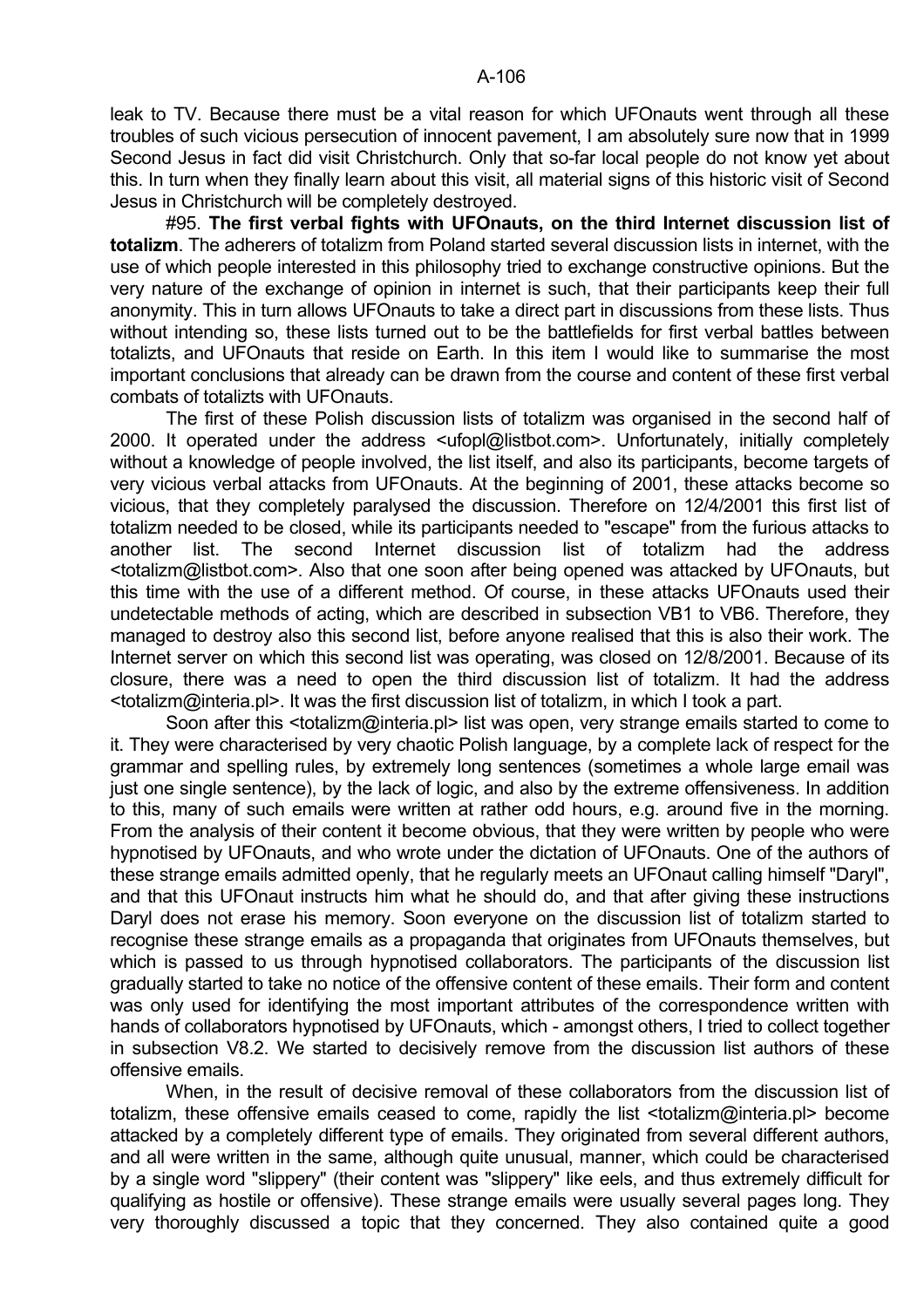theoretical background, were formulated logically, and used relatively good Polish. Their authors clearly knew the subject area that they wrote about, and additionally they had a mastery of the skill of convincing argumentation. It also become obvious, that they were having some form of formal training, which taught them how to convince people. Fortunately, arguments that they used were separated from facts and truth, and were displaying the lack of agreement with the real state of things. Of course, these arguments needed to be such, as they argued against the truth and against the sure facts. (In spite of their visible emptiness, these arguments still managed to convince quite a number of indecisive people who wrote to this list.) For example, on the topic of the scar on human legs, which is described in subsection U3.1, these emails claimed that UFOnauts would not leave such a scar, because they have so advanced technology (it would not matter for them, that this scar is detected and confirmed empirically, thus it exists and originates from UFOs - no matter what someone would claim about it). In turn about the method of detecting UFOs with the use of remote controllers for TVs, that is also described in the same subsection U3.8, these emails tried to devaluate it by the claim, that such controllers have no right to work, if they are not directed straight on TVs (in spite, that the lack of truth of this claim in relationship to controllers that have a powerful diodes, every single owner of such a device could check in his/her own home). These emails originated from around ten of different individuals, who hide behind rather odd pseudo-names, frequently of the foreign "devilish" sound (e.g. "Therion" - what supposedly means a "wiper" in Greek). In order to make my own participation in this discussion list even more difficult, and also in order to provoke hostilities between totalizm and the "cult of Satan", UFOnauts started to enrol me onto a discussion list of a Polish satanic group against my will (of the address <sieg-heil-szatan@yahoogroups.com>). On this Satanic list I discovered, that almost all the authors of these strange emails, were also enrolled for the Satanic discussion list. These strange emails contained very cunningly composed, slippery content, which induced in the readers an entire range of powerful feelings. At the beginning these emails usually started from stating several complements. But then, in further parts, they viciously and offensively, although each time very cunningly, attacked totalizm, myself, and other participants of the discussion list. In the part that represented their attack, these emails always initially related to some powerful idea, e.g. to justice or to equality. Then they insinuated, that totalizm, or someone out of disputants from the list, acts against this idea. Finally, under the excuse of defending this powerful idea, they viciously attacked totalizm, or someone out of the discussion list. Due to such a cunning, slippery formulation, initially it was difficult to clearly qualify them as attacks and hostile propaganda. Their extraordinary attribute was also, that many topics they attacked with a significant time advancement. For example, when I wrote for the list a bulletin on a special topic, e.g. concerning the manner of recognising the fact of UFO arrival to our flat, these emails attacked the content of such a bulletin immediately after I started to work on it, and several weeks before this bulletin was send to the discussion list. Thus these emails forced the participants of the list into negative altitude towards given statements of totalizm, long before these statements were revealed. The authors of these emails could not be removed from the discussion list. Later it turned out, that they so changed the programs of the discussion list itself, that this software put them on the list automatically each time after someone tried to remove them (normal people do not have the access to servers, in order to be able to change programs of a discussion list).

 As with the elapse of time it turned out, these "slippery" emails originated from UFOnauts themselves, or more strictly from the representatives of UFOnauts on Earth, who operate as cosmic spies and saboteurs. With the use of these offensive emails, they tried to make impossible the constructive discussion of totalizm on the list. At the moment when the authors of these unique emails were disclosed as UFOnauts, while their emails were clearly identified as attacks on totalizm carried out by UFOnauts themselves, rapidly these emails went through a drastic transformation. From the cleverly formulated and slippery attacks, which was very difficult to qualify as attacks, they transformed into crude emails full of swearing, venom, abusive statements, threats, blackmails, clear leading on, provocations, and an open hostility towards everything that concerned totalizm. In this second stage of discussion, the emails of these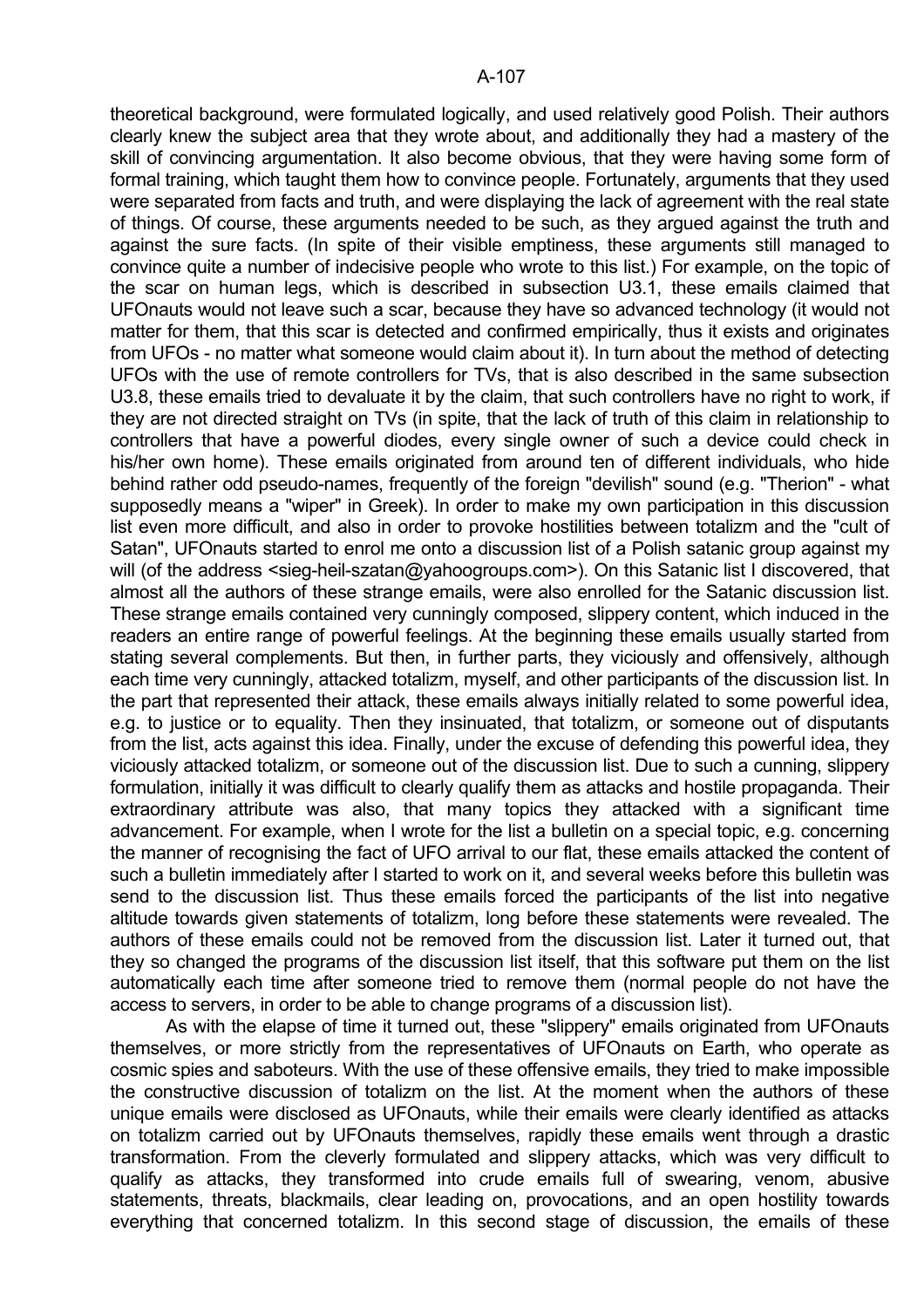UFOnauts become almost equally rude as previous emails of collaborators, only that they were written in a better language, and contained much more logical argumentation.

 These attacks intensified quickly. With the elapse of time authors of these emails stopped to hide and pretend that they are humans, and started to openly refer to themselves that they are UFOnauts. After all, on the Internet's discussion list they stayed completely anonymous - no one knew whether they use their own computer, from where they come, or how they look like. At the beginning of November 2001, these attacks of UFOnauts become so intensive, and reached so huge scale with such powerful level of aggression, that they completely chocked any constructive discussion. Therefore, on 20 November 2001, this third discussion list needed to be shifted again. This time, the fourth discussion list of totalizm was opened under the address <totalizm@hydepark.pl>. This server was chosen because it allowed refereeing the voices in discussion that were sent to the list. In this way it allow to protect the list from these offensive attacks of UFOnauts. For a short while the third discussion list still remained open, and the discussion was carried out on two lists simultaneously. But UFOnauts so intensified the attacks on the third discussion list, and started to use the full of venom and threats provocations directed towards Polish church and government, that the further allowing of this full of hatred and aggression statements become dangerous. Therefore on 5 December 2001, this third list of totalizm <totalizm@interia.pl> was forced to be closed and liquidated.

 The verbal attacks of UFOnauts on this third discussion list of totalizm <totalizm@netla.pl>, were actually the first open battle of totalizts with UFOnauts, which in the final stage took the shape of a full-scale defence fight against UFO attacks. In this battle UFOnauts shown their overwhelming advantage, completely destroying the third Internet's discussion list of totalizm. But simultaneously they disclosed several methods of their attack, and also they allowed us to learn the characteristic attributes of their written statements. Thus these first defence fights with UFOnauts provided us with the precious knowledge and experience, a part of which is presented in subsections V8.1 to V8.3 of this monograph. Here are the most important conclusions that stem from these fights. (1) Currently on Earth very significant number of UFOnauts is active, which mix with the crowd and pretend to be people. Statistically there are sufficient numbers of them on Earth, in order for one UFOnaut to be a member of each human organisation, which has a potential to work against humanity. (I.e. the presence and the membership of UFOnauts in every larger cult, religion, secret society, research institution, teaching institution, political party, government, etc., I already established earlier - during the events described here I only confirmed that this presence is the fact.) (2) UFOnauts always attack as a whole pack, like robbers, wolves, or wasps. Each their attack they carry out in a highly synchronised manner, mutually dividing roles between themselves. In these roles, e.g. one UFOnauts is leading the victim, other is utilising this leading and attacks the victim, third is exaggerating the matter, fourth is turning the mater upside down and catches the writers on words, the fifth is scoffing and disgusting the subject for others, etc. Also their attacks take place on many levels at the same time, although the most visible level is the propaganda attack. (3) One of the first type of weapon, which UFOnauts use in their propaganda attack against anything that they try to destroy, is the scoffing, laughing at, and sarcasm. According to what I already know about the methods of acting of UFOnauts, all the scoffing attacks that are described in subsection JB7.3, surely were coming originally from UFOnauts, and only then they were intercepted and amplified by the hypnotically manipulated collaborators. When the scoffing fails, UFOnauts resort to swearing, calling the names, malice, threats, black mailing, and provocations. If these also fail, then they start to protest, propose alternative solutions, systematically contradict every individual fact, etc. - until the complete "exhaustion" of the opponent. (4) The power of attack of UFOnauts is so overwhelming and carried out on so large scale, that at the present level of the advancement of our defence, it is almost impossible to be withstand and to keep our positions. Therefore currently much higher chances of success is giving the dynamic battling of UFOnauts, in which no definite positions are kept, and after each hit we withdraw fast in order to hit again in a completely different area.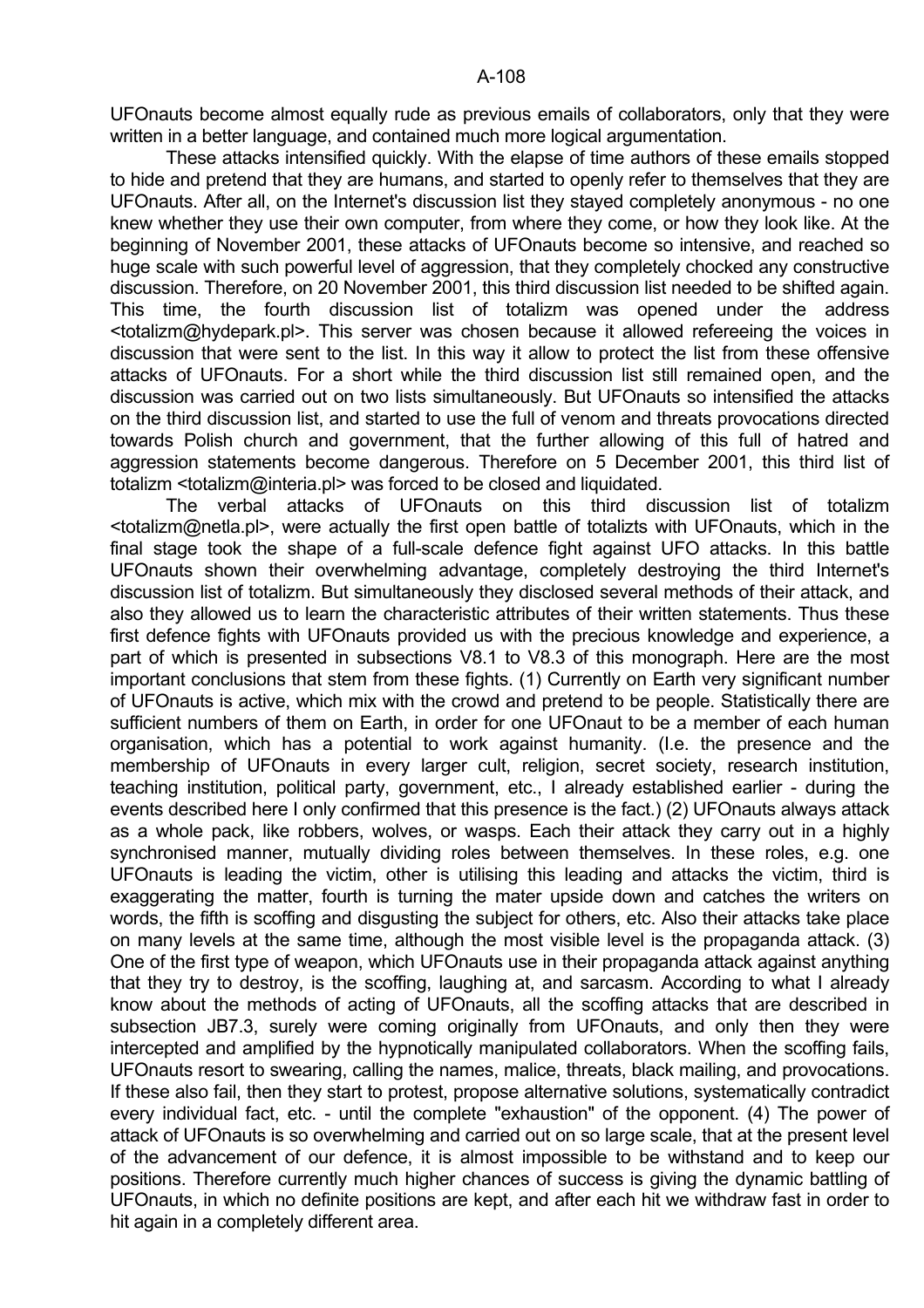In all films showing alien invaders, these invaders are portrayed as creatures more stupid from people, which we overcome with our intelligence and cunning without any difficulty. But these first open battles between totalizts and UFOnauts proved, that UFOnauts are more intelligent from humans, and also that they tower over us with their cunningness, knowledge, organisation, communication, and technology. Thus they are an enemy, which is going to be difficult to be defeated with our normal fighting attributes. Our only hope for a victory lies in the use of morality as a weapon against them. After all, in the area of morality we are capable to gain a fast advantage over them, and also it is sure that they never are going to improve their morality. In addition to this, if we choose the morality as a source of our strength, then we acquire also an invisible ally in the form of the universal intellect (God), which is going to stand on our side. In turn this invisible ally is going to make sure, that in spite of their overwhelming advantage in practically every field possible, UFOnauts are still going to be defeated by us.

 #96. **The eight-volumes version of monograph [8] "Totalizm"**. After I returned from my vacation in Malaysia in February 2001, together with other totalizts I placed on sites of totalizm in the Internet the first three volumes of the English version of this monograph [8e], that were ready by then. In this manner the first three volumes become available for English speaking readers. But because from my previous experience I know that the volume 4 about "Totaliztic mechanics" is not going to interest too many readers, I decided to interrupt further writing the English version of this monograph [8e], and rather proceed to write the Polish version of it. Thus, starting from February 2001, I initially translated into Polish the existing three English volumes, and then I started to improve and to extend them. In the result, in May 2001 (for my birthday), we managed to place in the Internet the first, five-volumes long, version of the Polish monograph [8] "Totalizm". After further improvements and enhancements, in November 2001, this first version was replaced by even a newer version of Polish monograph [8], which by then had already seven volumes. In December 2001 I flown to my next vacation in Malaysia, during which I wrote an additional volume 5 about "evil parasites", thus turning the Polish monograph to become 8 volumes long. In this manner, during just a year of time, from initially four volumes long publication on totalizm, monograph [8] transformed into the present 8 volumes monograph. (Because all research and developmental works on totalizm I carry out underground, and exclusively at my own expense, the reader probably is able to appreciate how many weekends I needed to spend on research and on writing, and also how many evenings and sleepless nights I needed to put into thinking, logical deductions, developing, improving, simplifying, etc.) During this 2001/2002 vacation in Malaysia, the improved and extended volume 1 of that 8-volumes long monograph [8] I started to translate again into English. In this manner I returned to the process of preparing and making available the English version of this monograph. This English volume 1 was already placed in the Internet in January 2002, when I was still on my vacation in Malaysia. After the return to New Zealand, in February 2002 I finished the translation into English the volume 2. March fruited with the finishing of volume 3. This volume 5 was started to be translated into English on Saturday, 8 June 2002. At the time when I started it, I was just experiencing a massive infection of the chest, described in details in subsection E2 of monograph [8]. This chest infection lasted exactly until Sunday, 1 September 2002, means until the moment when I finished the translation into English of the entire this monograph. Then it rapidly diminished, and become replaced by several other health problems of a different nature, that are described in subsection E2 of monograph [8]. Each volume of this monograph was made available in Internet for the use of interested people immediately after it was written, or translated into English. Therefore, as this monograph was born, it simultaneously was also disseminated in two language versions (i.e. Polish and English) via the internet.

 #97. **Whirls of counter-matter as permanent structures from the counter-world**. In the initial stage of my research I believed, that because of the lack of friction and because of the volatile character of counter-matter, the counter-matter is unable to form anything permanent just by itself. Therefore I believed that all permanent structures that are formed out of this substance (e.g. our counter-bodies), exist only because of the permanent objects from our physical world. I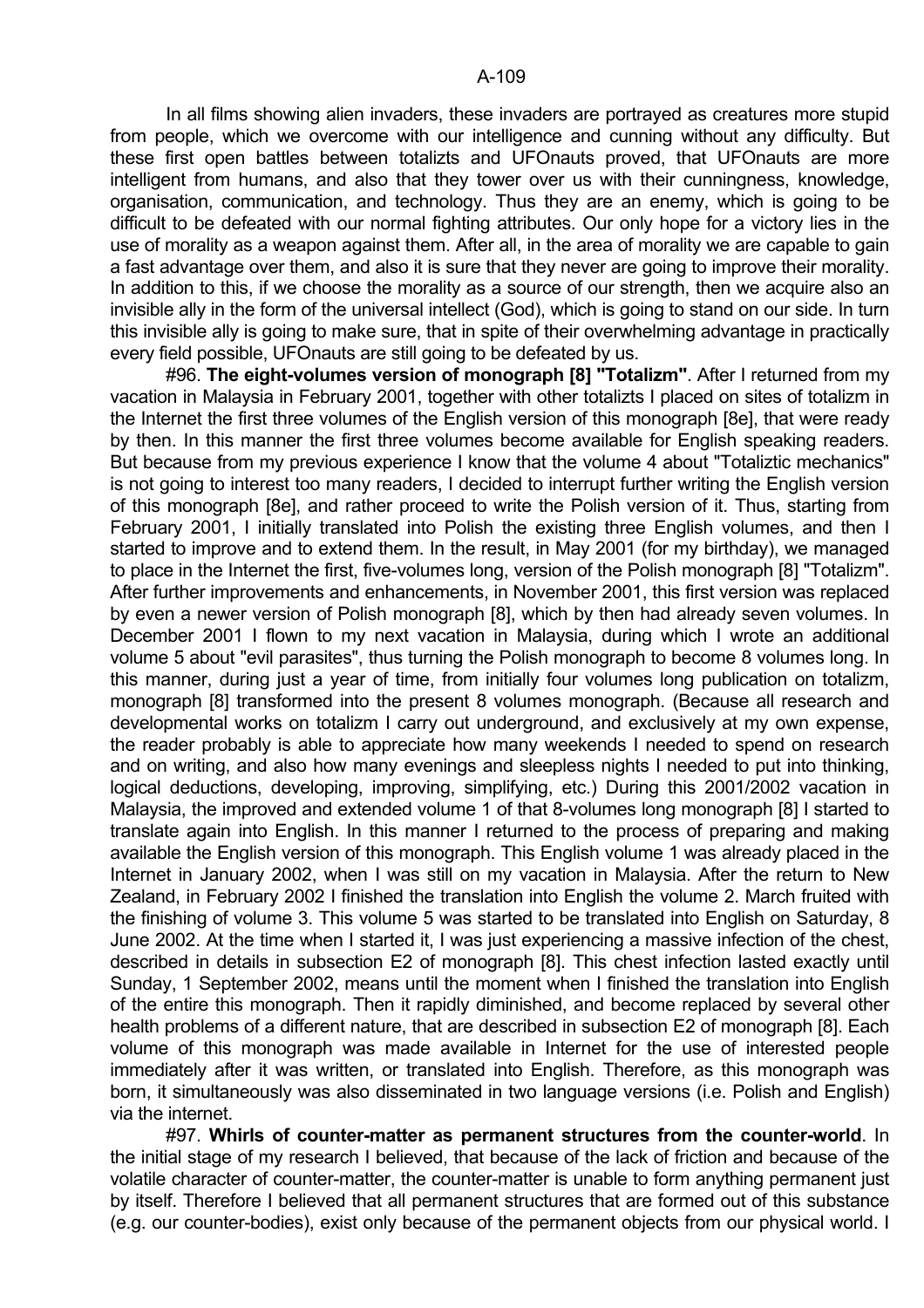believed that these permanent physical objects are kept together due to forces of cohesion that are created in our world, while through the action of gravity, these forces of cohesion later keep also together the counter-material duplicates. But on Sunday, 22 September 2002, I discovered that is completely opposite. Namely permanent structures are formed in the counter-world. These structures are described in subsection H4.2 as "whirls of counter-matter". It is these permanent structures from the counter-world, that via forces of gravity are keeping together also subsequent components of permanent objects from our world. The breakthrough in my knowledge, that inspired this discovery, was my previous finding, that electrons and positrons (described in subsection H5.1 of this monograph) are actually formed from such permanent whirls of countermatter. Later I also discovered, and explained in subsection H5.3, that the course of winds on Earth is forced by such permanent whirls of counter-matter. This in turn means, that the entire planet Earth is also kept together by such permanent whirls of counter-matter.

 #98. **The success of the "year of opening" (2002)**. In my manifesto to totalizts, prepared and posted at the beginning of 2002 at the internet discussion list of totalizm, I declared the year 2002 to be the so-called "year of opening". The idea of this year was to concentrate efforts of all totalizts on "opening totalizm to people, and opening hearts and minds of people to totalizm". Therefore parallel to preparing both language versions of monograph [8], I also experimented in finding and in implementing practically manners of increasing the readership of internet sites on which totaliztic monographs were available. Thus the initial number of visitors on each of such pages was increased from around 2 people per day at the beginning of 2002, into around 20 people per day at the end of 2002.

 When on 1 September 2002 the translation of my monograph [8] "Totalizm" into English was completed, and the entire monograph [8] was placed in both languages (i.e. English and Polish) on numerous internet web sites of totalizm, in October 2002 it caused a change in readership of my monographs. It happened that starting from around 1990, until this October 2002, the majority of readers of my monographs originated from Poland. But outside of Poland my monographs had almost no readers. In turn the placing in internet this my English monograph [8], in connection with the "year of opening", caused together, that after October 2002 the number of English readers of my monographs again started to exceed the number of their Polish readers. (The number of readers was continually growing in both these languages, only that in the Polish language was growing slightly slower than in English.) This in turn meant that my findings, scientific theories, and technical inventions, as well as totalizm itself, from a local phenomenon known mainly in Poland, gradually transformed into a movement that encompassed the entire world.

 #99. **Starting my work on the fourth (this) edition [1/4] of my most important monograph from series [1] (December 2002)**. The success in the "year of opening" (i.e. 2002), and gradual return of increasingly larger number of English readers to my monographs, caused that a need emerged to make available in English also my most important monograph from series [1]. After all, the previous English version of my most important monograph from series [1], i.e. the English monograph [1e] that was disseminated from 1990 to 2003, for the last time was updated in 1990. Thus this previous monograph [1e] in 2002 become rather outdated. Therefore, after I finished my writing the two-language versions of monograph [8] "Totalizm", and after it accomplished a success in readership, I decided that my next publication to be worked out similarly as [8], is going to be the edition in two languages of the improved version of my Polish monograph [1/3]. But the Polish monograph [1/3] was published in 1998. Thus, before I started to translate it into English, it was necessary to firstly update it, so that it formed this monograph [1/4]. The update of monograph [1/3], that transformed it into this 18-volumes long monograph [1/4], I started on the first day of my subsequent vacation in Malaysia, means on 21 December 2002. Until 31 January 2003, when my vacations in Malaysia approached their end, the entire newly updated monograph [1/4] was ready in the Polish language version. Because simultaneously with its updating, I was placing the volumes that were ready at my internet sites, until 31 January 2003 the entire newly updated monograph [1/4] was available for Polish readers on several my internet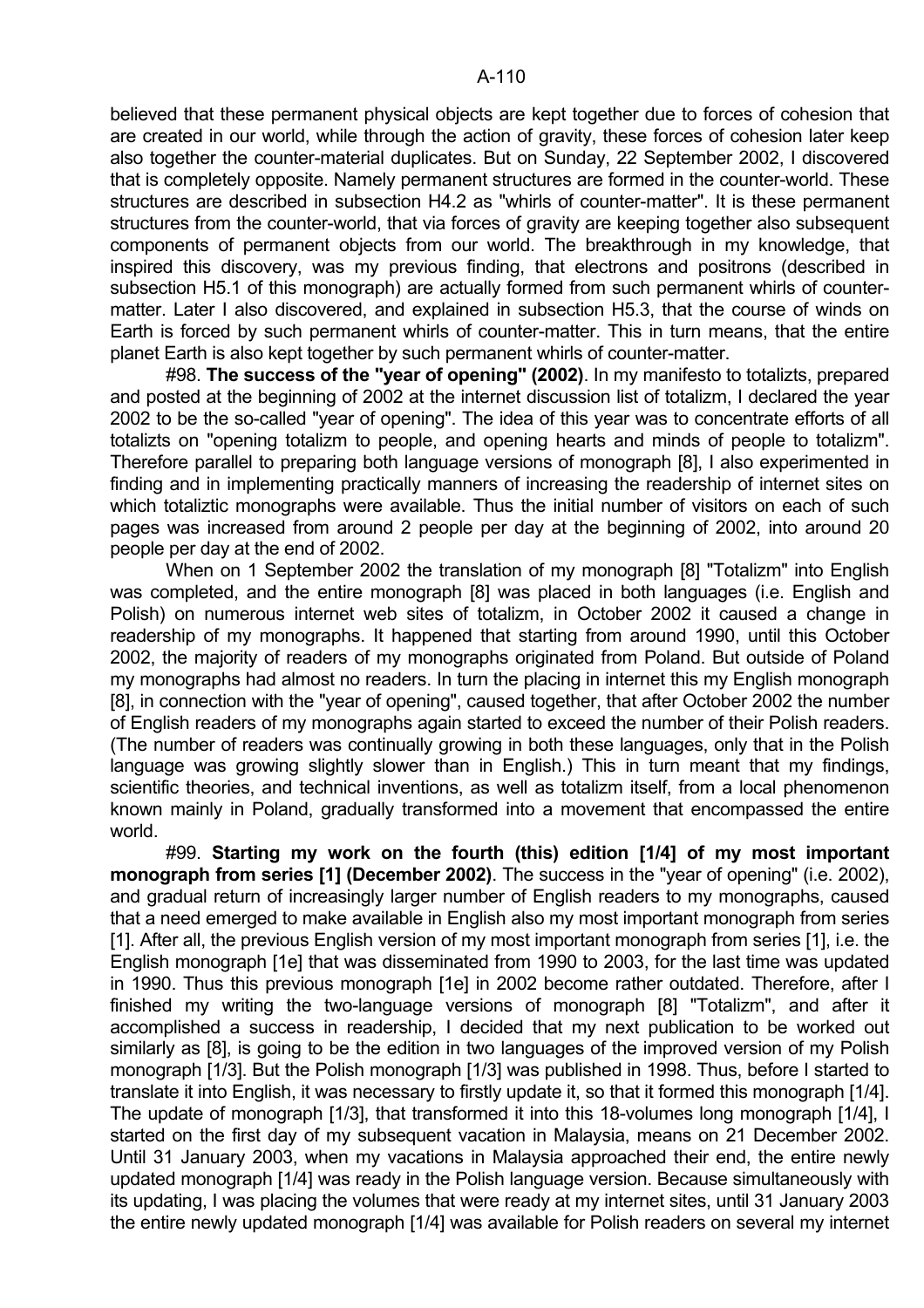sites. The only thing that was remaining to be completed, was to laboriously translate it into English. The task of this translation I left for later, to be gradually completed in New Zealand after my arrival from vacation in Malaysia.

 #100. **The interpretation of the idea "energy" in the new Concept of Dipolar Gravity (17 December 2002)**. Although as far as I can reach with my memory, I always was thinking what "energy" actually is, the final synthesis of the interpretation of this idea in the Concept of Dipolar Gravity took place on Tuesday, 17 December 2002. In that day I was updating subsection H4.1 of this monograph [1/4]. During this updating I again analysed the interpretations that the Concept of Dipolar Gravity assigns to ideas of "time" and "gravity field". I then realised, that the natural execution programs, that the counter-matter is storing in itself and that it continually completes, independently from algorithms that these programs are expressing, must also be characterised by several physical attributes. To examples of these physical attributes belong, amongst others, such their properties as: volume of the counter-matter that these programs occupy, actual position of their execution control (i.e. "time"), "friction" that they form during their motion through the counter-matter (i.e. "gravity"), a type of behaviour of counter-matter that these programs execute (i.e. "energy"), and several others. The realising of this fact revealed to me, that what we traditionally call "energy", in reality is simply one of such physical attributes of these elementary programs that reside in the counter-matter. This attribute could be defined in the following manner: "energy is a collection of elementary programs stored in a given portion of the countermatter, which (the programs) rule the behaviour of the counter-matter that contains them". Because the behaviour of the counter-matter that is ruled by programs of energy, due to gravity links is immediately reflected in matter, programs of energy define also how must behave the matter from the area of their influence. All presently known attributes of energy, originate, amongst others, from the indestructibility and movability of subsequent classes of these elementary programs of energy that describe the behaviour of counter-matter. After all, these programs constantly move from one areas of counter-matter to other areas. In each their position they define how the physical objects that contain this counter-matter must behave. However, these programs cannot be neither created nor destroyed by people. In such manner, on 17 December 2002, the interpretation of energy in the light of the Concept of Dipolar Gravity was born. This interpretation was immediately inserted into content of subsection H9.2 of this monograph [1/4].

 #101. **The resolution of the internet list totalizm@hydepark.pl on "exploitation of Earth by UFOnauts"**. A historic resolution was accepted on 24 March 2003. The painful and prolonged fate of this resolution is described more comprehensively in subsection P2.15. The voting on this resolution was carried out in very dramatic circumstances, under a significant external pressures, and with intensive sabotage of UFOnauts. During this voting UFOnauts demonstrated to the participants of the internet list the power of their occupational forces, and their control over the development of situation. However, although this resolution turned out to be a painful and expensive victory of totalizm, still it is a victory, and this is what matters the most. Here is the content of this resolution.

 **The exploitation of Earth by UFOnauts: the collective resolution of the internet list totalizm@hydepark.pl regarding official recognition of formal proof on the existence of UFO, recognition of the formal proof on the occupation of Earth by UFOs, and recognition of the Magnocraft as a technical explanation for UFOs**

We, 161 participants of the internet list totalizm@hydepark.pl, representing almost every area of life and almost every region of Poland, with a great concern observe the development of present situation regarding parasitic activities of UFOs on Earth. From one side we see the passivity of authorities and adverse of scientists towards increasingly larger problems that are induced by parasitic activities of UFOs on Earth, and we also see the growing tendency to ignore the prevailing collective opinions of majority of people and to base UFO-related decisions on claims just a few non-constructive individuals. On the other hand we notice the overwhelming accumulation of evidence on the continuous presence of UFOs on Earth, evidence of immoral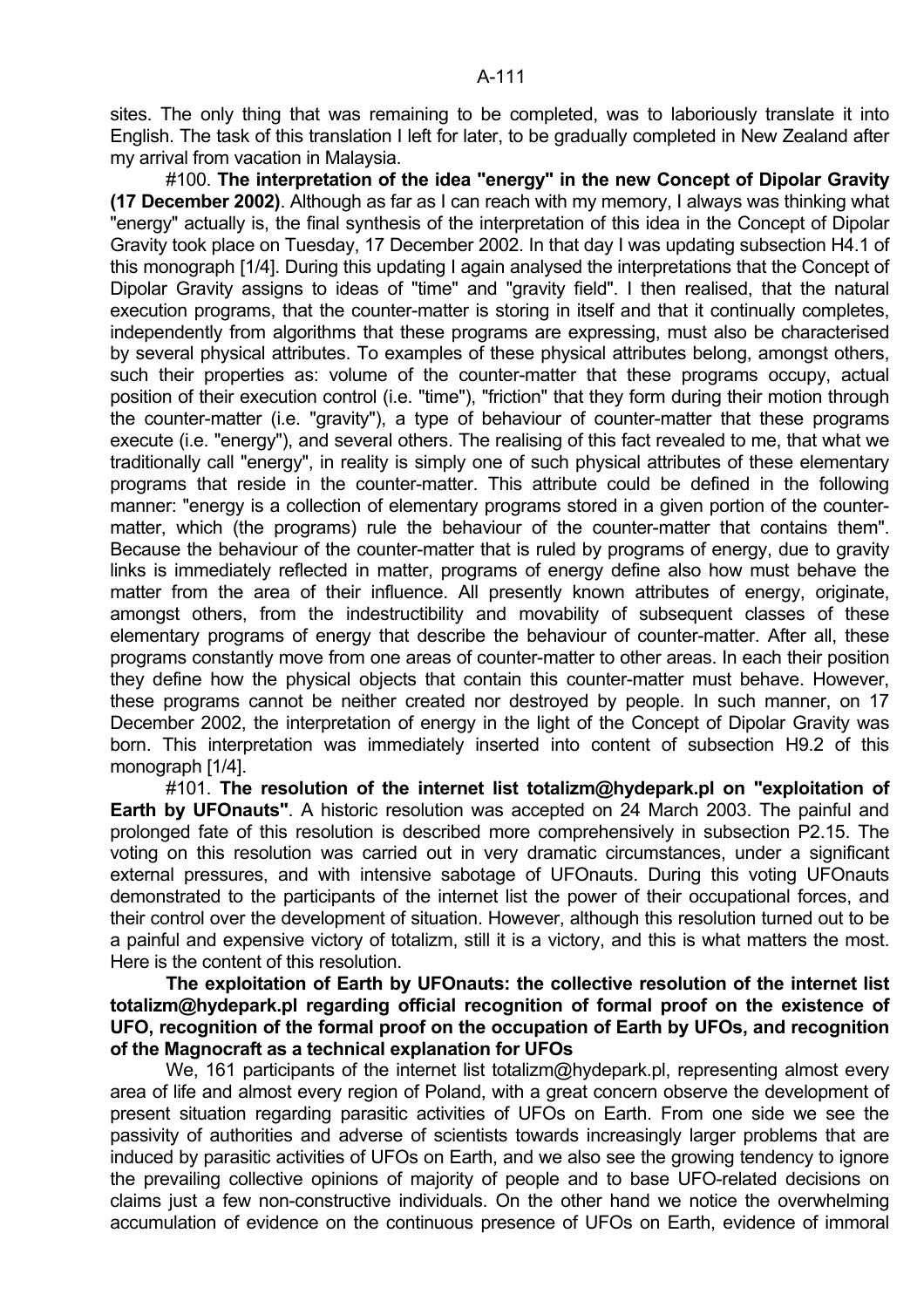interference of UFOnauts in our public life, and evidence of abductions of people to UFOs combined with biological exploitation of people in UFOs. We are also aware, that in 1981, in the Polish Journal Przeglad Techniczny Innowacje (no 13/1981, pages 21-23) for the first time a formal scientific proof was published, which stated that "UFOs are Magnocraft". Starting from that moment, a growing number of scientific monographs is widely available for all interested, which formally prove the physical nature of UFOs, the parasitic interests of UFOnauts in Earth, the magnetic character of UFO propulsion systems, etc. Until present day these formal proofs transformed the knowledge on UFOs that is available so-far into a single consistent logical structure, proving via this structure that (1) UFOs do exist and they are material space vehicles piloted by morally degenerated relatives of people that originate from space, (2) that morally decadent owners of UFO vehicles occupy and exploit humanity in a hidden manner, and (3) that the design and operation of the space vehicle with magnetic propulsion called the "Magnocraft" provides a complete and correct explanation for all technical aspects of UFOs. We are also aware, that very detailed descriptions of the Magnocraft, as well as all scientific proofs that originate from Magnocraft, are available in a number of scientific publications. Amongst these publications the most up-to-date is the scientific monograph [1/4] by Prof. dr Jan Pajak, entitled "Advanced magnetic devices" (4th edition, Wellington, New Zealand, 2003, ISBN 0-9583727-5-6). This monograph is distributed free of charge from numerous web sites, for example from sites extraordinary.150m.com, telekinesis.50megs.com, telepathy.50megs.com, pigs.20fr.com, and several others indicated by links from these sites. While being aware of all the above, and simultaneously knowing about responsibility that lies on our shoulders because of our representation of the cross-section of the entire society and all regions of our country, herewith we resolve the following.

 &1. We resolve that we officially recognise the formal proof that states that "UFO vehicles do exist". We know that this proof, carried out according to the scientific methodology of "matching attributes", is published and distributed constantly starting since 1981, and that no-one managed to undermine the merit of it. By recognising the significance and validity of this scientific proof, we simultaneously declare and remind, that it has the binding power and that its conclusions, and awareness consequences, should be considered in action of every person on Earth. Especially binding this formal proof is for scientists and for UFO investigators, who on the basis of it have the obligation to undertake the constructive research of goals and manifestations of UFO activities on Earth.

 &2. We resolve also, that we officially recognise merit of the formal scientific proof stating that "UFOs are Magnocraft, which are constructed by technically highly advanced, although morally decadent, civilisations of evil parasites from space". We oblige everyone to respect the conclusions and significant consequences of this proof.

 &3. Furthermore we resolve, that we officially recognise the formal scientific proof, that "morally decadent owners of UFO vehicles occupy our planet in a hidden manner, and secretly carry out a large scale exploitation of humanity". We oblige every citizen of our planet to encompass the seriousness of consequences of this scientific proof, and to initiate actions that gradually neutralise this occupation and exploitation of people by UFOnauts.

 While resolving all the above, we simultaneously strongly encourage all interested, to urgently learn about scientific proofs contained in the monograph [1/4] indicated above, the official and popular recognition of which this resolution declares and also the multitude of consequences of which we are trying to realise with the assistance of this resolution. We also encourage to learn the design, operation, and propulsion system of the Magnocraft, which is the space vehicle that represents an Earth's version of UFOs (means which displays all attributes of UFOs, carries the same operational capabilities as UFOs, and induces the same phenomena which are known from UFO observations).

 While issuing this resolution, and granting to it the character of a true representation of our collective views and wishes, we simultaneously hope, that the resolution finally is going to initiate constructive actions and initiatives regarding UFOs, so long-awaited by the society. For example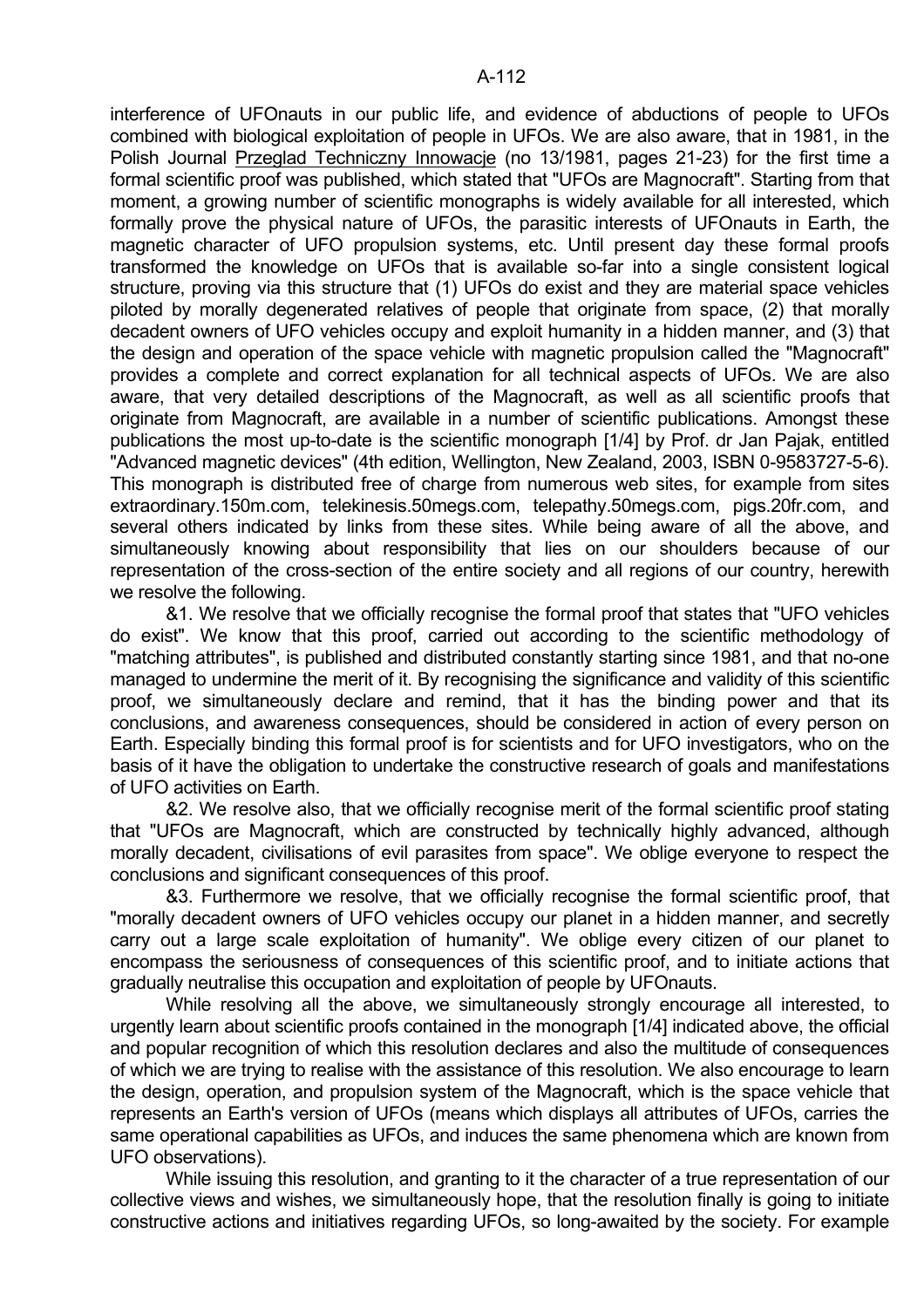we hope, that it is going to inspire the undertaking of systematic research on UFOs by scientists and by people responsible for our security and our level of informing. We hope, that in all matters regarding UFOs the society starts to draw from collective wisdom and stops following the claims of wrong but noisy individuals, who probably are manipulated by these parasitic UFOs. We hope, that this resolution breaks through the impasse to-date which surrounded the progress of people's rational understanding of the reasons, multitude, and technology of morally degenerated aggressors from UFOs. We hope, that it is to make people sensitive about immoral, parasitic, and hidden character of all activities of UFOs on Earth. We hope that it points the attention of authorities at burning issues of the defence of society from evil exploitation by UFOs. We hope, that it makes everyone interested in the scar from identification implant of UFOs, which (the scar) the majority of us is having on a leg. We hope, that it is going to initiate more intensive observations of UFO activity in our living space, and that it realises that with appropriate methods and devices which are sensitive at fast telekinetic motion, literally tans of visually invisible, telekinetic UFO vehicles can be registered in our sky in every moment of time (these telekinetic UFO vehicles are usually referred to, as "rods" - see subsection U3.1.2). We hope also, that this resolution inspires all people to undertake an active self-defence against cosmic aggressors from UFOs.

 This resolution was taken on 24 March 2003, in the result of anonymous voting (which was based on pseudo-names) that was open for participants of debates on the internet list totalizm@hydepark.pl. The results of this voting was unanimous - the entire 100% of voting participants gave their votes for accepting this resolution. The participants confirm that the voting had anonymous character, thus the results represent an exact reflection of actual views and wishes of people that voted. In turn because voters represented the cross-section through the entire society and through all regions of Poland, and also because the text of what was resolved represents the collective opinion of voters, this resolution is representative for the stand, wishes, and feelings of significant proportion of citizens of Poland aware of the seriousness of current situation.

 #102. **Noticing preparations of UFOnauts for the instalment of Antichrist on Earth**. In previous parts of this subsection two divine revelations were described (Dayaks and Christchurch), which clearly suggest that starting from 4 January 1999 Second Jesus is completing humbly and without publicity His mission on Earth. In turn old prophecies regarding Antichrist warn us, that soon after the arrival of Second Jesus, Antichrist is to be installed on Earth. The above justifies the need of a careful looking around for signs of preparations of UFOnauts to install Antichrist on Earth. Such signs should be easy to notice. After all, in order the mission of Antichrist is successful, his arrival to Earth must be proceeded by an intense propaganda campaign. This is because, according to old prophecies, Antichrist is to take over the political power over almost a half of our planet. But in order to be able to take a political power over so many people, these people must be preprogrammed for his arrival by intense propaganda, and voluntarily accept his deceptive commands. If people are not prepared enough to give him the power and to obey his commands, his mission could fail.

 The first television programs from the intense propaganda campaign that prepares people for the instalment of Antichrist on Earth, appeared in New Zealand TV at the beginning of June 2003. These were recorded in the USA. From there the programs were broadcasted to several countries in the world, amongst others to New Zealand. It is easy to predict, that the coverage by these programs must encompass all countries that are planned for the future inclusion into the political empire of Antichrist. After all, citizens of these countries must be prepared by this propaganda to give him the political power over themselves. For first few weeks I watched carefully these programs. I was checking whether they really are this proceeding propaganda campaign. When from their content it become obvious, that they really prepare people for the spectacular arrival of the creature that fulfils the prophecies about Antichrist, together with participants of the list totalizm@hydepark.pl, we initiated taking prevention measures. These measures are aimed at realizing to people, that the instalment of Antichrist is approaching. If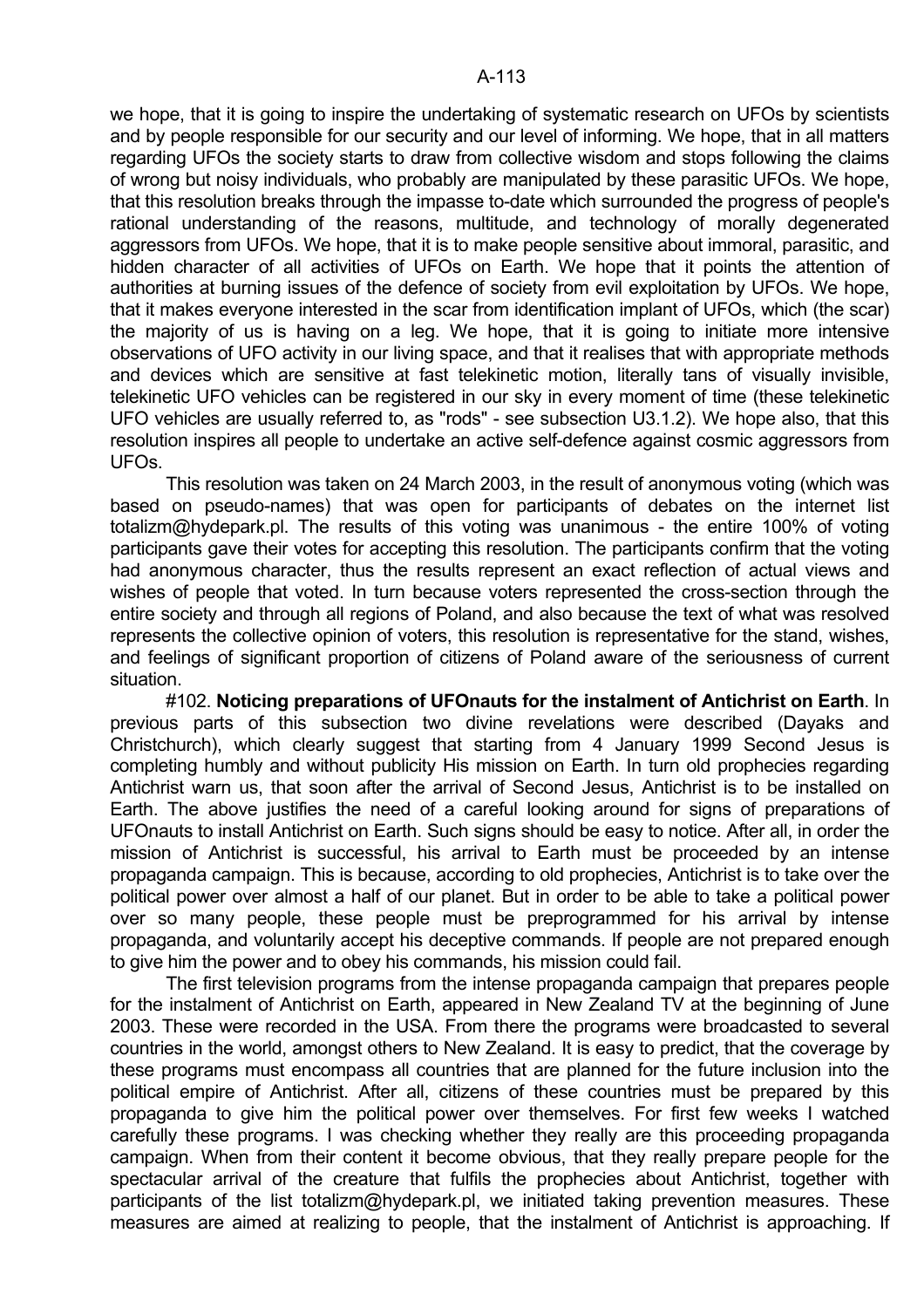people are aware of such an event, their awareness will minimize the undesirable impact of this evil creature on our civilisation, decrease the number of countries which are to be included into the empire of Antichrist, and decrease the chance for success of his mission on Earth. Even if these measure manage to only delay the instalment of Antichrist, it still is going to be a great success. After all, time works now for the benefit of humanity and against interests of UFOnauts. The publishing of this description is also one of such prevention measures.

 According to the content of this propaganda campaign, **Antichrist installed on Earth is going to impersonate Second Jesus**. Thus the aim of the campaign is to convince people, that when this imposter of "Second Jesus" arrives spectacularly to Earth, people should give to him the political power over themselves, and blindly obey his commands. The campaign proclaimed even the timing when all this is to happen. (In June 2003 was given the date "in three years" what would mean that the instalment of Antichrist is planned for the year 2006.) According to this brain-washing propaganda campaign of UFOnauts, the alleged "Second Jesus" (means Antichrist), is going to arrive to Earth in order to solve all problems for people. The arrival of this imposter is to be noted by all nations, because his space vehicle surrounded with flares is going to encircle a huge arch above the Earth before it lands in the USA. The encircling of this arch will cause, that the landing of the imposter is going to be accompanied by fires, thunder claps, and fiery path which is to print on our sky a line leading from East to West. After this alleged "Second Jesus" lands in the USA, he is to take the political power over people, unite a half of the world into a single country, and to initiate prophesied developments in human history.

 There is several internal contradictions that hit me in this intense campaign of brainwashing TV propaganda disseminated by UFOnauts. The first of these is handling the campaign by UFOnauts themselves. At present we know relatively well how UFOnauts delegated to Earth to mix with people and to spread pro-occupational propaganda look like. Their appearance is described in subsection V8.1 of this monograph. For example, for the person who knows their appearance, eye-hitting details are their vertically divided chin that looks like a miniature human bottom, their pointed nose looking like a carrot with a grove at the tip, and their hair that grows upwards on the skull above the forehead (instead of downwards - like in people). Creatures which spread propaganda in the USA TV about the arrival of this alleged "Second Jesus" display just such an unique appearance of UFOnauts. The second contradiction in the entire campaign, is the discrepancy of this campaign with old prophecies about the arrival of real Second Jesus. Namely, according to the brain-washing propaganda of UFOnauts, this alleged "Second Jesus" is to arrive in flames and thunder claps, is to make numerous miracles, and is to assume the political power over people. In turn according to old prophecies, the real Second Jesus arrived to Earth in a humble manner "like a thief", and completes his mission under cover unrecognised by almost anyone. The creature the arrival of which UFOnauts are currently proclaiming in the USA, actually corresponds exactly to old prophecies about the arrival of Antichrist. After all, old prophecies warn us that "Antichrist is going to impersonate Second Jesus". The third contradiction is the dating of the event. This alleged arrival of the "Second Jesus" coincides in time with the period when UFOnauts are going to gradually loose control over Earth. Thus, this arrival is actually a well camouflaged political move aimed at saving the domination of UFOnauts over Earth.

 The early detection of this evil impersonation that UFOnauts are planning, allows us now to undertake prevention measures. If these prevention measures turn to be effective, then UFOnauts may be forced to change their plans. However, if they do not change these plans, then it is worth to remember, that the "Antichrist impersonating Second Jesus" that they are to install on Earth, can be easily distinguished from the real Second Jesus. After all, firstly he is going to talk only about doing good, while with his actions he is going to spread evil and destruction. Under his rules people are not to be neither happier or safer. Secondary, he is not going to have anything new to offer to people. In spite of making many "miracles" and alleged "godly knowledge", he is not going to teach people anything new nor lift the state of human science or technology. (After all, such a lifting of human knowledge would be disastrous for the occupational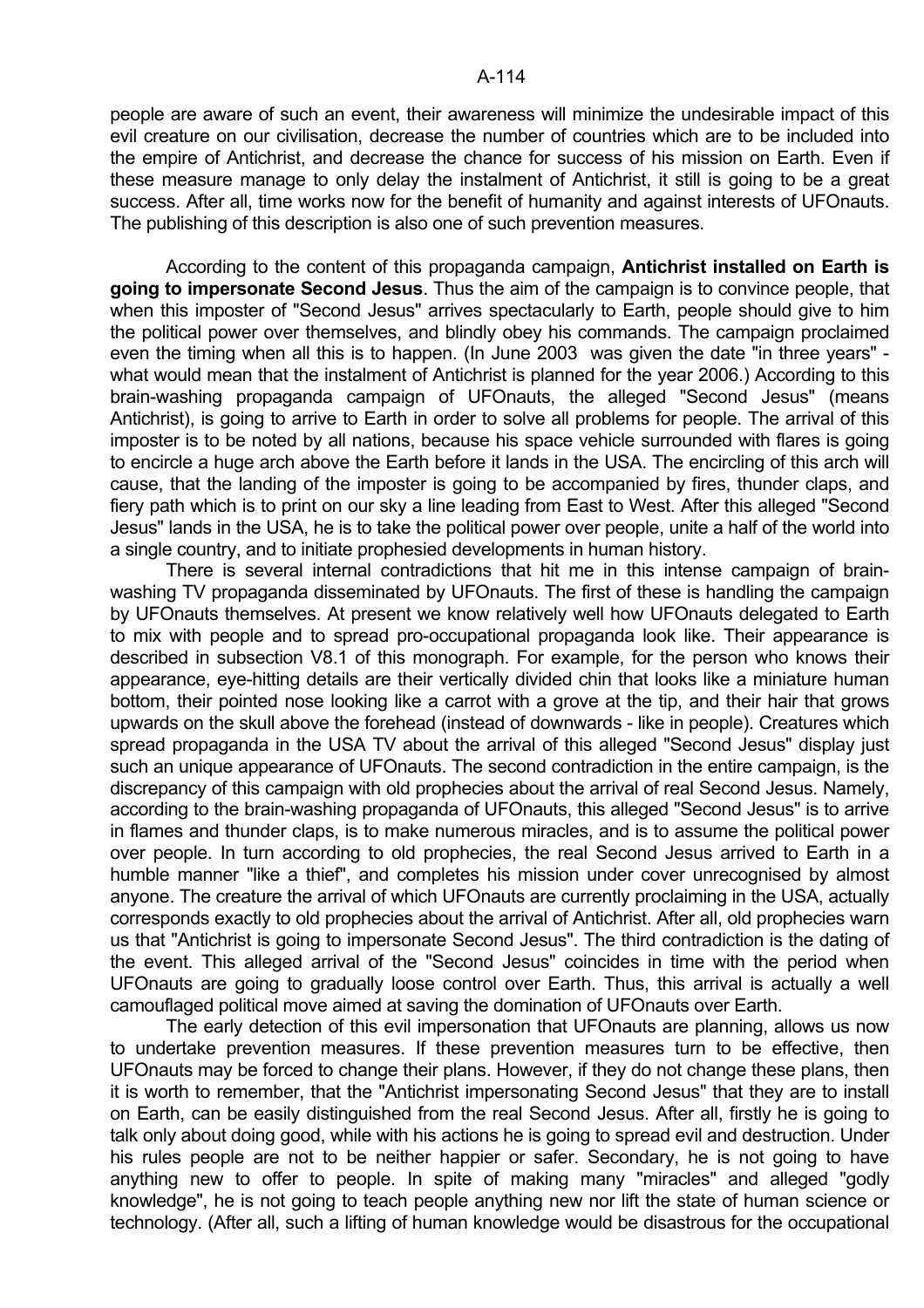domination of UFOnauts over people.) In turn old prophecies are clearly announcing, that the real Second Jesus is going to lift humanity in every possible area so much, that the progress He introduces is going to change the entire situation of humanity. Tertiary, Antichrist is to practice the principle "divide and rule". Thus in spite that he could unite the entire planet, he will unite a half of it at the most. After all, UFOnauts always keep an option open, to be able to instigate one group of people against another one. Then his alleged "miracles" actually are going to represent only a hidden utilisation of advanced technology of UFOnauts. Therefore these "miracles" will be just a large-scale version of tricks done by "magician" David Copperfield or by "guru" Sai Baba. So when he appears, starts to make his spectacular "miracles", and starts to claim that he is "Second Jesus", we must remember, that old prophecies already warned us thousands of years ago that "**Antichrist is going to impersonate Second Jesus**" and that "the face of Antichrist is to mimic the face of Jesus".

 Of course, the above history of my battles and this monograph is not finished yet. Thus I do hope that I will be able to add another milestones to it. Let us hope that one of them will be that this monograph [1/4] is fully written, completed, and formally published in both languages (i.e. English and Polish). Therefore, that it has started to serve fully for the good of our tormented and morally collapsing civilisation. After all, in spite of the complacence of the majority of orthodox scientists, and in spite of their eagerness to fight out everyone who tries to introduce something novel and progressive, as a civilisation we badly need scientific publications, which publicise and explain such progressive discoveries, inventions, ideas, and philosophies, like ones presented in this monograph.

 $\star \star \star$ 

 Quite a shocking regularity which frequently hits me during an analysis of events which affect my life, is that these events always have a highly symbolic character. Each single one of these events is a kind of symbol, which independently from a current meaning, carries also a hidden symbolic message. These symbolic messages always are representative to the situation of Earth and humanity, to methods of action of people or UFOnauts, to manners in which we should utilize moral laws, etc., etc. Their messages always try to provide me with multilevel moral lessons and guidance for the future. So practically subsequent events that I experienced, are not just a course of my life, but also a carefully planed tour of symbolic teaching lessons, in which a higher power is illustrating for me practically the most vital knowledge that is important to all people.

 These readers who familiarised themselves with the history of my research, and thus also with the history of my life, probably noted a strange paradox in it. This paradox makes to wonder even myself. It depends on the necessity of "**giving knowledge to other people in an invisible and completely anonymous manner**". In order to explain what I mean here, the majority of people who do something that is going to benefit numerous other humans, always is doing this in an open manner. They also act only when there is an assurance, that later they are going to have an opportunity to reap some rewards from what they accomplished. Thus, they do their work in a visible and official manner, they put fences around whatever they are doing, they are always reaping in person the fruit of their activities, and they always expose themselves to the public view. For example scientists, in order to develop their theories, apply for a decrease in their teaching load and for the governmental funds. When they develop these theories, usually they can proudly teach them to scores of their students and discuss them publicly on conferences. All others know them and see them. Thus people know from whom these theories are originating, and show their respect and appreciation proportionally to the contribution of authors. The political leaders and important personalities firstly are obtaining conditions in which they are to carry out their tasks, and only then they proclaim in person to crowds, or via television, what they are doing. Thus people know them and precisely know for what they should show the appreciation. Everyone treats them with respect, and everyone has the opportunity to demonstrate this respect. Owners of large factories or companies show themselves to their workers, or on meetings, thus all know them and know from whom given decisions originate. Therefore during their contacts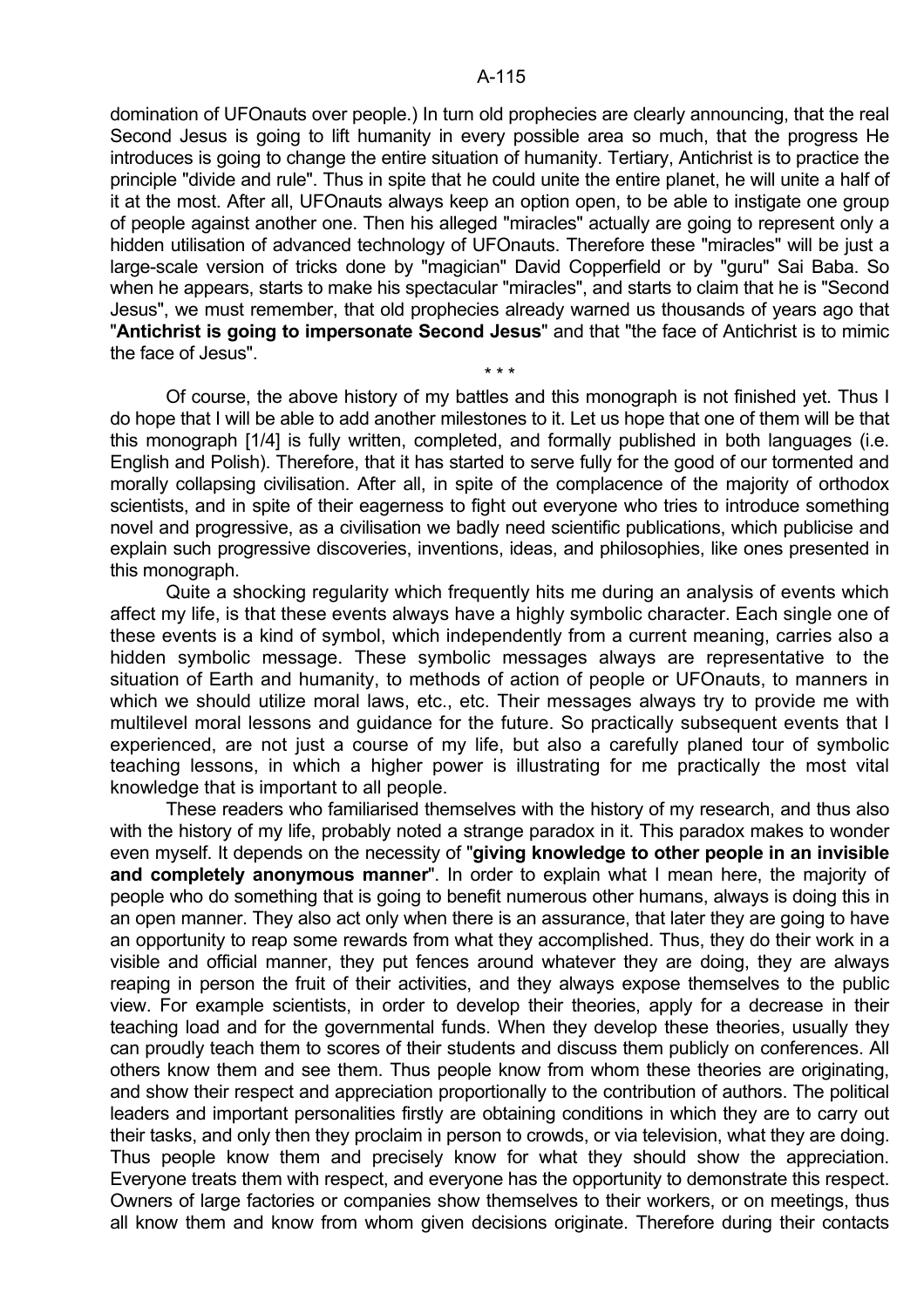people are showing to them the appreciation for what they have done. Even Santa Clause, before he gives presents to children, firstly have a pleasure of holding them on his knees, and enjoying their appreciation. For the contrast, I am always forced to work in underground, and behind a hermetic screen of my occupation of a scientist (instead within this occupation). People who surround me, have no slightest clue about the real goal of my research, about the level of improbable difficulties with which I constantly must fight, and about the size of my accomplishments to-date. After all, each attempt to reveal my accomplishments always finishes with a catastrophe. Frequently I experience the situation that some arrogant students behave towards me like small monsters towards a creature that their parents bought for them to practice devours. Some of my superiors, and sometimes also colleagues, occasionally let me feel, that they belong to the cast which is incomparably higher socially or intellectually. Material facts are also confirming this - after all they have better paid positions, they occupy more important posts, they have more expensive and more comfortable homes and cars, they managed to keep the same job, the same place of work, and sometimes even the same position, for many subsequent years, they are "settled" - not globetrotters like myself, they know important and influential people, etc., etc. But what is even worse, there is a huge number of traitors preprogrammed by UFOnauts, who constantly attack me, who flood me with rather explicit swearing, who scoff, who accuse me of every possible crime and every possible mental illness, and who intimidate me with various macabre threats. (It is good that we live in present times, as judging by the anger, hatred, and the overwhelming wish to hurt, which emanate from these threats of traitors, in different times they would nail me to a cross, murder me a long time ago, or would throw me to lions.) These sparse people, who actually know my research and appreciate the significance of what I try to accomplish, as a rule almost never see me, nor never meet me in person. Thus I feel like a "**thief in reverse**", which in the manner unnoticeable to anyone is secretly giving to unknown people what he has the most precious, namely the knowledge which he managed to laboriously accumulate. Similarly as this is the case with real thief, people can see effects of my work, but myself I remain invisible. The recipients can benefit from my gift of knowledge, but neither know, or are going to have opportunity to get to know, a physical person from which this knowledge originates. Thanks God, that by charging me with such a honourable and responsible task, the universal intellect simultaneously gave me the strength to withstand all these defeats, scoffing, pressures, and difficulties, which I experience, and which are connected with this task. After all, the only internal gratification which is returning to me, is increasingly larger awareness, that ideas that I am disseminating, are like miraculous seeds - one day they are going to grow into beautiful and needed plants, which are going to be enjoyed by all people, and perhaps then some of these people are going to send me in their thoughts these magic words "thank you".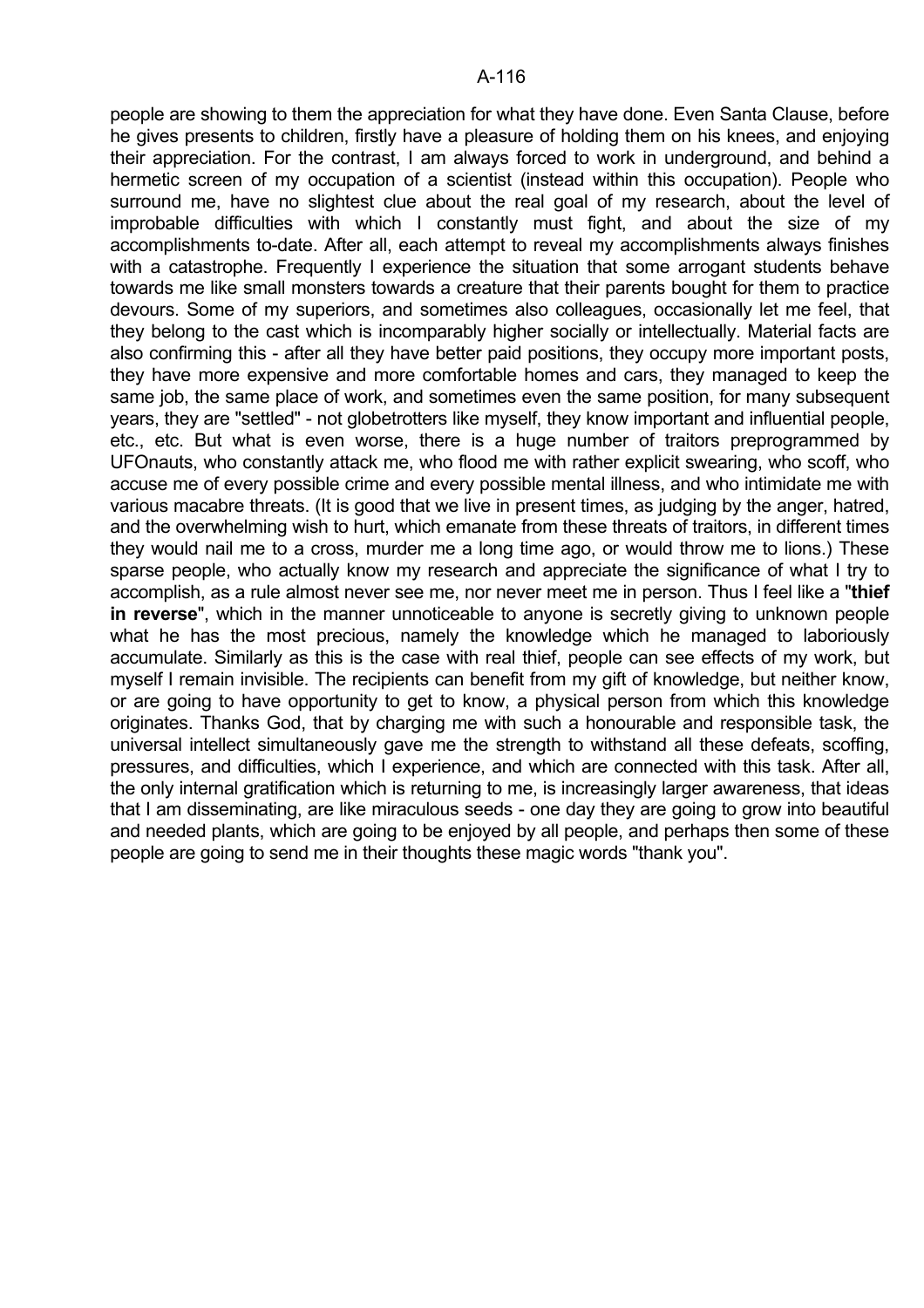

Fig. A1. **The Magnocraft (and UFO) type K3**. Illustrated is the appearance, design, and operation of a single Magnocraft of the smallest type, called the K3 type, for which the factor K=D/H takes the value of K=3. As it was formally proven that "UFOs are already operational Magnocraft" (see subsection J2 in monograph [1e]), some readers could have seen this vehicle, only that they would call it a UFO.

 (a) A cut-away view of the Magnocraft type K3, illustrating its internal design and main components. On this diagram, the front shell of a horizontal flange was removed to illustrate the location of side propulsors. The vehicle is shown as if approaching a landing on flat ground. The edges of the walls made of a material impenetrable by a magnetic field are indicated by a broken line. The cuttings through the walls from a material penetrable to a magnetic field are shown with a wavy line. Symbols: M - the spherical main propulsor whose repulsion "R" from the environmental magnetic field produces a lifting force (note a cubical twin-chamber capsule visible inside); U - one of the eight side propulsors whose attraction "A" towards the environmental magnetic field stabilizes the vehicle; N, S - north and south magnetic poles; I - inclination angle of the environmental magnetic field; 1 - the crew cabin in the shape of a parallel-piped ring; 2 - one of the four telescopic legs extended at the moment of landing.

 (b) The side appearance of the Magnocraft. This vehicle resembles an inverted saucer. Its propelling devices take the form of spherical "propulsors" which in Magnocraft of the first generation host cubical twin-chamber capsules. The Magnocraft type K3 has a single lifting propulsor located in its centre, and eight stabilizing propulsors placed in its side flange, all nine of them loaded with magnetic energy. These propulsors are arranged like a parabolic mirror in a torch. Therefore an explosion of these propulsors would create a directional impact, similar to that formed by anti-tank cumulative charges. Because this vehicle always flies with its central axis parallel to the local course of Earth's magnetic field, its explosion must create a characteristic "butterfly" area of destruction, existing both in Tapanui and Tunguska - see Figure A4 in treatise [7/2].

 (c) A device, which is the main component of every "magnetic propulsor". It generates a powerful pulsating magnetic field used by Magnocraft (and UFOs) to propel themselves. In Magnocraft of the first generation this device is composed of two cubical "oscillatory chambers", one bigger and one smaller, each one of them working like a powerful "electromagnet" which utilises electric sparks to generate pulsating magnetic field. Both oscillatory chambers are then combined together thus forming a device called the "twin-chamber capsule" which is the major component of every Magnocraft's propulsor (a magnetic propulsor is basically a twin chamber capsule enclosed in a spherical casing and supplied with steering devices which point the magnetic field into a required direction). Such a twin-chamber capsule contains two oppositely oriented oscillatory chambers placed one inside of the other. Because of the need for free floating of the inner (I) chamber suspended inside of the outer (O) one, the side edges "a" of both oscillatory chambers fulfil the equation (C9): a<sub>o</sub>=a<sub>i</sub>· $\sqrt{3}$ . The resultant magnetic flux (R) yield to the environment from such a capsule is obtained as a difference between outputs from both its chambers having opposite orientation of poles. The twin-chamber capsule allows full control over all the attributes of the produced magnetic field. Symbols: O - outer chamber, I - inner chamber, C circulating magnetic flux trapped inside the capsule, R - resultant magnetic flux yield from the capsule to the environment.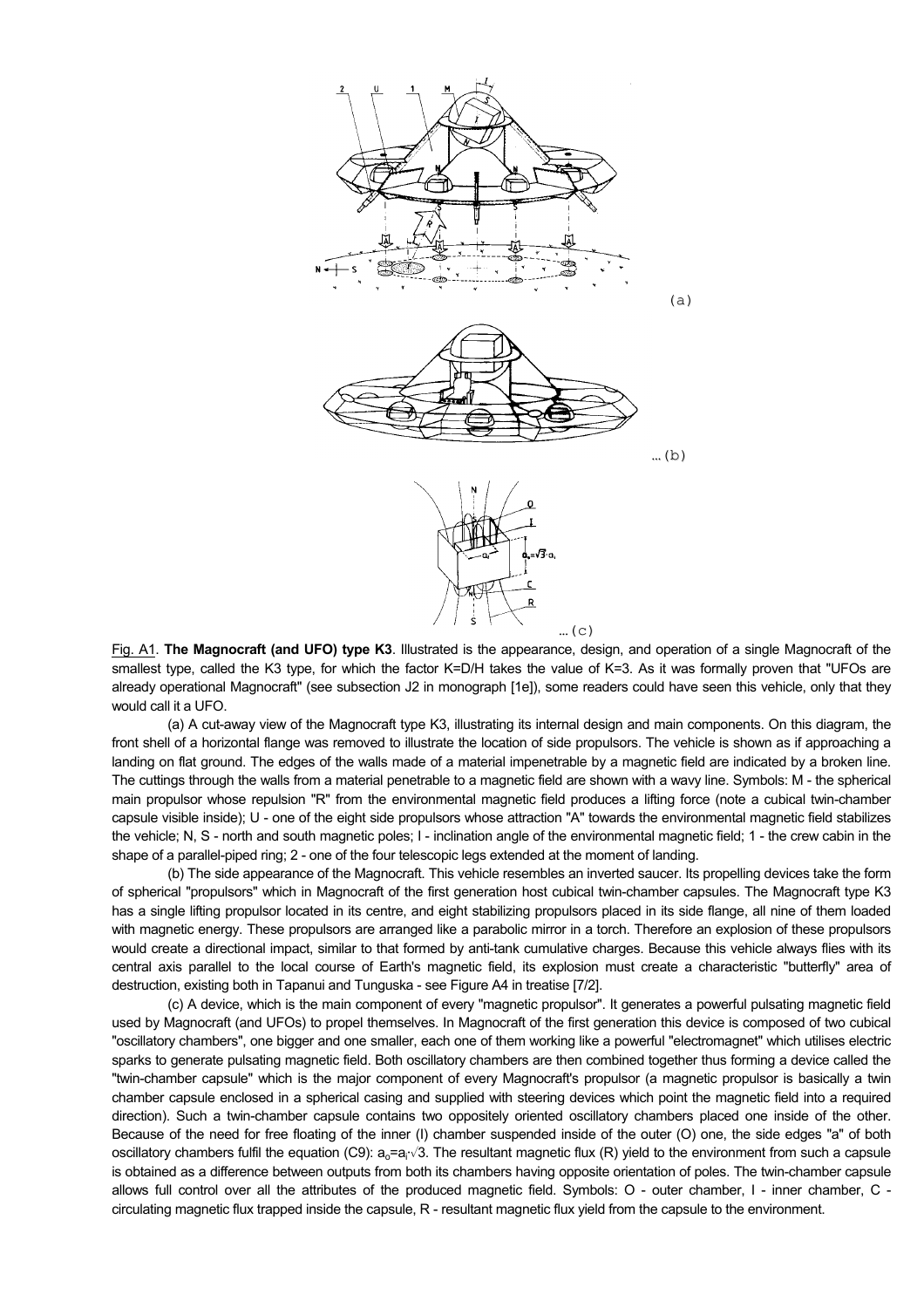

Fig. A2. **UFO landing sites under my window**. This illustration presents photographs of UFO landing sites that were left under my windows, by UFO vehicles that constantly watch my every single movement.

 (**Upper**) The rhomboidal scorching of grass that originates from the inner chamber of the main propulsor of a K6 type UFO. It was left under windows of my flat on 13 Princess Street, Timaru, New Zealand. This photograph was taken on 10 February 2001, but then the landing was already several months old. Both diagonal axes of this rhomb were around 46x72 cm. The long axis (72 cm) was oriented in a magnetic North-South direction, while the short axis (46 cm) was oriented in an East-West direction. This means that the square outlet from the inner chamber in the main propulsor of UFOs type K6 has the side dimension equal to around a=46 cm. (This dimension is also confirmed by the square scorching with the side dimension around a=46 cm, which I found in 1992 in the centre of a K6 UFO landing from Alford Forest near Ashburton – I described this UFO landing in subsection VB4.3.1.) But when the above K6 UFO hovered above my flat in Timaru, the main propulsor was slated at the angle of almost 45 degrees in a North-South direction in relationship to the ground level (My bedroom was around 10 meters to the North from this scorched mark.) This is why the scorched mark is rhomboidal, not square.

 (**Lower**) Numerous landing sites scorched by UFOs under windows of my flat at the University of Malaya in Kuala Lumpur, Malaysia, between 1992 to 1996. While staying in Kuala Lumpur I was seeking UFO landing sites in every place where I expected these vehicles could land. But so many of them, and so clearly scorched, appeared only under my widows. It seems that in Kuala Lumpur I was constantly being watched by an entire fleet of UFOs. Although I managed to locate several further such landings in other areas of Kuala Lumpur, these further UFO landings were only from individual vehicles, and in all cases not so clearly marked as these from under my own windows. (Note that unclear scorching of UFO landing sites certifies for very short stopping of UFO vehicles.)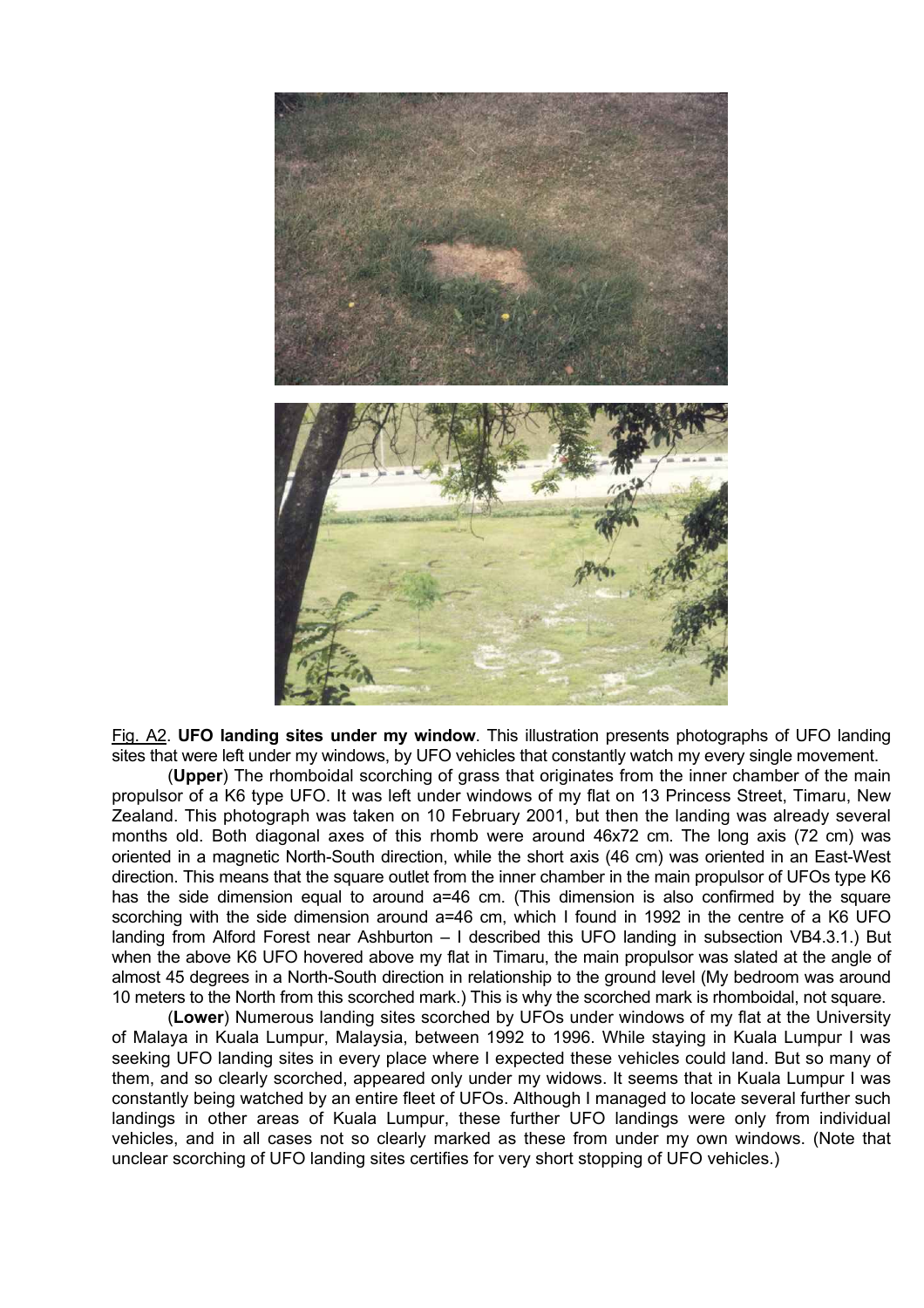## **SCIENTIFIC CHARACTERISTIC OF THIS MONOGRAPH**

 It is easy to notice, that I have an emotional link with the subject matter presented in this monograph. This is because already long time ago this subject stopped to be a topic of my research, and started to be a topic of my everyday life. Such emotional engagement, apart from well known disadvantages, provides also various benefits. For example, one of them is that I always take a stand and reveal what my personal view in a given matter is. This means that I do not use a safe and neutral style of writing preferred by present orthodox scientists, in which the writer limits himself exclusively to the presentation of subject matter, but intentionally avoids revealing what is his personal stand in a given matter. Due to revealing my personal stand, the reader has possibility to realise from what prospective my deductions were developed. In this way he may introduce a correction selected appropriately, in order to increase the objectivity of the point of view.

 From the emotional link between myself and the subject of this monograph stems an entire range of consequences. These include (1) a huge charge of emotions, that are linked to my invention and dissemination of every device described here, (2) the readiness to form strong moral foundations on which concepts of new technical devices can be born and be disseminated, and also (3) a huge amount of work, effort, sacrifices, compromises, and suffering that I voluntarily took on myself in order to assure the availability of this monograph to all interested readers. Of course, these additional aspects are not presented in further technical and scientific descriptions. Therefore in this chapter I also try to point attention of the reader at these human, moral, and philosophical components of new technical and scientific ideas presented here.

 Although I am absolutely convinced about the correctness of every idea presented in this monograph, apart from myself so-far almost no other researcher ever attempted to verify scientifically any of these ideas. As this may be deducted from subsections K4, VB4.2.1, VB5.1.1, and U4.4, a lot of time may actually elapse, before any orthodox scientist will have enough courage to check them objectively and to openly reveal his results. A possibility cannot also be excluded that never an orthodox scientist will appear, which would have enough courage to verify objectively scientific ideas contained here. Therefore, in the formal sense so-far **the content of this monograph presents only my own scientific theories, which were not verified by orthodox scientists, and which so-far turned out to be very unpopular**. Thus almost every idea presented in this monograph should be treated as such new scientific theory that still is unconfirmed by orthodox scientists. However, during reading about these ideas, one needs to bear in mind: (1) that in order these ideas are available for future verification by other researchers, I needed to have the courage to formulate and to present them already now, (2) that because of a very serious threat, that the truth of some of ideas presented here (e.g. the idea of occupation, exploitation, and pushing Earth down by parasitic UFOnauts, and about the manipulation of UFOnauts on views of our orthodox scientists and decision makers) would introduce to the future of humanity, my evidence of their correctness should be taken as seriously as possible, even if they are not confirmed by orthodox scientists (notice also, that the idea of threat from UFOs was confirmed already by other researchers - see subsection T4 and also see the resolution of the internet list totalizm@hydepark.pl presented in subsection A4), (3) that the quality and extend of empirical evidence which I present in this monograph in order to support the correctness of my theories, manyfold exceeds empirical evidence that many orthodox scientists presented in support of commonly recognised theories, and (4) that without uncompromised revealing and open dissemination of my ideas, the truth that they express could never obtain a chance to come to open and to motivate us to initiate our self-defence.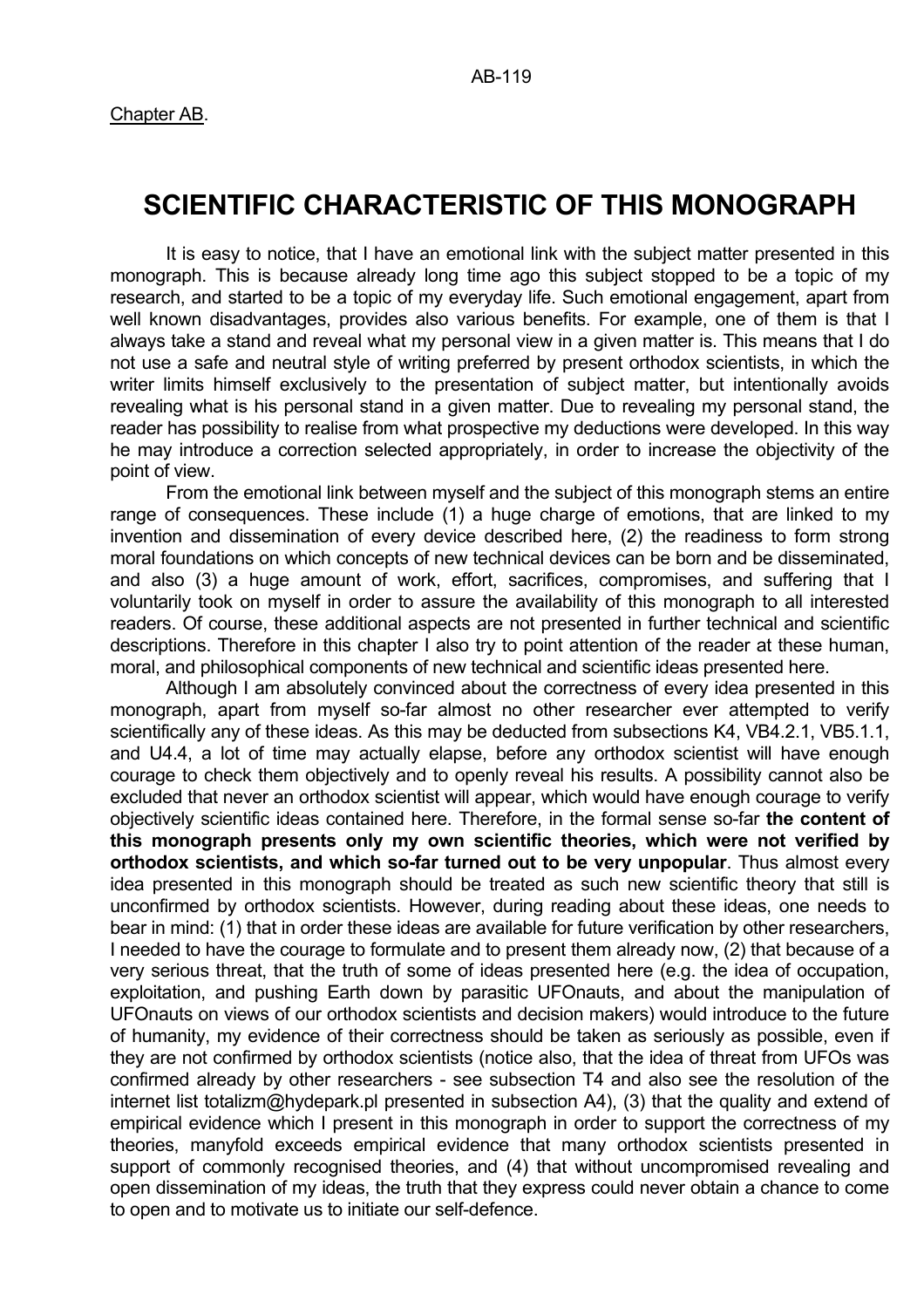Descriptions presented in this monograph are not intended as a publication that reveals the drama of the birth of these ideas. Still behind writing this monograph, and also behind making it available to the use of readers, a long struggle with hostile alien forces is hidden. There were continuous battles and struggles with countless obstacles that enemy forces build in order to prevent appearing of this monograph. For example, in spite of the fact that this monograph does not contain any political views directed against any political figures, ideology systems, or governments, I was forced to write and to publish it in almost a complete conspiracy. Everything that I did in the matter of this monograph I was forced to do in the continuous fear and in the feeling of threat. The publishing of this monograph was exclusively on my private effort and cost. Financing the creative searches contained in it, and also costs of making copies and sending these copies to readers, was done on my private cost. (This probably lifts me to a rank of one of the leading philanthropies of my country. After all, no many people spend similarly large amounts of money in support idealistic research and to disseminate knowledge that results from this research.) The carrying out of research described in this monograph, and also writing it, was accomplished exclusively at the cost of private time that I had for myself, and thus also at a cost of my own rest. In turn the fact of publishing this monograph probably never is going to be counted to my scientific accomplishments and probably must be kept secret during every future search for a job or for a promotion. After all, such a publication would only be interpreted against me. So if not the deep moral conviction that motivated my actions, this monograph probably never would be born. This moral conviction resulted from the personal certainty, that the theories, devices, and philosophies described in this monograph, have extremely important meaning for the future of our planet. Thus, it provided me with a moral power to unremittingly overcome all obstacles that I ever encountered on my path.

 Although I understand perfectly well that the revealing of various facts connected with the subject of this monograph can be taken against me, I still must admit that writing this publication was a continuous battle. Everything that led to writing this monograph and to dissemination of it, was connected with overcoming not only external resistance of other people and UFOnauts. It also required effective overcoming of my own internal emotions, restrains, habits, and reluctance. After all, the present situation on Earth is such, that carrying out research described in this monograph requires undertaking a huge personal risk. Thus, it continually forces us to overcome our own weaknesses, and to overcome a normal human fear, threat to life, uncertainty of the future, worrying about the influence that it can have on my survival and fate, etc. For example, by the time I wrote this section I already counted in my life almost 30 attempts to kill me (for comparison, the most hated son of Sadam Hussein had "only" 11 such attempts). As I explained this in subsection A4, all these attempts decisively revealed attributes and methods of hidden assassinations carried out by UFOnauts that occupy us. (An example of a manner of organising one of these attempts, when I was almost shot dead, I discussed in subsection A4. Other are discussed in subsection VB4.5.1.) Also I am receiving almost continually various mail containing terrible threats and bad wishes. Thus, while writing and publishing this monograph, I continually risk that one day my entire future may become ruined, that rapidly I may become completely deprived of a job - and thus also a means for living, that eventual scandal that can be induced by sensational misinterpretation what I scientifically try to indicate and accomplish, may burry forever the prospects for finding a next job, etc. To this also should be added, that by trying to fight with the overwhelming enemy such as UFOnauts described in subsection A3, I continually expose myself to persecution and to never-ending oppression. After all, this enemy so-far keeps literally everyone in an iron squeeze. It also keeps control over practically everything that happens on Earth. It also stands ahead of us in practically every possible area. For example, wherever I only start a new job, or with whatever rapid change I manage to get ahead of it for a brief moment of time (in order to continue this invisible war), always this enemy hits again fast. This hit usually manifests itself in a form of someone on a key position, who shows all signs of being hypnotically manipulated. Such someone gradually starts to systematically undermine and close the freedom of my actions. In the final result, he always manages to close for me a possibility of doing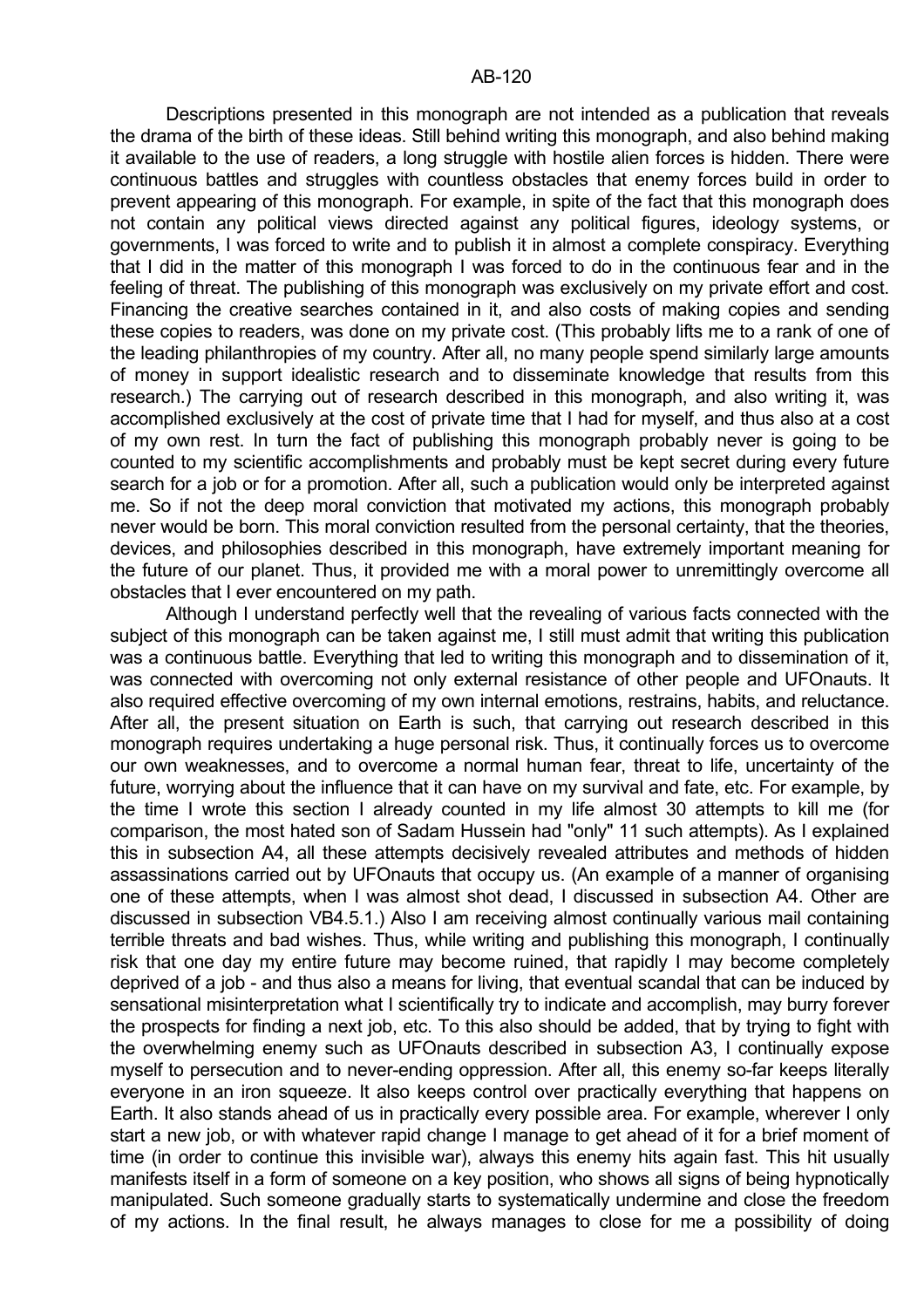whatever I try to do. The pattern or method of these hits, always show attributes of hidden methods of actions used by our cosmic occupant from UFOs (these methods are described in subsection VB3). So far, this invisible enemy with which I am forced to continually battle, always is ahead tactically and timewise. Thus it makes every my accomplishment incredibly difficult and forces me to literally "cut my way through life with a sword".

 The person who just reads this monograph should not have any doubt that scientific theories and new technical ideas that I present in it, are intended solely as my idealistic contribution to the progress of human science and technology. Thus, it also should be expected that orthodox scientists and administrators of scientific institutions should welcome these ideas just as such an idealistic contribution. The theories presented here should be discussed and openly published by them. In turn technical concepts presented here should be officially accepted, researched, and developed by them. But the reality is completely opposite. A large proportion of orthodox scientists viciously attacks and fights down both the theories that I present and also myself. What is even more strange, these scientists do so without having any scientific justification for their actions. After all, the theories and technical concepts presented here are so sound scientifically, that no part of them can be undermined. A whole array of administrators of science, after learning what topics I research, immediately started my persecution and discrimination. With the aid of various means and pressures they forced me to choose between abandoning research that I carry out, or completing it exclusively in a deep conspiracy. This shocking situation is not characteristic for only a single country, university, or a single group of scientists and administrators of science. Because of my continuous globetrotting through various universities and countries, it has a definite global character. The persecution of vanguard research is not just a personal inclination of a narrow group of mentally underdeveloped scientists, or just a manifestation of stuffy intellectual atmosphere in some provincial university, but rather a global problem of all scientific institutions on Earth at the beginning of 21 century. More strictly, as this is revealed by my descriptions from subsection JD1, the result of the fact that present orthodox scientific institutions on Earth are gradually reaching the end of their "downward philosophical lifecycle". Soon these institutions need to be replaced by entirely new totaliztic institutions. Present orthodox academic fraternity, and also presently existing orthodox scientific institutions, developed in themselves such a system of philosophical views, personal inclinations, emotional stands, fashion, traditions, methods of acting, laws and rules, that carrying out of any avantgarde scientific research of the type presented in this monograph is completely impossible in an official manner. Present orthodox science transformed itself into a kind of religion, which started to dictate to the universe how this universe should look and behave, and what manifestations it is allowed to reveal. Thus it does not, like it did in past, serve humanity by learning the real structure and behaviour the universe has. Also, it does not transform any more the knowledge accumulated by such learning into the form that would benefit individual people or entire societies. Thus, if the devices described in this monograph become build one day, or theories presented here find one day the recognition that they deserve, or the philosophies developed here one day attract the attention of the society, all this will happen beyond an official stream of orthodox science on Earth, and also without any participation or approval of this science. This in turn is going to represent one of the most weighty evidence for the uselessness and incompetence of orthodox science and scientists from the first years of 21 century. It also will be one of the shocking reminders that the present orthodox academia urgently requires a complete reformation and a totaliztic renewal.

 Some readers who just are taking this monograph into hands, probably approximately know from my other publications the topics that it presents. Thus they know that this monograph is going to present a range of unconventional views on a variety of topics connected with the construction of propelling and communication devices that soon should appear on Earth. They are not going to be disappointed, because as the most important out of all my publications, this monograph contains the presentation of many devices that I invented and developed personally, while now the design of which I try to inspire in others by providing exact descriptions and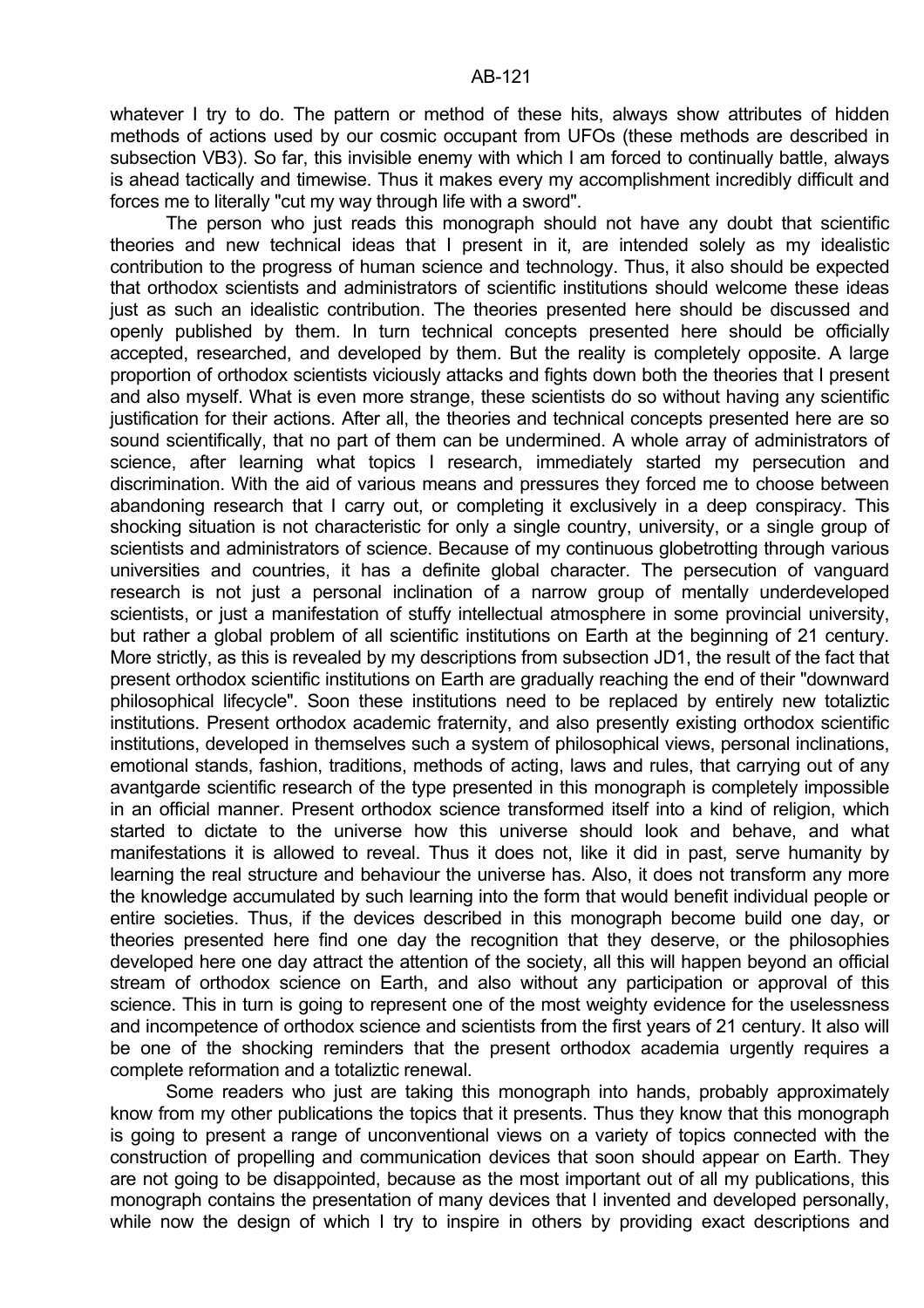procedures of action for them.

 In the area of topics that it addresses, this monograph has something for everyone. Therefore, these present scientists and inquisitive hobbyists, who still maintain the ability to develop their own opinion, are going to find here new theories for assimilation, and new directions for investigation. Inventors and golden hands are going to find here directions where to look for devices that previously remained unknown, and that would be very useful if they are build. They receive also information how to attempt the synthesising of these devices. Farmers and nature lovers are going to find new facts, discoveries, and findings, about which previously had no idea. People with philosophical inclinations are going to find windows on completely new horizons. People that seek new directions are going to find directions of actions that are supported with moral laws. Ordinary bread eaters are going to find directions as how to find sense in the overwhelming and confusing labyrinths of orders, expectations, contradictive claims, information, etc. Also, how to distinguish between what really lies in their interests, and what runs against their interests, where to look for truth, etc. In turn future generations are going to find in it an exact reports about a type of views, which in the first years of 21 century still were persecuted and forced to be developed and disseminated in conditions of a complete conspiracy. Thus which appeared completely outside of the mainstream of the official orthodox science, and against official stands and accepted areas of allowed creative searches.

 In the area of addressees of this monograph, it is written with the intention that it can be read by practically every person. Thus it is not only for scientists, researchers, or experts. After all, in present times society is rapidly gaining scientific training. In turn whatever previously was a domain of exclusively scientists, engineers, and experts, now is well known to even pupils of primary schools. In order to allow reading of this monograph by practically every person, it is written in a special manner in spite that it is a scientific publication. For example, the content of this monograph is expressed with the use of everyday language. It avoids scientific terminology as much as it can. Everything is explained in an elementary manner. It is based only on the most basic ideas. It uses many comparisons taken from the everyday life. It is well illustrated. It tries to speak to imagination. It even contains humorous sayings and jokes. (This is rather uncommon for a "typical" scientific monograph.) Taking it to hand, the reader should have no fears that is not going to understand it. It is enough to be interested in the content and to follow the line of narration, to be able to understand all the descriptions.

 In the sense of formulation, this monograph still remains a scientific publication. As such, independently from the presentation of new ideas that it contains, it must obey several conventions adopted for scientific publications. In order to indicate here examples of such conventions, it must thoroughly document sources of information provided in it (unless these sources have a confidential character). It also must contains only information the correctness of which was verified (in case of impossibility of verifying such an information, it must warn the reader about a possibility of containing some errors). It must strictly define ideas and terminology that it uses. It must prove the correctness of key statements. It must indicate, what results from what. It must present in a special style the information that it contains, etc. There is one consequence of using this scientific convention, that probably slightly surprises the reader from outside of academia. As this is done traditionally in scientific publications, instead of using the expression "me", in some parts of this monograph I use the expression "the author" or "he". However, there is increasingly less of such fragments of the text. This is because wherever I was interested in stressing the personal exchange of views with the reader, I started to use a book expression "I". In this way gradually an increasingly larger proportion of this monograph started to use this popular book manner of referring to myself.

 However, I would like to stress here again, that in spite this monograph is a publication strictly scientific, it is written in a special manner. This causes that it is a publication for everyone, and thus everyone should be able to rip all benefits stemming from reading it.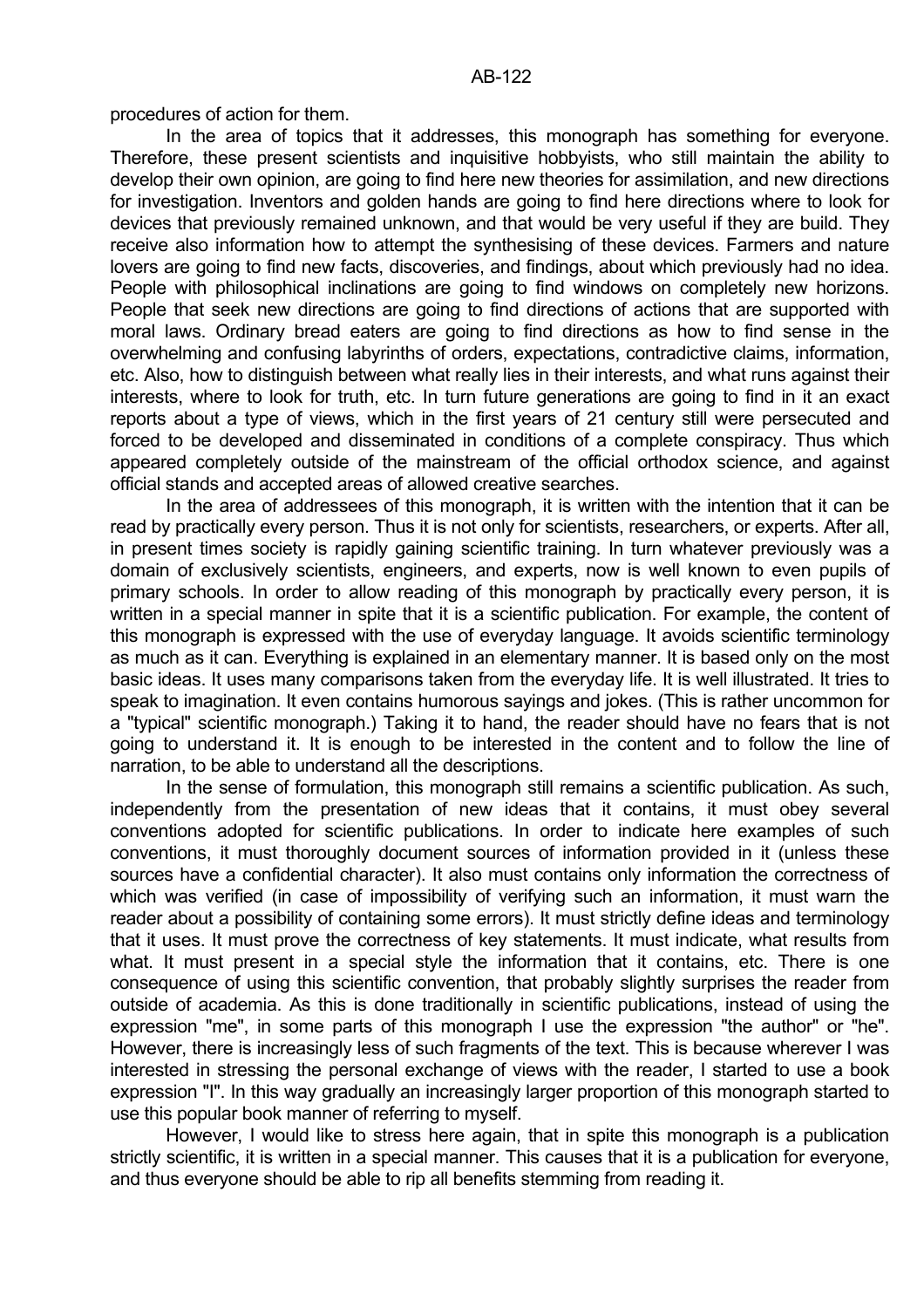### AB1. Subject, goal, and main thesis of this monograph

 This monograph is addressed to an average reader, means it is written with simplest language possible. But it is still a scientific publication. In turn, as each scientific publication, it also tries to fulfil several academic functions imposed on it. The existence of these functions mean in turn, that it must fulfil several formal requirements. For example, it must clearly propose its main thesis, the truth of which could later be establish on the basis of deductions contained in its content. Furthermore, it should define the goal and the objective, the accomplishing of which will lift the level of our knowledge and technology. Also it must clearly explain the subject of analyses presented here. These represent scientific aspects of this monograph. In order to obtain a more clear presentation, and also for improving the structure of this publication, all these scientific aspects were grouped together, separated from the rest of this monograph, and presented in this subsection. But in order to not take too much time of readers who are not used to scientific publications, I am going to present them now in a condensed form. Here they are.

 As probably the reader already deduced this from previous descriptions, the subject and the main topic of this scientific monograph are **futuristic inventions, theories, and philosophies, with the particular regard to magnetic propelling and communication devices, the Concept of Dipolar Gravity and the philosophy of totalizm**. All of these presented here, are invented, developed, and formulated by myself. The most important out of such inventions and devices, is the interstellar vehicle called the "Magnocraft". The entire complex theoretical apparatus, mathematical equations, logical deductions, and engineering developments, which describe the design, operation, manners of use, consequences of functioning, induced phenomena, or expected properties of this vehicle, in this monograph are called the "Theory of the Magnocraft". The content of this monograph very frequently refers to this theory. In order to present this voluminous Theory of the Magnocraft, two separate volumes of this monograph are distinguished (i.e. volumes 2 and 3, means chapters B, C, D, E, and F). Independently from the Magnocraft, the subject of this monograph includes also such propelling and devices as, amongst others: the Oscillatory Chamber, a Four-Propulsor Magnocraft, magnetic personal propulsion, telekinetic vehicle, time vehicle, telekinetic batteries, telekinetic aggregates, telepathic transmitters and receivers, telepathic telescopes, telepathic projectors, and also an entire array of further devices which represent further versions of these described above.

 The existence of the above subject of this monograph allows me to propose a scientific goal of this publication. This goal directly results from the information about the advanced propelling and communication devices worked out so-far, and also from various theories that I put together and presented in subsequent chapters of this monograph (e.g. from the scientific theory called the "Theory of the Magnocraft" - see chapters B, C, D, E, and F, or from the collection of concepts connected with the Magnocraft, such as the Concept of Dipolar Gravity, the Telekinetic Effect, telepathic waves, etc. - see topics of chapters H, I, K, L, M, and N). This goal could be expressed as follows:

 "**To provide the knowledge base (theories, phenomena, concepts, and descriptions of technical devices) as well as the descriptions of principles of operation, designs, and induced phenomena, for magnetic propelling and communication devices, and also to present procedures of completion of these devices together with basic implications of this completion**".

 However, in order this monograph accomplishes successfully this chief goal, there was the need that theories presented here, which explain the key phenomena and devices, actually corresponded to real phenomena that possibly can appear, and to workable devices that can be build. Therefore the main thesis of this monograph could be formulated as follows:

 "**Theory of the Magnocraft and concepts connected with this vehicle (e.g. the Concept of Dipolar Gravity) allow to undertake the construction of various propelling and communication devices already now, and allow to develop technologies that are linked to these devices, or that are resulting from the theories which explain operation and describe**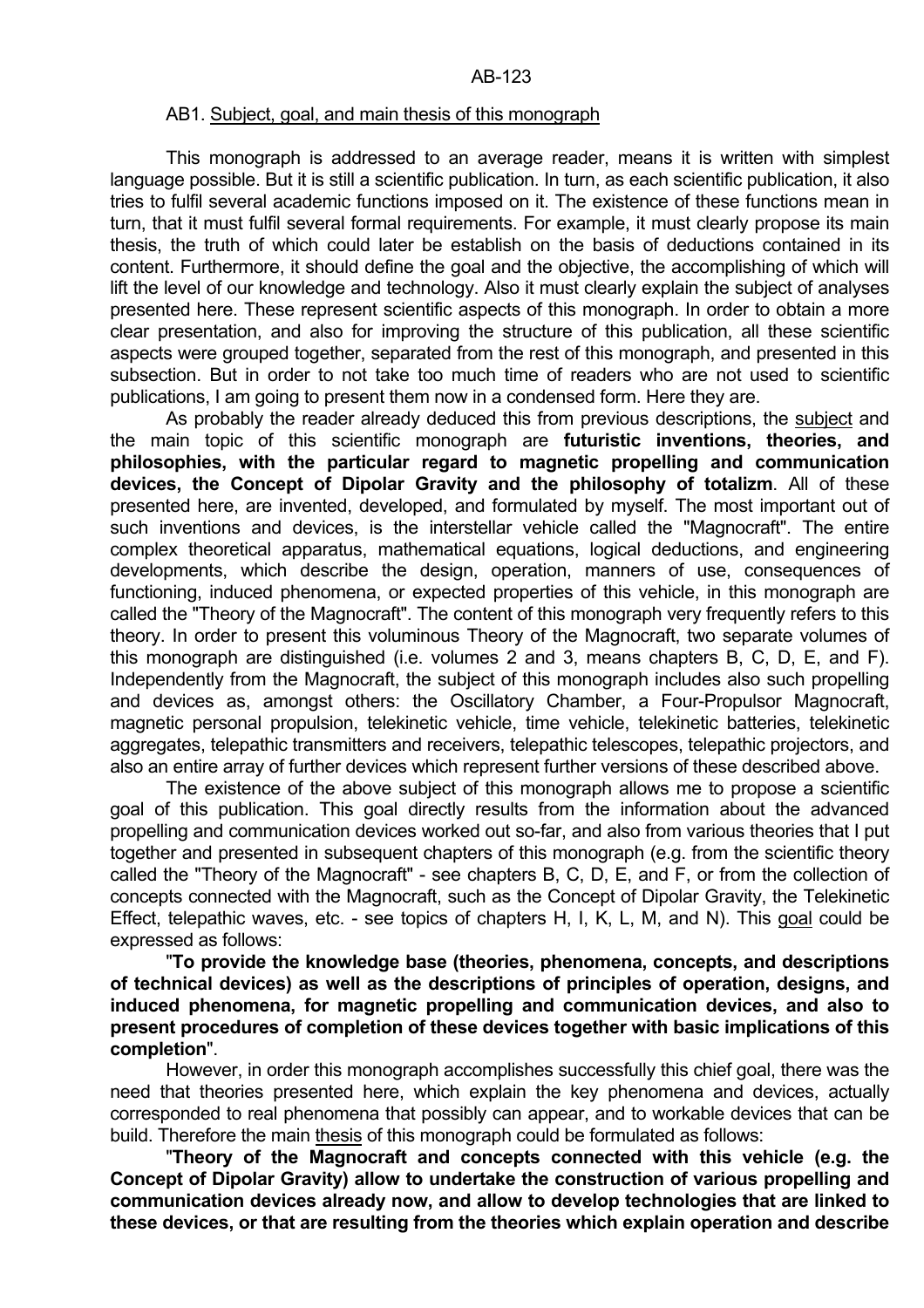# **phenomena utilised in these devices**".

 While writing this publication, I put a significant effort to make this monograph **formulated in a manner that allows to read it by people with every level of familiarity with topics discussed in it**. This means that this monograph is not addressed just to experts in a given discipline. In order to accomplish this effect, and simultaneously to keep the scientific character of this monograph, at the very beginning of every chapter I tried to present briefly what a given chapter is about. Furthermore, during discussion of every more complex topic, the complete understanding of which depends on the familiarity with other fragments of this monograph, I either repeated (summarised) the information required, or send the reader to these subsections, in which this information is presented. Thus the reader which starts to read a given chapter, discovers immediately whether he/she is interested in a complete digesting it, or it is enough to just learn these initial information provided at the beginning. In this way, readers not interested in details of a given idea, but only wishing to learn the general meaning of it, may limit their reading to beginnings of subsequent chapters, and read completely only these chapters which they find especially interesting. In case when during the digestion of these chapters a need rises to learn scientific foundations of a given idea, this idea always will be furnished with directives where to find information that is needed to understand it.

 Giving to readers this monograph, I should additionally emphasize, that it is NOT one more repetition, or copy, of the information that already was published in numerous writings of other authors. **This is a publication entirely unique, the first of its kind**, that was born on the original research and theories of its creator. The views expressed here are new ones. Also the majority of evidence provided in support of these views was collected fairly recent. As such, this monograph introduces a completely new insight on some technical, scientific, and philosophical topics, especially these concerning the design of advanced propelling and communication devices, the design and operation of which was not known so-far for our orthodox science and technology.

#### AB2. Intellectual property of concepts presented here

 With the uniqueness and novelty of ideas presented in this monograph (and also in other my publications), is linked the matter of intellectual property. For example, already several times my attention was directed onto the fact that various other authors enthusiastically, although irresponsibly, copy my ideas "forgetting" to mention in their writings where they found them. Such a behaviour is plagiarism, while people who practice it must be aware that the repetition of ideas that represent intellectual property of other people, without giving credit to authors of these ideas, is not only contradictive to moral laws and to ethical code, but also is illegal (i.e. it represents breaking of copyrights and in drastic cases it can be the reason for undertaking a legal action). According to an ethical code of publishing, giving the credit to the author of a given idea requires that during every discussion of this idea in publications of a different person, at least bibliographical details of source publications from which this idea is taken, are cited or indicated. (In case of referring to this monograph, its editorial data include: name of the author, title, edition, place and year of publishing, ISBN number, and titles or numbers of subsections or illustrations which contain the presentation of a given idea. This means that giving the credit to any of the ideas described in this monograph, requires a similar referring the reader, as for example referring to any of the publications from chapter Y repetitively provided in this monograph.) In case someone wishes to repeat any of the ideas presented in this monograph, even if this is done with his/her own words, still it is required to cite with this idea the above editorial data of the publication in which this idea is originally presented.

 While discussing the new ideas presented in this monograph, it is also worth to notice the need for supporting the development of such ideas in future. The prospects in this area look quite dim. After all, as this was already emphasized, all discoveries, inventions, and theories provided in this monograph, needed to be developed on my private cost and in my personal time. No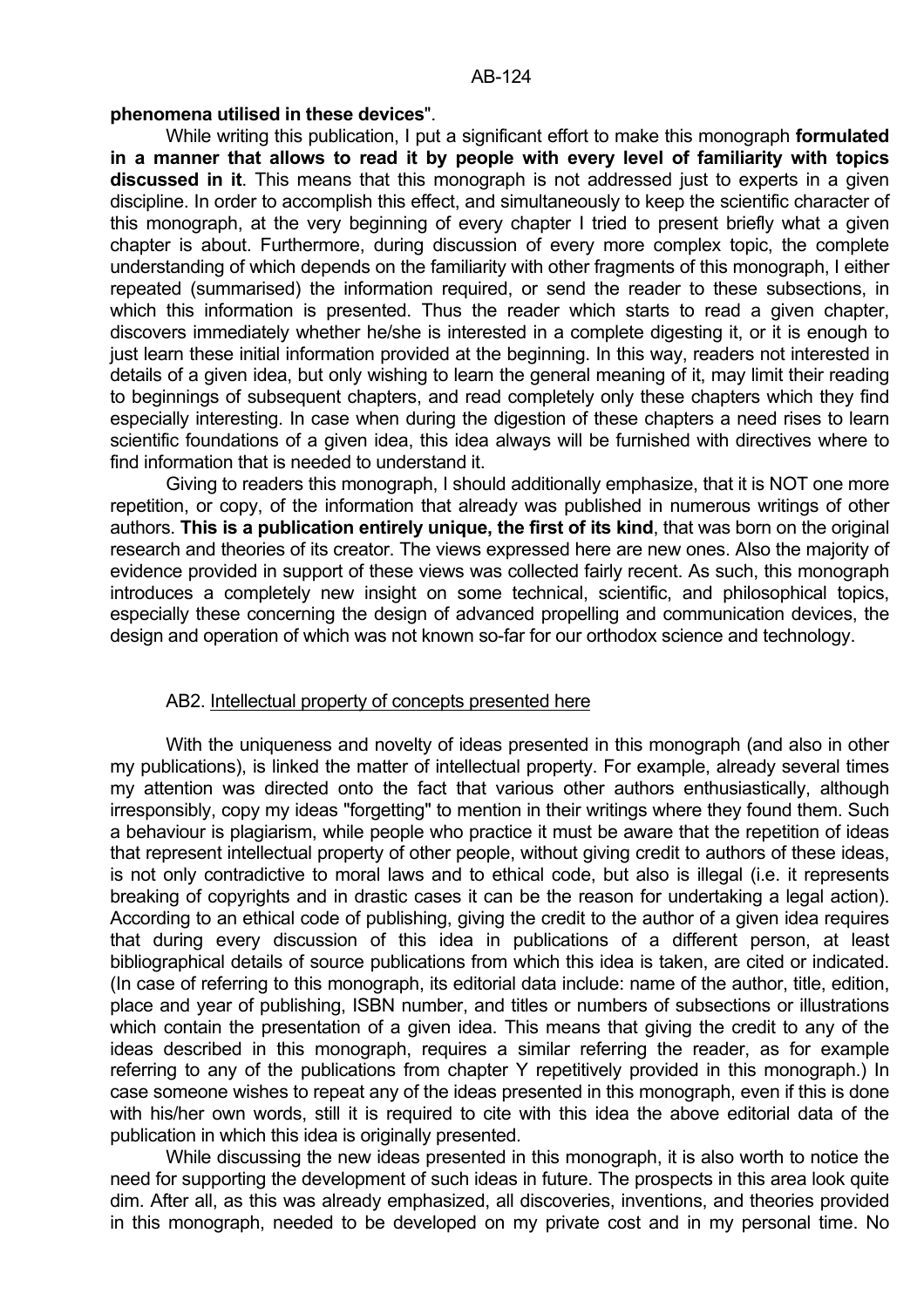institution in which I was employed, or to which I applied for assistance, ever was interested in supporting this research. In many cases revealing the topic of my research caused the attempts to either convincing me to abandon this research, or even exerting administrative pressures to make impossible realisation of this research. By observing the development of situation in this area, it can be noted with a sorrow that the orthodox Earth's science displays a tendency to not only maintain this trend, but even to escalate it as time elapses. Thus, with the lack of contr-action at any stage, this may lead to a complete freezing of development of humanity. Even now the orthodox science is in such an advanced marasmus and in such lack of ability to solve old problems, that for example after over 50 years of research of relatively simple phenomena, called "UFO manifestations", until today it is still unable to decide whether UFO vehicles do exist at all. While setting with this monograph new directions, I feel obliged to also undertake attempts to assist these inventors and theoreticians in future that carry out research which extend beyond borders of officially accented knowledge.

 I am fully aware that new phenomena and principles of operation indicated by my theories, one day become implemented in the form of technical devices. These devices in turn are to generate in future enormous benefits to people and institutions that undertake their production and sale. Unfortunately, probably myself I will not be able to use personally a part of these income in support of research similar to my own, that spearhead the progress of official orthodox science. However, it is "fair" that at least a fraction of these benefits should be redirected back to support avantgarde research similar to these described in this monograph. Furthermore, the clarification of my stand regarding the financial matters, should release the potential developers of any idea presented in this monograph, from uncertainty regarding the financial side of taking part in the development of this idea. Therefore, I decided to put forward the following condition regarding the financial side of future implementation of any idea presented in this monograph: "Herewith I morally oblige all people, institutions, and countries, which in the future are going to draw any financial profits from devices, activities, or processes that base on discovered or developed by me new technical ideas, theories, phenomena, or principles of operation, to direct ten percent of pure profit that they accomplish, into the so-called 'Prof. Pajak Fund', while this fund is to be devoted for the support of avantgarde directions of research and experimentations". The above moral obligation to contribute towards "Prof. Pajak Fund" remains in power independently of the form in which these financial profits are to be drawn, i.e. independently whether it is to be a future production, sale, licensing, hiring, or any other form of earning benefits from the ideas or devices described here, and also independently of the circumstances that are to accompany the utilisation of ideas described in this monograph. After all, it may for example happen, that the drawer of profits does not wish to admit openly, that is basing his profits on ideas presented here, and may claim that he developed these ideas by himself. After all, even realisation of ideas that are copied from someone else, still requires some personal contribution. However, providing this own contribution does not eliminate the fact of the use of someone's else idea. "Fund of Prof. Pajak" should be used to support financially experimental and theoretical research that are to extend beyond the range of officially acknowledged knowledge. The undertaking in future a production or distribution of any device described in my publications, or devices which entirely are based on my theories (e.g. on the Concept of Dipolar Gravity), principles of operation (e.g. on telekinetic batteries, Oscillatory Chambers, Magnocraft, four-propulsor Magnocraft, personal magnetic propulsion, TRI, etc.), or on phenomena that I discovered and described (e.g. on the Telekinetic Effect, telepathy, UC), independently what commercial name these devices or processes are to obtain in the future, and also independently of the manner in which someone comes into the possession of design or technology of these devices or processes, is equivalent of accepting the above moral obligation to contribute towards "Fund of Prof. Pajak". It also should be emphasised that the above moral obligation of contributing towards the mentioned developmental fund extends its validity not only to the first producers and disseminators of ideas from this monograph, but also to secondary, tertiary, etc. Thus, all these who wish to undertake any profit-generating activities that are to base on ideas from this monograph, have a moral obligation to contribute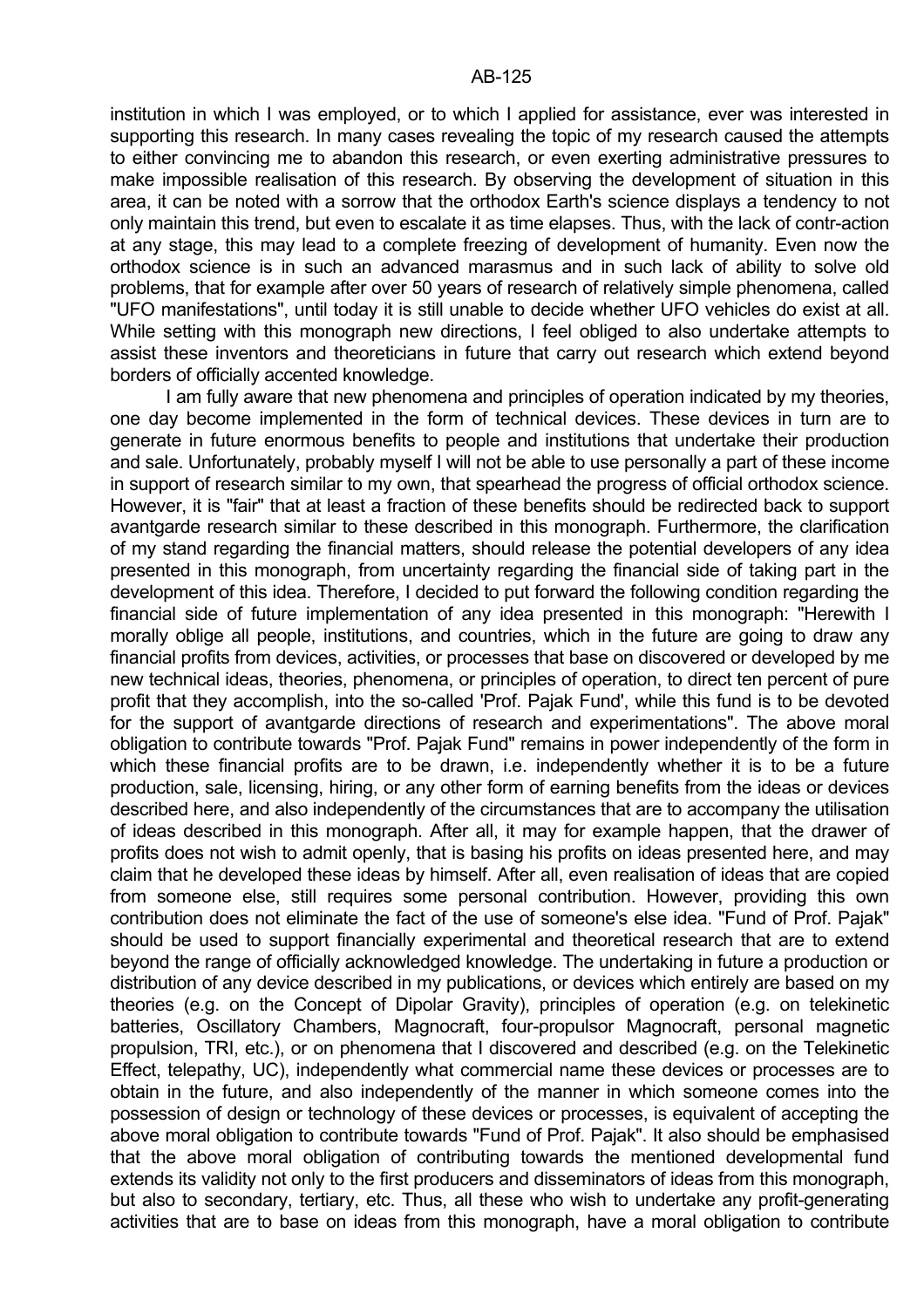towards this fund. Therefore, in case of for example licensing, cooperation, contracting, selling the product, delegating production, or just allowing to copy ones product, this duty to contribute towards the fund should be declared in the agreement.

 When principles of utilising the "Fund of Prof. Pajak" are concerned, these are extensively described in the third Polish edition [1/3] of this monograph. Here it is only sufficient to emphasise, that the general purpose of this fund is "to advance these directions of our scientific and technical development, which are discriminated, ignored, out of fashion, or underestimated by institutional progress makers".

# AB3. Notations used in this monograph

 Readers reviewing this monograph will probably take notice of the convention of marking the components, which is different from traditional. The monograph is structured as a set of individual chapters, each of them marked consecutively by a letter of the alphabet: A, B, C, D, ..., Z. In this way the first chapter is labelled as "A", the second as "B", next as "C", etc., until the summary in chapter "X", complementary literature in chapter "Y", and enclosures "Z". But chapters for which there is not enough single letters of alphabet, are marked with double letters. These are mainly chapters devoted to philosophical topics (i.e. to totalizm, parasitism, totaliztic mechanics, and nirvana). With the elapse of time they extended from initially one chapter, into present four separate volumes. These are marked with double letters, e.g.: "JA", "JB", "JC", "JD", "JE", and "JF". The first letter "J" of their marking indicates their common topic and actual origin from a single chapter that with the elapse of time become extended. In this monograph also three new chapters (AB, KB, and NB) are introduced, which did not exist in previous edition [1/3] of this monograph, and which represents "topic clones" from chapters of the first letter of their name (means from chapters A, K, and N). Chapters from which these clones originate (means chapters A, K, and N) still are marked with a single letter (A, K, and N), in order to maintain the marking similarity to appropriate chapters of older monograph [1/3].

 Every item that concerns a particular chapter, i.e. pages, diagrams, tables, equations; is labelled with the letter (or letters) assigned to this chapter. This letter is then followed by the consecutive number of this item in the chapter. In this way, for example the third vital equation in chapter "C" is labelled as (C3), the first Figure in chapter Q is labelled as Figure Q1, the second subsection in the chapter "JD" is labelled as subsection "JD2", whereas the 25th page from chapter "H" is marked as page "H-25".

 For scientific exactitude, each time the deductions contained in this monograph are supported by some data originating from other publications, I also provided the reference to the resource material. Such a reference is given in square brackets that contains the number of a particular publication followed by the label of the chapter or subsection in which this publication is detailed. For example all references contained in subsection S1.4 are marked with the symbol [ $S1.4$ ]. However, because in subsection S1.4 there is more than one such reference, the subsequent number of this reference proceeds the label of the subsection. In this way the symbol [1S1.4] means the first reference contained in subsection S1.4, whereas the symbol [2S1.4] indicates the second reference in subsection S1.4. Notice that this monograph refers to two kinds of resource publications, i.e. rare use and frequent use. Reference to rare use publications appears only once, or a few times, in the entire monograph. For this reason the details of these publications are given "on the spot" when the reference to them appears. The label of these rare use publications consists also of the number of subsection in which they are listed, e.g. [3P2] means: the third publication listed within the subsection P2. Frequent use publications are listed at the end of this monograph (e.g. [1]), or at the end of the chapter which contains the most references to these particular publications (e.g. [6C] or [1P2]).

 The system of labelling used in this monograph has numerous advantages in comparison to traditional systems, which decided for its application here. The most important of these is that it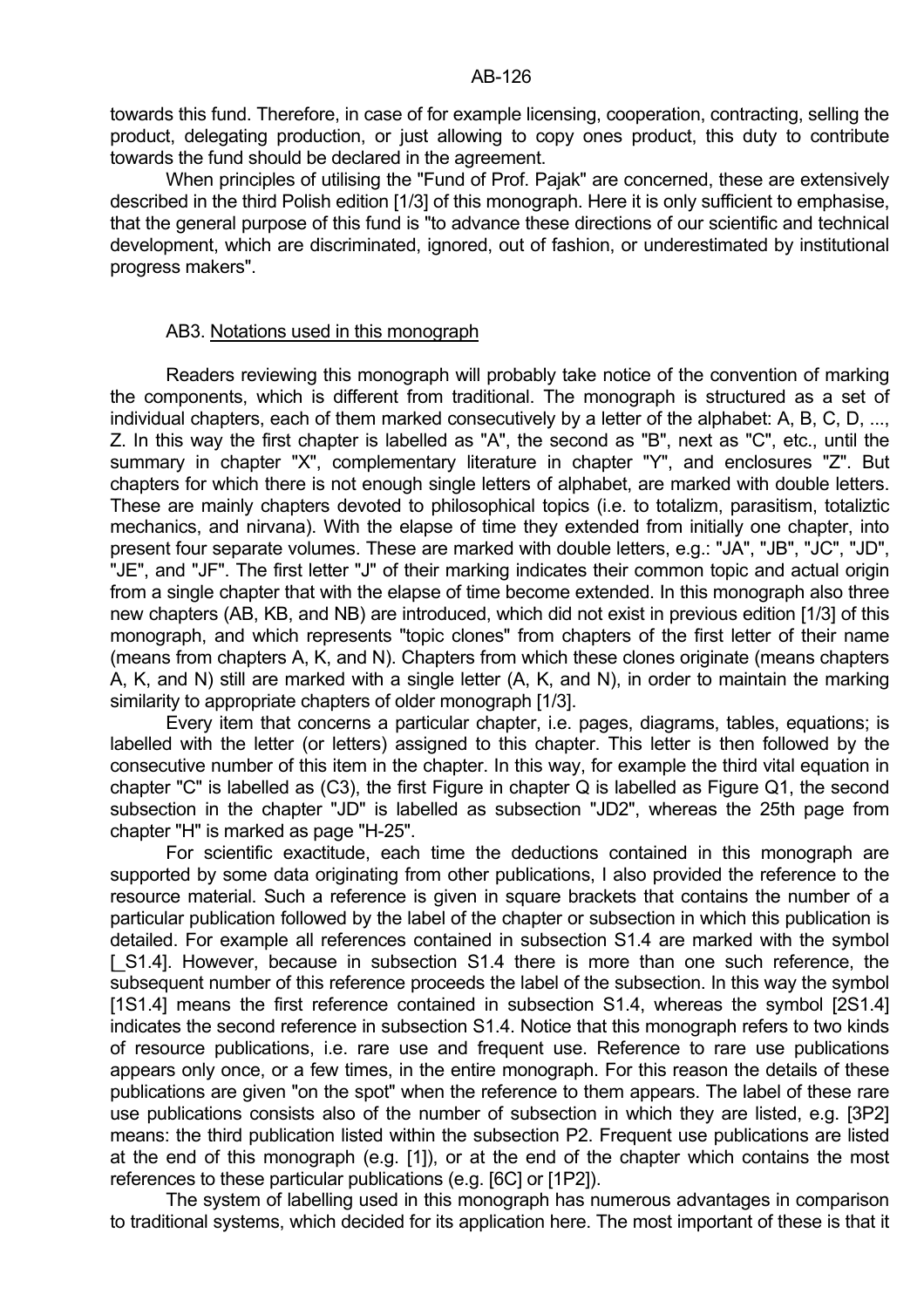allows for a fast finding a part of the text, which describes a given element. For example if someone wishes to find the description of Figure R6, it is sufficient he/she shifts to the chapter R and seek near the end.

 Probably also English of this monograph is sticking out. It surely differs from English to which readers must be used. There is many reasons for this, the most important being my non-English speaking origin, and the need to work underground. Because of this keeping my research secret, I am not in a position to ask my English speaking colleagues to correct my writings.

# AB4. Summary of this monograph

 In order to achieve the ambitious goal of this monograph and to prove the truth of its main thesis, and to reassure the easy dissemination, I subdivided its content into several logically closed parts, volumes, and chapters. Each one of these is having a different purpose. Here is the list of major such parts:

 #1. **Moulding the destiny**. It is the first part of this monograph. It includes chapters A and AB. Its main purpose is the comprehensive introduction of the reader to topic of this monograph. It also reveals the wide range of topics that this monograph covers.

 #2. The **Theory of the Magnocraft**. It is composed of volumes 2 and 3, means chapters B to F. Volume 2 (chapters B to E) represent an introductory part of the "Theory of the Magnocraft". It presents the Cyclic Table (chapter B), the Oscillatory Chamber (chapter C), the Four-Propulsor Magnocraft (chapter D), and Personal Magnetic Propulsion (chapter E). Volume 3 contains the most important part of the "Theory of the Magnocraft". It is aimed at the most complete presentation of the Magnocraft that is possible at this stage. (Initially Magnocraft was briefly described in subsection A2.) Thus volume 3 describes outcomes of my theoretical analyses regarding various technical and scientific aspects of the Magnocraft. But the emphasise are placed on the principles of operation of this vehicle, on the design, and on phenomena induced by the magnetic propulsion system. It is worth to add that the Theory of the Magnocraft represents a logical unit, and just by itself it suffices as a physical bases for explaining magnetic propulsion systems of our future. Such propulsion systems soon are going to prevail on our planet.

 Of course no theory is able to implement itself. It is people who turn ideas into reality. Therefore the Theory of the Magnocraft presented here can only present goals and potentials, but their actual achievement will depend on the good will and the determination of all of us. It can not be denied that the introduction of a technical breakthrough is an extremely difficult task, for it not only requires titanic effort to make important discoveries, but it later takes also numerous great men to follow through with the implementation of them.

 #3. **The Concept of Dipolar Gravity**. It is presented in volumes 4 and 5. It provides descriptions of a new scientific theory which carries this name. This theory proves that our universe is more complex than human orthodox science was imagining so-far. This universe is composed out of three separate worlds, namely out of (1) our physical world, (2) physical counterworld, and (3) virtual world. In such three-world universe there is a room for God and for human souls - these occupy the virtual world. In fact subsection I3.3 from volume 5 provides a formal scientific proof that **God does exist**. The Concept of Dipolar Gravity provided descriptions of attributes, phenomena, effects, laws, principles of operation, and confirming evidence, for substances, objects and forms that prevail in these further two worlds, which so-far remained unknown to our orthodox science (means in the counter-world and in the virtual world). These descriptions lie scientific foundations for the applied parts of this monograph, allowing to understand them better. Volumes 4 and 5 formulate also the foundations for completely new scientific disciplines, which could be called "physics of the counter-world", "mechanics of the counter-world", "engineering of the counter-world", "medicine of the counter-world", etc. Moreover, they provide scientific foundations for a completely new philosophy based on the knowledge of laws of the counter-world and the virtual world. In this monograph it is called the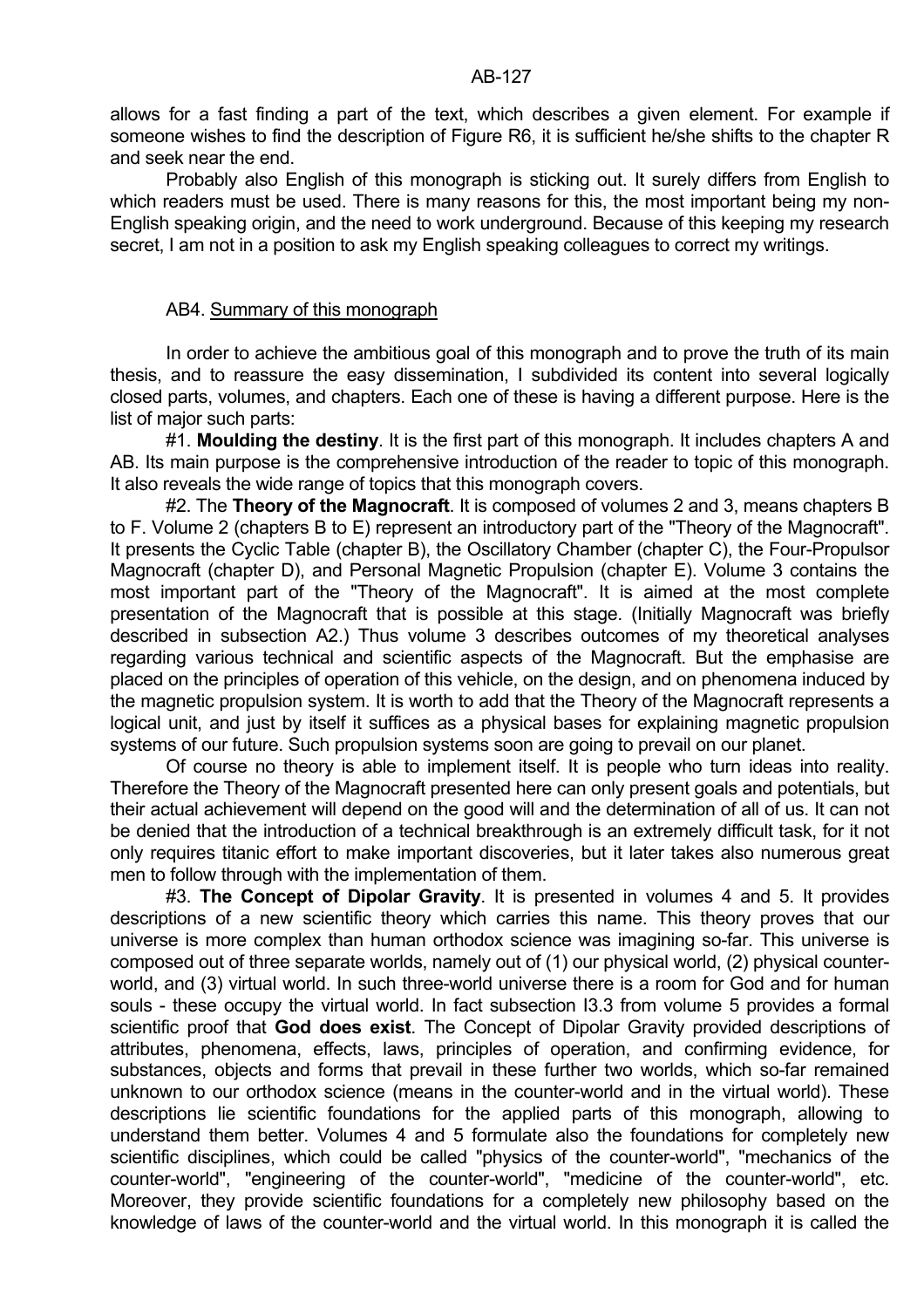"philosophy of totalizm".

 #4. **Totalizm** and related topics. This part is presented in volumes 6 to 9, means in chapters JA to JF. It is devoted to detailed explanations of: two new philosophies called "totalizm" and "parasitism", a new totaliztic discipline called the "totaliztic mechanics", as well as an unique phenomenon called "**nirvana**" which allows to experience overwhelming pleasurable feelings and which can be earned through applications of totalizm in our lives (for details see chapter JF). All these explanations directly result from the Concept of Dipolar Gravity. Both philosophies, namely totalizm and parasitism, carry a potential to completely revolutionise social life on Earth, and also to save humanity from almost sure self-destruction.

 #5. **Engineering of the counter-world**. It is presented in volumes 10 and 11, means in chapters K to NB. It describes telekinetic power stations, Magnocraft second and third generations, telepathic telescopes and projectors, and other devices the design and operation of which directly results from the physics and mechanics of the counter-world.

 An additional purpose of this part is to furnish the reader with the justification for the need of our civilization to complete the Magnocraft, the Oscillatory Chamber, and other related devices. This is because these devices are to open for humanity doors to another world.

 #6. **Evidence of occupation of Earth by UFOs**. It is contained in volumes 12 to 14, or chapters O to T. It is devoted to formal proving that UFOs are identical to our Magnocraft, and that Magnocraft-like UFO vehicles occupy the planet Earth from the beginnings of time. Also it explains a dangerous fact, that UFO vehicles are used on Earth by morally decadent civilisations. It also explains why crews of UFO vehicles constantly hide from people, and why they try to keep secret their continuous parasitic presence on Earth.

 It should be emphasized here that the Theory of the Magnocraft presented in volumes 2 and 3 is a closed entity and in normal circumstances it should suffice for undertaking the efforts to complete the devices it discloses. However, because of the immense importance that the completion of the Oscillatory Chamber and the Magnocraft will have for our civilization, and also because of the significant resistance that undertaking this completion meets at the moment, the proof of a total similarity between Magnocraft and UFOs proves also the correctness of the Magnocraft's idea.

 For this reason, the 5th part serves also as an illustration, that the designs of devices and propulsion systems described in this monograph are sound, and thus that completion of these devices on Earth must finish with a success. After all, since these devices are already successfully build by some morally decadent civilisations, they could also be successfully build by ourselves.

 Unfortunately, on basis of overwhelming evidence, this 5th part reveals also that the UFOnauts who come to Earth in Magnocraft-like UFOs, actually are not showing either peaceful behaviour or humanitarian intentions. In fact these UFOnauts are cosmic robbers, bandits, and aggressors, who practice the philosophy of evil parasitism, and thus who come to Earth in order to rob us, occupy us, push us down, and destroy us.

 #7. **Defence of Earth from UFO parasites**. This last part is contained in volumes 15 to 18, means in chapters U to X. It develops first principles of our defence against cosmic aggressor from UFOs. It also lies the foundations for our line of action, defence strategy, and basic knowledge on methods of action of our enemy. Thus it indicated how we should defend ourselves from this evil parasite from UFOs.

 Since, after reading all these initial information, all strategic aspects of this monograph are explained, now there is a right time to start reading subsequent topics addressed in the content. If during this reading some topics are to induce in us a feeling of disbelief and impossibility, then it is worth to consider what would people feel only some 80 years ago, if we give them for reading present textbook of physics.

 $\star \star \star$